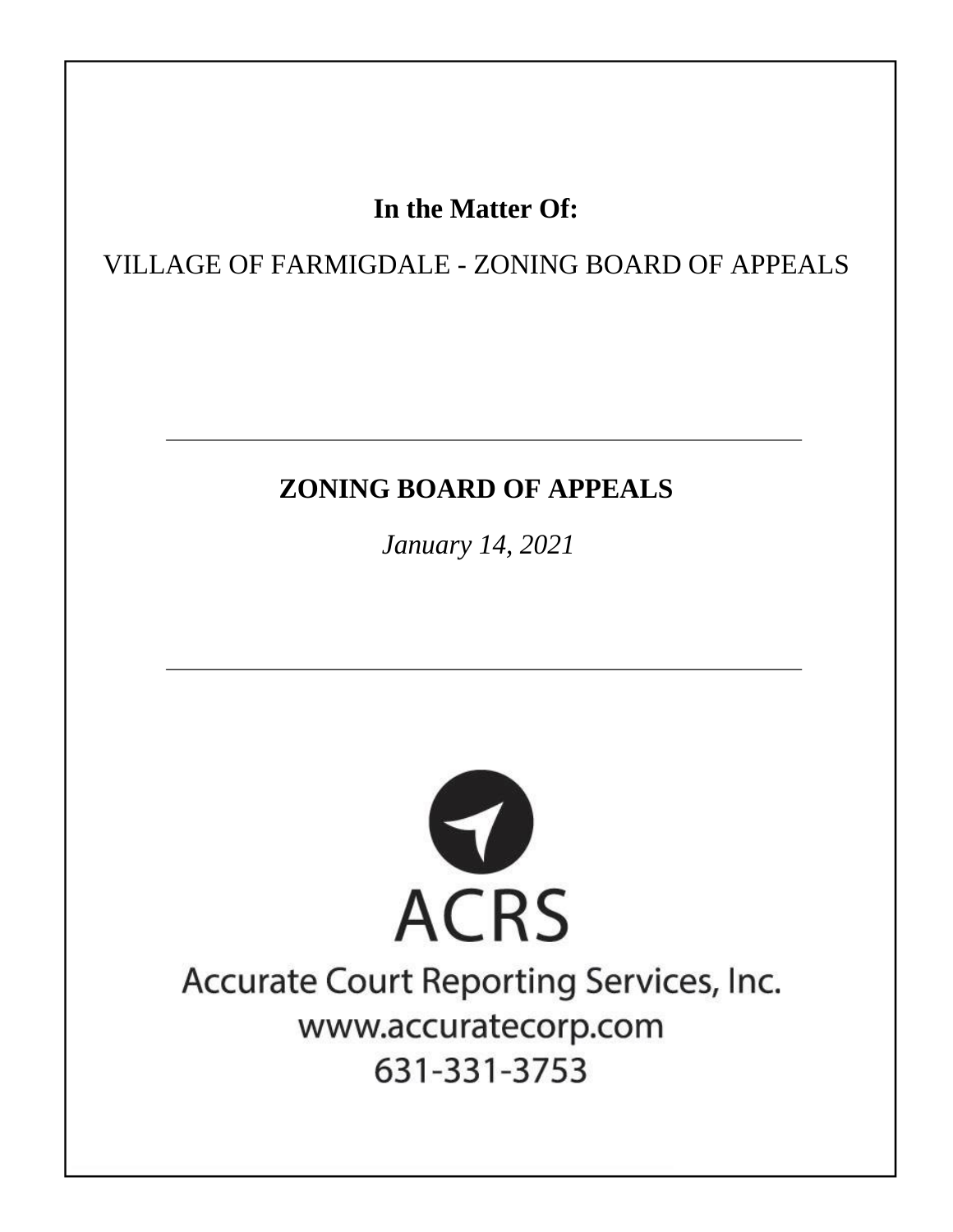| $\overline{2}$ |                                                      |
|----------------|------------------------------------------------------|
| 3              | VILLAGE OF FARMINGDALE                               |
| 4              | ZONING BOARD OF APPEALS MEETING                      |
| 5              |                                                      |
| 6              | <b>JANUARY 14, 2021</b>                              |
| 7              | 8:00 P.M.                                            |
| 8              | VIRTUAL MEETING                                      |
| 9              |                                                      |
| 10             |                                                      |
| 11             |                                                      |
| 12             | Due to the Novel Coronavirus (COVID-19) Pandemic and |
| 13             | recent Executive Orders issued by the Governor, the  |
| 14             | Village of Farmingdale, Zoning Board of Appeals      |
| 15             | Meeting was held electronically via Zoom Webinar     |
| 16             | with no in-person attendance.                        |
| 17             |                                                      |
| 18             |                                                      |
| 19             |                                                      |
| 20             |                                                      |
| 21             |                                                      |
| 22             |                                                      |
| 23             |                                                      |
| 24             |                                                      |
| 25             | ACCURATE COURT REPORTING SERVICE, INC.               |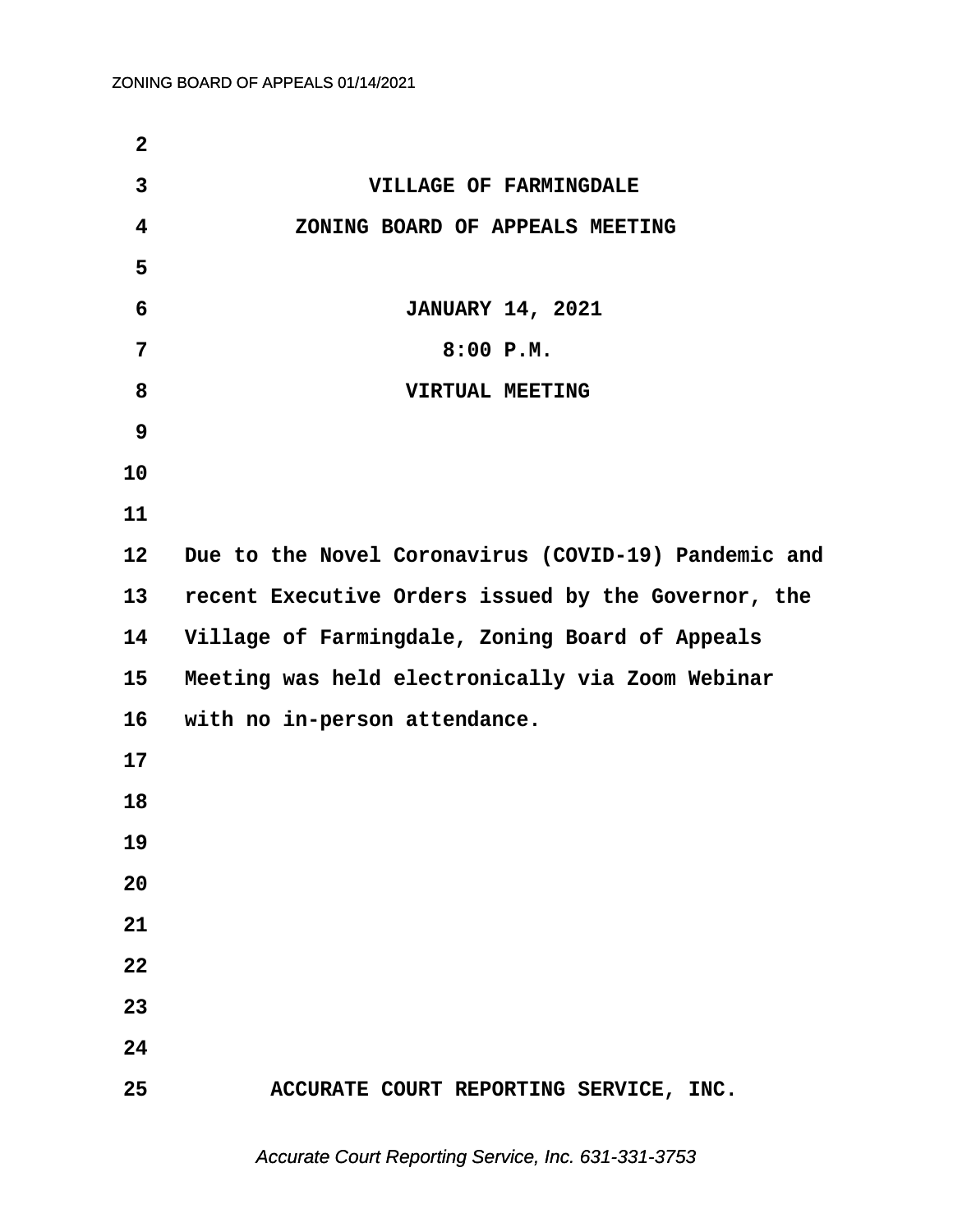| $\mathbf{2}$      | APPEARANCES:                                       |
|-------------------|----------------------------------------------------|
| 3                 | DAVID NOSTRAND - Chairman                          |
| 4                 | CHRIS MARO - Board Member                          |
| 5                 | <b>JAMES PORTER - Board Member</b>                 |
| 6                 | MARISA TULLY - Board Member                        |
| 7                 | CLAUDIO DeBELLIS, ESQ. - Board Counsel             |
| 8                 | STEVEN FELLMAN - Building Inspector, Incorporated  |
| 9                 | Village of Farmingdale                             |
| 10                | KEVIN WOOD - Zoom Moderator                        |
| 11                | APPLICANTS:                                        |
| $12 \overline{ }$ | KEVIN FABER AND MICHELLE FABER - 34 Sullivan Road  |
| 13 <sup>7</sup>   | TIMOTHY ALDRIDGE - 257 Conklin Street and 265      |
|                   | Conklin Street                                     |
| 14                |                                                    |
|                   | ERIK SNIPAS, BARRY NELSON, CHARLES WEINRAUB, DAVID |
| 15                | MAMMINA - 454 and 464 Fulton Street                |
| 16                |                                                    |
| $17 \,$           | JOHN SPELLER - 190 Bethpage Road                   |
| 18                | PUBLIC ATTENDEES:                                  |
| 19                | CHARLES GOSLINE - 35 Waverly Place                 |
| 20                | MIKE ROWLAND AND JEANNE ROWLAND - One Atlantic     |
|                   | Avenue, Apartment 15                               |
| 21                |                                                    |
| 22                | JOHN McGRATH - 400 Fulton Street                   |
| 23                | ANNE CRAWFORD - 115 William Street                 |
| 24                | MARIAN FELDHUSEN - 474 Fulton Street, Unit 19      |
| 25 <sub>2</sub>   | JOSEPH STAUDT - 130 Hillside Road                  |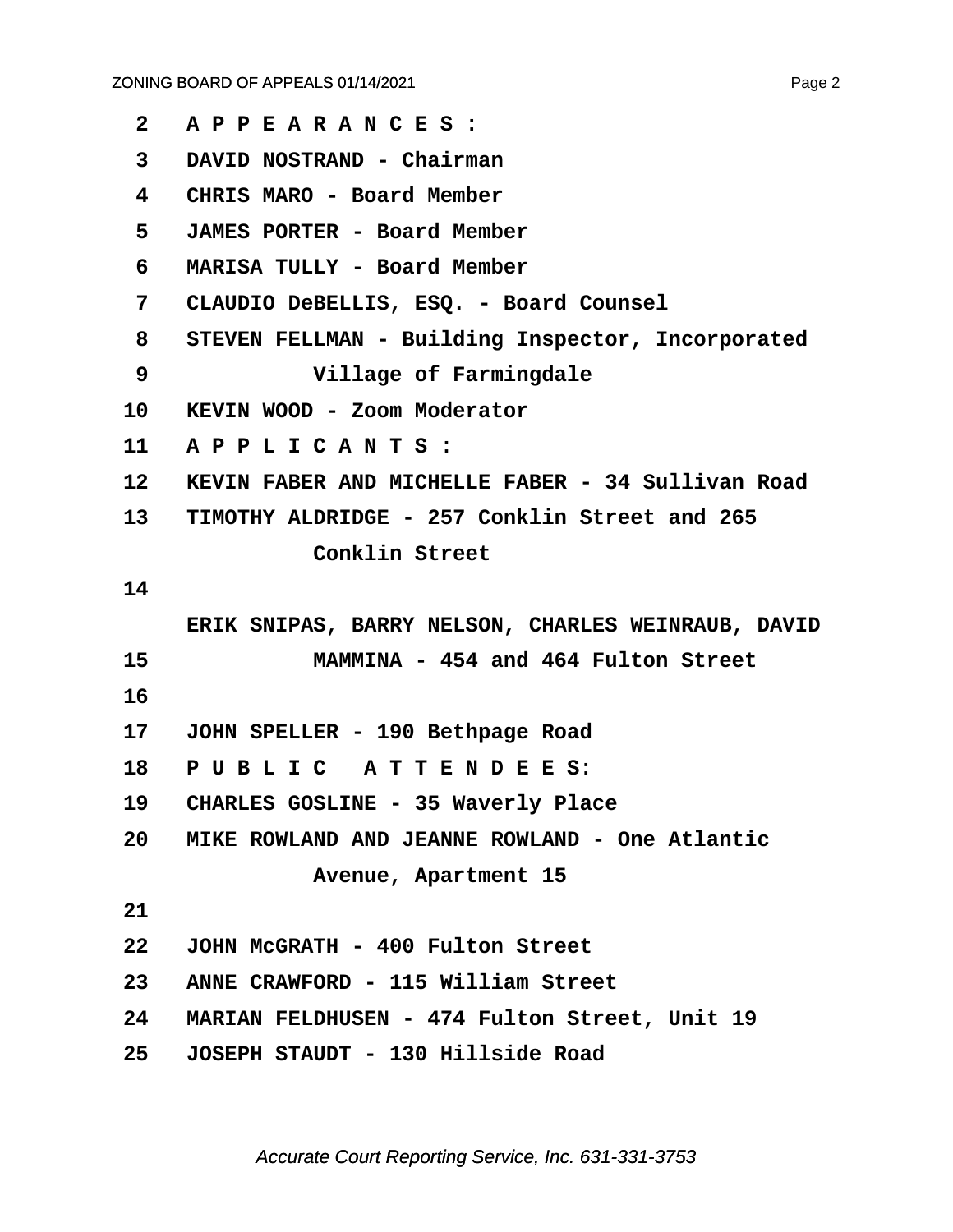| 1               | $1 - 14 - 21$ ZBA                          |
|-----------------|--------------------------------------------|
| $\mathbf{2}$    | MR. WOOD: Mr. Chairman, we are             |
| 3               | live on YouTube. You may start your        |
| 4               | meeting.                                   |
| 5               | MR. NOSTRAND: Okay. I'll call to           |
| 6               | order the first meeting of this month,     |
| 7               | January 14, 2021. We have five cases       |
| 8               | tonight.                                   |
| 9               | I need a motion to waive reading           |
| 10              | the                                        |
| 11              | minutes from the last meeting.             |
| 12              | MR. PORTER: I so move.                     |
| 13              | MR. NOSTRAND: All in favor?                |
| 14              | (WHEREUPON, there was a unanimous,         |
| 15              | affirmative vote of the board.)            |
| 16              | MR. NOSTRAND: Motion carried.              |
| 17              | Case Number 1 is Case 1-1.                 |
| 18              | Kevin Faber for an addition to a           |
| 19              | detached garage at 34 Sullivan Street,     |
| 20              | requiring a variance from the Village,     |
| 21              | Part II, Chapter 600 Zoning, Article VIII, |
| 22              | Residential A District.                    |
| 23              | Is Mr. Faber able to come on to            |
| 24              | represent himself or somebody representing |
| 25 <sub>2</sub> | the Faber case?                            |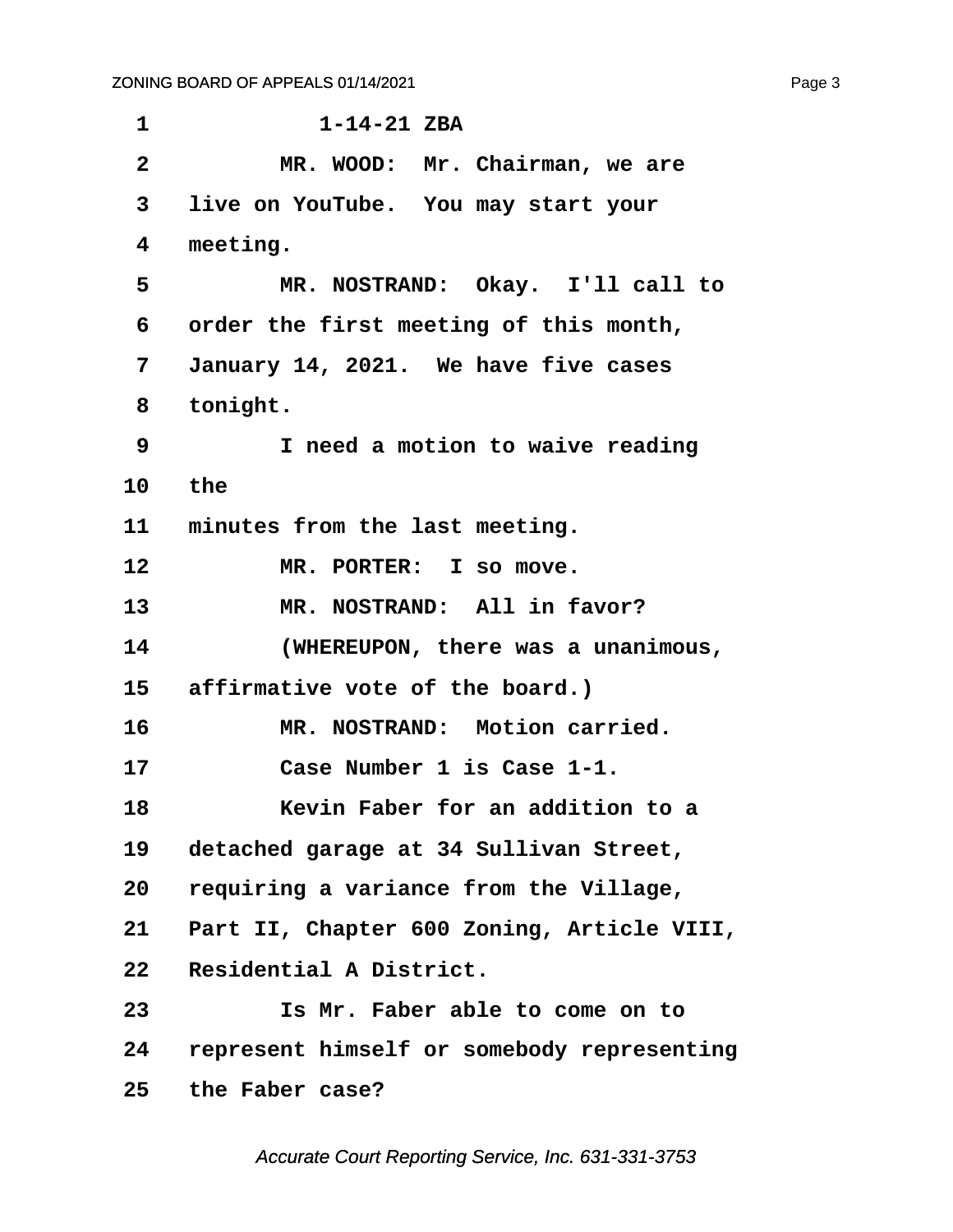| $\mathbf 1$    | $1 - 14 - 21$ ZBA                          |
|----------------|--------------------------------------------|
| $\overline{2}$ | MR. WOOD: Yes. We have a hand              |
| 3              | raised. Standby, please.                   |
| 4              | Michelle Faber coming in.                  |
| 5              | MR. NOSTRAND: Mr. and Mrs. Faber?          |
| 6              | MR. FABER: That's us.                      |
| 7              | MR. NOSTRAND: This is David.<br>I'm        |
| 8              | the Chairman of the Zoning Board.          |
| 9              | We have three other members with           |
| 10             | us; the court stenographer, the Village    |
| 11             | attorney and Mr. Fellman from the Village  |
| 12             | of Farmingdale Building Department.        |
| 13             | We are here to hear your case. So          |
| 14             | let's hear what you have to say.           |
| 15             | MR. FABER: We presently have a             |
| 16             | garage, but it's small. You can barely     |
| 17             | fit a car in there. We want to extend the  |
| 18             | garage back so we can actually fit -- in   |
| 19             | about another two years or so, we're going |
| 20             | to be getting a 1948 Plymouth from my      |
| 21             | uncle. It's a family heirloom. We'd like   |
| 22             | to garage it. We can't really garage that  |
| 23             | in the present garage, let alone putting   |
| 24             | any lawnmowers or anything else in there.  |
| 25             | It's not really usable for a car. So we    |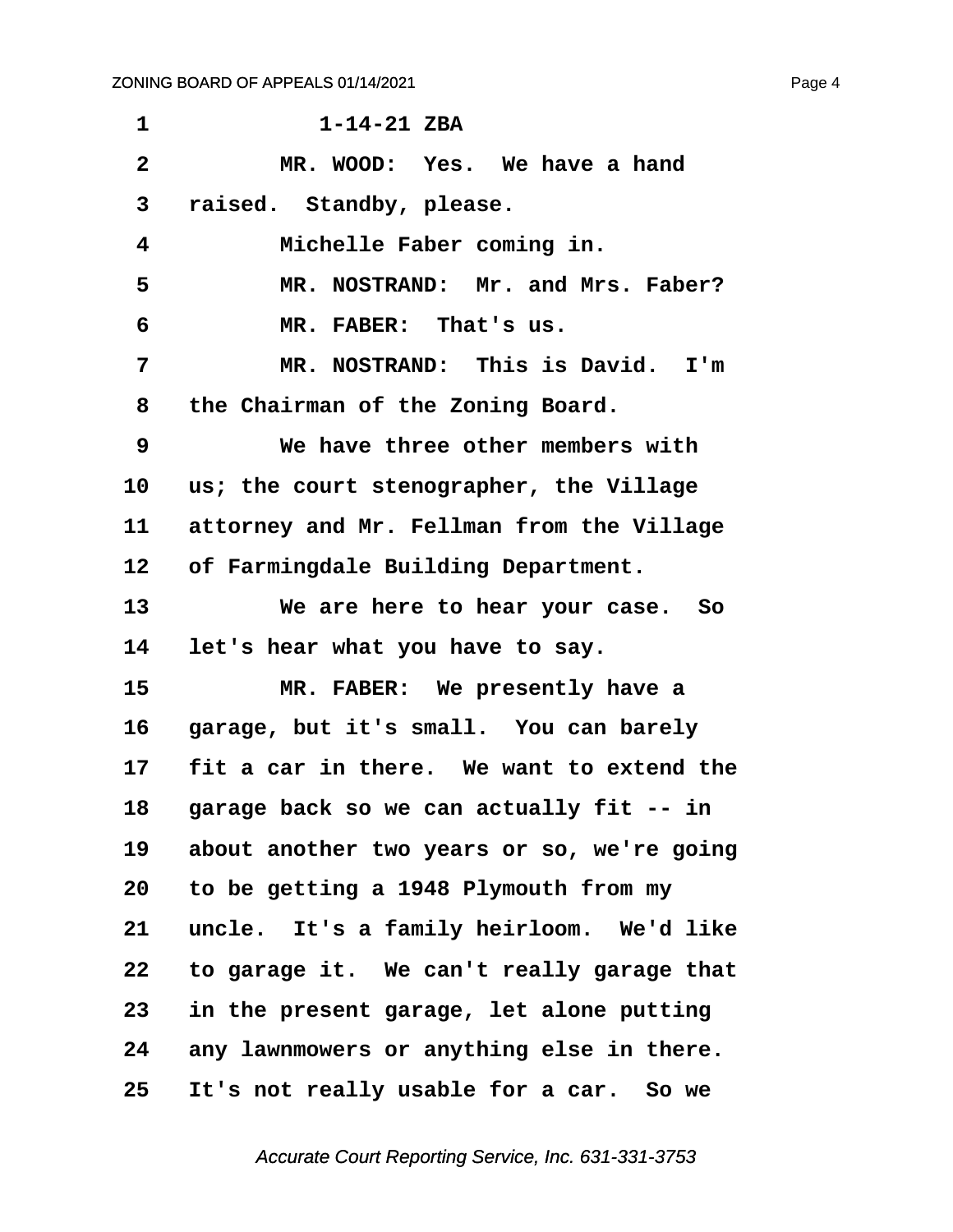| 1            | $1 - 14 - 21$ ZBA                          |
|--------------|--------------------------------------------|
| $\mathbf{2}$ | wanted to extend the garage back and       |
| 3            | actually use it for everything else we     |
| 4            | need as well.                              |
| 5            | MR. NOSTRAND: So this is a                 |
| 6            | separate building?                         |
| 7            | MR. FABER: Yes. It presently               |
| 8            | already is a separate building, but we     |
| 9            | want to extend it back. So we're adding    |
| 10           | square footage to the back of the garage.  |
| 11           | MR. NOSTRAND: Is it a two-car              |
| 12           | garage now?                                |
| 13           | MR. FABER: It's a one-car garage           |
| 14           | now.                                       |
| 15           | MR. NOSTRAND: You want to make it          |
|              | 16 two cars deep?                          |
| 17           | MR. FABER: That's correct.                 |
| 18           | MR. NOSTRAND: Okay. We didn't get          |
| 19           | all the plans until the e-mail came in     |
| 20           | today. So we're going to be a little       |
| 21           | confused.                                  |
| 22           | MR. FABER: Okay.                           |
| 23           | MR. NOSTRAND: I apologize for              |
| 24           | that. There was some concern about the     |
|              | 25 existing house already being oversized. |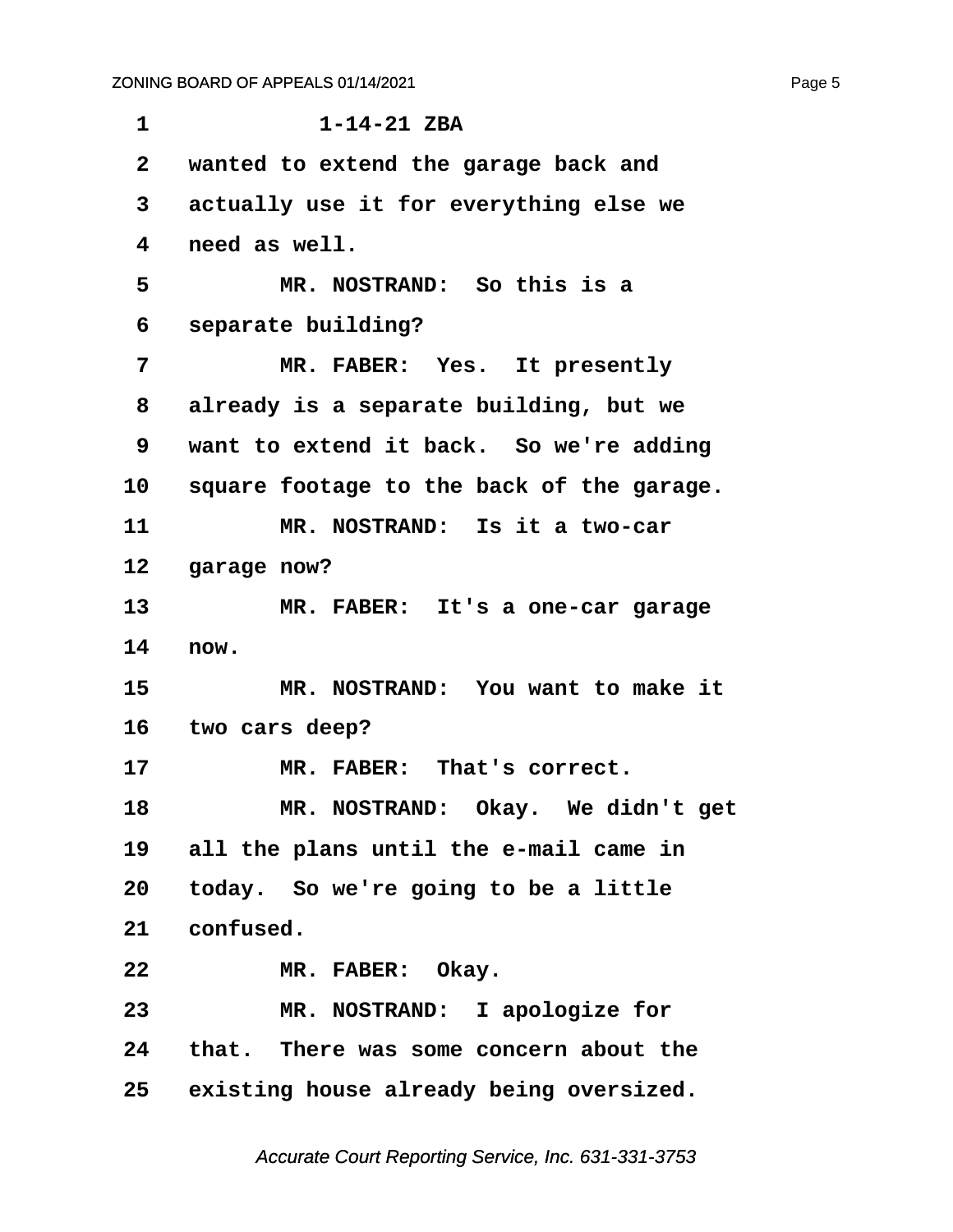**·1· · · · · · ·1-14-21 ZBA ·2· · · · · Mr. Fellman, can you speak on that?** 3 **MR. FELLMAN: Yes. Again, we have ·4· ·not only lot coverage, but we also have ·5· ·floor area ratio in the Village, which is ·6· ·the sum of the first and second floors, ·7· ·whether it be the house, porches, the ·8· ·garage, et cetera.· It's kind of an ·9· ·interesting requirement.· A lot of** 10 municipalities don't have FAR. We happen 11 to have it. **12· · · · · In this case, before they wanted to** 13 add the addition, the house and the 14 existing garage were already over the FAR. 15 I think, together, they're, like at 48 16 **percent.** So they're asking to go from, **17· ·like, 48 percent to 52 percent with the** 18 garage addition.

19 The Fabers were very conscientious. **20· ·I explained this in the beginning.· They** 21 originally had a much bigger thing that **22· ·they wanted to do with the garage.· They 23· ·had a bigger height, they had a second** 24 **floor, the whole bit.** They took it 25 **seriously.** They came back with revised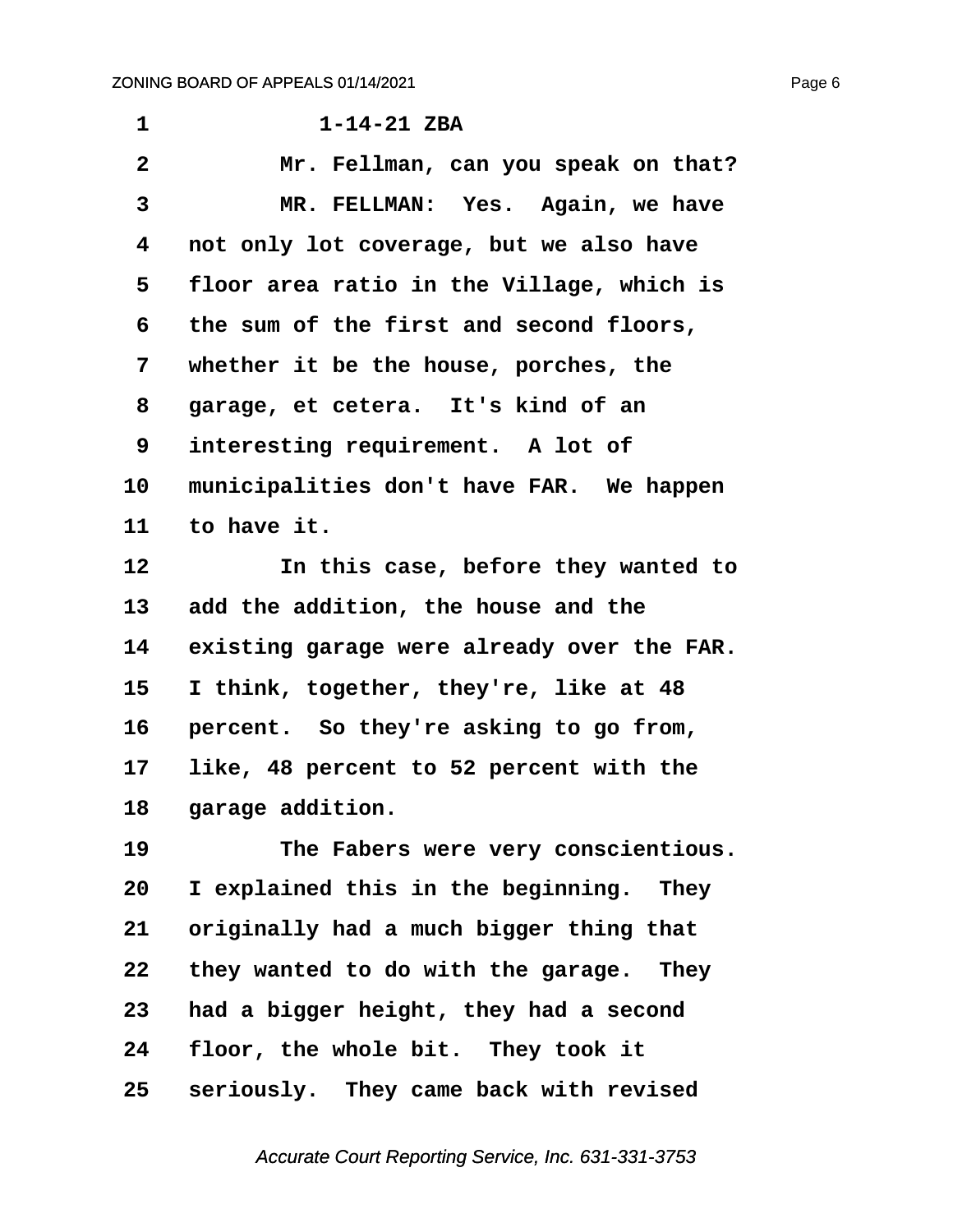| $\mathbf{1}$ | $1 - 14 - 21$ ZBA                         |
|--------------|-------------------------------------------|
| $\mathbf{2}$ | plans. They lowered the height so that    |
| 3            | that did not need a variance. It reduced  |
| 4            | the amount of FAR. The original FAR they  |
| 5            | were seeking would have been 61 percent.  |
| 6            | So they took it seriously. They did       |
| 7            | everything they could to try to minimize  |
| 8            | the impact.                               |
| 9            | MR. NOSTRAND: The 52 percent is a         |
| 10           | big number. The problem with this Board   |
| 11           | is that, if we start granting 50 and 60   |
| 12           | percent floor area ratios, then everybody |
| 13           | is going to want it. They're going to     |
| 14           | want to have it when they add to          |
| 15           | their house and they're going to want it  |
| 16           | when they add to their garages. So that's |
| 17           | why Mr. Fellman had you bring the numbers |
| 18           | down as best you could.                   |
| 19           | MR. FABER: I understand.                  |
| 20           | MR. NOSTRAND: If you got it down          |
|              | 21 to somewhere in the 40s --             |
| 22           | MR. FABER: It's already at, like,         |
|              | 23 48 percent, as he said.                |
| 24           | MR. NOSTRAND: Yes.                        |
| 25           | MR. FABER: I mean, bringing it up         |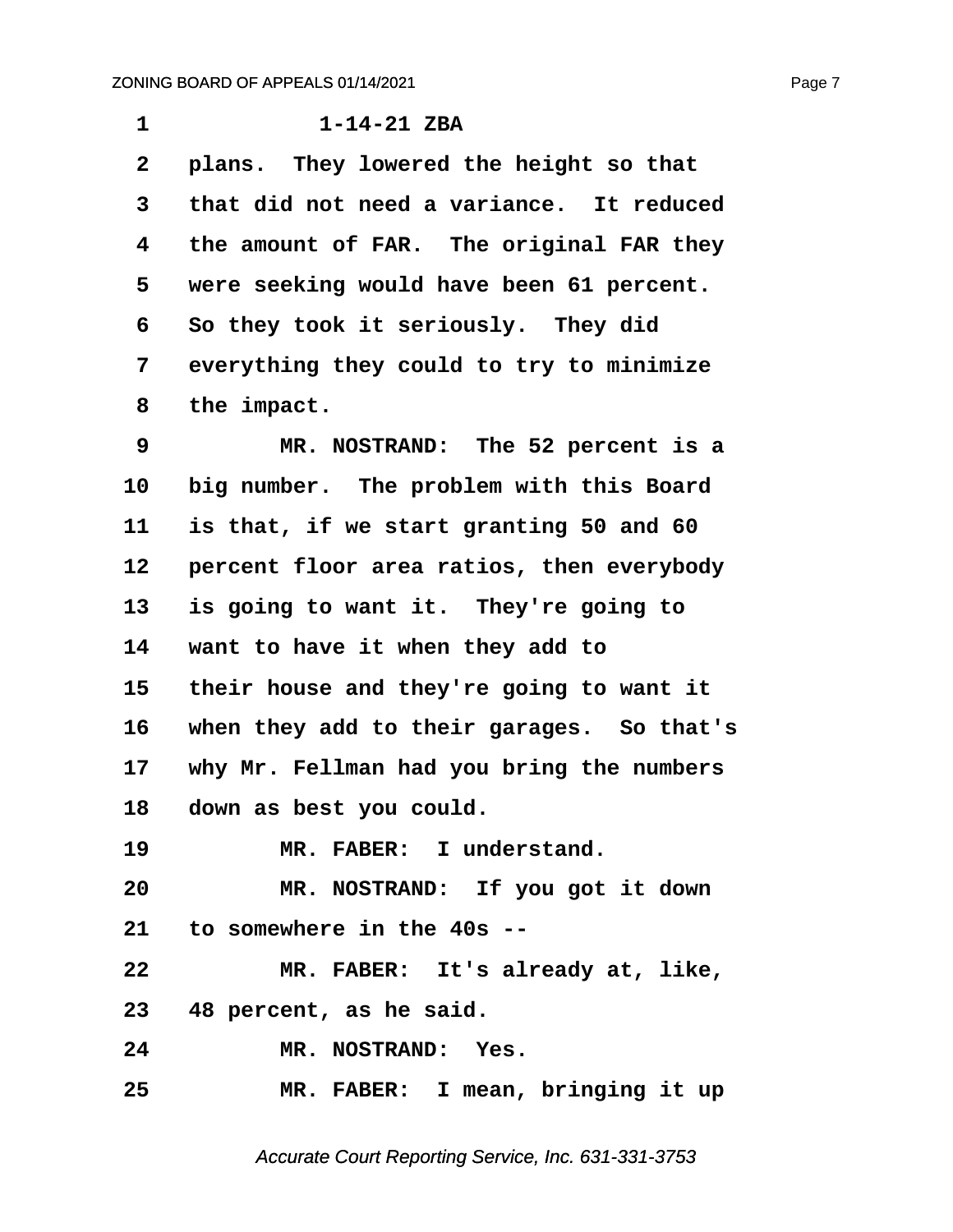| 1            | $1 - 14 - 21$ ZBA                          |
|--------------|--------------------------------------------|
| $\mathbf{2}$ | -- you know, we're only adding the square  |
| 3            | footage to the back of the garage. It's    |
| 4            | not astronomical, but if it's -- I mean,   |
| 5            | to add only one-and-a-half percent to keep |
| 6            | it at 49.9 percent, we would only be       |
| 7            | adding a couple of feet to the back of the |
| 8            | garage. It's kinda not worth it to do it   |
| 9            | at all to add the square footage. I mean,  |
| 10           | I could tweak it a little bit more to      |
| 11           | bring the square footage down a little     |
| 12           | bit, but it's not going to get down into   |
| 13           | the 40s because we're already at 48        |
| 14           | percent.                                   |
| 15           | MR. FELLMAN: Mr. Chairman, if I            |
| 16           | may. The FAR counts anything with a roof   |
| 17           | over it. They do have porches on the       |
| 18           | house. Like I said, it does include        |
| 19           | non-habitable areas like the garage. So    |
| 20           | the board may want to consider that any of |
| 21           | the covered porch areas can never be       |
| $22 \,$      | enclosed and the garage space, nothing can |
| 23           | ever become inhabitable.                   |
| 24           | MR. NOSTRAND: Are they now?                |
| 25           | MR. FABER: When we did the                 |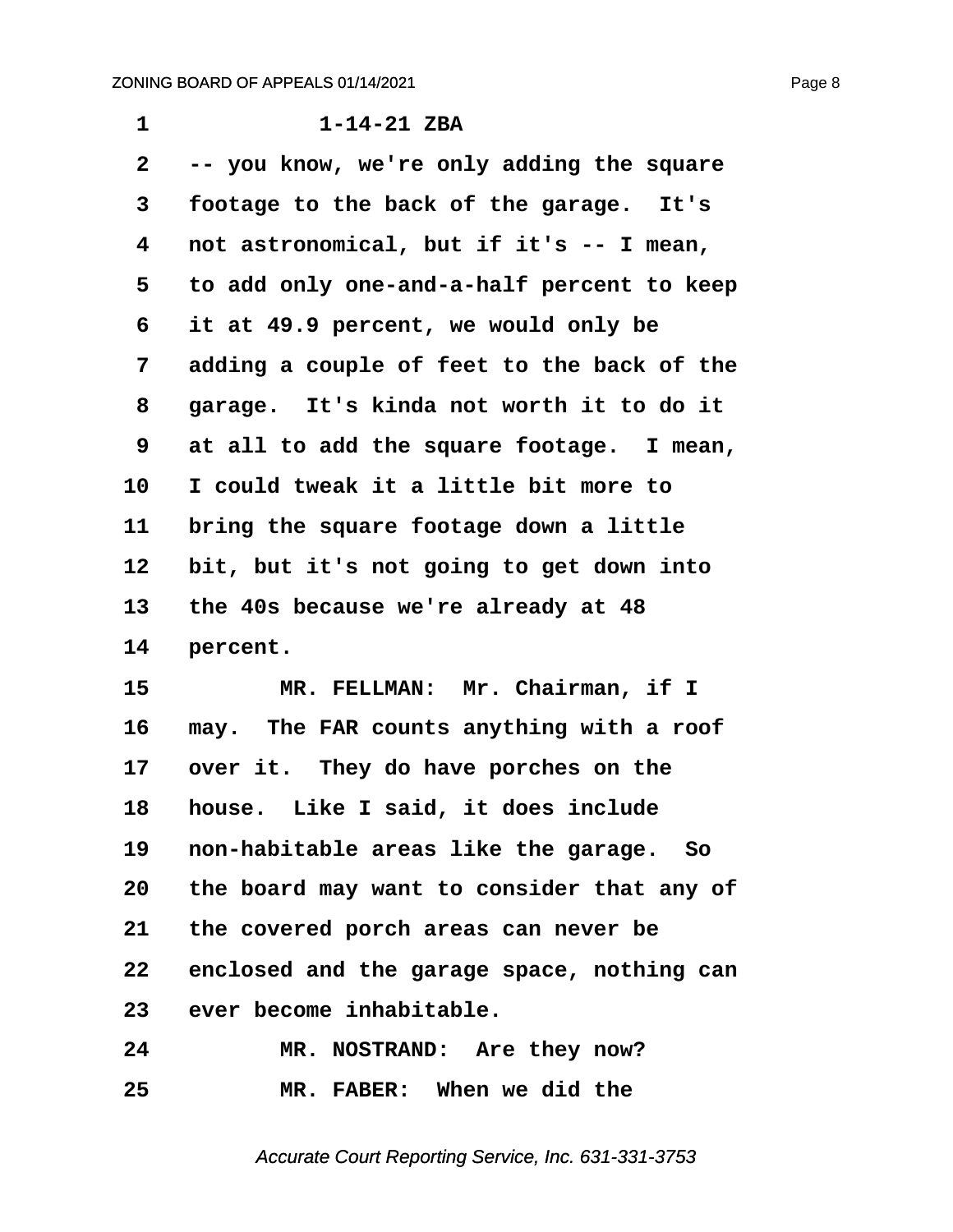| $\mathbf{1}$ | $1 - 14 - 21$ ZBA                          |
|--------------|--------------------------------------------|
| $\mathbf{2}$ | extension 16 years ago and added the porch |
| 3            | onto the extension, it was already stated  |
| 4            | that we could never enclose the porch.     |
| 5            | We'd never want to anyway, but either      |
| 6            | which way, it was already stipulated when  |
| 7            | we did the extension that it could never   |
| 8            | be enclosed.                               |
| 9            | MR. NOSTRAND: So, Steve, the floor         |
| 10           | area of the open porch, that's part of the |
| 11           | 48 percent they have now?                  |
| 12           | MR. FELLMAN: Correct.                      |
| 13           | MR. FABER: That's correct.                 |
| 14           | MR. NOSTRAND: So if we took the            |
| 15           | floor area and didn't include it in the    |
| 16           | percentages, what would the numbers come   |
| 17           | out to be? That would certainly bring      |
| 18           | your ratio down.                           |
| 19           | How big is the porch? Is it a              |
| 20           | wraparound?                                |
| 21           | MR. FABER: The porch is the width          |
| 22           | of the house. It's got to be 35 by 6 and   |
| 23           | there is a gazebo at the end of it; so     |
| 24           | adding a little bit more than that. So if  |
| 25           | you took that square footage off, it's not |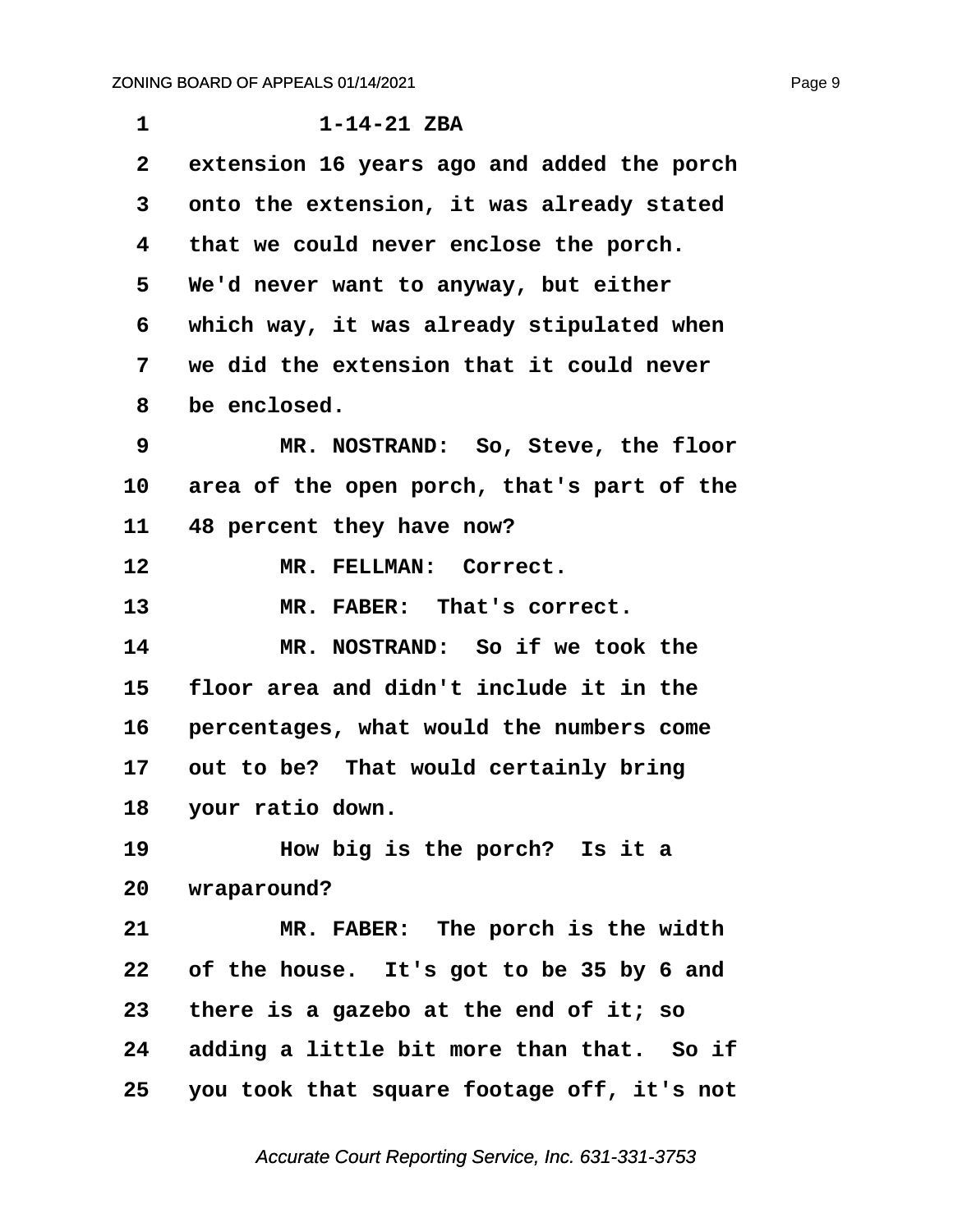| $\mathbf{1}$ | $1 - 14 - 21$ ZBA                          |
|--------------|--------------------------------------------|
| $\mathbf{2}$ | really livable. I mean, I know this is     |
| 3            | bending the rules a little bit, but it's   |
| 4            | not -- what did you say it was? Six --     |
| 5            | MR. PORTER: Not habitable space.           |
| 6            | MR. FELLMAN: Not habitable space,          |
| 7            | it can't be habitable space, living space. |
| 8            | MR. NOSTRAND: That's what I meant.         |
| 9            | MR. PORTER: Mr. Chairman, may I            |
| 10           | ask a question, please?                    |
| 11           | MR. NOSTRAND: What was the square          |
| 12           | footage, Mr. Faber?                        |
| 13           | MR. FABER: Of the porch? You have          |
| 14           | to give me second and I'll figure that out |
| 15           | for you.                                   |
| 16           | MR. NOSTRAND: I've got my                  |
|              | 17 calculator now. What did you say?       |
| 18           | MR. FABER: It's roughly 35 feet            |
| 19           | and it's by six feet; so it's 210. There   |
| 20           | is a gazebo at the end which adds probably |
| 21           | about another, maybe, 10 feet. So it's,    |
| 22           | like, 220 square feet roughly.             |
| 23           | MR. NOSTRAND: If you subtract that         |
| 24           | from the square footage of the house --    |
| 25           | Steve, you could do this maybe quicker     |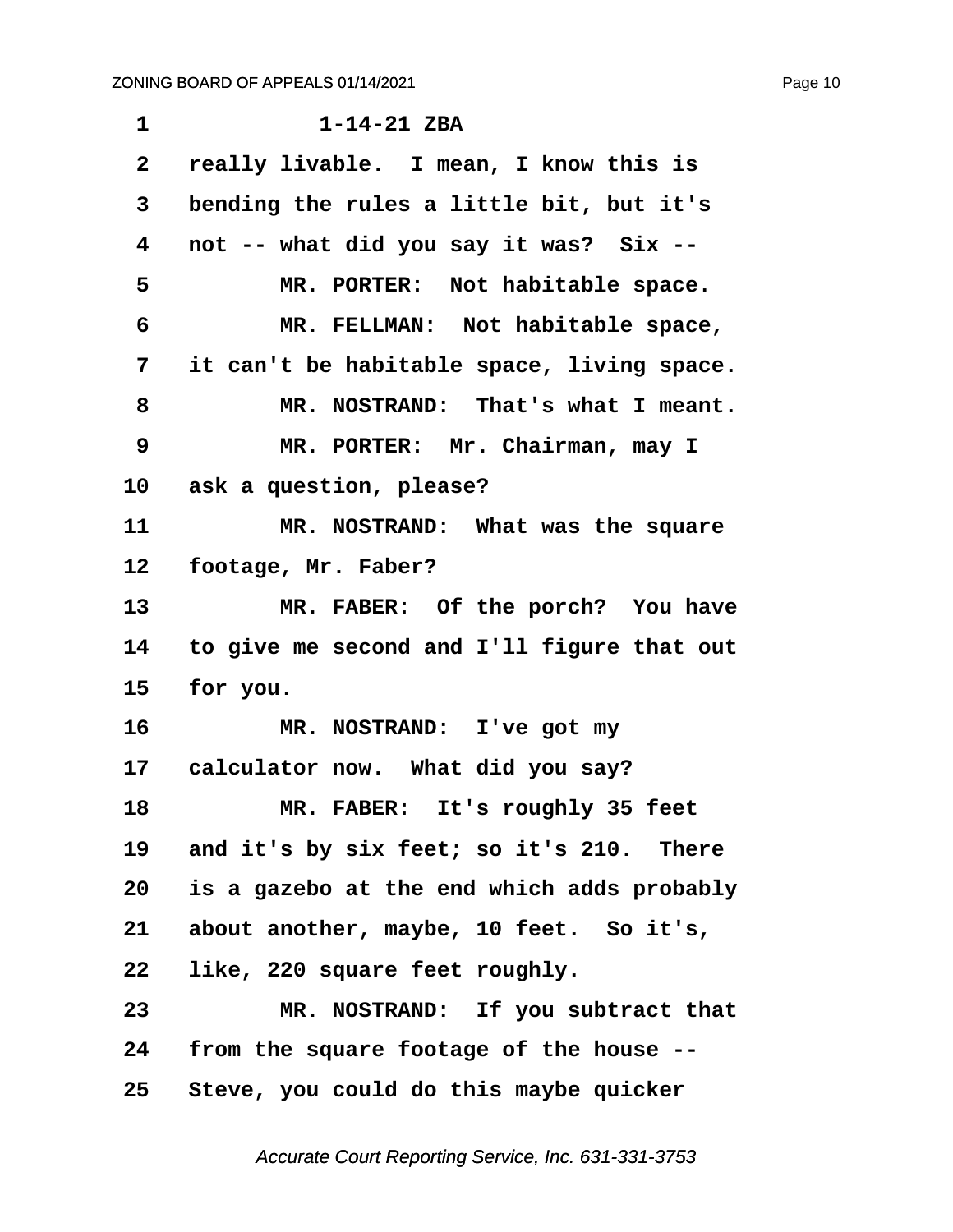**·1· · · · · · ·1-14-21 ZBA ·2· ·than the rest of us. ·3· · · · · MR. FELLMAN:· The better way to do ·4· ·it is, how many square feet is the ·5· ·addition on the garage, Mr. Faber? ·6· · · · · MR. FABER:· The addition I want to ·7· ·say is roughly 390 square feet, I think. ·8· ·You'll have to give me a minute to look ·9· ·that up.** 10 MR. FELLMAN: Fine. So you'll see 11 it's almost like a wash. The area that **12· ·he's adding to the garage is about the** 13 square footage of the open porch. 14 MR. NOSTRAND: Well, he said it's **15· ·225 on the porch. 16· · · · · MS. TULLY:· If the open porch 17· ·wasn't included in the variance from 18· ·the -- 19· · · · · MR. FABER:· The porch was included 20· ·in the variance when we dormered the house 21· ·16 years ago. 22· · · · · MS. TULLY:· Yes.· But not in the 23· ·square area.· So you were probably already 24· ·over the 35 at that point, too.· You were 25· ·probably even over 40, right?**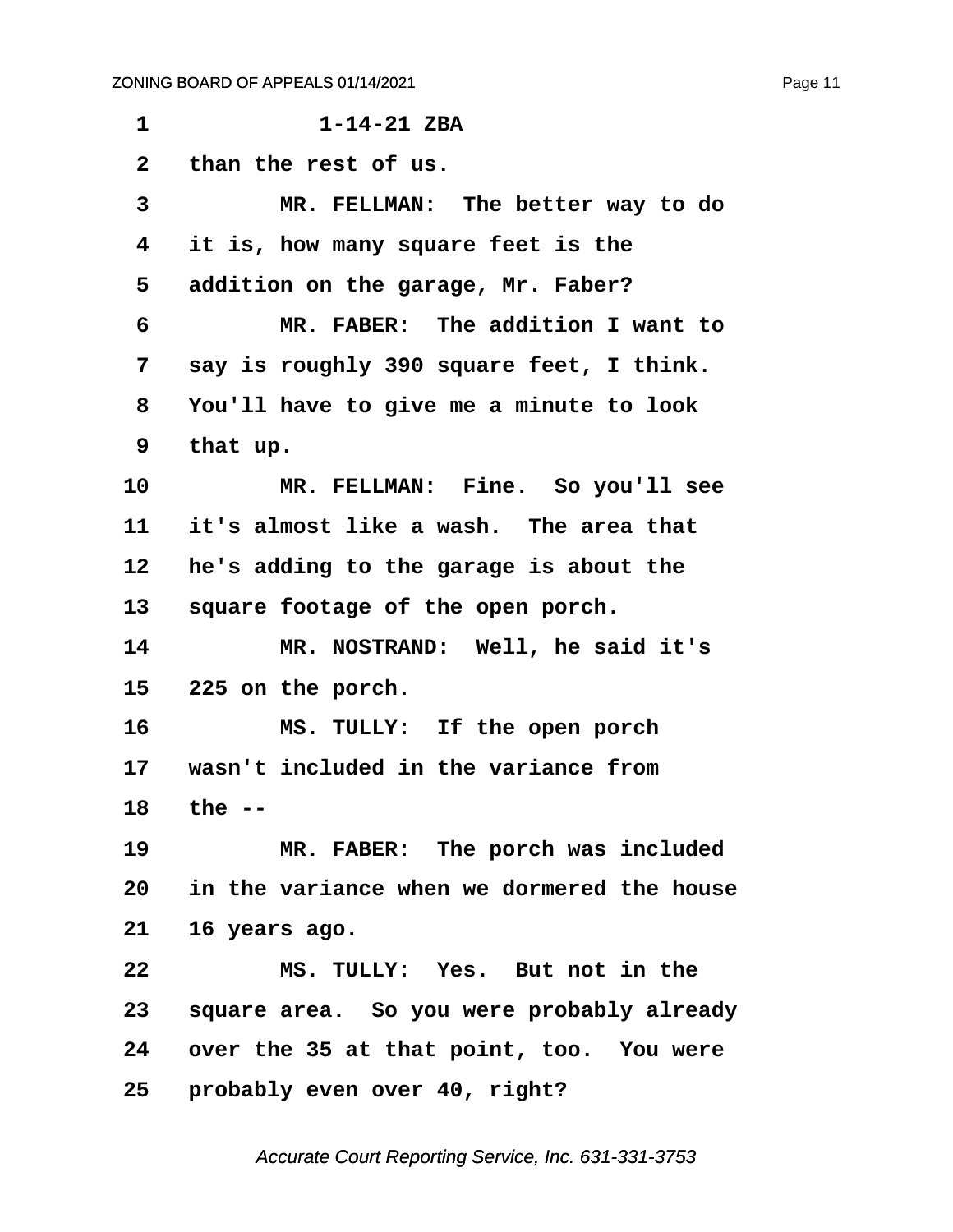**·1· · · · · · ·1-14-21 ZBA ·2· · · · · MR. FABER:· I'm not understanding ·3· ·the question. ·4· · · · · MR. FELLMAN:· The porch would have ·5· ·been included in the FAR? ·6· · · · · MS. TULLY:· Right.· It would have ·7· ·been included -- in the FAR? ·8· · · · · MR. FABER:· Yes.· In the FAR, yes. ·9· · · · · MR. FELLMAN:· Yes, absolutely,** 10 anything with a roof. 11 MR. NOSTRAND: That's why I'm 12 saying if we didn't include it -- I know 13 that we were supposed to -- if we didn't **14· ·include it, it might make these numbers a 15· ·little more palatable because it's not** 16 livable space, the porch. It's not like **17· ·they built to the edge of the porch or the** 18 **house all the way out.** 19 **MR. FELLMAN: Right.** That's why I 20 bring it up. The FAR can be a very 21 misleading number because it's anything 22 with a roof. Literally, if you just had a **23· ·patio out back with a ten by ten roof, you 24· ·got hit with a 100 square feet of FAR and 25· ·it's outside space.· It's a strange**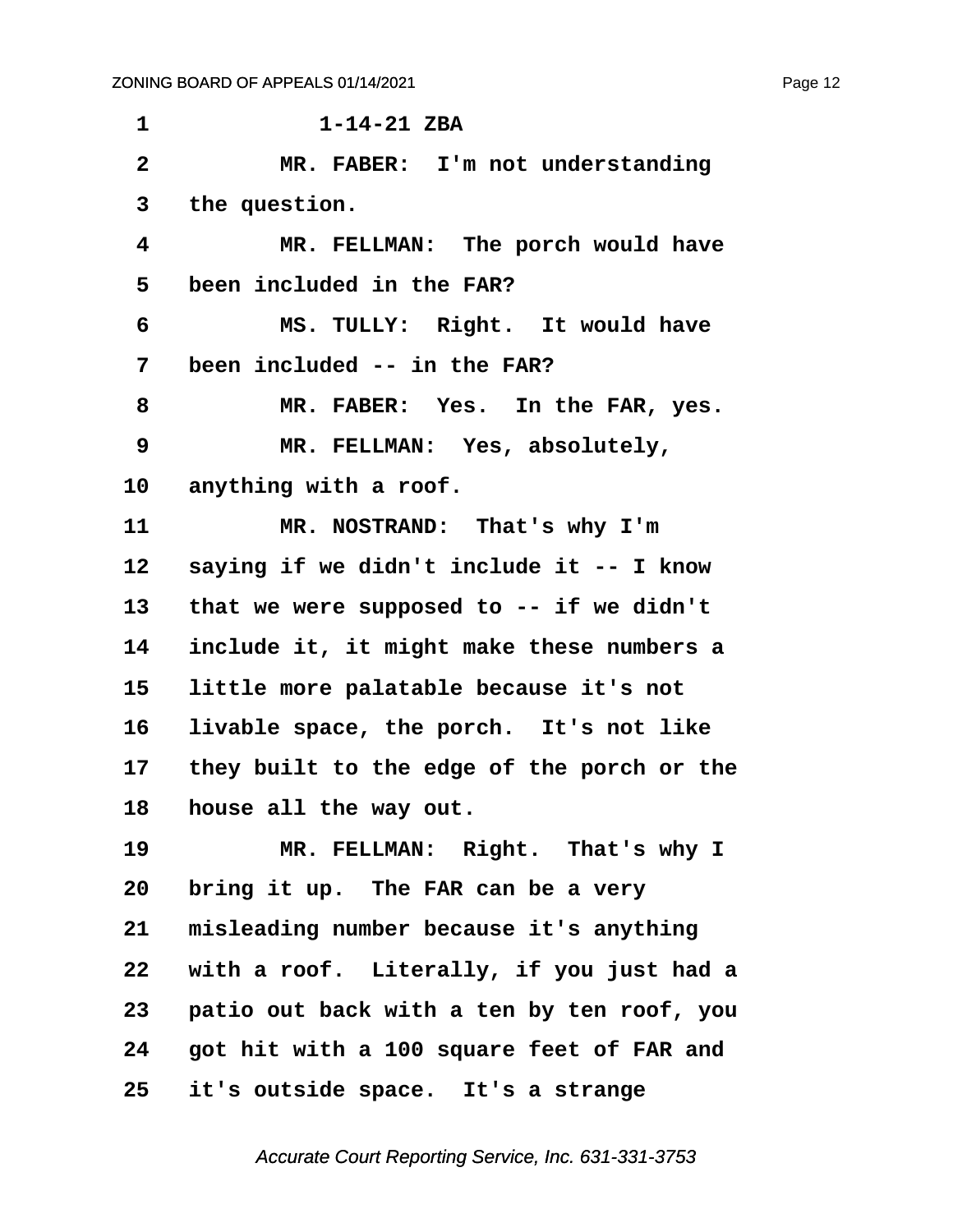**·1· · · · · · ·1-14-21 ZBA** 2 number. 3 MR. NOSTRAND: Yes. Mr. Faber, **·4· ·this addition to the garage, is it just ·5· ·making the garage from a box to a longer ·6· ·box? ·7· · · · · MR. FABER:· It's adding 20 feet to ·8· ·behind the garage, and then, the addition, ·9· ·I was going to make five feet wider than 10· ·the original garage so we had extra space** 11 in the back. 12 MR. NOSTRAND: So the existing **13· ·garage is going to stay in place --** 14 MR. FABER: Yes. 15 MR. NOSTRAND: (Continuing) -- and **16· ·you're going to build behind it and a 17· ·little wider?** 18 **MR. FABER:** Yes. 19 MR. NOSTRAND: Okay. So it's two 20 different roof lines? 21 **MR. FABER:** Well, it will be one 22 ridge going all the way back. It will **23· ·just come out -- 24· · · · · MR. NOSTRAND:· One will have a** 25 different angle.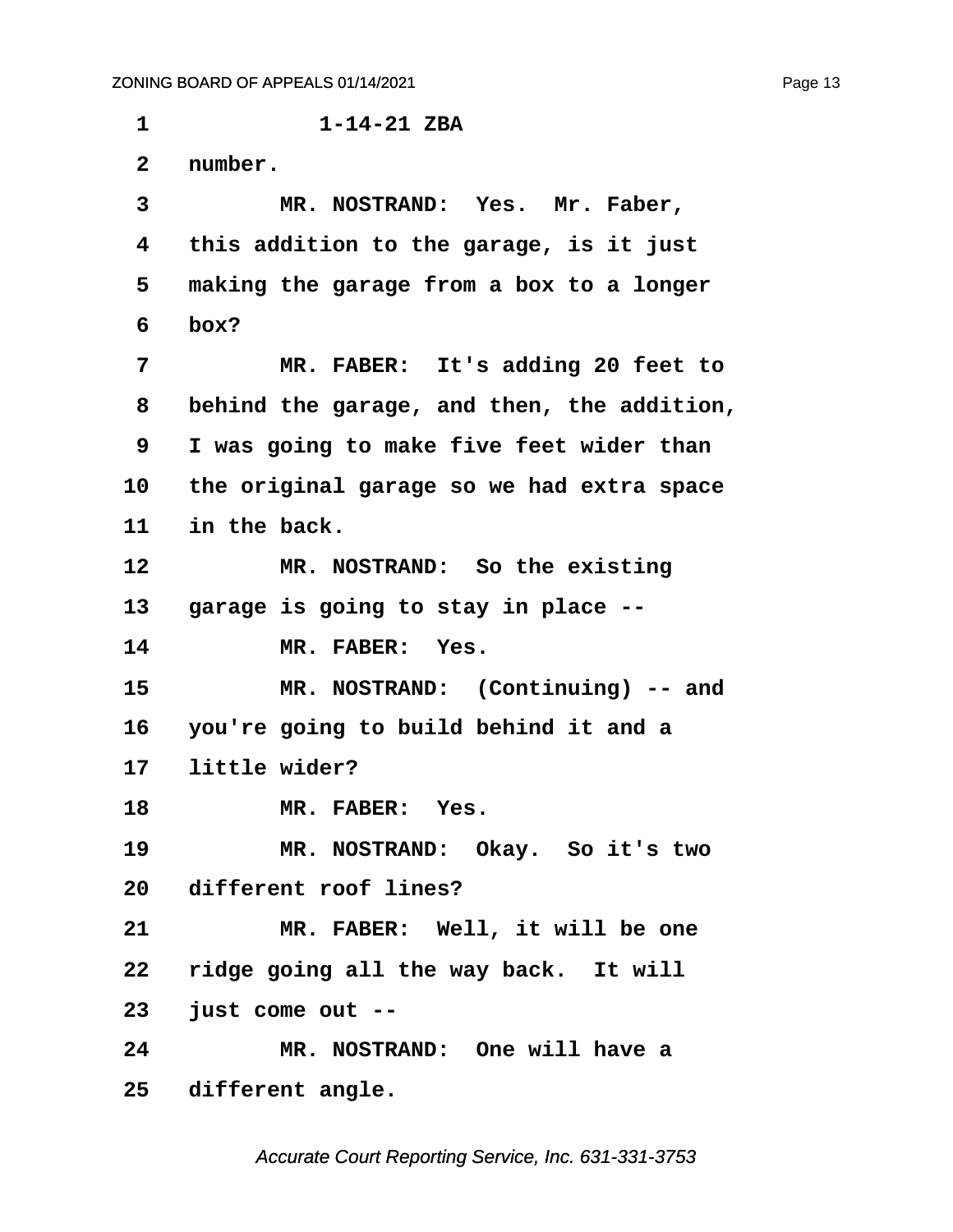| 1                       | $1 - 14 - 21$ ZBA                         |
|-------------------------|-------------------------------------------|
| $\overline{\mathbf{2}}$ | MR. FABER: Right, exactly.                |
| $\overline{3}$          | MR. NOSTRAND: It will go out over         |
| 4                       | the wider part?                           |
| 5                       | MR. FABER: Right, correct.                |
| 6                       | MR. NOSTRAND: So the only thing           |
| 7                       | you'll see from the street would be the   |
| 8                       | wider part which is in the backyard.      |
| 9                       | MR. FABER: You won't even see that        |
| 10                      | from the street because that's behind the |
| 11                      | house. You'll only see the existing       |
| 12                      | garage that we presently have. It will    |
| 13                      | just be a little bit taller and the same  |
| 14                      | width, but the garage door will be wider. |
| 15                      | It will be the same garage that you       |
| 16                      | presently see, just a little bit taller   |
| 17 <sub>2</sub>         | and it just goes straight back. You won't |
| 18                      | be able to see anything from the street.  |
| 19                      | MR. NOSTRAND: How far from the            |
| 20                      | back of the new garage, the proposed      |
| 21                      | garage, will the property line be?        |
| 22                      | MR. FABER: I want to go all the           |
| 23                      | way to the three feet from the property   |
| 24                      | line. We're allowed to go three feet from |
| 25                      | the fence -- well, from the property line |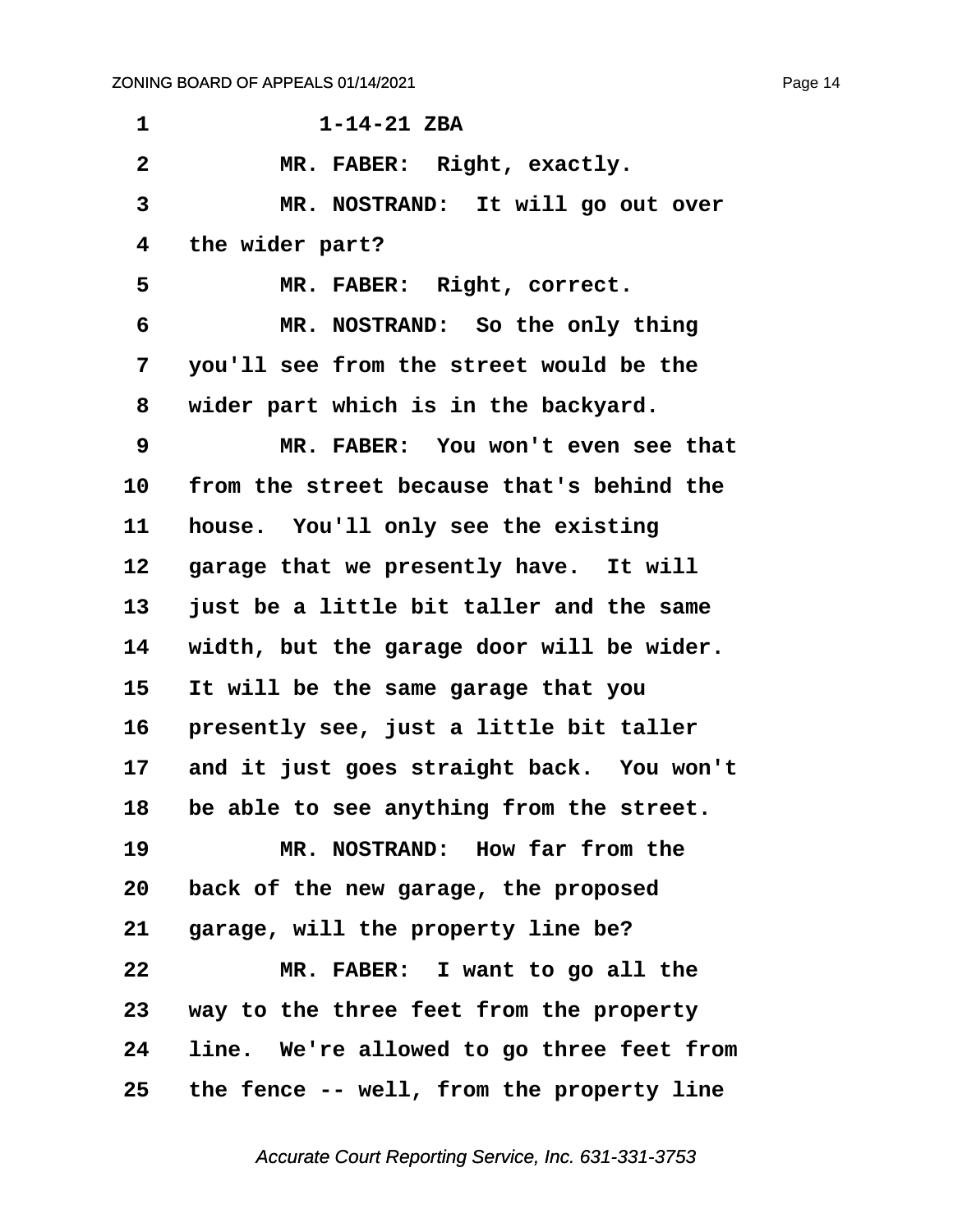**·1· · · · · · ·1-14-21 ZBA ·2· ·-- and that's what I was looking to do. ·3· · · · · MR. NOSTRAND:· So the setback is ·4· ·three feet?** 5 MR. FABER: Right. Because we **·6· ·don't use the space behind the garage as ·7· ·it is.** 8 **MR. NOSTRAND: Yes. ·9· · · · · MR. FABER:· It just made sense to** 10 extend the garage to actually utilize the **11· ·space accordingly for what we're hoping to 12· ·do.** 13 **13** The whole reason that sparked this 14 is my uncle is getting old. He has a 15 daughter. He has a 1948 Plymouth that 16 looks like it just came off the belt. He **17· ·got it in '74.· It took him all this time 18· ·to rebuild it.· It looks like it's brand** 19 new. His daughter doesn't want it. She **20· ·doesn't have a car.· She doesn't have a** 21 garage or a driveway for it. Ultimately, **22· ·he was, like, "What am I going to do with 23· ·this thing?"· So that's what sparked it. 24· ·I would like to keep it in the family and 25· ·keep it as a family heirloom so that his**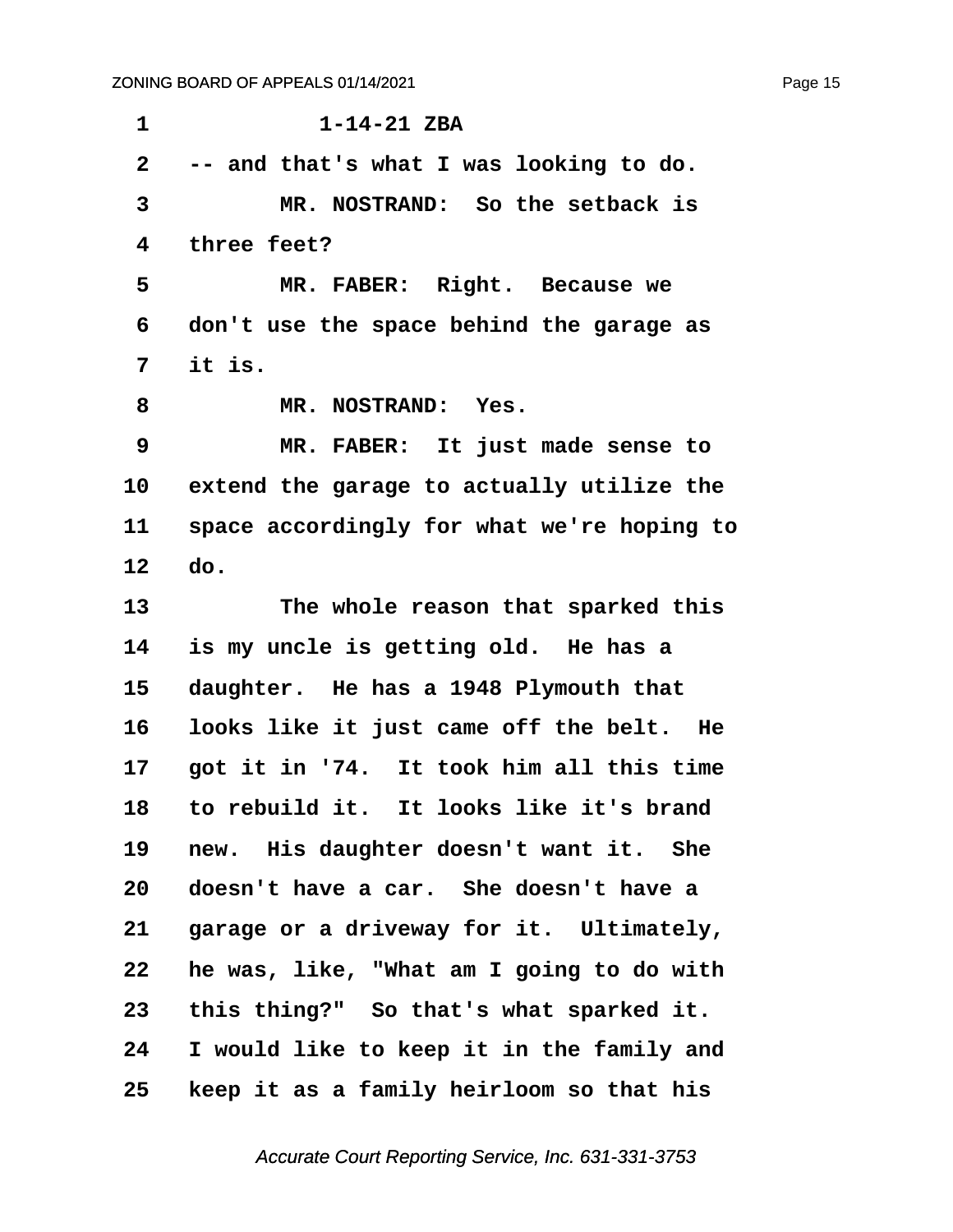| 1                 | $1 - 14 - 21$ ZBA                          |
|-------------------|--------------------------------------------|
| $\mathbf{2}$      | grandkids, maybe, one day, will be able to |
| 3                 | keep it or my kids or whatever so that we  |
| 4                 | can keep it in the family because it's     |
| 5                 | been in the family since 1974.             |
| 6                 | Then, my wife is telling me she            |
| 7                 | wants a convertible. So a two-car garage   |
| 8                 | would be nice, hence, having the length    |
| 9                 | and then, also, the width in the back, it  |
| 10                | allows us to have room for a lawnmower, a  |
| 11                | snowblower and all the other fun things    |
| $12 \overline{ }$ | you would need, a bicycle or whatever, so  |
| 13                | you have space on the ground level.        |
| 14                | That's why I wanted it wider in the back.  |
| 15                | MR. NOSTRAND: Okay. Mr. Fellman,           |
| 16                | the setback is three feet on that          |
| 17                | property?                                  |
| 18                | MR. FELLMAN: Any detached garage           |
| 19                | is three feet.                             |
| 20                | MR. NOSTRAND: Yes. And that's              |
|                   | 21 code in that spot?                      |
| 22                | MR. FELLMAN: That's code, yes.             |
| 23                | MR. NOSTRAND: At this time, maybe          |
|                   | 24 we should ask anybody in the audience,  |
|                   | 25 Kevin? What am I supposed to say?       |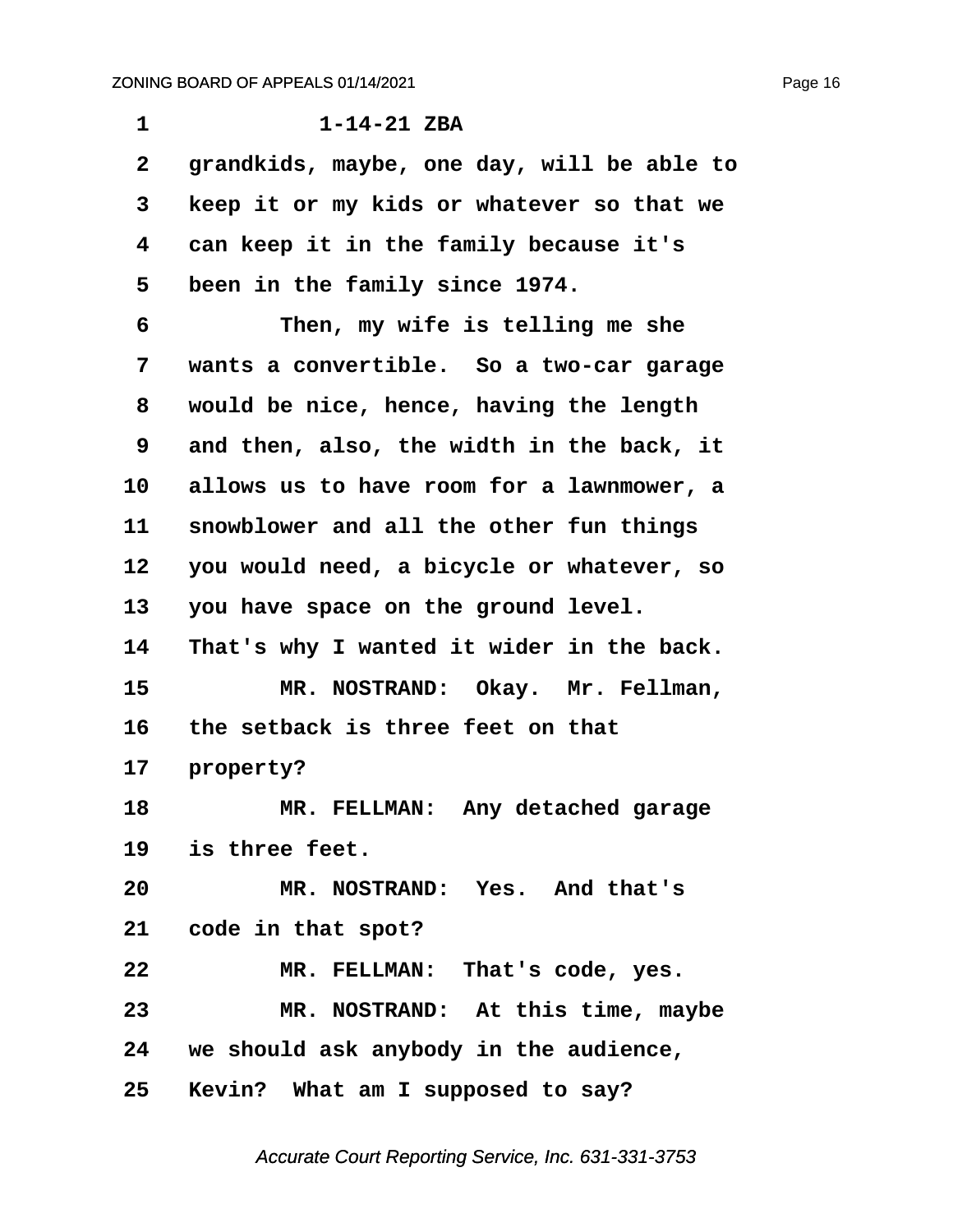| 1                 | $1 - 14 - 21$ ZBA                          |
|-------------------|--------------------------------------------|
| $\overline{2}$    | MR. WOOD: At this point, if you'd          |
| 3                 | like to raise your Zoom hand if you would  |
| 4                 | like to publicly comment on this case.     |
| 5                 | Those of you -- because there are a few    |
| 6                 | people on cell phones and dial phones, you |
| 7                 | would hit "star, 9" if you want to         |
| 8                 | publicly comment on this case.             |
| 9                 | MR. NOSTRAND: So I'm going to ask          |
| 10                | if there are any neighbors to the Fabers   |
| 11                | that are out there in Zoomland that want   |
| $12 \overline{ }$ | to raise their Zoom hand.                  |
| 13                | MR. FABER: Just so you're aware, I         |
| 14                | did speak to each one of the neighbors who |
| 15                | were on the radius map before I started    |
| 16                | all this just to make sure. Everyone was,  |
| 17                | like, "Yes, that's fine. It brings         |
| 18                | value." There were no issues with any of   |
| 19                | the neighbors. They all got the certified  |
| 20                | letter with the return-receipt and so      |
| 21                | forth just to make sure that I did         |
| 22                | everything the right way for that. But     |
| 23                | everybody was well aware of everything     |
| 24                | before I even started. I don't know if     |
| 25                | they're on the video here, but everybody   |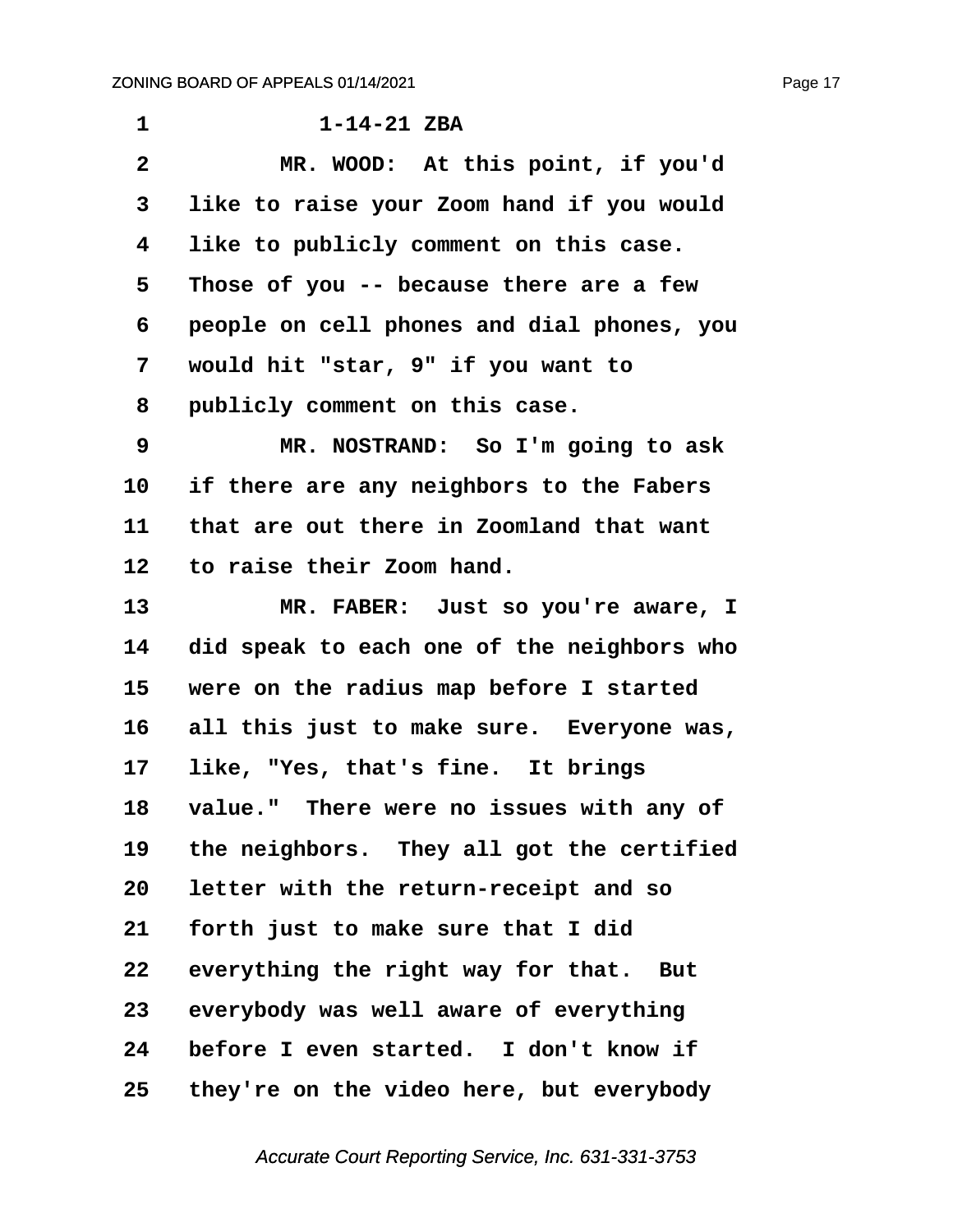**·1· · · · · · ·1-14-21 ZBA ·2· ·is well aware of what's going on. ·3· · · · · MR. NOSTRAND:· Let's see if anyone ·4· ·else wants to speak on your behalf, Mr. ·5· ·Faber. ·6· · · · · MR. FABER:· Sure.** 7 MR. WOOD: There are no requests. 8 MR. NOSTRAND: No requests, okay. **·9· · · · · MR. PORTER:· Mr. Chairman?** 10 MR. NOSTRAND: Yes. **11· · · · · MR. PORTER:· I did have a question. 12· · · · · The previous work, you did extend** 13 the house in the past? You put an **14· ·addition of some kind on?** 15 MR. FABER: That's correct, with a 16 variance. **17· · · · · MR. PORTER:· Did the variance** 18 address the floor area ratio being over **19· ·the limit? 20· · · · · MR. FABER:· It was 16 years ago. I** 21 **honestly don't remember if it did or not. 22· ·I just remember going through the process 23· ·of everything that they asked for at the 24· ·time.· So I honestly can't recall if it 25· ·was addressed or not.**

Accurate Court Reporting Service, Inc. 631-331-3753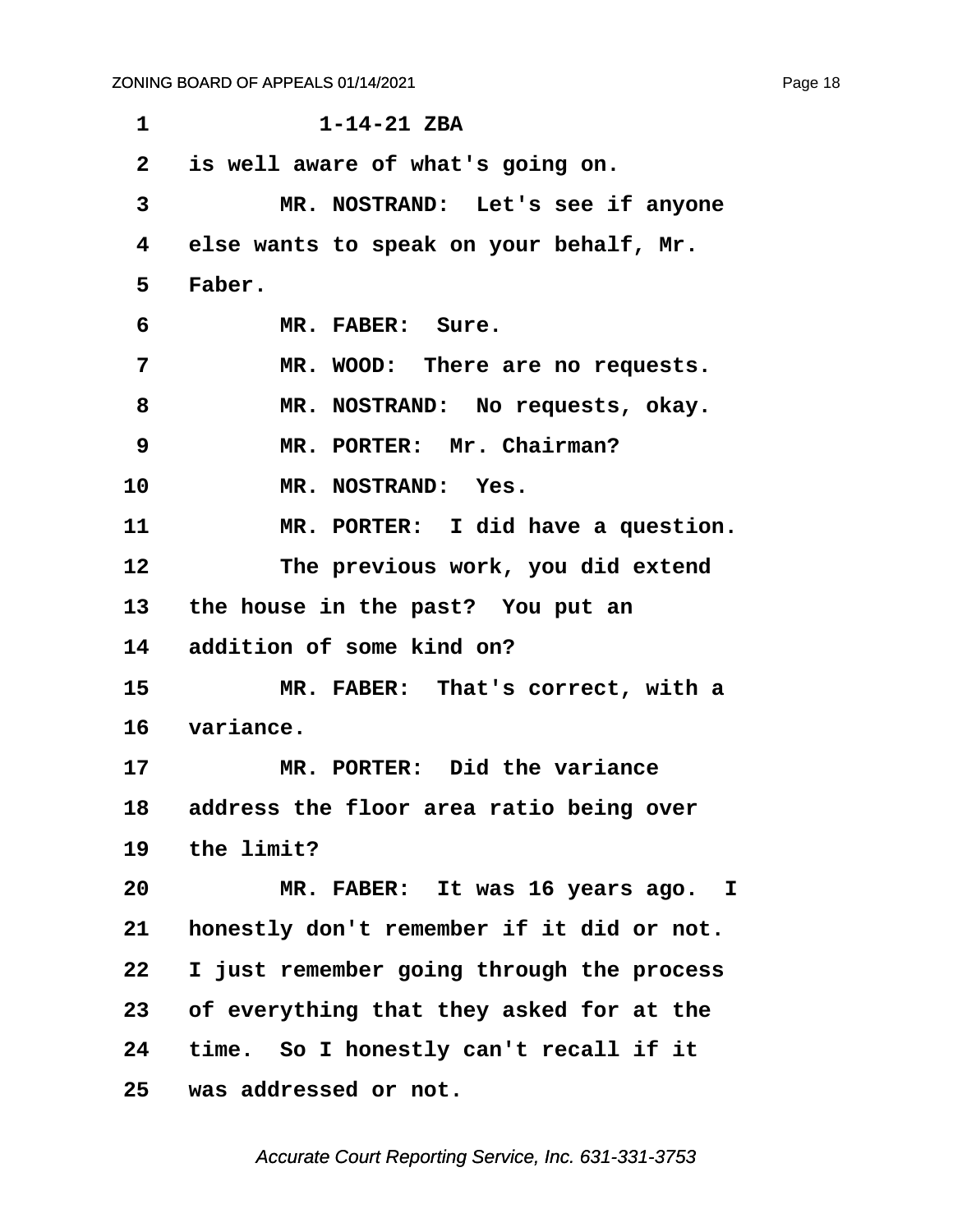| 1               | $1 - 14 - 21$ ZBA                          |
|-----------------|--------------------------------------------|
| $\mathbf{2}$    | MR. PORTER: Okay.                          |
| 3               | MR. FELLMAN: But you do remember           |
| 4               | that they made a covenant that you can't   |
| 5               | enclose the porch?                         |
| 6               | MR. FABER: That is correct. I              |
| 7               | remember specifically at the meeting -- we |
| 8               | were physically at the meeting in the      |
| 9               | Village Hall -- I remember them asking me  |
| 10              | do I have intentions to enclose it. I      |
| 11              | said no and they said, "All right. We      |
| 12              | want to make sure that you can never       |
| 13 <sup>2</sup> | enclose it. We are going to stipulate in   |
| 14              | the variance that it never be allowed to   |
| 15              | be enclosed." Again, I would never want    |
| 16              | to enclose it, but I get it.               |
| 17              | MR. FELLMAN: That kinda sounds             |
| 18              | like that's what they were addressing.     |
| 19              | MR. FABER: Right.                          |
| 20              | MR. NOSTRAND: Does anybody on the          |
| 21              | board have any questions or concerns on    |
|                 | 22 this?                                   |
| 23              | Ms. Tully?                                 |
| 24              | MS. TULLY: My concern is that it's         |
|                 | 25 way over.                               |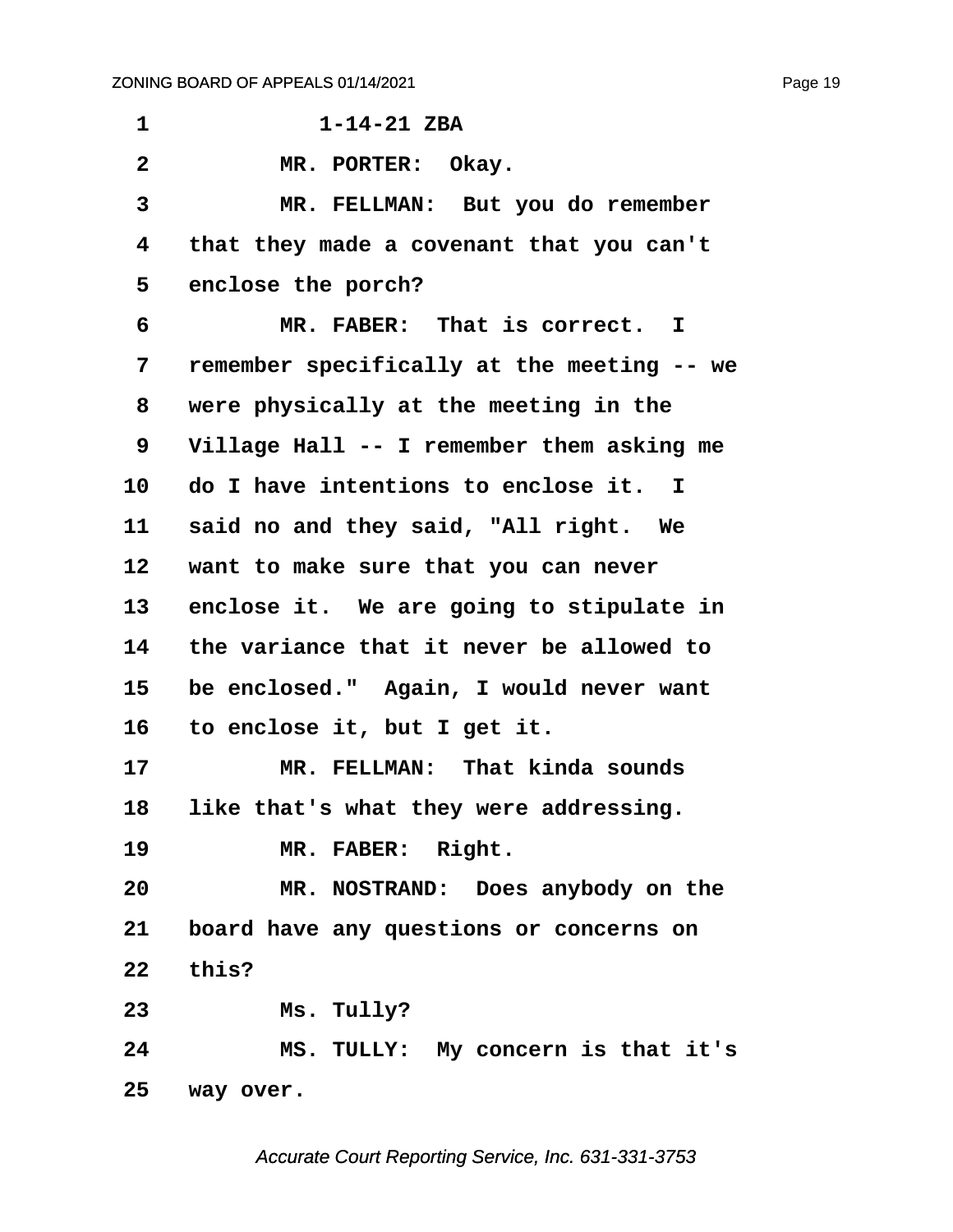**·1· · · · · · ·1-14-21 ZBA** 2 MR. NOSTRAND: Okay. The total **·3· ·length of the garage is -- the two cars ·4· ·are probably what?· 16 feet a piece? ·5· · · · · MR. FABER:· I don't know how long ·6· ·the actual cars would be, but the garage ·7· ·would be -- I don't think you would really ·8· ·want to count anything less than 20 feet ·9· ·per car, but I think the total length** 10 would be, like, 41 feet, I believe. **11· · · · · Honestly, I had a Mercury Sable a** 12 **couple of years ago.** My garage is 13 **presently 21 feet, I believe, and I could** 14 barely close the garage door with that. 15 So I wouldn't want anything less than 40 16 **feet if we're doing a two-car garage. 17· · · · · There's going to be no staircase** 18 anymore. We took that out. It's not **19· ·going to need that anymore. 20· · · · · MR. NOSTRAND:· Because there's no** 21 **second story?** 22 MR. FABER: No. Exactly. 23 MR. FELLMAN: Correct. **24· · · · · MR. NOSTRAND:· These plans show the** 25 second story.

Accurate Court Reporting Service, Inc. 631-331-3753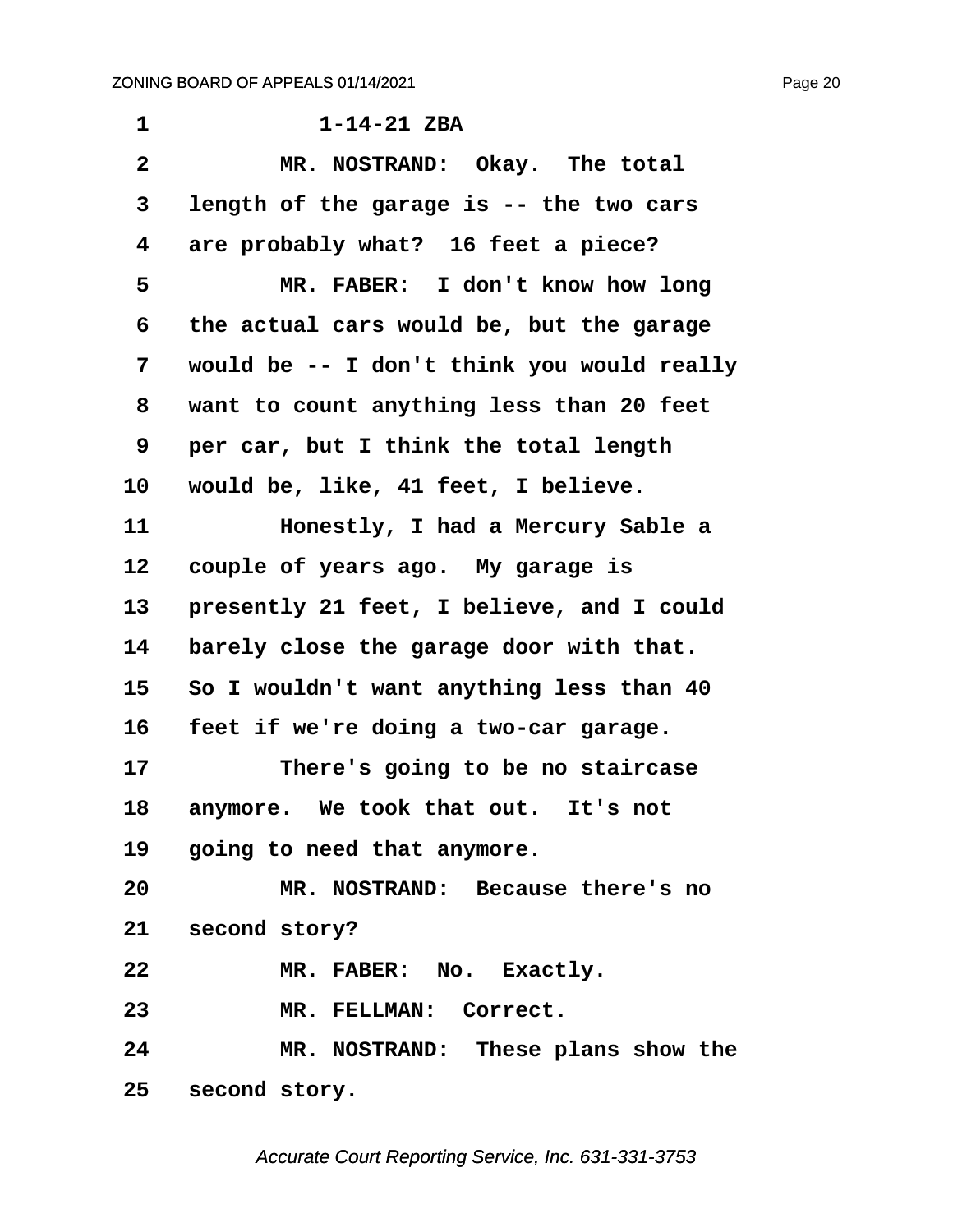**·1· · · · · · ·1-14-21 ZBA ·2· · · · · MR. FELLMAN:· These are the ·3· ·original plans.** 4 **MR. FABER:** Right. That was the **·5· ·original plan of having a second floor. ·6· ·Yes, there will be a raft with overhead ·7· ·storage for a pull-down staircase, if ·8· ·needed, or maybe I'll just have an opening ·9· ·to put a ladder up to it, but there will** 10 be storage upstairs. **11· · · · · We do Christmas lights and a** 12 **holiday light show in front of our house.** 13 We've been doing that for the last five **14· ·years.· We do a whole animated show to** 15 music and all that stuff. **16· · · · · My mother-in-law passed away.· So** 17 we have family heirlooms. So we do want **18· ·to have some storage space in the attic of 19· ·the garage, like, above the cars, but it's 20· ·not going to be a two-story facility.· So 21· ·a staircase is not going to be needed at** 22 all. Initially, that was part of the **23· ·plan, but then we took that out. 24· · · · · MR. NOSTRAND:· Correct me if I'm -- 25· ·I forgot the earlier part of this**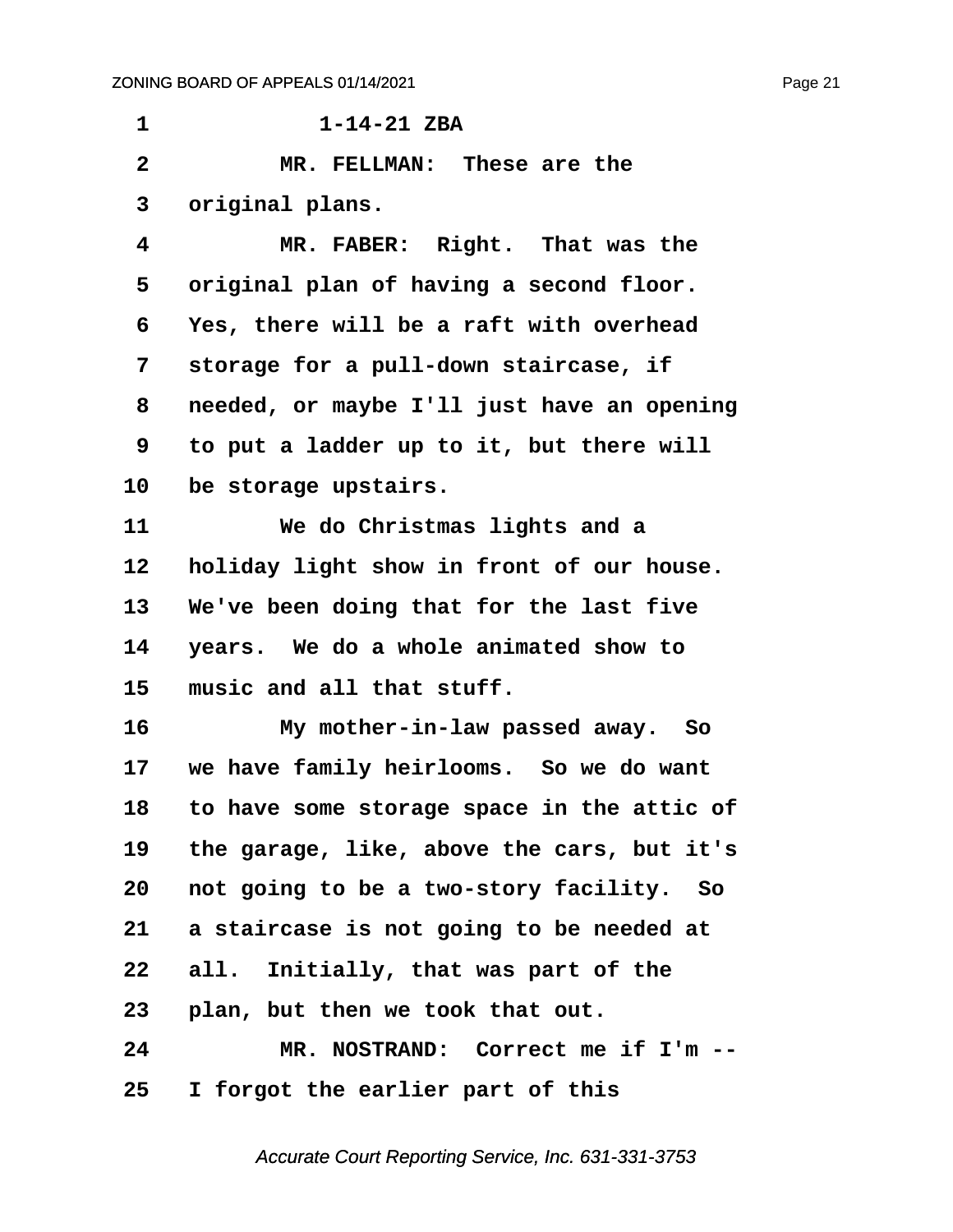| $\mathbf{1}$ | $1 - 14 - 21$ ZBA                          |
|--------------|--------------------------------------------|
| $\mathbf{2}$ | conversation. The floor area ratio of the  |
| 3            | two existing structures you have now, what |
| 4            | is that number?                            |
| 5            | MR. FABER: Roughly 48 percent, I           |
| 6            | believe. 48.08.                            |
| 7            | MR. NOSTRAND: So we're going from          |
| 8            | 48 to 52.                                  |
| 9            | MR. FABER: That's correct.                 |
| 10           | MR. NOSTRAND: Does anybody else on         |
| 11           | the board have an objection to this other  |
| 12           | than Ms. Tully?                            |
| 13           | MR. PORTER: Mr. Chairman, I                |
| 14           | appreciate what the Fabers are trying to   |
| 15           | I admire their plans. I like the<br>do.    |
| 16           | fact that they're cooperating with the     |
| 17           | Village. My only concern is where it's     |
|              | 18 already a nonconforming condition. Will |
|              | 19 we be setting a precedent? That's the   |
| 20           | only concern I would have.                 |
| 21           | MR. NOSTRAND: My opinion -- Mr.            |
| 22           | Maro? Anything to put in, Chris?           |
| 23           | MR. MARO: The only thing I would           |
|              | 24 add is, haven't we already set a        |
|              | 25 precedent? We're at 48 percent. That's  |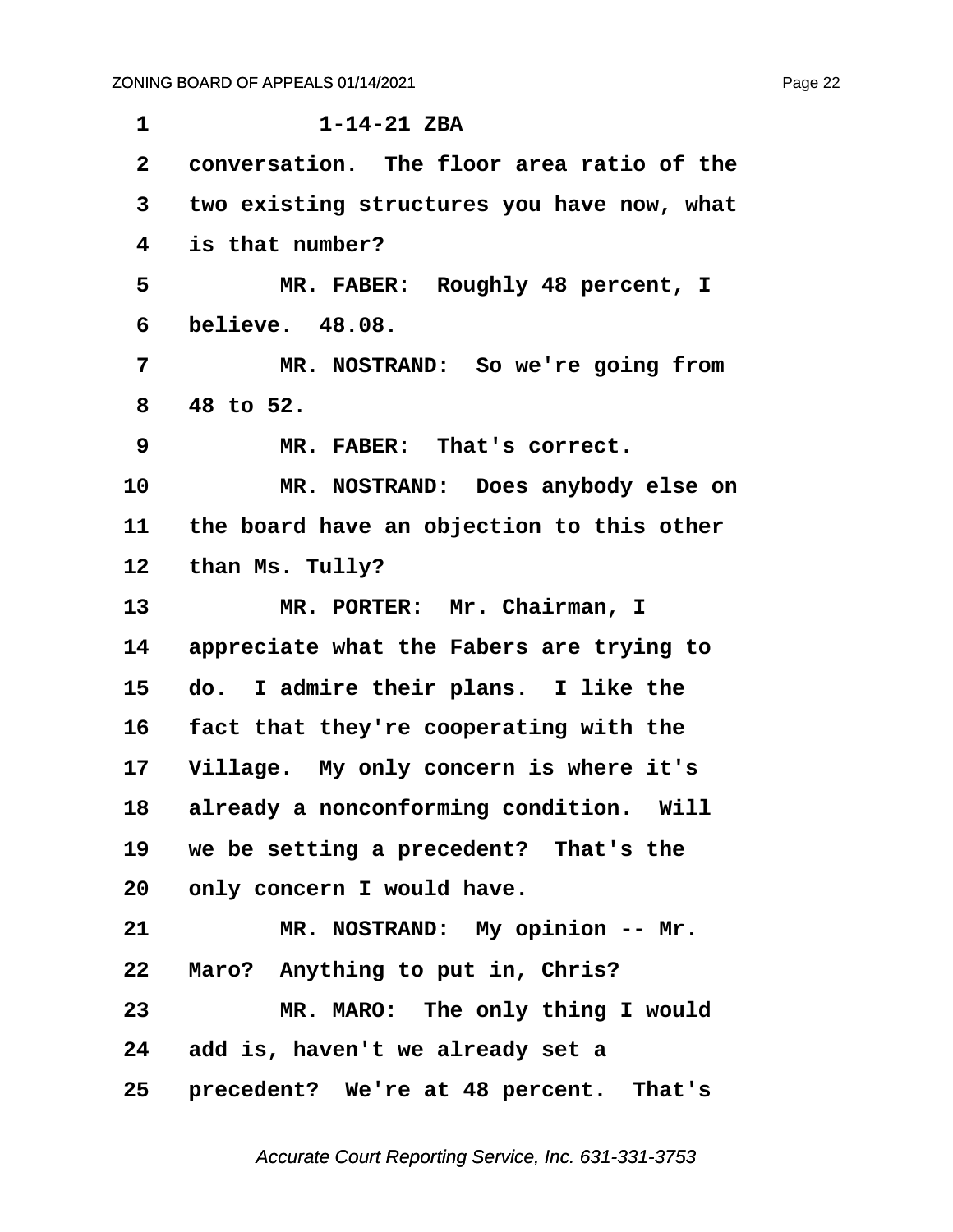| $\mathbf 1$     | $1 - 14 - 21$ ZBA                            |
|-----------------|----------------------------------------------|
| $\mathbf{2}$    | my only opinion is we're at 48 percent.      |
| 3               | What's the ratio that we're supposed to be   |
| 4               | allotted within?                             |
| 5               | MR. NOSTRAND: 35.                            |
| 6               | MR. MARO: 35?                                |
| 7               | MR. NOSTRAND: Yes.                           |
| 8               | MR. MARO: That's a big swing.                |
| 9               | MR. NOSTRAND: Yes. I mean, you're            |
| 10              | going up four percent. It's already over.    |
| 11              | It's been over for 15 years --               |
| 12              | MR. MARO: Right.                             |
| 13              | MR. NOSTRAND: (Continuing) -- and            |
|                 | 14 we're going up four percent. I think it's |
|                 | 15 okay.                                     |
| 16              | MS. TULLY: My point is, where do             |
|                 | 17 we cap it? That's what we're talking      |
|                 | 18 about here.                               |
| 19              | MR. NOSTRAND: My opinion is that             |
| 20              | these folks are trying to build more         |
| 21              | storage. They already keep the house nice    |
| 22              | and they're redoing the whole garage. I      |
| 23              | think it's okay.                             |
| 24              | MR. MARO: I just took a quick look           |
| 25 <sub>2</sub> | at it from Google Earth. Obviously, he's     |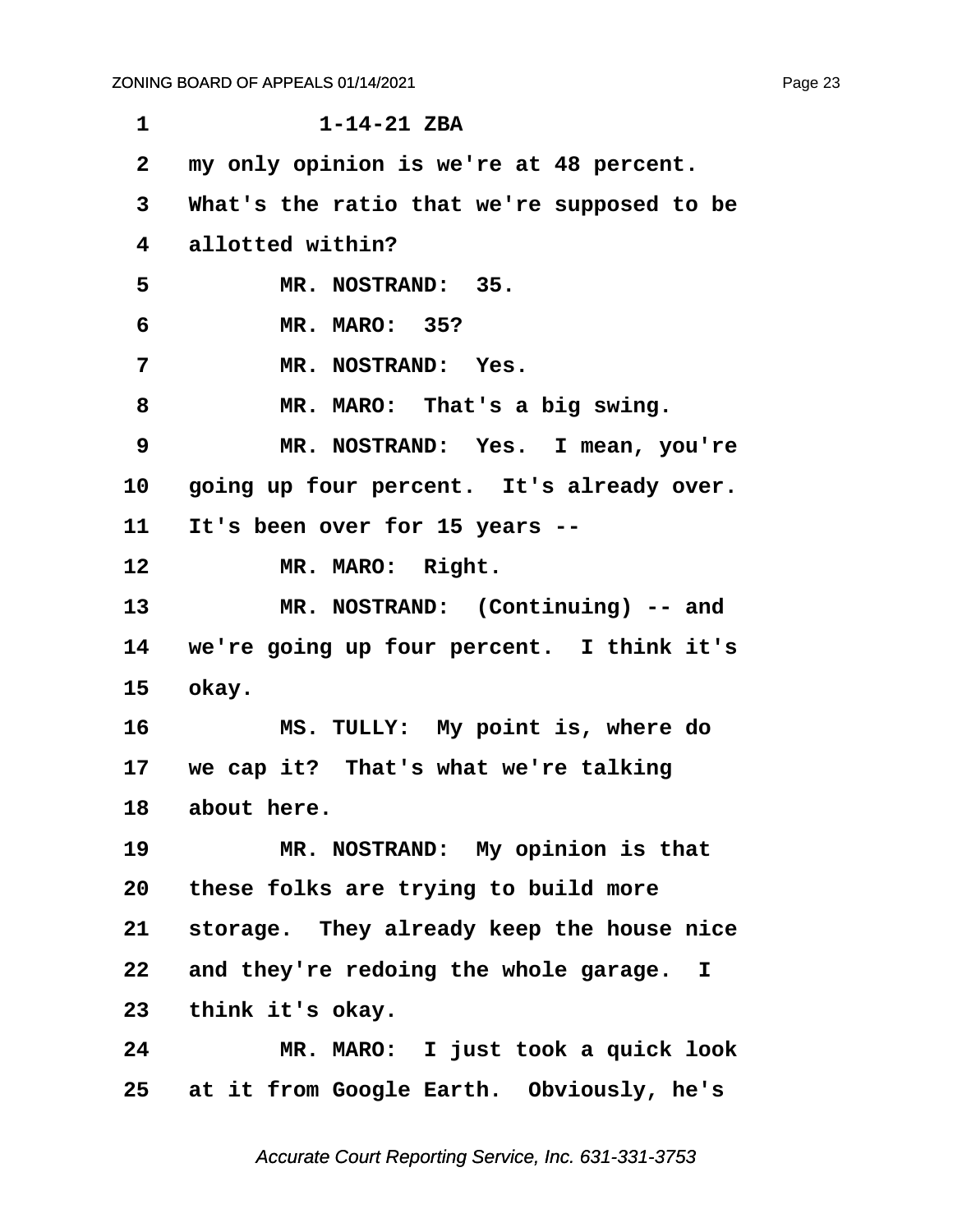| 1            | $1 - 14 - 21$ ZBA                          |
|--------------|--------------------------------------------|
| $\mathbf{2}$ | right. You don't notice any additions      |
| 3            | that they're doing abiding by Village      |
| 4            | code. You can't see it from the front of   |
| 5            | the house. So it's not a hindrance to the  |
| 6            | visual aspect. I do appreciate that there  |
| 7            | is no -- we have to appreciate, you know,  |
| 8            | when do you cap it, but from 35 to 48 is   |
| 9            | already a significant change. So the four  |
| 10           | percent, there is a menial change to that  |
| 11           | at the end of the day.                     |
| 12           | MR. NOSTRAND: It's not living              |
| 13           | space. It's storage for things that you    |
| 14           | need in your life like cars and lawnmowers |
| 15           | and whatnot. Obviously, it's not a         |
| 16           | gigantic piece of property. Otherwise,     |
| 17           | this wouldn't be a problem.                |
| 18           | MR. FELLMAN: Right.                        |
| 19           | MR. NOSTRAND: We have to do with           |
|              | 20 what space we have here in these tight  |
|              | 21 villages. I think it's okay.            |
| 22           | Mr. Porter, what do you think?             |
| 23           | MR. PORTER: I'm just trying to             |
| 24           | think, Mr. Chairman, how we could restrict |
| 25           | this approval so that we don't create a    |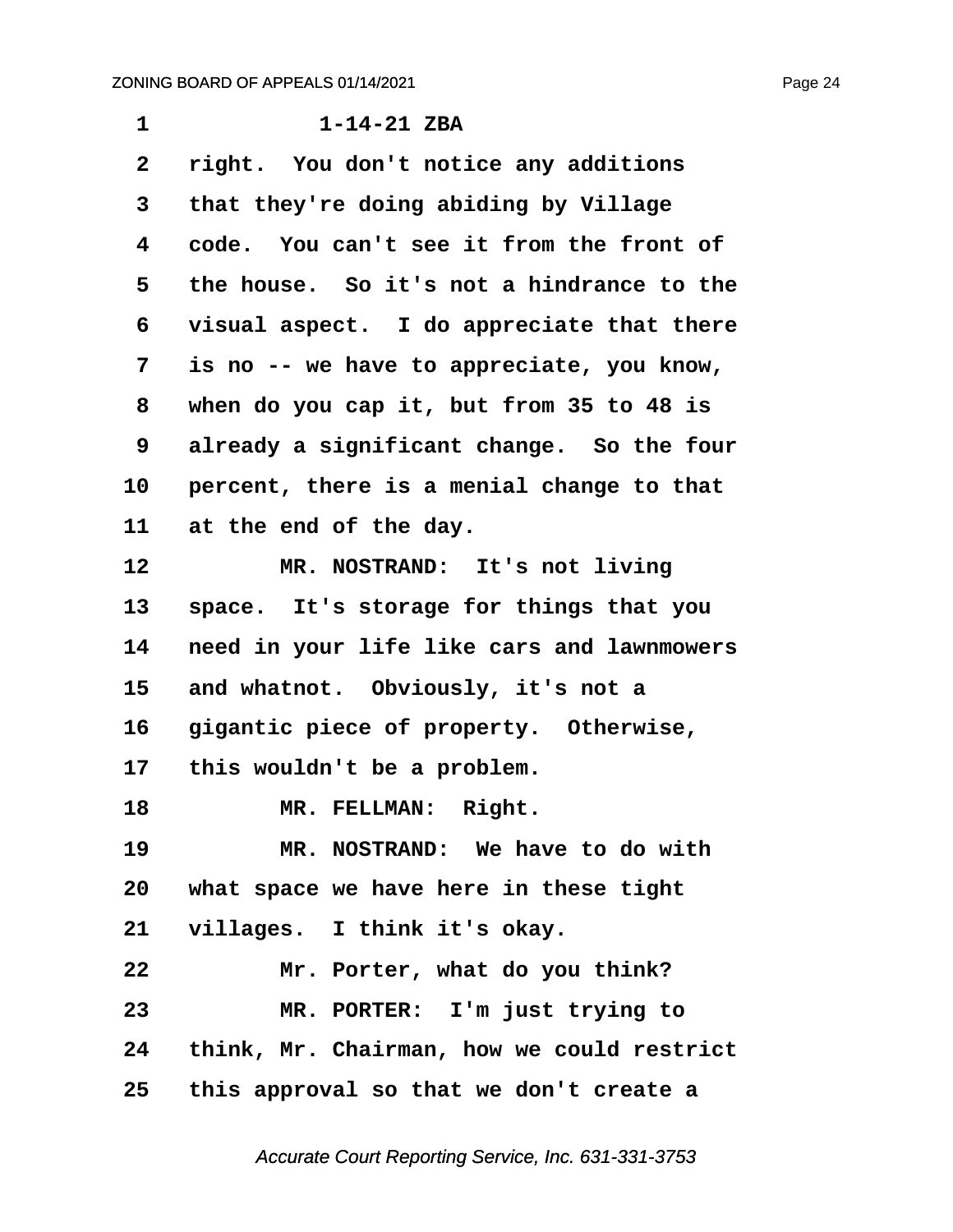| $\mathbf 1$     | $1 - 14 - 21$ ZBA                          |
|-----------------|--------------------------------------------|
| $\mathbf{2}$    | precedent that other people could, then,   |
| 3               | take unfair advantage of. Perhaps if we    |
| 4               | added the restriction to make very clear   |
| 5               | that this will never be finished or        |
| 6               | habitable space.                           |
| 7               | MR. DeBELLIS: Mr. Chairman, if I           |
| 8               | could just interject for a second?         |
| 9               | I think you need to isolate the            |
| 10              | reason for the board granting the variance |
| 11              | so that when you do get the next request   |
| 12              | down the road that says "I want to go to   |
| 13              | 48" or "I want to go to 50," you can say   |
| 14              | this request was different and here's why  |
| 15              | it's different and we're justified.        |
| 16              | MR. NOSTRAND: Well, in my mind --          |
| 17              | MR. DeBELLIS: Because, right now,          |
| 18              | if you don't isolate that issue, someone   |
| 19              | can come in and say, "You know what, I     |
| 20              | want to go to 52 percent and I don't want  |
| 21              | you to count the covered porches" just     |
| 22              | like you're doing here. So you just need   |
| 23              | to be mindful of that.                     |
| 24              | MR. FABER: Well, if you're                 |
| 25 <sub>2</sub> | counting to 52 percent, you are counting   |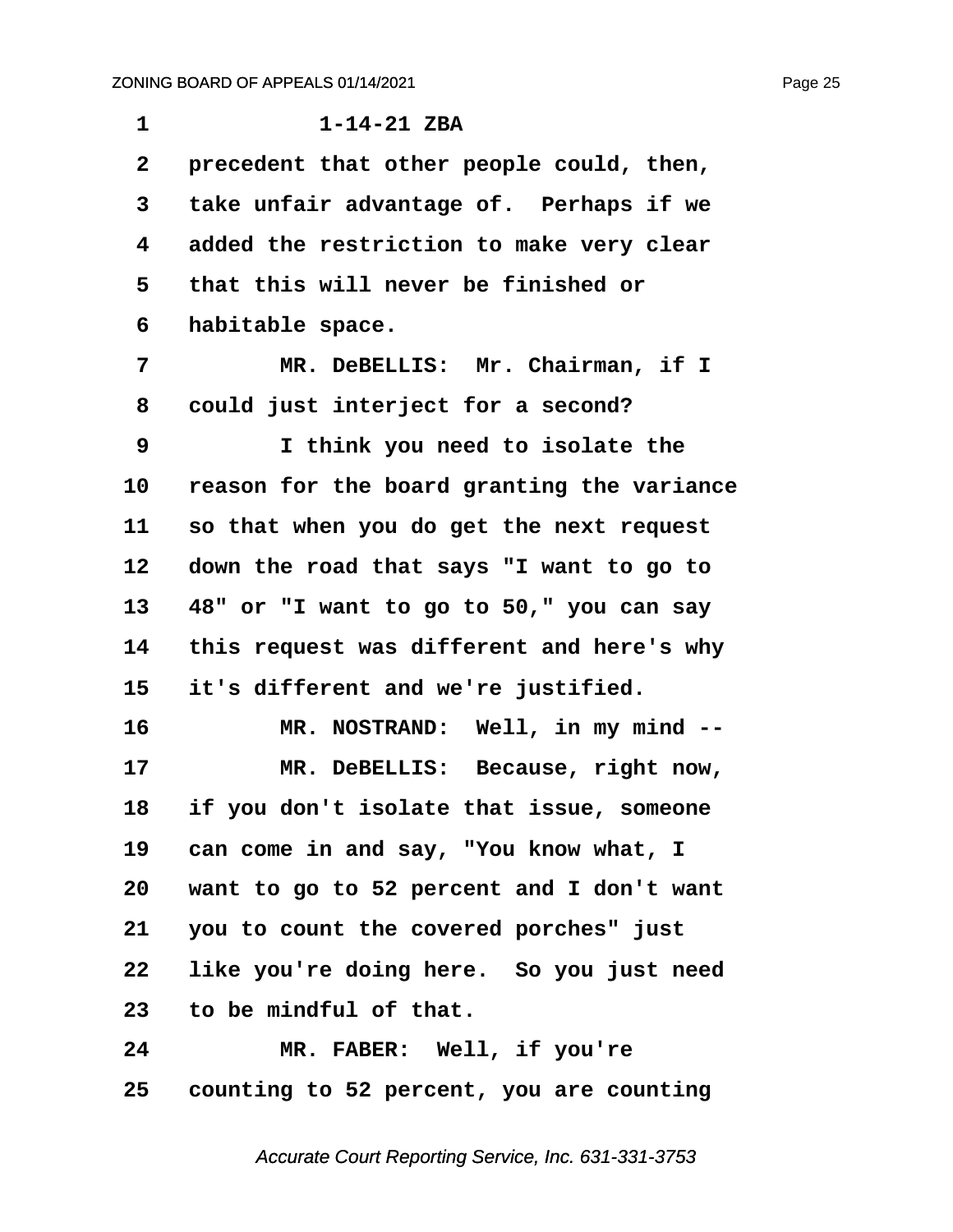| 1            | $1 - 14 - 21$ ZBA                         |
|--------------|-------------------------------------------|
| $\mathbf{2}$ | the porch. It's if you're taking out the  |
| 3            | porch to keep the percentage at 50        |
| 4            | percent, then you would not be counting   |
| 5            | the porch to --                           |
| 6            | MR. DeBELLIS: No, no. What I'm            |
| 7            | saying is the board has the ability to    |
| 8            | relax the code. All I'm saying is if they |
| 9            | relax it here, the reason that they're    |
| 10           | relaxing it here potentially becomes a    |
| 11           | reason down the road.                     |
| 12           | MR. FABER: Right, no, I get it.           |
| 13           | MR. DeBELLIS: If you isolate that         |
| 14           | reason and make it somewhat different,    |
| 15           | then they have protection from precedent. |
| 16           | MR. FABER: Right.                         |
| 17           | MR. NOSTRAND: I would think the           |
| 18           | difference here is that it's garage space |
| 19           | and not living space for more people to   |
| 20           | live in a home.                           |
| 21           | MR. FELLMAN: Might I add also, Mr.        |
| 22           | Chairman, that it's based upon a detached |
| 23           | garage because one of the goals of FAR is |
| 24           | to limit the bulk of how a building looks |
| 25           | and this is not adding bulk to the house. |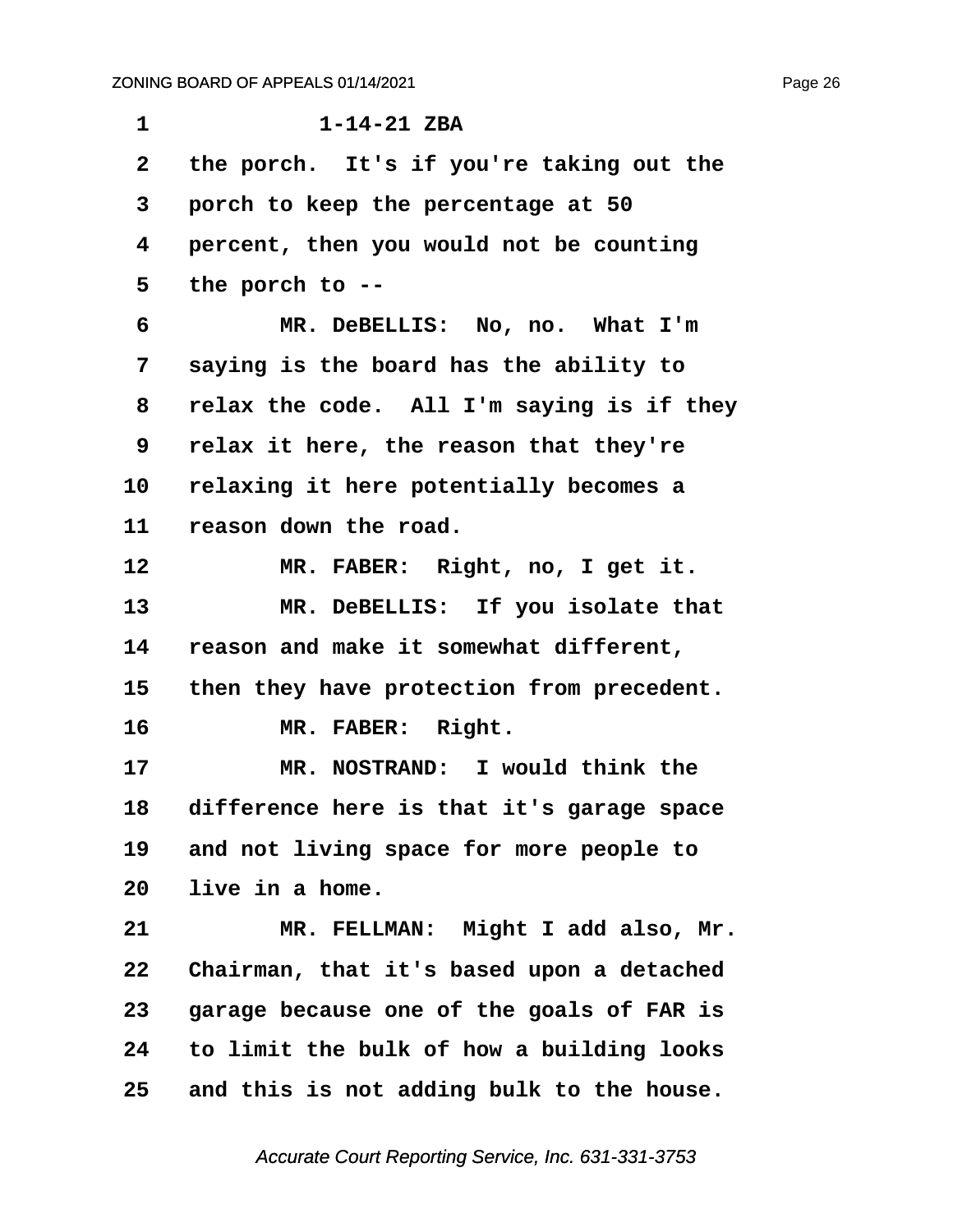| $\mathbf{1}$     | $1 - 14 - 21$ ZBA                             |
|------------------|-----------------------------------------------|
| $\mathbf{2}$     | It's adding bulk to the garage in the back    |
| 3                | that nobody can see. That's a big             |
| 4                | difference also.                              |
| 5                | MR. PORTER: True.                             |
| 6                | MR. NOSTRAND: Ms. Tully, where are            |
| 7                | you on this one?                              |
| 8                | MS. TULLY: I would agree with Mr.             |
| $\boldsymbol{9}$ | DeBellis that we need to call out             |
| 10               | specifically the reasoning for the severe     |
| 11               | or gross -- whatever the right word is --     |
| 12               | increase is. Basically, it's not              |
| 13               | habitable space, but, it has a roof over      |
| 14               | it. It's a garage. Maybe it stays -- I        |
| 15               | don't want to say necessarily unheated        |
| 16               | because I actually want a heater in my        |
| $17 \,$          | garage and I get that.                        |
| 18               | MR. NOSTRAND: Do you have a permit            |
|                  | 19 for that here?                             |
| 20               | MR. FELLMAN: I'll be over                     |
| 21               | tomorrow, Marisa, to inspect it.              |
| 22               | MS. TULLY: But something that it              |
|                  | 23 can't be converted or something like that. |
| 24               | MR. FABER: It will never be                   |
|                  | 25 finished. It will never be heated. That,   |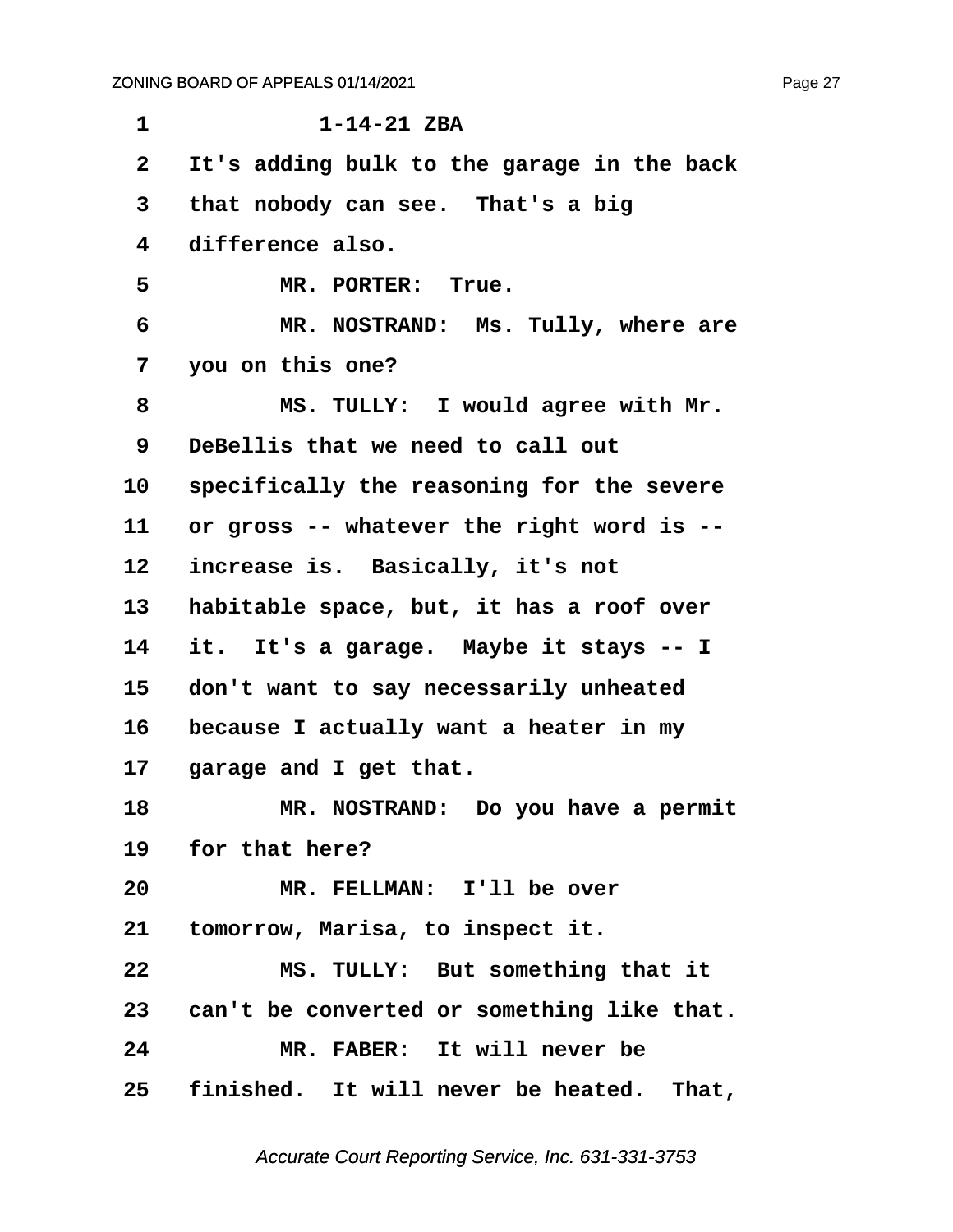**·1· · · · · · ·1-14-21 ZBA ·2· ·I can guarantee you. ·3· · · · · MR. NOSTRAND:· Mr. DeBellis, if we ·4· ·state clearly that this variance was ·5· ·granted because it is solely storage, ·6· ·would that be a big enough ·7· ·differentiation -- ·8· · · · · MR. DeBELLIS:· I think now you're ·9· ·limiting the potential future applications 10· ·that come in to an application that is for** 11 storage, et cetera. Yes, I mean, that **12· ·would be a good way to do it.** 13 MS. TULLY: Use that it's detached, 14 maybe. 15 MR. DeBELLIS: The garage is 16 detached or it's attached, Steve? 17 MR. FELLMAN: It's detached. **18· · · · · MR. DeBELLIS:· Oh, it's detached.** 19 MR. FELLMAN: It's detached. 20 That's important. **21· · · · · MR. DeBELLIS:· A detached garage** 22 **counts toward FAR?** 23 MR. FELLMAN: Yes. **24· · · · · MR. NOSTRAND:· Yes.· That's why 25· ·we're here.**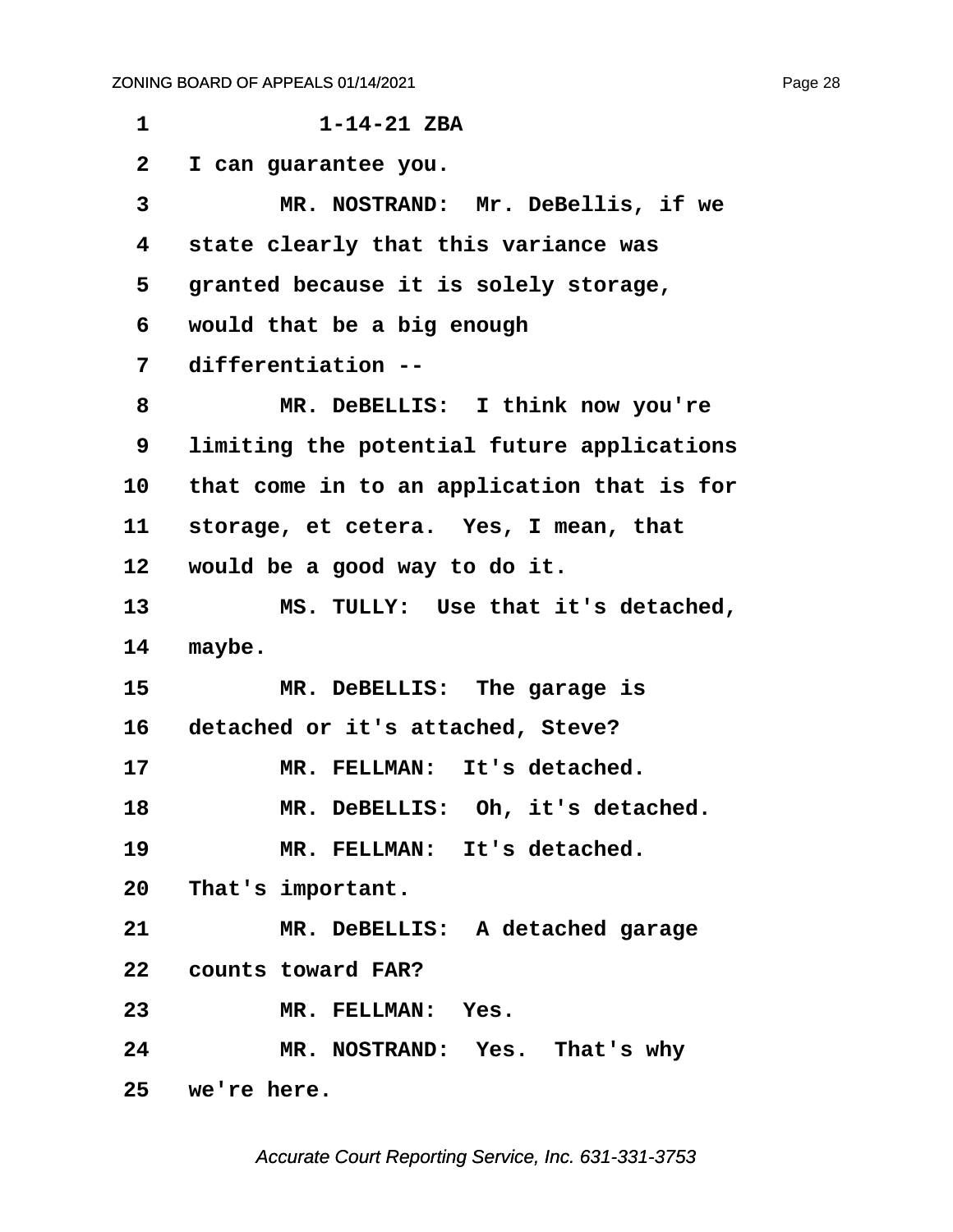**·1· · · · · · ·1-14-21 ZBA** 2 MS. TULLY: Everything. **·3· · · · · MR. FELLMAN:· That's why I say it's ·4· ·misleading, the FAR.· You're not adding to** 5 the bulk of the house one inch. It's in **·6· ·the back, a garage -- behind the garage. ·7· ·Nobody can see it.· It's a little bit ·8· ·misleading in this particular case. ·9· · · · · MR. NOSTRAND:· I make a motion on 10· ·this -- ask the board to make a decision 11· ·on this.· I need someone to make a motion. 12· · · · · MR. PORTER:· Would you like me to** 13 give it a try? 14 MR. NOSTRAND: Sure, Jim, go ahead. 15 **MR. PORTER: Mr. Chairman,** 16 considering the nature of the request, **17· ·that this is exceeding the floor area 18· ·ratio for a variance, but it's only for a** 19 detached garage, which will only be for **20· ·the storage of a vehicle and household** 21 **goods, with the condition that this 22· ·addition never be finished or used as 23· ·habitable space and that none of the 24· ·porches on the property ever be enclosed, 25· ·I move we approve the application as**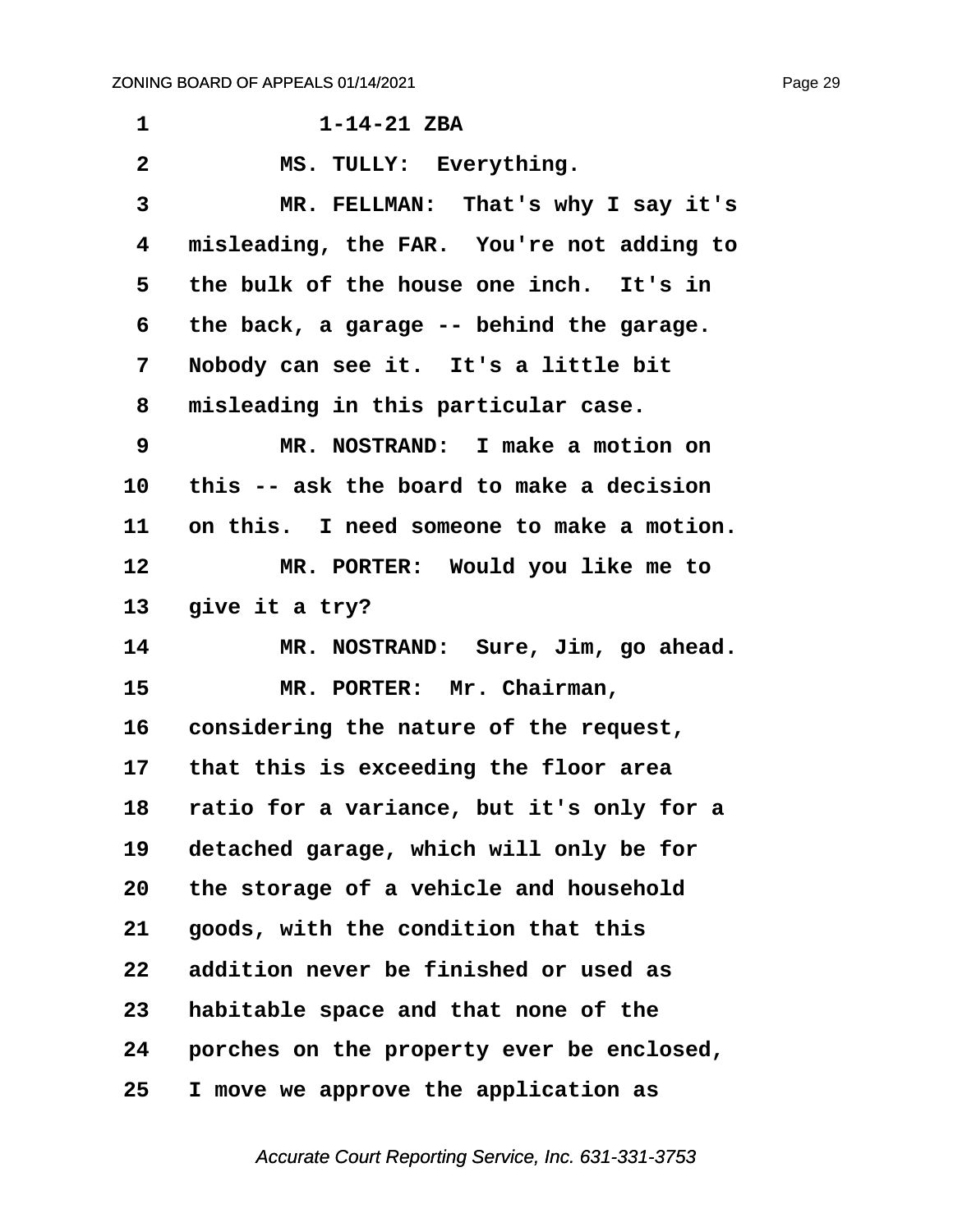**·1· · · · · · ·1-14-21 ZBA** 2 submitted. 3 MS. TULLY: I'll second. **·4· · · · · MR. NOSTRAND:· All in favor? ·5· · · · · (WHEREUPON, there was a unanimous, ·6· ·affirmative vote of the board.) ·7· · · · · MR. NOSTRAND:· Motion carried. ·8· · · · · MR. FABER:· Thank you, everyone. I ·9· ·really appreciate it.** 10 MR. NOSTRAND: Good luck with 11 everything. 12 MS. TULLY: Good luck. **13** \* \* \* \* **14· · · · · MR. NOSTRAND:· The next case is 15· ·1-2, Timothy Aldridge, to maintain an 16· ·accessory apartment and a garage located 17· ·at 257 Conklin Street.· It's a variance to** 18 **maintain an existing apartment where** 19 two-family and multi-family uses are not 20 **permitted.** 21 **15 there anybody coming for Mr. 22· ·Aldridge that's coming on board?** 23 MR. WOOD: Checking, David. **24· · · · · Anybody in for this case, please 25· ·raise your Zoom hand or hit "star, 9" if**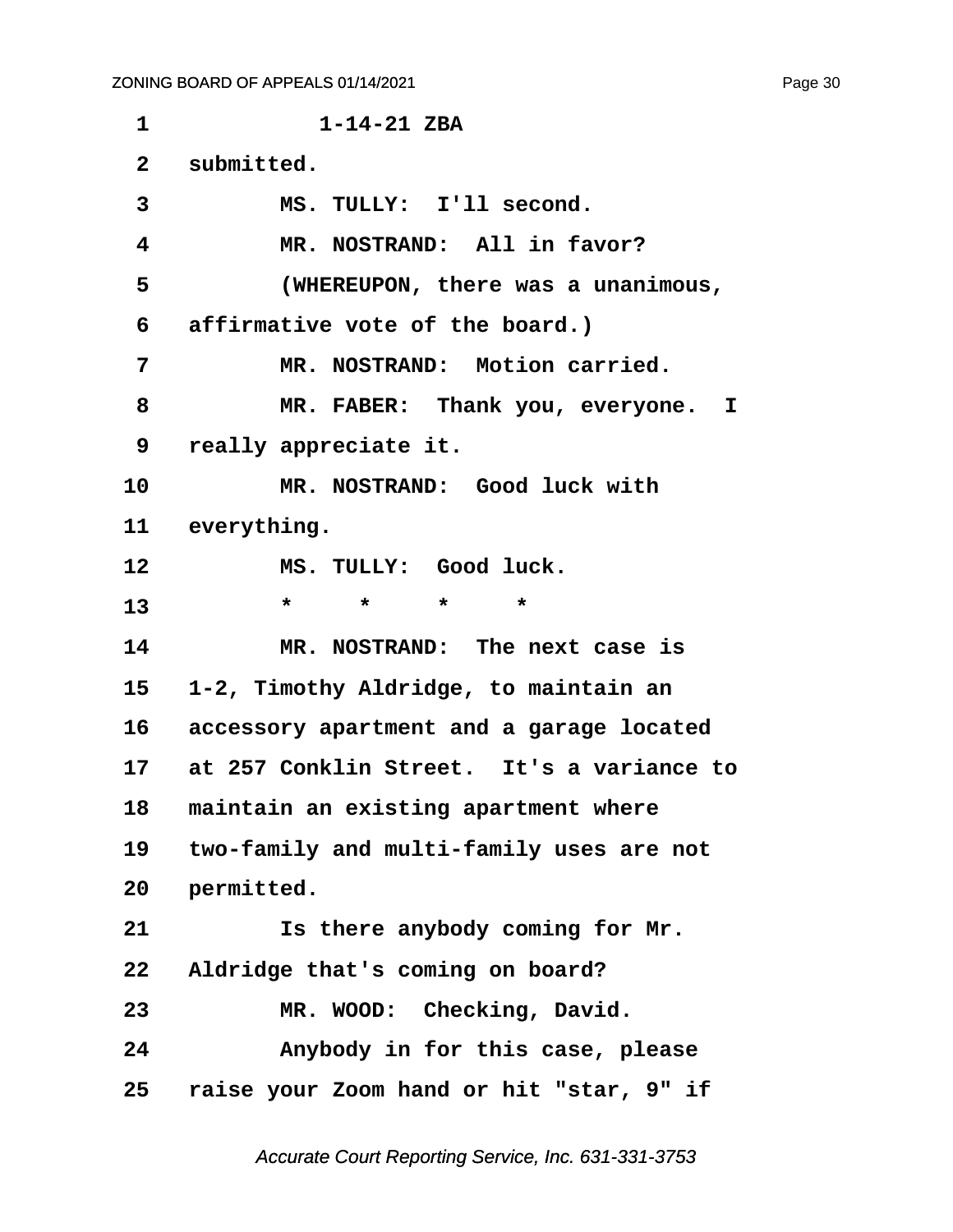**·1· · · · · · ·1-14-21 ZBA ·2· ·you're in by cell or regular house phone. ·3· · · · · Tim A. is coming in.· We'll get the ·4· ·spelling for you, Audrey. ·5 ·6· · · · · Tim A. is coming in.· Tim, can you ·7· ·hear me? ·8· · · · · MR. ALDRIDGE:· I can hear you loud ·9· ·and clear.** 10 · · · · Good evening, everybody. 11 MR. WOOD: Let me ask you, Tim, are 12 you putting on video. 13 MR. ALDRIDGE: I am not. 14 MR. WOOD: Okay. Just spell your 15 entire last name. 16 MR. ALDRIDGE: A-L-D-R-I-D-G-E. 17 MR. WOOD: Thank you. Proceed. 18 MR. NOSTRAND: Mr. Aldridge, I 19 assume you're representing yourself on 20 this case? 21 **MR. ALDRIDGE:** I am indeed. **22· · · · · Good evening, Mr. Chairman. 23· · · · · MR. NOSTRAND:· What do you propose 24· ·we do with your variance? 25· · · · · MR. ALDRIDGE:· I ask that it be**

Accurate Court Reporting Service, Inc. 631-331-3753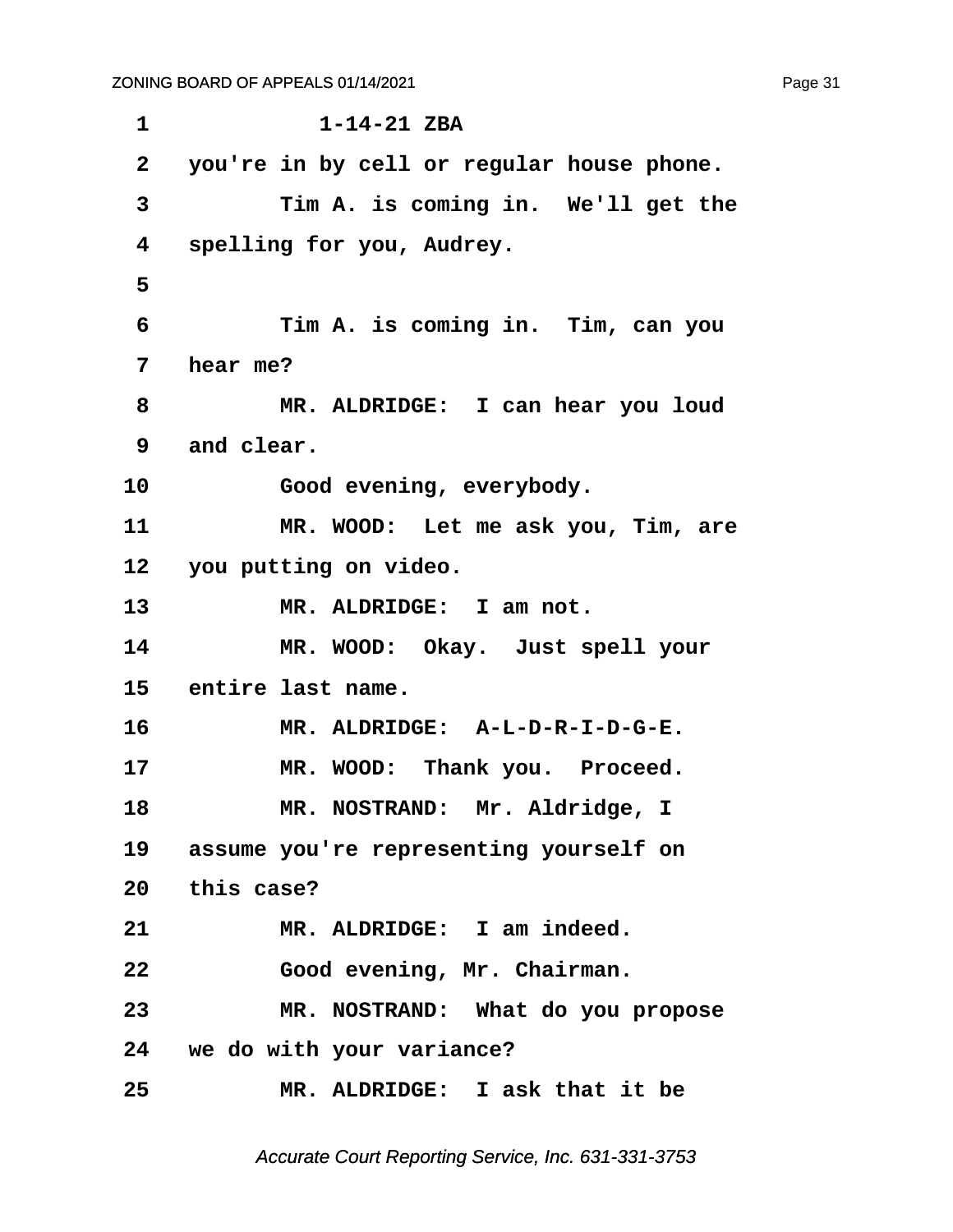| $\mathbf 1$    | $1 - 14 - 21$ ZBA                          |
|----------------|--------------------------------------------|
| $\overline{2}$ | seriously considered for approval. This    |
| 3              | location is on a main road. This location  |
| 4              | is on a main road, the main road in        |
| 5              | Farmingdale, Conklin Street/Hempstead      |
| 6              | Turnpike. It fits in perfect character     |
| 7              | with the neighborhood. It's a              |
| 8              | business/residence zoning. The size of     |
| 9              | the property is pretty significant. There  |
| 10             | is plenty of room there. It fulfills for   |
| 11             | housing -- affordable housing -- which the |
| 12             | Village is in short supply of. I don't     |
| 13             | see any logical reason, most respectfully, |
| 14             | why it wouldn't be approved for housing at |
| 15             | that location.                             |
| 16             | MR. NOSTRAND: And this is a                |
| 17             | separate two-car garage on the property?   |
| 18             | MR. ALDRIDGE: There are two                |
| 19             | applications pending, Mr. Chairman. Are    |
| 20             | you talking about 257 and 265? They're     |
| 21             | both adjacent properties, both similarly   |
| 22             | situated with respect to my arguments.     |
| 23             | MR. NOSTRAND: Are these existing           |
| 24             | -- is this the two-family garage that      |
| 25             | you've converted into residences?          |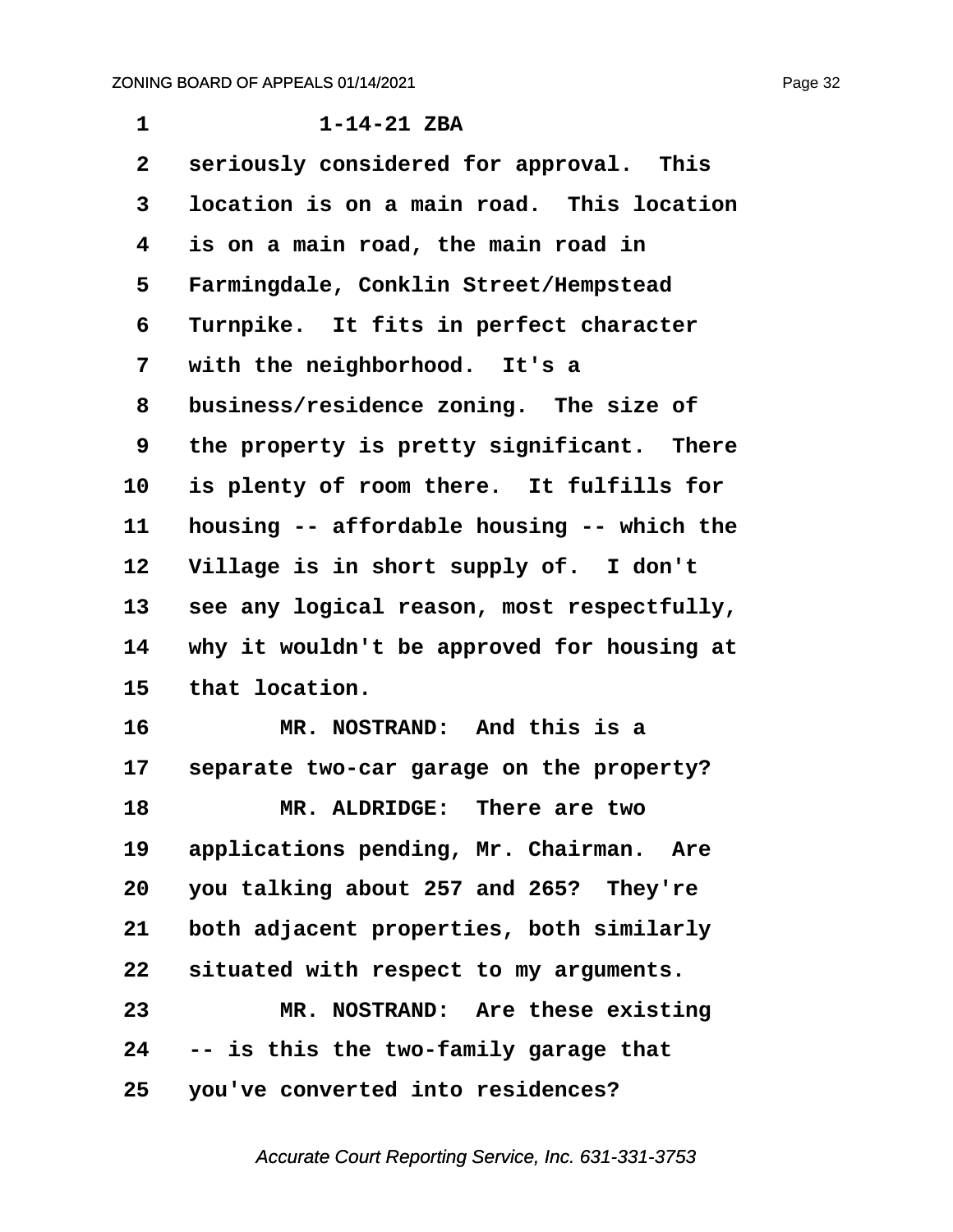| 1            | $1 - 14 - 21$ ZBA                            |
|--------------|----------------------------------------------|
| $\mathbf{2}$ | MR. ALDRIDGE: Once again, Mr.                |
| 3            | Chairman, are you talking about 257          |
| 4            | Conklin or 265 Conklin?                      |
| 5            | MR. NOSTRAND: We're not on the 265           |
| 6            | case yet.                                    |
| 7            | MR. ALDRIDGE: Okay. 257, no, it's            |
| 8            | a house with a garage. It originally was     |
| 9            | a garage.                                    |
| 10           | MR. NOSTRAND: So it's a separate             |
| 11 —         | garage behind the main house.                |
| 12           | MR. ALDRIDGE: Correct.                       |
| 13           | MR. NOSTRAND: So what is it? An              |
| 14           | old two-car garage?                          |
| 15           | MR. ALDRIDGE: No. It was a                   |
|              | 16 one-car garage with a house. It was built |
| 17           | -- that's the way I purchased it 20 years    |
| 18           | ago.                                         |
| 19           | MR. NOSTRAND: So this must be a              |
|              | 20 small apartment.                          |
| 21           | MR. ALDRIDGE: It's a separate                |
|              | 22 structure. I'm sorry?                     |
| 23           | MR. NOSTRAND: It must be an awful            |
|              |                                              |
|              | 24 small apartment.                          |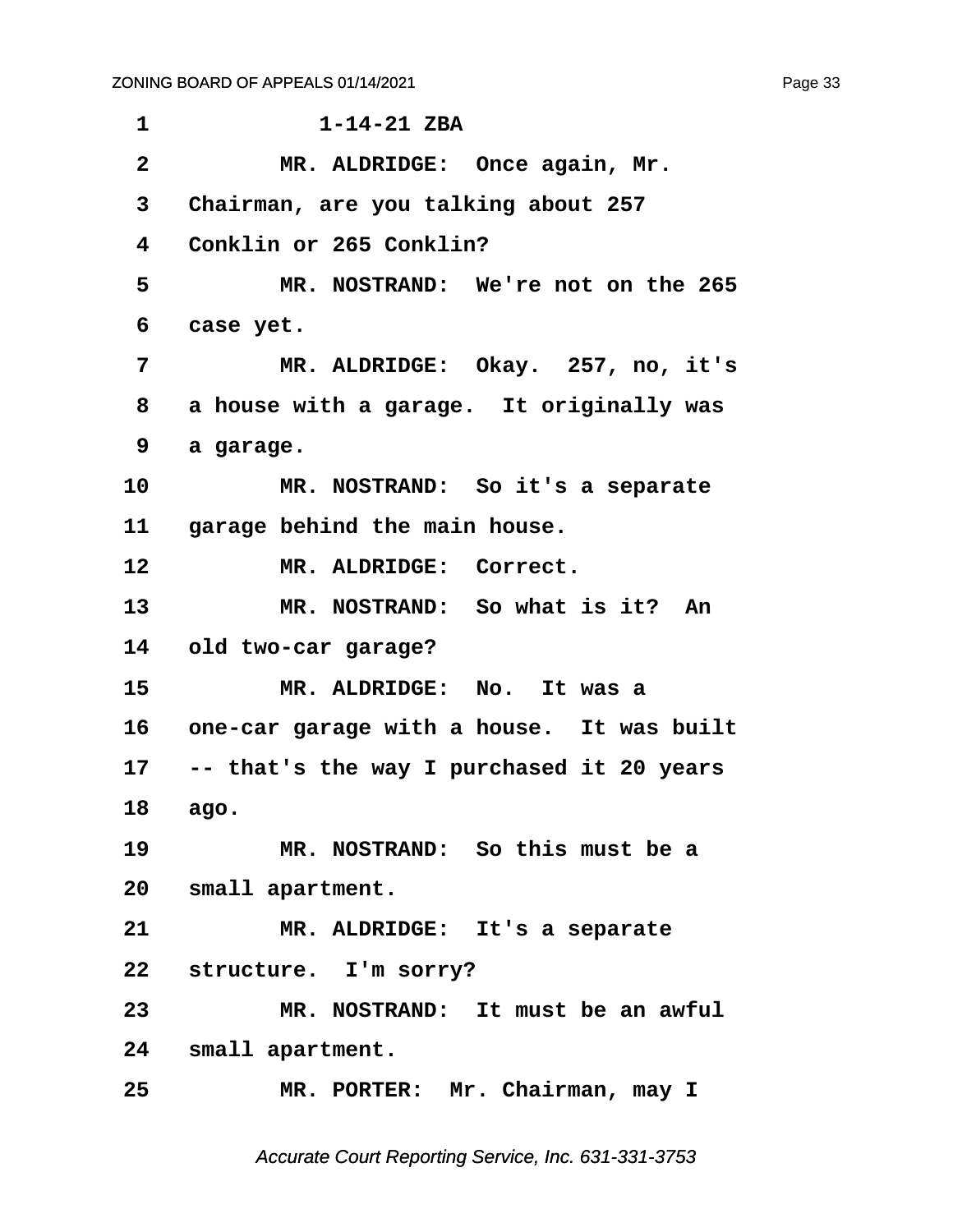**·1· · · · · · ·1-14-21 ZBA** 2 speak? 3 MR. NOSTRAND: Yes, Mr. Porter. **·4· · · · · MR. PORTER:· The survey identifies ·5· ·it as a three-car frame garage. ·6· · · · · MR. ALDRIDGE:· That's 265, most ·7· ·respectfully. ·8· · · · · MR. PORTER:· This is in the ·9· ·application packet for 257.** 10 MR. NOSTRAND: Yes. I'm looking at 11 it myself. Yes, a three-car garage, it 12 says. 13 MR. ALDRIDGE: That should be at 14 265. My error. That's the next-door 15 **property.** That's also on the court 16 calendar tonight. It's the next one up. 17 MR. NOSTRAND: It says 257 right on 18 the survey. So it's the correct case. **19· ·It's shown on the survey as a three-car** 20 **garage. 21· · · · · MR. PORTER:· Yes, 257. 22· · · · · MR. NOSTRAND:· Right to the 23· ·property line.· So how many apartments do 24· ·you have in there? 25· · · · · MR. ALDRIDGE:· That house is one**

Accurate Court Reporting Service, Inc. 631-331-3753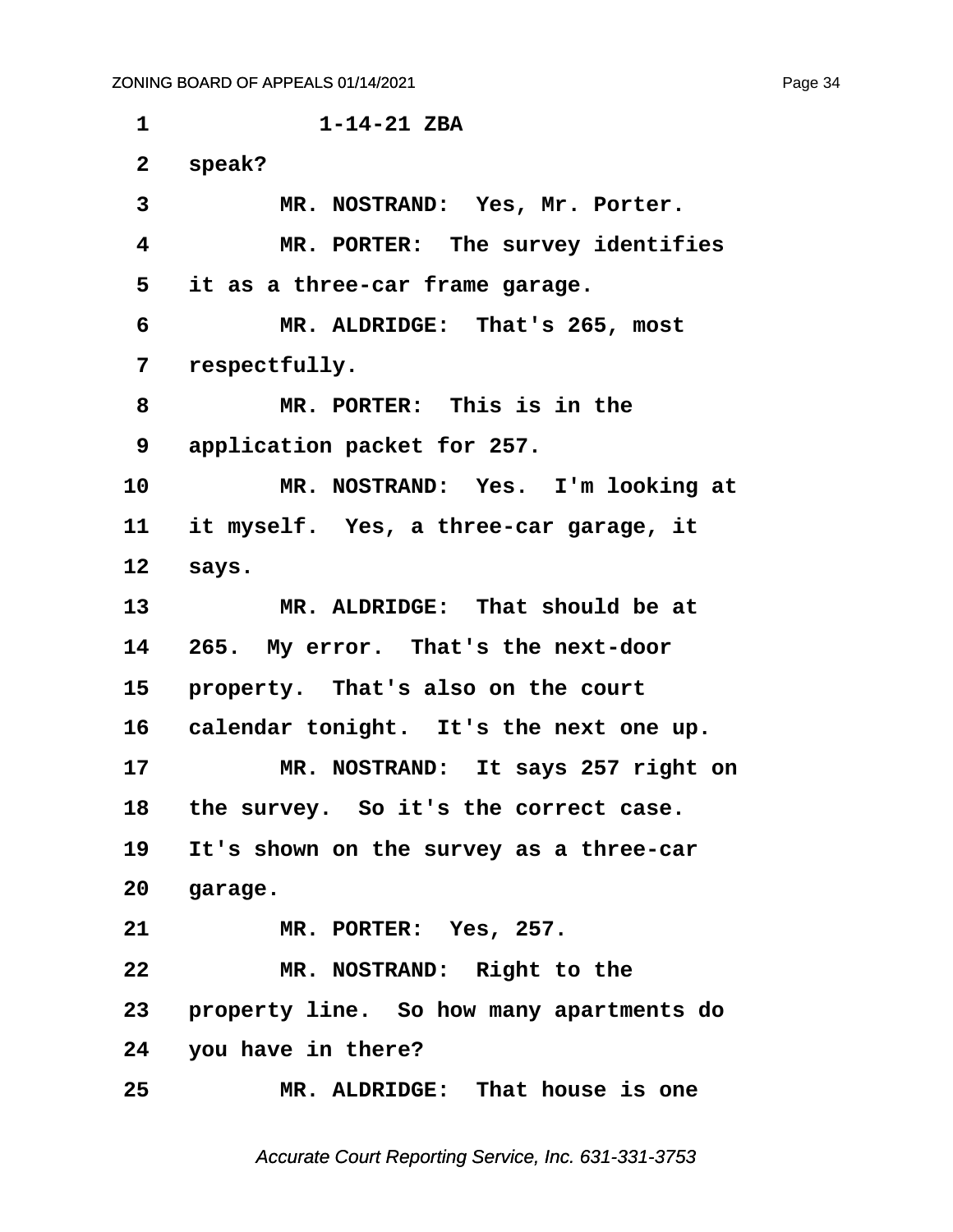| $\mathbf{1}$ | $1 - 14 - 21$ ZBA                             |
|--------------|-----------------------------------------------|
| $\mathbf{2}$ | apartment. It's a house with a garage.        |
| 3            | It's a very small house with a garage.        |
| 4            | MR. NOSTRAND: You're not answering            |
| 5            | my question. How many apartments are in       |
| 6            | the three-car garage?                         |
| 7            | MR. ALDRIDGE:<br>None.                        |
| 8            | MR. NOSTRAND: Then why do you need            |
| 9            | a variance if it's a three-car garage?        |
| 10           | MR. ALDRIDGE: That's a mistake in             |
| 11           | the application, Mr. Chairman. There's an     |
| $12 \,$      | apartment above which is used for storage     |
| 13           | now. I'd like to use it for residence or      |
| 14           | business.                                     |
| 15           | MR. PORTER: Mr. Chairman?                     |
| 16           | MR. NOSTRAND: Yes.                            |
| 17           | MR. PORTER: The application states            |
|              | 18 that the present use of the structure is a |
| 19           | single-family residence.                      |
| 20           | MR. NOSTRAND: Yes. So it sounds               |
| 21           | to me like it's already been built as an      |
| 22           | apartment and you're coming to us for a       |
| 23           | variance for an existing illegal              |
| 24           | apartment. Is that correct, Mr. Aldridge?     |
| 25           | MR. ALDRIDGE: That last statement             |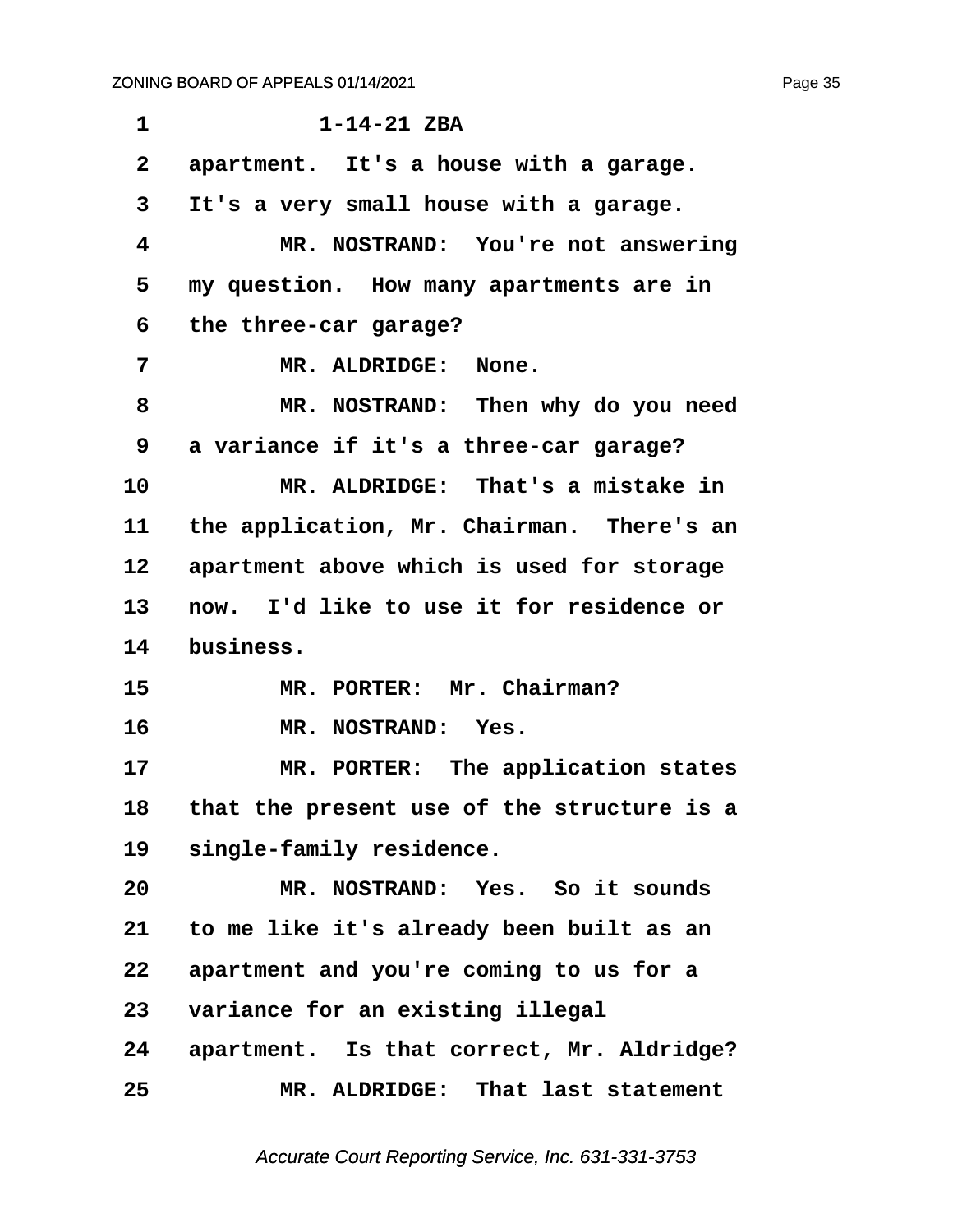**·1· · · · · · ·1-14-21 ZBA ·2· ·you made is correct, Judge. ·3· · · · · MR. NOSTRAND:· I'm not a judge, but ·4· ·thank you.** 5 **MR. ALDRIDGE: Sorry. ·6· · · · · MR. PORTER:· I might point out that ·7· ·the application also states the present ·8· ·use of the main structure is a two-family ·9· ·residence.** 10 MR. ALDRIDGE: Correct. **11· · · · · MR. PORTER:· So there are already** 12 three families living at that address. 13 MR. ALDRIDGE: No. The front house **14· ·is a two-family.· It's a legal two-family** 15 **house.** That's not an issue as the subject **16· ·of this proceeding.· The back house has a** 17 **garage with a house.** It's a small house 18 with a garage regardless of what the 19 application said. That's the one for next 20 door. That was a mistake. **21· · · · · MR. PORTER:· Well, I can only go by 22· ·the application that we were given. 23· · · · · MR. ALDRIDGE:· Grab the one out of 24· ·the packet, if you don't mind, for 265. 25· · · · · MR. NOSTRAND:· Well, again, in the**

Accurate Court Reporting Service, Inc. 631-331-3753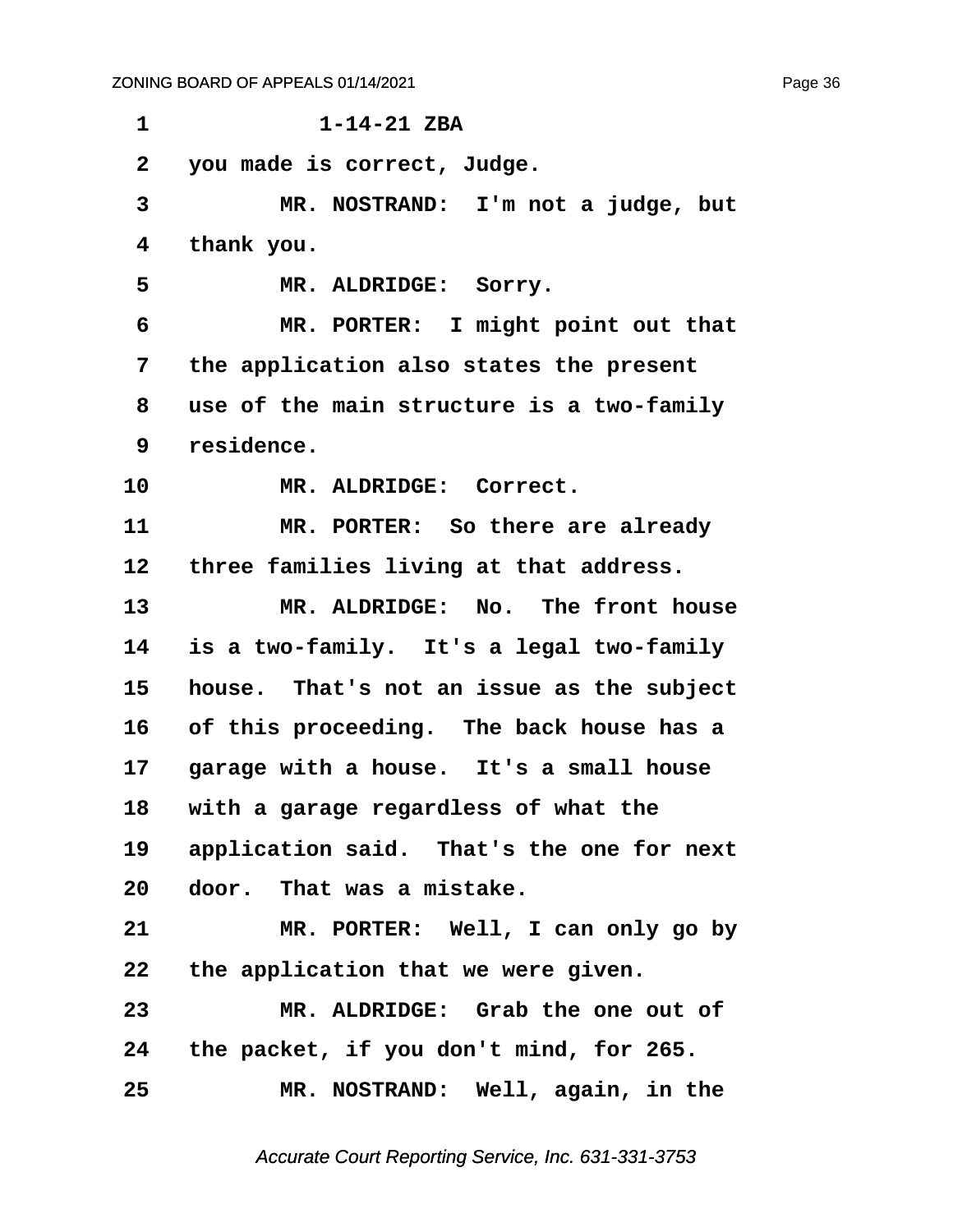**·1· · · · · · ·1-14-21 ZBA ·2· ·packet for 257, in the back of the survey, ·3· ·it shows a three-car garage. ·4· · · · · MR. ALDRIDGE:· Never a three-car ·5· ·garage.· That's the one that's next door, ·6· ·like I said. ·7· · · · · MR. NOSTRAND:· Well, like I said ·8· ·three times already, 257 is on the plan. ·9· · · · · MR. PORTER:· The survey recorded it 10· ·as 257 -- 11· · · · · MR. NOSTRAND:· It's listed with a** 12 three-car garage in the back. 13 MR. ALDRIDGE: That's an error. 14 MR. NOSTRAND: Well, you'll have to 15 get Mr. Bauchback (phonetic) on the phone **16· ·because when they did the survey --** 17 MR. PORTER (Continuing) -- in 1972. **18· · · · · MR. NOSTRAND:· Thank you, Jim. I 19· ·was looking for that.· It was shown as a 20· ·three-car garage.· I somehow doubt it got** 21 smaller over the years. 22 MR. ALDRIDGE: Right. 23 MR. NOSTRAND: Anybody on the board **24· ·-- Ms. Tully? 25· · · · · MS. TULLY:· Yes.· Can I make a**

Accurate Court Reporting Service, Inc. 631-331-3753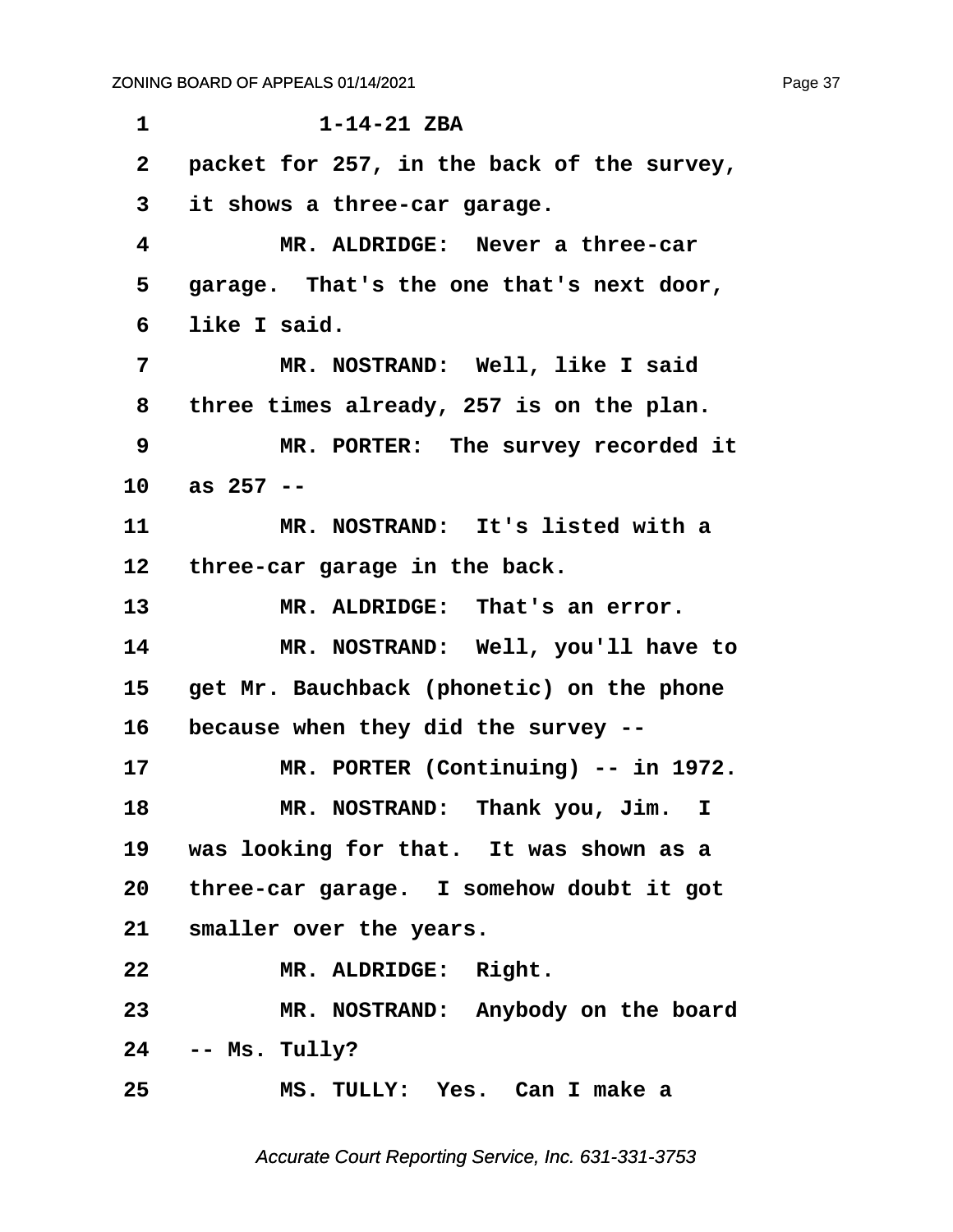| 1            | $1 - 14 - 21$ ZBA                          |
|--------------|--------------------------------------------|
| $\mathbf{2}$ | comment that maybe these applications need |
| 3            | to be submitted complete and accurately in |
| 4            | order for us to make any further movement  |
| 5            | on these two cases? I'm just suggesting.   |
| 6            | MR. ALDRIDGE: I'd be happy to do           |
| 7            | that.                                      |
| 8            | MR. NOSTRAND: Regardless of that,          |
| 9            | it's still illegal.                        |
| 10           | MS. TULLY: I agree.                        |
| 11           | MR. ALDRIDGE: I have varying               |
| 12           | opinions on that.                          |
| 13           | MR. NOSTRAND: Well, the Village of         |
| 14           | Farmingdale's opinion is that              |
| 15           | two-family/multi-family uses are not       |
| 16           | permitted in that zone.                    |
| 17           | MR. ALDRIDGE: That's why I made            |
| 18           | the application, Mr. Chairman.             |
| 19           | MR. NOSTRAND: Okay. We'd be                |
|              | 20 inclined to --                          |
| 21           | MR. DeBELLIS: Mr. Chairman, how is         |
| 22           | it that the applicant makes his way to     |
| 23           | ZBA? I mean, is he coming voluntarily?     |
|              | 24 Has he been cited?                      |
| 25           | MR. NOSTRAND: Mr. Fellman?                 |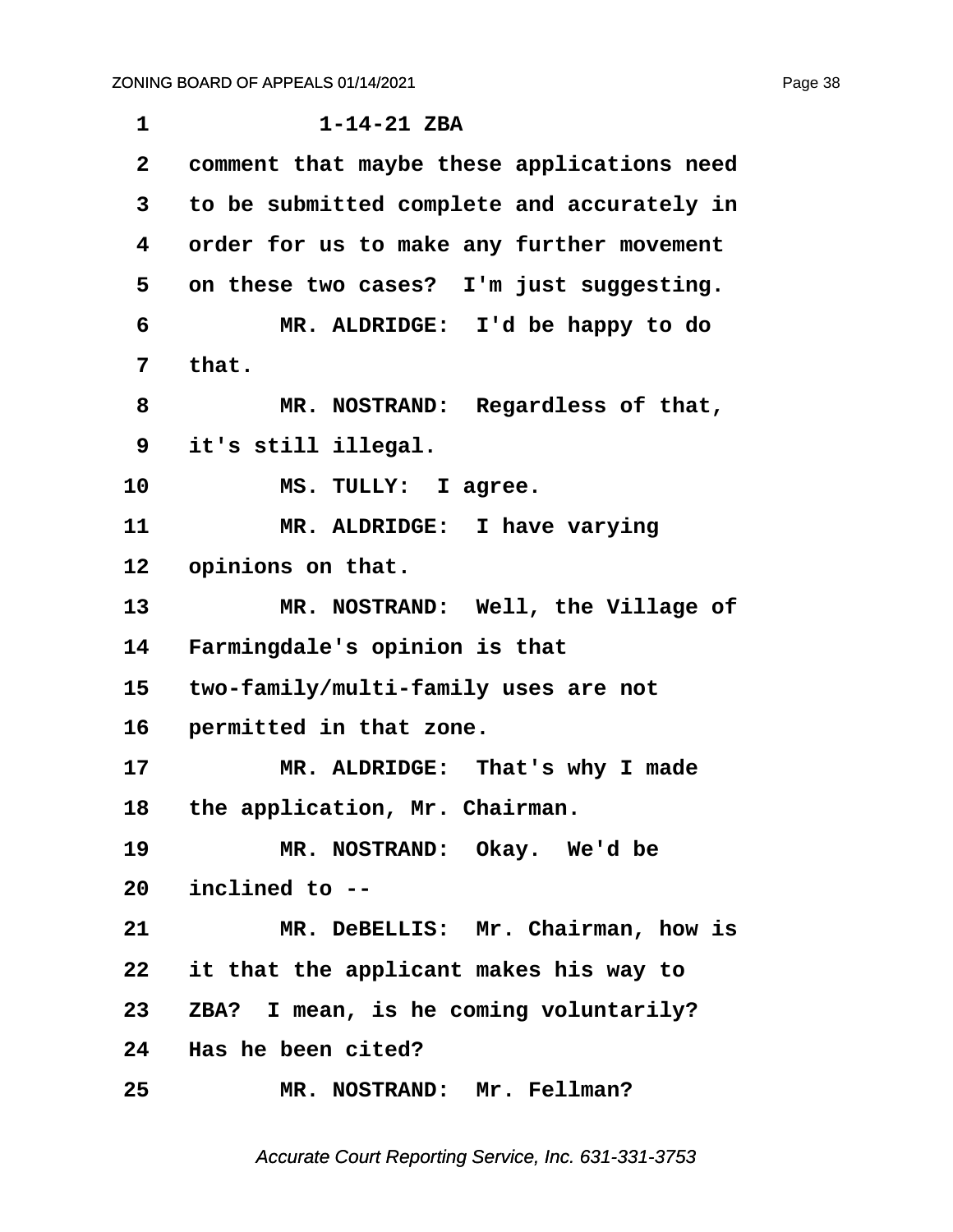| $\mathbf 1$    | $1 - 14 - 21$ ZBA                          |
|----------------|--------------------------------------------|
| $\overline{2}$ | MR. FELLMAN: He's been cited.              |
| 3              | He's been directed by the Court. He's in   |
| 4              | the court system right now with both       |
| 5              | properties for having built out illegal    |
| 6              | apartments.                                |
| 7              | MR. DeBELLIS: With respect to this         |
| 8              | property, Steve, what has he built there?  |
| 9              | MR. FELLMAN: Again, both                   |
| 10             | properties, he's taken the garages and     |
| 11             | turned them into apartments.               |
| 12             | MR. DeBELLIS: Okay.                        |
| 13             | MR. ALDRIDGE: Not true. I                  |
| 14             | purchased the properties the way they      |
| 15             | exist, essentially, and I'm just trying to |
| 16             | figure out why the board would deny the    |
| 17             | use for that. This is a commercial area,   |
| 18             | a business area, on a main road. The town  |
| 19             | has been very receptive to major           |
| 20             | developers providing apartments. I'm a     |
| 21             | small mom-and-pop landlord trying to make  |
| 22             | good use of that property and it doesn't   |
| 23             | hurt anybody that I'm aware of.            |
| 24             | MR. NOSTRAND: Does anybody on the          |
| 25             | board have any other questions?            |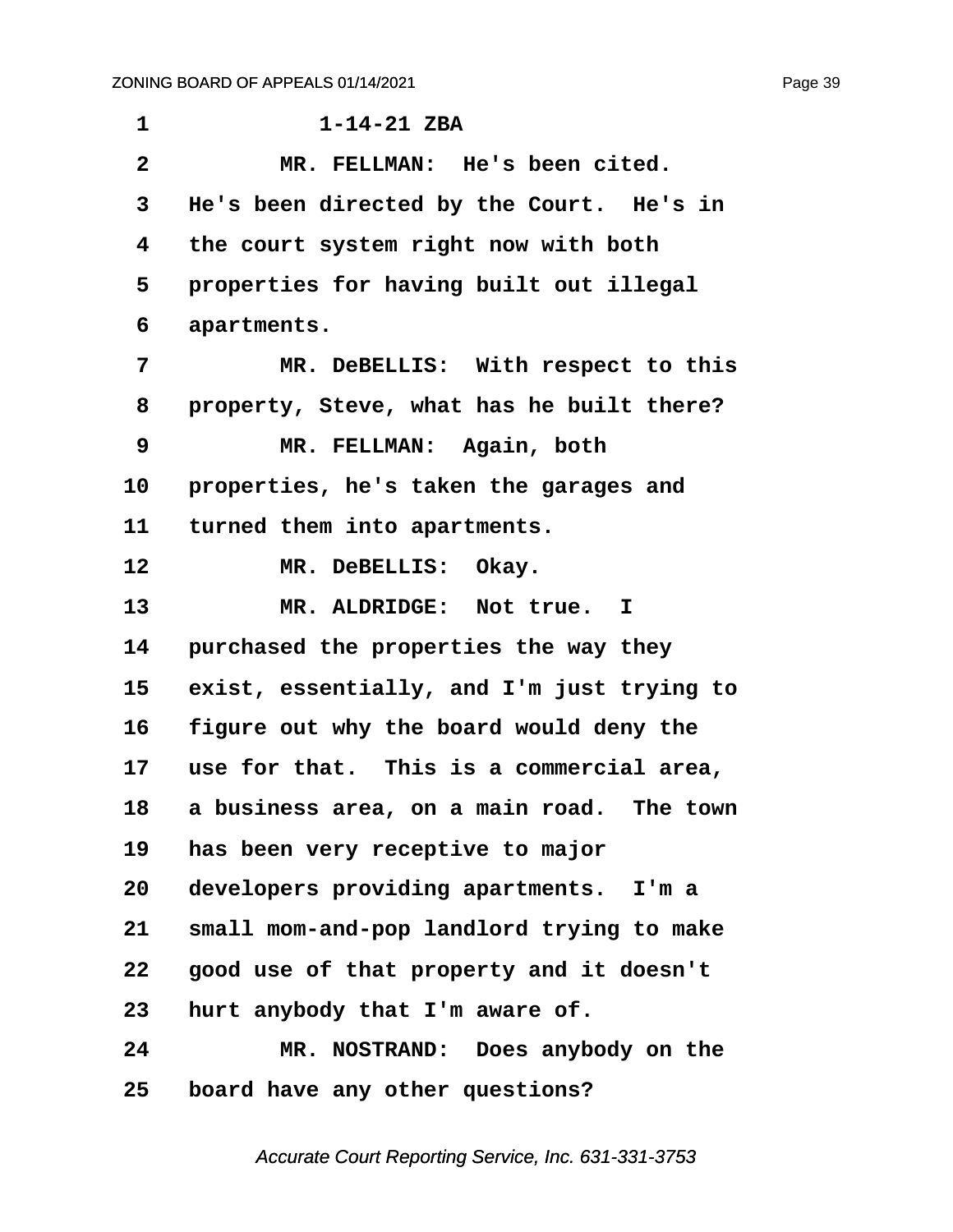| 1                       | $1 - 14 - 21$ ZBA                          |
|-------------------------|--------------------------------------------|
| $\overline{\mathbf{2}}$ | MR. ALDRIDGE: I think Mr. Fellman          |
| 3                       | has been to the place. He can tell you,    |
| 4                       | Mr. Chairman, exactly what the place is.   |
| 5                       | It's a very small house in the back of a   |
| 6                       | property with one garage. Perfectly fits   |
| 7                       | in the character of the area. There are    |
| 8                       | no other properties that I know of in the  |
| 9                       | area that are like that. It's not going    |
| 10                      | to set any kind of precedent.              |
| 11                      | MR. NOSTRAND: I tend to disagree.          |
| 12                      | MR. ALDRIDGE: Just saying that             |
| 13                      | it's not approved for this area, this      |
| 14                      | zone, I don't understand the rationale or  |
| 15                      | logic behind that. That might be an old    |
| 16                      | school thought because things have changed |
| 17                      | certainly in the last 30 years. I'm        |
| 18                      | asking for reconsideration.                |
| 19                      | MR. DeBELLIS: That could be a good         |
| 20                      | point, but the point you're raising is     |
| 21                      | more one for the Board of Trustees that    |
| 22                      | would have to change the zone to allow     |
| 23                      | apartments like you're suggesting.         |
| 24                      | MR. ALDRIDGE: Or the ZBA can do it         |
| 25                      | themselves.                                |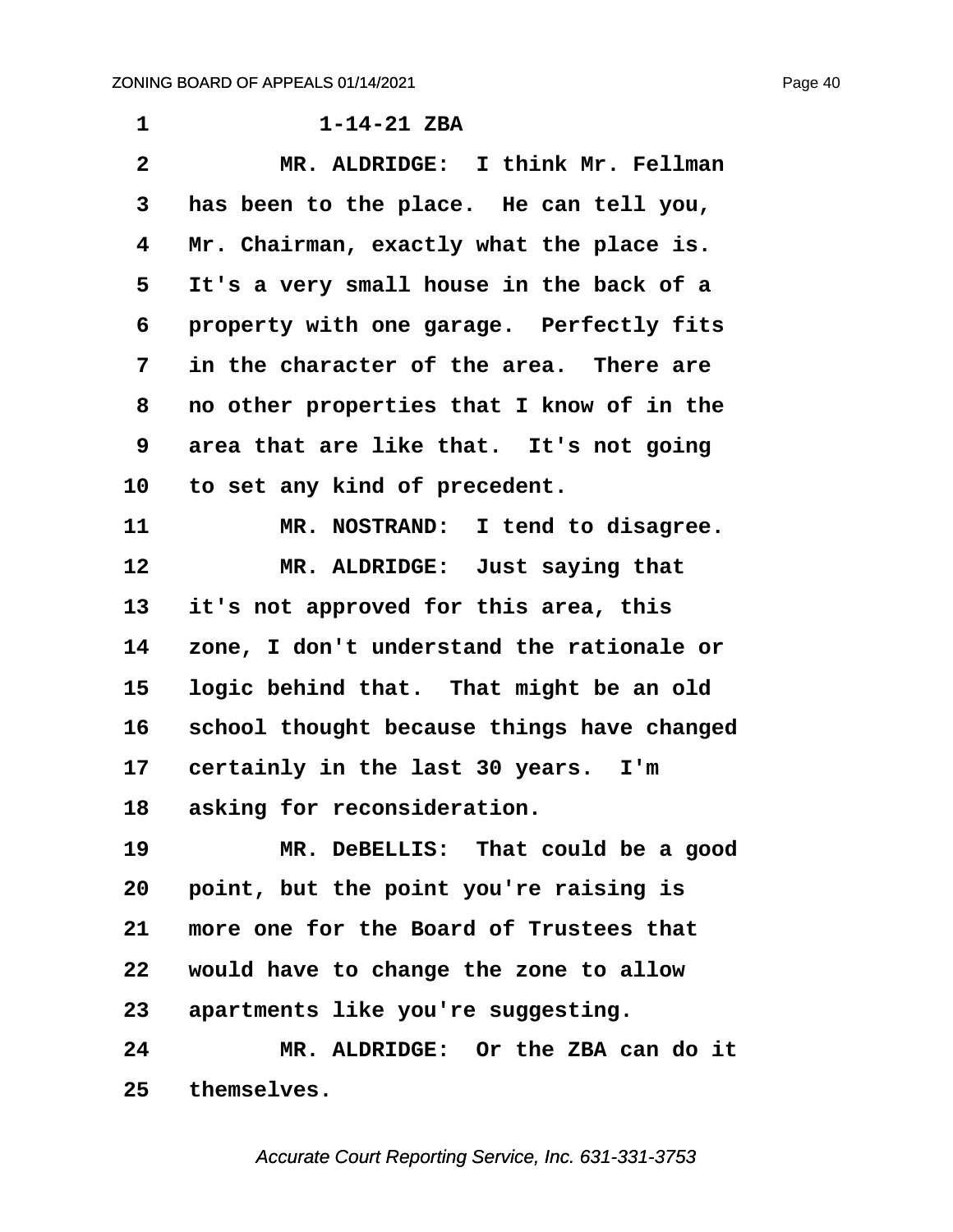**·1· · · · · · ·1-14-21 ZBA ·2· · · · · MR. DeBELLIS:· This board cannot ·3· ·rewrite the code. ·4· · · · · MR. ALDRIDGE:· I'm not asking you ·5· ·to do that.· I'm just asking the ZBA for ·6· ·these specific properties. ·7· · · · · MR. DeBELLIS:· Okay.· You're not ·8· ·asking to do that, but do you have a C/O ·9· ·to use the property for residential** 10 **purposes?** 11 MR. ALDRIDGE: No. That's why I'm 12 **here.** 13 MR. DeBELLIS: Okay. 14 **MR. NOSTRAND:** Well, the Zoning 15 Board only grants relief. We don't change **16· ·the zoning.** 17 MR. ALDRIDGE: I'm not asking for a 18 zoning change. I'm asking for relief. 19 It's a business/residence district, Mr. 20 Chairman. 21 **MR. NOSTRAND:** Well, it says **22· ·two-family and multi-family uses are not** 23 **permitted. 24· · · · · MR. ALDRIDGE:· Well, no, that's not 25· ·true, either, because it's a two-family in**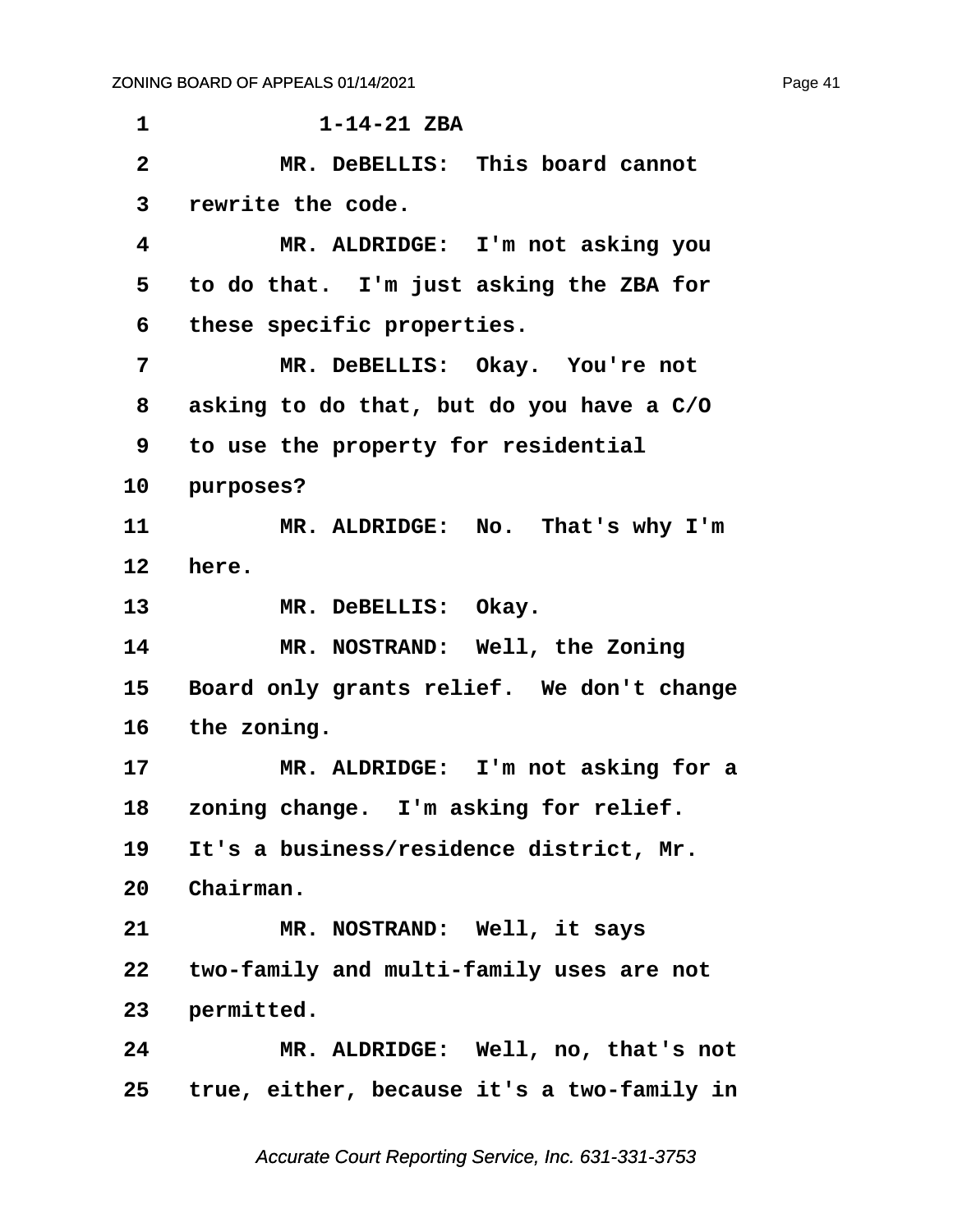| 1            | $1 - 14 - 21$ ZBA                            |
|--------------|----------------------------------------------|
| $\mathbf{2}$ | the front which is permitted.                |
| 3            | MR. DeBELLIS: Do you live in one             |
| 4            | of the units?                                |
| 5            | MR. ALDRIDGE: I do not.                      |
| 6            | MR. DeBELLIS: Okay, well, that's             |
| 7            | how you can have a residence.                |
| 8            | MR. NOSTRAND: The second                     |
| 9            | residence.                                   |
| 10           | MR. DeBELLIS: Right. He's got to             |
| 11           | live in one of the units.                    |
| 12           | MR. NOSTRAND: It's owner-occupied.           |
| 13           | MR. FELLMAN: He's in the                     |
| 14           | office/residence zone, not the business      |
| 15           | zone.                                        |
| 16           | MR. ALDRIDGE: Correct. So it's a             |
|              | 17 two-for residence, you're saying, as long |
| 18           | as it's me. What's the difference if I       |
| 19           | live there or if someone else lives there?   |
| 20           | MR. DeBELLIS: Well, because the              |
|              | 21 code says so.                             |
| 22           | MR. NOSTRAND: Law, L-A-W.                    |
| 23           | MR. ALDRIDGE: The law is blind               |
|              | 24 because there's no reason why this        |
|              | 25 shouldn't be approved. It's not a zoning  |
|              |                                              |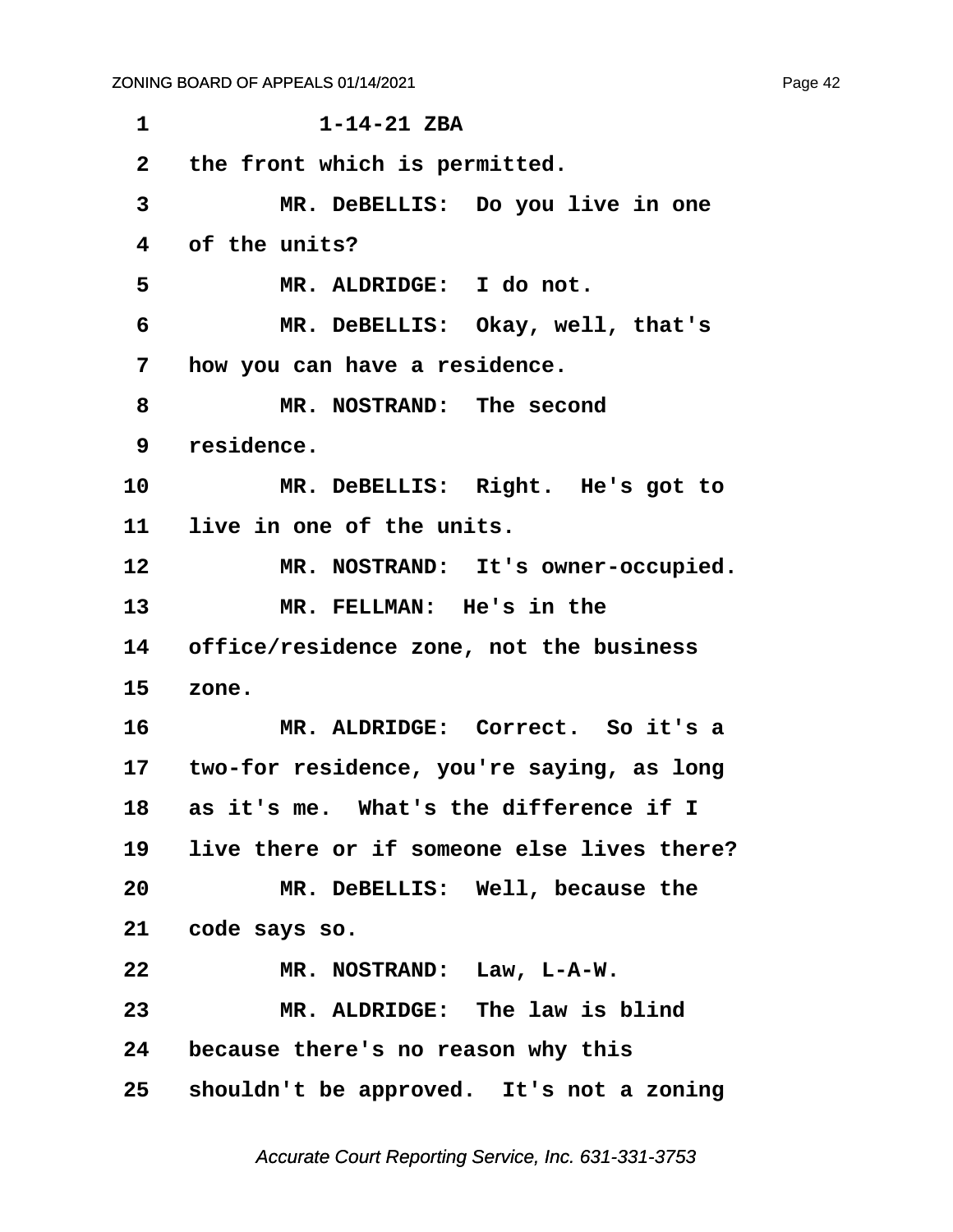**·1· · · · · · ·1-14-21 ZBA** 2 change. It's for this specific property. **·3· ·It's a variance to permit it for ·4· ·residence. ·5· · · · · MR. NOSTRAND:· Well, we're not ·6· ·about to approve this. ·7· · · · · MR. ALDRIDGE:· I don't understand ·8· ·that.· You gave these big developer -- you ·9· ·gave the Village away to them.· I come up** 10 to you and you don't want to hear me. 11 MR. NOSTRAND: We can't change the 12 zoning laws. 13 MR. ALDRIDGE: It doesn't require a **14· ·zoning change.· Just like the previous** 15 guy. He doesn't need a zoning change; he 16 **needs a variance to permit it.** 17 MR. NOSTRAND: Mr. DeBellis, you 18 can respond to that better than I can, I **19· ·think. 20· · · · · MR. DeBELLIS:· I think you guys 21· ·have already addressed the request. I 22· ·think to Ms. Tully's point, if the 23· ·application is not sufficient, I mean, I 24· ·think you should make the changes and** 25 bring it back.

Accurate Court Reporting Service, Inc. 631-331-3753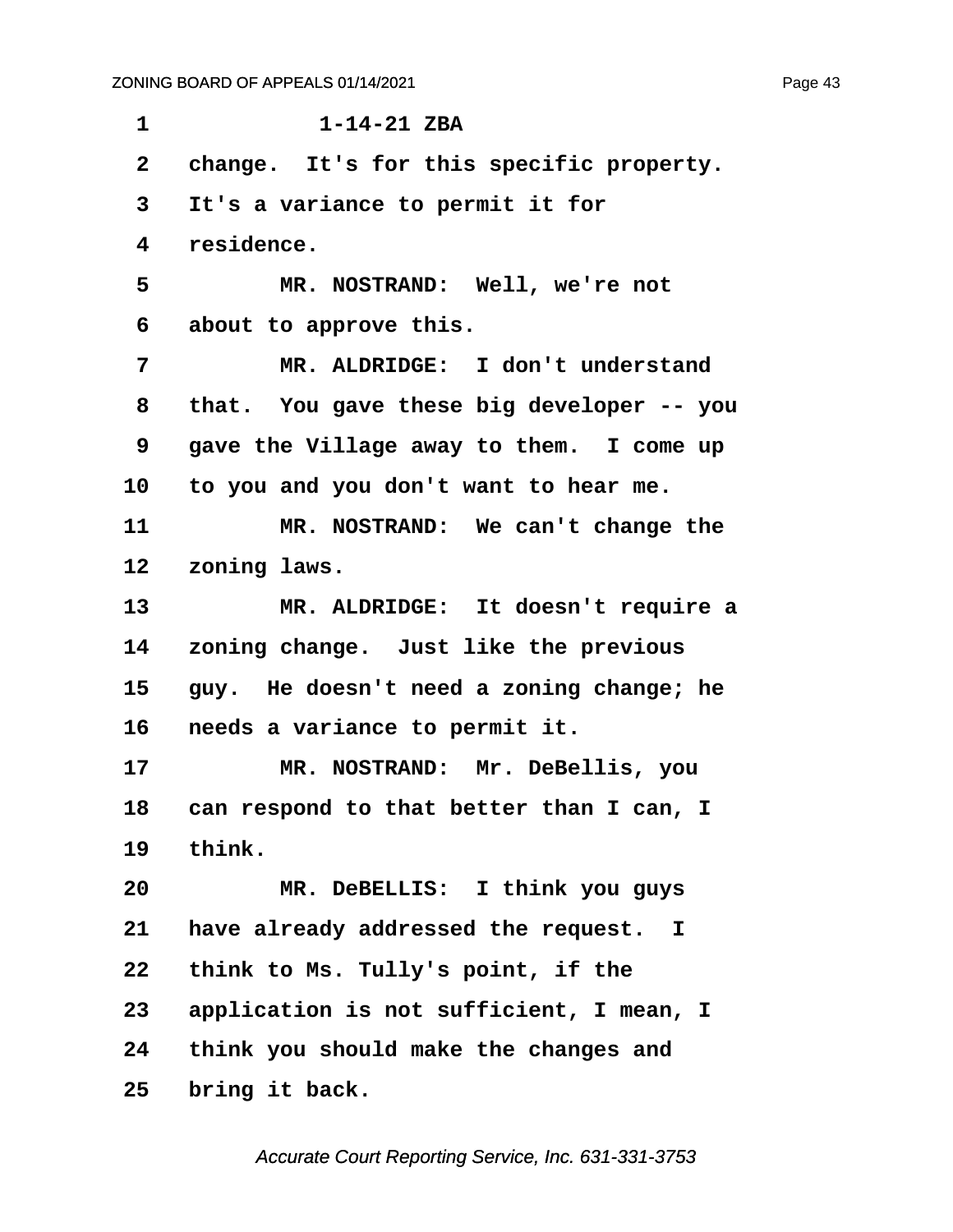| 1               | $1 - 14 - 21$ ZBA                         |
|-----------------|-------------------------------------------|
| $\mathbf{2}$    | MR. NOSTRAND: I think that the            |
| 3               | answer will be the same 30 days from now. |
| 4               | The application I have has the correct    |
| 5               | address on it and the correct survey from |
| 6               | 1972. It shows the three-car garage in    |
| 7               | the back. That's the subject that we're   |
| 8               | talking about. I don't see why coming     |
| 9               | back would change anything.               |
| 10              | MR. DeBELLIS: Okay.                       |
| 11              | MR. ALDRIDGE: Yes, because that's         |
| 12              | not the property we're talking about. The |
| 13 <sub>1</sub> | three-car garage is next door. That was   |
| 14              | my mistake.                               |
| 15              | MR. NOSTRAND: Again, it says on           |
| 16              | the survey the property address.          |
| 17              | MR. ALDRIDGE: I heard that, Mr.           |
| 18              | Chairman. I heard that. It's a mistake.   |
| 19              | I'm sorry about that.                     |
| 20              | MR. NOSTRAND: It is not a mistake.        |
| 21              | It is not a mistake. The address is on    |
| 22              | the house that you're applying for.<br>It |
| 23              | shows the three-car garage in the back    |
| 24              | which has been turned into an apartment.  |
| 25              | That's why you're here tonight, to turn   |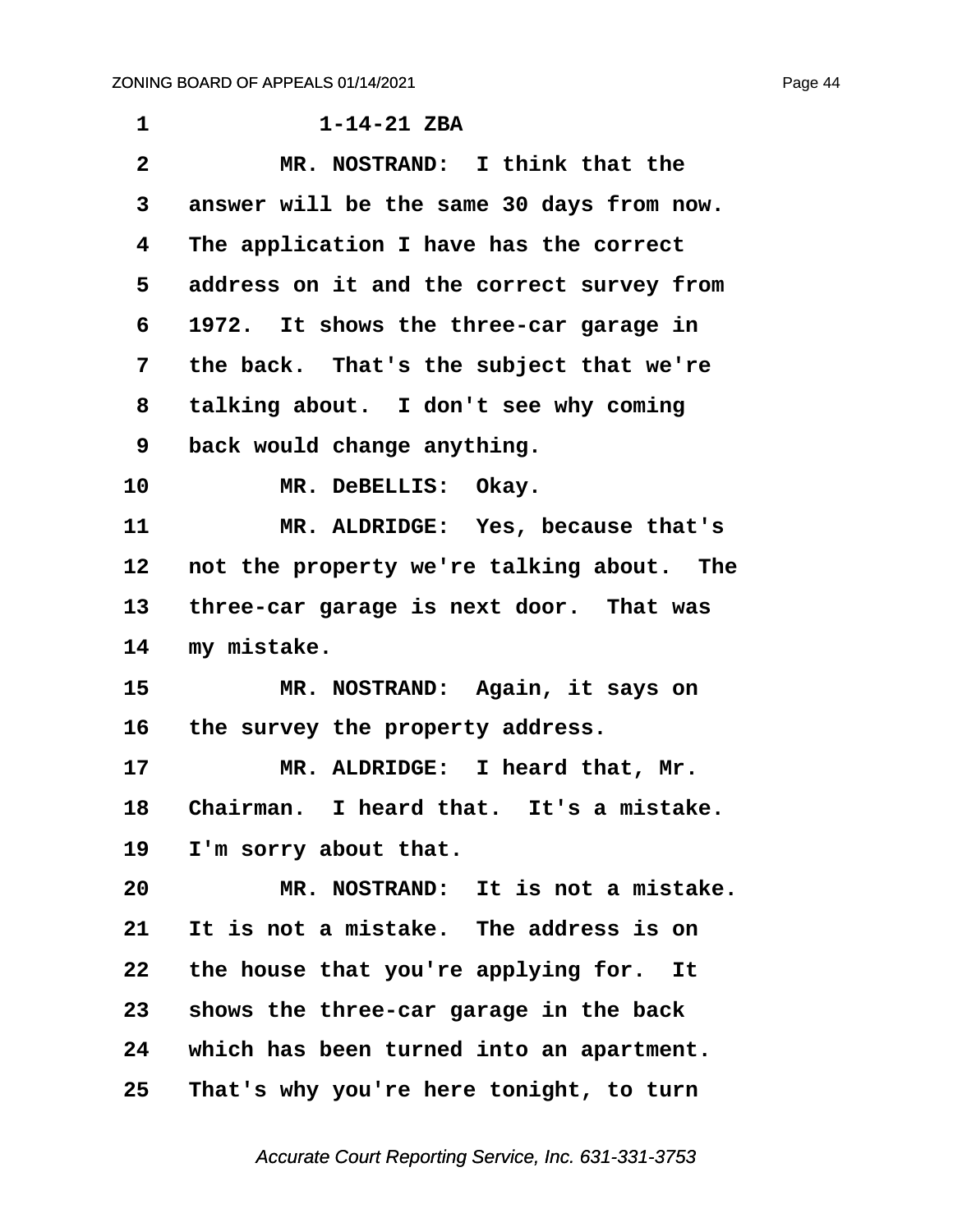| 1            | $1 - 14 - 21$ ZBA                         |
|--------------|-------------------------------------------|
| $\mathbf{2}$ | that garage into an apartment, which is   |
| 3            | now currently being run illegally.        |
| 4            | MR. ALDRIDGE: It's never had a            |
| 5            | three-car garage since I've owned it.     |
| 6            | MR. DeBELLIS: When did you                |
| 7            | purchase the property?                    |
| 8            | MR. ALDRIDGE: Probably 20 years           |
| 9            | ago.                                      |
| 10           | MR. DeBELLIS: And you've used it          |
|              | 11 to rent for years?                     |
| 12           | MR. ALDRIDGE: No, sir.                    |
| 13           | MR. DeBELLIS: When did you start          |
| 14           | renting it?                               |
| 15           | MR. ALDRIDGE: I don't know exactly        |
|              | 16 when I started renting it, but when I  |
|              | 17 did --                                 |
| 18           | MR. DeBELLIS: Well, did you start         |
| 19           | renting it within the last six months or  |
| 20           | more than that?                           |
| 21           | MR. ALDRIDGE: No. When I bought           |
| 22           | the property, it was rented and I believe |
| 23           | one of the tenants was an official of the |
| 24           | Village of Farmingdale.                   |
| 25           | MR. DeBELLIS: Okay. Then did you          |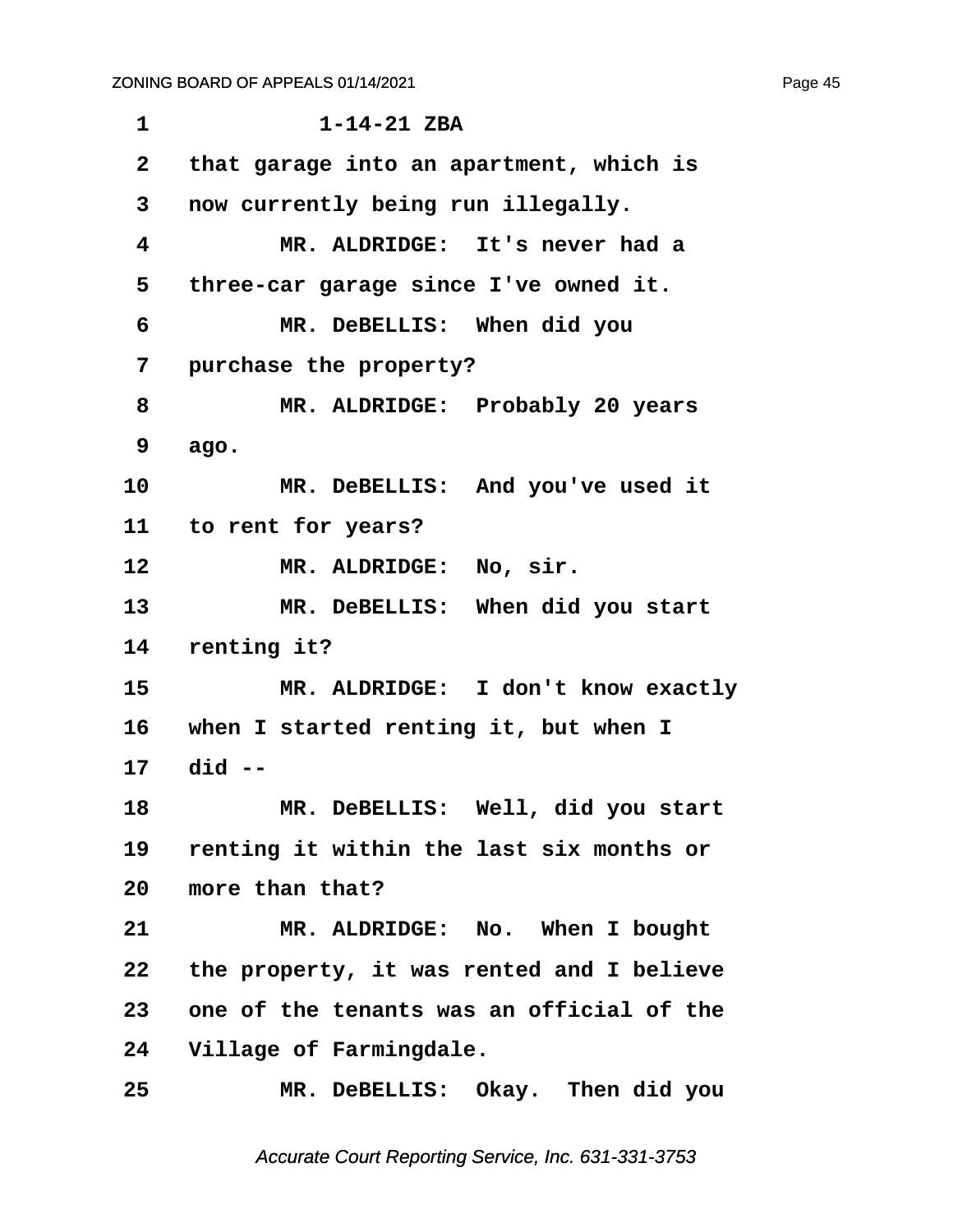| 1               | $1 - 14 - 21$ ZBA                          |
|-----------------|--------------------------------------------|
| $\mathbf{2}$    | continue to rent to those people or did    |
| 3               | you throw them out?                        |
| 4               | MR. ALDRIDGE: No. I was advised            |
| 5               | that it was lawful to rent.                |
| 6               | MR. DeBELLIS: So you've been               |
| 7               | renting it for 20 years?                   |
| 8               | MR. NOSTRAND: Illegally.                   |
| 9               | MR. ALDRIDGE: No, not for 20               |
| 10              | years. It's been vacant for a long time.   |
| 11 —            | It had a flood and the place had to be     |
| 12 <sub>1</sub> | redone.                                    |
| 13              | MR. DeBELLIS: I don't know why --          |
| 14              | MR. ALDRIDGE: Why would you deny           |
| 15              | me? Why? I don't understand it.            |
| 16              | MR. NOSTRAND: It's the law.                |
| 17              | MR. DeBELLIS: I don't make the             |
| 18              | decisions, but from your testimony here -- |
| 19              | MR. ALDRIDGE: Mr. Chairman, that's         |
|                 | 20 why we have a variance.                 |
| 21              | MR. DeBELLIS: But you haven't met          |
|                 | 22 the standard.                           |
| 23              | MR. ALDRIDGE: All right. Well, I           |
|                 | 24 would like to resubmit.                 |
| 25              | MR. NOSTRAND: Yeah and continue to         |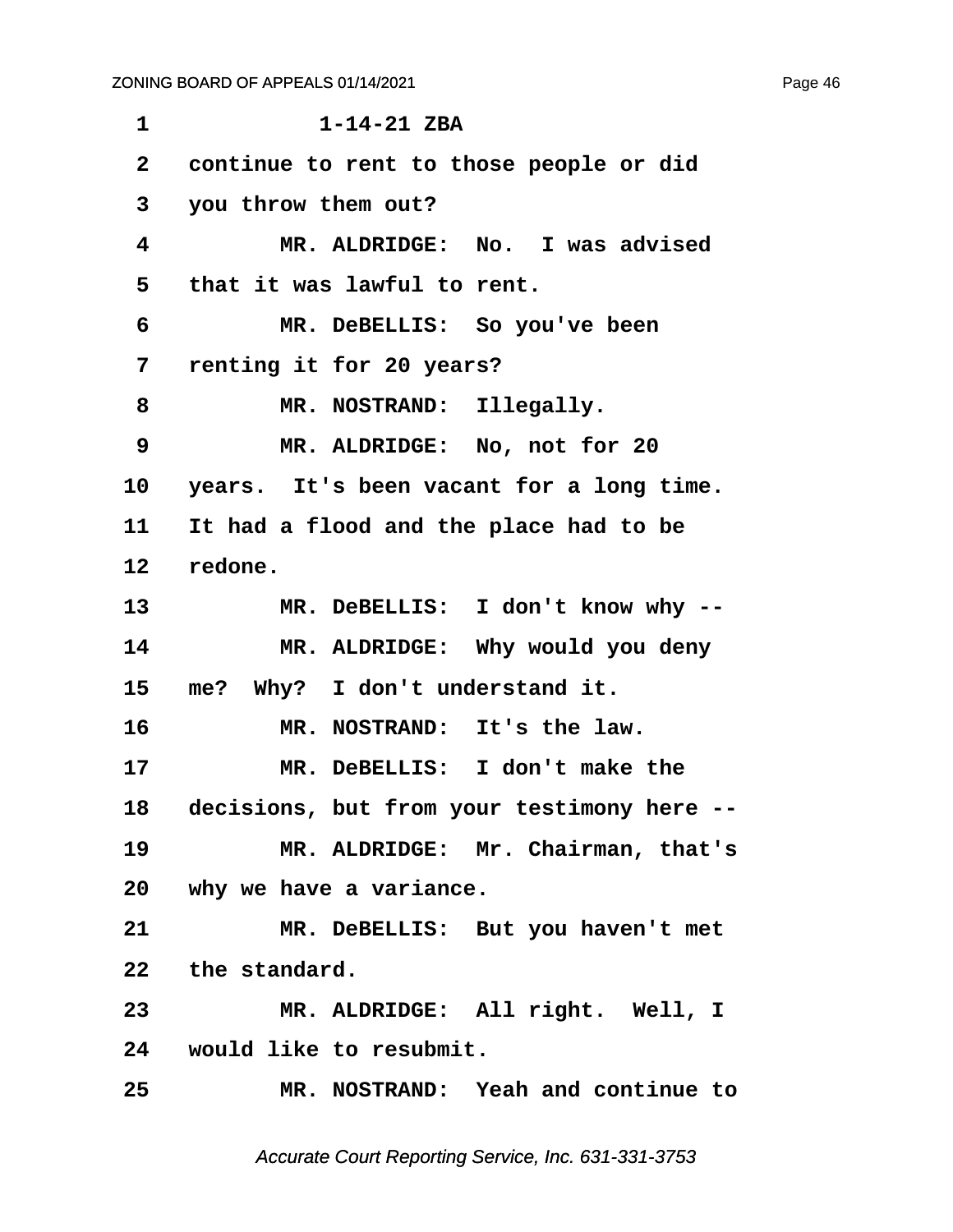**·1· · · · · · ·1-14-21 ZBA ·2· ·rent it in the meantime. ·3· · · · · MS. TULLY:· I'd like to double back ·4· ·on what I said before.** 5 **11 If your application is not correct, ·6· ·as you stated countless times, which we ·7· ·tend to disagree that it probably is ·8· ·correct, you have the right to resubmit ·9· ·it. 10· · · · · More than likely I believe the** 11 members on the board -- and if I'm 12 incorrect and I'm speaking out of turn --**13· ·we probably aren't going to approve it** 14 anyway because we're not going to approve **15· ·outside of the code.· It sounds like you 16· ·need to go to the Board of Trustees.** 17 **Quite honestly, from what I** 18 understand, Mr. Aldridge, you're an 19 attorney. I would think that you know the **20· ·process better than what you're** 21 representing right now. **22· · · · · MR. NOSTRAND:· We need to make a** 23 motion. **24· · · · · MR. WOOD:· You do have a public 25· ·comment on this, I believe.**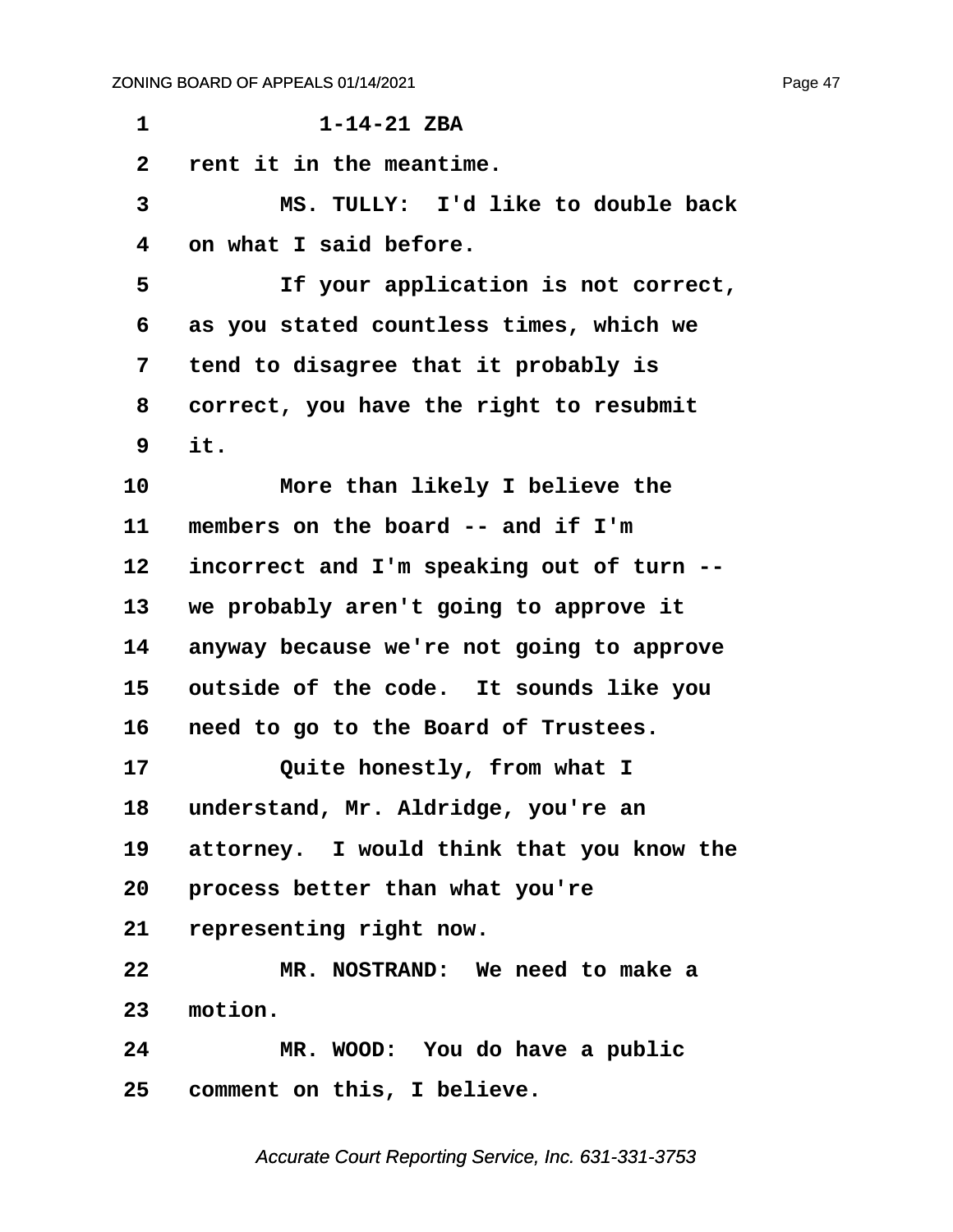| 1            | $1 - 14 - 21$ ZBA                           |
|--------------|---------------------------------------------|
| $\mathbf{2}$ | MR. NOSTRAND: Okay.                         |
| 3            | MR. WOOD: Chuck, how are you? Can           |
| 4            | you hear me?                                |
| 5            | MR. GOSLINE: Chuck Gosline.                 |
| 6            | I'm good. How are you all? Happy            |
| 7            | new year.                                   |
| 8            | MR. WOOD: Happy new year.                   |
| 9            | MR. GOSLINE: I want to state the            |
| 10           | obvious. 257, which you are trying to       |
| 11           | talk about right now, is in the             |
| 12           | single-family home district,                |
| 13           | office/residence and it's not a             |
| 14           | multi-family property. So I would support   |
| 15           | a rejection of this application. I live     |
| 16           | in the area and I disagree that Conklin     |
| 17           | Street should be turned into a              |
| 18           | multi-family residence area.                |
| 19           | MR. ALDRIDGE: But there's already           |
|              | 20 a legal multi-family residence on there, |
| 21           | Mr. Neighbor.                               |
| 22           | MR. GOSLINE: Yes. Key word,                 |
| 23           | legal.                                      |
| 24           | MR. ALDRIDGE: Legal, no, sir.               |
| $25\,$       | There are two structures on that            |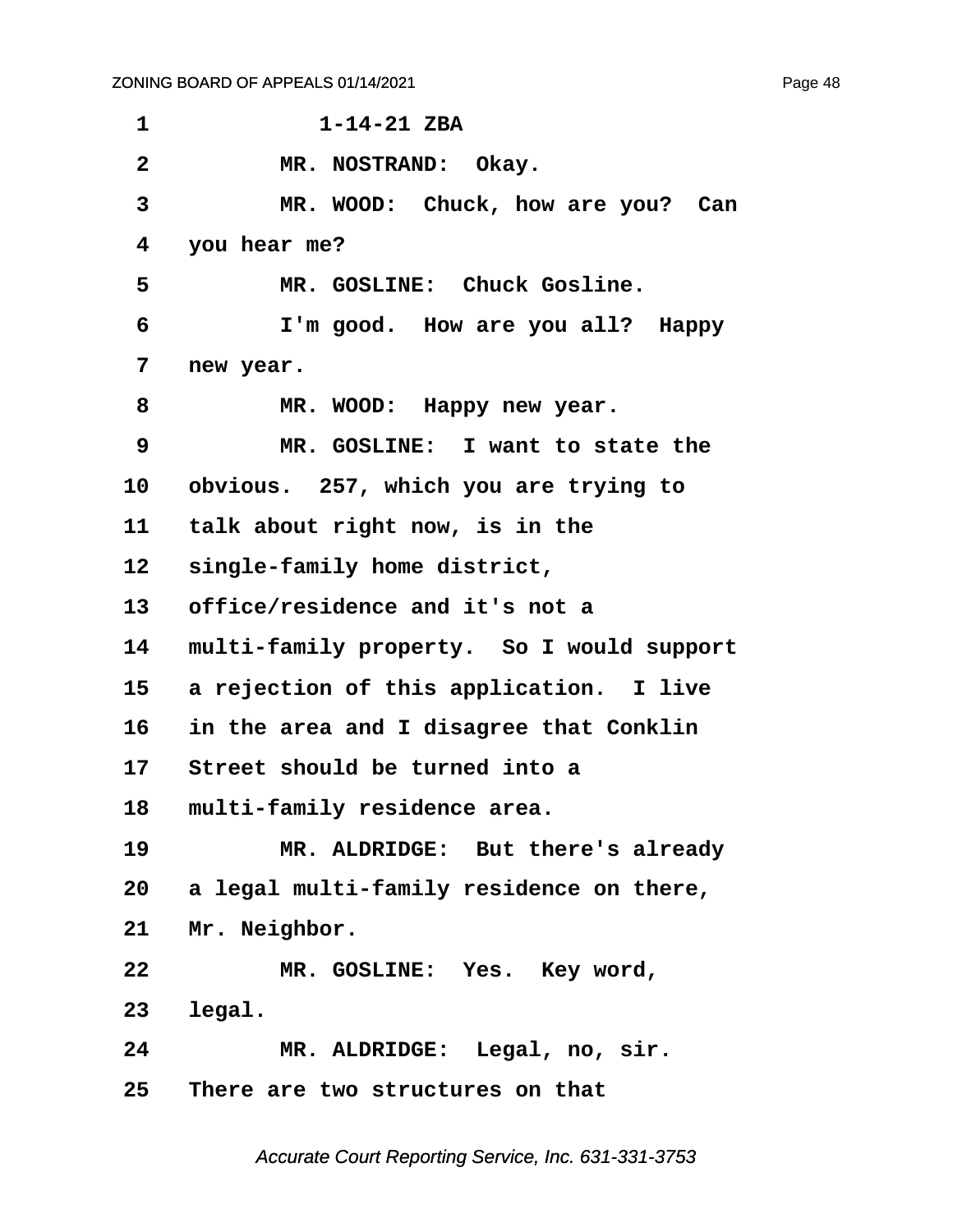**·1· · · · · · ·1-14-21 ZBA ·2· ·property --** 3 MR. GOSLINE: Excuse me, sir. You **·4· ·were asked, do you live on the property? ·5· ·Do you live on the property? ·6· · · · · MR. ALDRIDGE:· No.· I don't live on ·7· ·the property. ·8· · · · · MR. GOSLINE:· You don't live on the ·9· ·property, but you've owned it for 20 10· ·years.· So you've been a bad neighbor for 11· ·20 years.** 12 MR. ALDRIDGE: I disagree with your 13 **characterization.** 14 MR. GOSLINE: I agree with the **15· ·Zoning Board that this project has no** 16 merit. 17 MR. ALDRIDGE: Who is speaking now, 18 please? **19· · · · · MR. GOSLINE:· This is Chuck** 20 Gosline. 21 MR. ALDRIDGE: I beg to differ. **22· · · · · MR. PORTER:· I have a question, Mr.** 23 Chairman. **24· · · · · MR. NOSTRAND:· Yes, Mr. Porter.** 25 **MR. PORTER:** The applicant has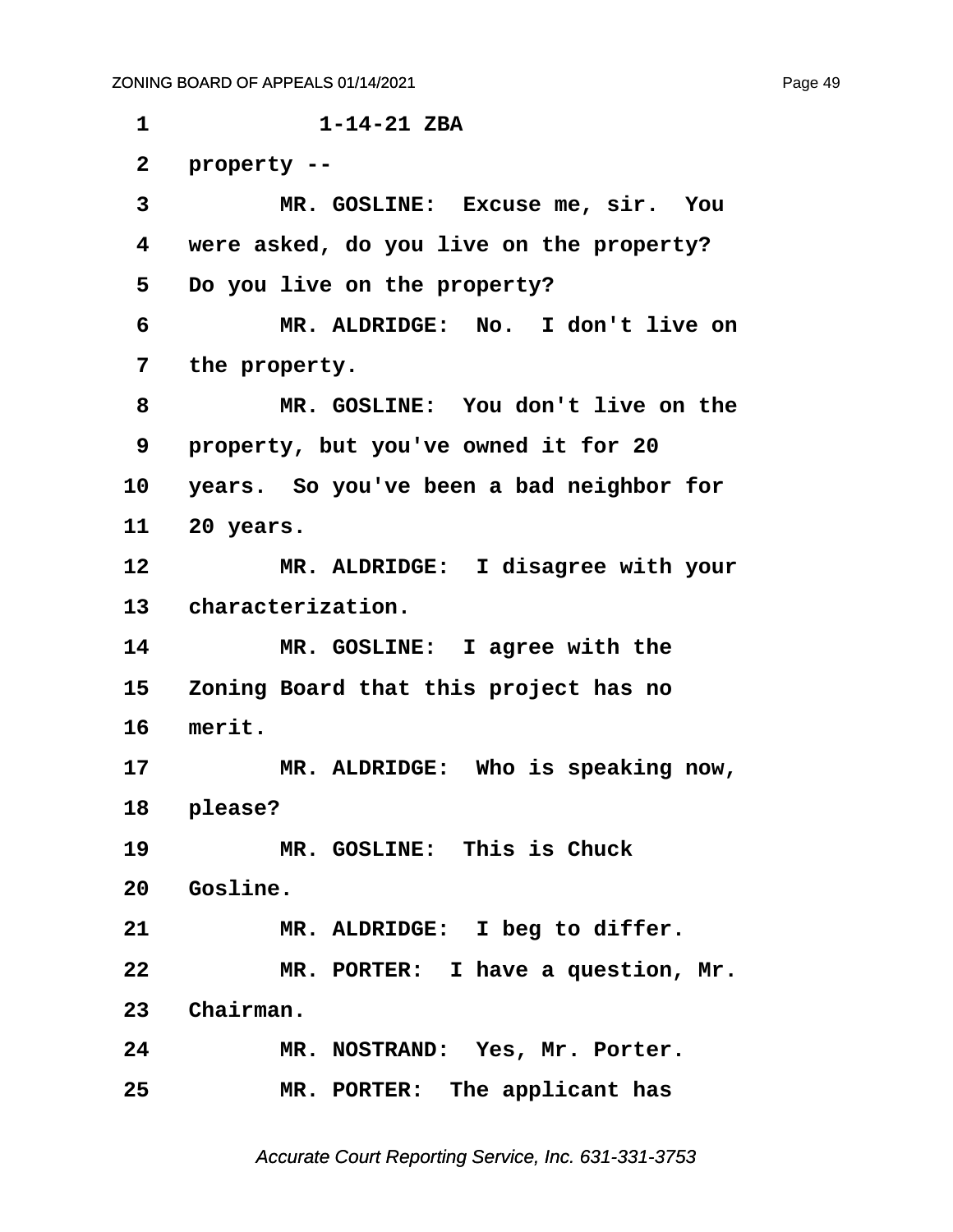**·1· · · · · · ·1-14-21 ZBA ·2· ·stated that this is a legal two-family ·3· ·residence? ·4· · · · · MR. ALDRIDGE:· No.· There are two** 5 structures on the property. **·6· · · · · MR. PORTER:· Two structures does ·7· ·not make a legal two-family. ·8· · · · · MR. NOSTRAND:· The main house is. ·9· · · · · MR. ALDRIDGE:· That's correct. 10· · · · · MR. PORTER:· The main house is a** 11 legal two-family house? 12 **MR. ALDRIDGE:** That's correct. 13 MR. GOSLINE: No, it's not. **14· · · · · MR. PORTER:· How is that in a zone 15· ·where two-families -- 16· · · · · MR. ALDRIDGE:· That's not the** 17 subject. That's not the subject of this 18 **hearing.** 19 MR. PORTER: Well, the number of **20· ·the residents on the property is the** 21 subject of the hearing. **22· · · · · MR. ALDRIDGE:· That's legal.· We've 23· ·been around and around on that one.· They** 24 checked it out, the Village themselves. **25· · · · · MR. PORTER:· Mr. Fellman, can you**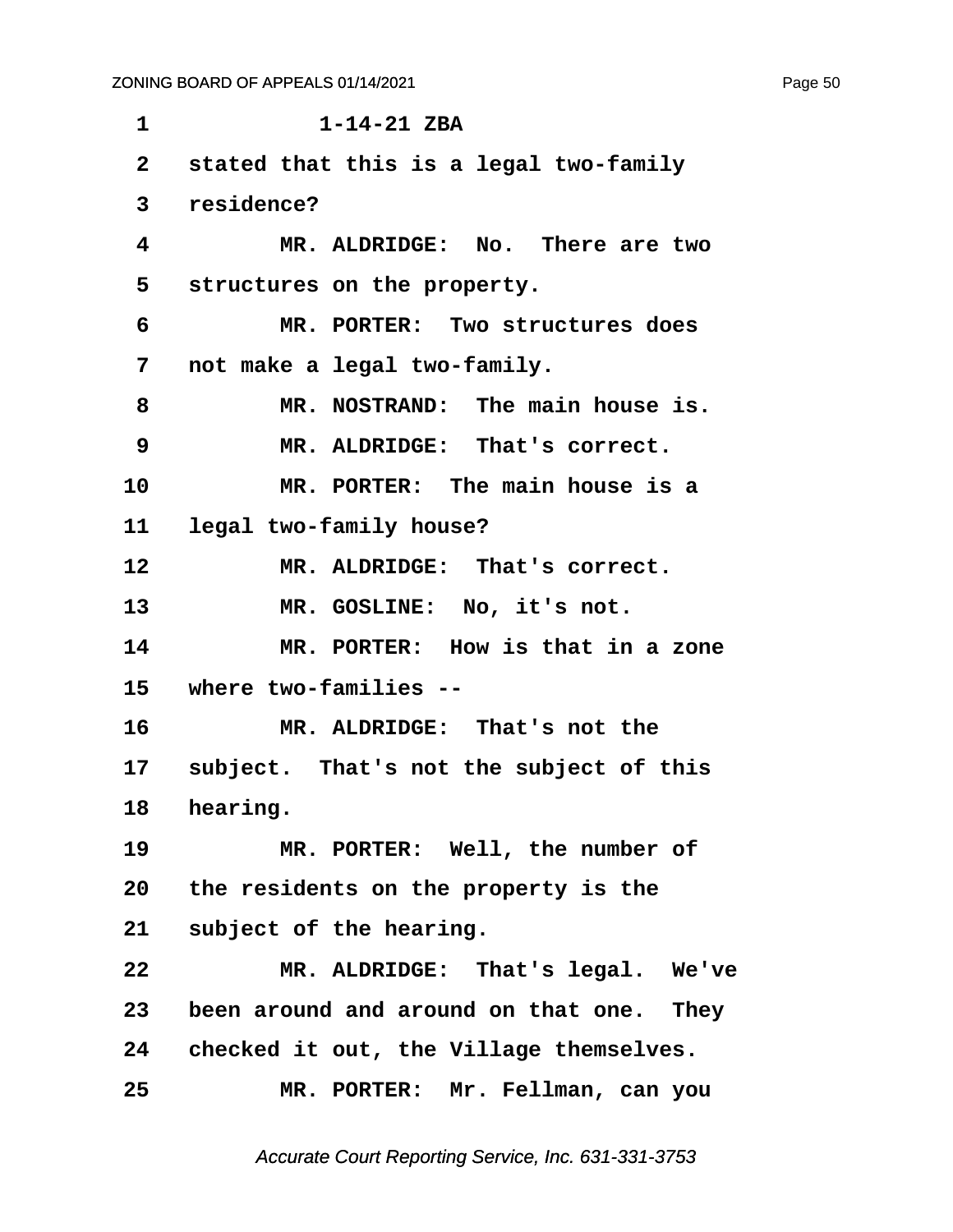| 1               | $1 - 14 - 21$ ZBA                          |
|-----------------|--------------------------------------------|
| $\overline{2}$  | confirm that there is a legal two-family   |
| 3               | house on that property?                    |
| 4               | MR. FELLMAN: It is a two-family            |
| 5               | house. What I'm not sure about is whether  |
| 6               | or not it's supposed to be owner-occupied. |
| 7               | I will investigate that tomorrow.          |
| 8               | MR. PORTER: Okay, thank you.               |
| 9               | MR. ALDRIDGE: It's not supposed to         |
| 10              | be. Again, it's not supposed to be.        |
| 11              | MR. GOSLINE: Excuse me. It's               |
| 12              | office/residence. Okay? So if he had his   |
| 13 <sub>2</sub> | law business on one floor and he had a     |
| 14              | residence on the second floor, that's what |
| 15              | this zone is all about. Come on.           |
| 16              | MR. ALDRIDGE: We don't need to             |
| 17              | reinvent the wheel here.                   |
| 18              | MR. NOSTRAND: Thank you, Mr.               |
|                 | 19 Gosline. We appreciate your input.      |
| 20              | MR. GOSLINE: Okay, you're welcome.         |
| 21              | MR. ALDRIDGE: Thank you.                   |
| 22              | MS. TULLY: We need to make a               |
|                 | 23 motion of some sort, correct?           |
| 24              | MR. NOSTRAND: Yes. We need to              |
|                 | 25 make a motion --                        |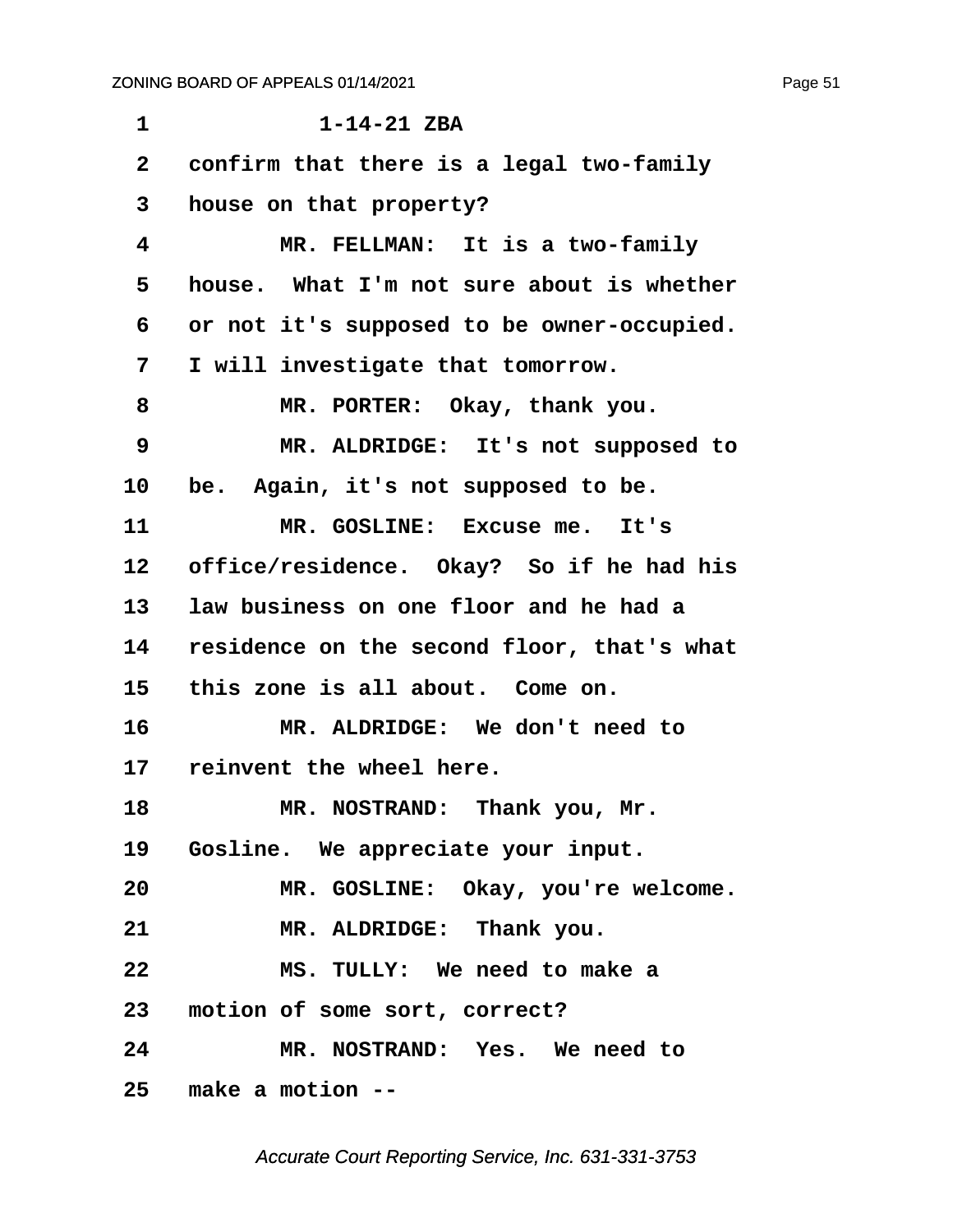| $\mathbf 1$     | $1 - 14 - 21$ ZBA                          |
|-----------------|--------------------------------------------|
| $\mathbf{2}$    | MR. DeBELLIS: Hold on a second.            |
| 3               | As far as I know -- the board may          |
| 4               | know differently -- there are no           |
| 5               | office/residences in existence at the      |
| 6               | moment where the owner is not on site. So  |
| 7               | what he's asking for would be the first of |
| 8               | its kind, unless I'm missing something.    |
| 9               | MR. NOSTRAND: No. I think you're           |
| 10              | right on target, Mr. DeBellis.             |
| 11              | MR. DeBELLIS: Okay.                        |
| 12              | MR. ALDRIDGE: Right. But that              |
| 13              | doesn't make it wrong or improper or --    |
| 14              | MR. DeBELLIS: The board can have           |
| 15 <sub>2</sub> | its opinion, but, in my opinion, that      |
| 16              | would be a dramatic change to the          |
| 17              | character of that code, the character of   |
| 18              | that neighborhood. The change would be     |
| 19              | substantial, but that's up to the board.   |
| 20              | That's the board's opinion.                |
| 21              | MR. ALDRIDGE: I appreciate your            |
| 22              | opinion, but the character of the          |
| 23              | neighborhood is consistent with this type  |
| 24              | of use.                                    |
| 25              | MR. NOSTRAND: Can we make a motion         |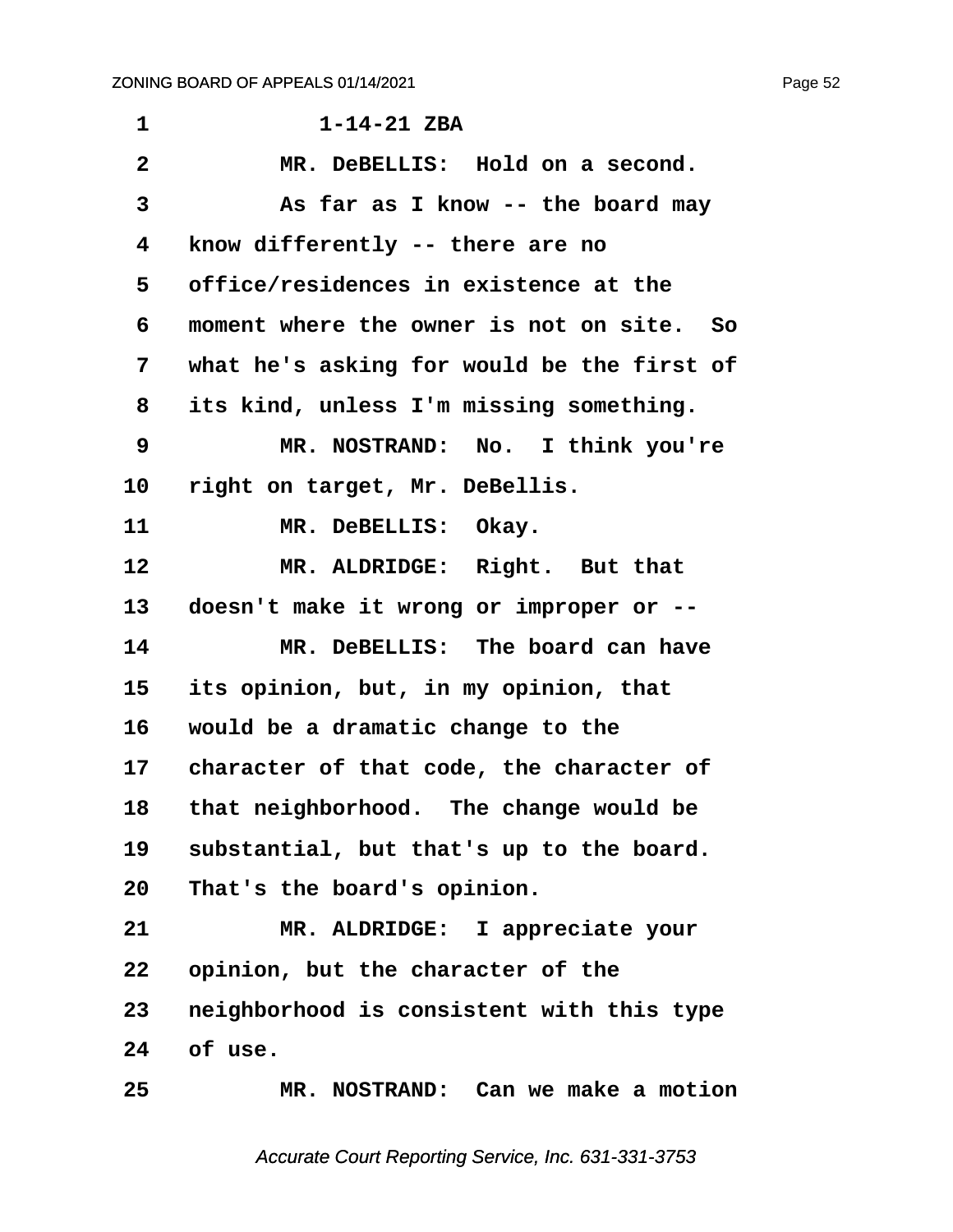**·1· · · · · · ·1-14-21 ZBA ·2· ·on this case?** 3 MR. DeBELLIS: I'm sorry, Mr. **·4· ·Chairman.· If the correction that needs to ·5· ·be made, so to speak, on his plan is just ·6· ·that the survey potentially is wrong, but ·7· ·the merits of the case are essentially the ·8· ·same -- ·9· · · · · MR. NOSTRAND:· I've been looking at** 10 the survey. The survey is correct. **11· · · · · MR. DeBELLIS:· So you should just** 12 vote on it tonight. 13 MR. NOSTRAND: Yes. I'm trying to 14 get this through. 15 MR. PORTER: Mr. Chairman, I move **16· ·that the application for Case 1-2 be** 17 denied. 18 **MR. NOSTRAND:** All in favor? 19 **MR. FELLMAN:** You need a second, 20 **first.** 21 MR. NOSTRAND: Second? Mr. Maro? 22 MS. TULLY: Second. **23· · · · · MR. NOSTRAND:· All in favor? 24· · · · · (WHEREUPON, there was a unanimous,** 25 **affirmative vote of the board.**)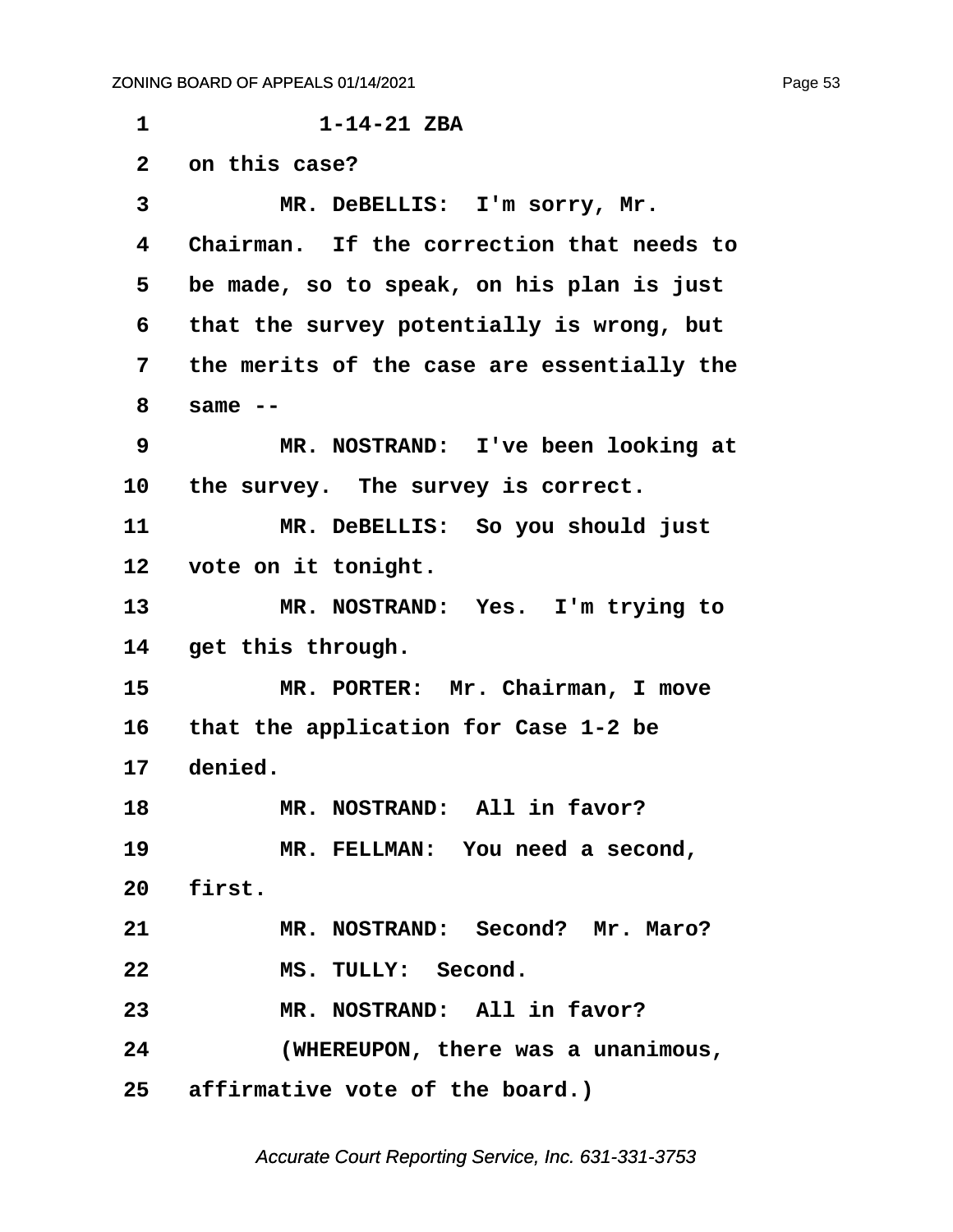| 1                       | $1 - 14 - 21$ ZBA                           |
|-------------------------|---------------------------------------------|
| $\overline{\mathbf{2}}$ | MR. NOSTRAND: Motion carried.               |
| 3                       | $\star$<br>$\star$<br>$\star$<br>$\star$    |
| $\overline{\mathbf{4}}$ | MR. NOSTRAND: Case 1-3, Timothy             |
| 5                       | Aldridge, again. 265 Conklin Street.        |
| 6                       | Two-family/multi-family uses are not        |
| 7                       | permitted. So let's take a look at that     |
| 8                       | folder. It says 265 Conklin Street.         |
| 9                       | MR. PORTER: I'm just trying to get          |
| 10                      | to the survey. I don't see a survey in      |
| 11                      | this one.                                   |
| $12 \overline{ }$       | MR. NOSTRAND: Tell us about this            |
| 13                      | one, Mr. Aldridge.                          |
| 14                      | MR. ALDRIDGE: It's just the way I           |
| 15                      | purchased it years ago, a three-car         |
| 16                      | garage. When I purchased it, there was a    |
| 17                      | commercial tenant above.                    |
| 18                      | MR. NOSTRAND: Okay. And what is             |
|                         | 19 there now?                               |
| 20 <sub>o</sub>         | MR. ALDRIDGE: Nothing. Just                 |
|                         | 21 storage. A three-car garage with storage |
| 22                      | above.                                      |
| 23                      | MR. NOSTRAND: So what are you               |
|                         | 24 trying to do then? Change it over to an  |
| 25                      | apartment?                                  |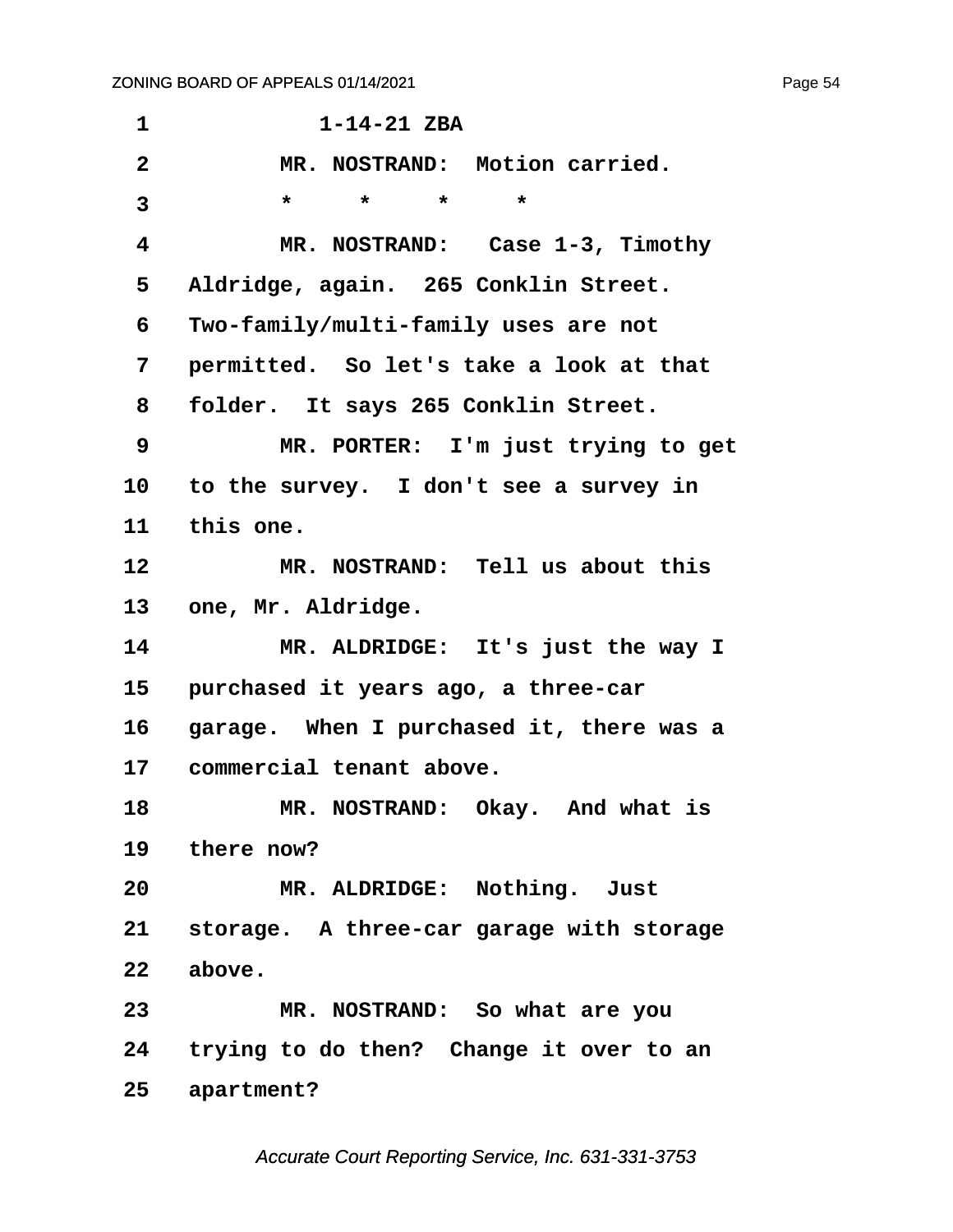**·1· · · · · · ·1-14-21 ZBA ·2· · · · · MR. ALDRIDGE:· Yes, apartment, ·3· ·correct, residence. ·4· · · · · MR. NOSTRAND:· Mr. Fellman, is** 5 there anything in that space now? Have **·6· ·you been over there? ·7· · · · · MR. FELLMAN:· I have not been over** 8 there. Steve Sharkey has been over there. **·9· · · · · MR. NOSTRAND:· Okay.· Is it being 10· ·used as storage or as a residence?· Do we** 11 **know**? 12 MR. FELLMAN: Our understanding is 13 that it is already built out as a 14 residence. 15 MR. ALDRIDGE: That wasn't the 16 question. 17 MR. NOSTRAND: I believe, Mr. 18 Aldridge, that it was the question. My 19 question is, how is it being used now? **20· · · · · MR. ALDRIDGE:· It's vacant.· It's** 21 being used for storage, I said. **22· · · · · MR. DeBELLIS:· Steve, has the 23· ·applicant been cited by any code** 24 enforcement officer? 25 **MR. FELLMAN:** Yes. The applicant

Accurate Court Reporting Service, Inc. 631-331-3753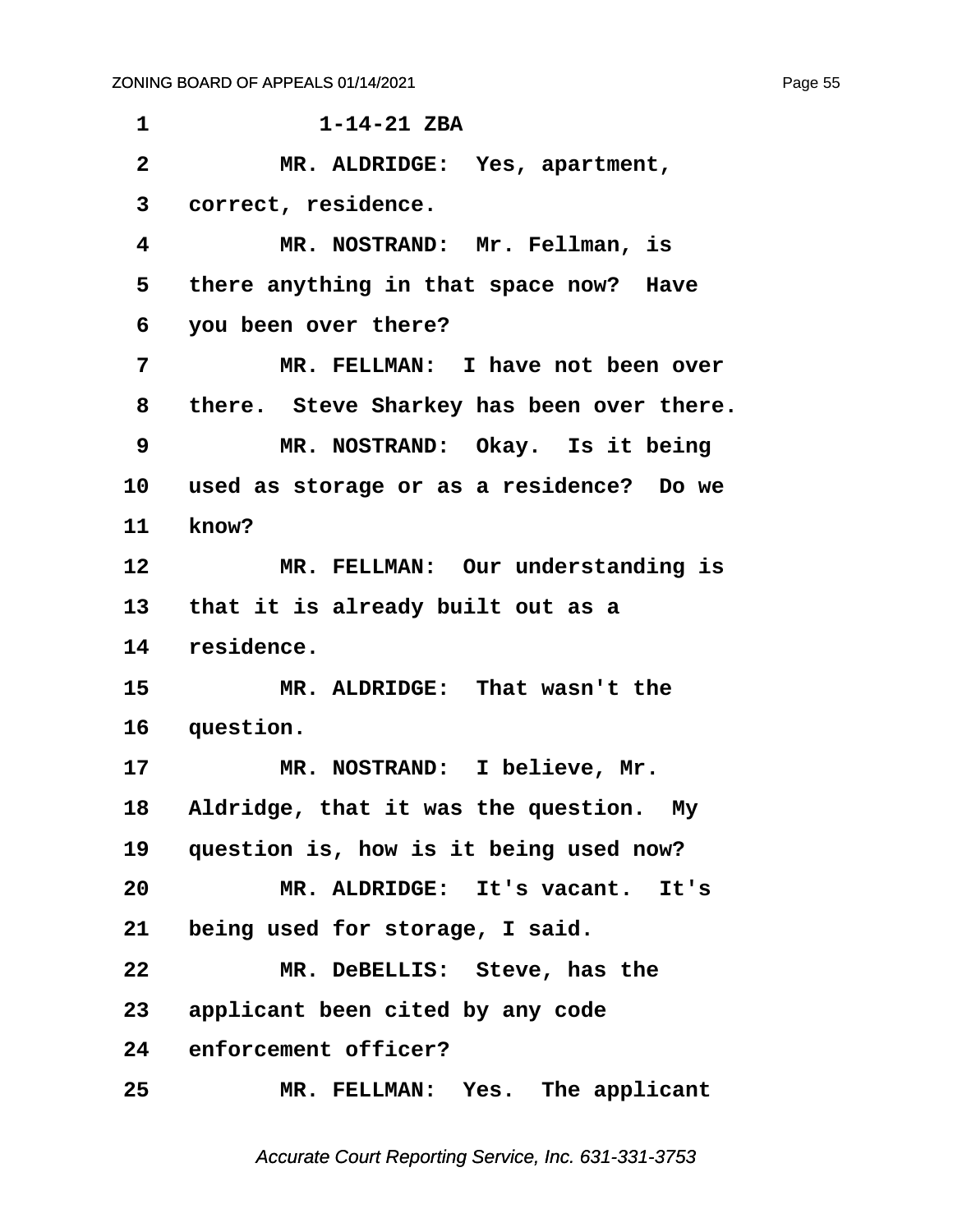**·1· · · · · · ·1-14-21 ZBA ·2· ·is in Court now answering summonses. ·3· ·That's why he is at this board. ·4· · · · · MR. DeBELLIS:· This is the same ·5· ·type of case.· What is he being summoned ·6· ·for? ·7· · · · · MR. ALDRIDGE:· Not being summoned ·8· ·for anything, Counsel.· Not being 9** summoned. That place is vacant. They 10 said I wasn't approved in Court --11 MR. DeBELLIS: Listen, Mr. 12 Aldridge, can you stop interrupting? 13 MR. ALDRIDGE: Go ahead. 14 MR. DeBELLIS: Mr. Fellman, what is **15· ·he being cited for? 16· · · · · MR. FELLMAN:· He's being cited for 17· ·an apartment in a detached garage without** 18 approval. 19 MR. DeBELLIS: Okay. 20 MR. ALDRIDGE: If I may speak? **21· · · · · I'm not being cited for anything on** 22 that property. Zero. There is nobody 23 living there. They said it wasn't **24· ·appropriate through the court proceeding, 25· ·which happened, and there is nobody there.**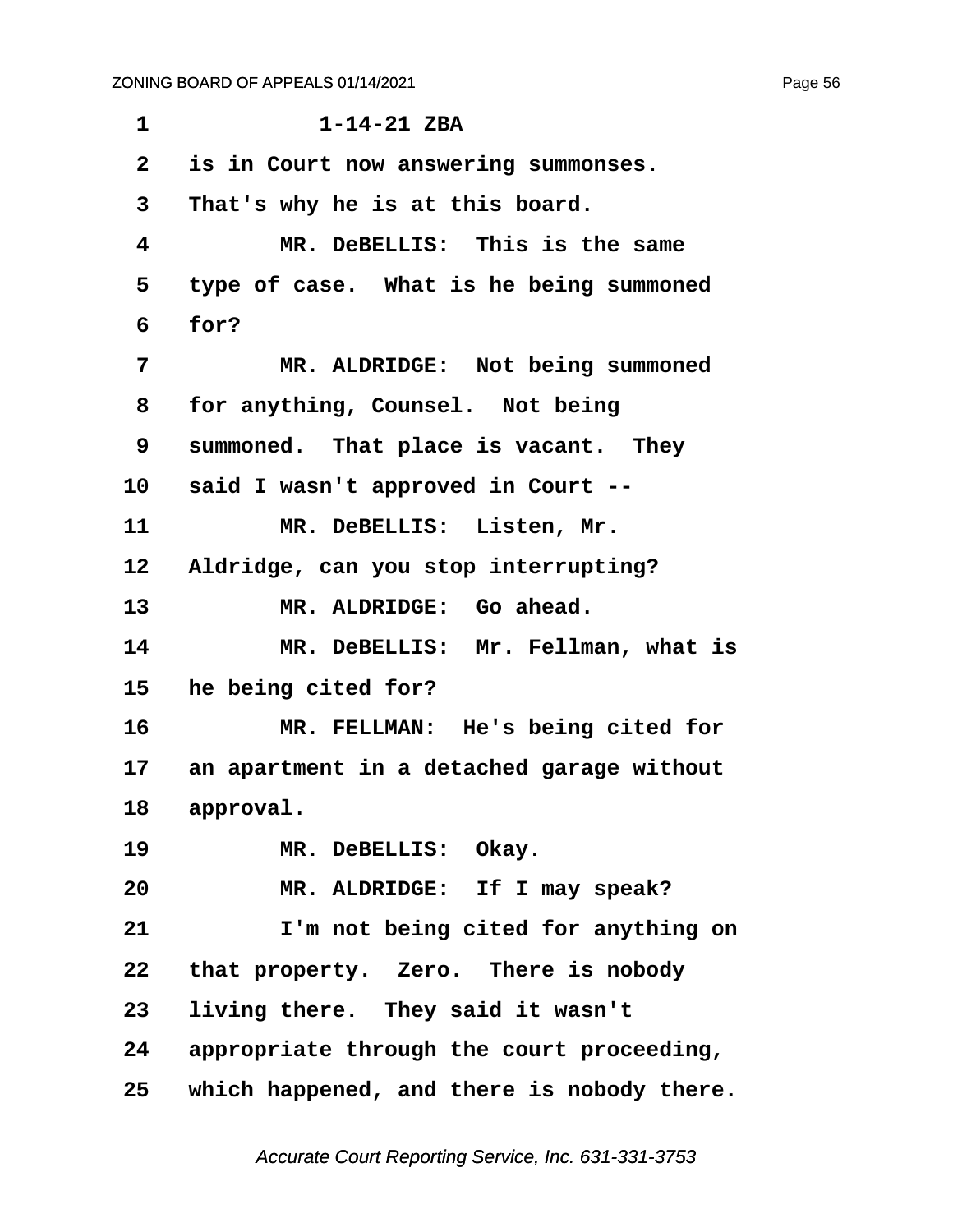| $\mathbf 1$  | $1 - 14 - 21$ ZBA                            |
|--------------|----------------------------------------------|
| $\mathbf{2}$ | There has been nobody there. I want to do    |
| 3            | it lawfully and get people back in there.    |
| 4            | MR. DeBELLIS: Mr. Aldridge, same             |
| 5            | question, you're not aware of any office     |
| 6            | residences in that district where the        |
| 7            | owner is not living in the space?            |
| 8            | MR. ALDRIDGE: I have no idea. I              |
| 9            | can't comment on that.                       |
| 10           | MR. DeBELLIS: Okay. Have you                 |
| 11           | considered any alternatives for this         |
| 12           | property or residential is all you want to   |
| 13           | do with it?                                  |
| 14           | MR. ALDRIDGE: Well, again, I would           |
| 15           | like to put commercial property in there     |
| 16           | as well, a commercial tenant.                |
| 17           | MR. DeBELLIS: No, no. Have you               |
|              | 18 considered any uses that are permitted by |
|              | 19 the code?                                 |
| 20           | MR. ALDRIDGE: Storage is permitted           |
| 21           | by the code. I want to get one that's --     |
| 22           | MR. DeBELLIS: Have you considered            |
| 23           | any other alternatives?                      |
| 24           |                                              |
|              | MR. ALDRIDGE: Such as what?                  |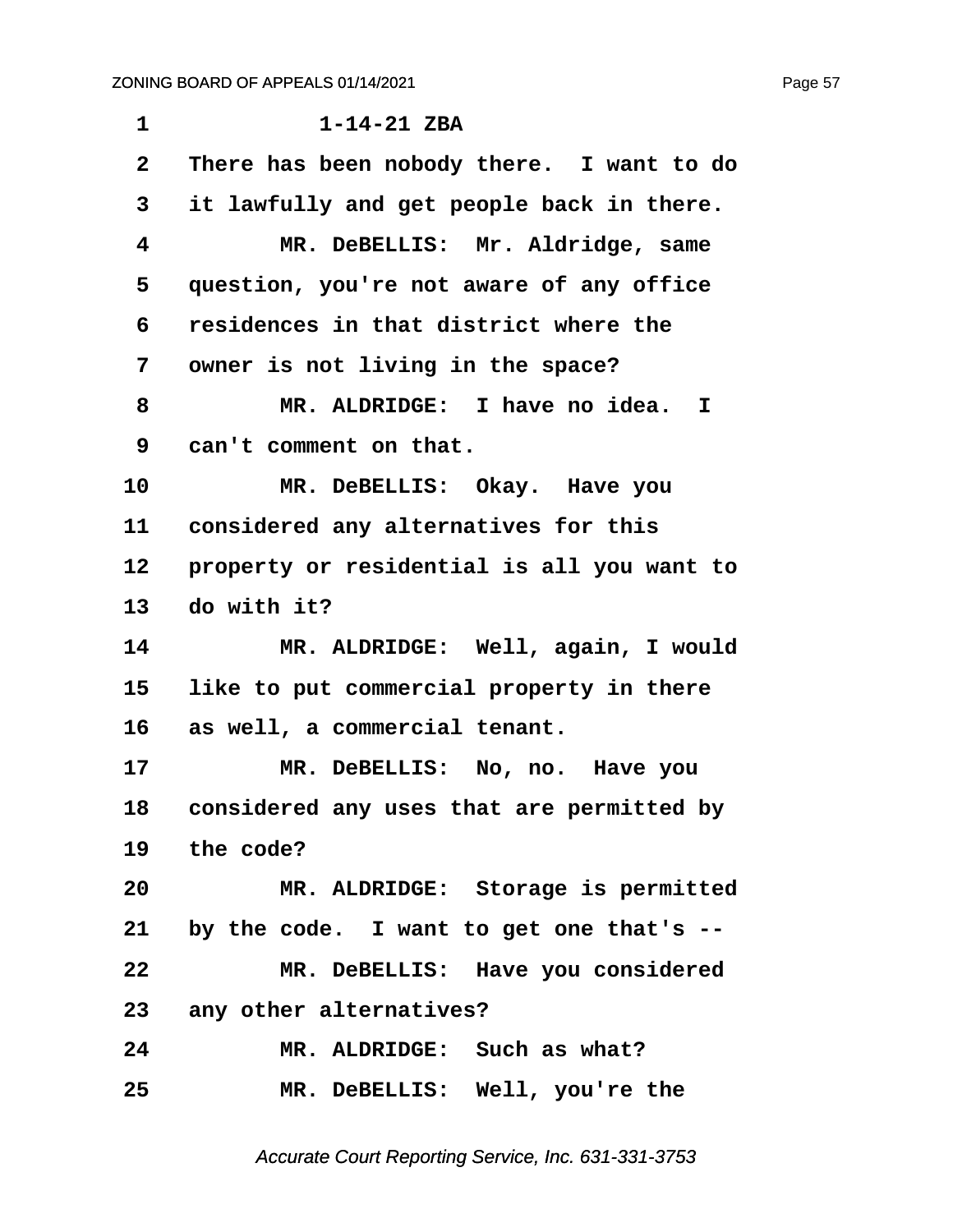**·1· · · · · · ·1-14-21 ZBA** 2 applicant. Is the answer no? **·3· · · · · MR. ALDRIDGE:· Are you asking me ·4· ·that because you're trying to put me in a** 5 tough spot?  $\overline{R}$ . DeBELLIS: No. **·7· · · · · MR. ALDRIDGE:· Okay.** 8 MR. DeBELLIS: Listen, the board **·9· ·here has to make a decision based on a** 10 test. That's one of the questions. 11 MR. ALDRIDGE: First of all, there 12 is no current court proceeding for this 13 **premises at 265.** Zero. It's in total 14 **compliance, number one. 15· · · · · Number two, it's being used for 16· ·storage now, that's it, connected with the** 17 front tenant, Hardscrabble Realty. That's 18 not a profitable use for me. I'd much **19· ·rather have a commercial tenant there or a** 20 residential tenant. I think you can 21 understand that. **22· · · · · MR. DeBELLIS:· Yes.· But you, 23· ·yourself, have never resided on that** 24 **property, correct? 25· · · · · MR. ALDRIDGE:· Have not.**

Accurate Court Reporting Service, Inc. 631-331-3753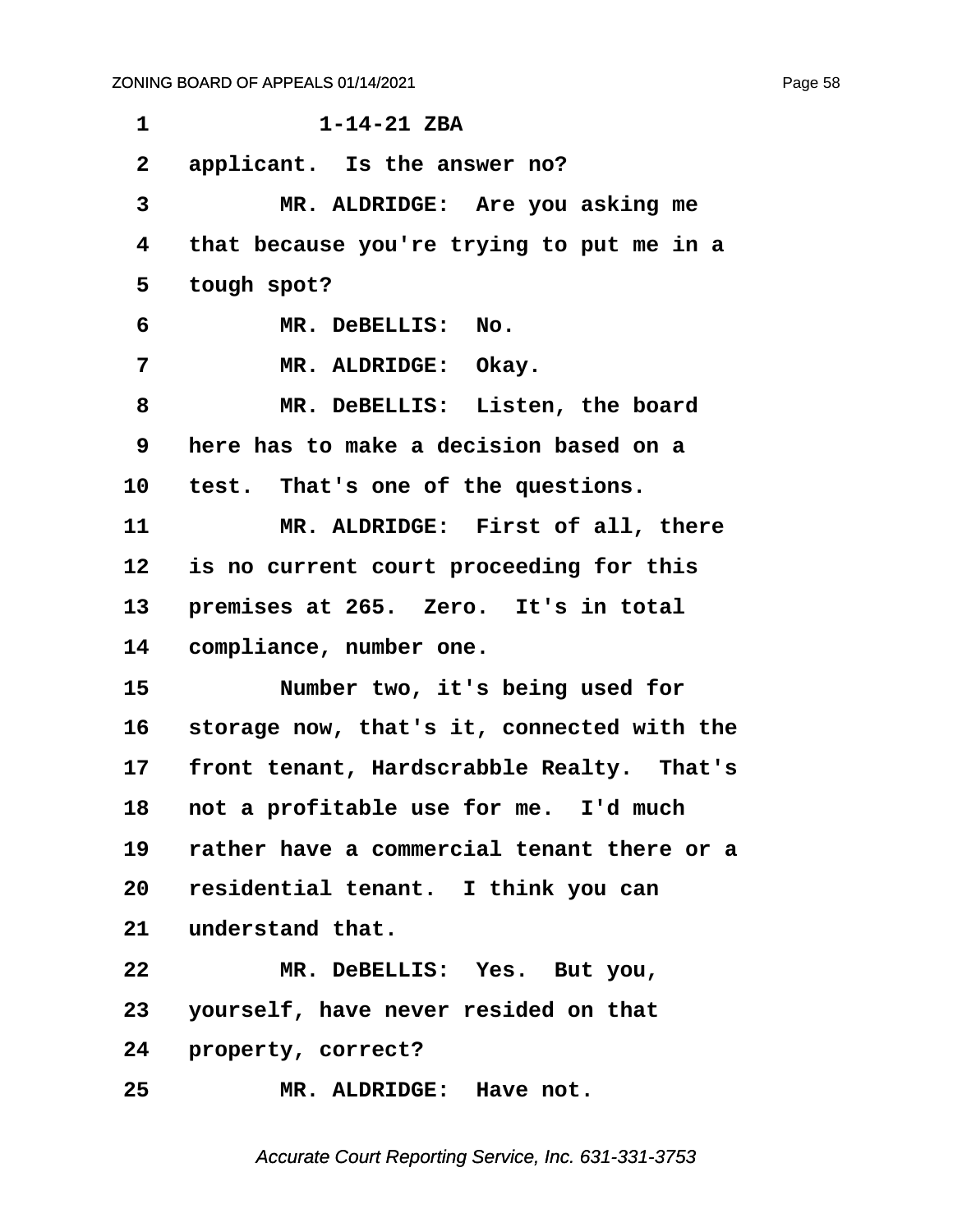**·1· · · · · · ·1-14-21 ZBA ·2· · · · · MR. DeBELLIS:· And you've never run ·3· ·your law practice out of that property? ·4· · · · · MR. ALDRIDGE:· I don't know why ·5· ·that would make a difference. ·6· · · · · MR. DeBELLIS:· You've never run ·7· ·your law practice on that property?** 8 **MR. ALDRIDGE: Never.** 9 MR. DeBELLIS: Have you ever tried? 10 Were you ever thinking about doing that? 11 MR. ALDRIDGE: I don't know what 12 relevance that is, Counsel. 13 MR. DeBELLIS: Well, did you ever 14 consider that as an alternative? **15· · · · · MR. ALDRIDGE:· Not considered.· Not** 16 up for consideration. Not on the table. 17 MR. NOSTRAND: Well, we're at the 18 same zoning, same thing as the last one. **19· ·We need to make a motion on this.· I call 20· ·for one of the board members to make a** 21 motion on Case 1-3 for Mr. Aldridge. **22· · · · · Ms. Tully? 23· · · · · MS. TULLY:· I make a motion to deny 24· ·the application as submitted.** 25 MR. PORTER: Second.

Accurate Court Reporting Service, Inc. 631-331-3753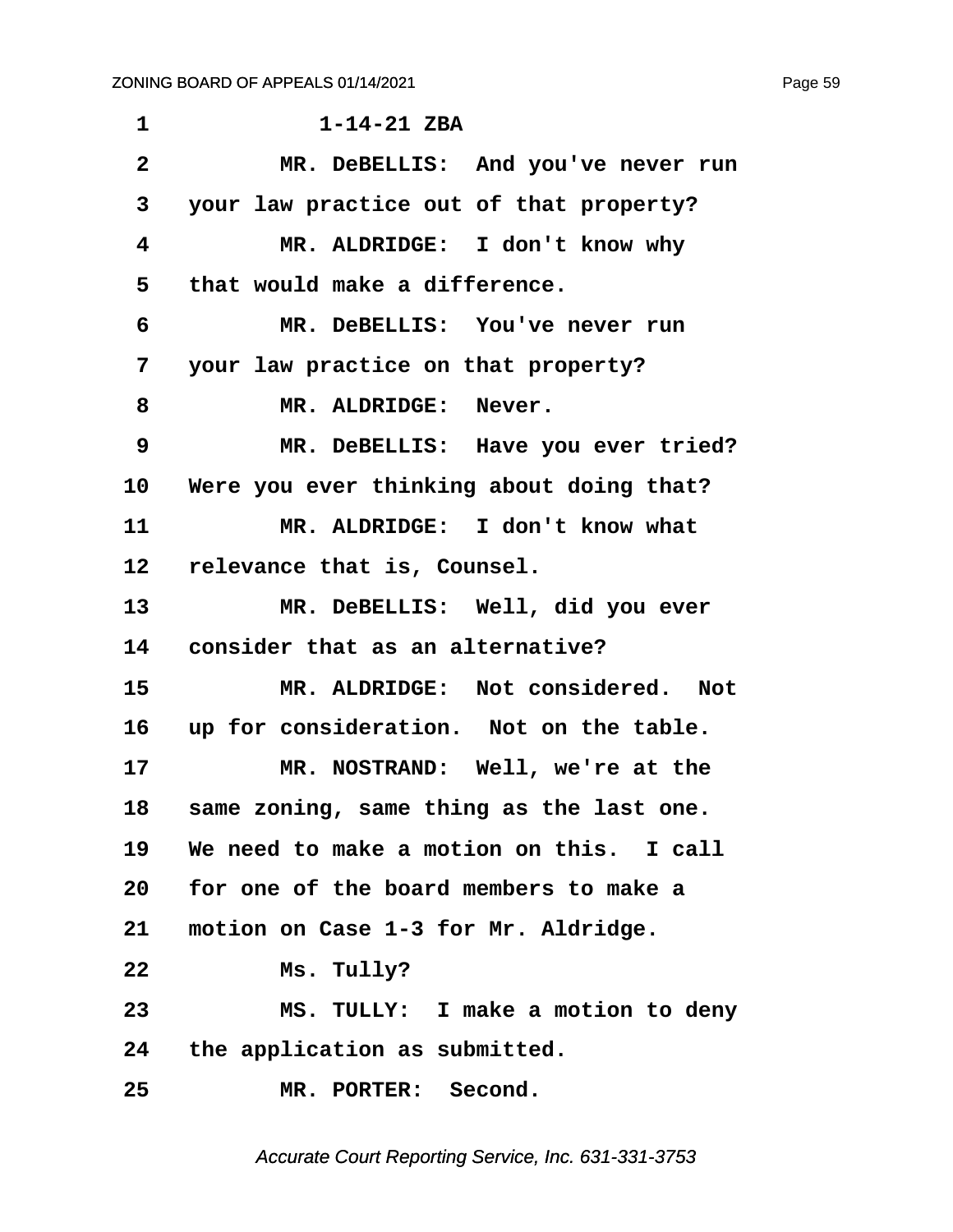| 1              | $1 - 14 - 21$ ZBA                                 |
|----------------|---------------------------------------------------|
| $\overline{2}$ | MR. ALDRIDGE: Can I ask the                       |
| 3              | specific reason?                                  |
| 4              | MR. NOSTRAND: Does anyone else                    |
| 5              | second the motion?                                |
| 6              | MR. PORTER: Second.                               |
| 7              | MR. NOSTRAND: Jim does.                           |
| 8              | Mr. Maro?                                         |
| 9              | MR. MARO: Unanimous.                              |
| 10             | (WHEREUPON, there was a unanimous,                |
|                | 11 affirmative vote of the board.)                |
| 12             | MR. NOSTRAND: Okay. Motion                        |
|                | 13 carried.                                       |
| 14             | Case 1-3 is denied.                               |
| 15             | $\star$ and $\star$<br>$\star$ $\star$<br>$\star$ |
| 16             | MR. NOSTRAND: The next case, 1-4,                 |
|                | 17 application is Mandalay Holdings.              |
| 18             | Has anyone raised their Zoom hand                 |
|                | 19 on that one?                                   |
| 20             | MR. WOOD: Coming in, Mr. Chairman.                |
|                | 21 We have at least four hands being raised.      |
| 22             | MR. NOSTRAND: Okay.                               |
| 23             | MR. WOOD: We will identify them as                |
|                | 24 they come in.                                  |
| 25             | (WHEREUPON, at this time, Erik                    |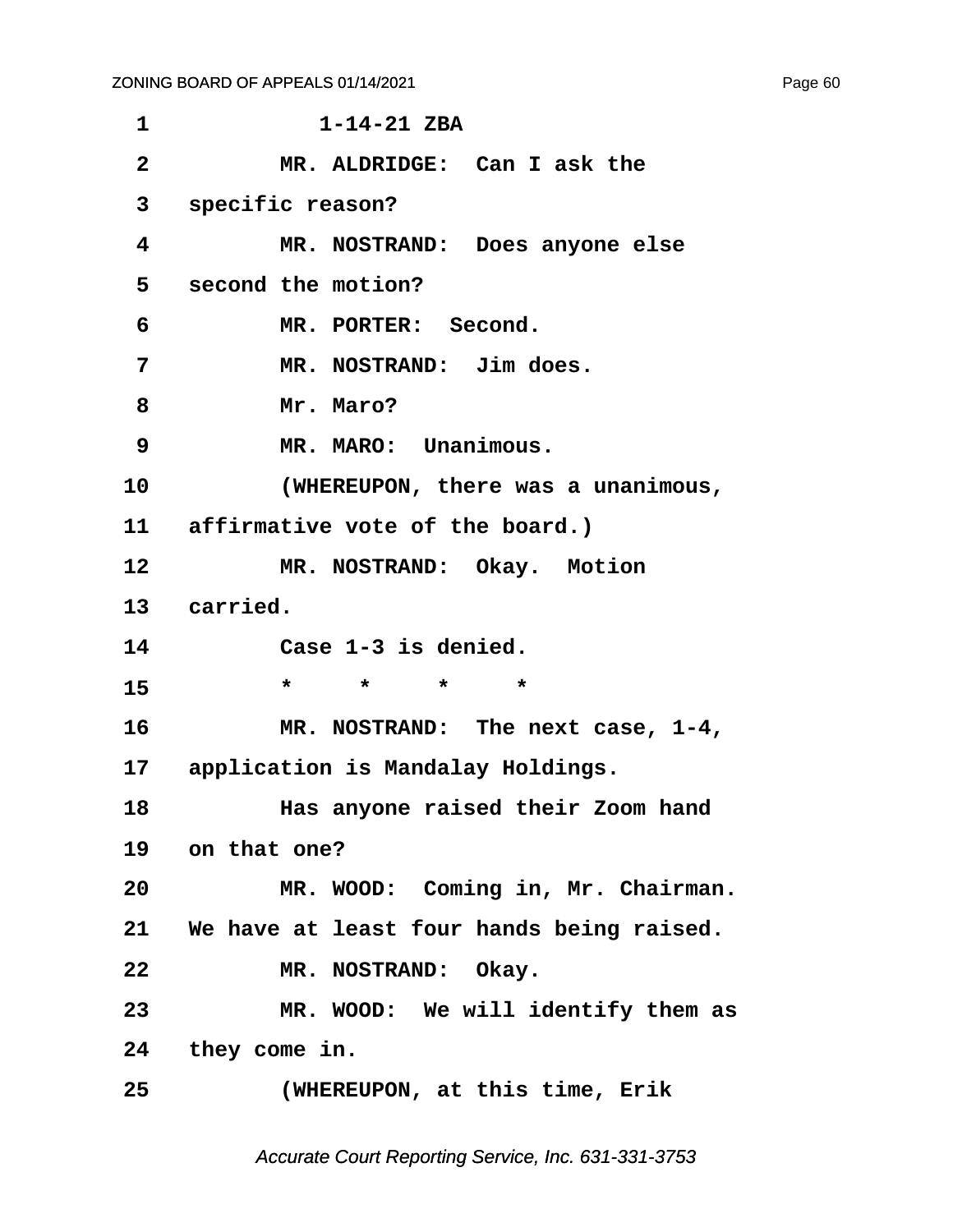| $\mathbf 1$     | $1 - 14 - 21$ ZBA                          |
|-----------------|--------------------------------------------|
| $\mathbf{2}$    | Snipas, Barry Nelson, Charles Weinraub and |
| 3               | David Mammina join the meeting.)           |
| 4               | MR. WOOD: Applicant, is it the             |
| 5               | four of you? Is that everybody?            |
| 6               | MR. SNIPAS: Yes.                           |
| 7               | MR. WOOD: Okay. Continue.                  |
| 8               | MR. SNIPAS: Good evening, Mr.              |
| 9               | Chairman and members of the board.         |
| 10              | My name is Erik Snipas. I'm an             |
| 11              | attorney with the law firm of Forchelli,   |
| 12              | Deegan, Terrana, 333 Earle Ovington        |
| 13 <sup>2</sup> | Boulevard, Uniondale, New York.            |
| 14              | I'm here on behalf of Mandalay             |
| $15\,$          | Holdings LLC, the applicant and contract   |
| 16              | vendee of the property.                    |
| 17              | First of all, happy new year,              |
|                 | 18 everyone.                               |
| 19              | MR. FELLMAN: Happy new year.               |
| 20              | MR. SNIPAS: I promise I won't be           |
|                 | 21 as contentious.                         |
| 22              | MR. FELLMAN: Thank you.                    |
| 23              | MR. SNIPAS: We're here on behalf           |
|                 | 24 of 454 and 464 Fulton Street. The       |
|                 | 25 property is currently owned by All-Star |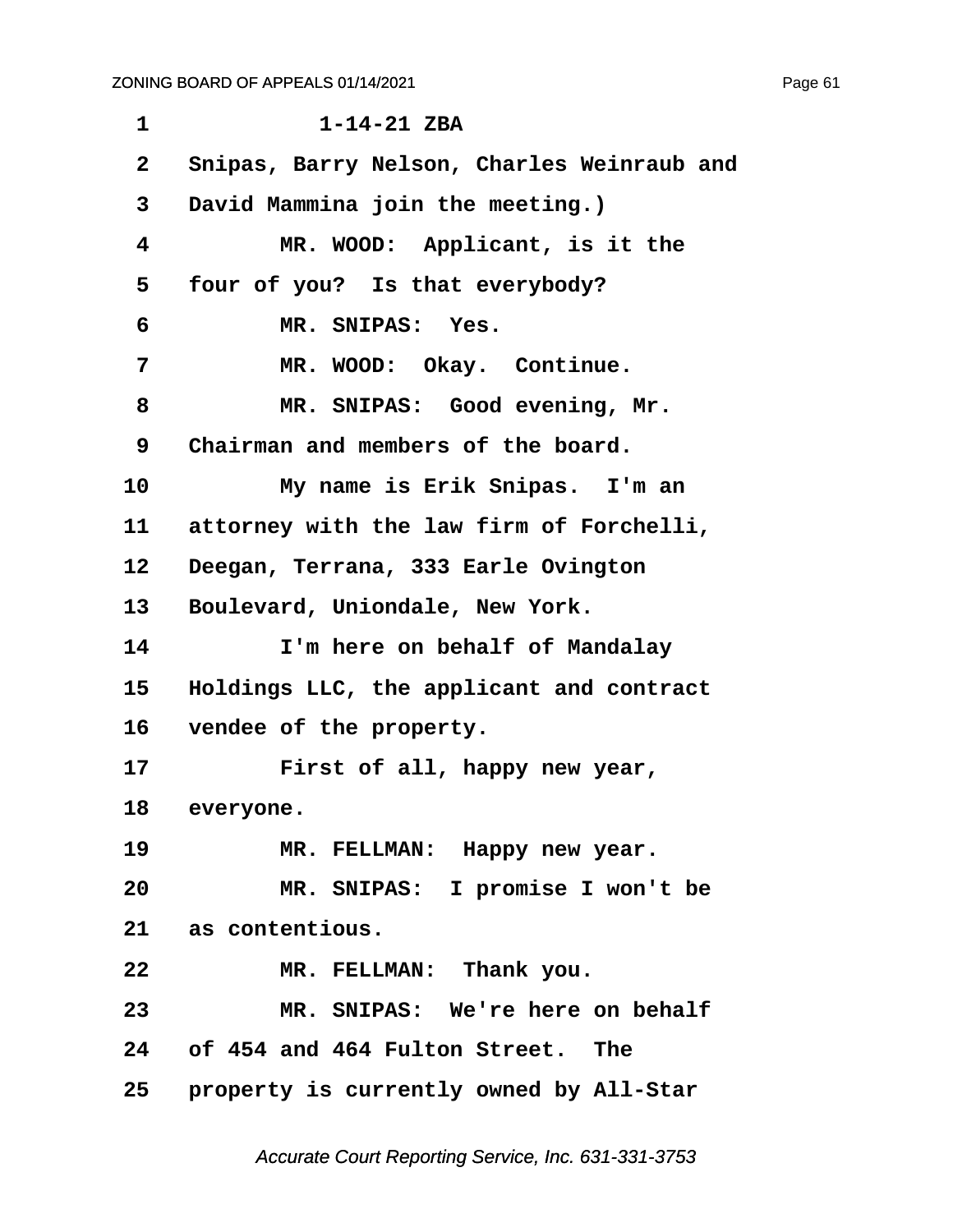**·1· · · · · · ·1-14-21 ZBA** 2 Auto Collision, Inc. The previous owner **·3· ·had passed away and his son has inherited ·4· ·the property.· The contract is subject to ·5· ·the applicant being permitted to build the ·6· ·assisted living facility that is presented ·7· ·in tonight's application. ·8· · · · · Present with me tonight, I do have ·9· ·Charles Weinraub, the CEO of Mandalay 10· ·Holdings LLC, David Mammina from H2M and** 11 Barry Nelson from Nelson Realty Group who 12 is the applicant's real estate expert. 13 **Before I go into the merits of the** 14 application, we were contacted by Frank **15· ·Longo, L-O-N-G-O, who is a pharmacist and** 16 President of Precision LTC Pharmacy on 17 Allen Boulevard, voicing his enthusiasm 18 for the project. Precision LTC has --19 **MR. NOSTRAND: Mr. Snipas, the** 20 question for that -- we're a little **21· ·confused as to why he would send us all a** 22 letter. He's not even in the Village of 23 Farmingdale. He's halfway across town. **24· · · · · MR. SNIPAS:· We're not sure how he 25· ·became aware of the application.· However,**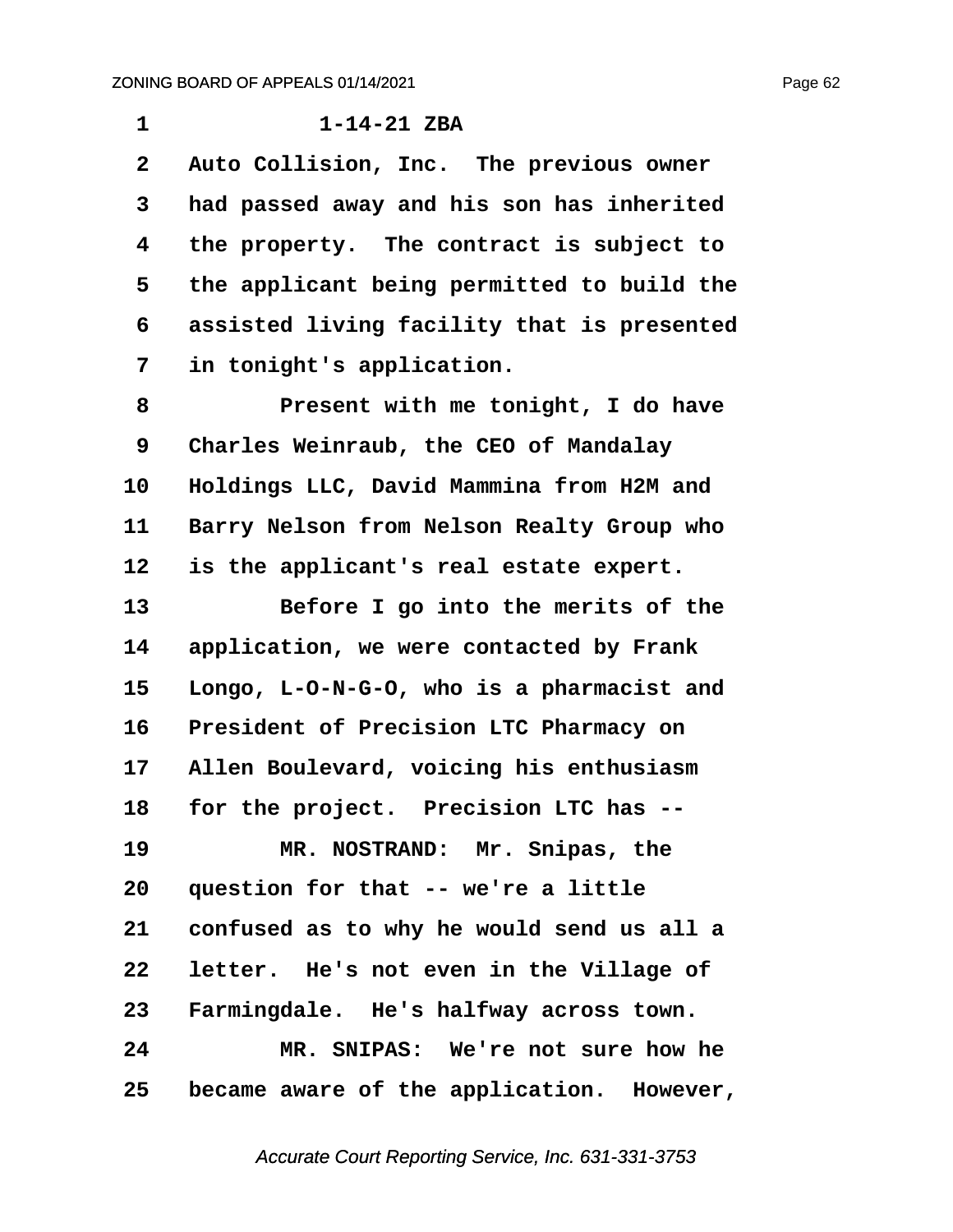| $\mathbf 1$    | $1 - 14 - 21$ ZBA                          |
|----------------|--------------------------------------------|
| $\overline{2}$ | he did express to Mr. Weinraub that, as a  |
| 3              | pharmacist, he does service various senior |
| 4              | living facilities and assisted living      |
| 5              | facilities.                                |
| 6              | MR. FELLMAN: So it's good                  |
| 7              | business, good business. We were all       |
| 8              | wondering about that one.                  |
| 9              | MR. NOSTRAND: Okay.                        |
| 10             | MR. SNIPAS: We are here tonight            |
| 11             | seeking building area and height variances |
| 12             | in connection with a proposed assisted     |
| 13             | living facility that will not only meet a  |
| 14             | growing demand in the Village and          |
| 15             | throughout Long Island but will also       |
| 16             | provide great employment opportunities.    |
| 17             | As I stated, the premises is 454           |
| 18             | and 464 Fulton Street. It's designated on  |
| 19             | the Nassau County Tax Map as Section 48,   |
| 20             | Block 447, Lots 273 and 283. The premises  |
| 21             | is located in the Village's Resident BB    |
| 22             | district and is comprised of 45,591 square |
| 23             | feet; so just a little bit over an acre of |
| 24             | land. The premises maintains 141.59 feet   |
| 25             | of frontage on Fulton Street and abuts the |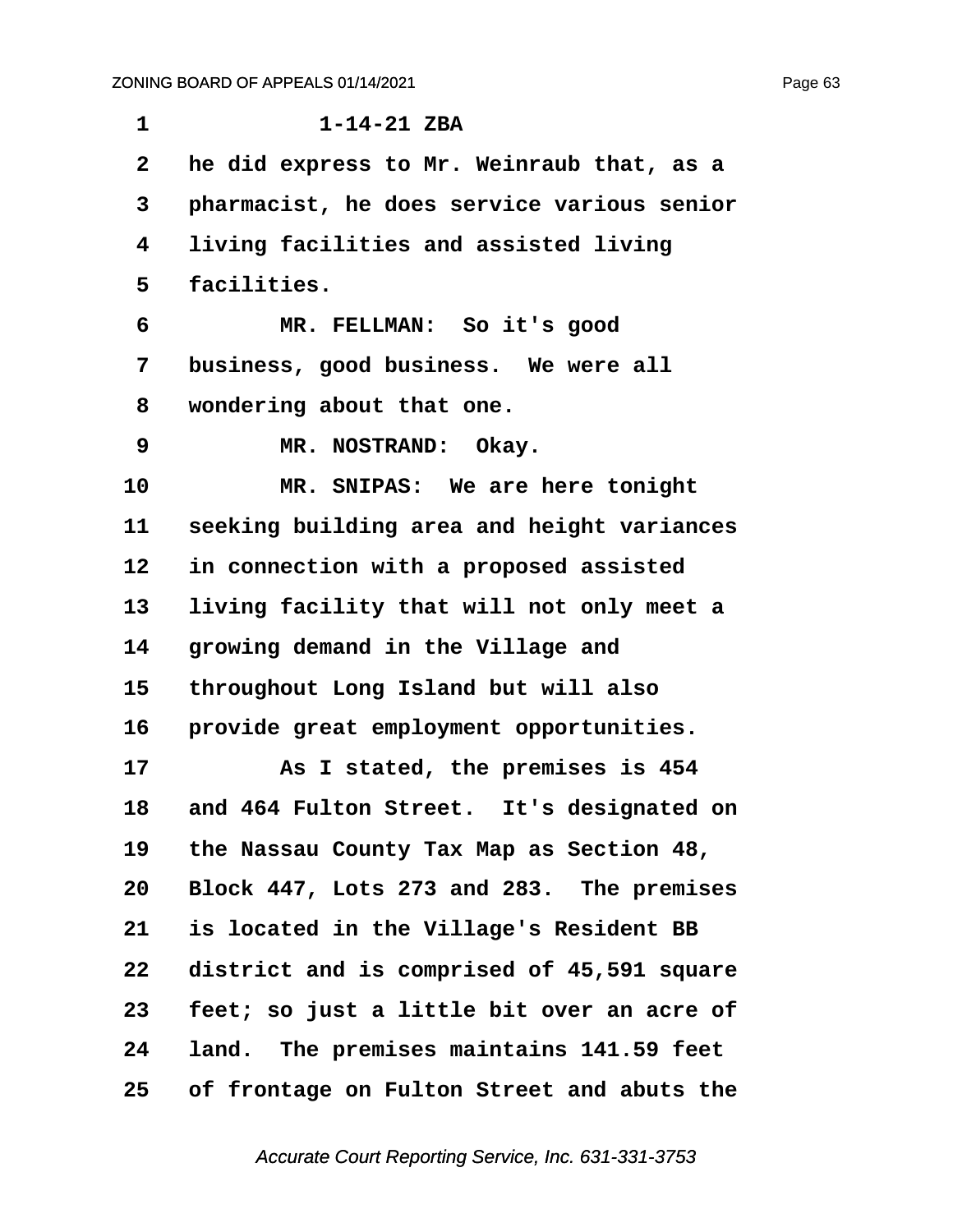**·1· · · · · · ·1-14-21 ZBA ·2· ·elevated Long Island Railroad line at the ·3· ·rear of the property. ·4· · · · · There is currently a mix of uses on ·5· ·the premises spread out over four ·6· ·buildings with additional accessory ·7· ·structures.· If you start on the eastern ·8· ·side of the property along Fulton Street, ·9· ·there is a two-story brick and stone** 10 building that is currently used as a 11 three-family dwelling. Moving to the 12 western portion of the premises, there is 13 a one-story masonry building currently **14· ·used as an auto body repair shop's main** 15 office with the auto body repair shop **16· ·located in a separate building in the** 17 southwest corner of the property. In the 18 **Southeast corner of the property is a** 19 one-story metal building with a metal **20· ·shed.· There is also a greenhouse which is** 21 the accessory structure. The remainder of **22· ·the property is paved and is presently 23· ·used for the parking of vehicles to be 24· ·worked on, repaired or salvaged.· I did 25· ·submit an aerial picture of the property.**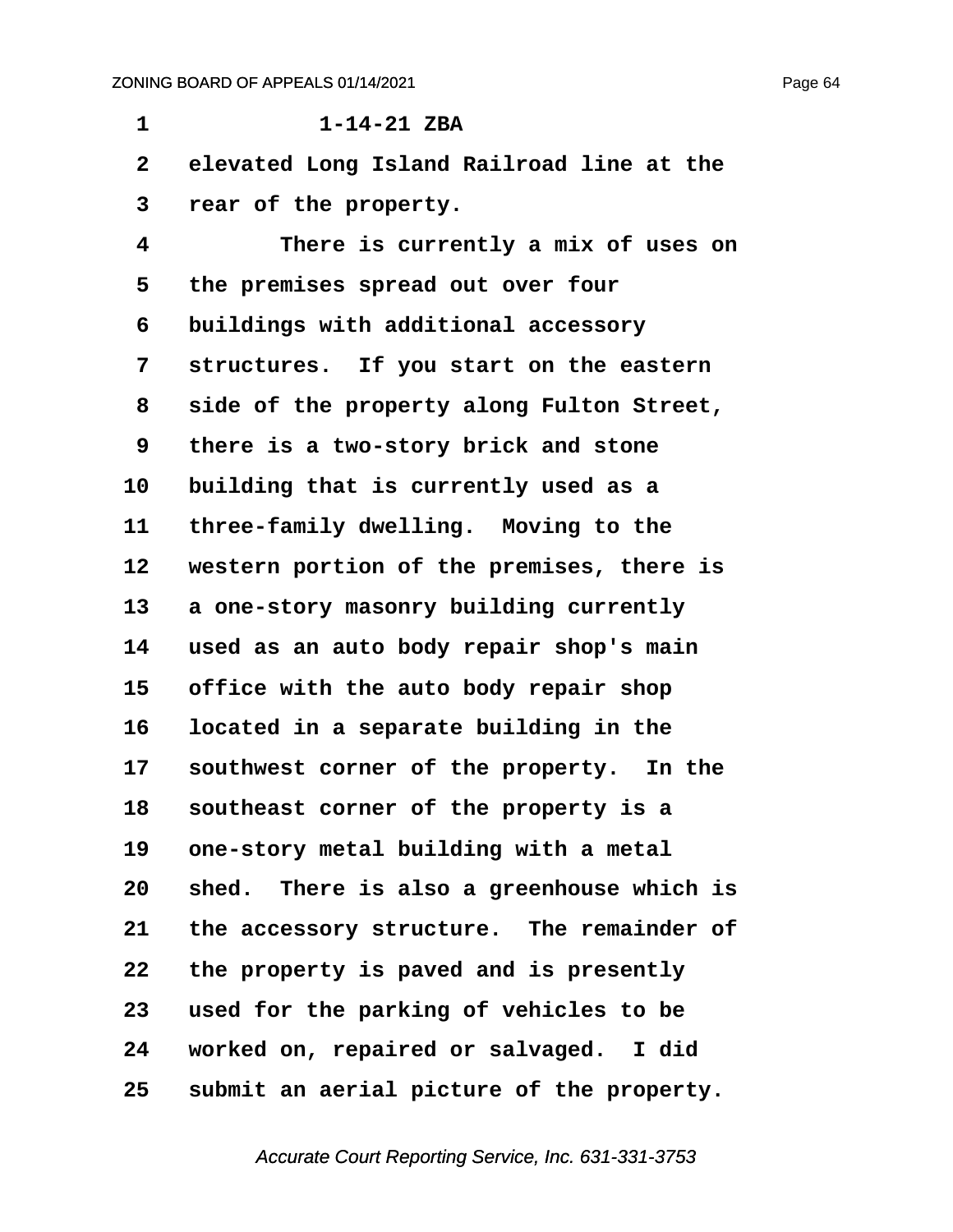| 1            | $1 - 14 - 21$ ZBA                          |
|--------------|--------------------------------------------|
| $\mathbf{2}$ | I'm not sure if that was received.         |
| 3            | MR. WOOD: It was received. Would           |
| 4            | you like me to put it up?                  |
| 5            | MR. NOSTRAND: That will be fine.           |
| 6            | You can put it up quickly so that we can   |
| 7            | take a look at it.                         |
| 8            | (WHEREUPON, at this time, the              |
| 9            | requested image was displayed for all      |
| 10           | attendees.)                                |
| 11           | MR. NOSTRAND: Yes, that's it.              |
| 12           | MR. SNIPAS: The surrounding area           |
| 13           | is comprised primarily of multi-family     |
| 14           | developments. As will be explained         |
| 15           | further by Barry Nelson when he testifies, |
| 16           | the proposed assisted living facility will |
| 17           | fit perfectly within the community and     |
| 18           | will match the character of the community. |
| 19           | To the north on the opposite side of       |
| 20           | Fulton Street are the Woodbridge Senior    |
| 21           | Apartments providing living spaces for     |
| 22           | adults 62 and older. To the east are the   |
| 23           | Sea Gull Garden Apartments. To the west    |
| 24           | is the Suburbia Apartment Complex.         |
| 25           | Actually, if you head further west along   |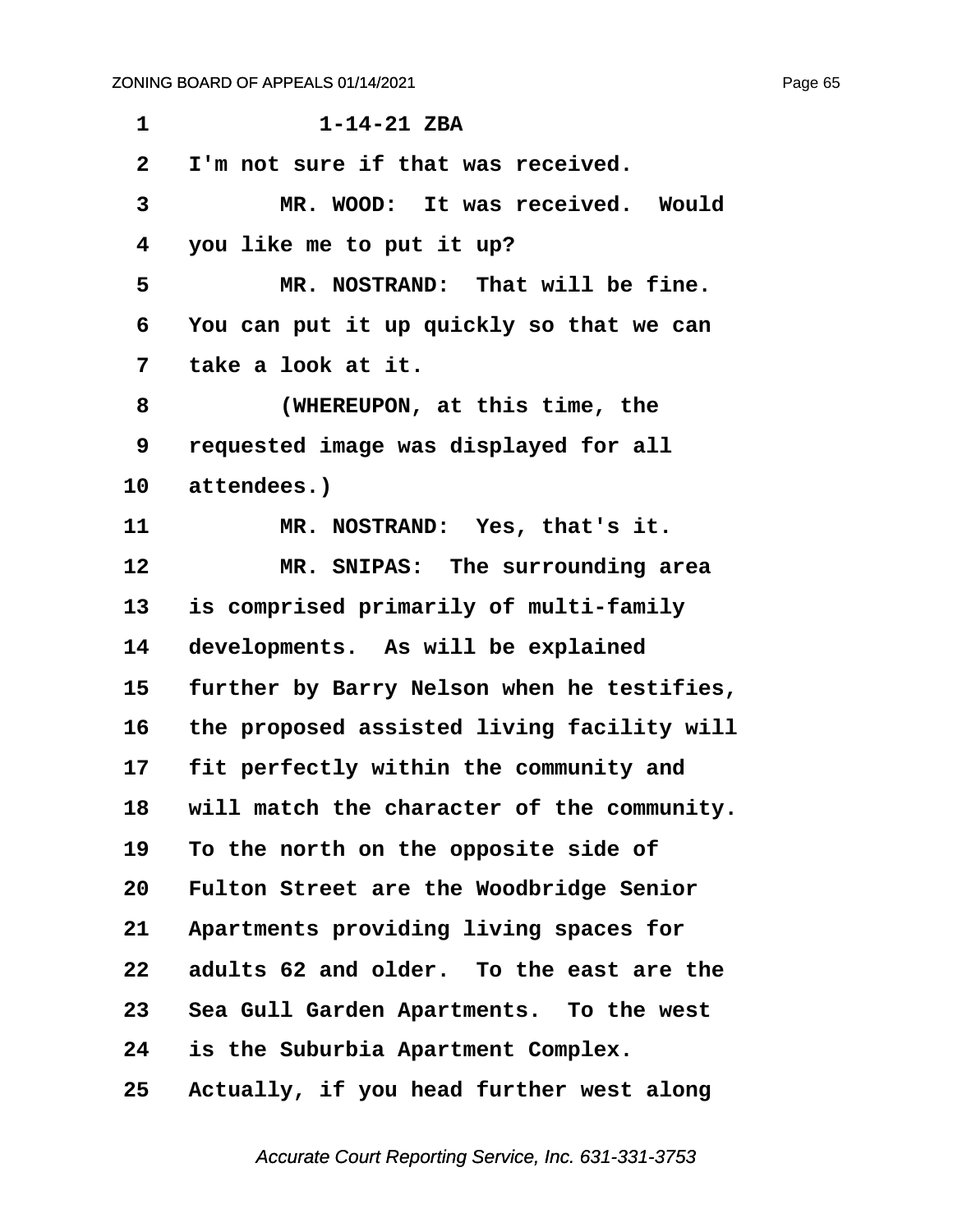**·1· · · · · · ·1-14-21 ZBA ·2· ·Fulton Street, there is the four-story ·3· ·Angle co-op building. ·4· · · · · Tonight's application will allow ·5· ·those residents in the Woodbridge ·6· ·Apartments and those who are in the area ·7· ·who need additional care beyond just ·8· ·senior living -- but not to the level of ·9· ·nursing homes -- to travel a short** 10 distance to enjoy the care of an assisted 11 living facility. 12 **The proposed assisted living** 13 facility will have a footprint of 17,225 **14· ·square feet which equates to 37.78 percent 15· ·of the lot area where 35 percent is** 16 required. **17· · · · · As will be explained by David** 18 **Mammina in a few short minutes, the** 19 industry standard for major operators of **20· ·assisted living facilities is at least 100 21· ·beds and 50 parking spaces.· In order to 22· ·accommodate this requirement and to ensure 23· ·that a major operator will be interested 24· ·in the building, the applicant is 25· ·proposing a 138-bed facility made up of**

Accurate Court Reporting Service, Inc. 631-331-3753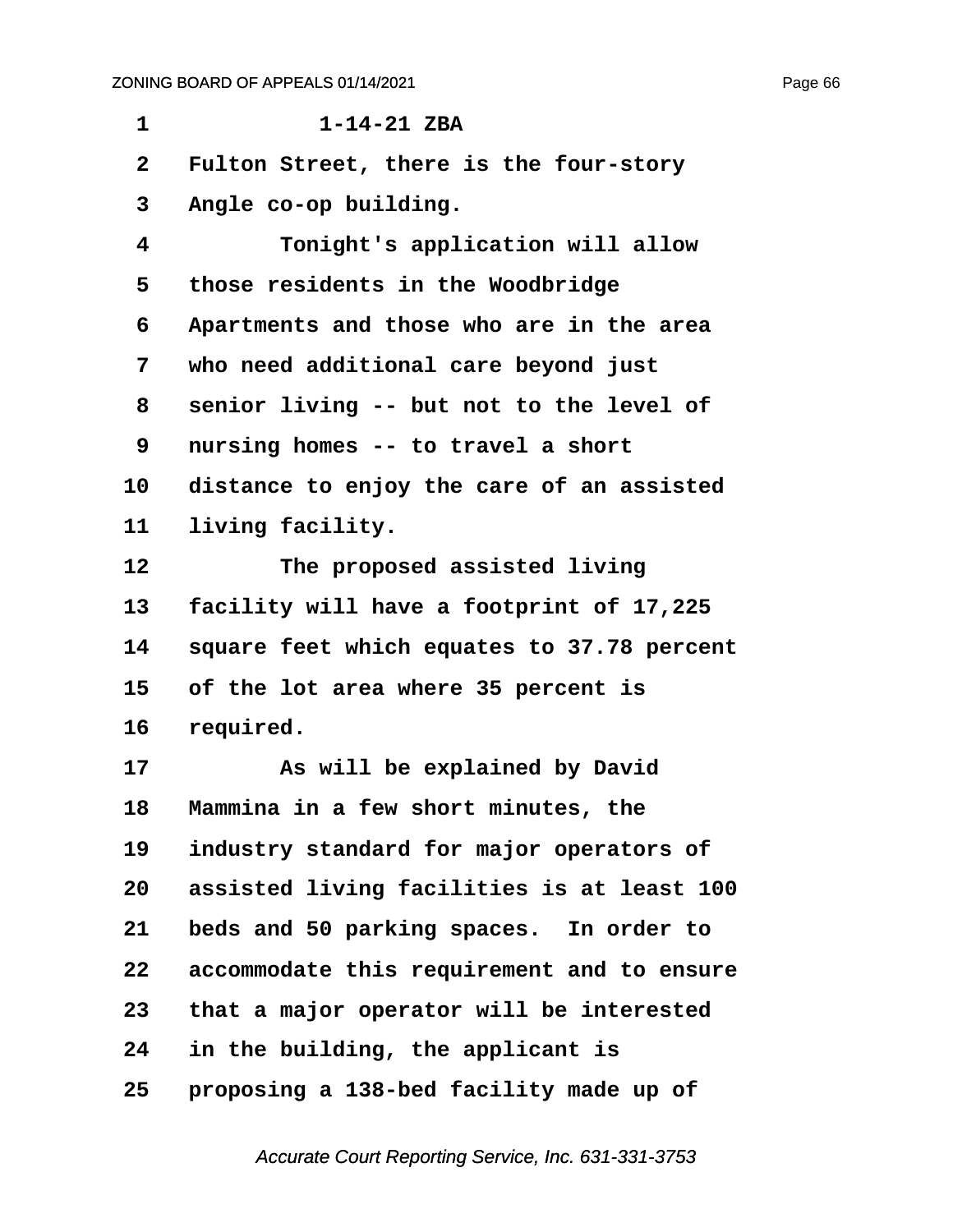| 1              | $1 - 14 - 21$ ZBA                          |
|----------------|--------------------------------------------|
| $\overline{2}$ | 132 smaller studio and one-bedroom units.  |
| 3              | However, it is anticipated that the major  |
| 4              | operator who does occupy the space will    |
| 5              | likely combine some of the smaller units.  |
| 6              | The proposed building meets the            |
| 7              | Village's parking requirements and         |
| 8              | actually provides more parking than is     |
| 9              | required by the code. Under the Village    |
| 10             | code, we are required to provide one       |
| 11             | parking space for every four beds bringing |
| 12             | us to a total requirement of 35 parking    |
| 13             | spaces. However, we are providing 50       |
| 14             | parking spaces. Based on the need of 50    |
| 15             | parking spaces and at 100 beds, David      |
| 16             | Mammina and his staff were able to         |
| 17             | engineer a four-story building with a      |
| 18             | height of 40 feet 6 inches.                |
| 19             | Now, at this point with the board's        |
| 20             | permission, I am going to ask David        |
| 21             | Mammina to go over the building's site     |
| 22             | design and discuss the required bed and    |
| 23             | parking counts that I previously           |
| 24             | mentioned.                                 |
| 25             | MR. NOSTRAND: I have a question,           |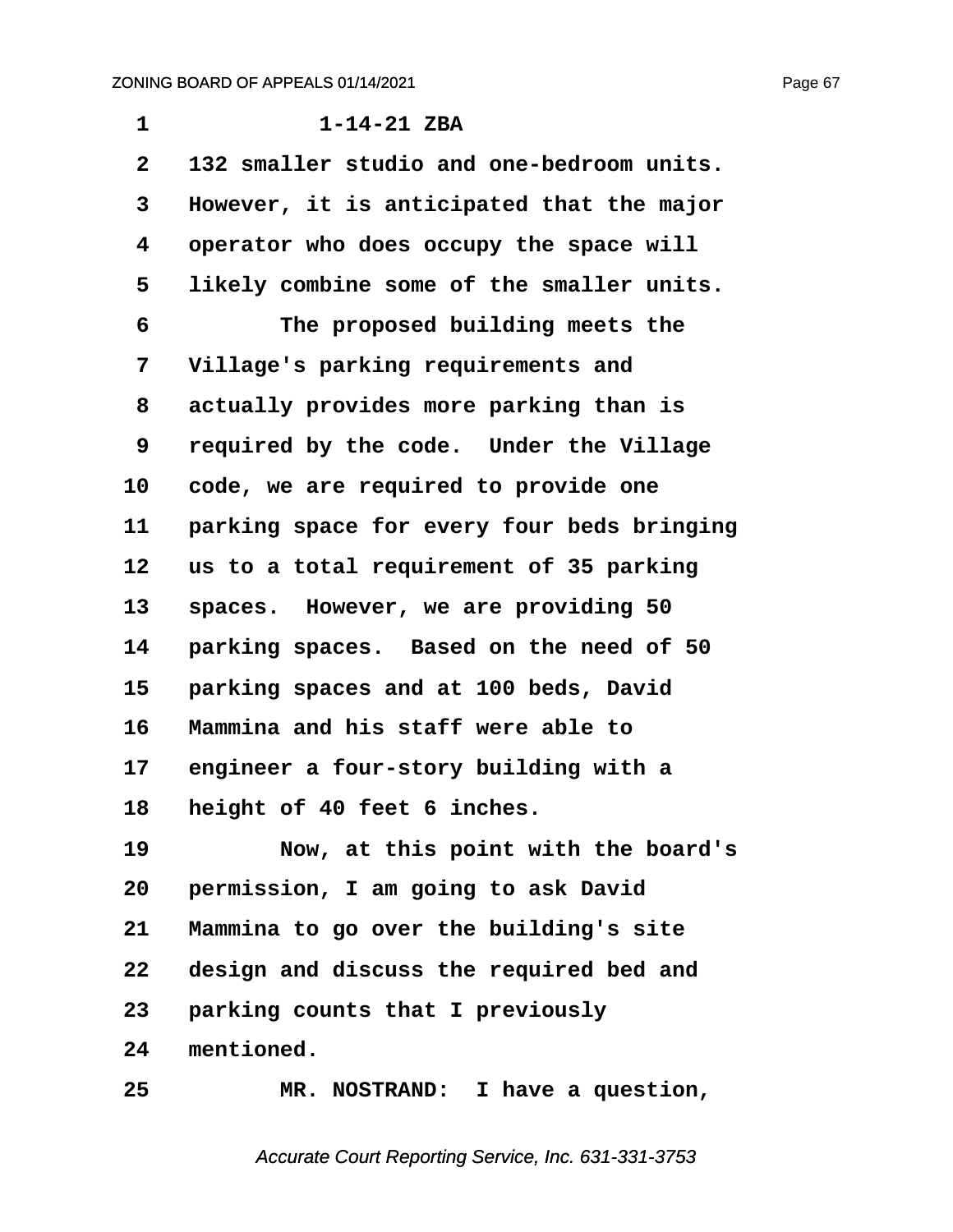**·1· · · · · · ·1-14-21 ZBA** 2 **counselor.** 3 MR. SNIPAS: Sure. **·4· · · · · MR. NOSTRAND:· Is Mr. Mammina going ·5· ·to be the owner of this new facility? ·6· · · · · MR. SNIPAS:· No.· He is the ·7· ·architect of record. ·8· · · · · MR. NOSTRAND:· The architect, okay. ·9· · · · · MR. SNIPAS:· Yes.** 10 MR. NOSTRAND: Forgive me if I 11 **heard it wrong.** 12 MR. FELLMAN: Also, Mr. Chairman, **13· ·we should probably disclose for the record 14· ·that Mr. Mammina is a member of H2M, an** 15 engineering group. H2M is an advisory 16 engineering group to the Village. We use 17 them for a number of different things. I **18· ·think that should just be disclosed for 19· ·the record.· David Mammina I know for 30 20· ·years and he is a wonderful person.** 21 MR. NOSTRAND: Okay. Is this 22 building being built before an ownership **23· ·of the building is chosen or are you going 24· ·to sell it?· I'm confused as to -- not 25· ·confused, but --**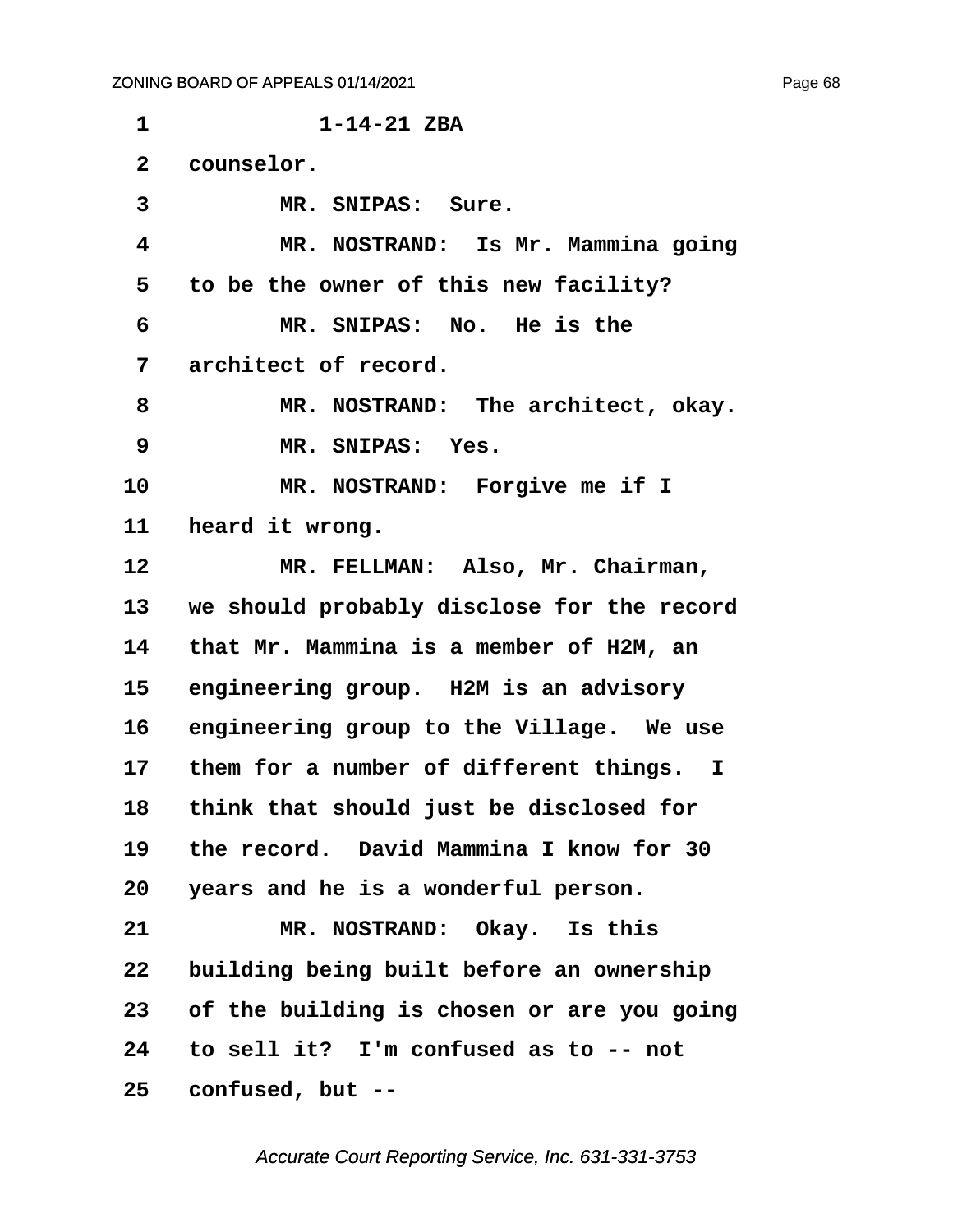**·1· · · · · · ·1-14-21 ZBA ·2· · · · · MR. SNIPAS:· I'll explain a little ·3· ·bit. ·4· · · · · MR. NOSTRAND:· Yes. ·5· · · · · MR. SNIPAS:· Mandalay Holdings is ·6· ·the contract vendee who is anticipated to ·7· ·wind up purchasing the property.· They ·8· ·will do the build-out and then have a ·9· ·major operator come in and operate as the** 10 assisted living facility. 11 **MR. NOSTRAND:** So the assisted 12 living company will lease it from Mandalay 13 **Holdings?** 14 MR. SNIPAS: Correct, yes. I have 15 Charles Weinraub here tonight as well who **16· ·is the CEO of Mandalay and he is going to** 17 explain it a little further. He actually **18· ·has the PowerPoint presentation as well. 19· · · · · MR. NOSTRAND:· So you guys want to 20· ·build it, own it and then lease it out to 21· ·a care center? 22· · · · · MR. SNIPAS:· Yes. 23· · · · · MS. TULLY:· The operations of the 24· ·facility will be leased out, I guess, 25· ·right?**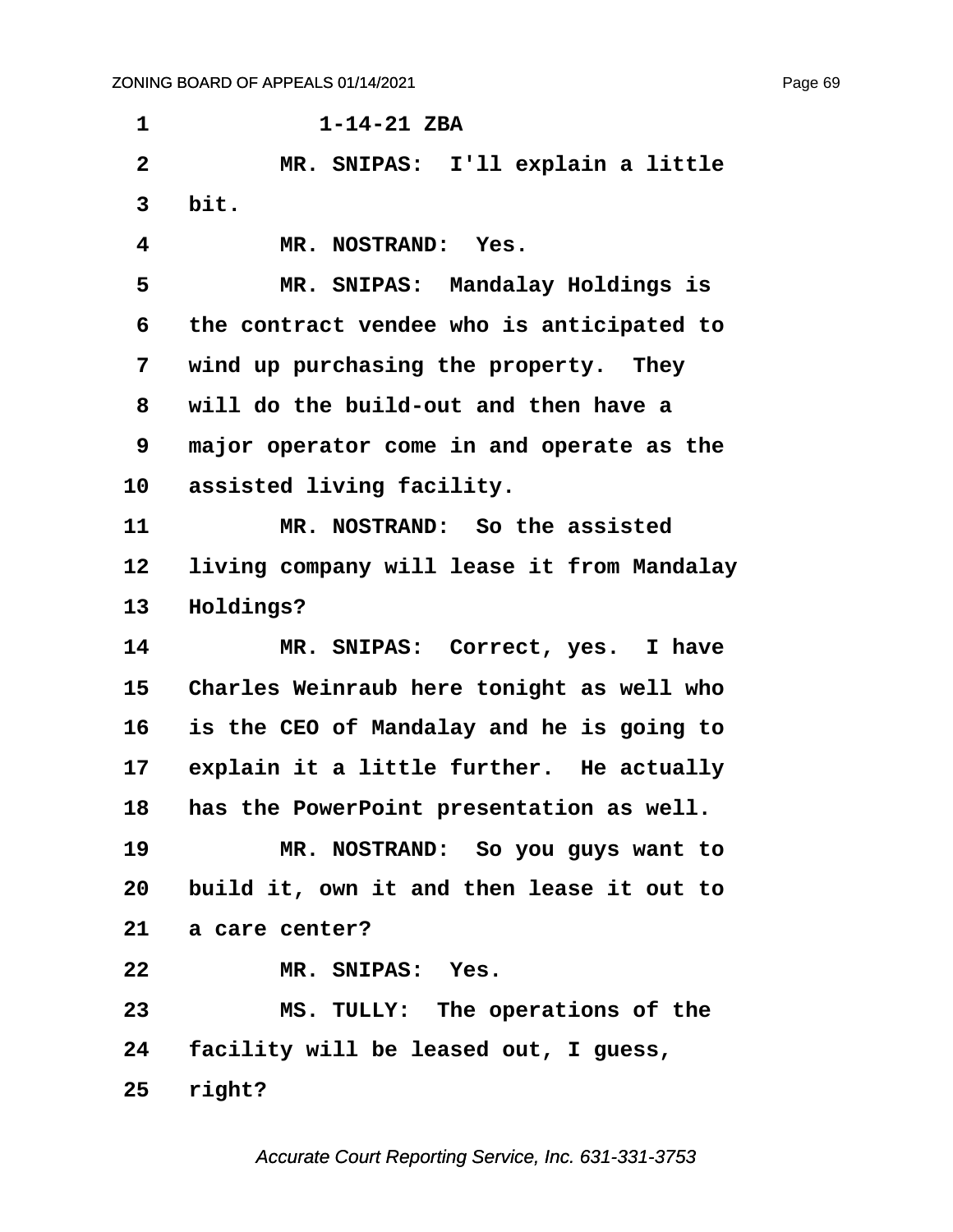| 1                       | $1 - 14 - 21$ ZBA                          |
|-------------------------|--------------------------------------------|
| $\overline{\mathbf{2}}$ | MR. SNIPAS: Yes.                           |
| $\overline{\mathbf{3}}$ | MR. NOSTRAND: Yes, leasing the             |
| 4                       | entire building. Okay.                     |
| 5                       | MR. MAMMINA: Hi. David Mammina,            |
| 6                       | Architect, H2M Architects and Engineers,   |
| 7                       | 538 Broad Hollow Road, Melville, New York. |
| 8                       | Mr. Fellman, I also think you are a        |
| 9                       | wonderful person and a very good architect |
| 10                      | as well.                                   |
| 11                      | Good evening, members of the board.        |
| 12                      | As Mr. Snipas had said, I am the           |
| 13                      | architect for this project. In the         |
| 14                      | interest of a very brief background        |
| 15                      | regarding myself, assisted living is an    |
| 16                      | expertise of mine. I have four or five     |
| 17                      | different clients that we do assisted      |
| 18                      | living for, one of those being The Bristal |
| 19                      | organization. You probably have seen       |
| 20 <sub>o</sub>         | their buildings around. We've done         |
| 21                      | probably 20 to 25 new buildings over the   |
| 22                      | last 15 years for major operators.         |
| 23                      | Just to support a little bit of            |
| 24                      | what Mr. Snipas had said, the sweet spot   |
| 25                      | in terms of beds and finances for          |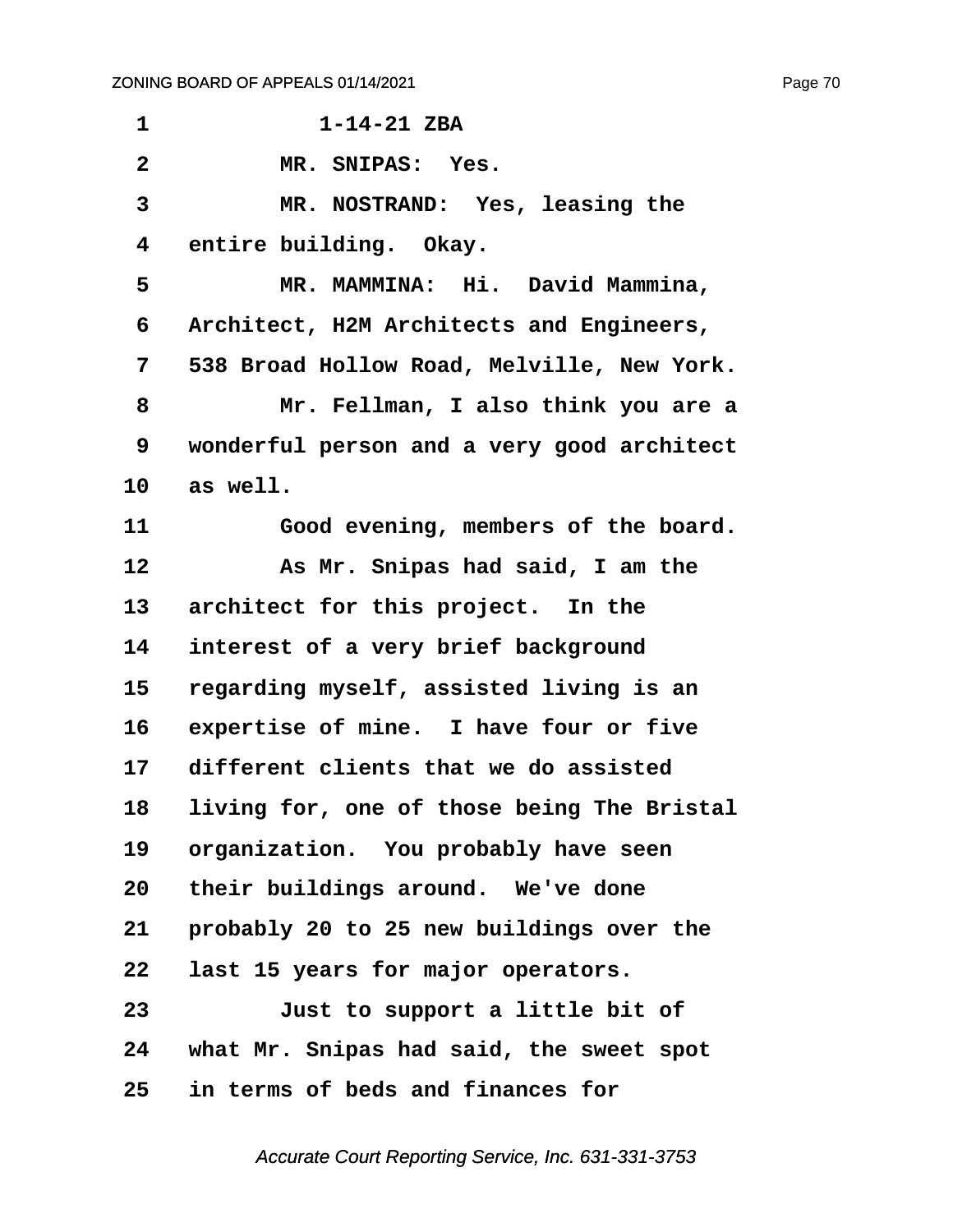| 1              | $1 - 14 - 21$ ZBA                         |
|----------------|-------------------------------------------|
| $\overline{2}$ | buildings such as this ranges somewhere   |
| 3              | between 120 and 150 residents in the      |
| 4              | building which converts to beds, but this |
| 5              | physical building has 108 units in it,    |
| 6              | some of those being one-bedroom units     |
| 7              | which would be for couples. There are 30  |
| 8              | of those and then there are 78 studios.   |
| 9              | So if you take the one-bedroom units and  |
| 10             | you say, okay, there are two people in    |
| 11             | each one of those, that's where the 138   |
| 12             | beds come from.                           |
| 13             | An assisted living building is not        |
| 14             | a skilled nursing facility. It's not a    |
| 15             | hospital. It doesn't have ambulances      |
| 16             | rolling in and out. That's not to say     |
| 17             | that there is never an ambulance. There's |
| 18             | an ambulance at any given time in any     |
| 19             | residential neighborhood, but it's not    |
| 20             | that kind of a use. They are a very small |
| 21             | burden on the services of a community.    |
| 22             | There is not a lot of traffic that is     |
| 23             | generated by these. Essentially, you have |
| 24             | three shifts. The largest shift would be  |
| 25             | your morning shift that comes in at 7     |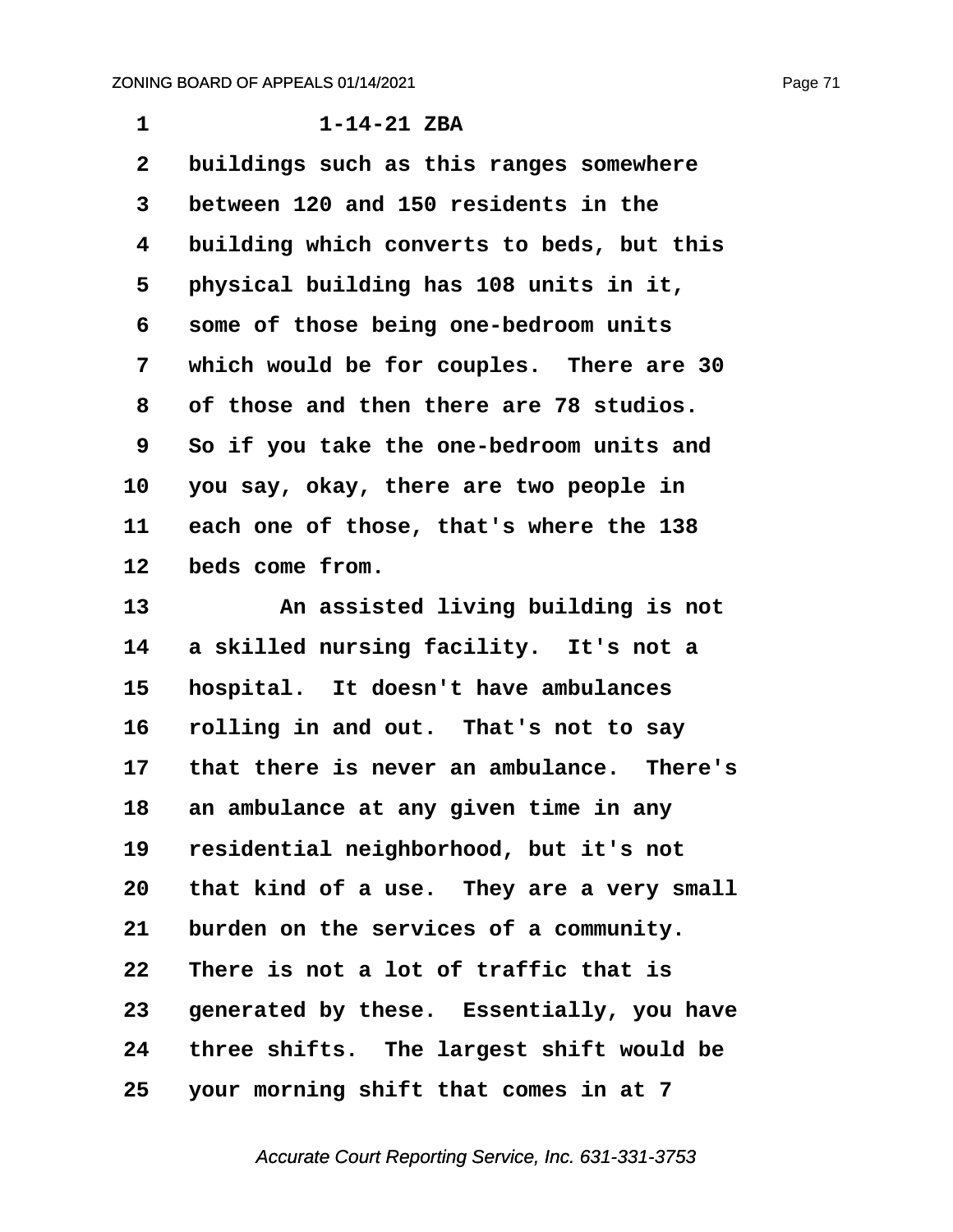**·1· · · · · · ·1-14-21 ZBA ·2· ·o'clock.· They are 7:00 to 3:00.· Then you ·3· ·have a 3:00 to 11:00 and then you have the ·4· ·overnight shift.· That larger shift is** 5 **· generally about 35 workers that are in ·6· ·there.**

**·7· · · · · The 50 parking spaces for this is ·8· ·more than adequate, in my experience, with ·9· ·a facility of this nature.· You do get** 10 **people who are workers who will come by** 11 mass transit, basically buses, to this 12 **part of the world and/or the railroad,** 13 which, as you know, we back up to here. **14· ·Getting to the specifics of the building 15· ·-- I'm not sure who is controlling the 16· ·slides and things -- but we did submit a** 17 **proposed rendering of the building, site** 18 **plan and then some floor plans.** 19 **MR. NOSTRAND:** We have a plan that 20 shows the exterior.

21 MR. MAMMINA: Good. If you have it **22· ·there, I can just talk from that. 23· · · · · (WHEREUPON, at this time, a 24· ·rendering was displayed for all** 25 attendees.)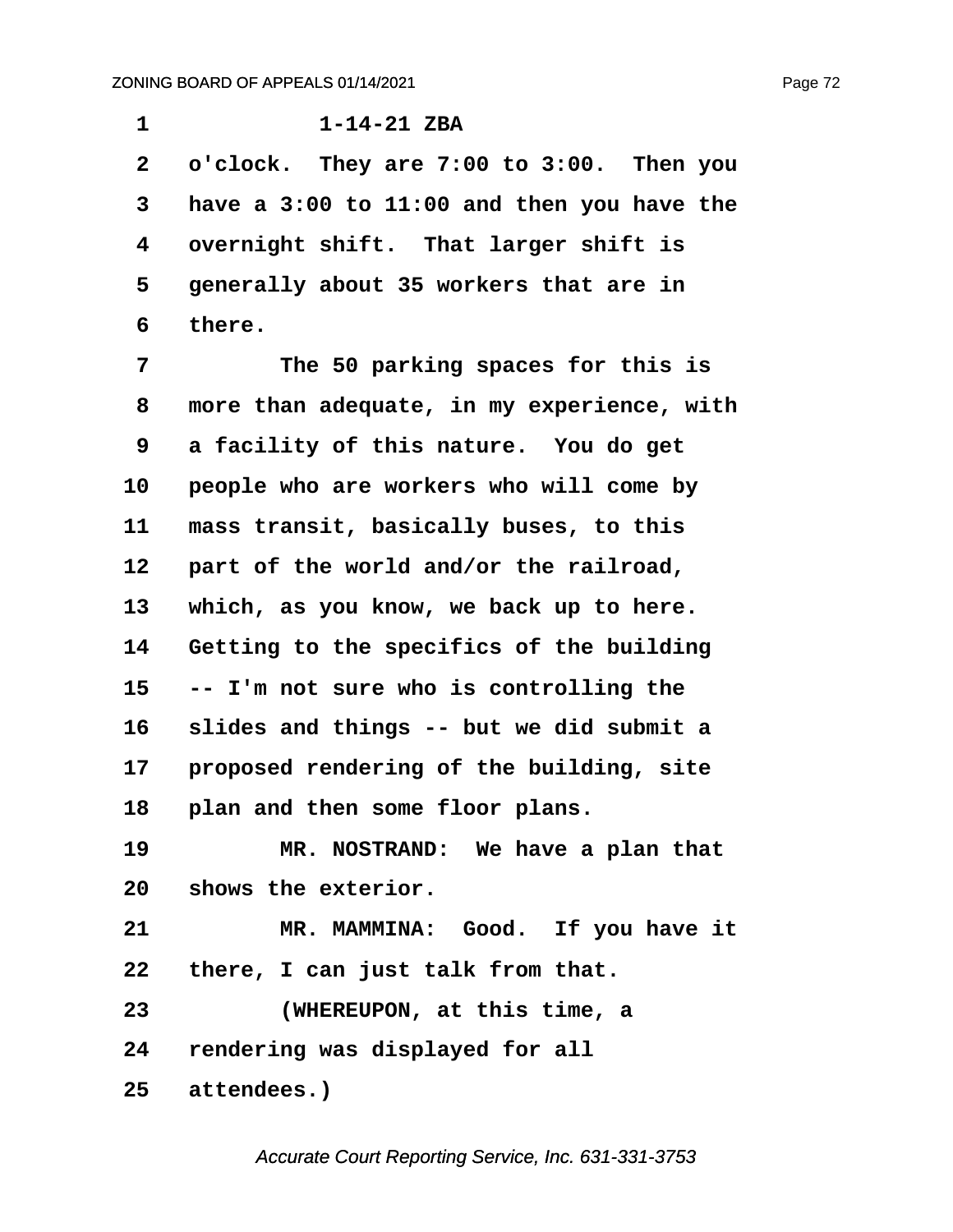| $\mathbf 1$     | $1 - 14 - 21$ ZBA                          |
|-----------------|--------------------------------------------|
| $\mathbf{2}$    | MR. MAMMINA: I'll speak from it            |
| 3               | based on that drawing.                     |
| 4               | MR. NOSTRAND: There it is. There           |
| 5               | is the rendering.                          |
| 6               | MR. MAMMINA: If you've got the             |
| 7               | drawings in front of you, I can speak from |
| 8               | that. That's fine.                         |
| 9               | MR. NOSTRAND: Mr. Mammina, the             |
| 10              | rendering that just came up, that shows a  |
| 11              | pass underneath the building. So is this   |
| 12 <sub>1</sub> | actually four stories of living space or   |
| 13              | three?                                     |
| 14              | MR. MAMMINA: Well, the living              |
| 15              | space itself, which you'll see, where      |
| 16              | there are resident rooms are the three     |
| 17 <sub>2</sub> | stories that you see above that            |
| 18              | drive-under.                               |
| 19              | The first floor of the building            |
| 20              | provides amenity spaces, you know, a       |
| 21              | dining room. We have a billiards room.     |
| 22              | There is a card and game room. There is a  |
| 23              | reading room. There's a library. There's   |
| 24              | a parlor. It also has the kitchen on it.   |
| 25              | It has administration offices, marketing   |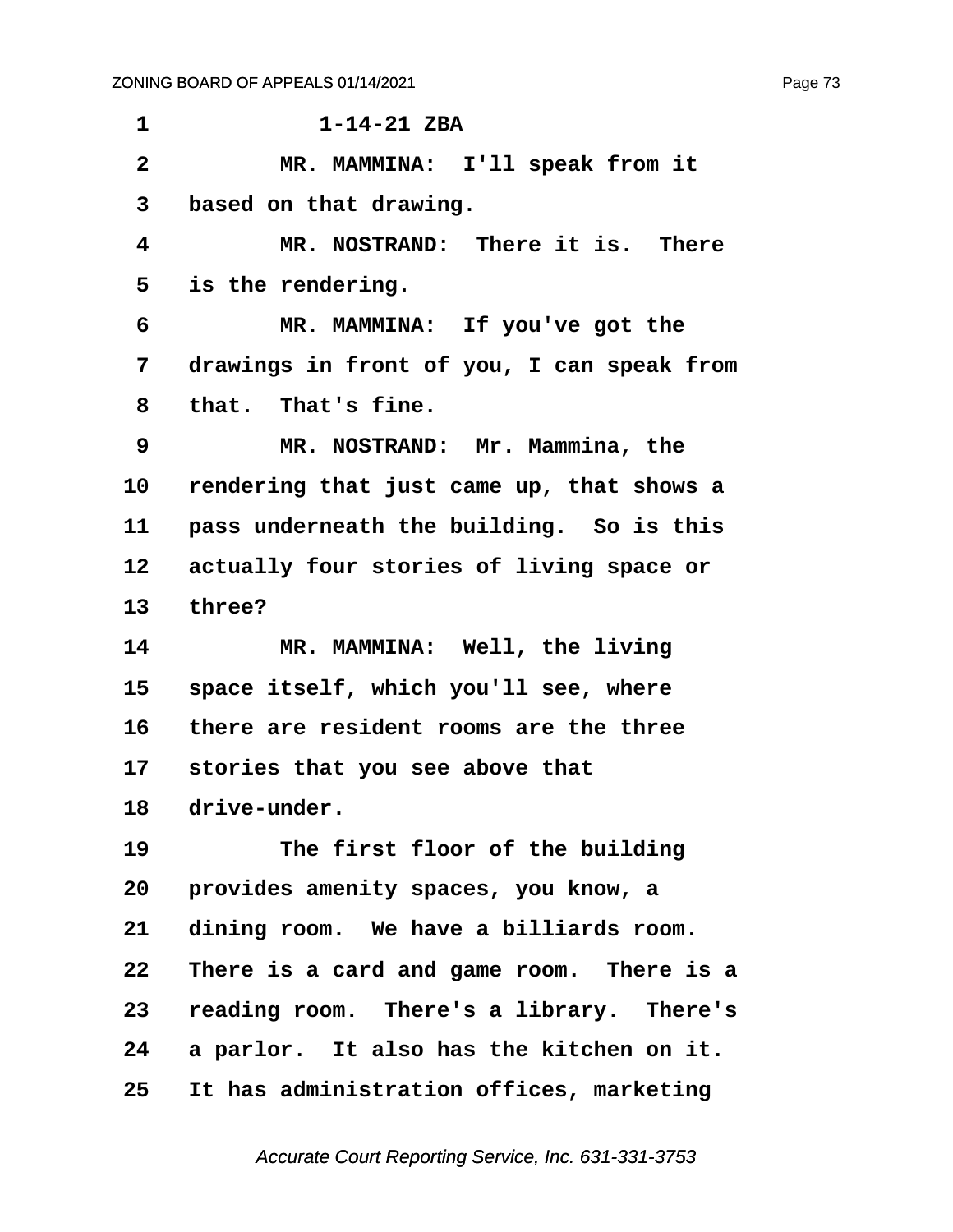**·1· · · · · · ·1-14-21 ZBA** 2 offices, that sort of thing. So it's a **·3· ·four-story building with the first floor ·4· ·portion containing those other uses. ·5· · · · · Now, facing the street, we ·6· ·deliberately designed the building the way ·7· ·it is shown so that it presents itself ·8· ·largely as a three-story building to the 9 person driving by it. Also, as you can 10· ·see a little bit from the rendering -- you** 11 would see the actual numbers on your 12 drawings -- but the portion of the 13 building that faces the street is about 85 14 **feet wide.** Then it steps back from there. **15· ·We deliberately did a stepping of it as it** 16 turned the corner to try to minimize the 17 width of that building and how it would be 18 **perceived.** There is a one-story 19 **· porte-cochere or a drive-thru, whatever** 20 you want to consider it. We, architects, 21 call it a porte-cochere. It's a sheltered 22 drop-off area into there. We also felt **23· ·that by bringing that one-story piece out 24· ·in front, it also helps to mitigate what 25· ·the height of the building is. I**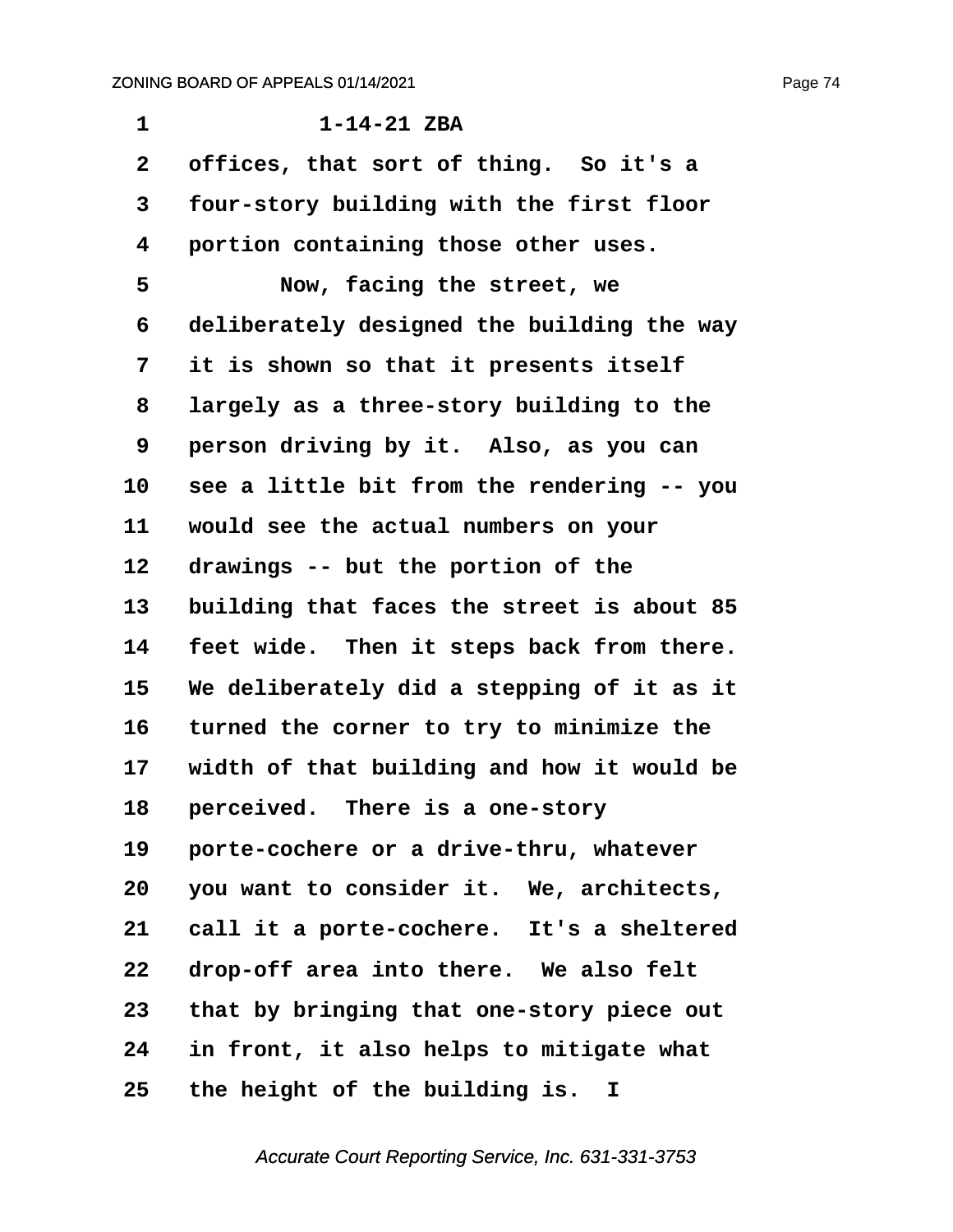| 1            | $1 - 14 - 21$ ZBA                          |
|--------------|--------------------------------------------|
| $\mathbf{2}$ | think, as the board had mentioned in the   |
| 3            | first application, mitigation is one of    |
| 4            | the charges that the board has in          |
| 5            | considering a variance. These are area     |
| 6            | variances that we are seeking.             |
| 7            | So if you take a quick look, I'll          |
| 8            | walk you through the site plan. I don't    |
| 9            | want to over talk. So if there's anything  |
| 10           | I'm leaving out that you would like me to  |
| 11           | answer, I gladly would do that. Otherwise  |
| 12           | I can generally talk about my work all day |
| 13           | long.                                      |
| 14           | Essentially, we have the building          |

15 then sitting on the right-hand side of the 16 site. It's a narrow and longer building **17· ·so that, again, it's not presenting a lot** 18 of mass to the street. Then we have 19 **parking coming down along that western 20· ·side and wrapping around the back of the** 21 building. Deliveries would come in from 22 Fulton Street. If you look on the **23· ·right-hand side of the site plan, in there 24· ·it says deliveries in there, 12 by 35 foot 25· ·space.· Facilities such as this do not**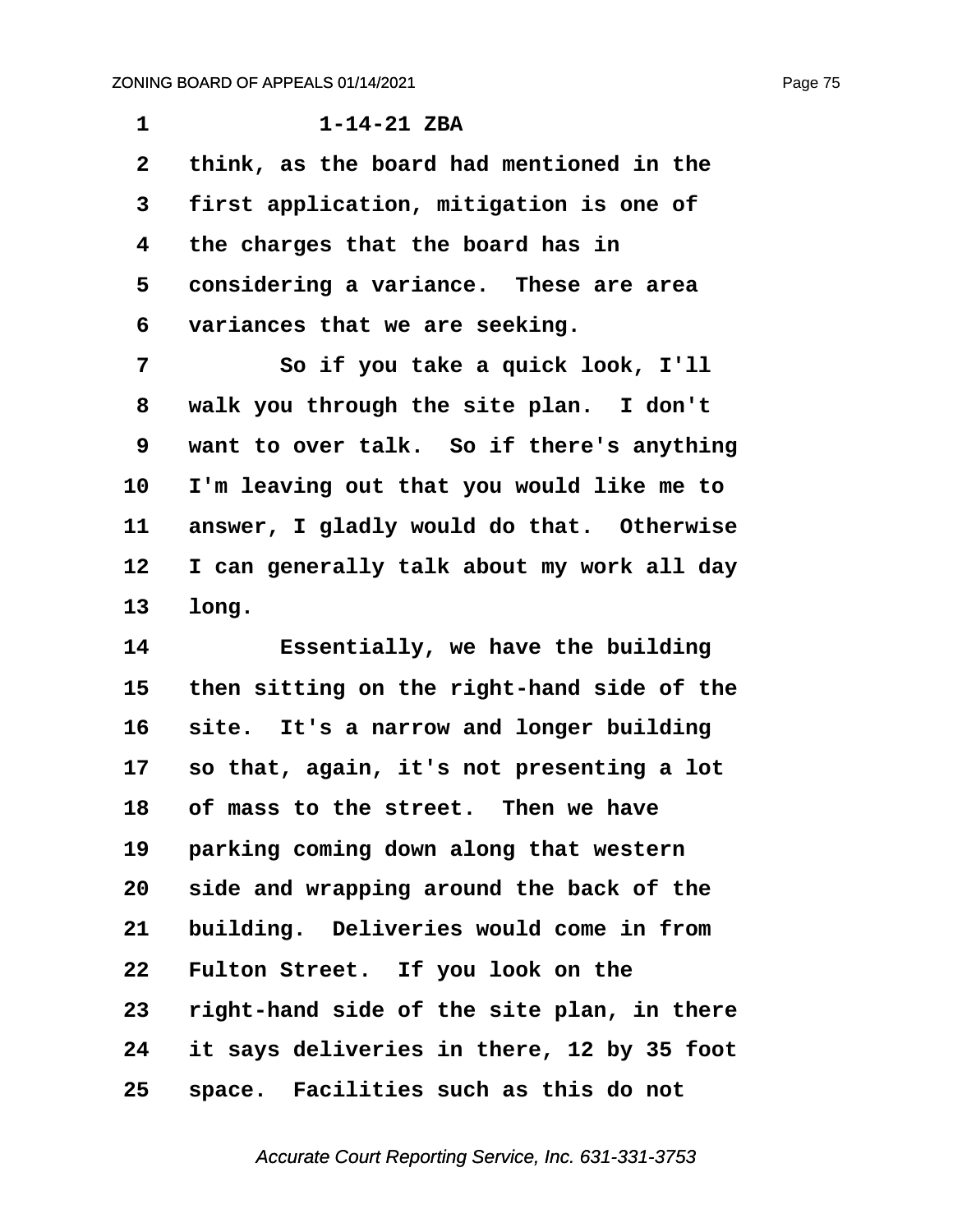| 1               | $1 - 14 - 21$ ZBA                          |
|-----------------|--------------------------------------------|
| $\mathbf{2}$    | generally receive tractor-trailer          |
| 3               | deliveries. There will be                  |
| 4               | tractor-trailers when furniture is dropped |
| 5               | off in the beginning, you now, when it is  |
| 6               | being set up, but your laundry deliveries, |
| 7               | your food deliveries are generally box     |
| 8               | trucks and step vans that do the major     |
| 9               | work in a facility like this in terms of   |
| 10              | deliveries. We also have, behind that, a   |
| 11              | refrigerated refuse container. You know,   |
| 12              | in there, it's a compactor as well so that |
| 13              | odors and things are mitigated by the fact |
| 14              | that it is refrigerated. It's set up then  |
| 15              | in such a way that a sanitation company    |
| 16              | can back right into there and lift it up.  |
| 17              | The whole container goes and then another  |
| 18              | one comes back in to replace it. So you    |
| 19              | don't have a lot of in and out and back    |
| 20              | and forth. The deliveries and things can   |
| 21              | be scheduled to meet the ordinances of the |
| 22              | Village. We do have some outdoor space     |
| 23 <sub>o</sub> | that you'll see. There is a sunken patio   |
| 24              | area from the lower levels. We also have   |
| 25              | outside dining and a terrace on grade that |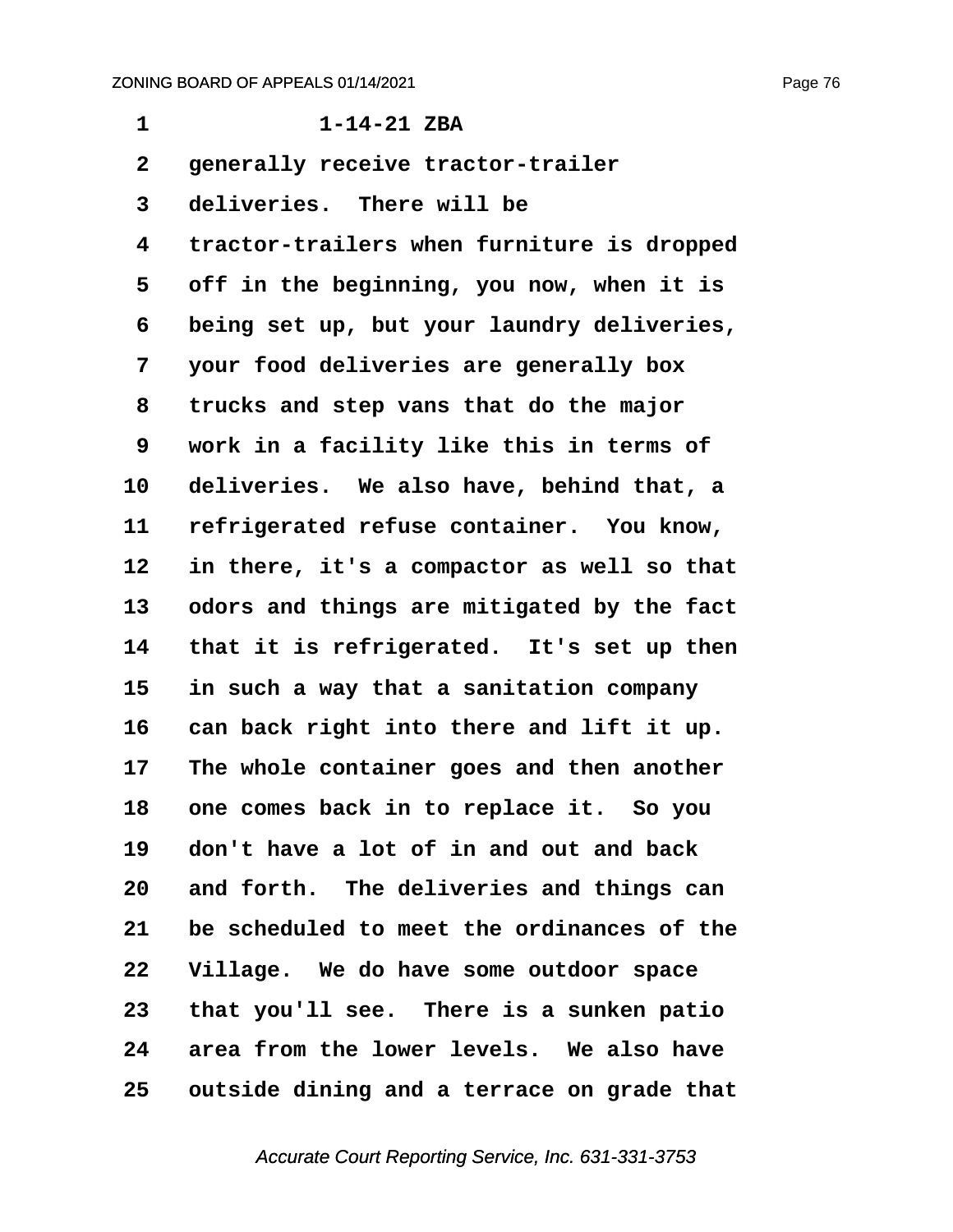**·1· · · · · · ·1-14-21 ZBA ·2· ·we'll see as we look at the floor plans. ·3· ·Those are illustrated on the site plan as ·4· ·well. ·5· · · · · Going over what Mr. Snipas had --** 6 and apologies for being redundant. The **·7· ·two things that we are seeking here is the ·8· ·percentage of lot coverage or the building ·9· ·area when you would look at this from the** 10 sky, you know, looking down. We do exceed 11 that by about 1,200 square feet. The 12 **height of the building, 35 feet is** 13 **permitted.** We're at 40 feet 6 inches. **14· ·Two-and-a-half stories is permitted and we** 15 are proposing a four-story building, and, **16· ·again, trying to make it look as much as 17· ·we can like a three-story building to 18· ·blend with some of the taller buildings 19· ·that are in the area. 20· · · · · If you turn your page and go to the 21· ·floor plans, I'll take a minute and talk 22· ·through those.· I'll give you a second to** 23 open that. **24· · · · · MR. NOSTRAND:· I have a quick**

25 question.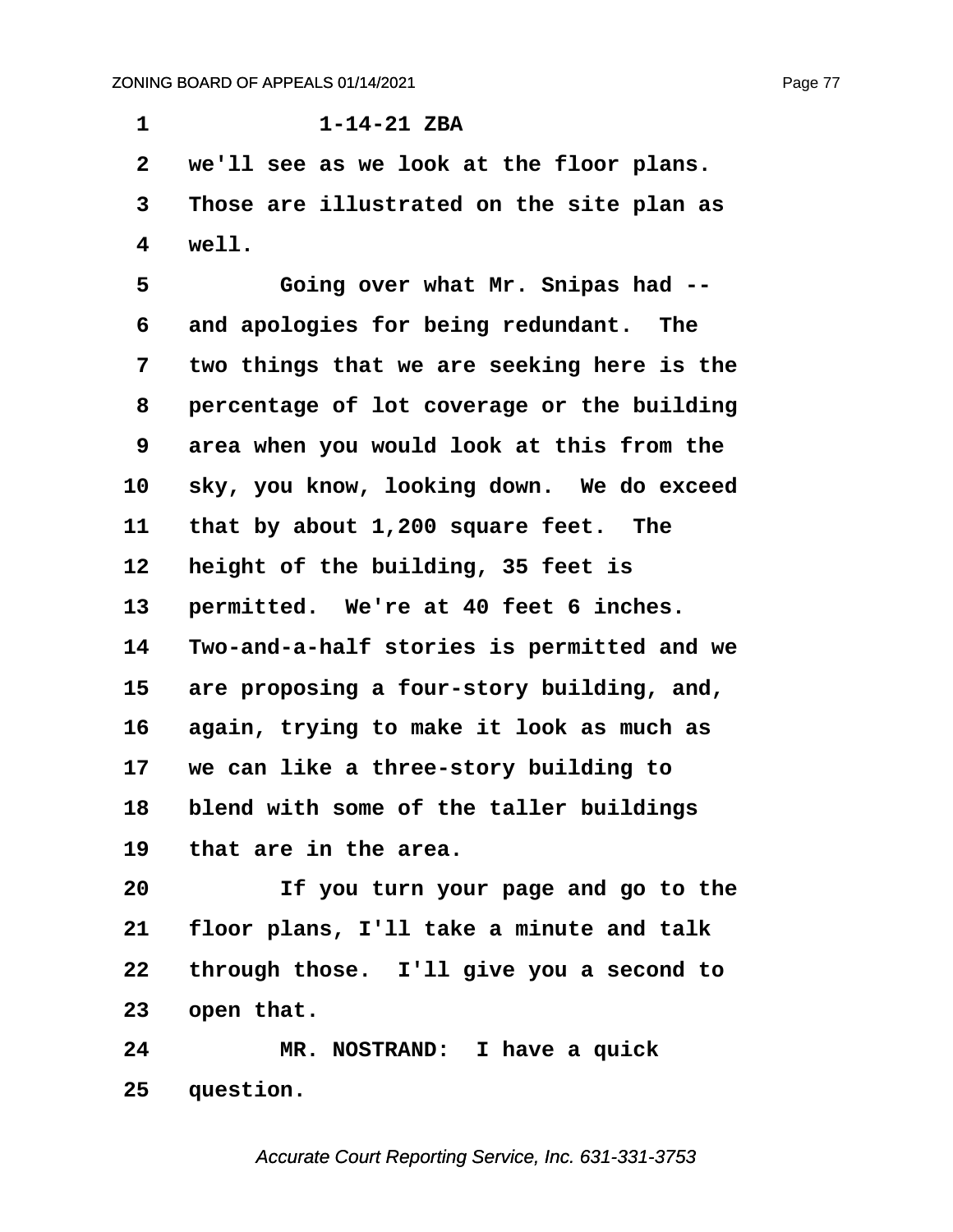**·1· · · · · · ·1-14-21 ZBA** 2 MR. MAMMINA: Certainly. **·3· · · · · MR. NOSTRAND:· It's a little ·4· ·different than what you're speaking about, ·5· ·but it's just to educate ourselves and** 6 anyone who might be listening. If someone **·7· ·were to build an apartment building on ·8· ·that same site, you would probably have ·9· ·less residences because of the square** 10 footage of the apartments. If you had a **11· ·similar building as apartments, how much** 12 or how less traffic would an apartment 13 building create versus an adult facility? 14 MR. MAMMINA: Having done many of **15· ·these -- and I will not profess myself to** 16 be a traffic engineer. Also, in another 17 **part of my life, I chair the Zoning Board 18· ·in the Town of North Hempstead.· So I've 19· ·heard all kinds of applications as I'm 20· ·sure you have as well, Mr. Chairman and 21· ·members of the board.· The traffic in an** 22 **assisted living building is significantly 23· ·less than in an apartment building.· You 24· ·have, as I said, three shift changes.· So 25· ·you get an influx of cars in and out three**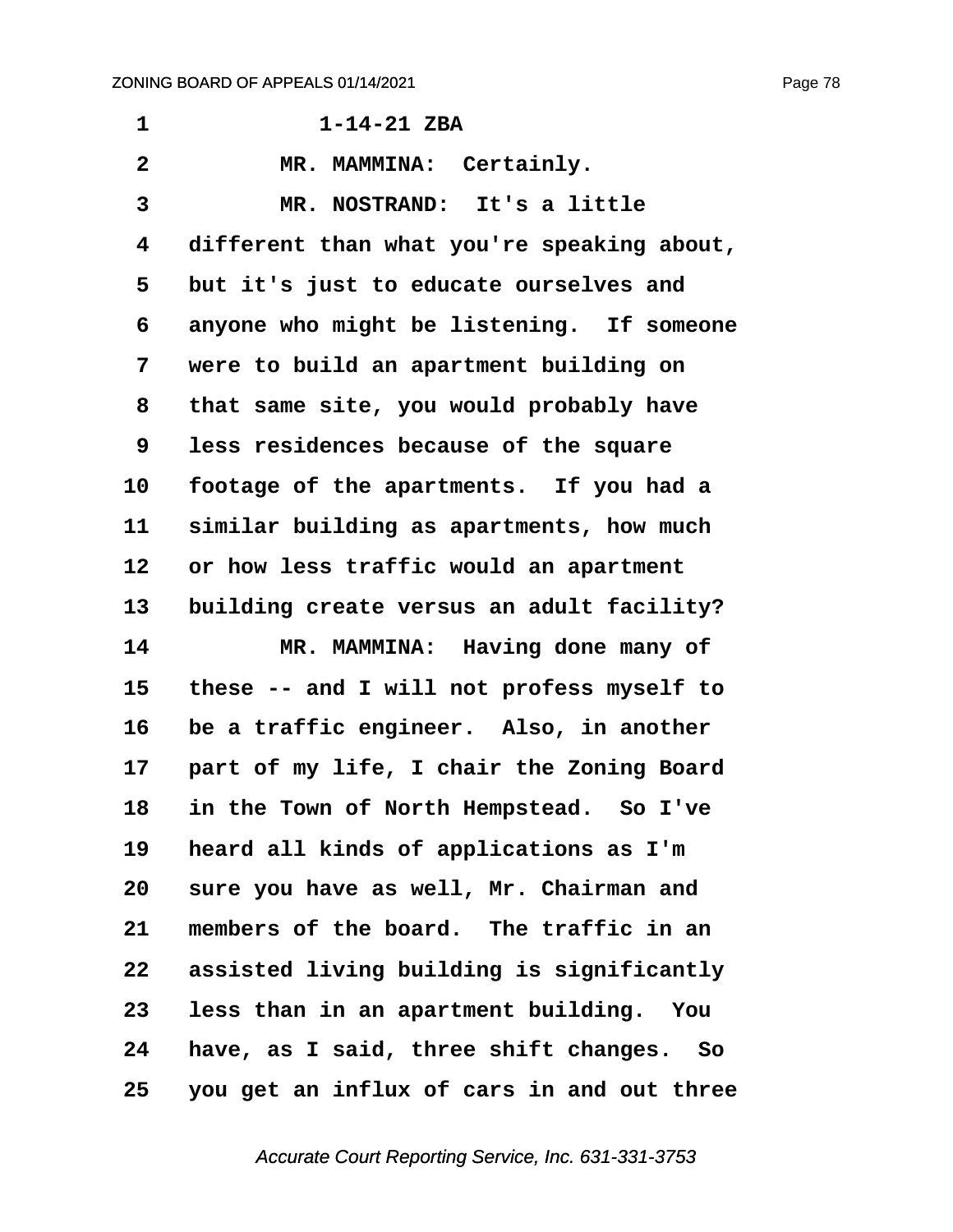**·1· · · · · · ·1-14-21 ZBA ·2· ·times a day.· That morning shift, at risk ·3· ·of repeating myself, is typically around ·4· ·35 employees.· So you'll have your** 5 overnight shift leaving at that point **·6· ·which is generally about 15.· Those ·7· ·employees will come on in for the day ·8· ·shift.· This is not a hospital.· So it's ·9· ·not like "let's go visit Uncle Joe who had** 10 a knee surgery" or whatever. There are 11 certainly visitors. It's not a lot. 12 Apartment buildings have traffic and 13 activity in and out throughout the day. **14· ·They tend to have a lot of traffic in the 15· ·morning as everybody is leaving to go to 16· ·work and a lot of traffic in the evening** 17 when everybody comes back home from work. **18· ·Then there is a constant "let's run out to 19· ·the supermarket," or people going to the** 20 movies, that sort of traffic. It's my 21 opinion and it's been my experience that **22· ·the assisted living buildings do have a 23· ·lesser traffic impact than an apartment** 24 building.

**25· · · · · MR. NOSTRAND:· Would any of the**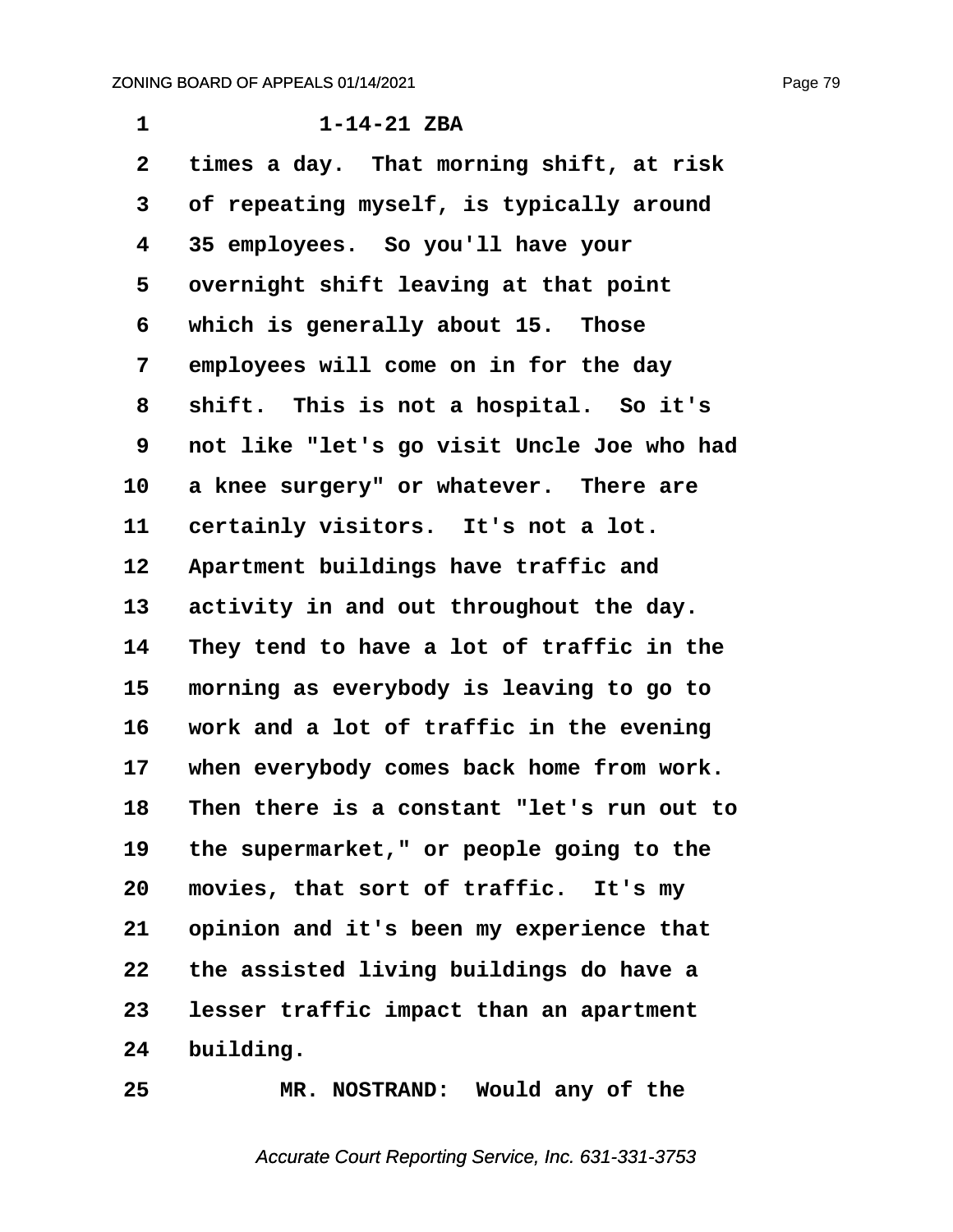**·1· · · · · · ·1-14-21 ZBA ·2· ·residents of this building have their own ·3· ·cars? ·4· · · · · MR. MAMMINA:· Again, in my** 5 experience -- and my mother-in-law is in **·6· ·one of the facilities that I did now and ·7· ·my mom was in another one that I did.· She ·8· ·was there for six years.· The residents ·9· ·that drive are typically zero to maybe** 10 three or four people. 11 **Without taking a lot of the board's** 12 time, when my mom was in one of the **13· ·facilities that I did, there was a 14· ·gentleman who would go and check his car** 15 all the time. What he didn't know, **16· ·though, was that his children had the** 17 battery removed from the car. He just **18· ·wanted to know that the car was still 19· ·there.· I'm sure we can all understand** 20 that. It's our independence. **21· · · · · So, really, there is no one that** 22 drives. This sort of facility will have a **23· ·lot of outside activities that it will** 24 bring residents to. I mean, COVID is, of

**25· ·course, a different time right now, but**

Accurate Court Reporting Service, Inc. 631-331-3753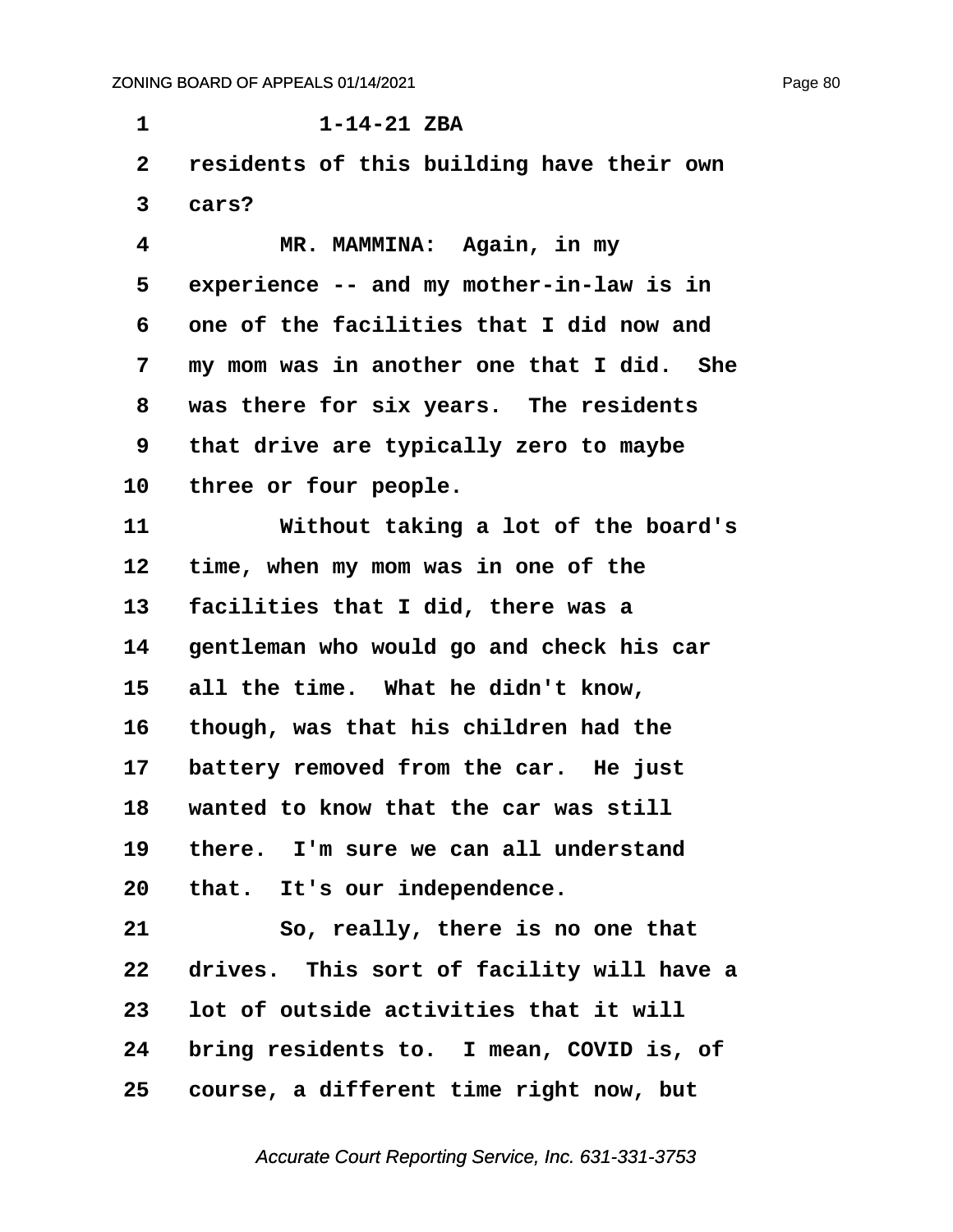| $\mathbf{1}$    | $1 - 14 - 21$ ZBA                          |
|-----------------|--------------------------------------------|
| $\mathbf{2}$    | facilities such as this will make trips to |
| 3               | bowling alleys, will make trips to         |
| 4               | supermarkets, will make trips to           |
| 5               | McDonald's, to Roosevelt Field, you know,  |
| 6               | that sort of thing.                        |
| 7               | MR. NOSTRAND: Let's hope.                  |
| 8               | MR. MAMMINA: Yes. I agree with             |
| 9               | that.                                      |
| 10              | MR. NOSTRAND: Okay.                        |
| 11              | MR. MAMMINA: If we take a quick            |
| 12              | look at the first floor plan, which is the |
| 13 <sub>1</sub> | plan in the center, you'll see the         |
| 14              | porte-cochere in the front. That's the     |
| 15              | sheltered drop-off area.                   |
| 16              | May I also say that these                  |
| 17              | facilities are licensed by the New York    |
| 18              | State Department of Health. They are       |
| 19              | very, very carefully watched. There are    |
| 20              | operators of assisted living facilities    |
| 21              | who will argue that they are more          |
| $22 \,$         | scrutinized than hospitals are. So these   |
| 23              | are licensed. They are not staffed full    |
| 24              | time by doctors because it's not that type |
| 25              | of facility. There will certainly be       |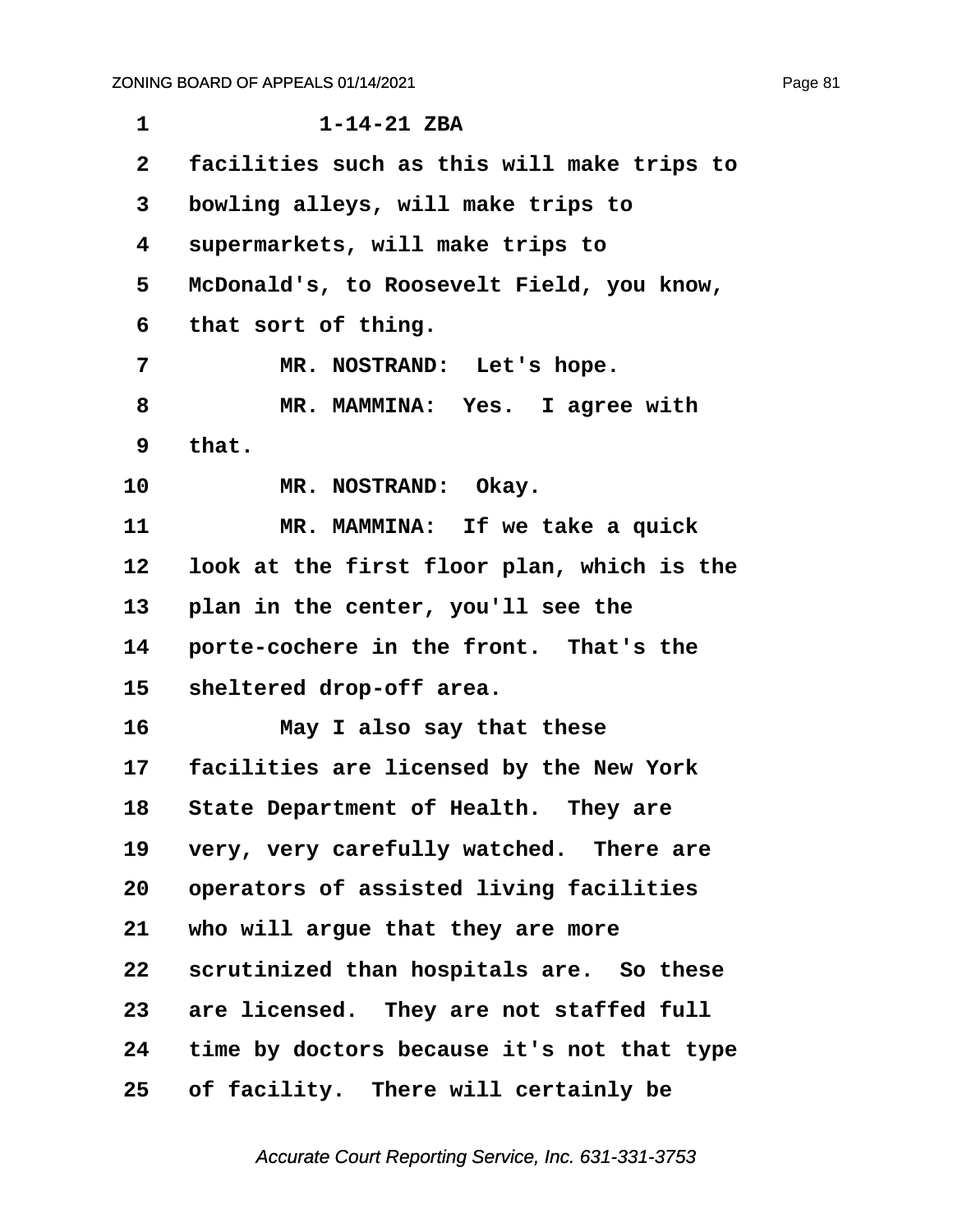| 1            | $1 - 14 - 21$ ZBA                          |
|--------------|--------------------------------------------|
| $\mathbf{2}$ | nursing staff that is there. But if        |
| 3            | someone's acuity changes to a point where  |
| 4            | they no longer belong in the assisted      |
| 5            | living building, the State will then say,  |
| 6            | "Okay, it's time for that person to move   |
| 7            | out and be taken to a facility that can    |
| 8            | handle more correctly their condition."    |
| 9            | The vestibule in the front is where        |
| 10           | you would enter. There is a lobby there.   |
| 11           | There are administrative offices that are  |
| 12           | shown as you're walking in on the          |
| 13           | left-hand side. There is a marketing       |
| 14           | office in there.                           |
| 15           | As you continue down the corridor,         |
| 16           | you can see there are resident functions   |
| 17           | in there. There is a billiards room.       |
| 18           | That's the cards and games room I was      |
| 19           | talking about. There is a cafe in there.   |
| 20           | On the opposite side of the corridor is a  |
| 21           | kitchen and food storage area. Then, as    |
| 22           | we move further down, we have a dining     |
| 23           | room in there. There is private dining     |
| 24           | that is set up so if it's someone's        |
| 25           | birthday, family could come in and reserve |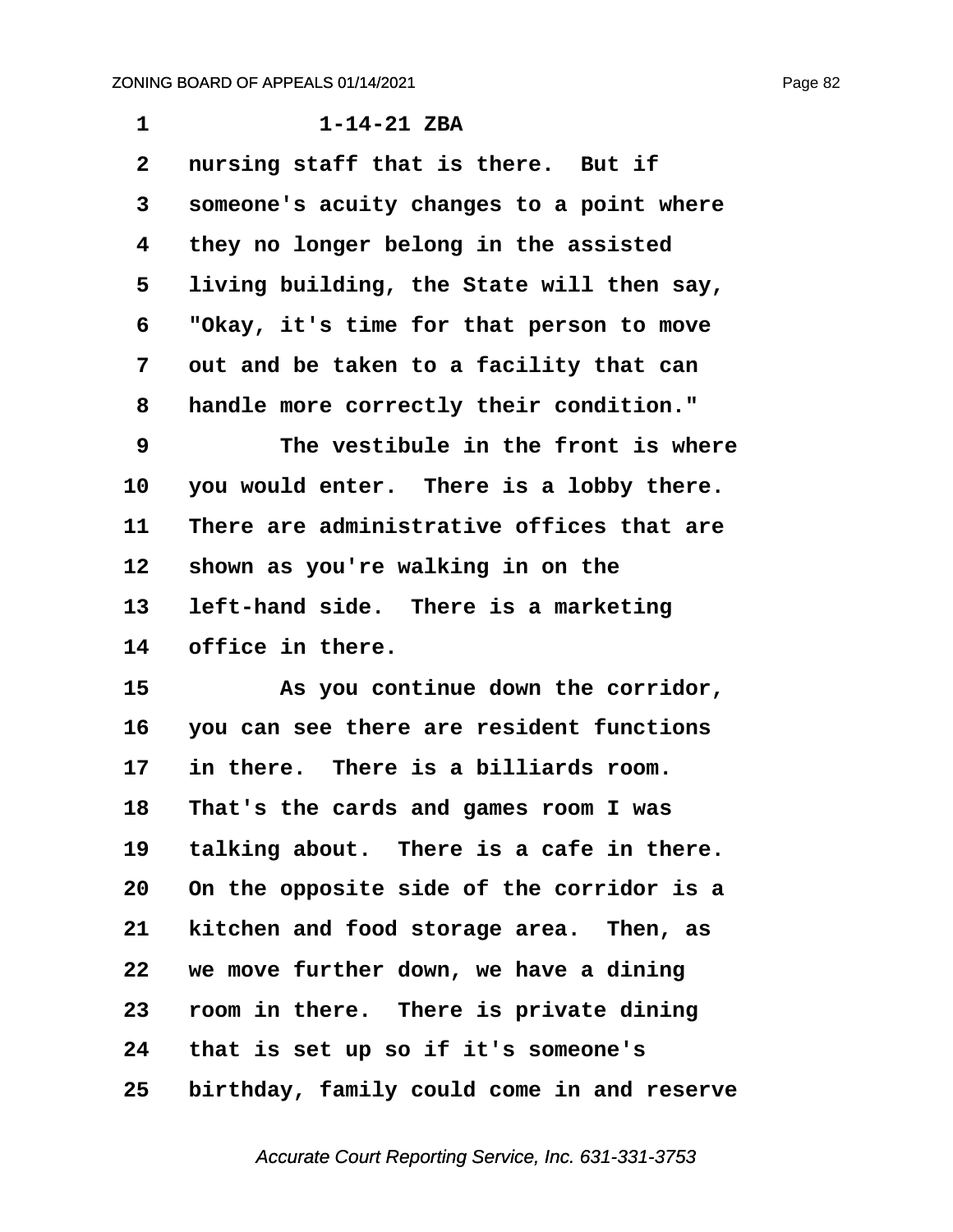| 1               | $1 - 14 - 21$ ZBA                          |
|-----------------|--------------------------------------------|
| $\overline{2}$  | the private dining room. They can have     |
| 3               | dinner and birthday cake, that sort of     |
| 4               | thing, together.                           |
| 5               | Off of the dining area, there is an        |
| 6               | outdoor terrace and things that we saw on  |
| 7               | the overall site plan.                     |
| 8               | If we move to the left, which is           |
| 9               | the lower level basement area. That is     |
| 10              | below grade. You have utility spaces and   |
| 11              | things that are closer to Fulton Street.   |
| 12              | There are resident spaces down there as    |
| 13              | well where we have a multi-purpose room    |
| 14              | which is also used for Bingo. There is a   |
| 15              | fitness area in there. There is arts and   |
| 16              | crafts. There is a cinema where movies     |
| 17              | are shown. There is a wellness center      |
| 18              | there where you'll have a dentist who will |
| 19              | come in on a scheduled basis, a            |
| 20              | podiatrist, that sort of thing, for        |
| 21              | checking feet and nails and that sort of   |
| 22 <sub>2</sub> | thing. There is no cardiologist. There     |
| 23              | is no one who is an M.D. full time on      |
| 24              | staff.                                     |
| 25              | We do have a sunken courtyard out          |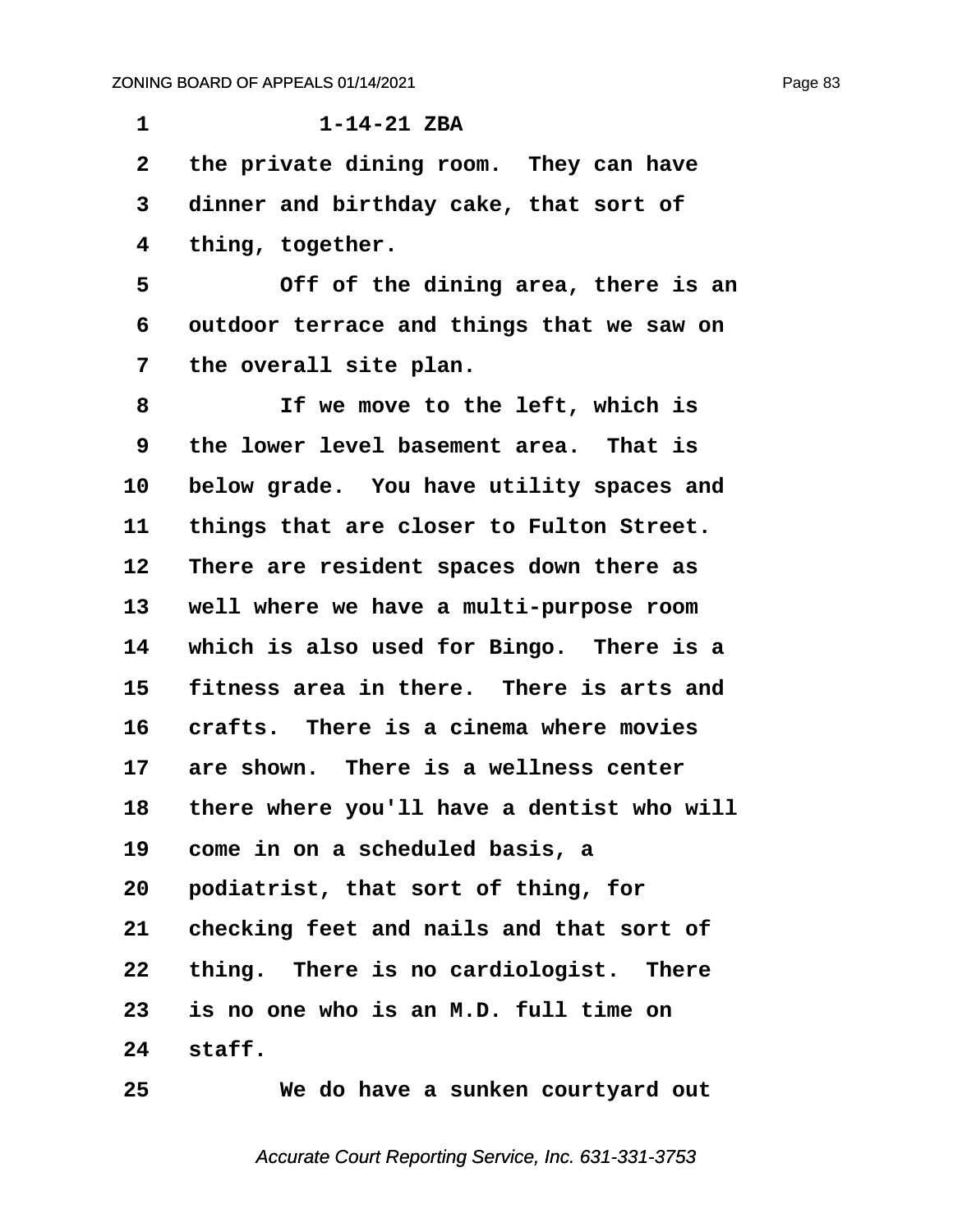| $\mathbf{1}$    | $1 - 14 - 21$ ZBA                         |
|-----------------|-------------------------------------------|
| $\mathbf{2}$    | there which would have landscaped         |
| 3               | retaining walls. That way, on those lower |
| 4               | levels as well, there is some outdoor     |
| 5               | space there. There is sunshine being      |
| 6               | brought in to that lower space in there.  |
| 7               | If we go to the right-hand side -- is     |
| 8               | there a question, Mr. Chairman?           |
| 9               | MR. NOSTRAND: Yes. So you're              |
| 10              | talking about a basement. This is a full  |
| 11              | basement underneath the first floor?      |
| 12              | MR. MAMMINA: That's correct.              |
| 13              | MR. NOSTRAND: We don't have that          |
| 14              | on the plan, though.                      |
| 15              | MR. MAMMINA: No, I do. That's the         |
| 16              | left-hand side where it says "basement    |
| 17              | floor plan."                              |
| 18              | MR. NOSTRAND: All I have is "first        |
| 19              | floor."                                   |
| 20              | MR. MAMMINA: There were other             |
| 21              | plans that were submitted to the Village. |
| 22 <sub>2</sub> | $So --$                                   |
| 23              | MR. NOSTRAND: Maybe I'm holding up        |
|                 | 24 the wrong one. Hang on.                |
| 25              | MR. MAMMINA: Those are smaller            |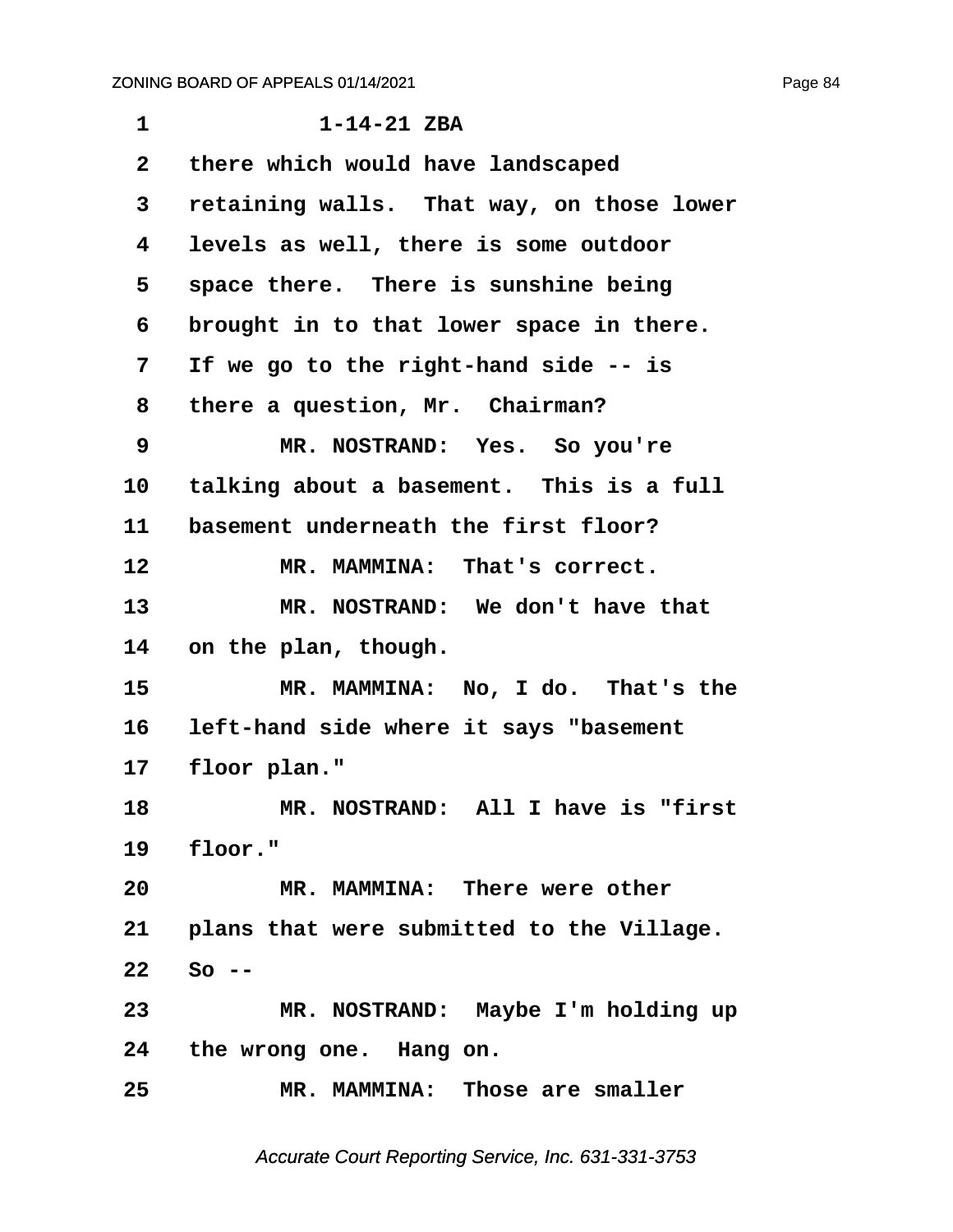| 1  | $1 - 14 - 21$ ZBA                        |
|----|------------------------------------------|
| 2  | plans and we sent them to the Village    |
| 3  | yesterday again as well for the          |
| 4  | presentation.                            |
| 5  | MR. NOSTRAND: Then I didn't get          |
| 6  | that. I don't have that.                 |
| 7  | MR. MAMMINA: If you bring that up        |
| 8  | on the screen -- if it can be brought up |
| 9  | on the screen by whoever is operating    |
| 10 | that, you'll see -- there we go.         |
| 11 | (WHEREUPON, at this time, the            |
| 12 | requested rendering is displayed for all |
| 13 | attendees.)                              |
| 14 | MR. NOSTRAND: That's not the             |
| 15 | basement.                                |
| 16 | MR. MAMMINA: Go to the next sheet.       |
| 17 | MR. NOSTRAND: Oh, there we go. I         |
| 18 | have first floor and I have typical      |
|    | 19 third --                              |
| 20 | MR. MAMMINA: This shows the              |
| 21 | basement, the first and the typical.     |
| 22 | MR. NOSTRAND: That's fine.               |
| 23 | MR. MAMMINA: If we look at what's        |
|    | 24 on the screen or what is on the       |
| 25 | larger-scale drawing, on the right-hand  |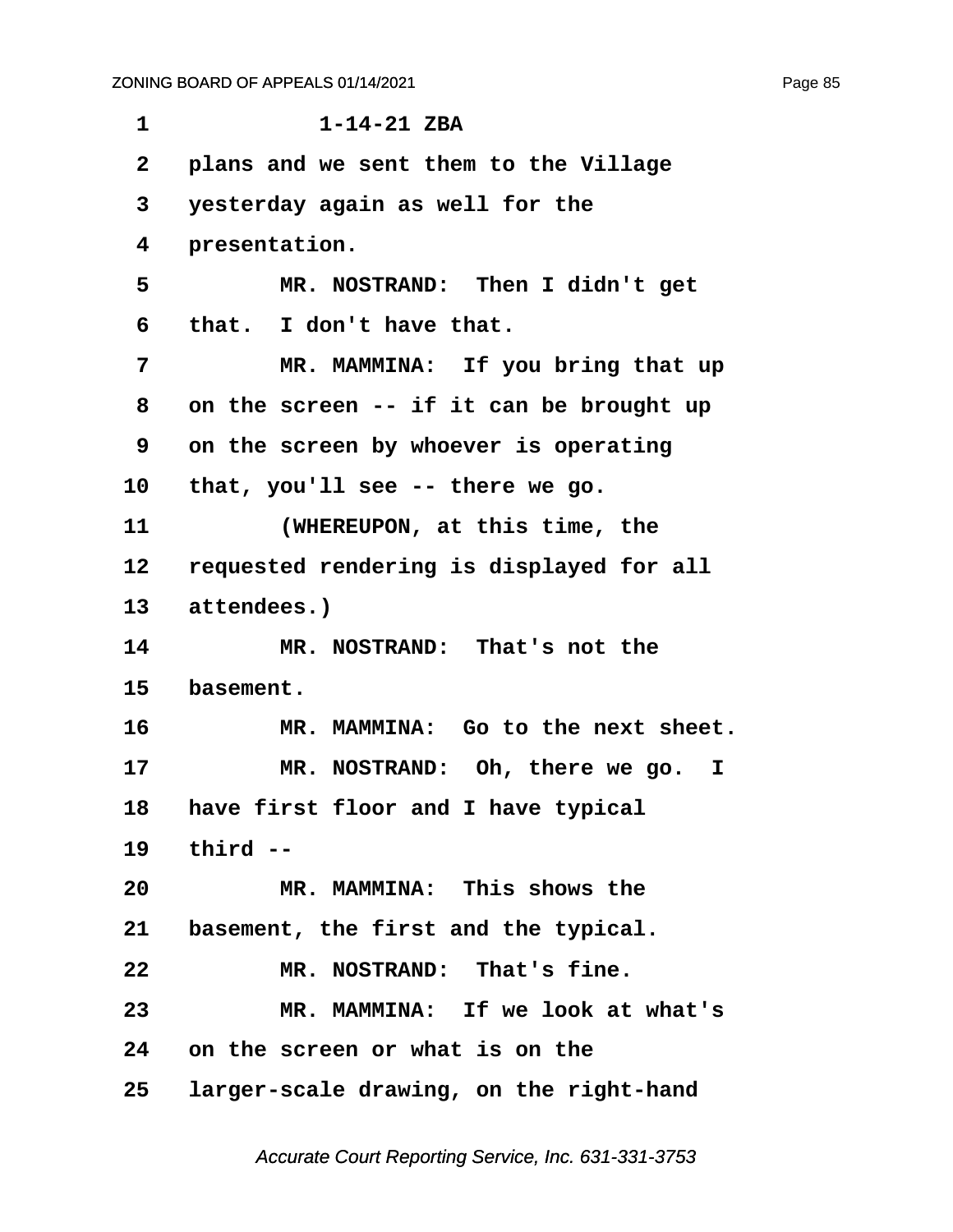| 1            | $1 - 14 - 21$ ZBA                          |
|--------------|--------------------------------------------|
| $\mathbf{2}$ | side, you'll see the typical floor plan in |
| 3            | there which is the second, third and       |
| 4            | fourth floors. In there, you'll see a mix  |
| 5            | of one-bedroom units and studios.          |
| 6            | If we can go to the other slide, on        |
| 7            | that right-hand side, you'll then see      |
| 8            | studios and one-bedroom units in there.    |
| 9            | There are elevators at each end of         |
| 10           | the building which all come down to the    |
| 11           | public spaces on the first floor and then  |
| 12           | down into that basement space as well so   |
| 13           | the residents can move freely throughout   |
| 14           | the building. It minimizes the amount of   |
| 15           | steps that they need to take. I don't      |
| 16           | mean steps in the way of staircases. I     |
| 17           | mean how many horizontal steps that they   |
| 18           | would have to take in order to move        |
| 19           | through the building. That is typical      |
| 20           | then on all of the three residential       |
| 21           | floors together.                           |
|              |                                            |

**22· · · · · The exterior of the building would 23· ·be a mixture of a thin brick finish and 24· ·plaster limestone type of a finish on the 25· ·outside going back to the rendering which**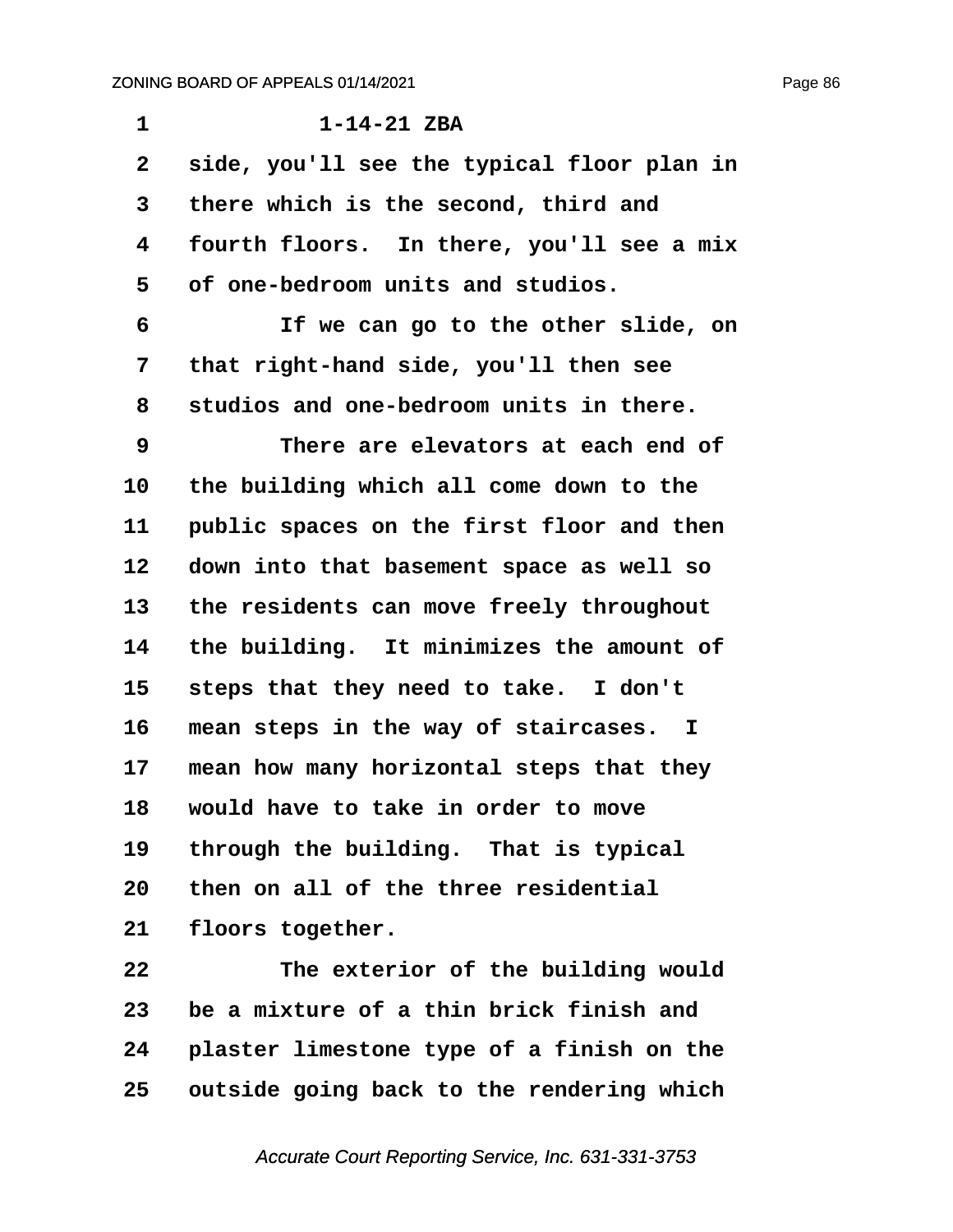**·1· · · · · · ·1-14-21 ZBA ·2· ·was brought up. ·3· · · · · Thank you to whoever is running the ·4· ·slides.· I appreciate it. ·5· · · · · That, essentially, is the ·6· ·architectural presentation.· I would be ·7· ·happy to answer any questions that you ·8· ·might have or any that come up later. ·9· · · · · MR. NOSTRAND:· Do any board members** 10 have any questions at this point? 11 MR. PORTER: Yes, Mr. Chairman. 12 MR. NOSTRAND: Mr. Porter? 13 MR. PORTER: Mr. Mammina, would 14 there be any air handlers or HVAC **15· ·equipment on the roof of the structure? 16· · · · · MR. MAMMINA:· The answer to that 17· ·would be yes.· There would be condensing** 18 units that would be up on the top. There **19· ·would not be a chiller or any equipment** 20 that's going to be 20 feet high. It would **21· ·be no different than what would be on an 22· ·office building.· But also what we do is 23· ·we break it down into a lot of zones so 24· ·that we can get smaller units and have a 25· ·lot more control over what would be there.**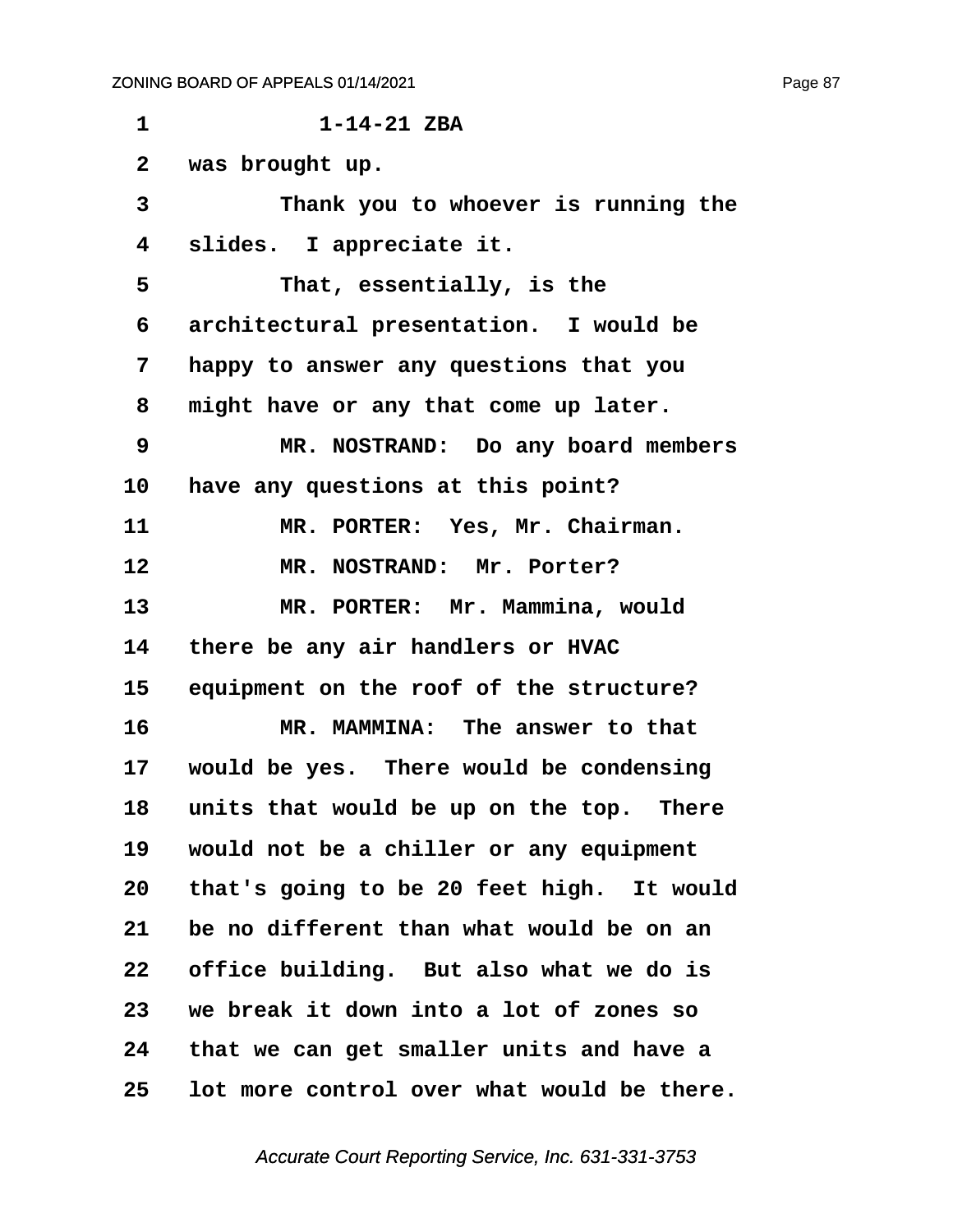**·1· · · · · · ·1-14-21 ZBA ·2· ·So the only things that would come up ·3· ·above the roof would be stair bulkhead ·4· ·based on the building code.· We have to ·5· ·have at least one means of access to the ·6· ·roof for the fire department.· The ·7· ·elevators would have what we would call a ·8· ·small override on that.· You would not see ·9· ·some tall elevator tower on the top of** 10 that. It would probably be about four or 11 five feet above the roof. The exhaust 12 fans for bathrooms and public spaces and 13 things are typically about two feet high. 14 · · · So, yes, the highest thing above 15 the roof would be the single stair **16· ·bulkhead that would go up to the roof and 17· ·we could take that from the stair that's 18· ·at the back of the site, you know, in the 19· ·area that would be the least visible. 20· · · · · MR. PORTER:· Okay, thank you.** 21 MR. NOSTRAND: How much further **22· ·above the roof would they stick up? 23· · · · · MR. MAMMINA:· The HVAC equipment, 24· ·because they sit on a curb first, they 25· ·would probably be about five feet high at**

Accurate Court Reporting Service, Inc. 631-331-3753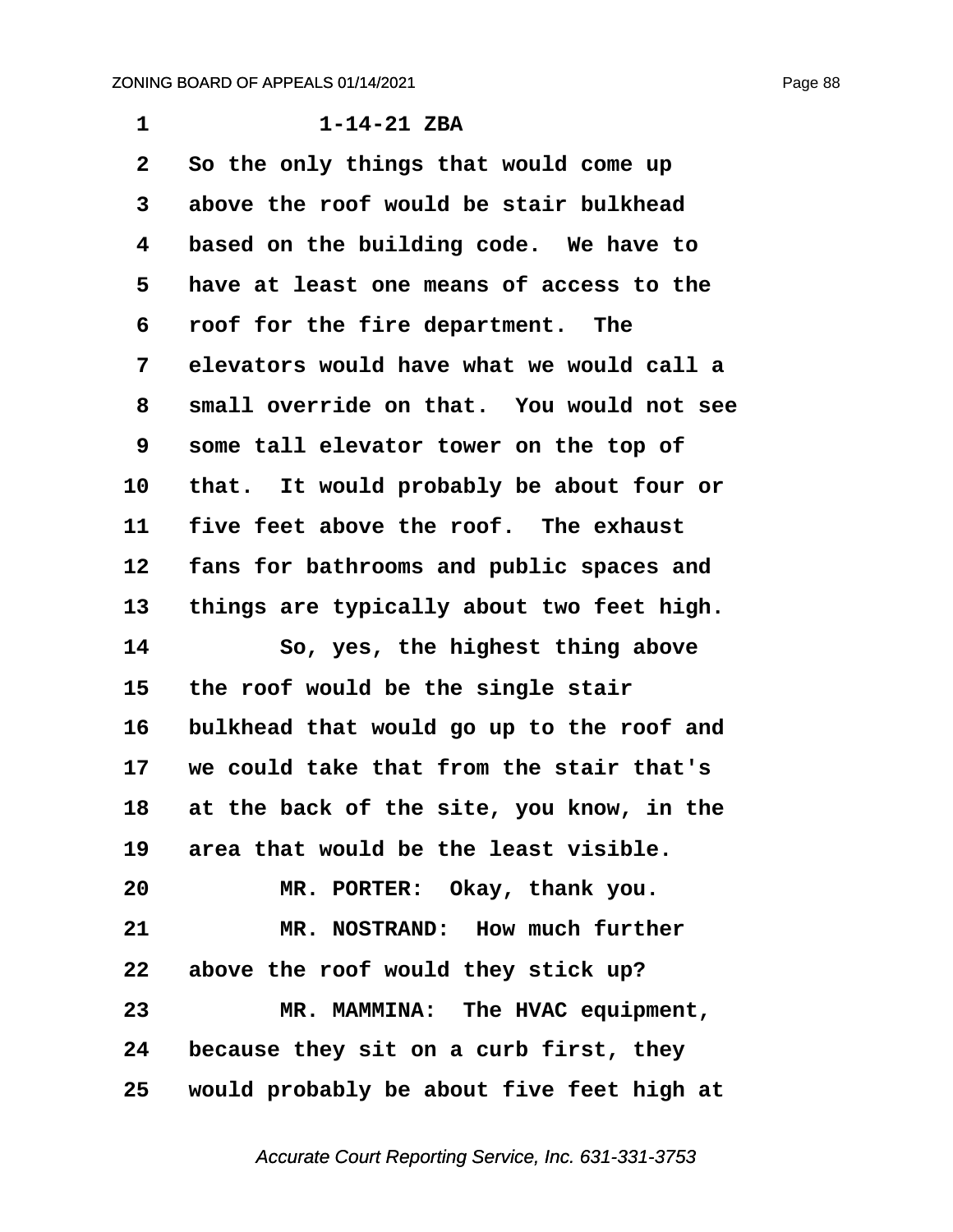| 1               | $1 - 14 - 21$ ZBA                          |
|-----------------|--------------------------------------------|
| $\mathbf{2}$    | their tallest. Generally, they're          |
| 3               | probably about four feet by four feet,     |
| 4               | four feet by five feet, you know, in that  |
| 5               | size as the width and length.              |
| 6               | MR. NOSTRAND: But you would never          |
| 7               | see them from the street?                  |
| 8               | MR. MAMMINA: No. You would not             |
| 9               | see those from the street.                 |
| 10              | MR. FELLMAN: Also, Mr. Chairman,           |
| 11              | if I may?                                  |
| 12              | David, this board, trustees are            |
| 13 <sub>2</sub> | here to hear about the use and whether or  |
| 14              | not it's permitted. The final              |
| 15              | architecture will be a discussion for      |
| 16              | another day. It's not part of this         |
| 17              | board's approval.                          |
| 18              | MR. NOSTRAND: Thank you, Mr.               |
| 19              | Fellman. I should probably ask if there    |
| 20              | is anyone in the audience -- oh, Ms. Tully |
| 21              | has a question?                            |
| 22              | MS. TULLY: I do. I have a few.             |
| 23              | The elevation at the top of the            |
| 24              | building -- forget the equipment for now   |
| 25              | -- how does that compare to the elevation  |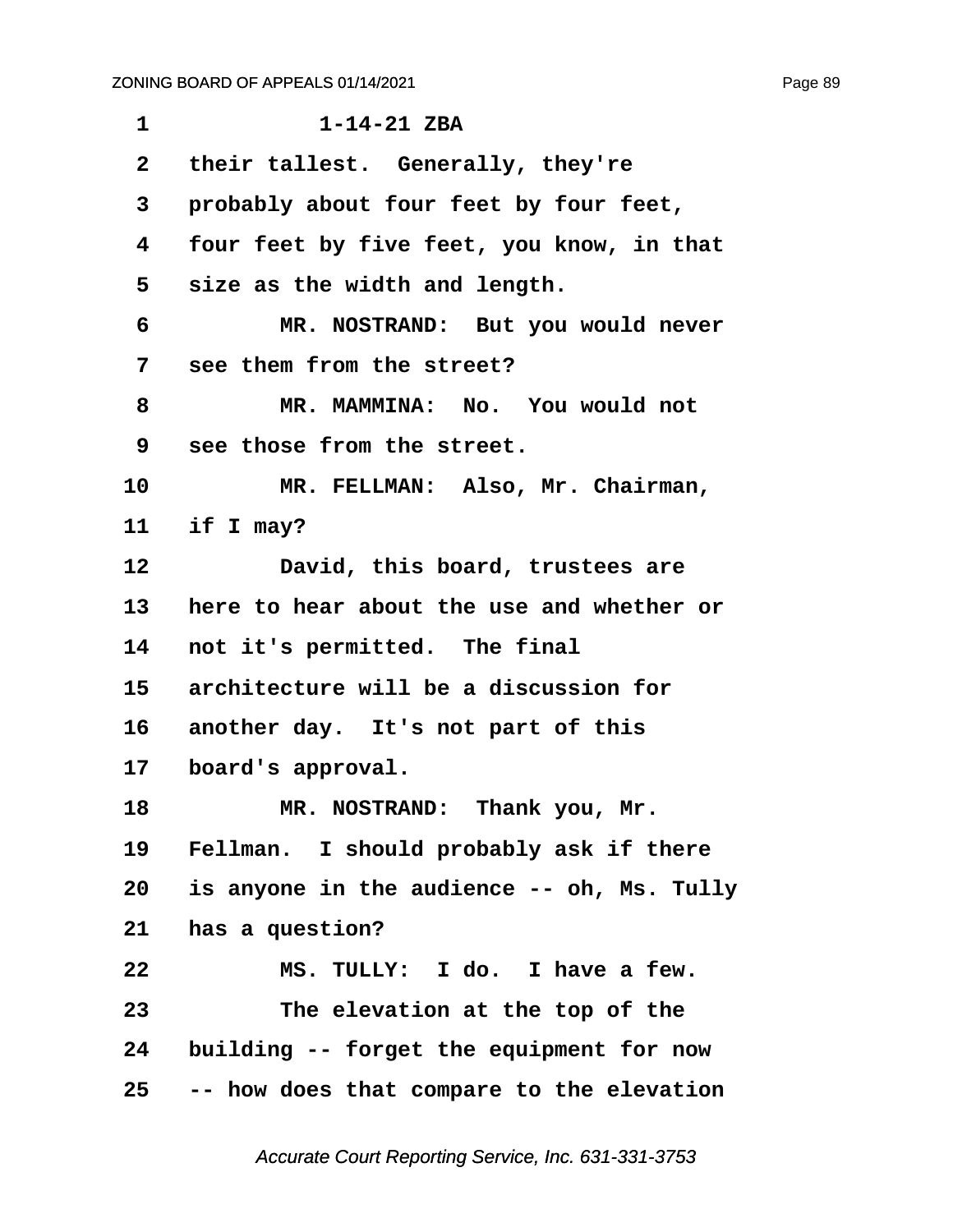**·1· · · · · · ·1-14-21 ZBA ·2· ·of the adjacent building, Number 380, I ·3· ·think it is?· It's a four-story structure 4** to the west, to the right. How does that **·5· ·compare? ·6· · · · · MR. MAMMINA:· I don't have an exact ·7· ·measurement of that building because we ·8· ·thought about that and I didn't really ·9· ·have any way that I could actually measure** 10 it. I would say visually, my opinion is 11 they would read to be very similar to each 12 other. Because even if I was doing that 13 as an office building, your floor-to-floor **14· ·heights would probably be -- as probably,** 15 Mr. Fellman, I think would agree with me **16· ·-- my floor-to-floor heights in here are a** 17 little bit under ten feet each. In an 18 office building, you're not going to have 19 ten feet floor to floor. In there, you're **20· ·probably going to have something more like 21· ·11 or 12 feet.· So I think that this would 22· ·be comparable or potentially less. 23· · · · · MR. FELLMAN:· Yes.· I would note 24· ·for the board the triangle apartment**

**25· ·building is a four-story building and it's**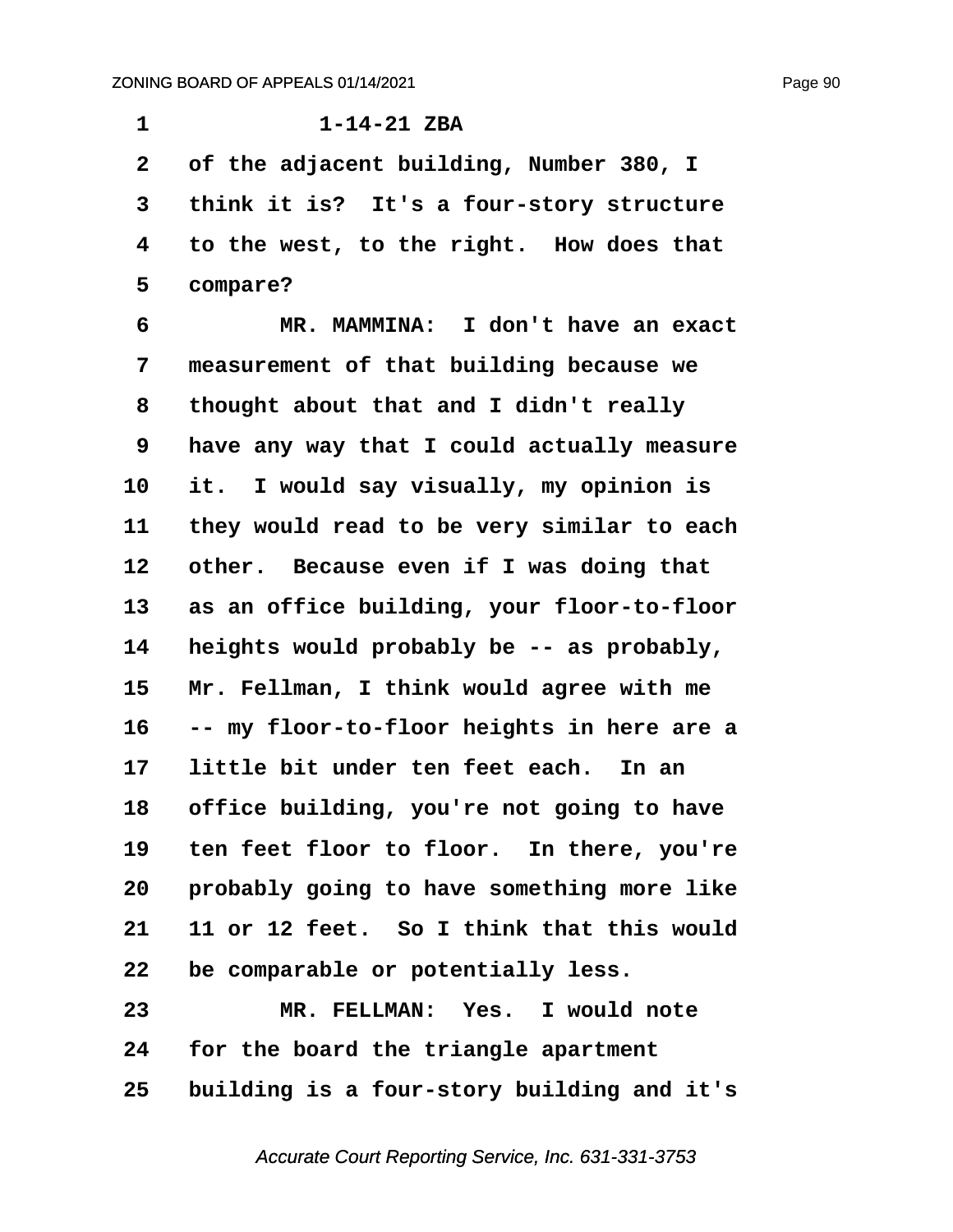| 1            | $1 - 14 - 21$ ZBA                              |
|--------------|------------------------------------------------|
| $\mathbf{2}$ | in excess of 50 feet in height.                |
| 3            | MS. TULLY: Yes. I think he told                |
| 4            | us that earlier today. So that has an          |
| 5            | excess of 50 and this building is 40?          |
| 6            | MR. FELLMAN: 46.                               |
| 7            | MS. TULLY: And then five feet for              |
| 8            | the equipment, right?                          |
| 9            | MR. MAMMINA: Yes.                              |
| 10           | MR. TULLY: So it's going to be                 |
| 11           | close to the same. Is the equipment on         |
| 12           | the top of the roof going to be somewhat       |
| 13           | hidden? I know it's going to be set back.      |
| 14           | MR. MAMMINA: We'll screen it. We               |
| 15           | would certainly screen it because we opted     |
| 16           | not to put any kind of a mansard or a          |
| 17           | parapet. I don't require any of those by       |
| 18           | code. Again, in an effort to mitigate<br>$- -$ |
| 19           | you know, still create aesthetically --        |
| 20           | even though aesthetics is not part of the      |
| 21           | Zoning Board -- understood -- but, again,      |
| 22           | to try to mitigate from the street what        |
| 23           | the building would look like in terms of       |
| 24           | its height.                                    |
| 25           | MR. FELLMAN: Marisa, that's why I              |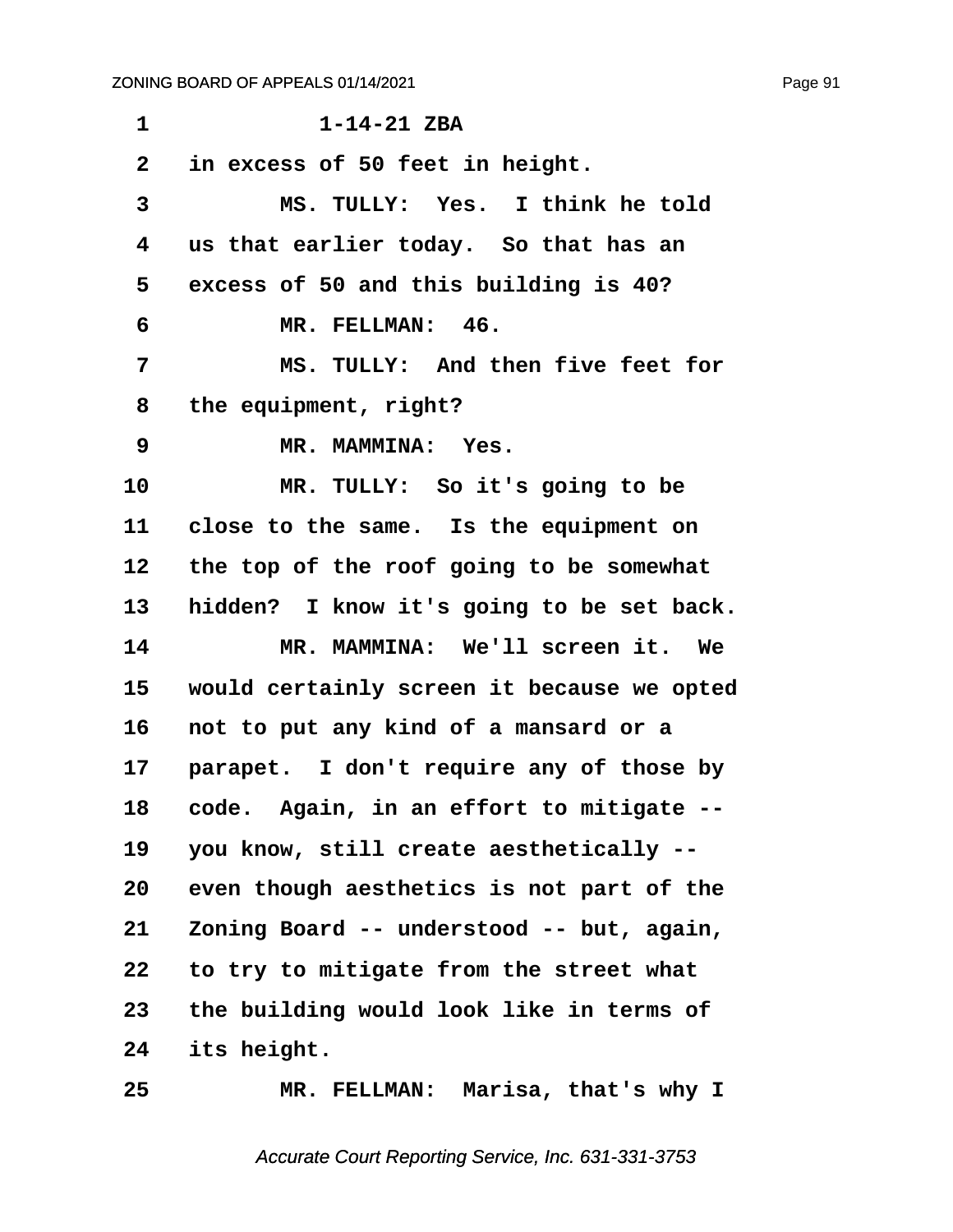| $\mathbf 1$             | $1 - 14 - 21$ ZBA                          |
|-------------------------|--------------------------------------------|
| $\mathbf{2}$            | commented earlier that this is not going   |
| 3                       | to be the final approval of the            |
| $\overline{\mathbf{4}}$ | architecture itself. That will get a       |
| 5                       | separate review.                           |
| 6                       | MS. TULLY: Gotcha.                         |
| 7                       | The other question I had --                |
| 8                       | hopefully it's an easy one. At my regular  |
| 9                       | job, we do a lot of work with semi-senior  |
| 10                      | living. How would you rate the quality of  |
| 11                      | the building, like, the whole thing as a   |
| 12                      | whole, in terms of what it brings to our   |
| 13                      | neighborhood in Farmingdale?               |
| 14                      | MR. MAMMINA: Sure. As I said, my           |
| 15                      | biggest client is Bristal Assisted Living. |
| 16                      | They are absolutely top shelf. This        |
| 17                      | would be built to the standards of that.   |
| 18                      | Also, at the same time, because I          |
| 19                      | get asked this question many, many times,  |
| 20                      | there is another provider, Amber Court and |
| 21                      | I would consider them certainly not to be  |
| 22                      | a Bristal, but I would invite the board -- |
| 23                      | it is in Smithtown. We finished up a       |
| 24                      | building for them the summer before last.  |
| 25                      | Take a look at that building as well and   |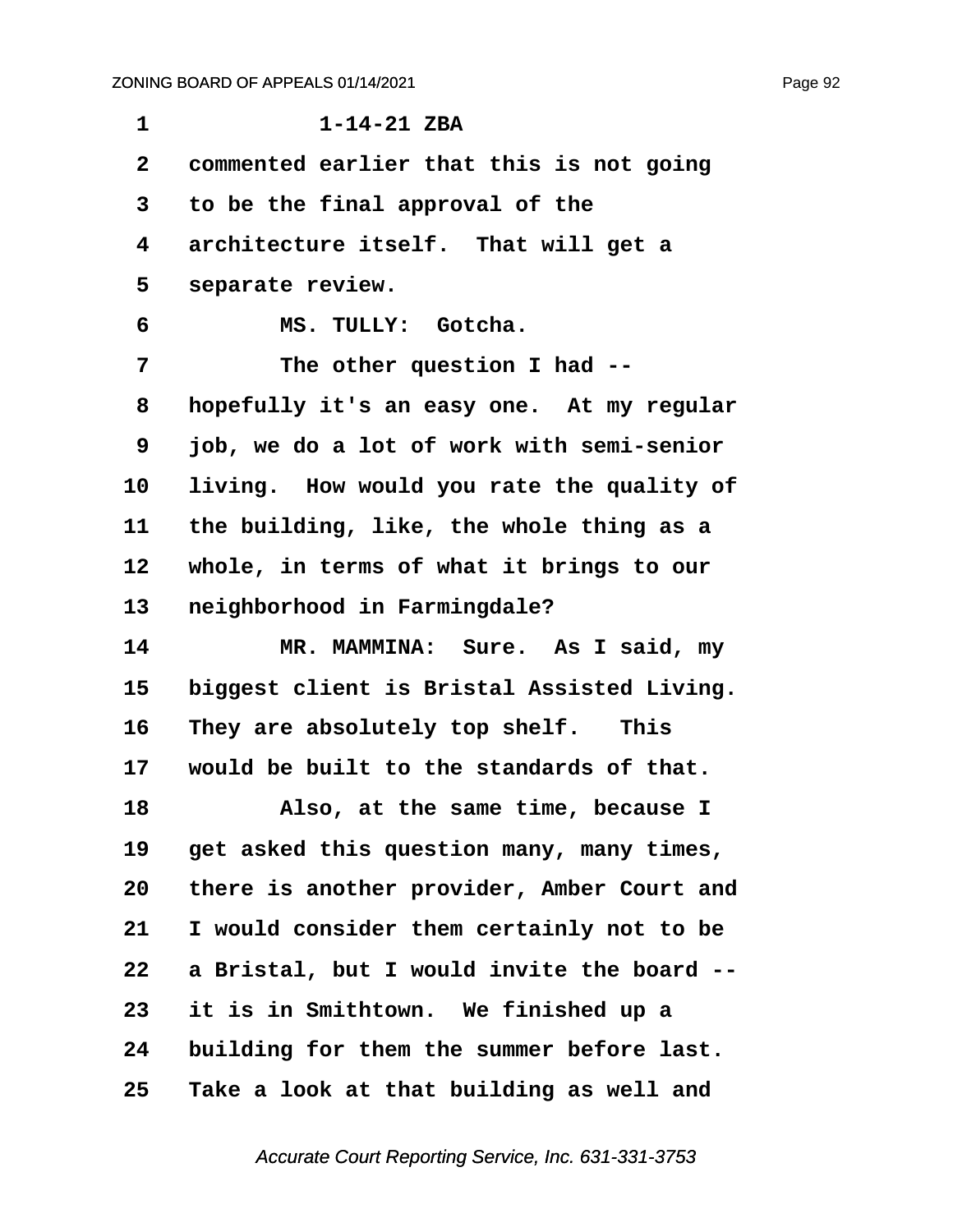**·1· · · · · · ·1-14-21 ZBA ·2· ·you'll see the aesthetics are the same. ·3· ·The interiors, they're not buying the \$100 ·4· ·square yard carpeting that the Bristal** 5 might buy. But the fit and finish -- in **·6· ·order to stay competitive in this business ·7· ·in dealing with Sunrise and things, you ·8· ·know that it is a competitive business ·9· ·that's in very high demand.· So to put out** 10 an inferior quality product, you would be 11 shooting yourself in the foot and no major 12 operator would come in and take a building 13 that's going to be anything less than 14 that. There, we see converted hotels. **15· · · · · MS. TULLY:· I'm taking that as a** 16 rating that's pretty high. 17 **MR. MAMMINA:** Yes, it would be. **18· · · · · MS. TULLY:· An asset to the Village** 19 of Farmingdale. **20· · · · · MR. MAMMINA:· I think so. 21· · · · · MR. NOSTRAND:· Any more questions,** 22 Ms. Tully? **23· · · · · MS. TULLY:· No.· Thank you. 24· · · · · MR. NOSTRAND:· Maybe, at this time, 25· ·we should ask if there is anyone in the**

Accurate Court Reporting Service, Inc. 631-331-3753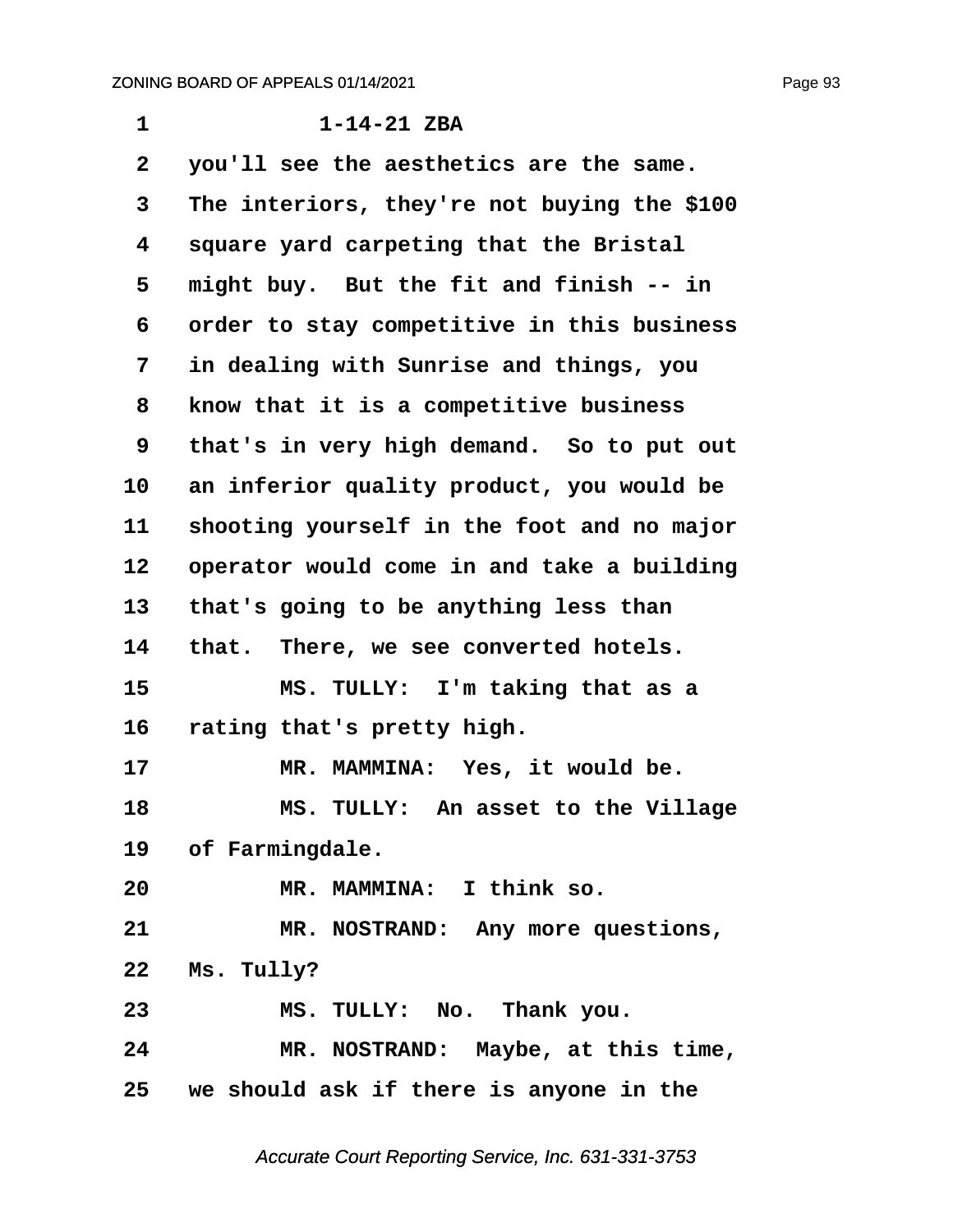**·1· · · · · · ·1-14-21 ZBA ·2· ·audience who wants to ask a question. ·3· · · · · MR. SNIPAS:· Mr. Chairman, we do ·4· ·have two other people to speak tonight. I ·5· ·don't know if you want them to present ·6· ·first before you -- ·7· · · · · MR. NOSTRAND:· Mr. Nelson and Mr. ·8· ·Weinraub? ·9· · · · · MR. SNIPAS:· Yes. 10· · · · · MR. NOSTRAND:· That's fine.· We can 11· ·do that next.· We have another case after 12· ·this, too, and it's getting late.** 13 MR. WOOD: We have four public 14 **commenters waiting on this applicant. 15· · · · · MR. NOSTRAND:· Okay.· Do you think 16· ·we should let them speak at this point or 17· ·do you want the other fellas to speak** 18 **first?** 19 **MR. SNIPAS: Sure. That's fine,** 20 then. That's fine. Just so you're aware, 21 we do have two other people. **22· · · · · MR. NOSTRAND:· Okay.· Let's see if 23· ·there is anyone in the audience who would 24· ·like to speak?** 25 MR. WOOD: Standby for Jeanne

Accurate Court Reporting Service, Inc. 631-331-3753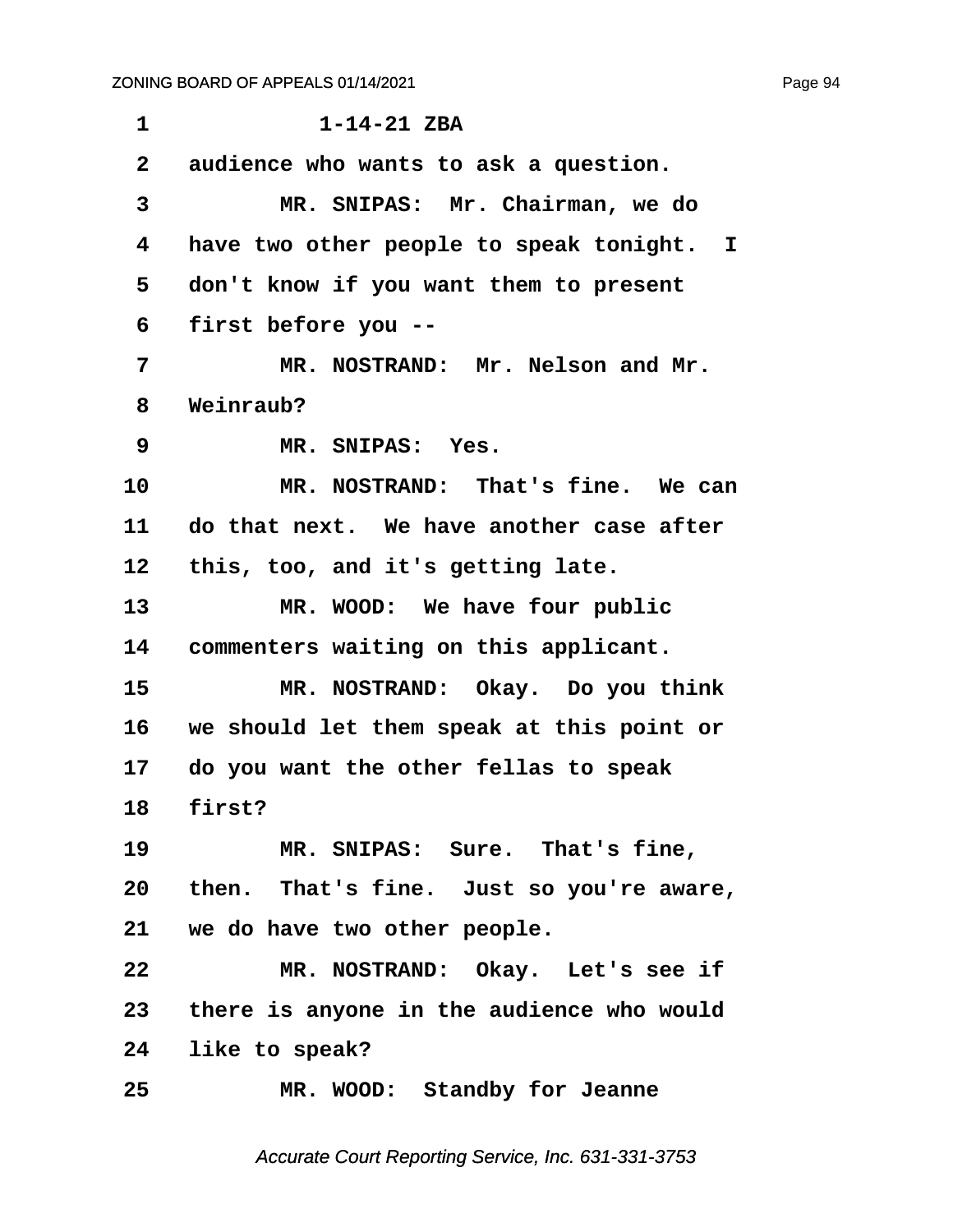| 1               | $1 - 14 - 21$ ZBA                          |
|-----------------|--------------------------------------------|
| $\mathbf{2}$    | Rowland, R-O-W-L-A-N-D.                    |
| 3               | Welcome, Jeanne. You should be             |
| 4               | able to be heard now.                      |
| 5               | MR. ROWLAND: It's Jeanne and Mike.         |
| 6               | I drove by and actually pulled into        |
| 7               | the site earlier in the week. I like the   |
| 8               | drawing. I think it fits in with the       |
| 9               | space. Not for this meeting, but for all   |
| 10              | the people who are listening, I think it's |
| 11              | egregious that three families live in that |
| 12              | home, that existing home, but that's a     |
| 13              | topic for another day.                     |
| 14              | MR. NOSTRAND: That's noted, Mr.            |
| 15              | Rowland.                                   |
| 16              | MR. ROWLAND: Thank you. I                  |
| 17              | appreciate that.                           |
| 18              | The other thing, I believe -- who          |
| 19              | is the gentleman who just spoke?           |
| 20              | MR. NOSTRAND: Mr. Mammina.                 |
| 21              | MR. ROWLAND: I assume that the             |
| 22              | square footage for all the residents in    |
| 23              | the building is approved by the State. It  |
| 24              | seems to me to be, like, sardines with a   |
| 25 <sub>2</sub> | lot of squeezing in, but if that's the way |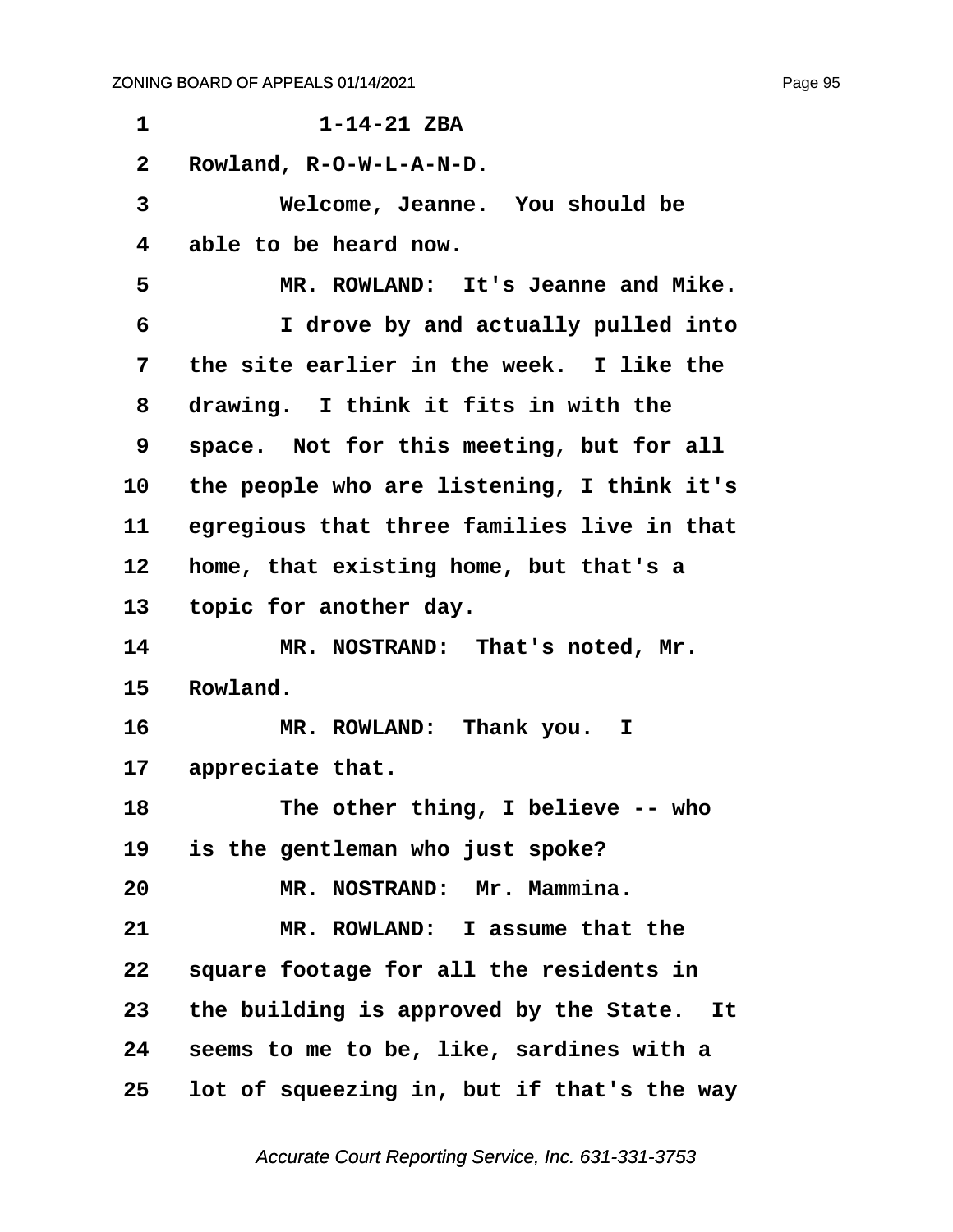**·1· · · · · · ·1-14-21 ZBA**

2 it is, that's the way it is. That's more **·3· ·of a question. ·4· · · · · MR. MAMMINA:· Honestly -- because ·5· ·sometimes I even get this from the owner's ·6· ·staff -- you see the drawing as small as ·7· ·it is and everything looks tiny.· It's not ·8· ·tiny. 9 \* MR. ROWLAND:** Okay. 10 MR. MAMMINA: Yes -- because you 11 ask an excellent question -- dignity and 12 quality of life, New York State is all 13 about that and the Department of Health. 14 These drawings are very carefully 15 scrutinized by staff in the Department of 16 **Health.** 17 **• · · · · · For whatever it's worth, I sit on a 18· ·committee that the governor formed to 19· ·maintain and make sure that standards are 20· ·constantly be improved and that sort of** 21 thing. So quality of life, again, is very 22 important. Actually, the apartments **23· ·themselves are very nice. 24· · · · · MR. NOSTRAND:· How many square feet 25· ·are these studios?**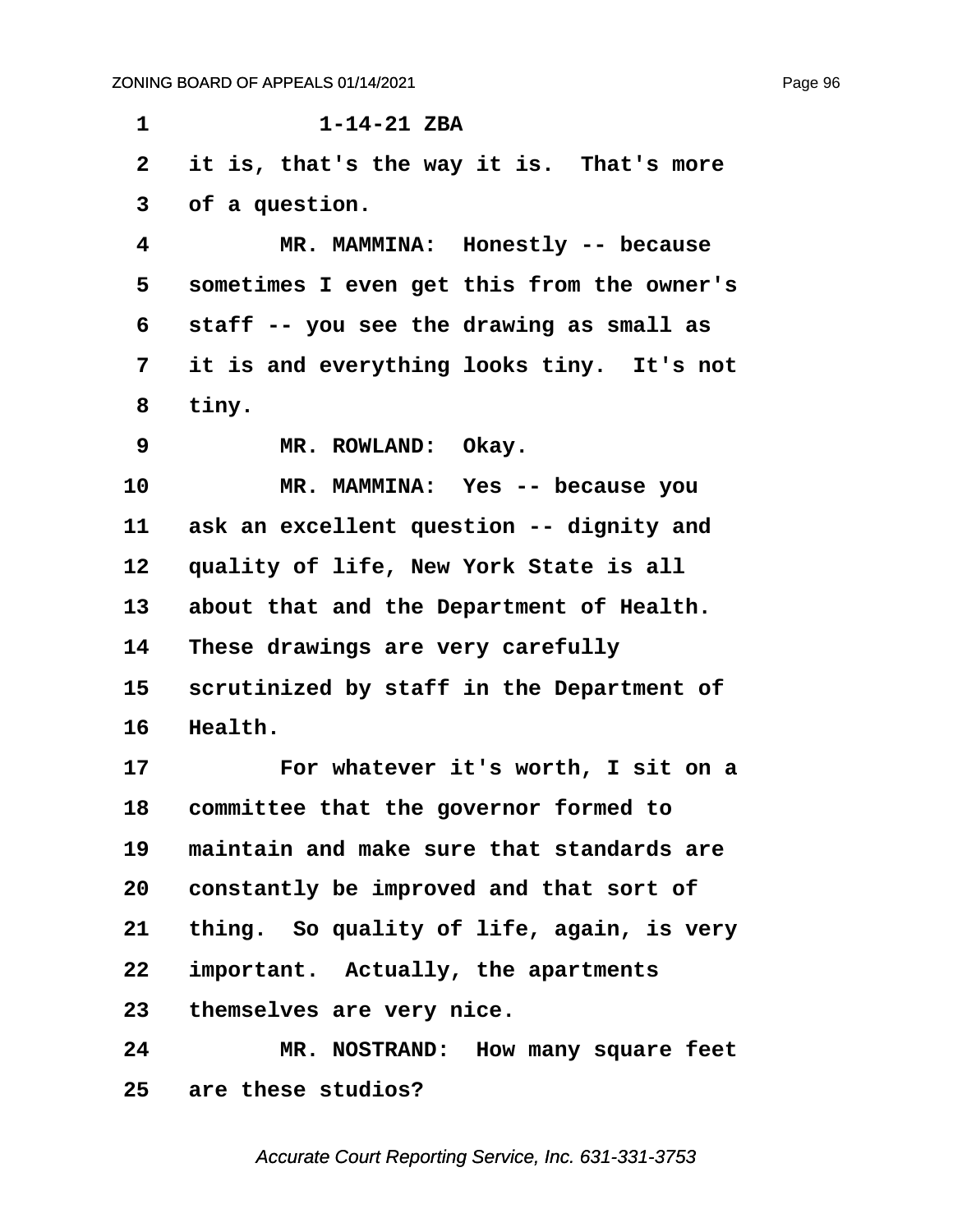**·1· · · · · · ·1-14-21 ZBA ·2· · · · · MR. MAMMINA:· Generally, the ·3· ·studios are about 350 to 375 square feet. ·4· · · · · MR. NOSTRAND:· What about the ·5· ·one-bedrooms? ·6· · · · · MR. MAMMINA:· The one-bedrooms will ·7· ·run about 500.· Remember they're not ·8· ·spending their day in the room.· You don't ·9· ·want them in the room.· The intention is** 10 that they're in the other spaces of the 11 building socializing. Staff will actually 12 try to get people to become interested. 13 They have clubs. Bingo is always the big 14 deal. For the three meals a day, they're 15 down there. 16 **MR. ROWLAND:** I appreciate that. 17 Thank you. 18 **18** One final question, Mr. Chairman. **19· ·I also assume that, given the average 20· ·tenure or the length of stay in the 21· ·facility is about three years, according 22· ·to the New York State stuff that I've 23· ·read, I assume that the residents there 24· ·will be able to walk and cross the street** 25 **safely.** That would be a concern. The

Page 97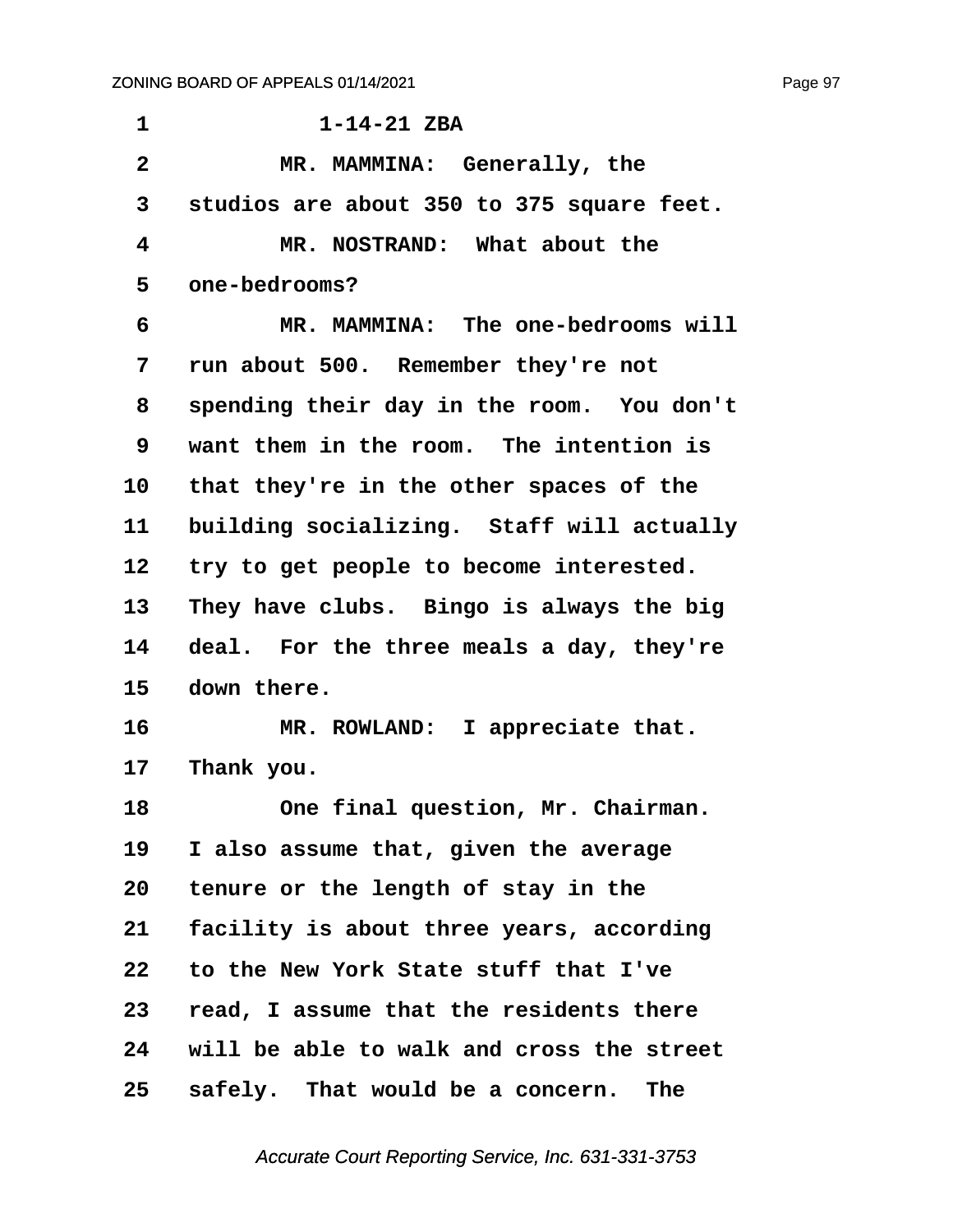| $\mathbf 1$  | $1 - 14 - 21$ ZBA                          |
|--------------|--------------------------------------------|
| $\mathbf{2}$ | other places that are there are apartment  |
| 3            | buildings where people can go -- they can  |
| 4            | navigate the traffic and navigate the      |
| 5            | streets. I just wonder if the population   |
| 6            | that would inhabit that building would be  |
| 7            | able to do the same, to walk around the    |
| 8            | area safely.                               |
| 9            | MR. MAMMINA: If I may, Mr.                 |
| 10           | Chairman.                                  |
| 11           | Again, it's an excellent question,         |
| 12           | Mr. Rowland. Very thoughtful and you did   |
| 13           | your homework because, yes, generally, the |
| 14           | stay is about three years or so average.   |
| 15           | The average age in a building like this is |
| 16           | about in the 82 to 85-year-old range. My   |
| 17           | mother-in-law is in one. She is 92.<br>I.  |
| 18           | don't want to say that she's beating the   |
| 19           | odds. That sounds callous.                 |
| 20           | As I said earlier, people are free         |
| 21           | to come and go as they want to in these    |
| 22           | facilities because it is considered to be  |
| 23           | -- these are well-seniors. You don't have  |

24 a big wheelchair population in here. Many **25· ·people have their walkers, but the**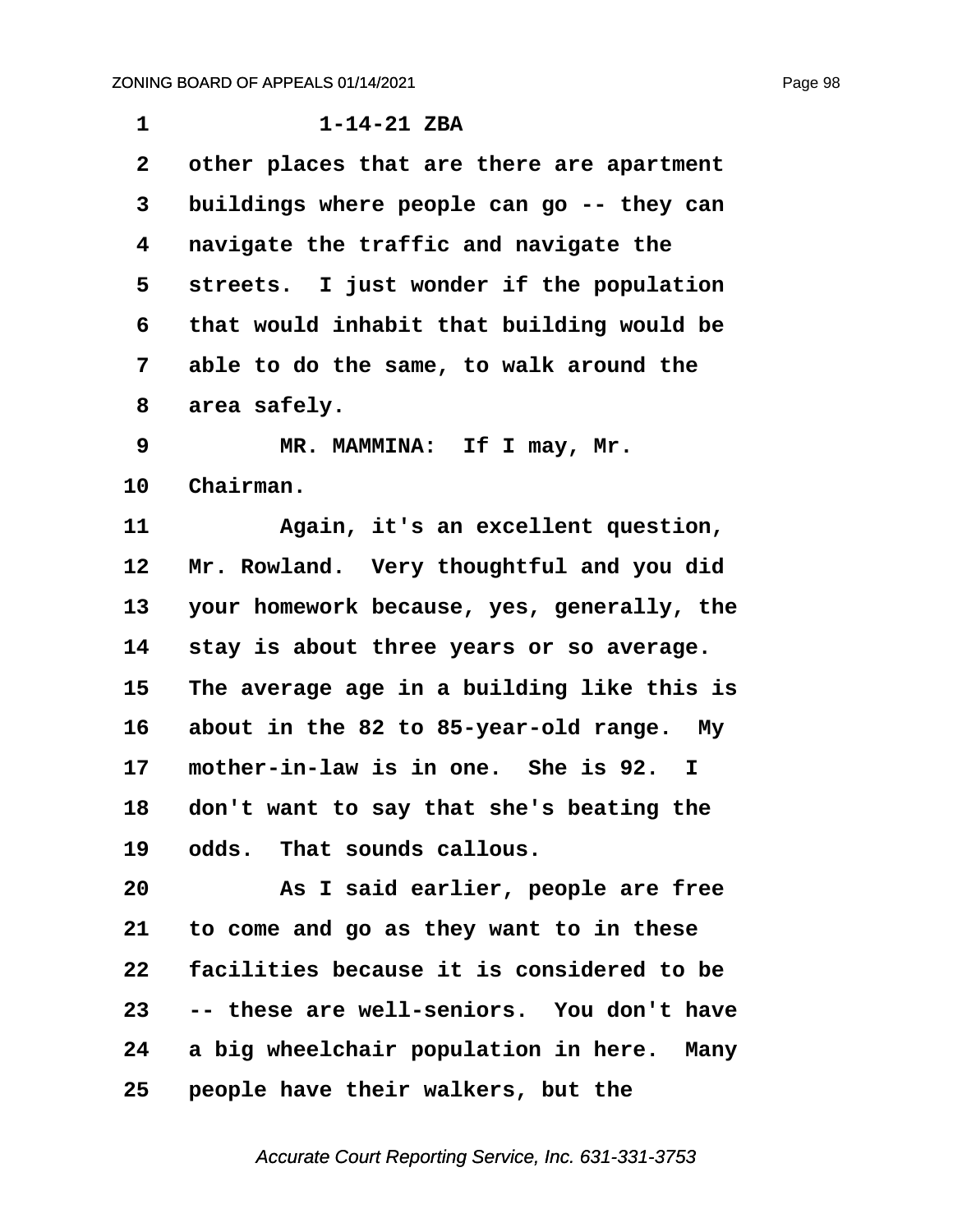| 1              | $1 - 14 - 21$ ZBA                          |
|----------------|--------------------------------------------|
| $\overline{2}$ | facility itself will organize activities   |
| 3              | for the seniors to leave the building      |
| 4              | together in a group. It's social. Again,   |
| 5              | they may make trips to Broadway shows and  |
| 6              | that sort of thing.                        |
| 7              | MR. ROWLAND: But residents could           |
| 8              | go out to McDonald's if they want?         |
| 9              | MR. MAMMINA: Of course, they               |
| 10             | could. They may go to any place they       |
| 11             | want.                                      |
| 12             | MR. ROWLAND: So that would be my           |
| 13             | concern. If they go out to McDonald's and  |
| 14             | they could get hit by a car or that sort   |
| 15             | of thing. Everything you said is great.    |
| 16             | Beautiful. I love the drawing. Love the    |
| 17             | rendering. It kind of fits in over there.  |
| 18             | I would just be concerned about that.      |
| 19             | That's really it. If you guys have done    |
| 20             | your homework on that, then it's fine with |
| 21             | me.                                        |
| 22             | MR. NOSTRAND: Audrey, did you get          |
| 23             | the Rowlands' address?                     |
| 24             | MR. ROWLAND: One Atlantic Avenue,          |
|                | 25 Apartment 15.                           |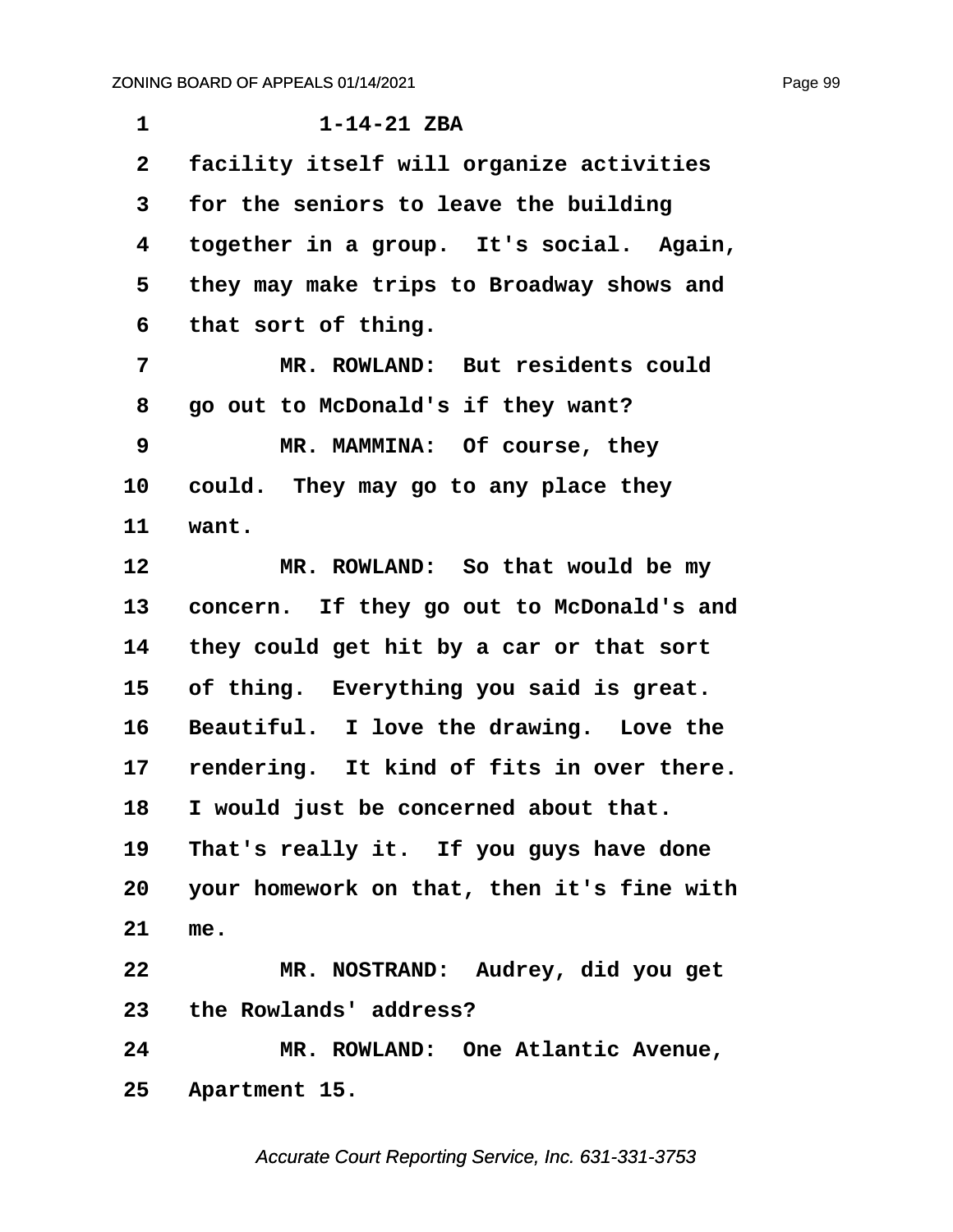| $\mathbf 1$    | $1 - 14 - 21$ ZBA                                |
|----------------|--------------------------------------------------|
| $\overline{2}$ | MS. ROWLAND: I just have one                     |
| 3              | question.                                        |
| 4              | MR. NOSTRAND: Yes, Ms. Rowland.                  |
| 5              | MS. ROWLAND: It was a little bit                 |
| 6              | hard to $-$ - when I looked at the $-$ - I don't |
| 7              | know if it's a blueprint or whatever,            |
| 8              | diagram -- how close is the building to          |
| 9              | the left of it when you're looking at it?        |
| 10             | I don't know if it's Suburbia.                   |
| 11             | MR. NOSTRAND: That would be the                  |
| 12             | east side. Well, there are about ten             |
| 13             | apartment buildings along there. They're         |
| 14             | all fairly close, the property lines.            |
| 15             | MS. ROWLAND: Okay.                               |
| 16             | MR. ROWLAND: And that is a bit                   |
| 17             | higher than that structure?                      |
| 18             | MR. NOSTRAND: Yes.                               |
| 19             | MR. ROWLAND: So I would assume you               |
| 20             | would ask those guys, "Hey, is it okay if        |
| 21             | we build it this high?" The question, Ms.        |
| 22             | Tully, on the west side, it totally makes        |
| 23             | sense because it is about that size, but         |
| 24             | on the east side, it seems to be a little        |
| 25             | smaller. But you guys would work that            |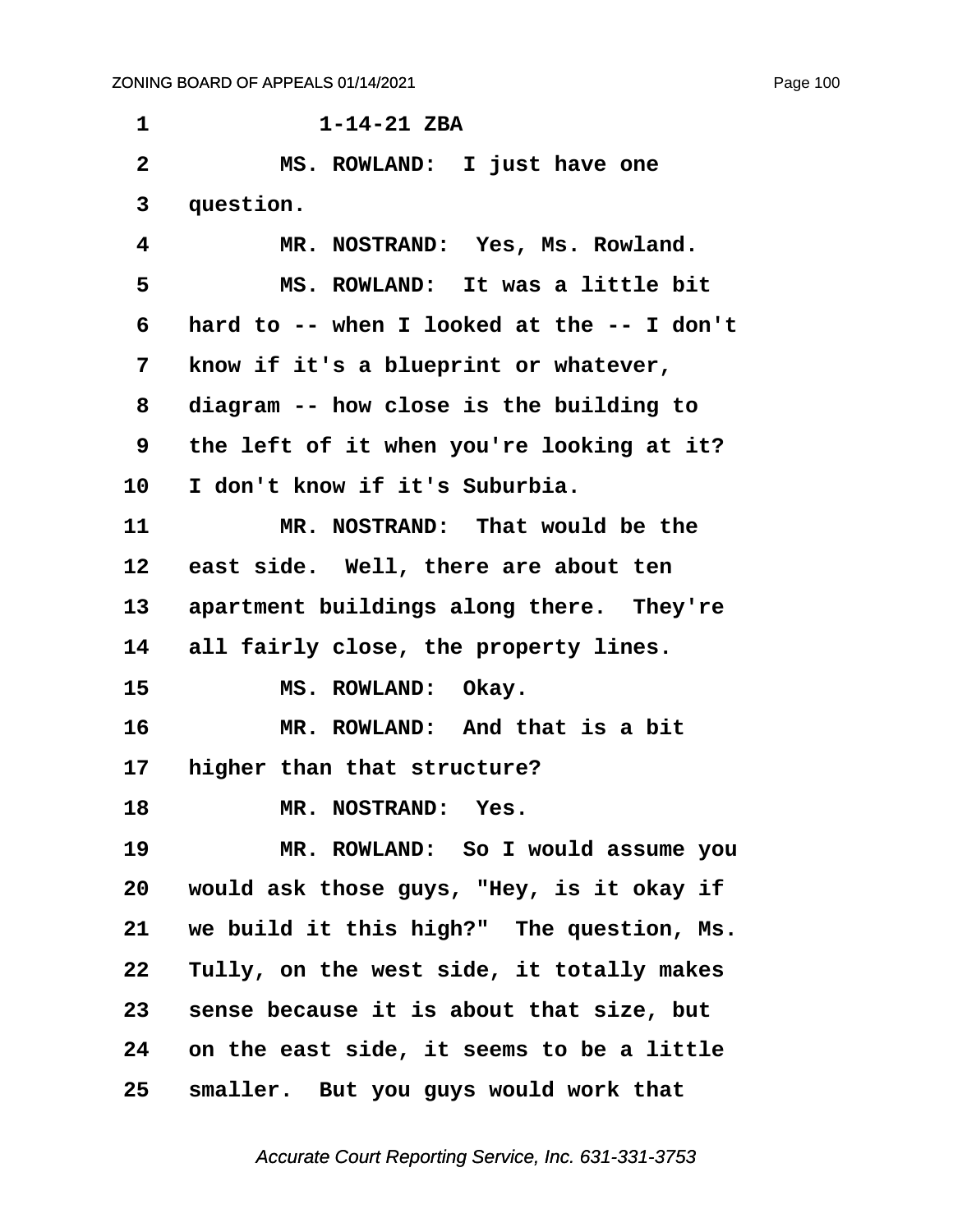| 1               | $1 - 14 - 21$ ZBA                          |
|-----------------|--------------------------------------------|
| $\mathbf{2}$    | out. You know, just FYI.                   |
| 3               | MR. NOSTRAND: Thank you. Okay.             |
| 4               | Does anyone else in Zoomland want          |
| 5               | to speak on behalf of this or have         |
| 6               | questions about this project? Thank you,   |
| 7               | Mr. Rowland.                               |
| 8               | MR. WOOD: Stand by for John                |
| 9               | McGrath, please.                           |
| 10              | MR. McGRATH: John McGrath, 400             |
| 11              | Fulton Street, Farmingdale, New York.      |
| 12              | I am the Treasurer on the Board of         |
| 13              | Directors at the Suburbia Apartments which |
| 14              | is next door to the proposed building      |
| 15 <sub>2</sub> | site.                                      |
| 16              | First off, I want to thank the             |
| 17              | Village for giving me a copy of the plans  |
| 18              | yesterday which allowed my board to review |
| 19              | them. Today, we had an opportunity for     |
| 20              | our residents to review them before we     |
| 21              | spoke.                                     |
| 22              | First off, there are two variances         |
| 23              | being sought, the one with respect to the  |
| 24              | size of the property, the size of the use  |
| 25              | of the property, we have no objection to.  |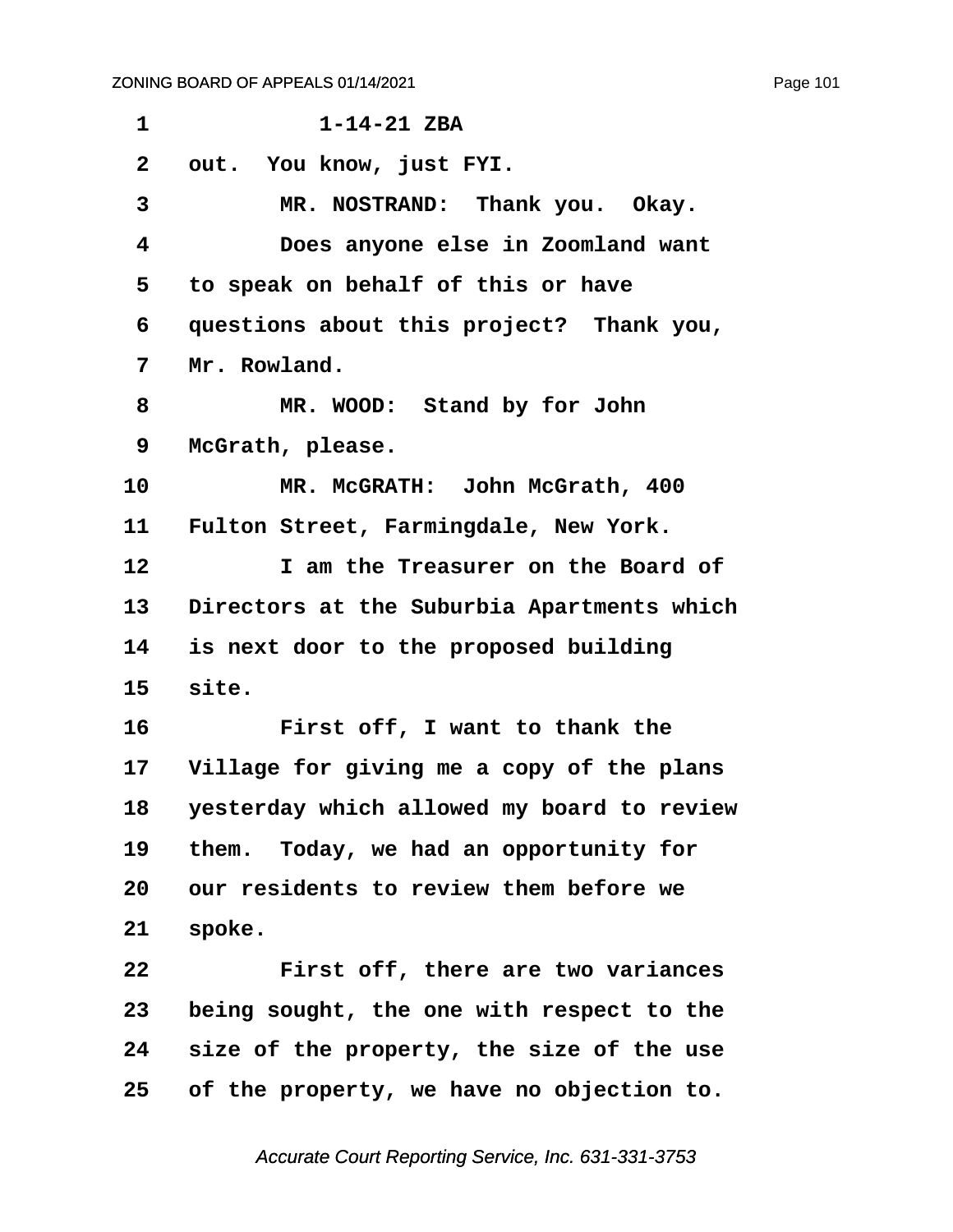| $\mathbf 1$       | $1 - 14 - 21$ ZBA                         |
|-------------------|-------------------------------------------|
| 2                 | With respect to the height of the         |
| 3                 | building, we have a couple of questions.  |
| 4                 | Having done this in Manhattan for years,  |
| 5                 | has a study been done to determine what   |
| 6                 | effect the added height of both the       |
| 7                 | building itself and the equipment on top  |
| 8                 | of the building is going to affect the    |
| 9                 | shade or the sunlight cast onto my        |
| 10                | property? I don't know if David, the      |
| 11                | architect, can answer that question.      |
| $12 \overline{ }$ | MR. MAMMINA: We did not do a              |
| 13                | shadow study. I'm very familiar with what |
| 14                | you're asking for.                        |
| 15                | MR. McGRATH: Okay. So that would          |
| 16                | be one question that we would like        |
| 17                | answered before the board agrees to that  |
| 18                | variance.                                 |
| 19                | With respect to the rest of the           |
| 20                | presentation and the project that we've   |
| 21                | been able to review, we have no objection |
| $22 \,$           | to a variance being given and the project |
| 23                | being done as proposed.                   |
| 24                | MR. NOSTRAND: Thank you.                  |
| 25                | Anybody else in Zoomland that wants       |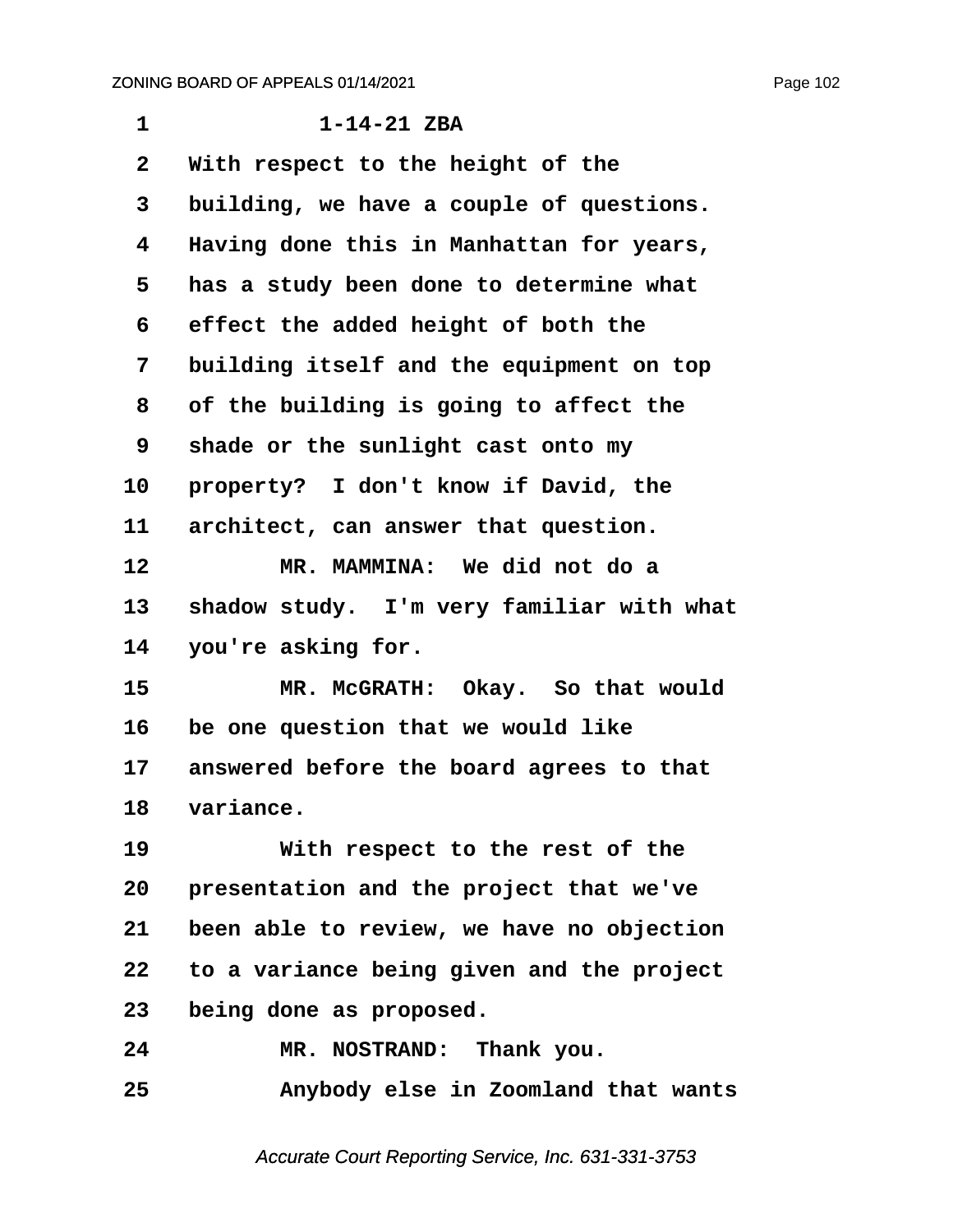**·1· · · · · · ·1-14-21 ZBA** 2 to speak? **·3· · · · · MR. WOOD:· Four other hands raised.** 4 Standby, please. 5 **MR. NOSTRAND:** Okay. Thank you, **·6· ·Mr. McGrath. ·7· · · · · MR. WOOD:· Anne Crawford coming in.** 8 **MS. CRAWFORD: Hello. 9 \* MR. WOOD:** Hi, Anne. We can hear **10· ·you.** 11 MS. CRAWFORD: Okay. The address **12· ·is 115 William Street.** 13 **MR. WOOD:** Will you be showing **14· ·video or no?** 15 MS. CRAWFORD: No, no. 16 **MR. WOOD:** Okay. 17 **MS. CRAWFORD:** With regard to the **18· ·studio, you said it's 350 to 375 feet?** 19 **MR. MAMMINA:** Yes, ma'am. **20· · · · · MS. CRAWFORD:· When I think of a 21· ·studio, I think of a New York City 22· ·apartment, which means no bed obviously,** 23 but, obviously, this has a bed in it. How **24· ·does that work? 25· · · · · MR. MAMMINA:· This is like a hotel**

Accurate Court Reporting Service, Inc. 631-331-3753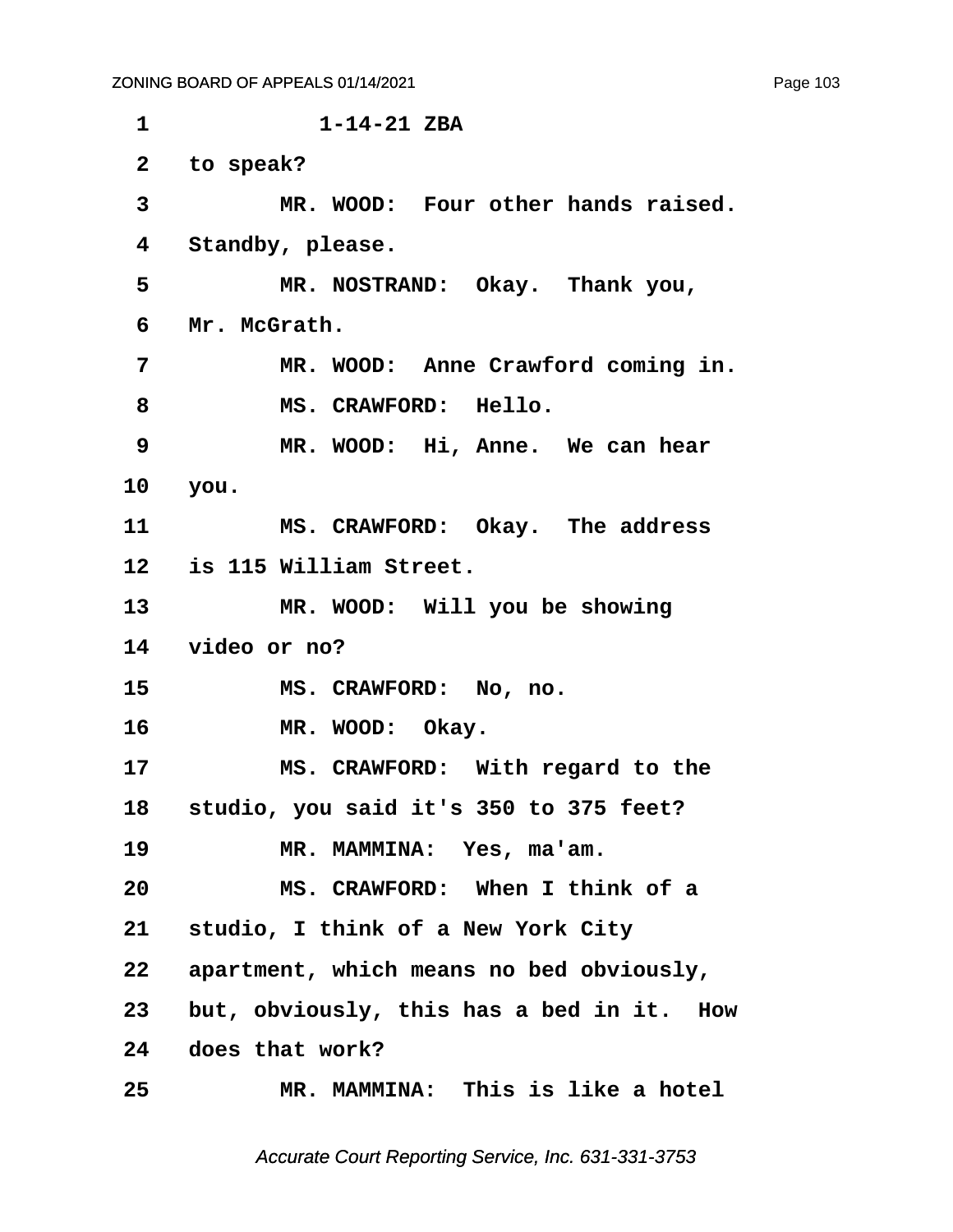**·1· · · · · · ·1-14-21 ZBA ·2· ·room.** 3 **MS. CRAWFORD:** Okay. **·4· · · · · MR. MAMMINA:· That's a much better** 5 way to think about it. The difference **·6· ·between this and a hotel room would be ·7· ·that, in addition to -- in the case of ·8· ·these -- because it's not required in a ·9· ·hotel -- but every one of the bathrooms --** 10 every room has a three-fixture bathroom 11 that meets the New York State building 12 code in terms of handicapped accessibility 13 requirements. Then there is a closet for 14 clothing and all the proper handicapped **15· ·clearances.· Then there is also a small** 16 **pantry.** I don't want to call it a 17 kitchenette because there's no cooking. **18· ·Cooking is not permitted by the New York** 19 State Department of Health. It would 20 generally be a small sink, a small **21· ·refrigerator so that there could be a 22· ·little freezer in there if a resident 23· ·wants to keep a gallon of ice cream or a 24· ·Sara Lee cake.· There would be a microwave 25· ·in there as well so that if someone wants**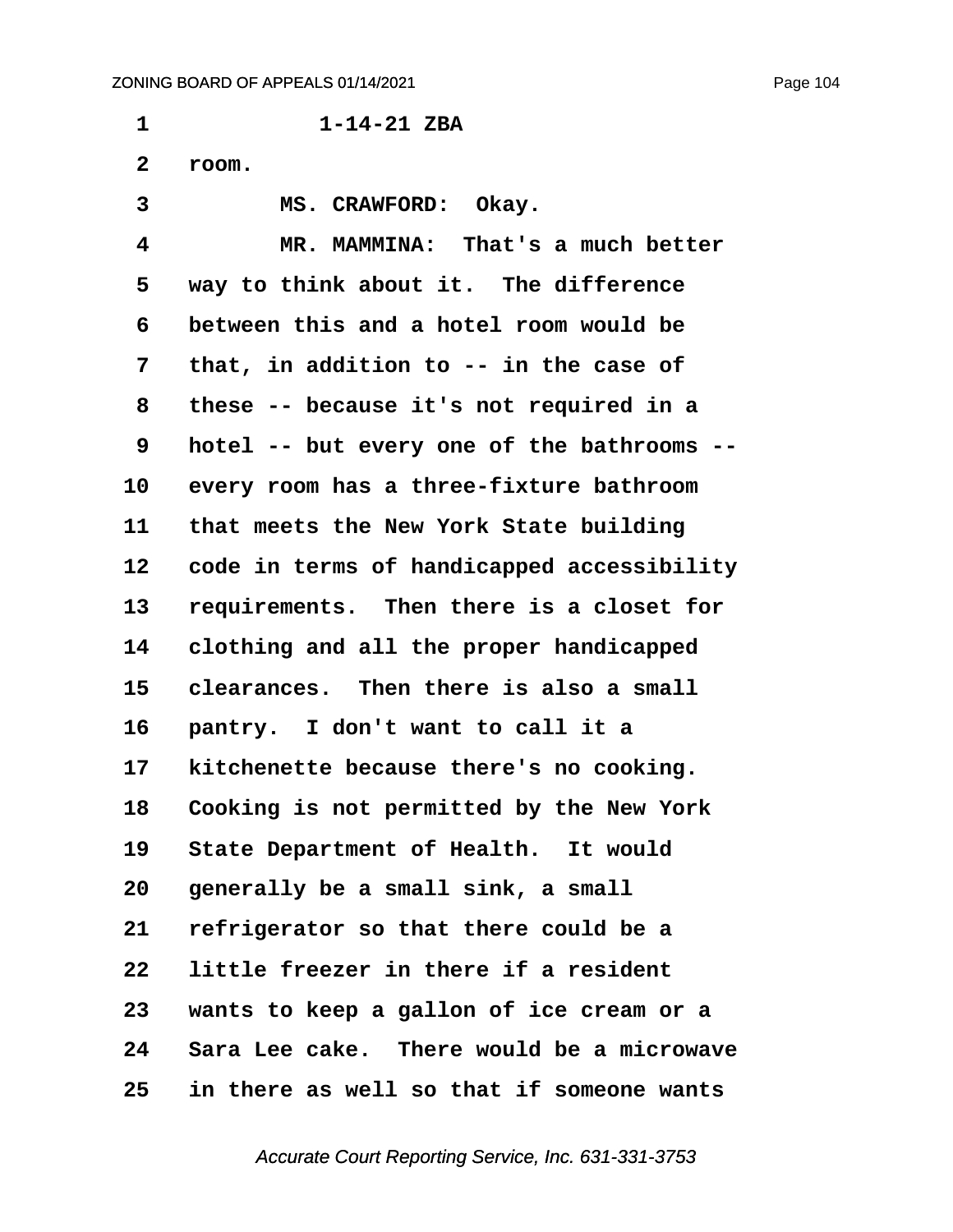| $\mathbf{1}$ | $1 - 14 - 21$ ZBA                          |
|--------------|--------------------------------------------|
| $\mathbf{2}$ | to make a cup of tea, they can boil water. |
| 3            | If they want to heat up that Sara Lee      |
| 4            | cake, they can do that. Other than that,   |
| 5            | think of a hotel room. That's what this    |
| 6            | is set up as in the studio.                |
| 7            | MS. CRAWFORD: Okay. That makes             |
| 8            | sense.                                     |
| 9            | MR. FELLMAN: David, could you              |
| 10           | recommend a facility if somebody like Anne |
| 11           | or somebody else would like to go see one  |
| 12           | of these in operation? Because I know      |
| 13           | I've been to them. They're wonderful.      |
| 14           | They normally like promoting what they're  |
| 15           | doing. This way people can see one live,   |
| 16           | so to speak.                               |
| 17           | MR. MAMMINA: I think that's a              |
| 18           | terrific idea, Steve. I'm sure that I      |
| 19           | could set that up with one of the          |
| 20           | operators that we do business with. We'll  |
| 21           | pass that on to you or to whomever in the  |
| 22           | Village. Anyone who would like to would    |
| 23           | certainly be able to take a tour.          |
| 24           | MR. FELLMAN: Thank you.                    |
| 25           | MS. CRAWFORD: My other question is         |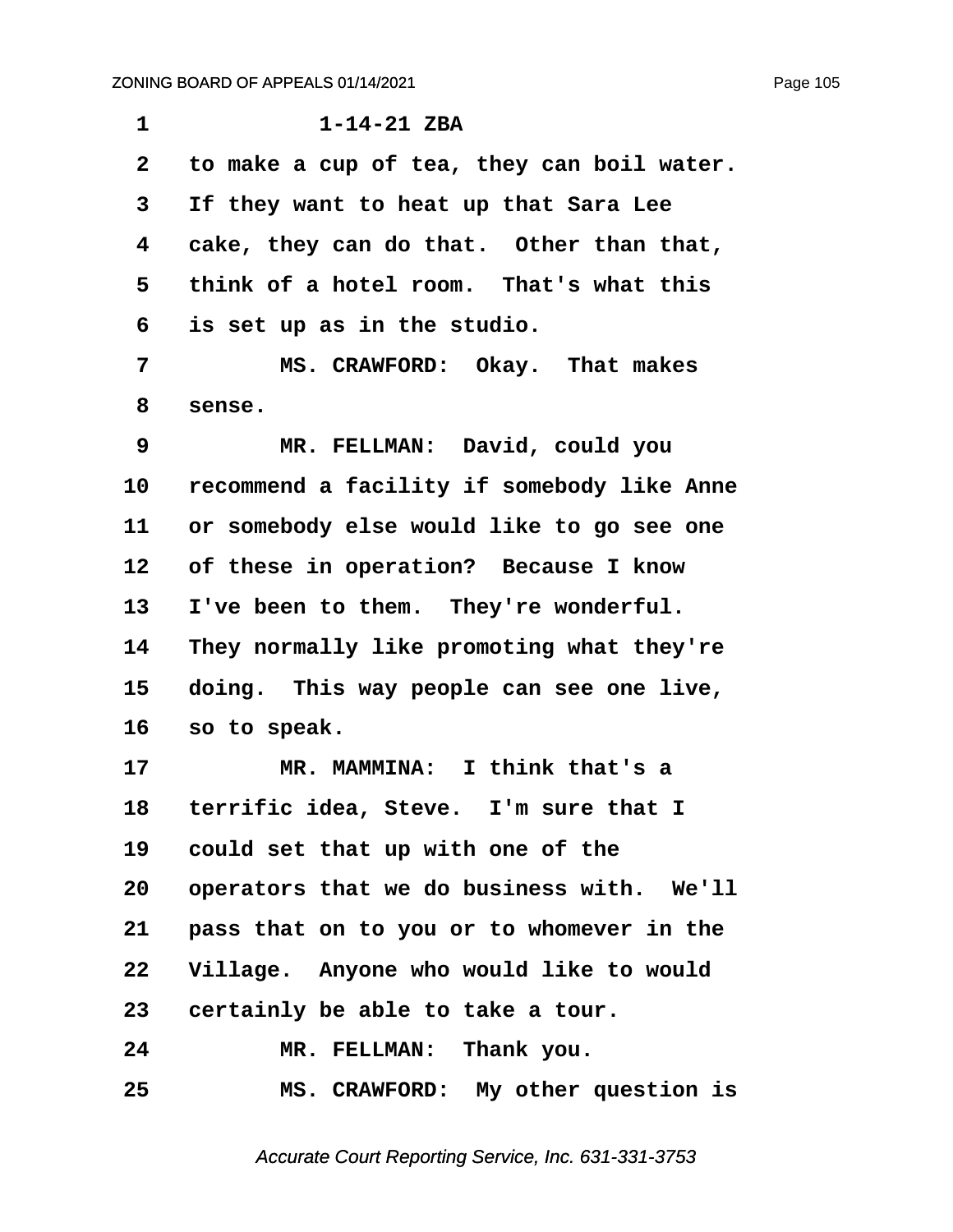| 1              | $1 - 14 - 21$ ZBA                          |
|----------------|--------------------------------------------|
| $\overline{2}$ | in regard to the height. You've already    |
| 3              | got it at 40 feet 6 inches. Now you're     |
| 4              | going to add another five feet to it for   |
| 5              | all the equipment or am I misunderstanding |
| 6              | that?                                      |
| 7              | MR. MAMMINA: Well, we're not               |
| 8              | adding five feet to the entire building.   |
| 9              | I mean, if you think about --              |
| 10             | MS. CRAWFORD: Well, you've got the         |
| 11             | air-conditioning units and that kind of    |
| 12             | stuff that's going to be up there. So      |
| 13             | that's going to add more height to the     |
| 14             | building or does this 40 feet include      |
| 15             | that?                                      |
| 16             | MR. MAMMINA: No. It does not               |
| 17             | include that. You're required, by          |
| 18             | building code, to have a stair going up to |
| 19             | the roof. So there would be a bulkhead --  |
| 20             | what we call a bulkhead -- going up to the |
| 21             | roof.                                      |
| 22             | The air-conditioning equipment, if         |
| 23             | you're looking at a building of this size, |
| 24             | in terms of the amount of air-conditioning |
| 25             | units that might be on the roof of this    |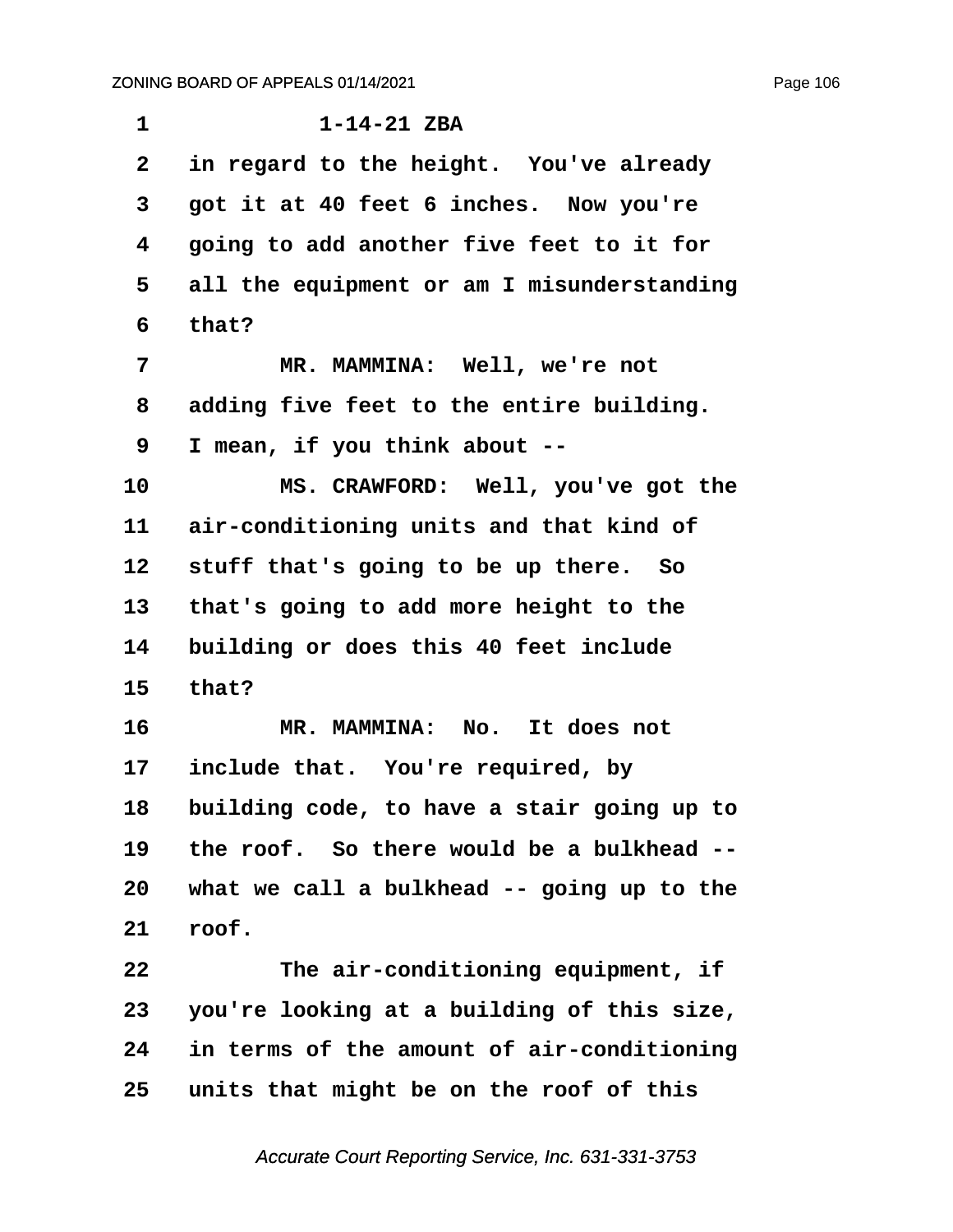Page 107

| 1            | $1 - 14 - 21$ ZBA                            |
|--------------|----------------------------------------------|
| $\mathbf{2}$ | building, there might be 12 of those. You    |
| 3            | know, that's a guess, an educated guess.     |
| 4            | If you think about your backyard, your       |
| 5            | condensing unit that sits in your backyard   |
| 6            | for your central air-conditioning in your    |
| 7            | house, if you clustered four of those        |
| 8            | together, that's a unit. So I'm saying,      |
| 9            | all right, if you took your condensing       |
| 10           | unit, it's probably about three feet by      |
| 11           | three feet. If you put four of them          |
| 12           | together, it's six feet by six feet. So      |
| 13           | there might be a dozen of those. You put     |
| 14           | them in the center of the roof. At that      |
| 15           | height, you're really not going to see       |
| 16           | them. You'd have to be a quarter-mile --     |
| 17           | MS. CRAWFORD: You're not going to            |
| 18           | see them, but it adds to the height of the   |
|              | 19 building?                                 |
| 20           | MR. MAMMINA: Yes, sure. Sure, it             |
| 21           | does.                                        |
| 22           | MS. CRAWFORD: So then, not only              |
|              | 23 are you going over 35 feet, you're also   |
|              | 24 going over the 40 feet that you're asking |
| 25           | for?                                         |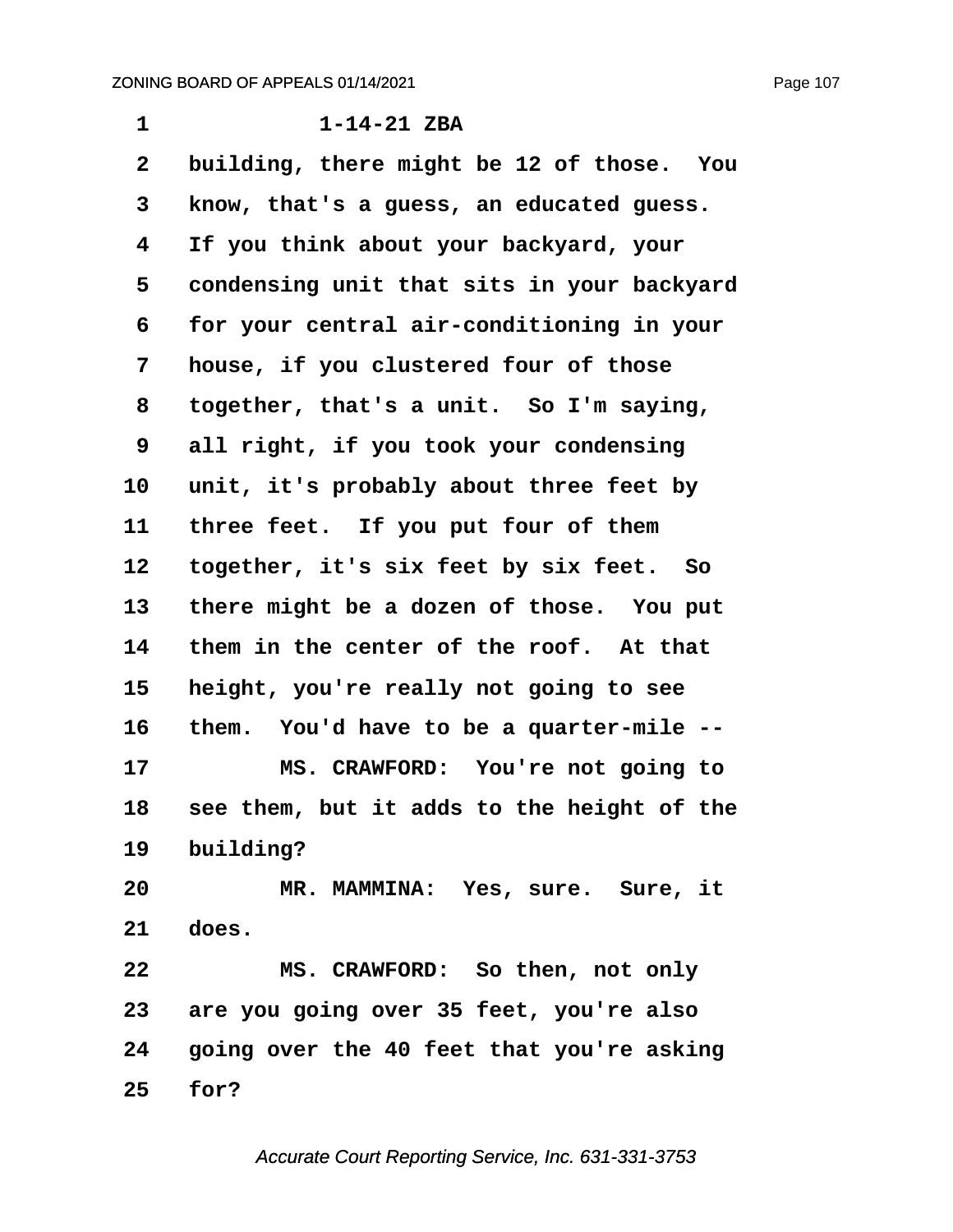**·1· · · · · · ·1-14-21 ZBA ·2· · · · · MR. FELLMAN:· The equipment is ·3· ·permitted in code.· The building is the ·4· ·building.· The masthead of the building, ·5· ·the unit says -- Mr. Mammina pointed out ·6· ·it would be located in the center.· That's ·7· ·why I said the architectural design --** 8 MS. CRAWFORD: Right, I get that. **·9· · · · · MR. FELLMAN:· We'll make sure** 10 there's screening, but the bulk of the 11 building and the height of the building is **12· ·at the 40 feet.** 13 MS. CRAWFORD: Okay. **14· · · · · MR. NOSTRAND:· And you'd never see 15· ·the air-conditioning units from the street** 16 or even from quite a ways away. 17 MS. CRAWFORD: Okay. But you're **18· ·going over the height and you're also** 19 **going over the building area size.** I like **20· ·the building.· I think it looks great. I 21· ·like the idea.· I think the Village of** 22 Farmingdale needs that. I'm just saying **23· ·that you're already going over the height 24· ·and you're already going over the maximum** 25 size. Those are just my comments. I

Accurate Court Reporting Service, Inc. 631-331-3753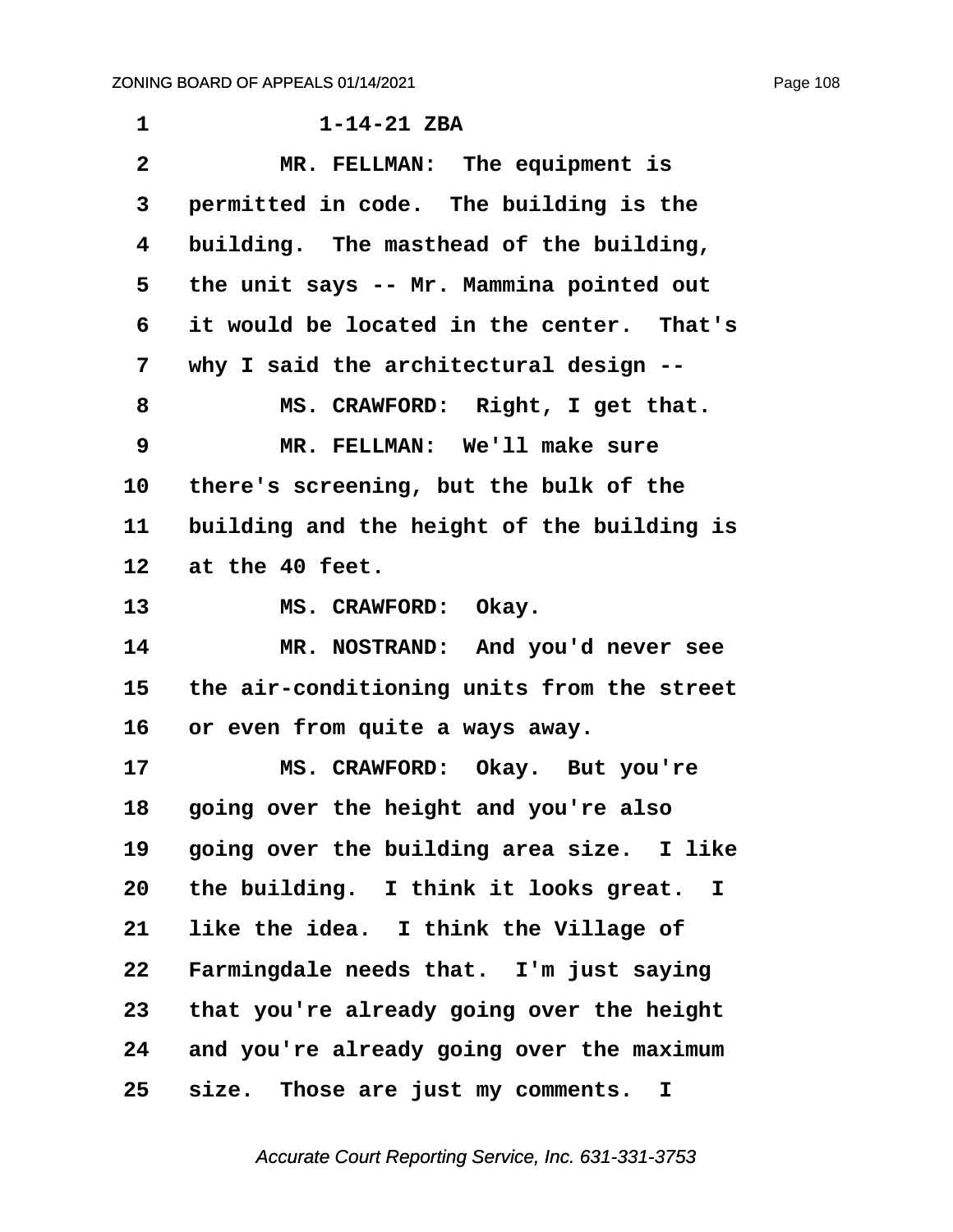| $\mathbf{1}$ | $1 - 14 - 21$ ZBA                          |
|--------------|--------------------------------------------|
| $\mathbf{2}$ | think the structure looks great and I      |
| 3            | think that the Village does need an        |
| 4            | assisted living facility. Those are just   |
| 5            | my comments, just about the height and the |
| 6            | maximum, which are the two variances       |
| 7            | you're going for?                          |
| 8            | MR. NOSTRAND: Correct.                     |
| 9            | MS. CRAWFORD: When you keep doing          |
| 10           | that, you're setting another precedent for |
| 11           | increasing height for other buildings.     |
| 12           | MR. NOSTRAND: Well, this building          |
| 13           | is shorter than some of the others on the  |
| 14           | same block.                                |
| 15           | MS. CRAWFORD: Okay. But you've             |
| 16           | got a maximum of 35 feet that's required.  |
| 17           | That's just my comment. I know you're      |
| 18           | going to approve it, but I'm just saying   |
| 19           | that down the road you've got a precedent  |
| 20           | where you're increasing the height.        |
| 21           | That's all I'm saying.                     |
| 22           | MR. NOSTRAND: Okay.                        |
| 23           | MS. TULLY: I think we need to              |
| 24           | revisit the height of the building         |
| 25           | adjacent at 380. That precedent was        |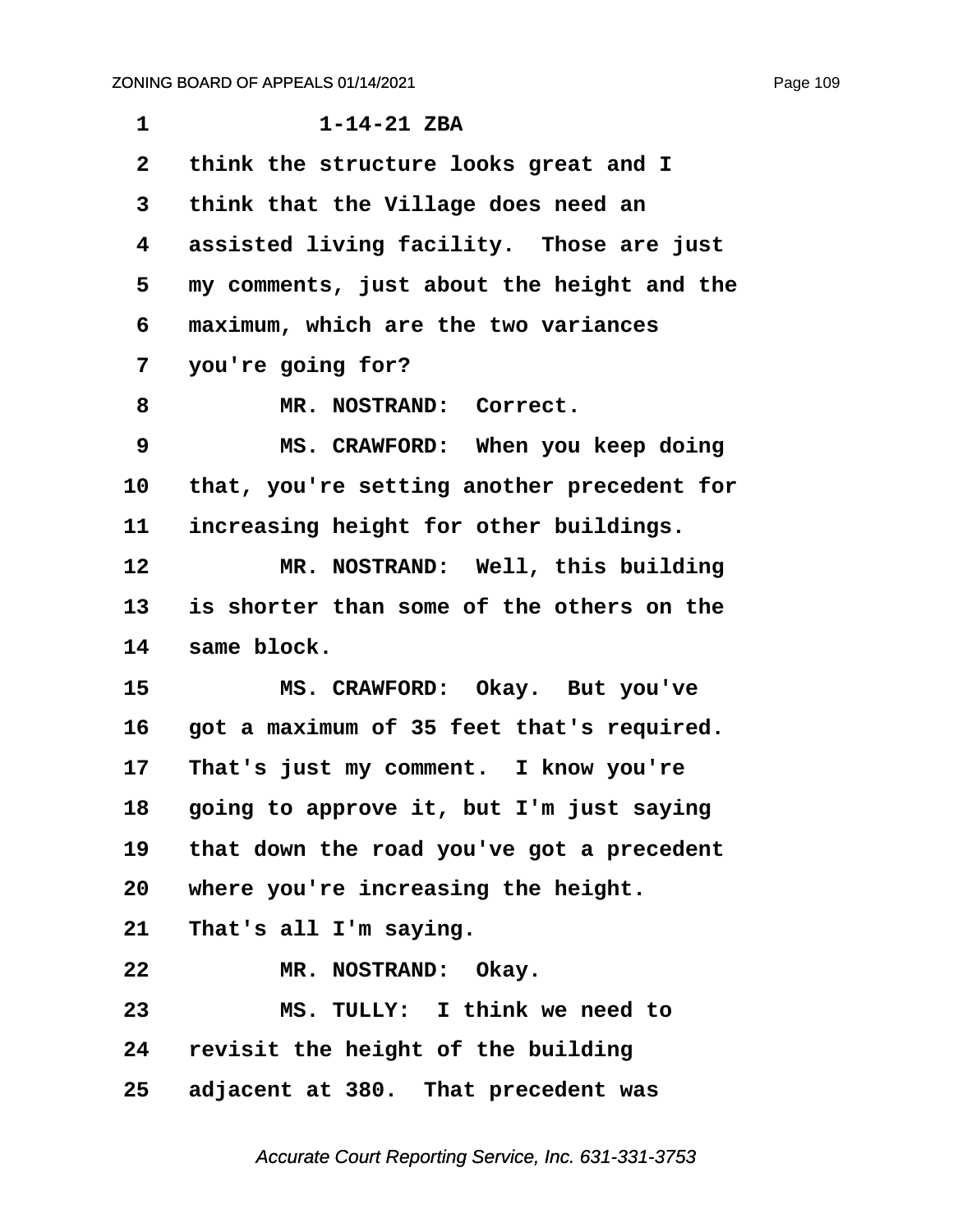**·1· · · · · · ·1-14-21 ZBA** 2 already set. If it's already at -- what **·3· ·was the height again, Steve? ·4· · · · · MR. NOSTRAND:· I think it's 50 ·5· ·feet. ·6· · · · · MR. FELLMAN:· Over 50.· It's close ·7· ·to 54 feet. ·8· · · · · MS. TULLY:· And it's only -- what ·9· ·-- one property length away.** 10 MS. CRAWFORD: Okay. Well, I'm **11· ·just saying you're changing the variance** 12 to allow for this. That's all. 13 MR. FELLMAN: If I may, Ms. 14 Crawford, you raise an excellent point. **15· ·You don't want to set a precedent. 16· · · · · One of the things that you have to 17· ·keep in mind is this is an unusually zoned** 18 **piece of property.** This property zone, 19 Residence BB, which permits this type of **20· ·use, as you head east, most of that is** 21 zoned Business D. There's different **22· ·zoning as you head east from this** 23 **property. 24· · · · · MS. CRAWFORD:· Right, yes. 25· · · · · MR. FELLMAN:· So you can only set a**

Accurate Court Reporting Service, Inc. 631-331-3753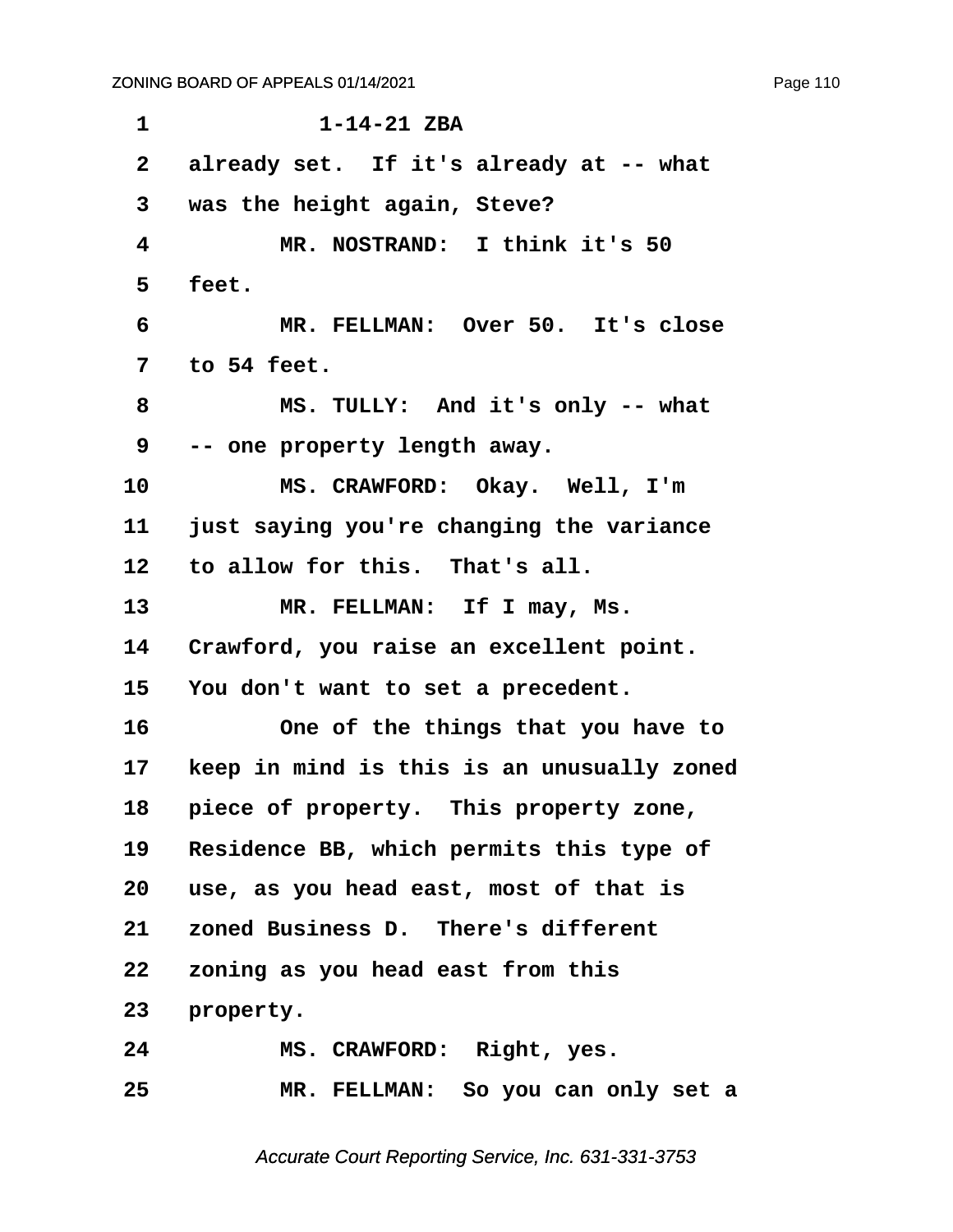| 1               | $1 - 14 - 21$ ZBA                          |
|-----------------|--------------------------------------------|
| $\mathbf{2}$    | precedent of a property where there is     |
| 3               | similar zoning which there are not very    |
| 4               | many.                                      |
| 5               | MS. CRAWFORD: Okay. Those are              |
| 6               | just my concerns. That's all.              |
| 7               | MR. FELLMAN: An excellent point.           |
| 8               | Thank you.                                 |
| 9               | MR. SNIPAS: Mr. Chairman, if I             |
| 10              | may. Under the code, under Section 600-19  |
| 11              | of the Village Code, if we were proposing  |
| 12              | a multi-family apartment or we were        |
| 13              | seeking in the future to convert this to a |
| 14              | multi-family apartment building, we would  |
| 15              | be permitted to erect a building 40 feet   |
| 16              | tall with a special use permit from the    |
| 17              | Board of Trustees.                         |
| 18              | MR. NOSTRAND: Okay, very good.             |
|                 | 19 Thank you.                              |
| 20              | Is there anyone else in the                |
|                 | 21 audience who wants to speak?            |
| 22              | MR. WOOD: There is. Standby.               |
| 23              | MR. NOSTRAND: Okay. Thank you,             |
|                 | 24 Kevin.                                  |
| 25 <sub>2</sub> | MR. WOOD: You're welcome.                  |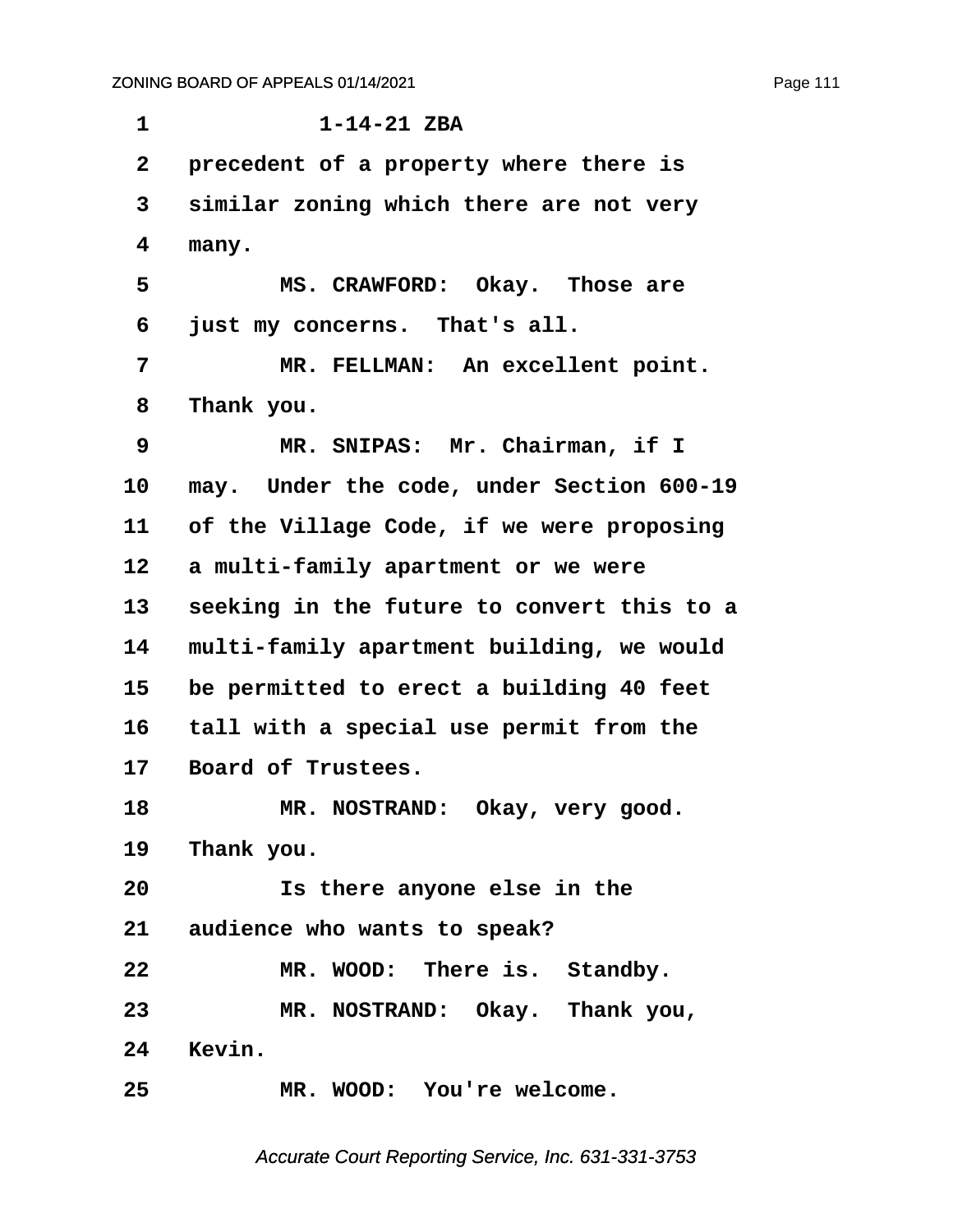| 1              | $1 - 14 - 21$ ZBA                          |
|----------------|--------------------------------------------|
| $\overline{2}$ | Marian coming in.                          |
| 3              | MS. FELDHUSEN: Hi, everyone.               |
| 4              | MR. WOOD: Hi, how are you?                 |
| 5              | MR. NOSTRAND: Hi, Marian.                  |
| 6              | MR. WOOD: We can hear you.                 |
| 7              | MS. FELDHUSEN: I don't want to             |
| 8              | show myself on the recording. It's been a  |
| 9              | long day. I've been waiting a few hours    |
| 10             | to speak my piece here.                    |
| 11             | I live at 474 Fulton Street which          |
| 12             | is the east side of the proposed property. |
| 13             | I don't want to start all over again with  |
| 14             | the height. But if you actually stood      |
| 15             | here in front of the building, you would   |
| 16             | see that we are all two-story buildings    |
| 17             | east of Suburbia. So this is basically an  |
| 18             | eyesore being built here.                  |
| 19             | But my question is -- I look out           |
| 20             | onto the property and I enjoy, in the      |
| 21             | spring and the summer when the trees bloom |
| 22             | -- what are the plans to, I guess, remove  |
| 23             | the existing mature trees and plant new    |
| 24             | ones? Will a new fence be here? What are   |
| 25             | the plans basically, I guess, for          |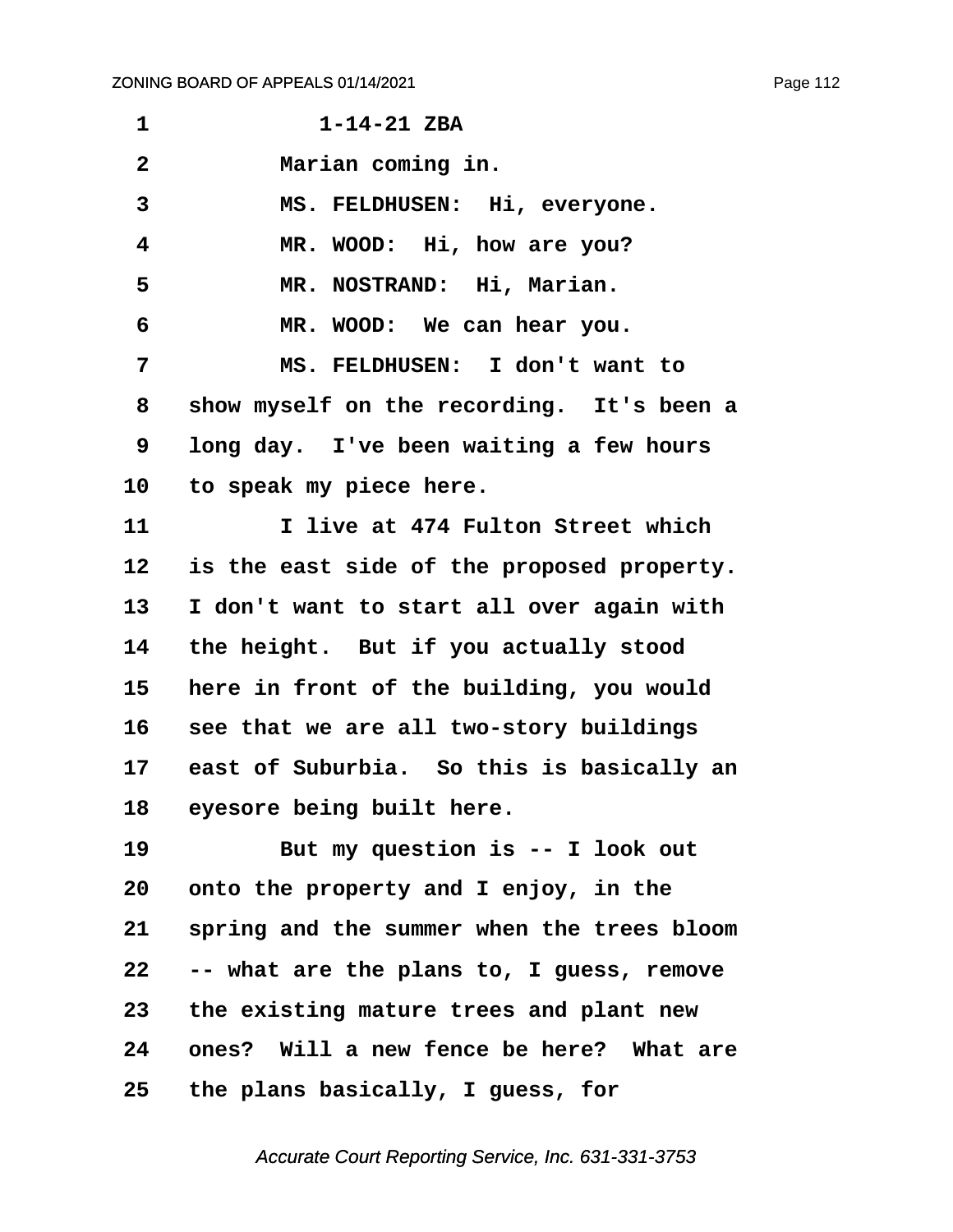**·1· · · · · · ·1-14-21 ZBA ·2· ·landscaping? ·3· · · · · MR. MAMMINA:· What I would say ·4· ·regarding that, is that -- yes, there ·5· ·would be new landscaping put in there. ·6· ·We've left room for landscaped buffers and ·7· ·things.· I would also guess that the ·8· ·Architectural Review Board would probably ·9· ·have something to say regarding that, but** 10 certainly, you know, if the Zoning Board 11 wants to take charge of that, we would 12 work along with staff in the Village to 13 come up with a landscape plan that would 14 be acceptable. **15· · · · · Again, if you look at the assisted** 16 **living buildings that are being** 17 constructed, the thing that I like to say **18· ·when I'm presenting is they're not buying** 19 their shrubbery at Home Depot. They're **20· ·usually putting in things that are more** 21 mature and they want to enhance what that **22· ·property is going to look like because, 23· ·again, it's a competitive business. 24· · · · · MS. FELDHUSEN:· No, I understand**

**25· ·that.**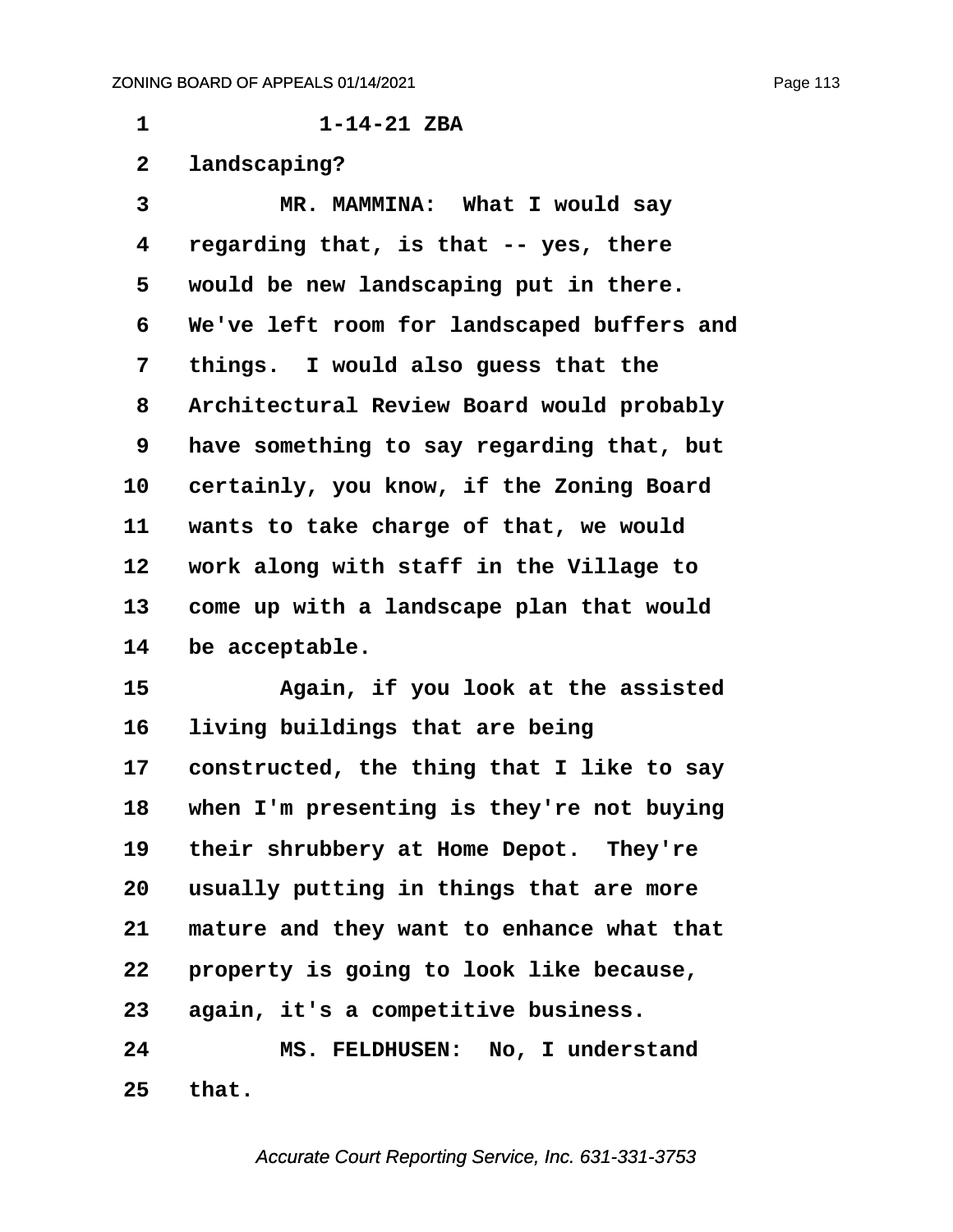**·1· · · · · · ·1-14-21 ZBA ·2· · · · · MR. NOSTRAND:· Landscaping is a ·3· ·requirement of the Building Department. ·4· · · · · MS. FELDHUSEN:· Like the gentleman ·5· ·from Suburbia said, we are losing our nice ·6· ·abundant sunshine here with this building ·7· ·coming.· Also, it's been an auto body shop ·8· ·for 60 years.· Will there be any kind of ·9· ·soil sampling done and will it be made** 10 **public?** 11 MR. MAMMINA: Well, I don't know if **12· ·there's going to be a secret process 13· ·that's -- well, there is a secret process 14· ·or a determination regarding that, but I** 15 don't want to get into that. I'm not a 16 lawyer. So I don't want to start to talk 17 like one. I'm just doing it based on my 18 background. You know what, I really can't **19· ·answer that because I don't want to step 20· ·out --** 21 MS. FELDHUSEN: It's my line of **22· ·work.· So I'm more involved in the** 23 environment part of it, too. **24· · · · · MR. MAMMINA:· Maybe Mr. Snipas can 25· ·chime in on that, but banks lending money**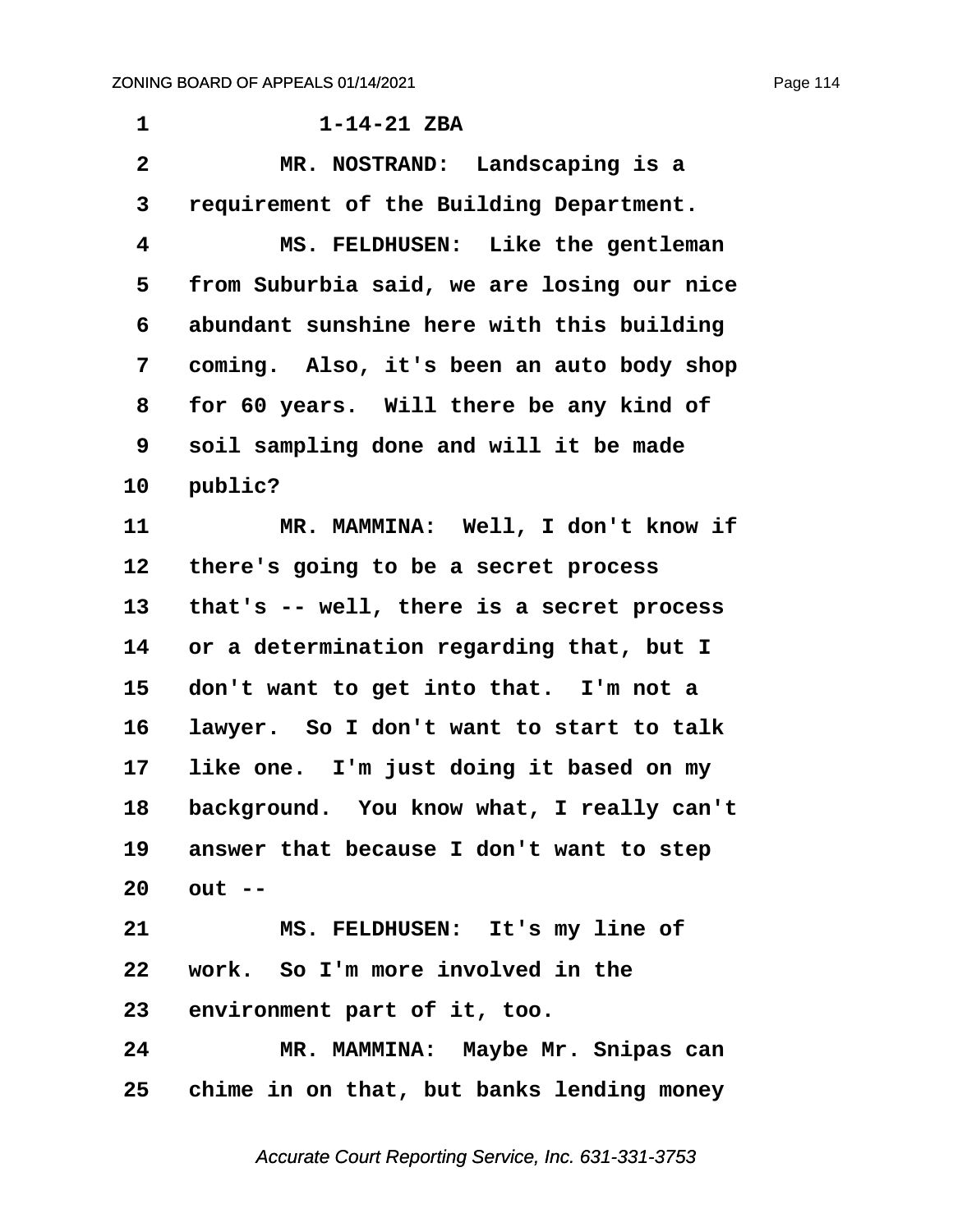**·1· · · · · · ·1-14-21 ZBA ·2· ·are certainly very concerned about things ·3· ·like that. ·4· · · · · Also, Mr. Weinraub is a very** 5 sophisticated developer. He understands **·6· ·what the demands are regarding something ·7· ·like that. ·8· · · · · MR. FELLMAN:· I can assure you that ·9· ·the Village is going to want assurances** 10 that that kind of thing has been 11 investigated. I can assure you of that. 12 MS. FELDHUSEN: Yes. I just wanted 13 to really say that we are two-story 14 buildings here and putting in a four-story **15· ·building is a concern for the residences. 16· ·That's really all I wanted to say about 17· ·it.· So thank you.** 18 **MR. NOSTRAND:** Thank you, Ms. 19 Feldhusen. **20· · · · · Is there anybody else in the** 21 audience who wants to speak? **22· · · · · MR. WOOD:· Three more hands.** 23 Standby, please. **24· · · · · John McGrath coming in. 25· · · · · MR. McGRATH:· This is a question**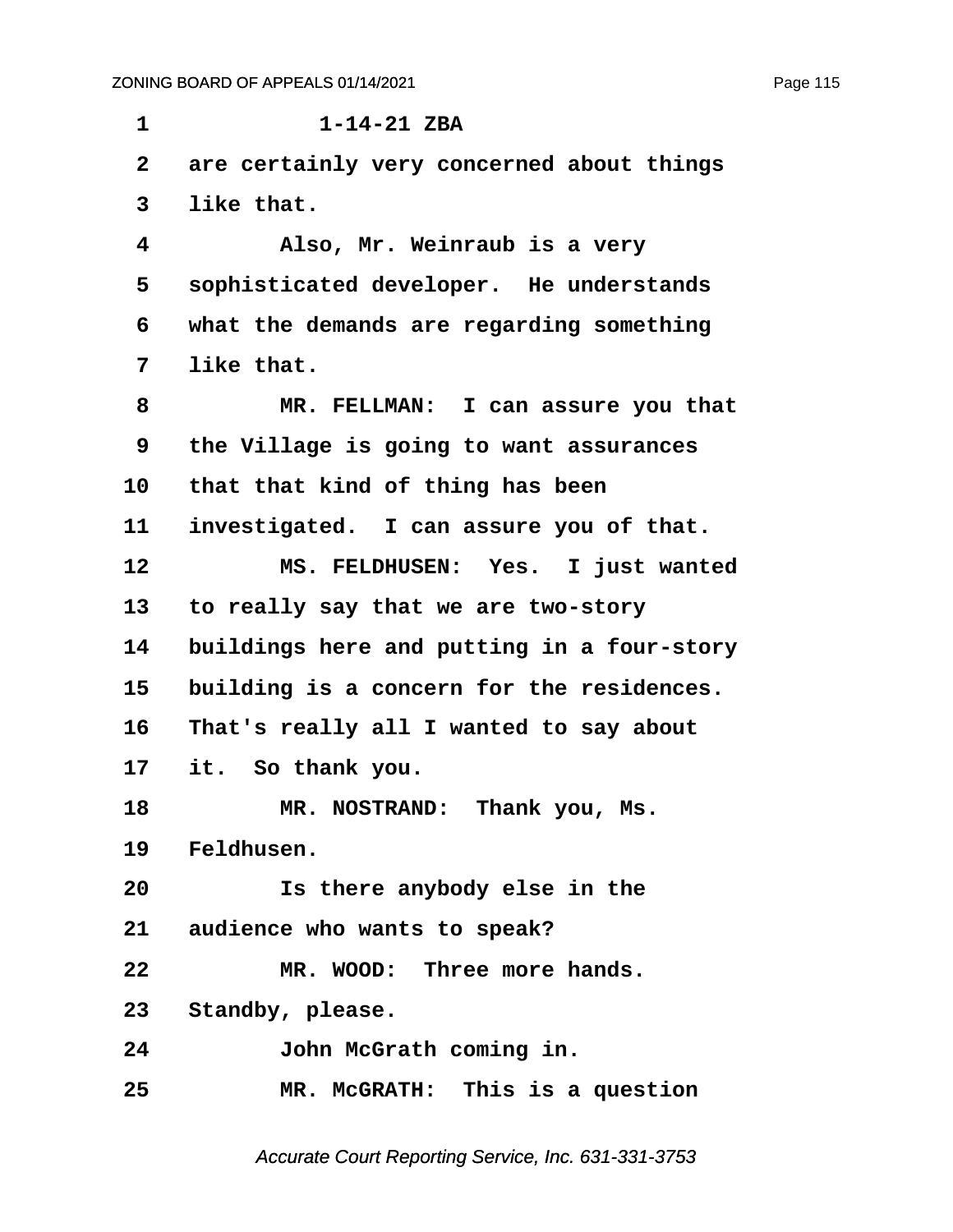| 1            | $1 - 14 - 21$ ZBA                          |
|--------------|--------------------------------------------|
| $\mathbf{2}$ | from the four-story building that's The    |
| 3            | Angle. As far as my residents are          |
| 4            | concerned, it's the fact that the building |
| 5            | would be in a position blocking the sun    |
| 6            | from us. Where the sun is nine months of   |
| 7            | the year, it would be on our property. So  |
| 8            | that's the only thing that I would ask is  |
| 9            | if there's a shade study done before you   |
| 10           | guys approve this. We don't object to the  |
| 11           | size of the building. That's the only      |
| 12           | issue we have as far as the height.        |
| 13           | I'm done. Thank you for your time.         |
| 14           | MR. WOOD: Joseph Staudt coming in          |
| 15           | next.                                      |
| 16           | MR. STAUDT: Hi, guys. Can you              |
| 17           | hear me?                                   |
| 18           | MR. WOOD: Yes.                             |
| 19           | MR. STAUDT: I just wanted to speak         |
| 20           | out in support of the project. I took a    |
| 21           | look at it. I think it's a great addition  |
| 22           | to the Village. I think that that area of  |
| 23           | 109 in particular can take a building of   |
| 24           | that size. Obviously, we're not always in  |
| 25           | favor of buildings that large. The         |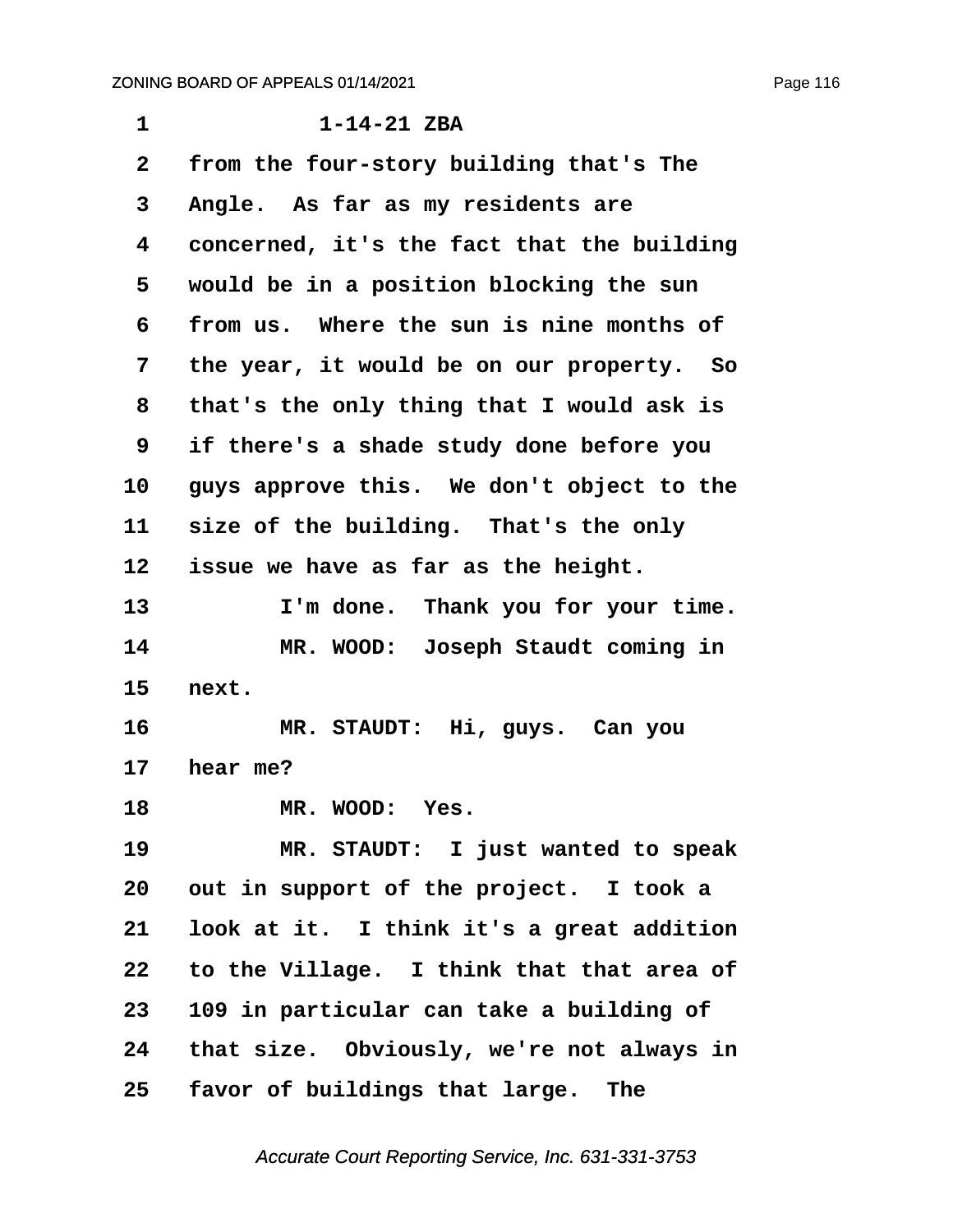| $\mathbf 1$  | $1 - 14 - 21$ ZBA                             |
|--------------|-----------------------------------------------|
| $\mathbf{2}$ | employment that it could add, you know,       |
| 3            | adding 35 or 40 people in a shift every       |
| 4            | day, eating lunch on Main Street, ordering    |
| 5            | out. When you couple that with the            |
| 6            | residents and everything, I think it's a      |
| 7            | win-win for the Village with little down      |
| 8            | side.                                         |
| 9            | That was all. Just wanted to add              |
| 10           | two cents to it.                              |
| 11           | MR. NOSTRAND: Thank you very much.            |
| 12           | MR. GOSLINE: 33 Waverly Place in              |
| 13           | Farmingdale.                                  |
| 14           | A couple of quick questions. I'm              |
| 15           | curious. How many projects like this has      |
| 16           | the developer previously built and            |
| 17           | transferred for a lease by some other         |
| 18           | company?                                      |
| 19           | MR. MAMMINA: I know that I'm                  |
|              | 20 working on another one with him right now. |
| 21           | MR. GOSLINE: I'm interested in                |
| 22           | completed projects. Completed projects?       |
| 23           | MR. MAMMINA: That, I couldn't --              |
| 24           | I'm the architect. So --                      |
| 25           | MR. WEINRAUB: I could jump in for             |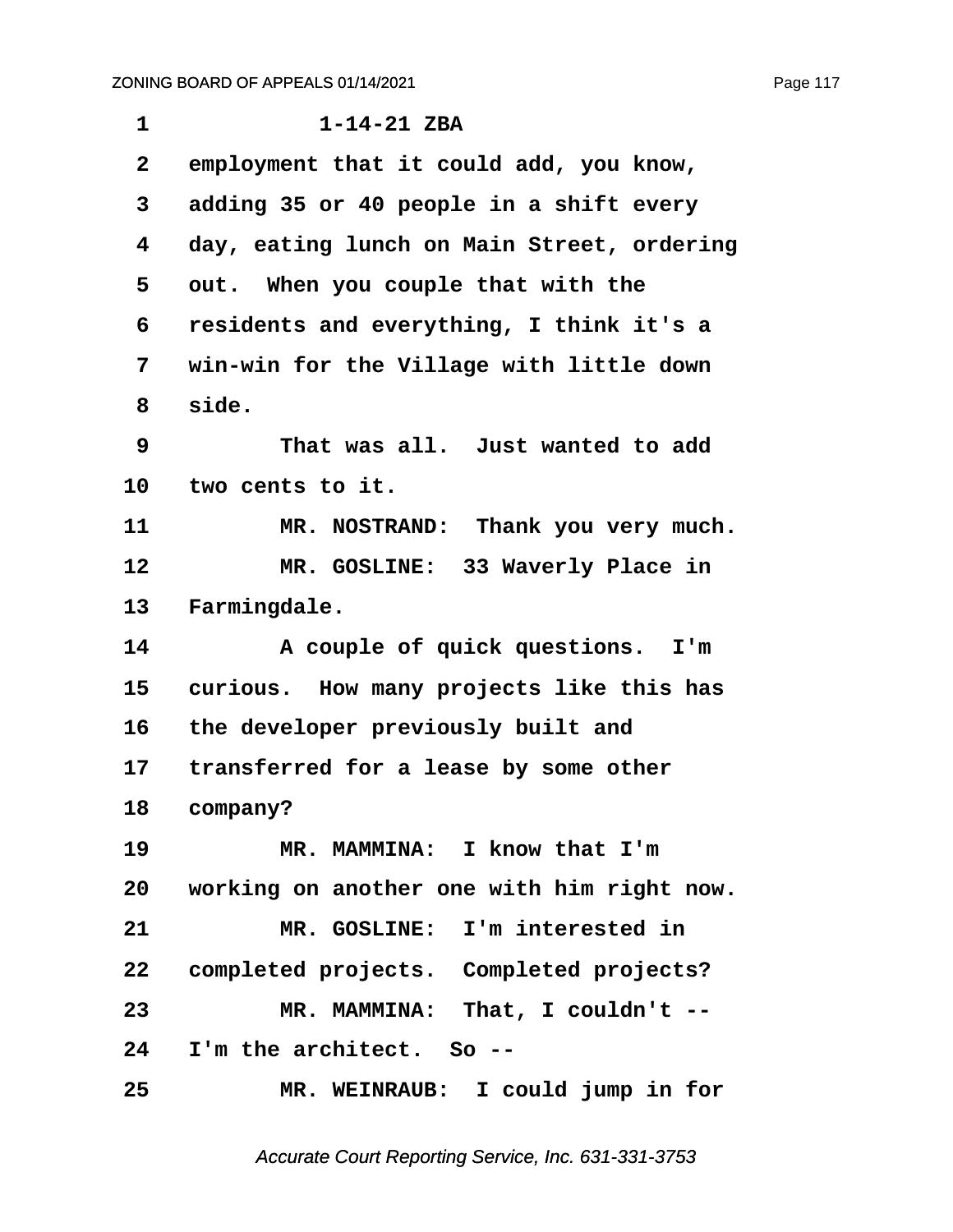| 1            | $1 - 14 - 21$ ZBA                          |
|--------------|--------------------------------------------|
| $\mathbf{2}$ | a second, David, if you would like.        |
| 3            | Charles Weinraub, Mandalay                 |
| 4            | Holdings, 10 Vandewater Street,            |
| 5            | Farmingdale, New York.                     |
| 6            | I have extensive development               |
| 7            | experience, sir, in industrial             |
| 8            | multi-family. I've built over 400 houses   |
| 9            | in the last five years.                    |
| 10           | Like Mr. Mammina said, we are in           |
| 11           | the process of building or getting the     |
| 12           | approvals for a 119-bed assisted living    |
| 13           | facility in Oceanside currently that we    |
| 14           | are working on with a national benchmark   |
| 15           | assisted living. I have not completed one  |
| 16           | of these types of projects yet.            |
| 17           | MR. GOSLINE: That was the simple           |
| 18           | question. Thank you.                       |
| 19           | I'm curious. What is the frontage          |
|              | $20$ width of $-$                          |
| 21           | MR. WEINRAUB: With all due                 |
| 22           | respect, sir, I would like to finish. It   |
| 23           | will just take another second. I           |
|              | 24 understand that that was your question, |
| 25           | but I'd just like to fill in something     |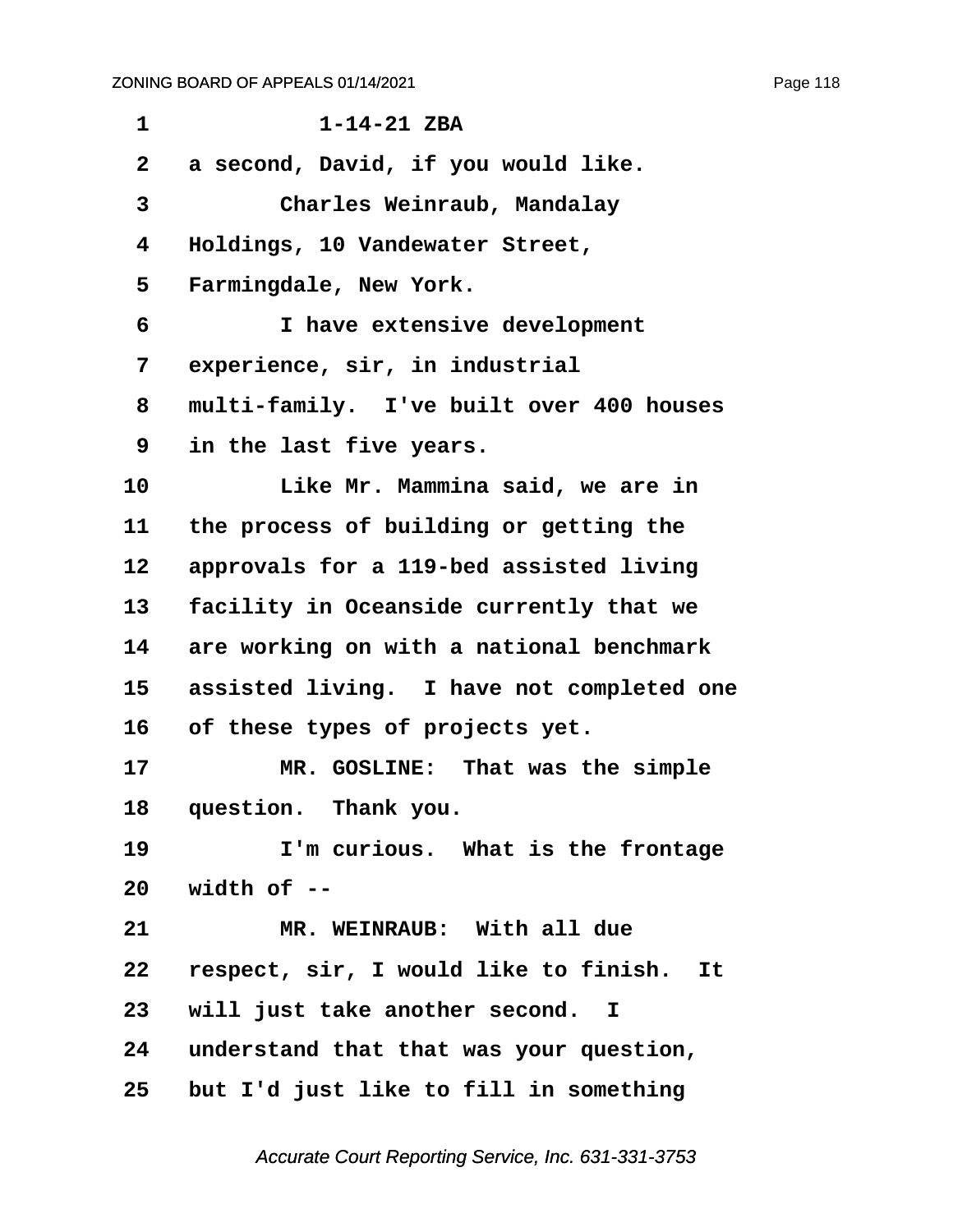**·1· · · · · · ·1-14-21 ZBA ·2· ·that's very important. ·3· · · · · I, myself, am not perfect and I ·4· ·can't do everything.· So what I want to ·5· ·call attention to is that I believe we ·6· ·have a world-class team of professionals** 7 here alongside of me. It's not me by **·8· ·myself.· It's Mr. Mammina who is ·9· ·essentially the godfather of assisted** 10 living. It's the Kulka Group who's been **11· ·doing construction management in building** 12 things like this and larger for over 30 13 years. It's the Forchelli firm. So it's 14 not just me. Anything that I might be 15 lacking in, I have the best people around **16· ·me to prop me up.** 17 MR. GOSLINE: Okay. What was the 18 **frontage? 19· · · · · I guess, Steve, you have the plans? 20· ·The frontage of the property, the width? 21· · · · · MR. FELLMAN:· David, do you have 22· ·that? 23· · · · · MR. MAMMINA:· Yes.· 141.59 feet.** 24 MR. GOSLINE: Okay. That's better **25· ·than 100.· Okay.**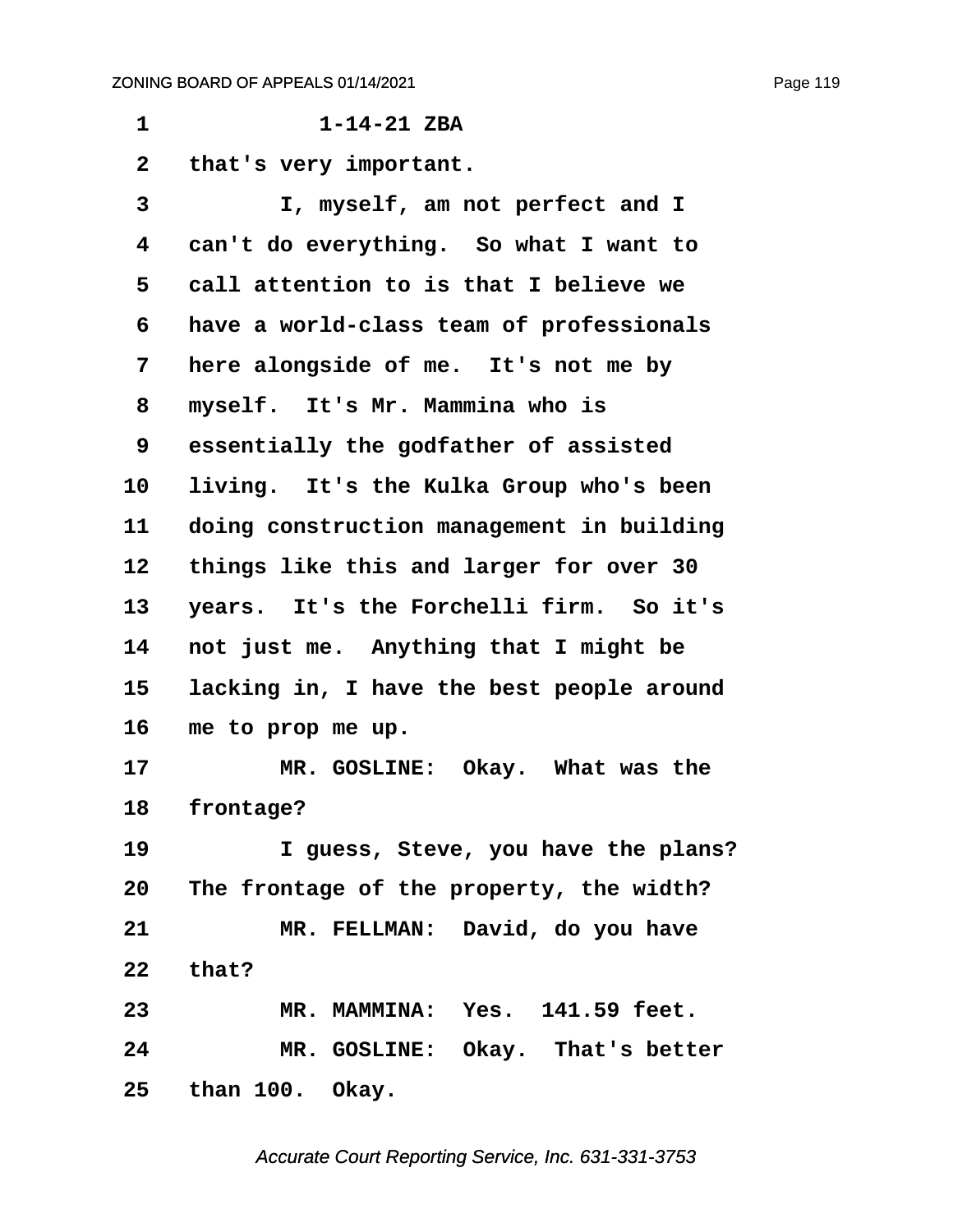| $\mathbf 1$     | $1 - 14 - 21$ ZBA                          |
|-----------------|--------------------------------------------|
| $\overline{2}$  | I'm a little concerned. I do like          |
| 3               | the rendering. I compliment the building.  |
| 4               | Is it a little too high? Yes. That's       |
| 5               | definitely subjective. The zone            |
| 6               | definitely does call out for only          |
| 7               | two-and-a-half stories in that area, but I |
| 8               | think I would prefer a project like this   |
| 9               | over a multi-family situation.             |
| 10              | I think I heard 50 parking spots           |
| 11              | and 35 employees. There has got to be a    |
| 12              | few visitors at some time and the          |
| 13              | architect said zero cars for the owners,   |
| 14              | but this is assisted living. I would       |
| 15              | think some of these people still want some |
| 16              | independence. So the number of parking     |
| 17              | spots just doesn't add up for me.          |
| 18              | MR. MAMMINA: The parking is                |
| 19              | compliant based on the ordinance, but      |
| 20              | let's put that aside. Based on my own      |
| 21              | experience, for a facility of this size    |
| 22 <sub>2</sub> | with this amount of beds and units, 50     |
| 23              | cars works.                                |
| 24              | MR. GOSLINE: But I think the               |

**25· ·ordinance is one car per four beds, but**

Accurate Court Reporting Service, Inc. 631-331-3753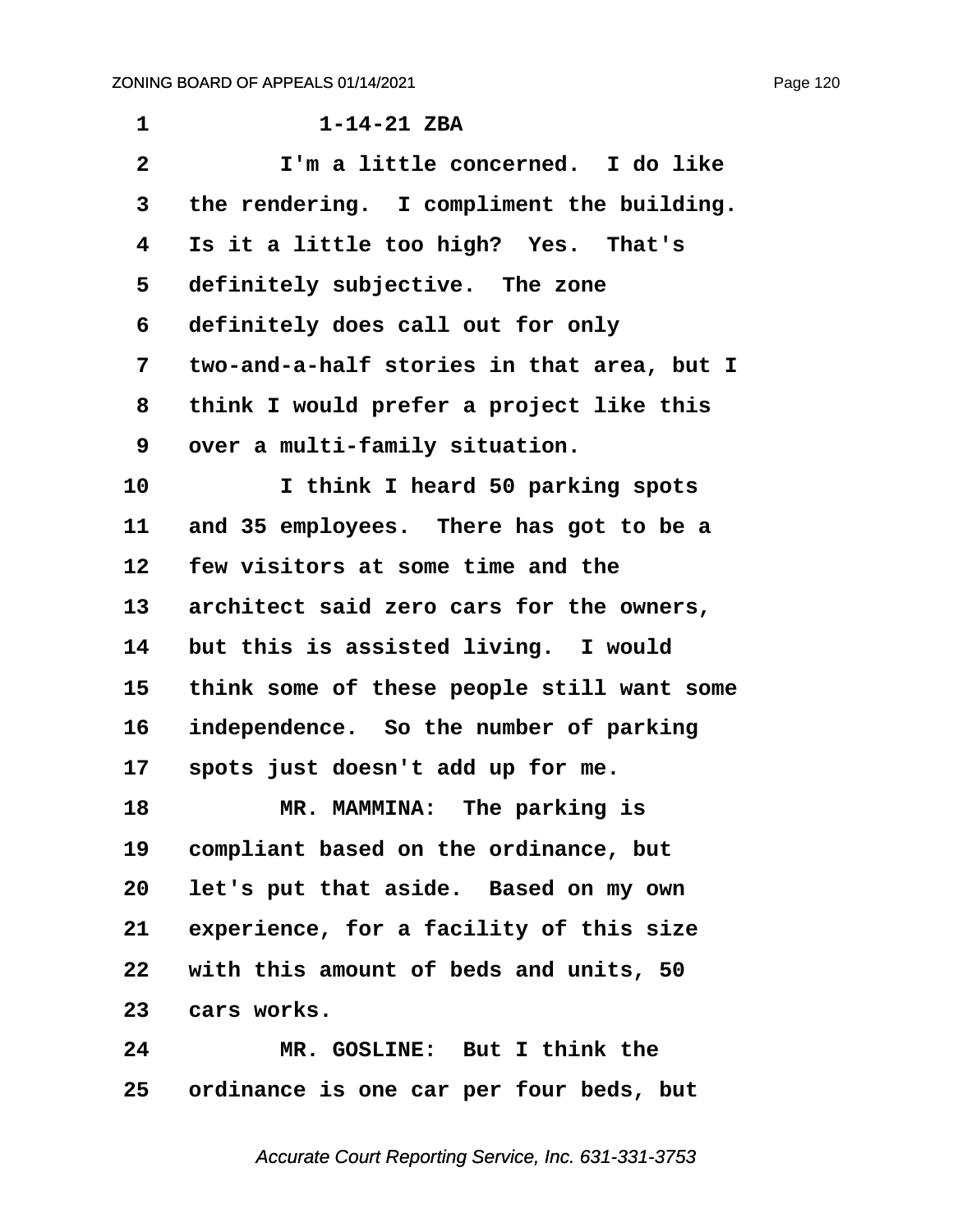**·1· · · · · · ·1-14-21 ZBA ·2· ·that does not take into consideration the ·3· ·people who work there.· So that's 35.· Now ·4· ·you're down to 15 spots.· You get a couple ·5· ·of visitors. ·6· · · · · MR. MAMMINA:· That's not the way ·7· ·zoning -- ·8· · · · · MR. GOSLINE:· I understand. I ·9· ·understand, but typically that's what** 10 happens with a unit of this capacity. You 11 get visitors, you have employees and we 12 don't count the employees. So I'm just 13 **pointing that out. 14· · · · · MR. MAMMINA:· I'm saying we've got 15· ·35 employees.· Believe me, 82 is young in** 16 facilities such as this. These people are 17 not driving. **18· · · · · MR. GOSLINE:· I'm just saying that** 19 I have a concern with the parking. **20· · · · · MR. NOSTRAND:· The parking meets** 21 the code. **22· · · · · How many parking spots are there,** 23 Mr. Mammina? **24· · · · · MR. MAMMINA:· 50. 25· · · · · MR. NOSTRAND:· 50.**

Accurate Court Reporting Service, Inc. 631-331-3753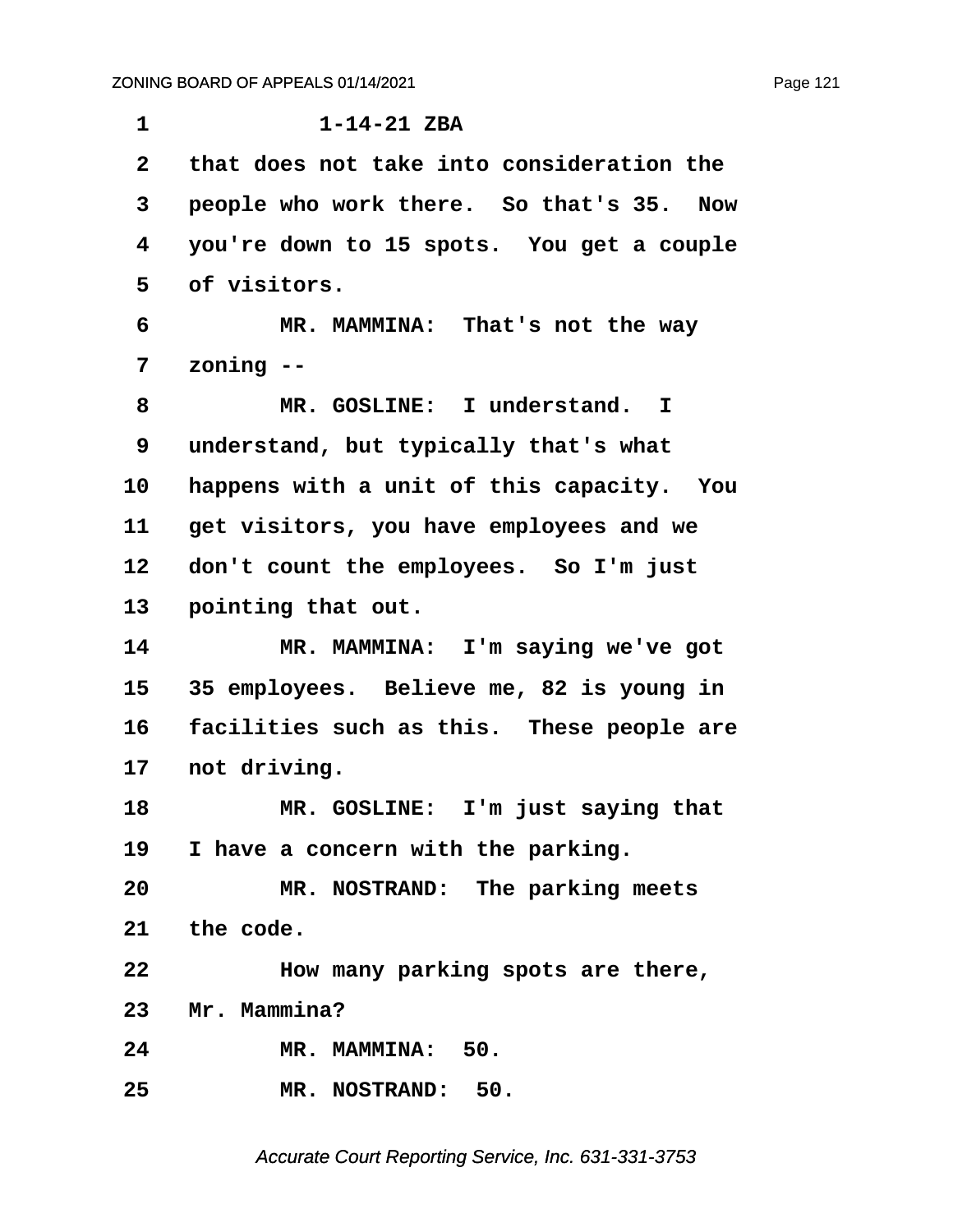Page 122

**·1· · · · · · ·1-14-21 ZBA ·2· · · · · MR. MAMMINA:· And we require 35.** 3 MR. FELLMAN: Again, if I may, I've **·4· ·also dealt quite a bit with these types of ·5· ·facilities to the point where I had ·6· ·actually asked David a couple of times -- ·7· ·we both know that they're not going to ·8· ·need that amount of parking -- would they ·9· ·consider land-banking some of the parking** 10 to get more greenery? He said, "I 11 understand, but there's a formula." The 12 National Tenants insist upon a certain 13 amount of parking spaces as part of the 14 business plan, which I understand. I'm **15· ·involved with a lot of these things and** 16 **parking has never been an issue.** It's 17 like one of those self-storage facilities. 18 They all seem like they're abandoned. 19 There are no cars. There is nobody there. **20· ·It is what it is.** 21 **MR. GOSLINE:** Well, this really **22· ·doesn't compare to self-storage. 23· · · · · MR. FELLMAN:· No.· But I'm 24· ·comparing it to other assisted living 25· ·facilities -- at least a dozen of them --**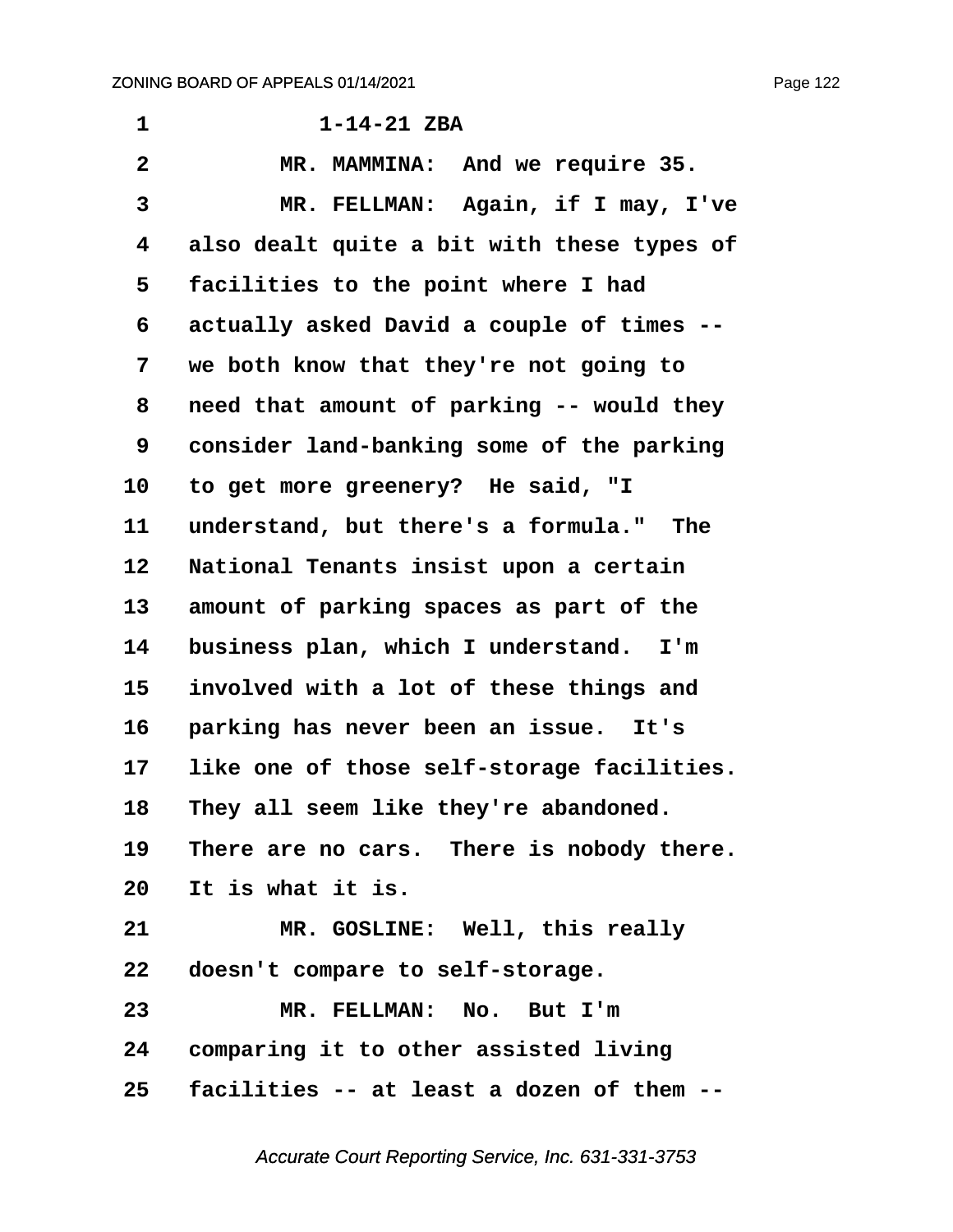**·1· · · · · · ·1-14-21 ZBA ·2· ·and the parking is not even close.** 3 MR. GOSLINE: All right. I would **·4· ·disagree, but, still --** 5 MR. NOSTRAND: Are there any more **·6· ·questions, Mr. Gosline? ·7· · · · · MR. GOSLINE:· Yes, I do. ·8· · · · · There was a question -- 37 percent ·9· ·does not sound like a big problem to** 10 override, but there was a question that 11 the basement -- was the basement 12 **considered in that square footage?** 13 MR. MAMMINA: Yes. 14 MR. GOSLINE: It is. Okay, fine. **15· ·I know you haven't totally laid out the** 16 building, but you do have a site plan. 17 What is the setback off the frontage? **18· · · · · MR. MAMMINA:· The frontage setback 19· ·is 46 feet and six inches.** 20 MR. GOSLINE: Okay. That's better 21 than 35. That's okay. 22 MR. MAMMINA: Yes. Twenty-five **23· ·(25) is required.· That's at its smallest** 24 **point because it tapers.** 25 MR. GOSLINE: All right. So like I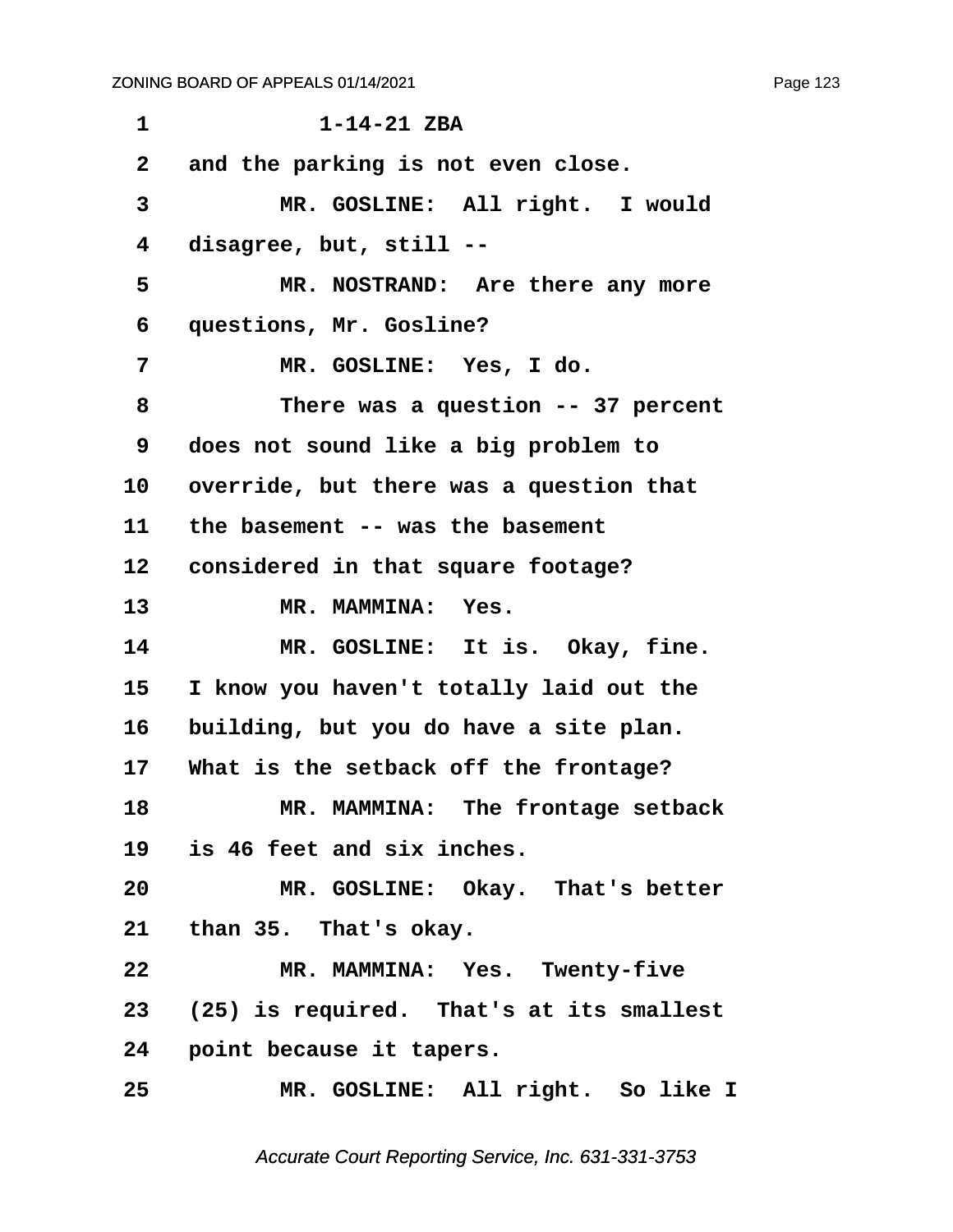| $\mathbf 1$    | $1 - 14 - 21$ ZBA                             |
|----------------|-----------------------------------------------|
| $\overline{2}$ | said, my only concern was the parking.        |
| 3              | I do think it is a nice-looking               |
| 4              | building and I would hope it works out.       |
| 5              | It's certainly better than a multi-family     |
| 6              | dwelling.                                     |
| 7              | MR. NOSTRAND: I think Ms. Rowland             |
| 8              | wants to speak again.                         |
| 9              | MR. WOOD: No. That's off the                  |
| 10             | table now.                                    |
| 11             | MR. NOSTRAND: Oh, okay. My                    |
| 12             | mistake.                                      |
| 13             | Anybody else in the audience?                 |
| 14             | MR. WOOD: No. We're good on that.             |
| 15             | MR. NOSTRAND: Okay. Mr. Snipas,               |
| 16             | is there anything else that your group        |
| 17             | would like to speak to, quickly?              |
| 18             | MR. SNIPAS: Yes. In the interest              |
| 19             | of time, I'm going to skip over Mr.           |
|                | 20 Weinraub and I'll just ask Mr. Nelson just |
|                | 21 to give a brief presentation.              |
| 22             | MR. NOSTRAND: Okay, Mr. Nelson.               |
| 23             | MR. SNIPAS: It will be very brief.            |
| 24             | MR. NOSTRAND: Thank you.                      |
| 25             | MR. WOOD: We need audio on Mr.                |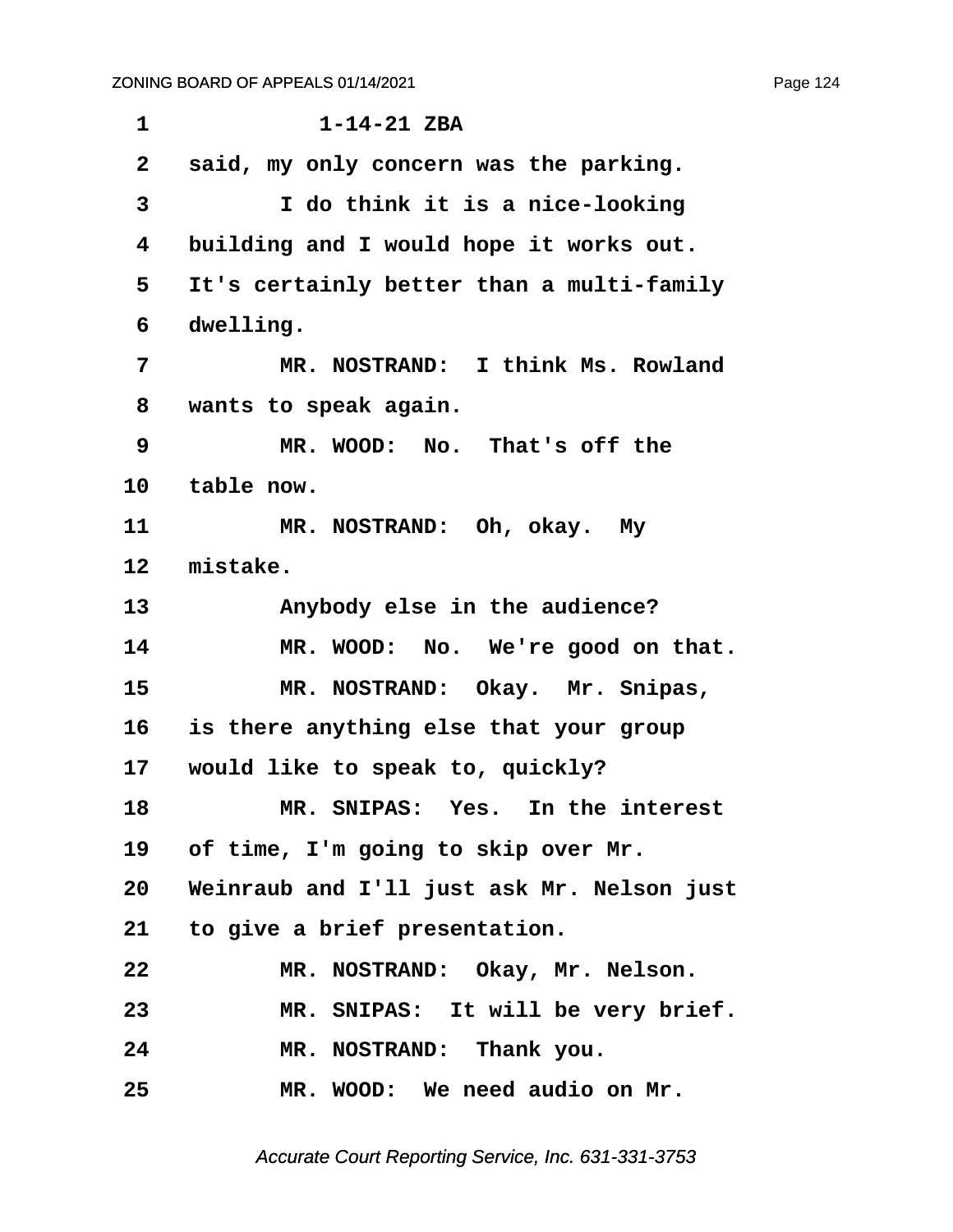| $\mathbf 1$     | $1 - 14 - 21$ ZBA                          |
|-----------------|--------------------------------------------|
| $\mathbf{2}$    | Nelson. He is not muted. So it could be    |
| 3               | in the earplug itself or the headphones.   |
| 4               | Just check your connection with the        |
| 5               | headphones to the computer. If that        |
| 6               | doesn't work, just take the headphones     |
| 7               | completely out of the computer and you     |
| 8               | should be fine.                            |
| 9               | MR. NOSTRAND: We have another case         |
| $10 \,$         | after this that we have to get to.         |
| 11              | MR. NELSON: Can you hear me?               |
| 12              | MR. WOOD: Yes.                             |
| 13              | MR. NELSON: Okay. I'm sorry.               |
| 14              | $I - -$                                    |
| 15              | MR. NOSTRAND: Oh, now we lost you.         |
| 16              | MR. WOOD: We lost you again, Mr.           |
| 17 <sub>2</sub> | Nelson. We need some more volume.          |
| 18              | I mean, he could call in, but I'll         |
| 19              | leave that up to you, Mr. Chairman.        |
| 20              | Mr. Nelson, your volume is down.           |
| 21              | Just check the line of your headphones and |
| 22              | just make sure that the volume control or  |
| 23              | mute is not depressed. It's usually in     |
| 24              | the line itself of the headphones.         |
| 25              | MR. NOSTRAND: Mr. Weinraub, maybe          |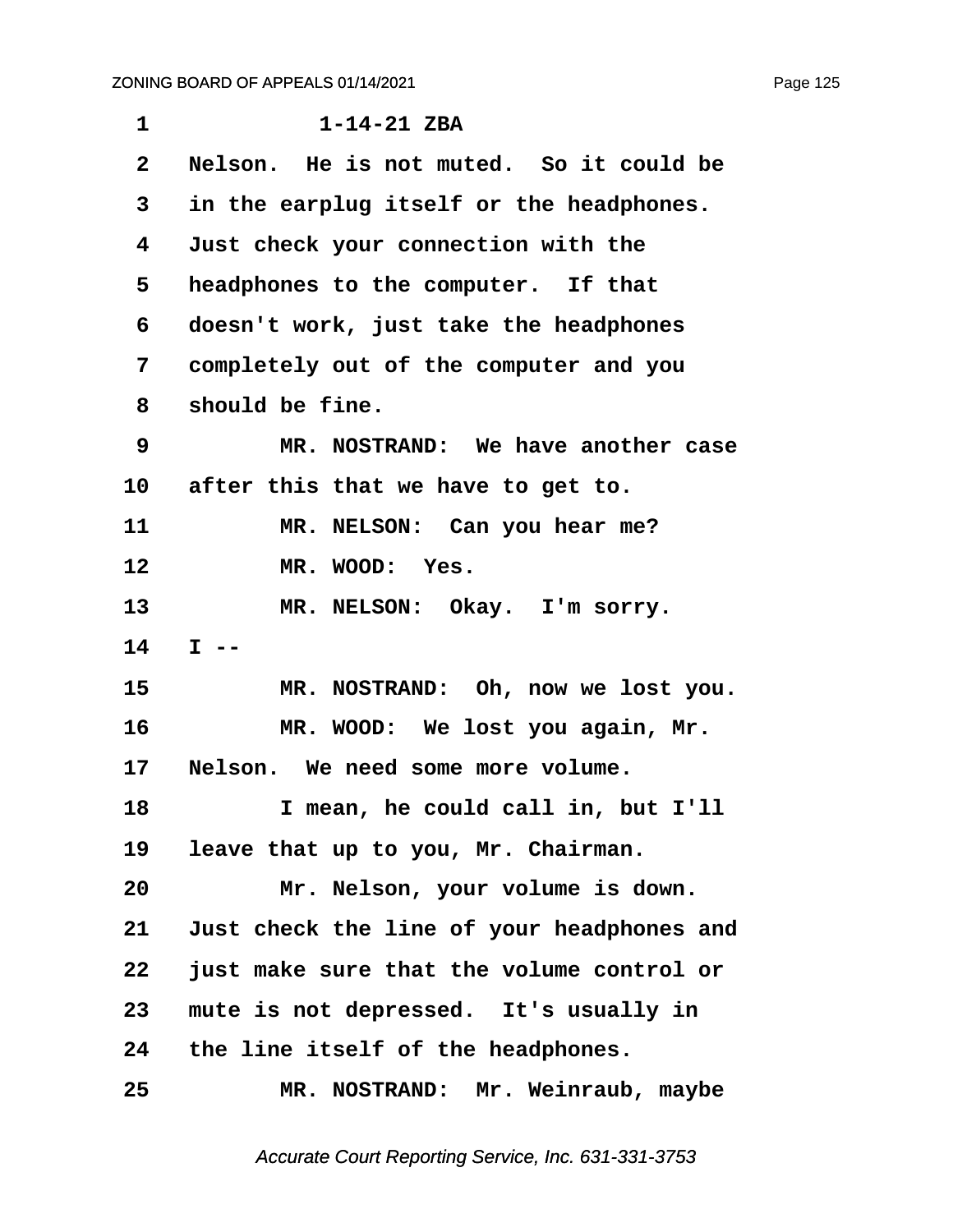| 1               | $1 - 14 - 21$ ZBA                          |
|-----------------|--------------------------------------------|
| $\mathbf{2}$    | you can speak for him.                     |
| 3               | MR. WEINRAUB: Can you hear me?             |
| 4               | MR. WOOD: Yes.                             |
| 5               | MR. WEINRAUB: Mr. Nelson was going         |
| 6               | to speak to the building and the character |
| 7               | of the neighborhood and how it all fits    |
| 8               | together.                                  |
| 9               | I think the team has pretty much           |
| 10              | covered all the relevant points. I don't   |
| 11              | want to take any more of the board's time. |
| 12              | MR. MAMMINA: Yes. Perhaps he can           |
| 13              | submit that as a separate report.          |
| 14              | MR. NOSTRAND: I don't feel a need          |
| 15              | for that.                                  |
| 16              | Does anybody else on the board want        |
| 17 <sub>2</sub> | a separate report from a real estate       |
| 18              | expert?                                    |
| 19              | (WHEREUPON, no response was heard.)        |
| 20              | MR. NOSTRAND: That's a unanimous           |
| 21              | "no."                                      |
| 22              | Are there any questions from               |
|                 | 23 anybody on the board?                   |
| 24              | MR. PORTER: Mr. Chairman?                  |
| 25              | MR. NOSTRAND: Mr. Porter.                  |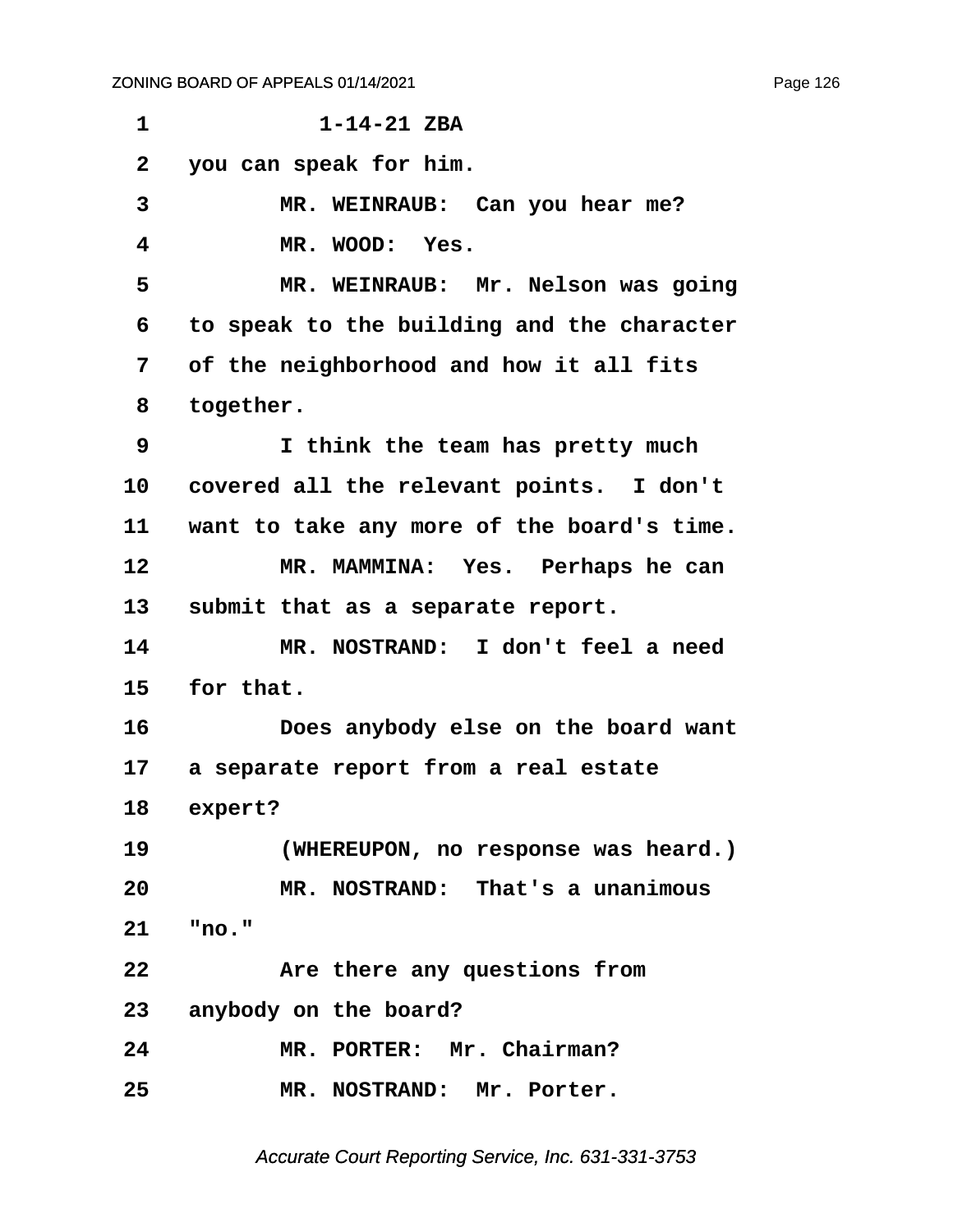| 1              | $1 - 14 - 21$ ZBA                           |
|----------------|---------------------------------------------|
| $\overline{2}$ | MR. PORTER: I can sympathize with           |
| 3              | the adjacent neighbors' concerns about the  |
| 4              | impact on sunlight, et cetera. What would   |
| 5              | be the implication of conducting a shadow   |
| 6              | study? Perhaps Mr. Mammina can answer       |
| 7              | that. Is that extensive? Is it              |
| 8              | time-consuming? Can that be done?           |
| 9              | MR. MAMMINA: It takes a chunk of            |
| 10             | time. I've never done one on Long Island.   |
| 11             | In the city when you go through a rezoning  |
| 12             | process, yes, we do them in Manhattan.      |
| 13             | Essentially, what we do is we take the sun  |
| 14             | angles in each one of the seasonal          |
| 15             | changes. We'll take September 21st just     |
| 16             | because it's my birthday. It's summer       |
| 17             | ending and fall beginning. What it's        |
| 18             | going to show is that when you're in the    |
|                | 19 winter months, like now, the shadows get |
| 20             | really long really fast. When you're in     |
| 21             | the summer, the sun is high and comes down  |
| 22             | with a very, very small shadow. I think     |
| 23             | if the board feels strongly about it, we    |
| 24             | can certainly do a shadow study.            |
|                |                                             |

**25· · · · · MR. FELLMAN:· David, can I ask you**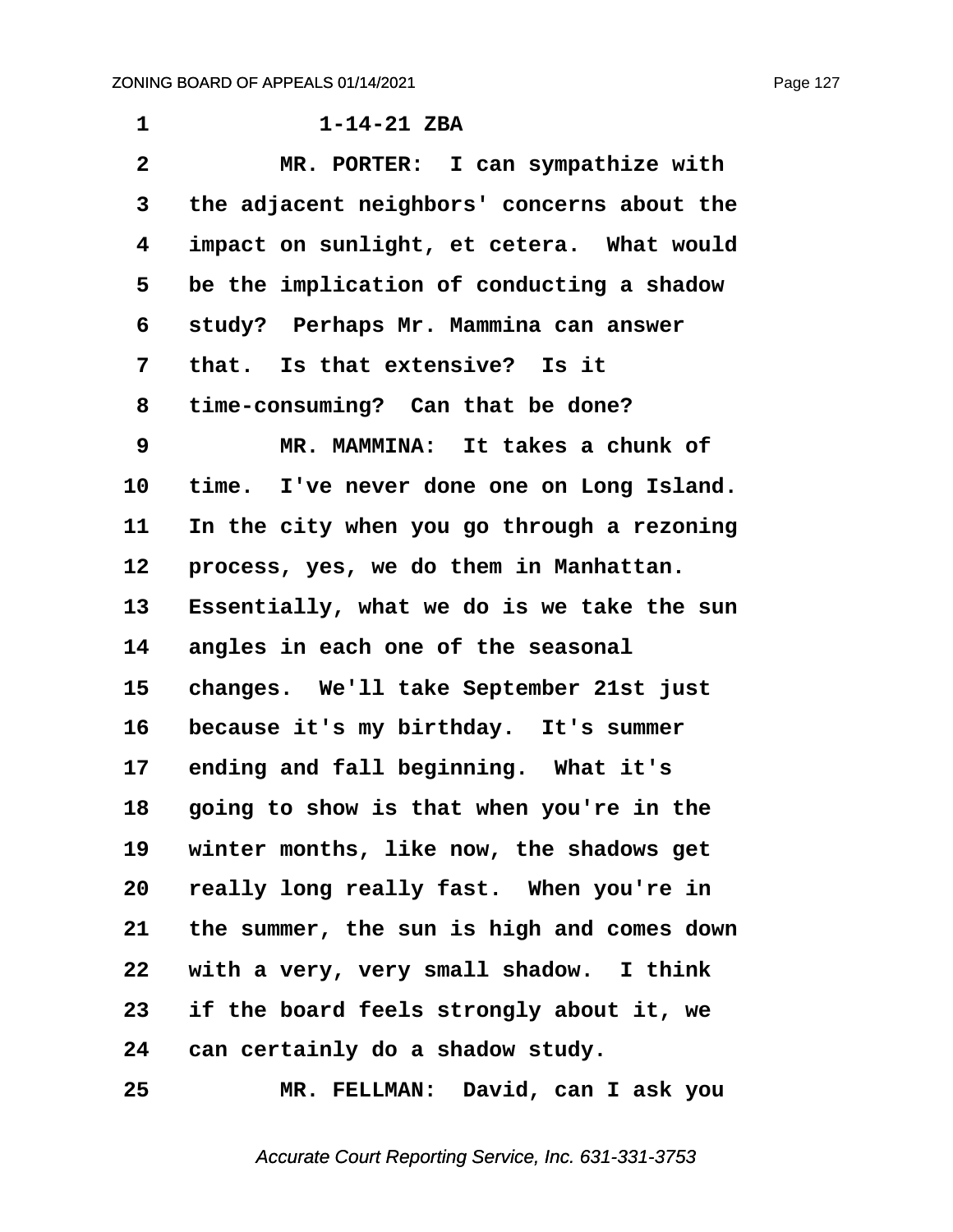**·1· · · · · · ·1-14-21 ZBA ·2· ·something?· Again, it sounds good.· Shadow ·3· ·studies are done with skyscrapers and ·4· ·things like that.** 5 **MR. MAMMINA:** Right. **·6· · · · · MR. FELLMAN:· The shadow study here ·7· ·would be what's the difference between a ·8· ·36 foot as-of-right building and a 40-foot ·9· ·building?· The study is going to look at 10· ·what's the difference of the four feet** 11 which is going to be minimal. 12 MR. MAMMINA: You're not even going 13 to perceive it. 14 MR. FELLMAN: No. 15 MR. MAMMINA: In a shadow study. 16 **MR. FELLMAN:** In a shadow study, 17 exactly. **18· · · · · MR. PORTER:· So whether or not a** 19 variance is granted, it's not going to **20· ·impact the shadows of any significant** 21 amount. **22· · · · · MR. MAMMINA:· No.** 23 MR. FELLMAN: That's my point. **24· · · · · MR. NOSTRAND:· Mr. Maro, one of our** 25 members, has to leave. It's okay with me.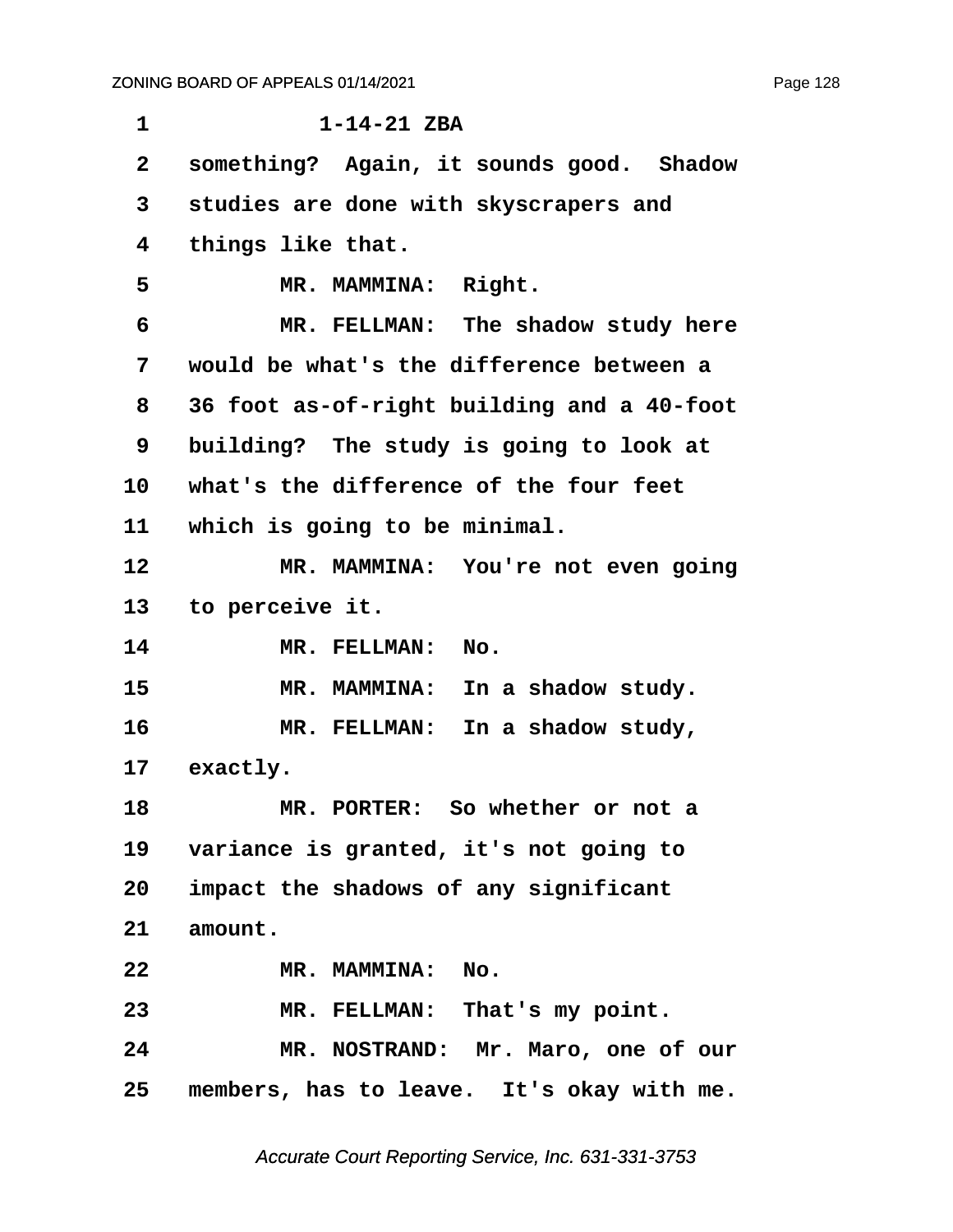**·1· · · · · · ·1-14-21 ZBA ·2· · · · · MR. WEINRAUB:· Okay.· Thank you, ·3· ·Mr. Chairman. ·4· · · · · MR. NOSTRAND:· I don't know how to** 5 answer this on the side here. So I'll **·6· ·just say it out loud.· Just before you go, ·7· ·Mr. Maro, are you in favor of this project ·8· ·or not? ·9· · · · · MR. MARO:· I'm in favor, subject to** 10 the shade study. If we could get that 11 squared away, then I'm in favor of that as **12· ·well.** 13 MR. NOSTRAND: What I was going to **14· ·suggest is that we pull up that Zoom** 15 **picture again.** Then we can see where the 16 building is going to be. If my memory 17 **serves, if there is shadow to the other** 18 side, then it would be on a parking lot. **19· · · · · MR. WOOD:· Let me know if this is 20· ·the picture you're referring to?** 21 MR. NOSTRAND: No. **22· · · · · MR. MAMMINA:· It's Google Earth. 23· · · · · MR. WOOD:· The aerial one, in other 24· ·words? 25· · · · · MR. NOSTRAND:· Yes, that's it.**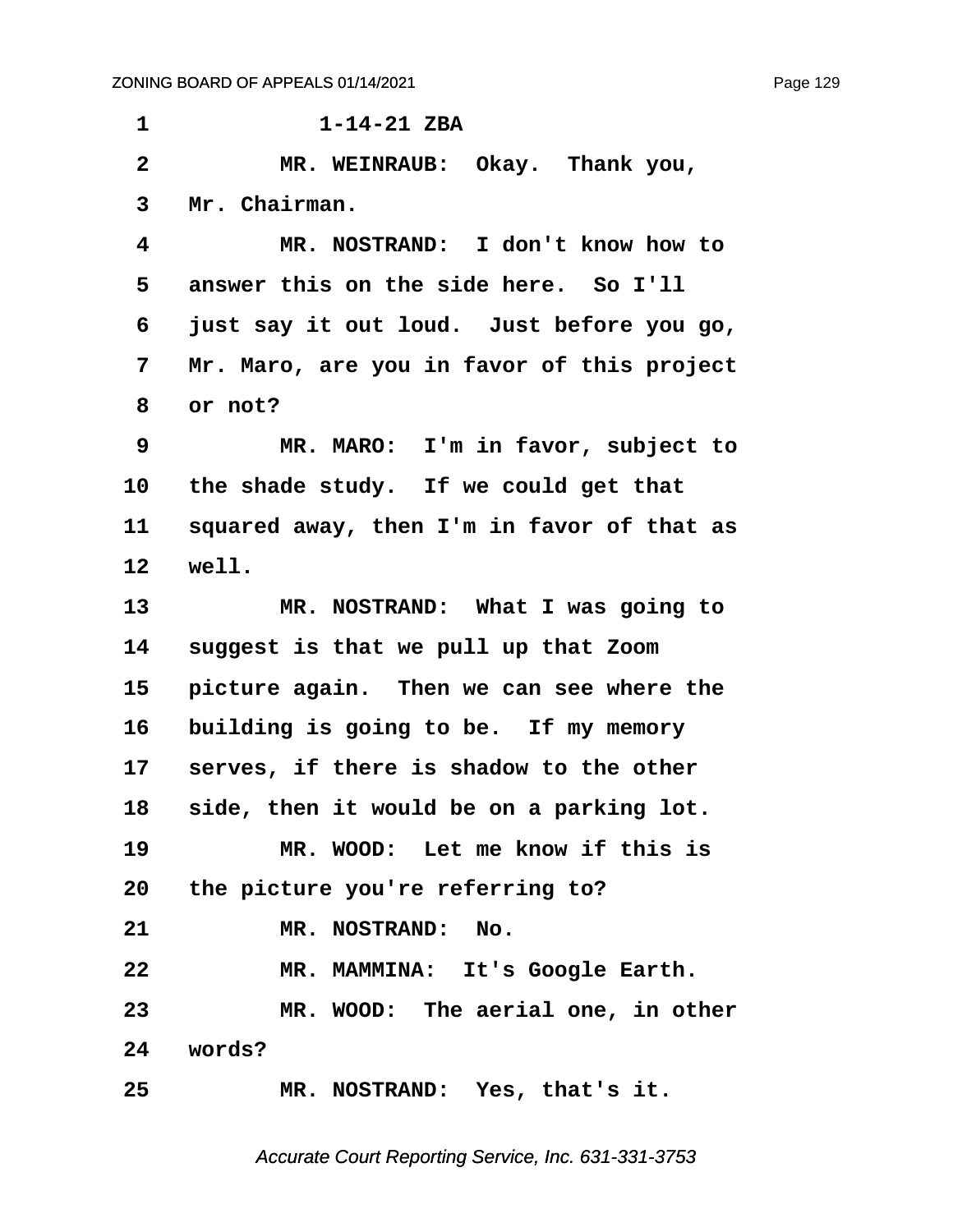| 1               | $1 - 14 - 21$ ZBA                         |
|-----------------|-------------------------------------------|
| $\mathbf{2}$    | MR. WOOD: All right.                      |
| 3               | MR. NOSTRAND: There it is. So the         |
| 4               | building would be on the east side, is    |
| 5               | that right, of that parcel?               |
| 6               | MR. MAMMINA: That's correct.              |
| 7               | MR. NOSTRAND: All those trees that        |
| 8               | are there, are they on the next-door      |
| 9               | neighbor's property?                      |
| 10              | MR. MAMMINA: Yes. We wouldn't be          |
| 11              | taking anything down on that, but you can |
| 12              | see -- I mean, the trees are shadowing    |
| 13              | the $-$                                   |
| 14              | MR. NOSTRAND: Well, it looks like         |
| 15 <sub>1</sub> | the trees are over both properties.       |
| 16              | MR. MAMMINA: Yes.                         |
| 17              | MR. NOSTRAND: Those trees look, to        |
| 18              | me, that they're in the way of the new    |
|                 | 19 building.                              |
| 20              | MR. MAMMINA: They could be. They          |
| 21              | could be.                                 |
| 22              | MR. NOSTRAND: So they're about            |
| 23              | halfway across the property line or maybe |
| 24              | on the property line.                     |
| 25              | MR. MAMMINA: What I think it does         |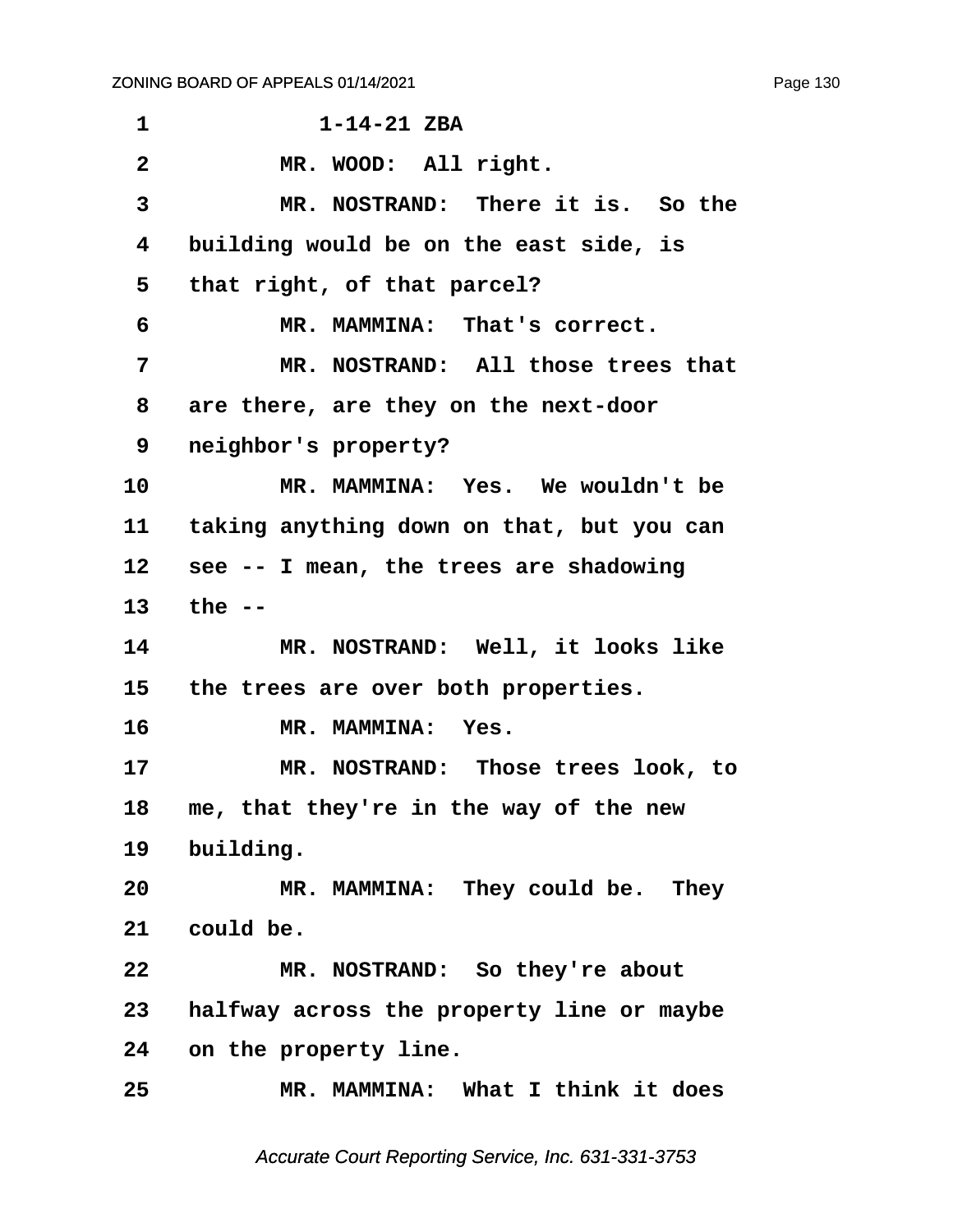| $\mathbf 1$  | $1 - 14 - 21$ ZBA                           |
|--------------|---------------------------------------------|
| $\mathbf{2}$ | show, though, is that when you look at the  |
| 3            | shadows of the building around there, they  |
| 4            | appear to extend out, maybe, five feet or   |
| 5            | eight feet looking at what we see there if  |
| 6            | you zoom it up.                             |
| 7            | MR. NOSTRAND: When I'm looking at           |
| 8            | your plans, the building is set back. How   |
| 9            | far is it off the side?                     |
| 10           | MR. MAMMINA: At our smallest                |
| 11           | point, we're at 20 feet. Then, because it   |
| 12           | does slope slightly in there, we go up to   |
| 13           | about 28 feet.                              |
| 14           | MR. NOSTRAND: So where the sunken           |
| 15           | patio is, is what? What did you just say?   |
| 16           | About 20 feet?                              |
| 17           | MR. MAMMINA: Yes, about 20 feet in          |
|              | 18 there. That's probably about 23 by then. |
| 19           | MR. NOSTRAND: So if those trees             |
|              | 20 are on the neighbor's property, they can |
|              | 21 stay?                                    |
| 22           | MR. MAMMINA: Yes.                           |
| 23           | MR. NOSTRAND: If they're on your            |
|              | 24 property, they probably have to go.      |
| 25           | MR. MAMMINA: Yes, probably. I               |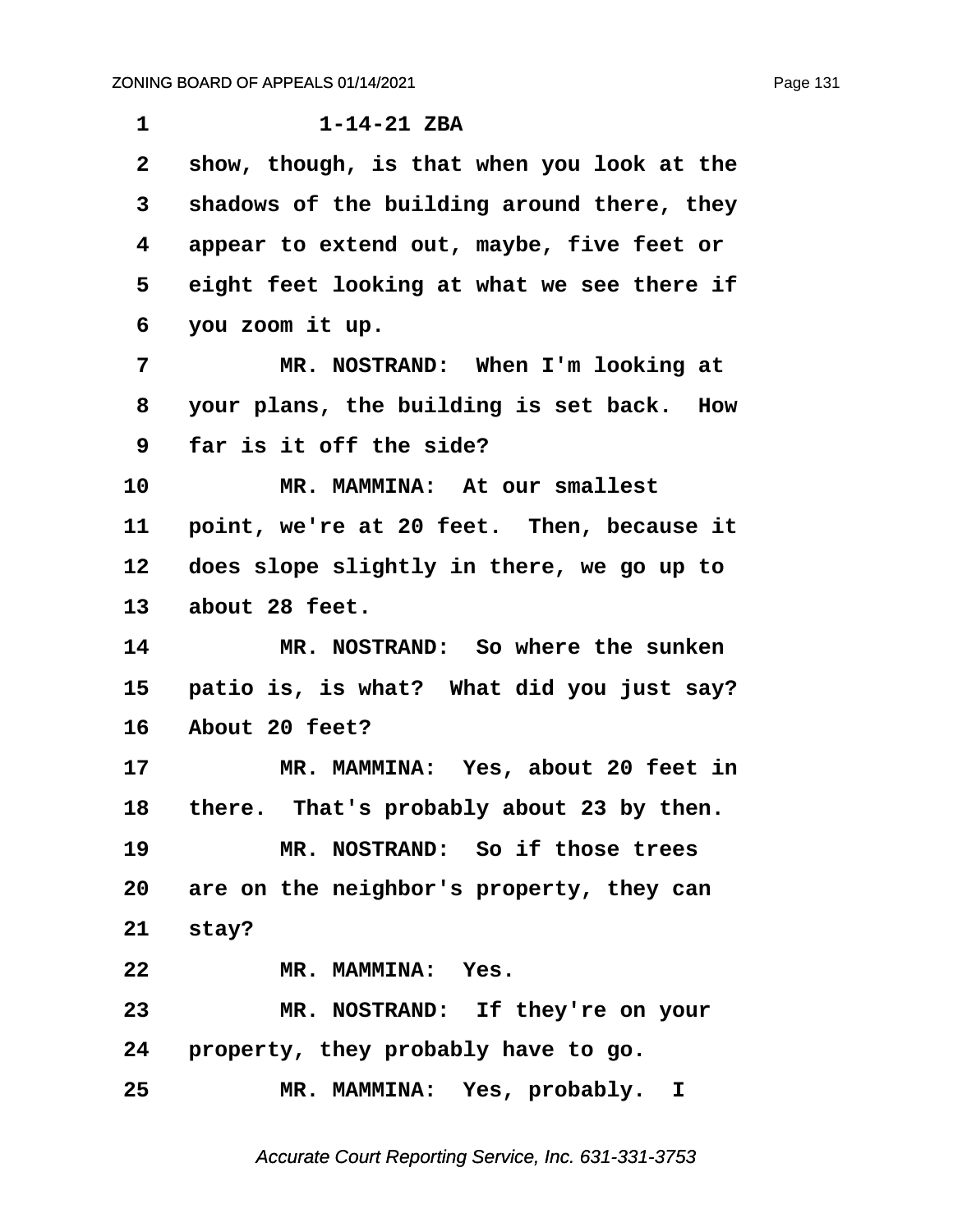**·1· · · · · · ·1-14-21 ZBA**

**·2· ·would agree with that, sir, yes.**

3 MR. FELLMAN: Any idea how tall **·4· ·those trees are? ·5· · · · · MR. MAMMINA:· I would have to ·6· ·guess.· Those are mature trees.· They're ·7· ·probably in the neighborhood of 40 feet.** 8 **\*\* \*\*\* \*\*\* \*\*\* \*\*\* \*\*\* \*\*\* \*\*\* \*\*\* \*\*\* \*\*\* \*\*\* \*\*\* \*\*\* \*\* \*\* \*\* \*\* \*\* \*\* \*\* \*\* \*\* \*\* \*\* \*\* \*\* \*\* \*\* \*\* \*\* \*\* \*\* \*\* \*\* \*\* \*\* \*\* \*\* \*\* \*\* \* ·9· ·height of the building.** 10 MR. MAMMINA: Yes. 11 MR. FELLMAN: Interesting. 12 MR. NOSTRAND: You're probably 13 **going to get more sun with the trees gone.** 14 It would be my guess. I don't see the 15 need for a shade study. I'm not in favor 16 of that. 17 MR. PORTER: Especially since we're 18 only talking about the five-and-a-half 19 **feet over the limit. 20· · · · · MR. NOSTRAND:· Plus it's 20 feet** 21 from the property line. 22 MR. PORTER: Right. 23 MR. FELLMAN: Right. **24· · · · · MR. PORTER:· So the Suburbia, the 25· ·ones to the left as you're looking at it,**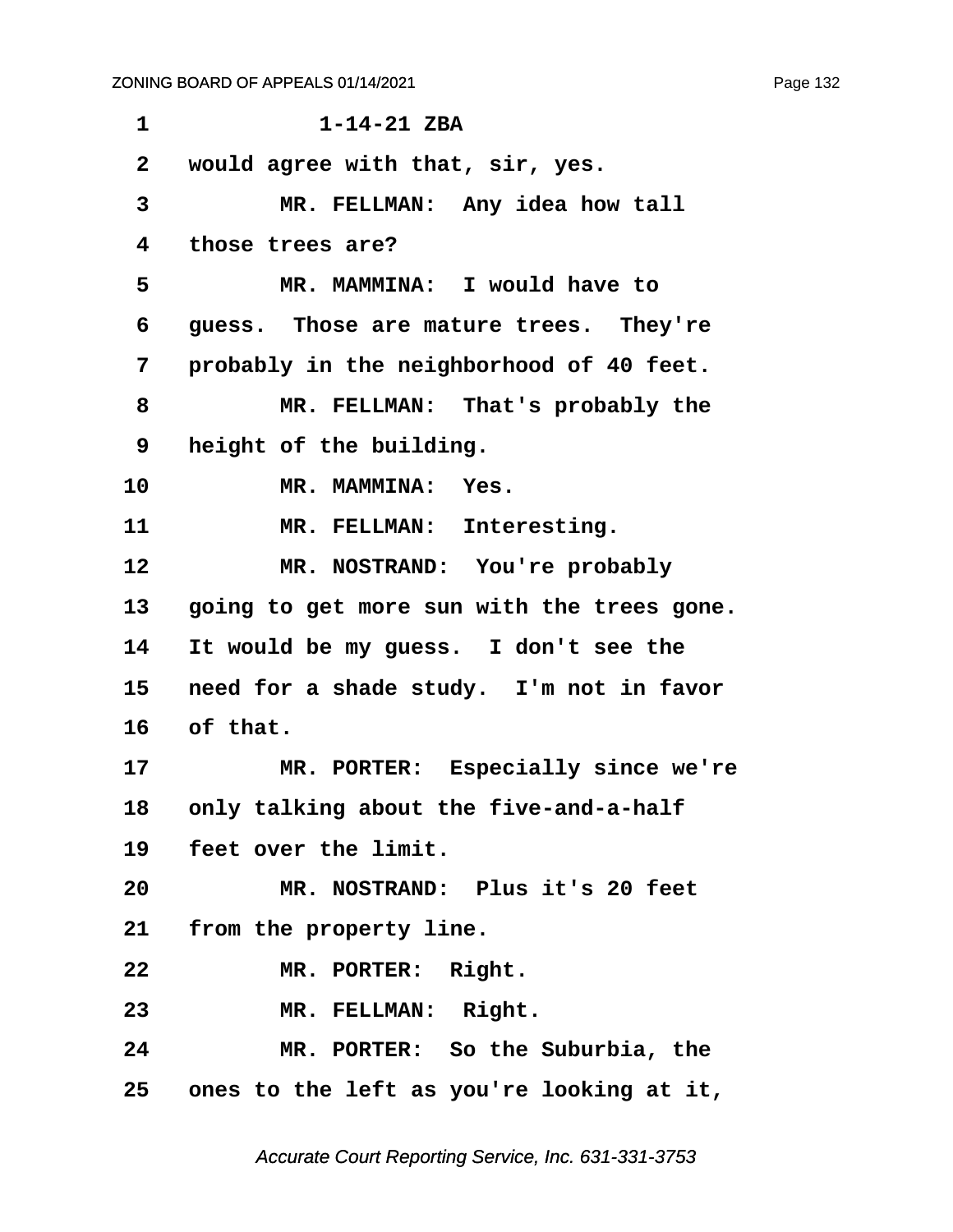**·1· · · · · · ·1-14-21 ZBA ·2· ·they would be losing some morning sun in ·3· ·the parking lot. ·4· · · · · MR. NOSTRAND:· Morning sun, yes, ·5· ·the sun rises -- ·6· · · · · MR. PORTER:· Sea Gull Apartments ·7· ·would lose the evening sun on the back of ·8· ·the building assuming those trees are not ·9· ·already passing that kind of a shadow. 10· · · · · MR. NOSTRAND:· Yes.· That would be** 11 my guess. **12· · · · · Let's move on.· So what's next?** 13 Who wants to speak next? 14 MR. SNIPAS: At this point, we have 15 **no further witnesses.** We respectfully ask 16 that the board grant this application. 17 MR. WOOD: Mr. Chairman, I do have **18· ·to tell you that I have two additional** 19 hands, both of which were in before. They **20· ·are Marian and John McGrath.** 21 MR. NOSTRAND: Okay. 22 MR. WOOD: All right. John first. 23 Oh, you know what, ladies first. 24 MS. FELDHUSEN: Hi. Thank you. **25· ·I'll be quick.**

Accurate Court Reporting Service, Inc. 631-331-3753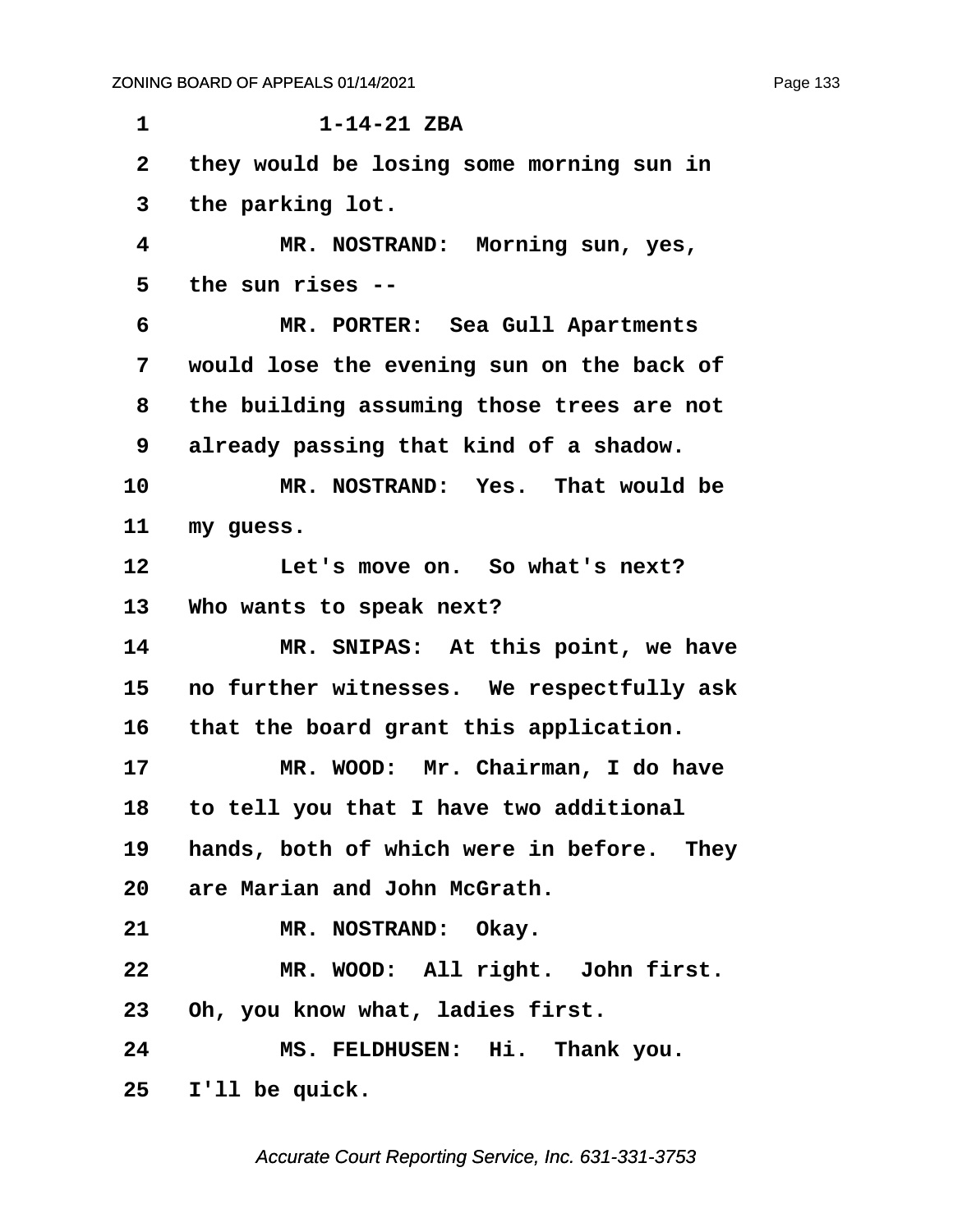**·1· · · · · · ·1-14-21 ZBA**

**·2· · · · · I live in the back of Sea Gull** 3 Garden. My balcony is right out here. I **·4· ·enjoy looking at those trees.· I know ·5· ·those trees are on the auto body's ·6· ·property.· Those trees are definitely not** 7 four-stories high. That was my concern **·8· ·before.· If you do take them down, will ·9· ·new, mature trees be replanted? 10· · · · · MR. FELLMAN:· David, do you think** 11 those trees could stay? 12 **MR. MAMMINA:** I was thinking 13 exactly that, Steve. I mean, if those 14 trees can stay, we'll leave them. 15 **MS. FELDHUSEN:** Come look at it. **16· ·If you want to take them down and rebuild 17· ·new ones, but --** 18 **MR. MAMMINA:** Well, we would 19 certainly replace them. That would be **20· ·done. 21· · · · · MS. FELDHUSEN:· I just want to say** 22 that we're homeowners here. These are **23· ·co-ops, not rentals.· This is our 24· ·property, just like your home is your** 25 **property.** We're proud of where we live.

Accurate Court Reporting Service, Inc. 631-331-3753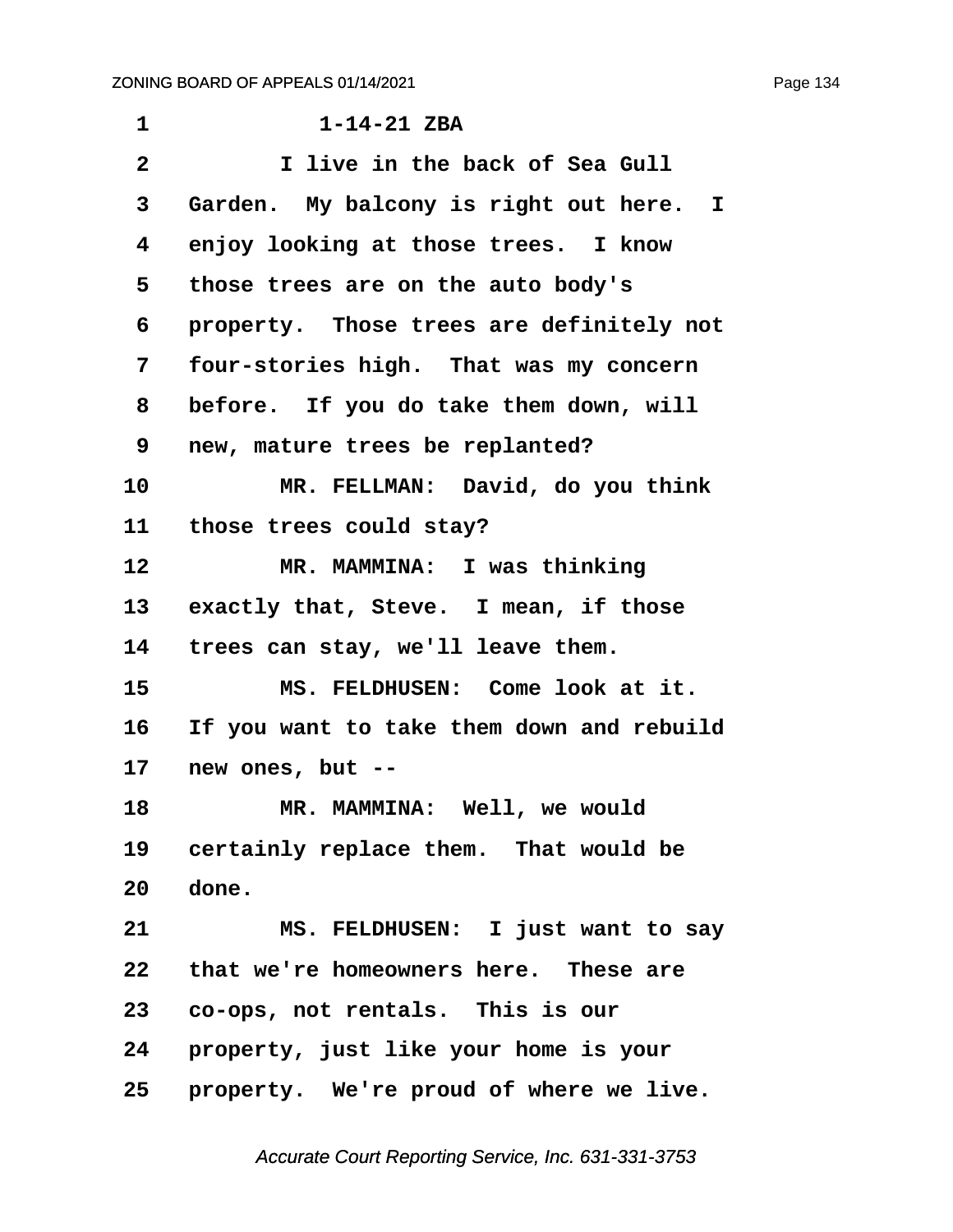| 1            | $1 - 14 - 21$ ZBA                          |
|--------------|--------------------------------------------|
| $\mathbf{2}$ | So a change is scary, you know.            |
| 3            | MR. FELLMAN: I hear you. We will           |
| 4            | investigate if those trees can stay or not |
| 5            | and we will be in contact with you before  |
| 6            | anything happens.                          |
| 7            | MS. FELDHUSEN: I appreciate it.            |
| 8            | That's all I ask.                          |
| 9            | MR. FELLMAN: I hear you and I see          |
| 10           | it and we're going to focus on that.       |
| 11           | MS. FELDHUSEN: Okay, thank you.            |
| 12           | MR. NOSTRAND: Thank you.                   |
| 13           | Is there anybody else?                     |
| 14           | MR. WOOD: One more.                        |
| 15           | MR. NOSTRAND: One more, okay.              |
| 16           | MR. WOOD: John McGrath coming in           |
| 17           | I believe it's John.<br>now.               |
| 18           | MR. NOSTRAND: Yes, the next-door           |
| 19           | neighbor.                                  |
| 20           | MR. McGRATH: What you guys were            |
| 21           | just circling was the wrong side of the    |
| 22           | building as proposed. I mean, I'm looking  |
| 23           | at the plans right now. There is a         |
| 24           | 16-foot difference between the second,     |
| 25           | third and fourth stories of the building   |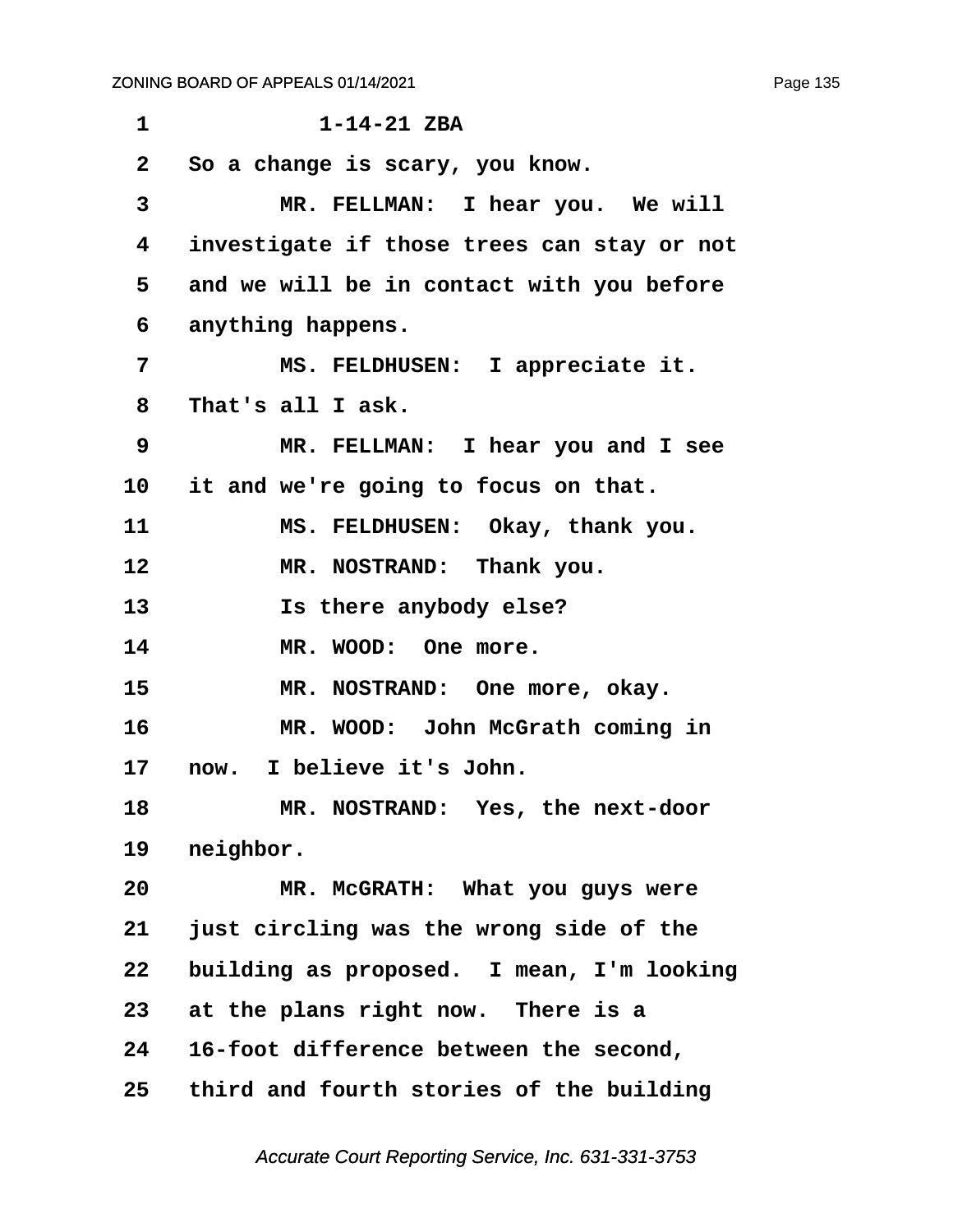| 1            | $1 - 14 - 21$ ZBA                         |
|--------------|-------------------------------------------|
| $\mathbf{2}$ | and my property line. You guys were       |
| 3            | circling the wrong spot. Where the        |
| 4            | building would be there are almost no     |
| 5            | trees. There's, like, two. I have a       |
| 6            | two-story building and then I have a      |
| 7            | swimming pool. That's what my issue is    |
| 8            | with respect to a shade study.            |
| 9            | MR. NOSTRAND: The building you are        |
| 10           | in, John, is to the west of this site?    |
| 11           | MR. MCGRATH: Yes. It would be             |
| 12           | west, yes.                                |
| 13           | MR. NOSTRAND: Okay. The trees             |
| 14           | that we were circling were on the east    |
| 15           | side that are against the other building, |
| $16 \,$      | not yours.                                |
| 17           | MR. WOOD: Is this correct                 |
| 18           | (indicating)?                             |
| 19           | MR. McGRATH: That is correct.             |
| 20           | What you see there in kind of a reverse L |
| 21           | is a two-story building and then I have a |
| 22           | swimming pool. That's what I'm concerned  |
| 23           | about.                                    |
| 24           | MR. NOSTRAND: The swimming pool is        |
| 25           | not going to be shaded --                 |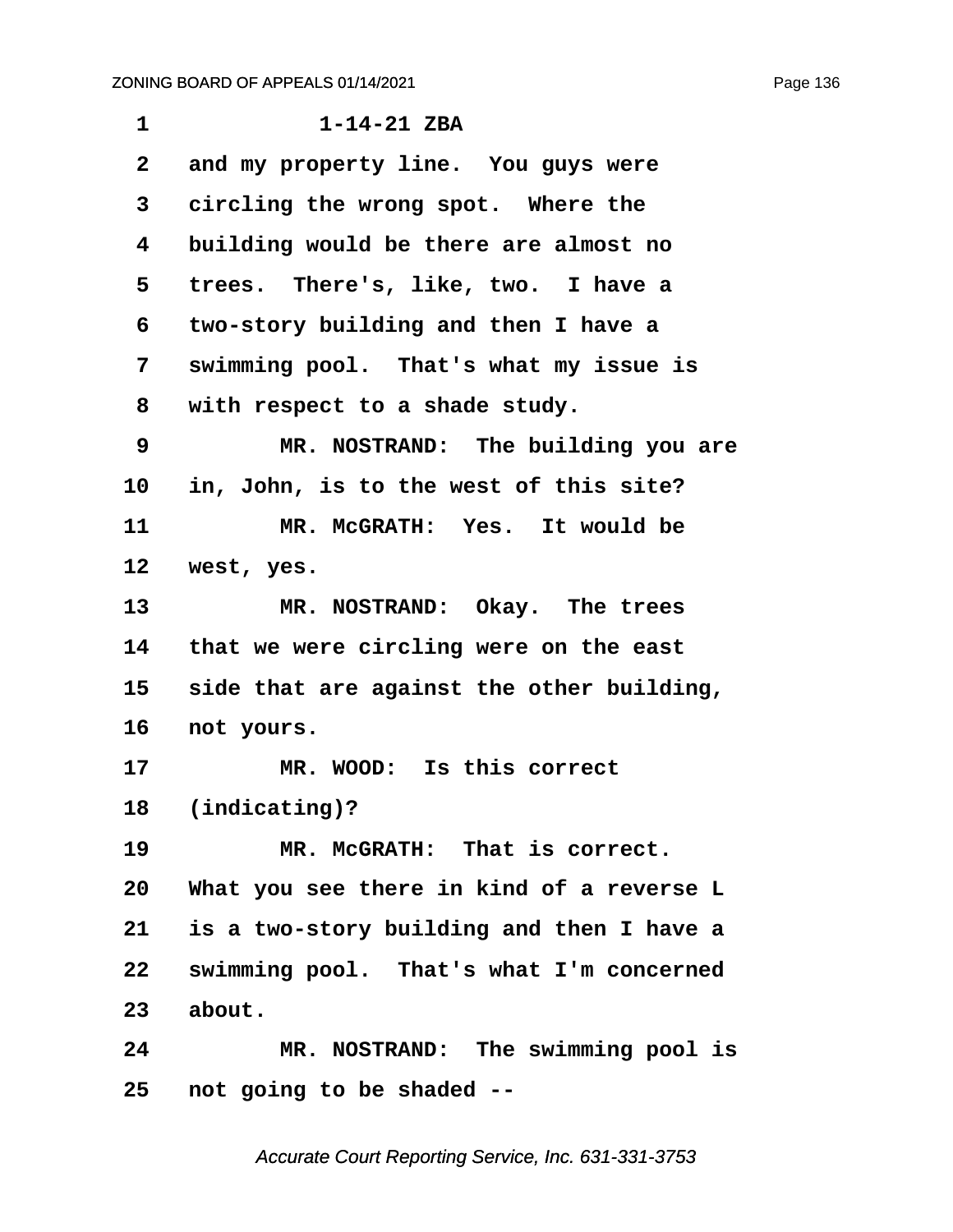**·1· · · · · · ·1-14-21 ZBA ·2· · · · · MR. McGRATH:· In the summer months, ·3· ·the sun is coming from, basically, the top ·4· ·right of this picture.· So that's what my** 5 concern is about. **·6· · · · · MR. NOSTRAND:· Your building would ·7· ·block the sun for that pool, not the -- ·8· · · · · MR. McGRATH:· I don't know.· With a ·9· ·four-story building, that's going to be --** 10 if I read this correctly, it would be 41 11 feet plus whatever mechanical equipment 12 and other things that are on the roof. **13· ·That's what I want to know, if it affects 14· ·us.· If it doesn't affect us, I have no** 15 objection. **16· · · · · MR. NOSTRAND:· Maybe at sunrise it** 17 might block a little bit, but once it's up **18· ·past the horizon -- 19· · · · · MR. McGRATH:· And then sunset. I 20· ·mean, we our pool until 8 o'clock at** 21 **night.** The sun sets at 8 o'clock. **22· · · · · MR. NOSTRAND:· The sun sets in the** 23 west. That building is east of yours. 24 MR. McGRATH: Okay. You understand **25· ·what my concern is.**

Accurate Court Reporting Service, Inc. 631-331-3753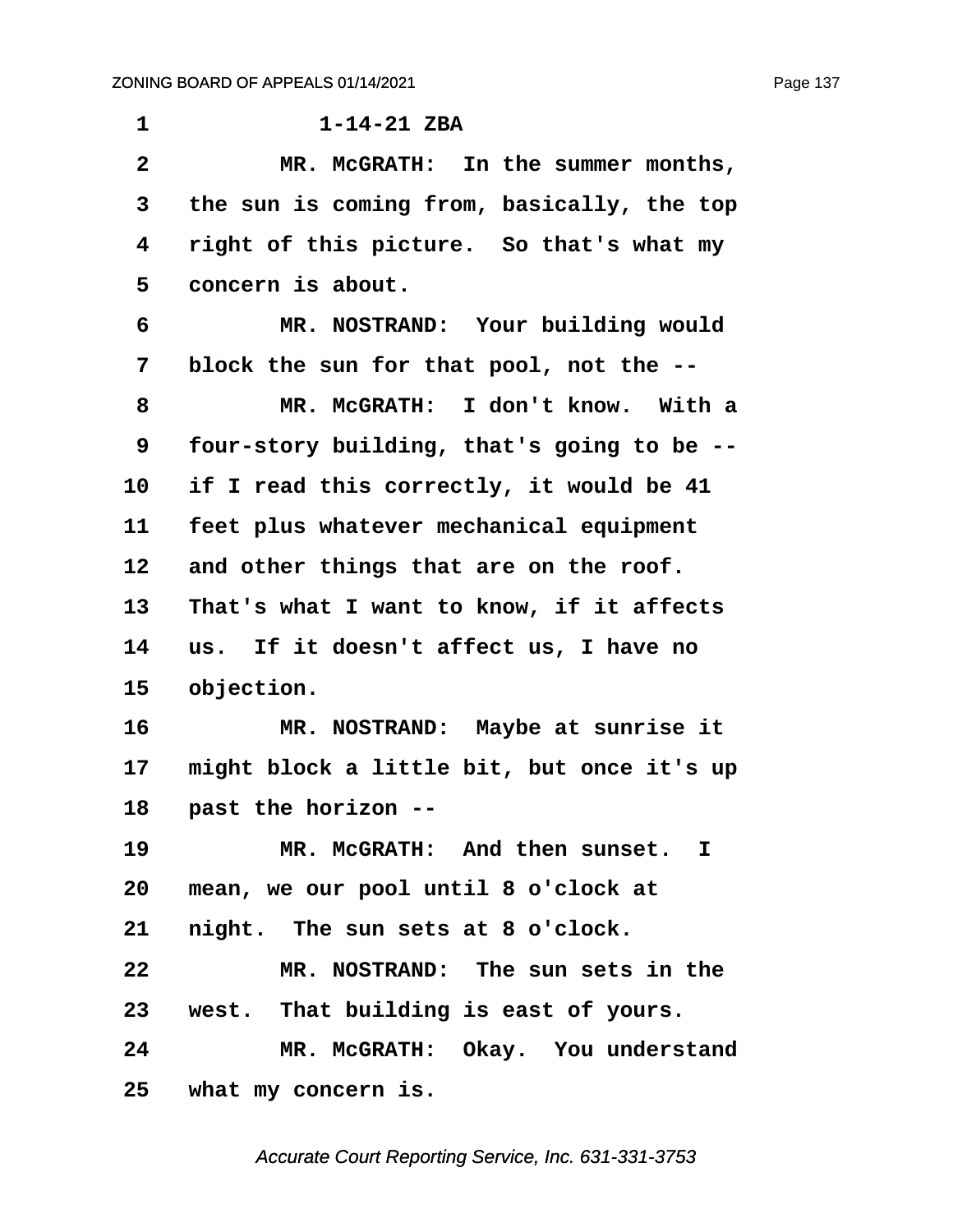| 1               | $1 - 14 - 21$ ZBA                          |
|-----------------|--------------------------------------------|
| $\mathbf{2}$    | MR. NOSTRAND: I do. I don't think          |
| 3               | a sunset is a concern and a sunrise would  |
| 4               | be much of a concern being that the        |
| 5               | projected building is on the opposite side |
| 6               | of the property -- on their own property.  |
| 7               | MR. MCGRATH: But outside the               |
| 8               | variance?                                  |
| 9               | MR. NOSTRAND: By five feet which           |
| 10 <sub>1</sub> | will not change the --                     |
| 11              | MR. MCGRATH: Five feet and a               |
| 12 <sub>2</sub> | story-and-a-half outside the variance.     |
| 13              | MR. NOSTRAND: It's five feet.              |
| 14              | MR. MCGRATH: And a                         |
| 15              | story-and-a-half.                          |
| 16              | MR. NOSTRAND: It's a                       |
| 17 <sub>2</sub> | story-and-a-half or -- it's 35 feet or     |
| 18              | two-and-a-half stories, whichever. It      |
| 19              | could be a five-story building. It still   |
|                 | 20 would have to be 35 feet.               |
| 21              | MR. McGRATH: Right. So this is             |
| 22              | beyond 35 feet and it's a variance plus    |
| 23 <sub>2</sub> | the mechanical equipment on the roof.      |
| 24              | MR. NOSTRAND: Which are very               |
| 25              | small.                                     |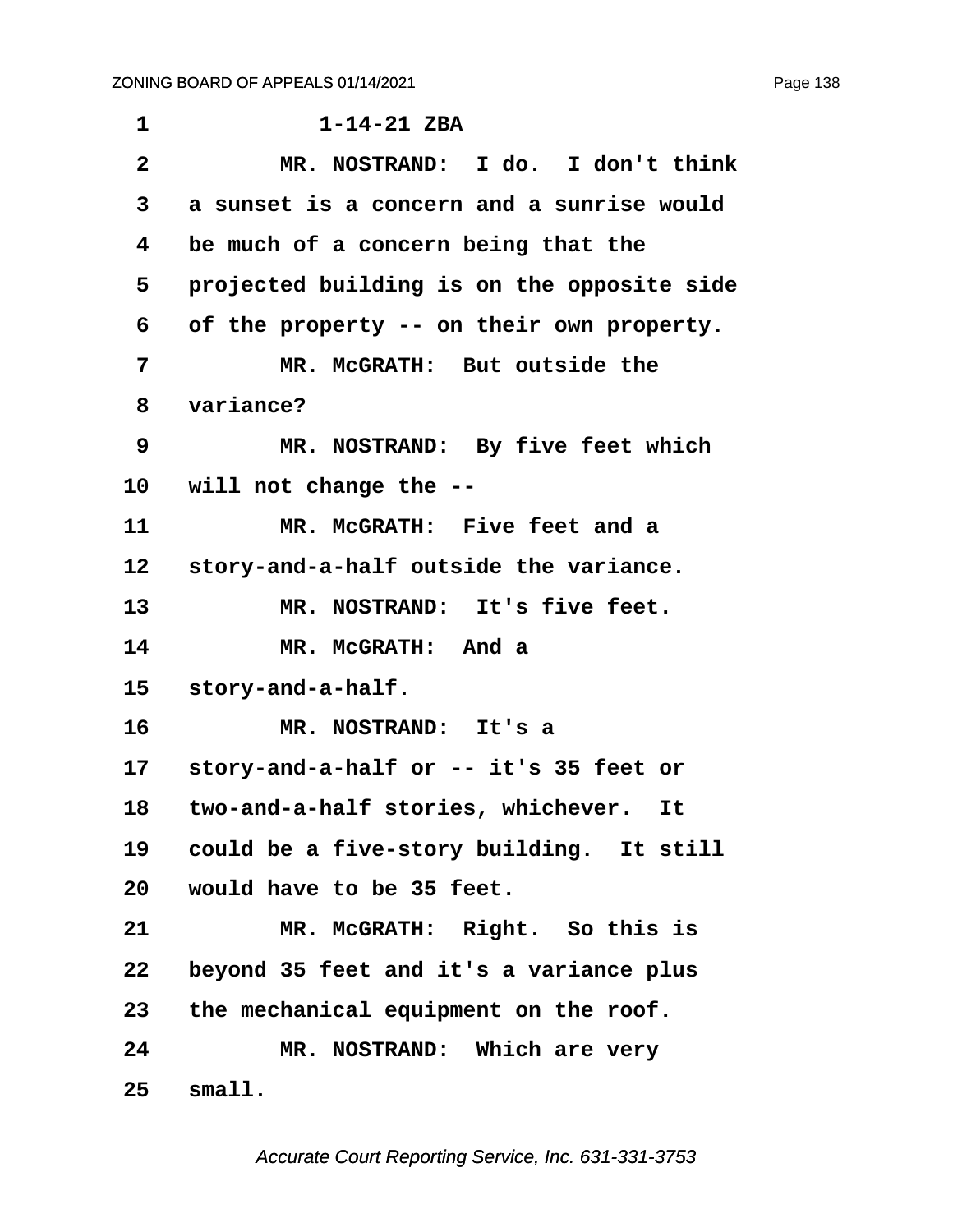**·1· · · · · · ·1-14-21 ZBA** 2 **are there any other questions?** 3 MR. McGRATH: No. **·4· · · · · MR. NOSTRAND:· Thank you. ·5· · · · · Are there any more people in the ·6· ·audience that want to speak to this point? ·7· · · · · MR. WOOD:· There is not. ·8· · · · · MR. NOSTRAND:· How about the board? ·9· ·Are there any more questions from the** 10 **board?** 11 *(WHEREUPON, no response was heard.)* 12 **MR. NOSTRAND:** Okay. I need 13 **· someone to make a motion.** 14 MR. PORTER: Mr. Chairman, I would 15 like to speak. **16· · · · · I am sympathetic to the neighbors'** 17 concerns. I don't want to go right over 18 their objections. Would it be **19· ·unreasonable to ask for a shadow study and 20· ·have the applicant show us what it would 21· ·be so there are no surprises? 22· · · · · MR. NOSTRAND:· I don't see that** 23 that's going to change anything. It's **24· ·five feet and the only time the sun would 25· ·cast a long shadow, like I said earlier,**

Accurate Court Reporting Service, Inc. 631-331-3753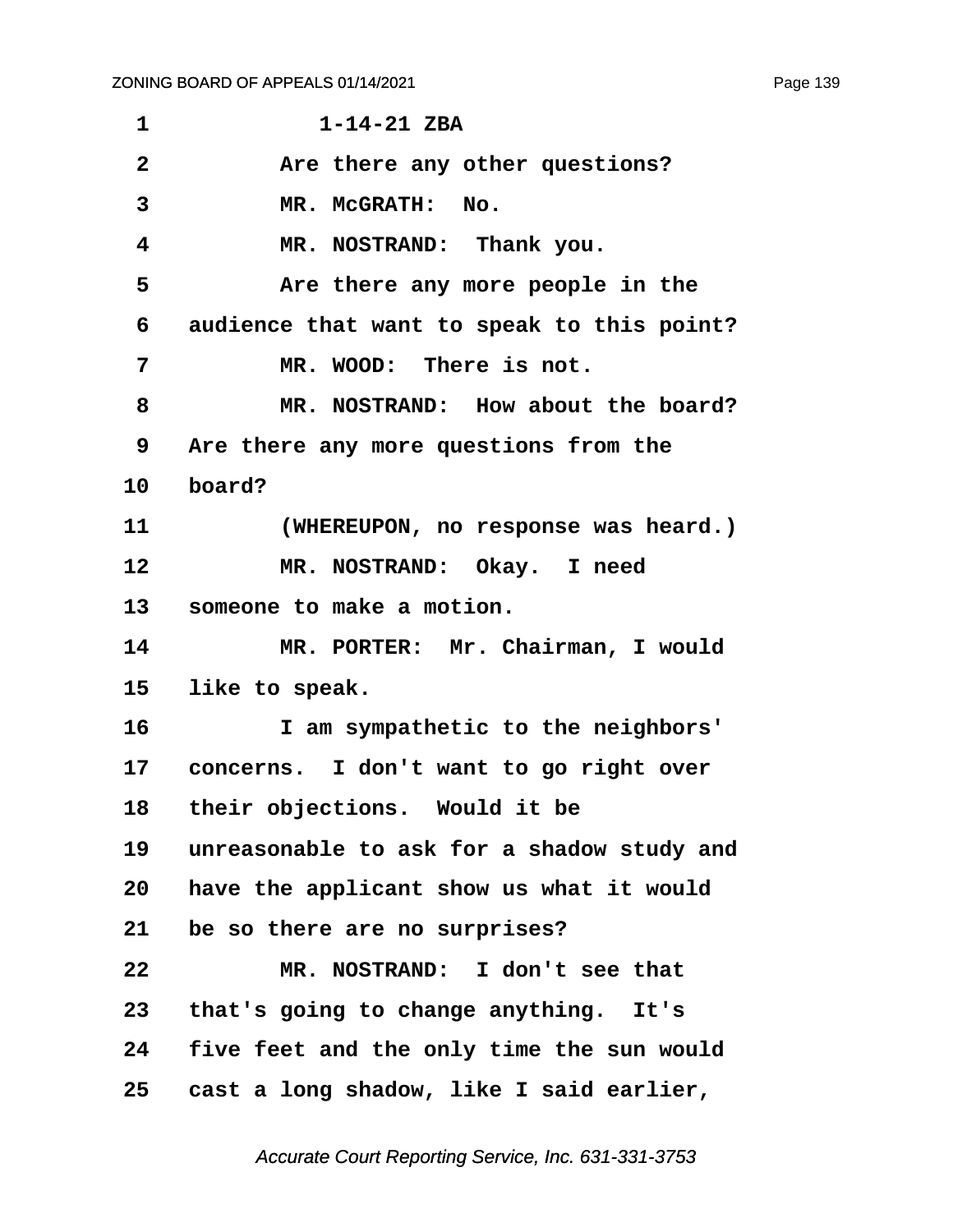| 1            | $1 - 14 - 21$ ZBA                          |
|--------------|--------------------------------------------|
| $\mathbf{2}$ | is an sunrise and sunset. A row of         |
| 3            | buildings that are already two-and-a-half  |
| 4            | stories are 50 feet high already, a        |
| 5            | 40-foot building is not going to project   |
| 6            | much of a shadow.                          |
| 7            | MR. PORTER: To Mr. McGrath's               |
| 8            | concerns, at certain times of the year, a  |
| 9            | swimming pool might not get the full       |
| 10           | morning sun that it gets now, but the      |
| 11           | swimming pool is already shadowed in the   |
| 12           | morning by the building next to it.        |
| 13           | MR. NOSTRAND: By its own building.         |
| 14           | MR. PORTER: And there would be no          |
| 15           | impact on the evening sun. That's true.    |
| 16           | MR. NOSTRAND: Yes. Okay. Are we            |
| 17           | ready to make a motion? It's either you,   |
|              | 18 Marisa, or Jim because Chris had to go. |
| 19           | Jim, can you make a motion, please?        |
| 20           | MR. PORTER: Mr. Chairman, I move           |
|              | 21 that we accept the application as       |
|              | 22 submitted.                              |
| 23           | MR. NOSTRAND: Second it?                   |
| 24           | MS. TULLY: I'll second.                    |
| 25           | MR. NOSTRAND: All those in favor?          |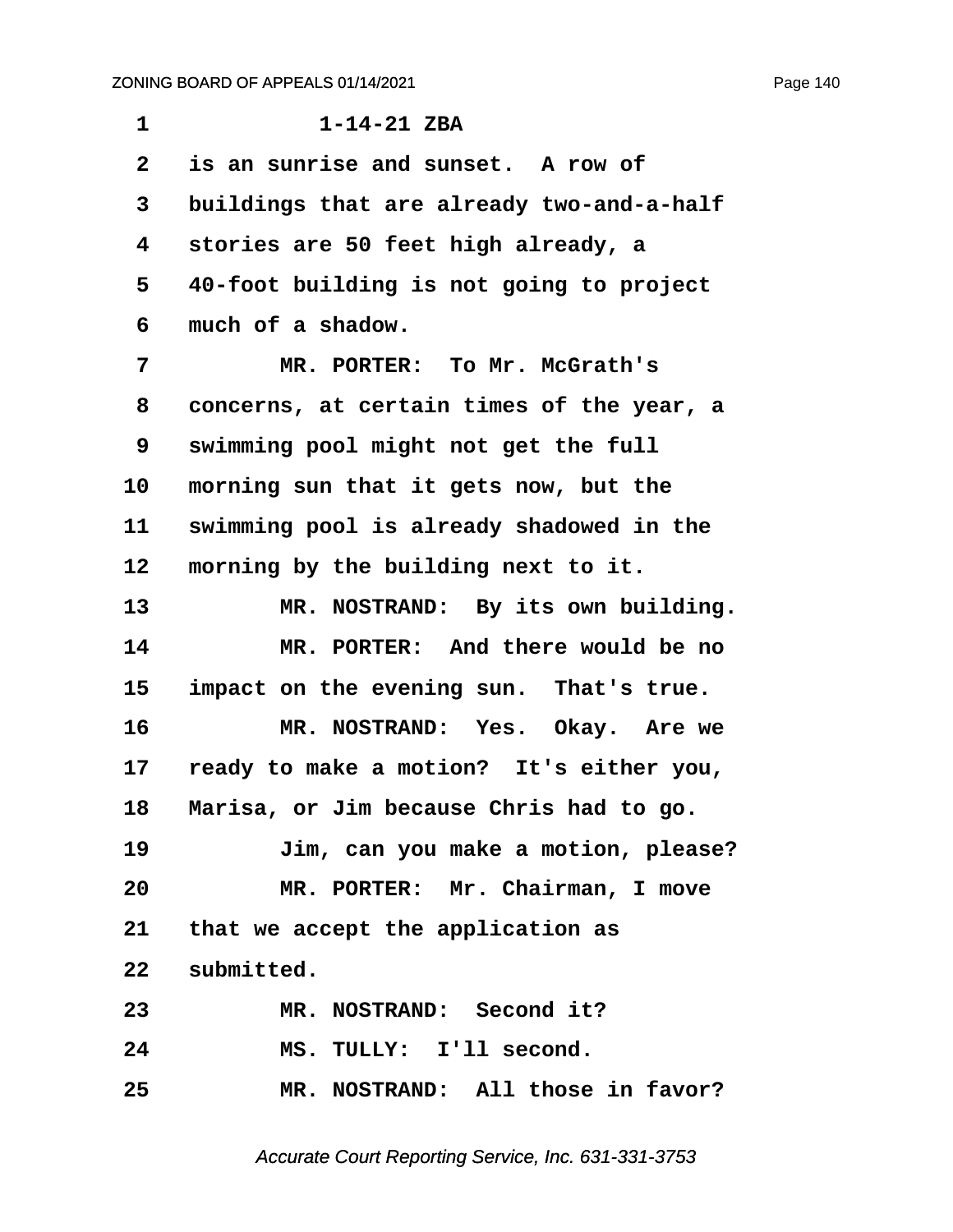**·1· · · · · · ·1-14-21 ZBA ·2· · · · · (WHEREUPON, there was a unanimous, ·3· ·affirmative vote of the board.) ·4· · · · · MR. NOSTRAND:· Motion carried.** 5 Thank you. **·6· · · · · The member, Mr. Maro, who had to ·7· ·sign off to take care of his family, he ·8· ·was in favor as well. ·9· · · · · \*· · ·\*· · ·\*· · ·\*** 10 MR. NOSTRAND: We have one more 11 case, 1-5, Mr. Speller. Is he out there 12 in Zoomland? 13 **MR. WOOD:** Yes. I see John 14 Speller. Just ask him to raise his hand 15 so I can completely identify -- or I will 16 ask. **17· · · · · Mr. Speller, please raise your Zoom** 18 **hand**. 19 **Thank you.** I see it. **20· · · · · There is one person on a cell** 21 **phone.** If you want to be in this **22· ·application you need to hit "star, 9." 23· · · · · I'm bringing in Mr. Speller now. 24· ·I'm asking him to unmute and asking for 25· ·his video to start.**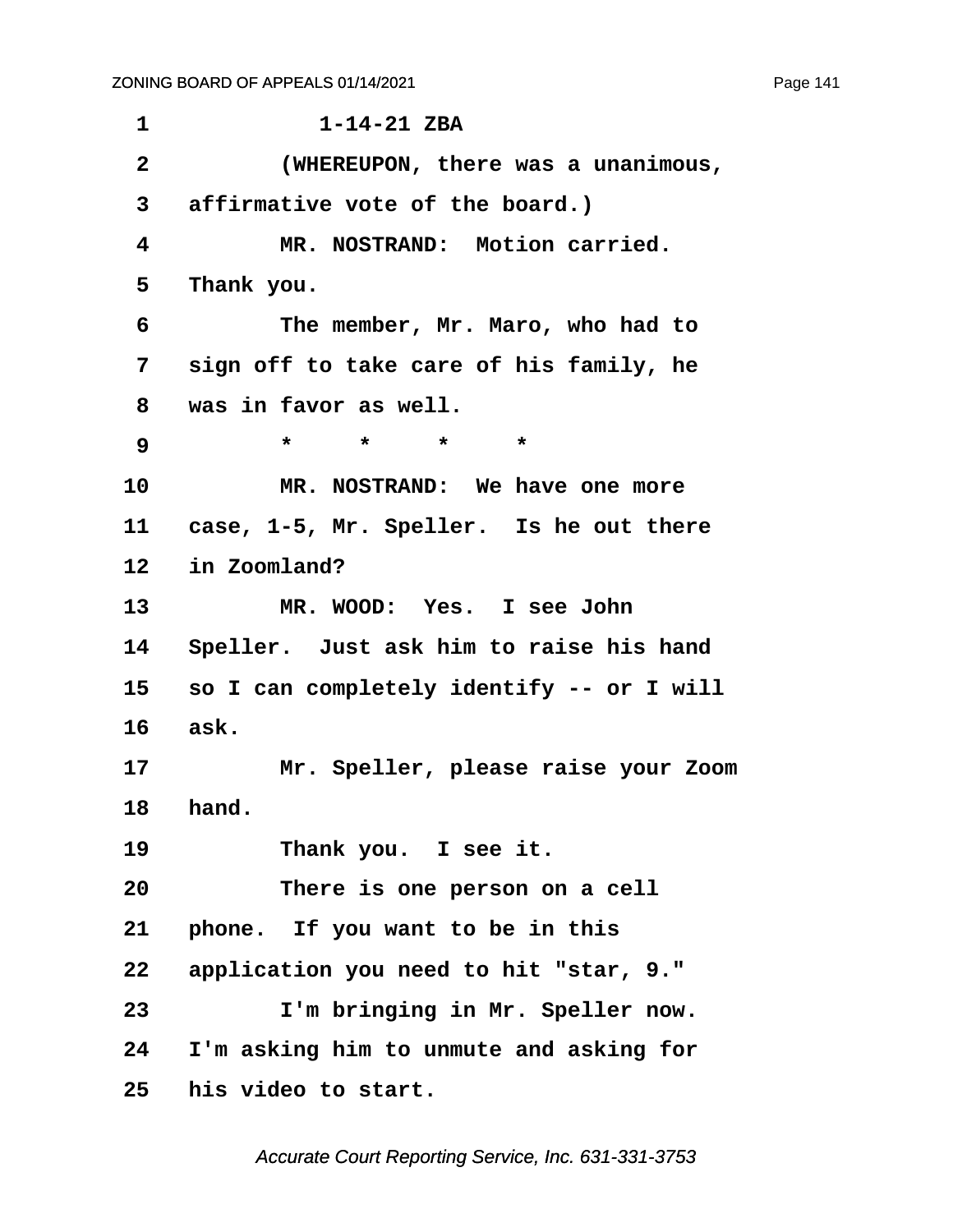| $\mathbf 1$     | $1 - 14 - 21$ ZBA                          |
|-----------------|--------------------------------------------|
| $\mathbf{2}$    | Mr. Speller, if you can hear me,           |
| 3               | it's Kevin. Please unmute. Mr. Speller,    |
| 4               | can you hear me?                           |
| 5               | MR. SPELLER: I can hear you. Can           |
| 6               | you hear me?                               |
| 7               | MR. WOOD: Yes. Please identify             |
| 8               | yourself.                                  |
| 9               | MR. SPELLER: This is John Speller,         |
| 10              | 190 Bethpage Road, Farmingdale.            |
| 11              | MR. NOSTRAND: Hi, Mr. Speller. We          |
| 12              | have your audio and not your video.        |
| 13 <sub>2</sub> | MR. SPELLER: Okay. That's all              |
| 14              | right. We're looking like hell at this     |
| 15              | time anyway.                               |
| 16              | MR. NOSTRAND: I'm sorry that you           |
| 17              | had to wait so long. Nobody likes to be    |
| 18              | last on the list.                          |
| 19              | So tell us about your project, Mr.         |
| 20              | Speller.                                   |
| 21              | MR. SPELLER: Okay. We moved into           |
| 22              | the neighborhood three years ago from a    |
| 23              | much larger house. We were always in high  |
| 24              | ranches where we always had an area before |
| 25              | people entered the house. It was little    |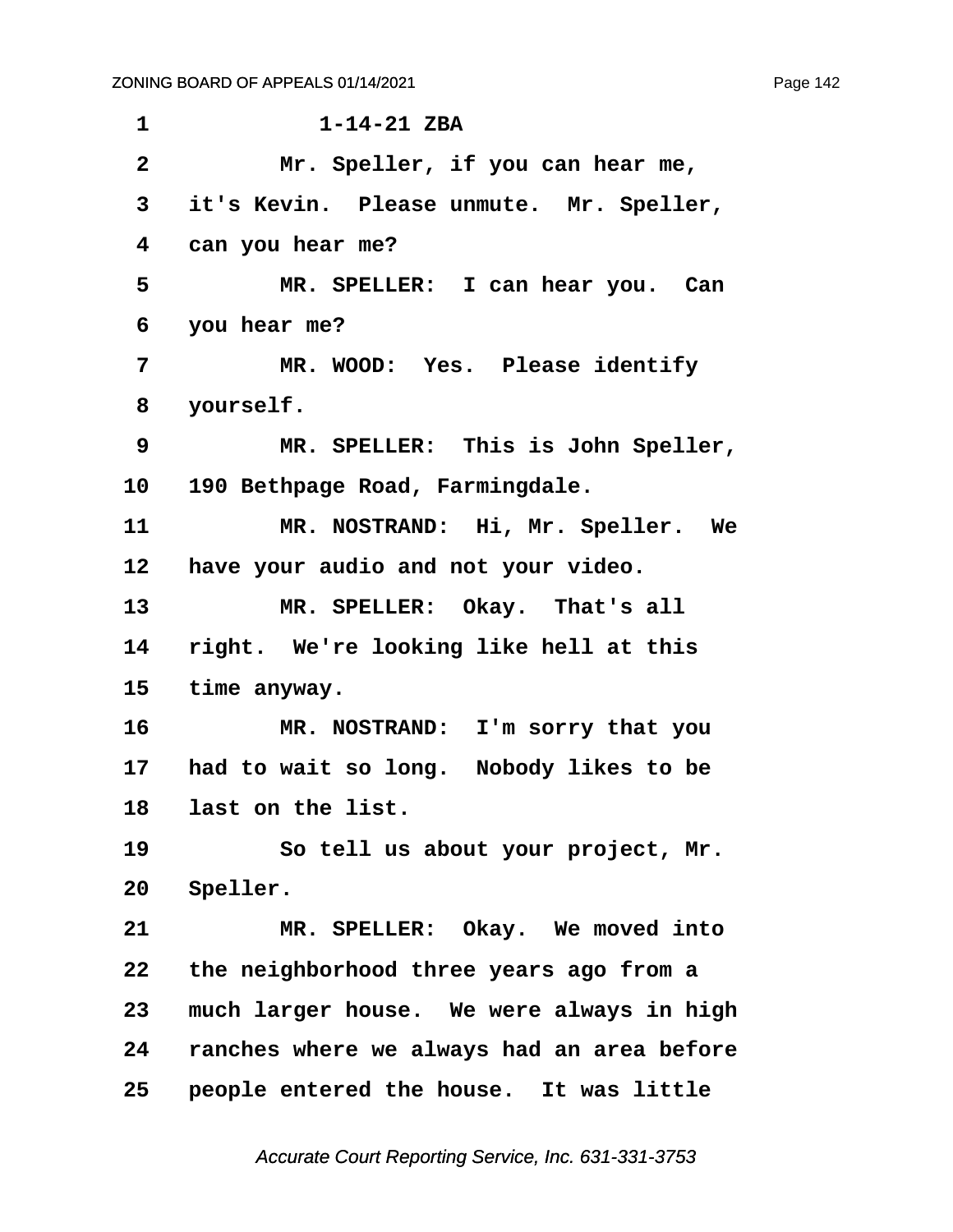| 1  | $1 - 14 - 21$ ZBA                          |
|----|--------------------------------------------|
| 2  | foyer type of area. We have dogs. By       |
| 3  | adding a foyer area, we can fence the dogs |
| 4  | off when kids are trick-or-treating or     |
| 5  | when Chinese food is being delivered or    |
| 6  | whatnot. It's more of a safety area. It    |
| 7  | gives us a little bit more closet space.   |
| 8  | We're running it up to the second floor.   |
| 9  | That enables us to have a decent size      |
| 10 | closet because the house is a hundred      |
| 11 | years old and the closets were made for    |
| 12 | people with only two pairs of pants. So    |
| 13 | it's affording us an opportunity to have a |
| 14 | closet, a foyer area for safety with the   |
| 15 | dogs. It's roughly 12 feet wide on the     |
| 16 | front of the house. That's basically it.   |
| 17 | It's the addition and the steps.           |
| 18 | I know one of our neighbors down           |
| 19 | the block just got a similar type of       |
| 20 | variance except they did it across the     |
| 21 | entire house. It was back in March when I  |
| 22 | thought we were going to be in for April,  |
| 23 | but that obviously didn't happen.          |
| 24 | That's about it.                           |
| 25 | MR. NOSTRAND: Okay. So the only            |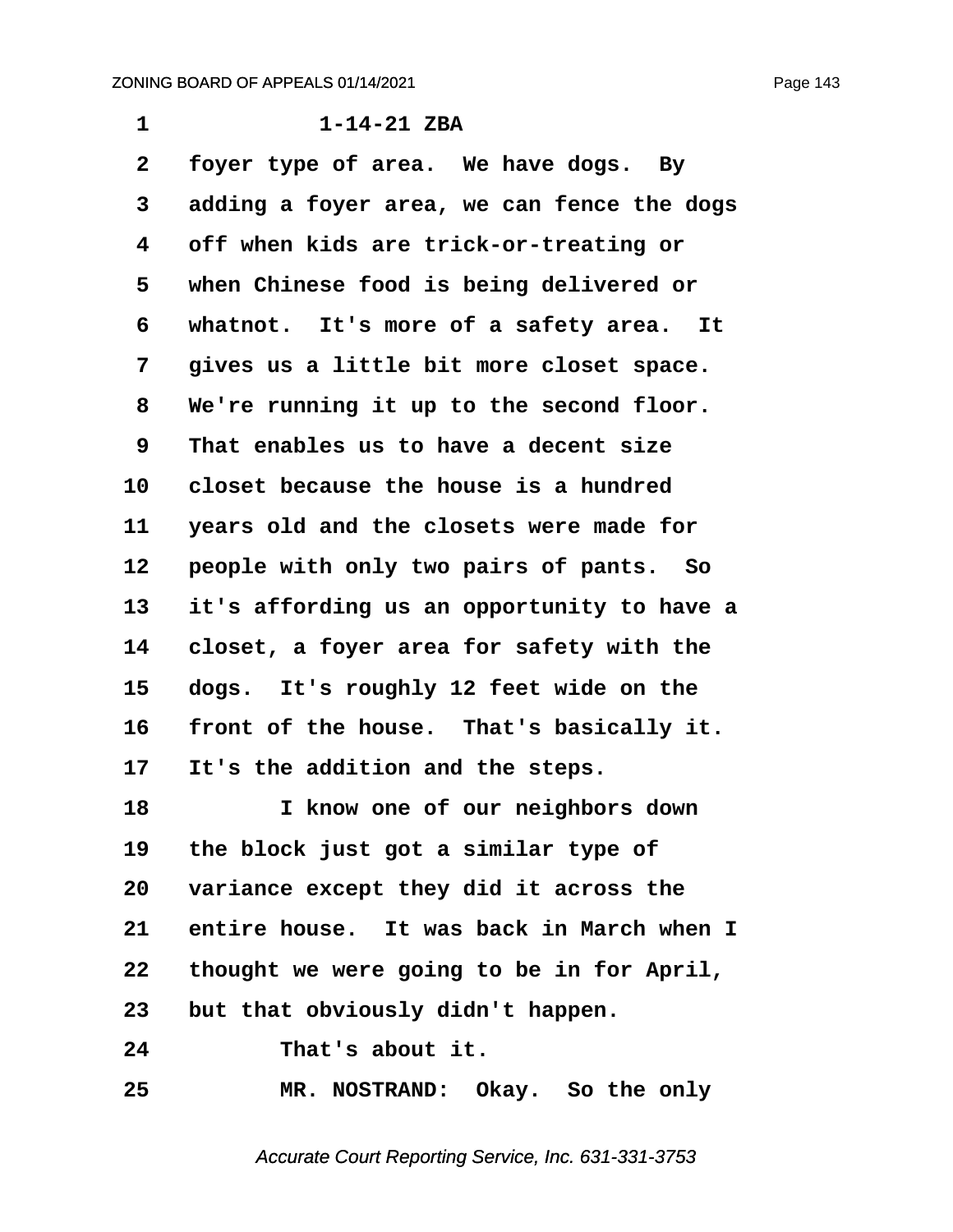<span id="page-144-0"></span>**·1· · · · · · ·1-14-21 ZBA ·2· ·addition is your building out the front of ·3· ·the house onto Bethpage Road by the ·4· ·school.· It goes up two stories.** 5 MR. SPELLER: Correct. **·6· · · · · MR. FELLMAN:· Mr. Chairman, if I ·7· ·may, the front yard variance is basically ·8· ·to the stoop.· It's supposed to be 30 ·9· ·foot.· The setback is 26.5 to the stoop. 10· · · · · This is also a housekeeping** 11 situation where the existing house should 12 have gotten a variance out to Anita Road. **13· ·So we're including that to kinda correct a** 14 sin from the past. The existing house is 15 at 25.5. It's a corner lot. So you have 16 two front yard. That should have been 30 17 foot also, but he didn't do that. That 18 exists. **19· · · · · MR. NOSTRAND:· Okay.· So do we need 20· ·a variance for both sides or just for one?** 21 MR. FELLMAN: Both. **22· · · · · MR. NOSTRAND:· Okay.· So what's the 23· ·variance on the side street? 24· · · · · MR. FELLMAN:· Side street is 25.5 25· ·instead of 30.**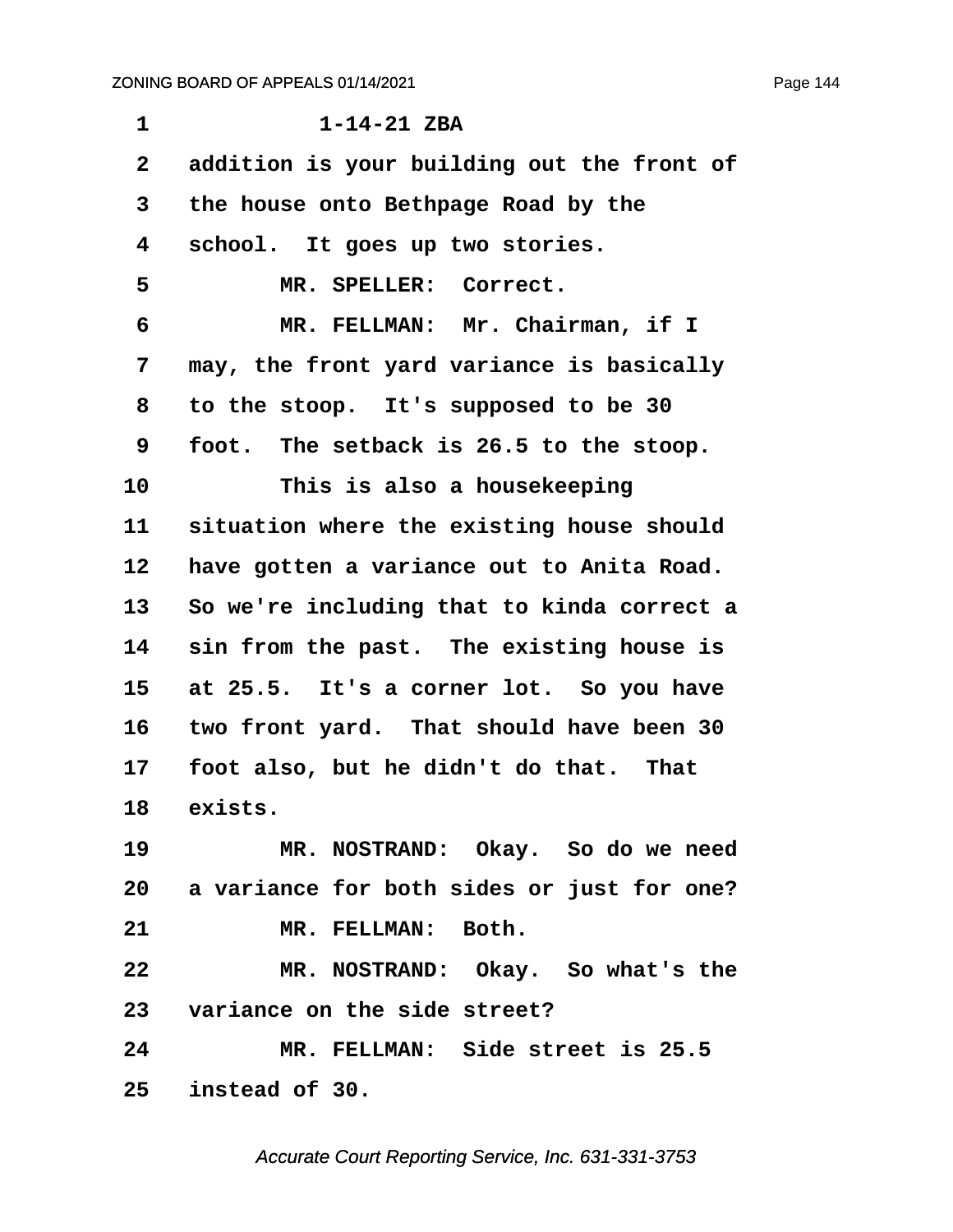<span id="page-145-0"></span>

| 1                 | $1 - 14 - 21$ ZBA                          |
|-------------------|--------------------------------------------|
| $\overline{2}$    | MR. NOSTRAND: And it's 26.5 in the         |
| 3                 | front instead of 30?                       |
| 4                 | MR. FELLMAN: Correct.                      |
| 5                 | MR. NOSTRAND: Okay. How long has           |
| 6                 | the addition been on the side to Anita?    |
| 7                 | How long has that been there?              |
| 8                 | MR. FELLMAN: I think since before          |
| 9                 | he bought the house.                       |
| 10                | MR. SPELLER: We have only lived            |
| 11                | there for three years. It did not come up  |
| $12 \overline{ }$ | with the title company which I'm a little  |
| 13                | upset about.                               |
| 14                | MR. NOSTRAND: Well, these things           |
| 15                | happen. I don't have an issue with any of  |
| 16                | this. Do any of the board members have an  |
| 17                | issue?                                     |
| 18                | Mr. Porter?                                |
| 19                | Ms. Tully?                                 |
| 20                | MR. PORTER: No issue.                      |
| 21                | MR. NOSTRAND: Ms. Tully?                   |
| 22                | MS. TULLY: No.                             |
| 23                | MR. NOSTRAND: No. Okay. I guess            |
|                   | 24 we should ask if there is anyone in the |
| 25                | neighborhood who would like to speak out   |

Accurate Court Reporting Service, Inc. 631-331-3753

Page 145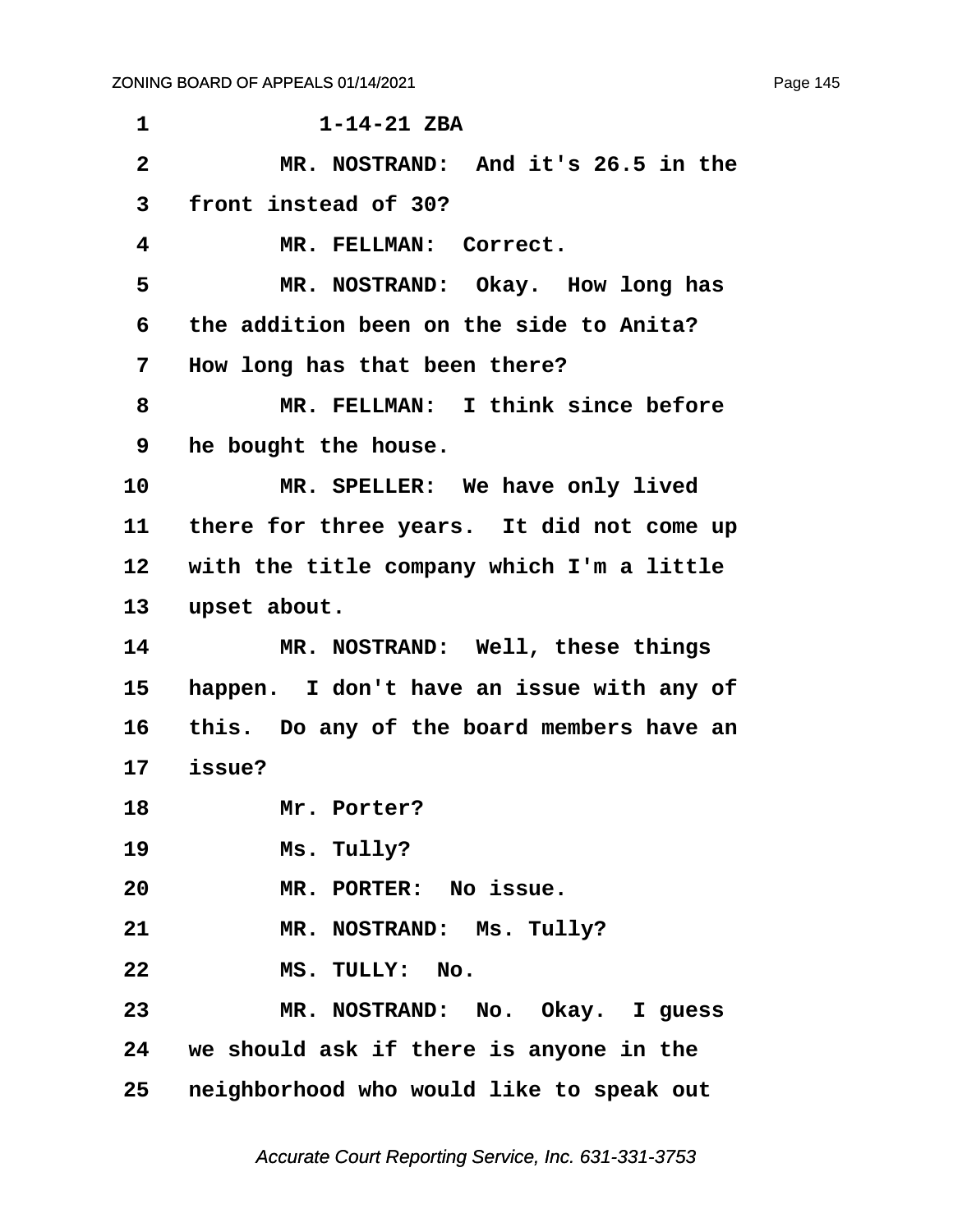<span id="page-146-0"></span>**·1· · · · · · ·1-14-21 ZBA ·2· ·there in Zoomland. ·3· · · · · MR. WOOD:· Please raise your Zoom ·4· ·hand if you would like to comment on this** 5 application. **·6· · · · · Twelve (12) attendees and no ·7· ·one is raising their hand. ·8· · · · · MR. NOSTRAND:· Okay.· Did I ask if ·9· ·anyone on the board had questions?· I did.** 10 Nobody had questions. 11 **Can we make a motion?** 12 **Ms. Tully?** The standard 13 **non-enclosure part. 14· · · · · MS. TULLY:· I make a motion to** 15 accept the application for 190 Bethpage 16 Road as submitted. 17 MR. PORTER: Mr. Chairman, may I **18· ·add the provision that the new front stoop** 19 never be enclosed? **20· · · · · MS. TULLY:· Thank you.** 21 MR. SPELLER: Absolutely. **22· · · · · MR. PORTER:· All in favor? 23· · · · · (WHEREUPON, there was a unanimous,** 24 affirmative vote of the board.) **25· · · · · MR. NOSTRAND:· Motion carried.**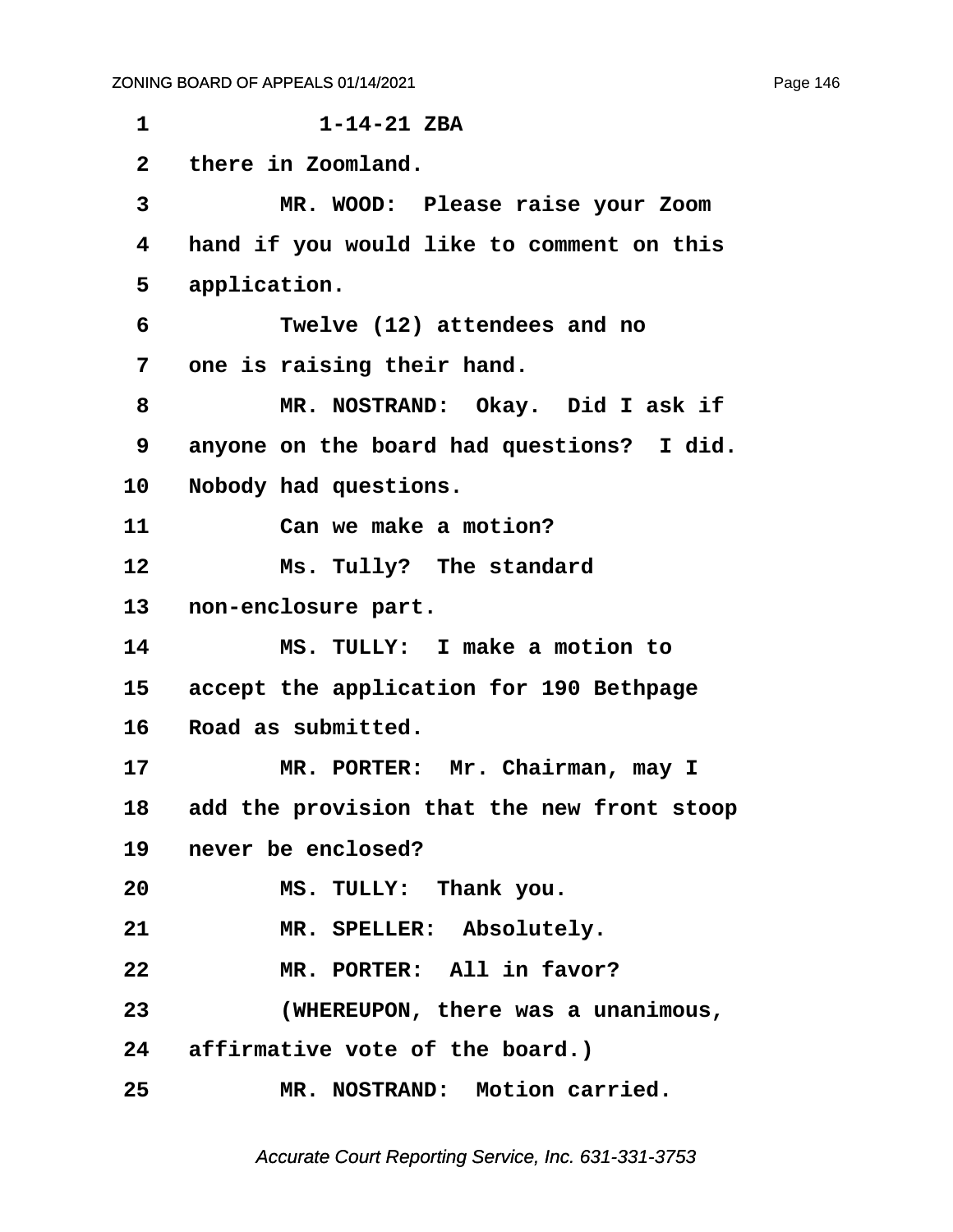**·1· · · · · · ·1-14-21 ZBA ·2· · · · · I make a motion that we close the ·3· ·meeting. ·4· · · · · All in favor? ·5· · · · · (WHEREUPON, there was a unanimous, ·6· ·affirmative vote of the board.)** 7 MR. NOSTRAND: Motion carried. **·8· ·Meeting closed.· Thank you. ·9· · · · · (WHEREUPON, this· meeting was 10· ·adjourned at 10:25 p.m.) 11** \* \* \* \* **12 13 14 15 16 17 18 19 20 21 22 23 24 25**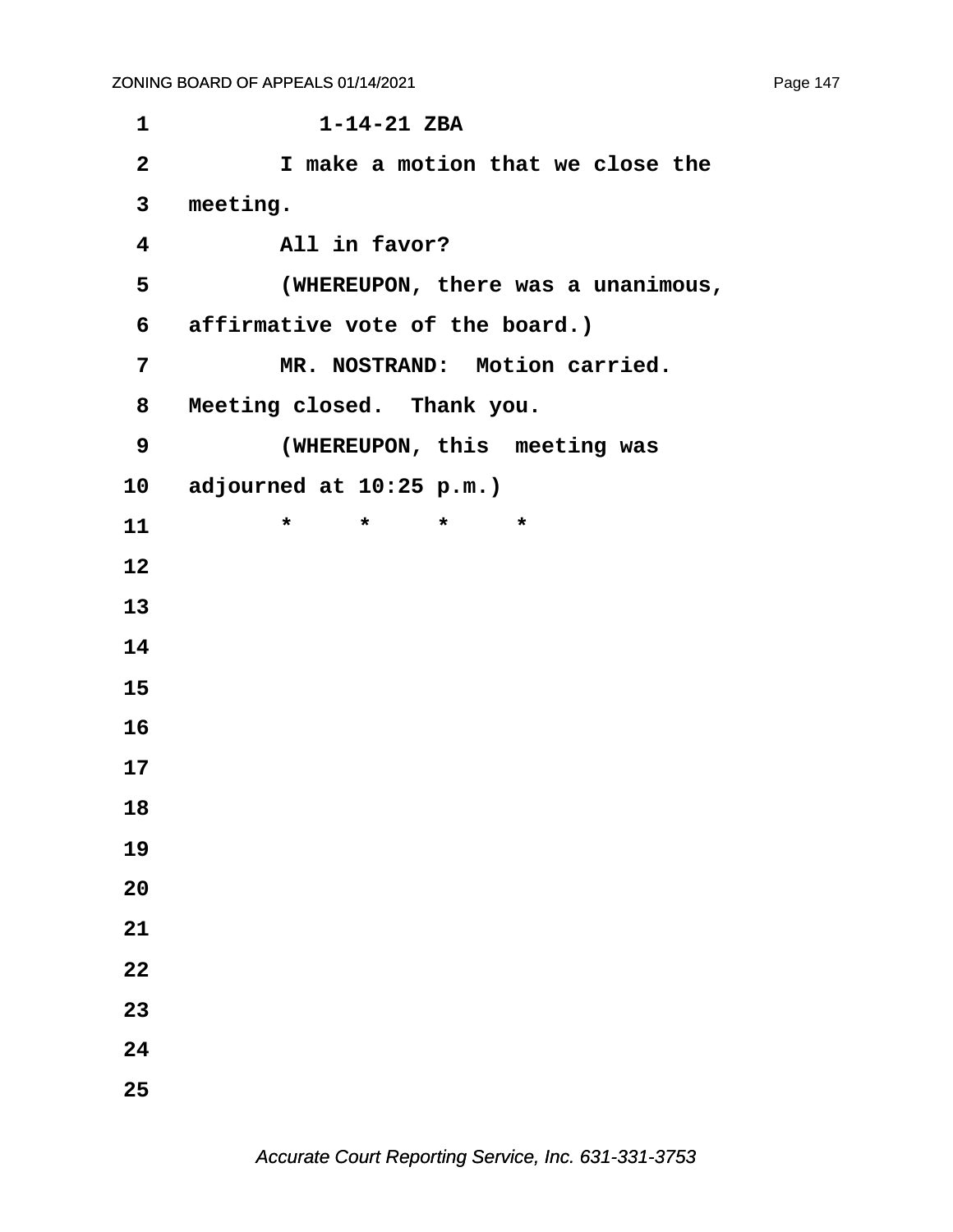Page 148

| $\mathbf 1$  | $1 - 14 - 21$ ZBA                               |
|--------------|-------------------------------------------------|
| $\mathbf{2}$ | CERTIFICATE                                     |
| 3            | <b>STATE OF NEW YORK</b><br>$\lambda$           |
| 4            | S.S.:                                           |
| 5            | <b>COUNTY OF NASSAU</b><br>$\lambda$            |
| 6            | I, AUDREY A. GLADITSCH, a Notary                |
| 7            | Public for and within the State of New York, do |
| 8            | hereby certify:                                 |
| 9            | That the within transcript was                  |
| 10           | prepared by me and is a true and accurate       |
| 11           | record of this hearing to the best of my        |
| 12           | ability.                                        |
| 13           | I further certify that I am not                 |
| 14           | related to any of the parties to this matter by |
| 15           | blood or by marriage and that I am in now way   |
| 16           | interested in the outcome of any of these       |
| 17           | matters.                                        |
| 18           | IN WITNESS WHEREOF, I have hereunto             |
| 19           | set my hand this 30th day of January, 2021.     |
| 20           | Audrey A. Gladitsch                             |
| 21           | AUDREY A. GLADITSCH                             |
| 22           |                                                 |
| 23           |                                                 |
| 24           |                                                 |
| 25           |                                                 |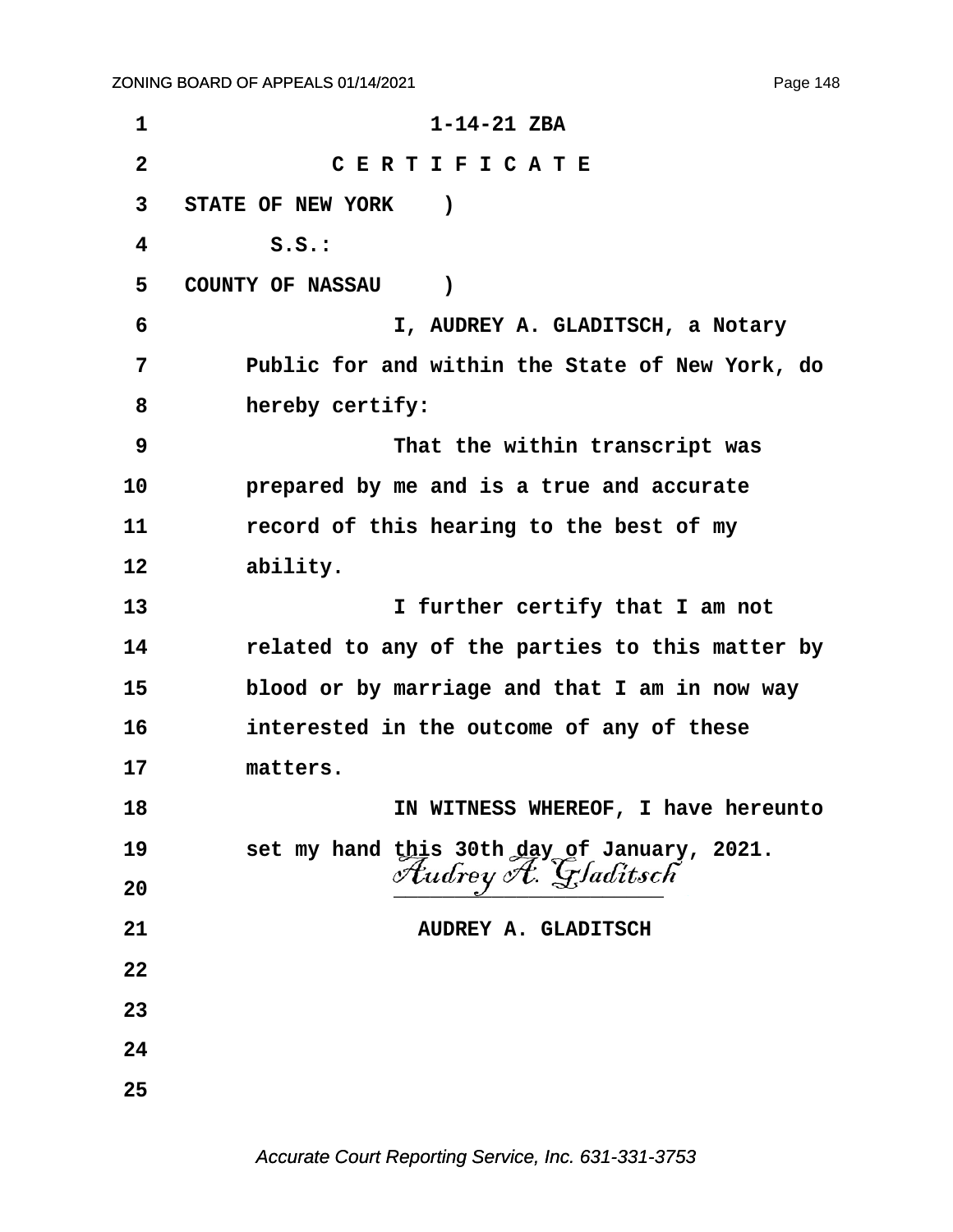|                                                                | 109 11            |
|----------------------------------------------------------------|-------------------|
| \$                                                             | 11 90:            |
| \$100 93:3                                                     | 115 10            |
|                                                                | 119-be            |
| (                                                              | 11:00             |
| $(12)$ 146:6                                                   | 12 75:            |
| $(25)$ 123:23                                                  | 120 71            |
|                                                                | 132 67            |
| 1                                                              | 138 71            |
| 13:17                                                          | 138-be            |
| 1,200 77:11                                                    | 14 3:7            |
| $1 - 1$ 3:17                                                   | 141.59            |
| 1-14-21 3:1 4:1 5:1 6:1 7:1 8:1                                | 15 23:            |
| 9:1 10:1 11:1 12:1 13:1 14:1 15:1                              | 150 71            |
| 16:1 17:1 18:1 19:1 20:1 21:1<br>22:1 23:1 24:1 25:1 26:1 27:1 | 16 9:2            |
| 28:1 29:1 30:1 31:1 32:1 33:1                                  | 16-foo            |
| 34:1 35:1 36:1 37:1 38:1 39:1<br>40:1 41:1 42:1 43:1 44:1 45:1 | 17,225            |
| 46:1 47:1 48:1 49:1 50:1 51:1                                  | 190 14            |
| 52:1 53:1 54:1 55:1 56:1 57:1<br>58:1 59:1 60:1 61:1 62:1 63:1 | 1948              |
| 64:1 65:1 66:1 67:1 68:1 69:1                                  | 1972 3            |
| 70:1 71:1 72:1 73:1 74:1 75:1<br>76:1 77:1 78:1 79:1 80:1 81:1 | 1974 $\cdot$      |
| 82:1 83:1 84:1 85:1 86:1 87:1                                  |                   |
| 88:1 89:1 90:1 91:1 92:1 93:1<br>94:1 95:1 96:1 97:1 98:1 99:1 |                   |
| 100:1 101:1 102:1 103:1 104:1<br>105:1 106:1 107:1 108:1 109:1 | 20 13:            |
| 110:1 111:1 112:1 113:1 114:1                                  | 49:9,1<br>132:2   |
| 115:1 116:1 117:1 118:1 119:1<br>120:1 121:1 122:1 123:1 124:1 | 2021              |
| 125:1 126:1 127:1 128:1 129:1                                  | 21 20:            |
| 130:1 131:1 132:1 133:1 134:1<br>135:1 136:1 137:1 138:1 139:1 | 21010             |
| 140:1 141:1 142:1 143:1 144:1                                  | <b>21st</b> 1     |
| 145:1 146:1                                                    | 22011             |
| 1-2 30:15 53:16                                                | 225 11            |
| <b>1-3</b> 54:4 59:21 60:14                                    | 23 131            |
| $1 - 4 60:16$                                                  | 25 70:            |
| $1 - 5$ 141:11                                                 | 25.5 <sub>1</sub> |
| 10 10:21 118:4                                                 | 257 30            |
| 100 12:24 66:20 67:15 119:25                                   | 21 37             |
| 108 71:5                                                       | 26.5 <sub>1</sub> |

21  $3:12$ ed 118:12  $72:3$ 24 90:21 107:2 143:15 l:3  $7:2$  $1:11$ **d** 66:25 63:24 119:23 11 70:22 79:6 99:25 121:4  $:3$ 11:21 18:20 20:4  $t$  135:24 66:13 42:10 146:15 4:20 15:15 37:17 44:6 16:5  $\overline{2}$ :7 20:8 33:17 45:8 46:7,9 11 70:21 87:20 131:11,16,17  $\overline{0}$  $3:7$  $13$  $0:19$  $27:15$  $0:22$  $1:15$  $1:18$ 21 44:15,24 0:17 32:20 33:3,7 34:9,17, :2,8,10 48:10 44:9 145:2

 $6:23$ 

Page 149

265 32:20 33:4,5 34:6,14 36:24 54:5.8 58:13 273 63:20

28 131:13

283 63:20

### $\mathbf{3}$

30 40:17 44:3 68:19 71:7 119:12 144:8,16,25 145:3

33 117:12

333 61:12

34 3:19

35 9:22 10:18 11:24 23:5,6 24:8 66:15 67:12 72:5 75:24 77:12 79:4 107:23 109:16 117:3 120:11 121:3,15 122:2 123:21 138:17,20, 22 350 97:3 103:18 36 128:8 37 123:8 37.78 66:14 375 97:3 103:18 380 90:2 109:25

390 11:7

3:00 72:2,3

### $\overline{\mathbf{A}}$

40 11:25 20:15 67:18 77:13 91:5 106:3,14 107:24 108:12 111:15 117:3 132:7 40-foot 128:8 140:5 400 101:10 118:8 40s 7:21 8:13 41 20:10 137:10 447 63:20 45,591 63:22 454 61:24 63:17 46 91:6 123:19 464 61:24 63:18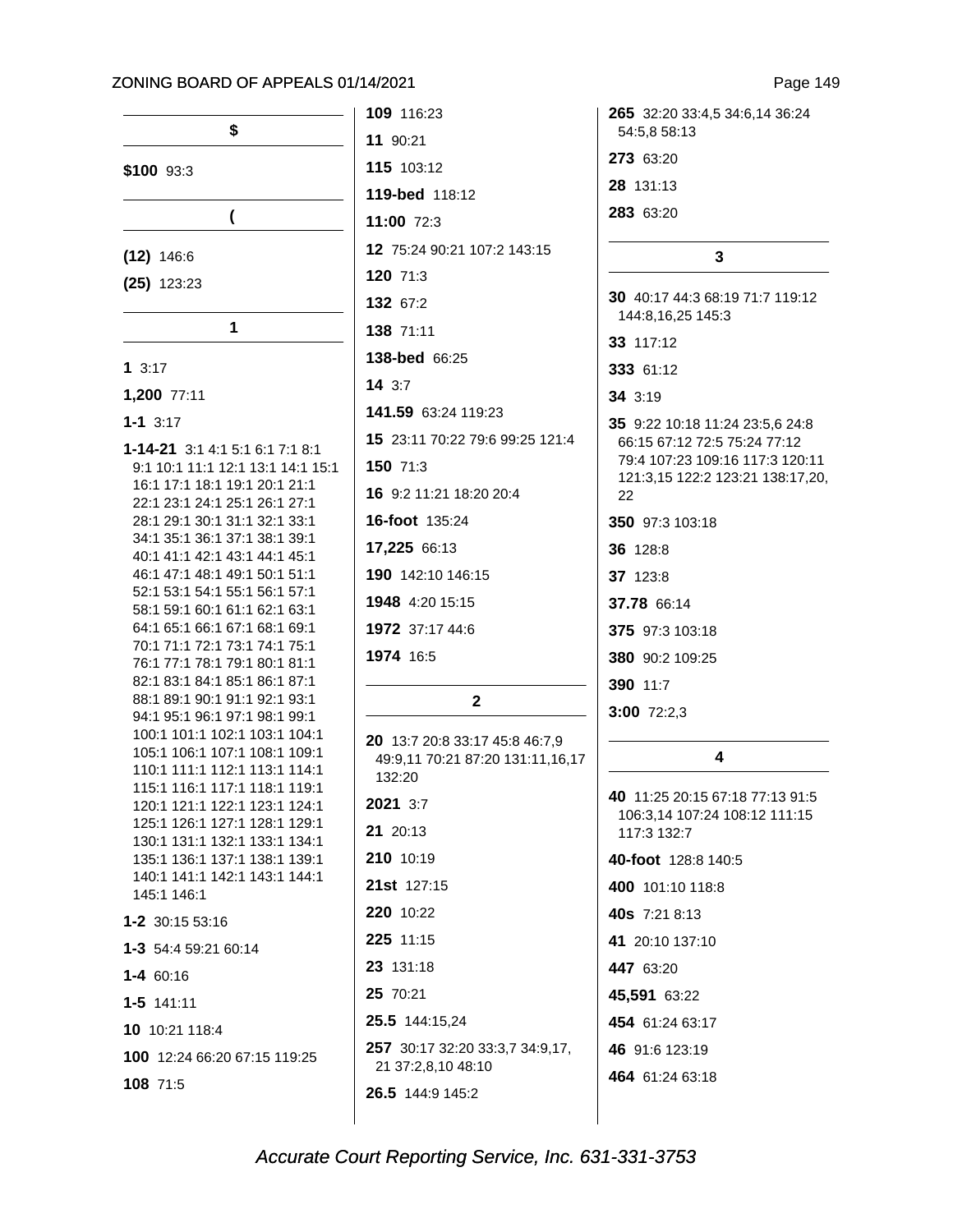474 112:11

48 6:15,17 7:23 8:13 9:11 22:5,8, 25 23:2 24:8 25:13 63:19

48.08 22:6

49.9 8:6

### 5

50 7:11 25:13 26:3 66:21 67:13,14 72:7 91:2,5 110:4,6 120:10,22 121:24,25 140:4 500 97:7 52 6:17 7:9 22:8 25:20,25 538 70:7 54 110:7 6 6 9:22 67:18 77:13 106:3 60 7:11 114:8 600 3:21 600-19 111:10 61 7:5 62 65:22  $\overline{7}$ 7 71:25 74 15:17 78 71:8

7:00 72:2

8 137:20,21 82 98:16 121:15 85 74:13 85-year-old 98:16

8

 $\mathbf{Q}$ 

9 17:7 30:25 141:22

# 92 98:17  $\mathbf{A}$ A-L-D-R-I-D-G-E 31:16 abandoned 122:18 abiding 24:3 ability 26:7 absolutely 12:9 92:16 146:21 abundant 114:6 **abuts 63:25** accept 140:21 146:15 acceptable 113:14 access 88:5 accessibility 104:12 accessory 30:16 64:6,21 accommodate 66:22 accurately 38:3 acre 63:23 activities 80:23 99:2 activity 79:13 actual 20:6 74:11 acuity 82:3 add 6:13 7:14,16 8:5,9 22:24 26:21 106:4,13 117:2,9 120:17 146:18 added 9:2 25:4 102:6 adding 5:9 8:2,7 9:24 11:12 13:7 26:25 27:2 29:4 106:8 117:3  $143:3$ addition 3:18 6:13,18 11:5,6 13:4,8 18:14 29:22 104:7 116:21 143:17 144:2 145:6 additional 64:6 66:7 133:18 additions 24:2

address 18:18 36:12 44:5,16,21 99:23 103:11

addressed 18:25 43:21

addressing 19:18

adds 10:20 107:18

adequate 72:8 adjacent 32:21 90:2 109:25  $127:3$ administration 73:25 administrative 82:11 admire 22:15 adult 78:13 adults 65:22 advantage 25:3 advised 46:4 advisory 68:15 aerial 64:25 129:23 aesthetically 91:19 aesthetics 91:20 93:2 affect 102:8 137:14 **affects** 137:13 affirmative 3:15 30:6 53:25 60:11 141:3 146:24 affordable 32:11 affording 143:13 age 98:15 agree 27:8 38:10 49:14 81:8 90:15 132:2 agrees 102:17 ahead 29:14 56:13 air 87:14 air-conditioning 106:11,22,24 107:6 108:15 Aldridge 30:15,22 31:8,13,16,18, 21,25 32:18 33:2,7,12,15,21 34:6, 13,25 35:7,10,24,25 36:5,10,13, 23 37:4,13,22 38:6,11,17 39:13 40:2,12,24 41:4,11,17,24 42:5,16, 23 43:7,13 44:11,17 45:4,8,12,15, 21 46:4,9,14,19,23 47:18 48:19, 24 49:6,12,17,21 50:4,9,12,16,22 51:9,16,21 52:12,21 54:5,13,14, 20 55:2,15,18,20 56:7,12,13,20 57:4,8,14,20,24 58:3,7,11,25 59:4,8,11,15,21 60:2 **All-star 61:25** 

**Allen 62:17**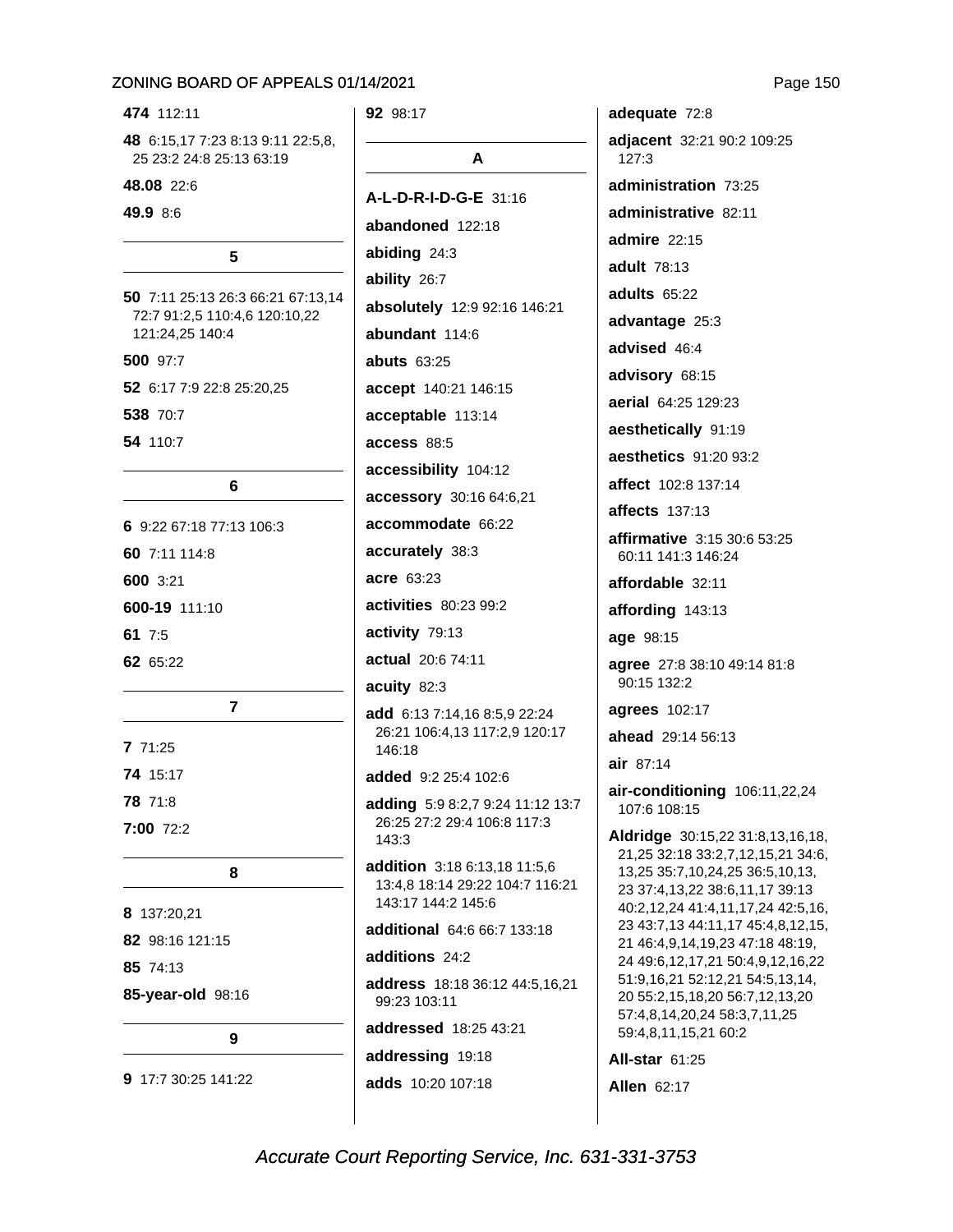alleys 81:3

allotted 23:4

allowed 14:24 19:14 101:18

alongside 119:7

alternative 59:14

alternatives 57:11,23

**Amber** 92:20

ambulance 71:17,18

ambulances 71:15

amenity 73:20

amount 7:4 86:14 106:24 120:22 122:8.13 128:21

and/or  $72:12$ 

angle 13:25 66:3 116:3

angles 127:14

animated 21:14

Anita 144:12 145:6

Anne 103:7,9 105:10

answering 35:4 56:2

anticipated 67:3 69:6

anymore 20:18,19

apartment 30:16,18 33:20,24 35:2,12,22,24 44:24 45:2 54:25 55:2 56:17 65:24 78:7,12,23 79:12,23 90:24 98:2 99:25 100:13 103:22 111:12,14

apartments 34:23 35:5 39:6,11, 20 40:23 65:21,23 66:6 78:10,11 96:22 101:13 133:6

apologies 77:6

apologize 5:23

applicant 38:22 49:25 55:23,25 58:2 61:4,15 62:5 66:24 94:14 139:20

applicant's 62:12

**application** 28:10 29:25 34:9 35:11,17 36:7,19,22 38:18 43:23 44:4 47:5 48:15 53:16 59:24 60:17 62:7,14,25 66:4 75:3 133:16 140:21 141:22 146:5,15

applications 28:9 32:19 38:2 78:19

applying 44:22

approval 24:25 32:2 56:18 89:17  $92.3$ 

approvals 118:12

approve 29:25 43:6 47:13,14 109:18 116:10

approved 32:14 40:13 42:25 56:10 95:23

**April 143:22** 

architect 68:7,8 70:6,9,13 102:11 117:24 120:13

architects 70:6 74:20

architectural 87:6 108:7 113:8

architecture 89:15 92:4

area 6:5 7:12 9:10,15 11:11,23 18:18 22:2 29:17 39:17,18 40:7,9, 13 48:16,18 63:11 65:12 66:6,15 74:22 75:5 76:24 77:9,19 81:15 82:21 83:5,9,15 88:19 98:8 108:19 116:22 120:7 142:24 143:2,3,6,14

areas 8:19,21

argue 81:21

arguments 32:22

Article 3:21

arts 83:15

as-of-right 128:8

aspect 24:6

asset 93:18

**assisted** 62:6 63:4,12 65:16 66:10.12.20 69:10.11 70:15.17 71:13 78:22 79:22 81:20 82:4 92:15 109:4 113:15 118:12,15 119:9 120:14 122:24

assume 31:19 95:21 97:19,23 100:19

assuming 133:8

assurances 115:9

assure 115:8.11

astronomical 8:4

Atlantic 99:24

attached 28:16

attendees 65:10 72:25 85:13 146:6

attention 119:5

attic 21:18

attorney 4:11 47:19 61:11

audience 16:24 89:20 94:2,23 111:21 115:21 124:13 139:6

audio 124:25 142:12

Audrey 31:4 99:22

auto 62:2 64:14,15 114:7 134:5

Avenue 99:24

average 97:19 98:14,15

aware 17:13,23 18:2 39:23 57:5 62:25 94:20

awful  $33:23$ 

#### B

back 4:18 5:2.9.10 6:25 8:3.7 12:23 13:11,22 14:17,20 16:9,14 27:2 29:6 36:16 37:2,12 40:5 43:25 44:7,9,23 47:3 57:3 72:13 74:14 75:20 76:16,18,19 79:17 86:25 88:18 91:13 131:8 133:7 134:2 143:21

background 70:14 114:18

backyard 14:8 107:4,5

**bad** 49:10

balcony 134:3

**banks** 114:25

**barely** 4:16 20:14

Barry 61:2 62:11 65:15

based 26:22 58:9 67:14 73:3 88:4 114:17 120:19,20

**basement** 83:9 84:10,11,16 85:15,21 86:12 123:11

basically 27:12 72:11 112:17,25 137:3 143:16 144:7

basis  $83:19$ 

bathroom 104:10

**bathrooms** 88:12 104:9

battery 80:17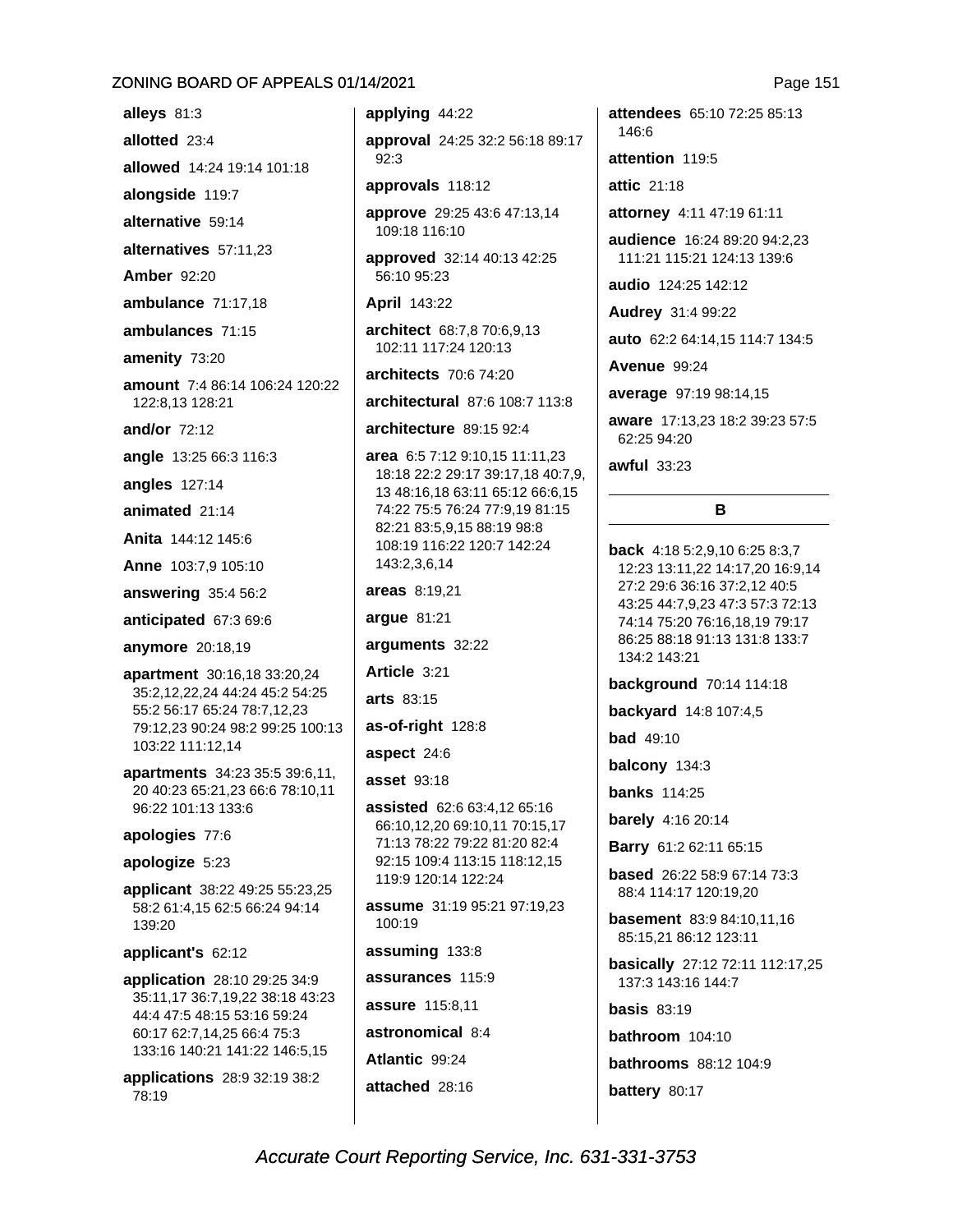Bauchback 37:15

**BB** 63:21 110:19

beating 98:18

Beautiful 99:16

bed 67:22 103:22.23

beds 66:21 67:11,15 70:25 71:4, 12 120:22,25

**beg** 49:21

**beginning** 6:20 76:5 127:17

behalf 18:4 61:14,23 101:5

belong 82:4

**belt** 15:16

benchmark 118:14

bending 10:3

Bethpage 142:10 144:3 146:15

bicycle 16:12

big 7:10 9:19 23:8 27:3 28:6 43:8 97:13 98:24 123:9

bigger  $6:21,23$ 

biggest  $92:15$ 

**billiards** 73:21 82:17

**Bingo** 83:14 97:13

birthday 82:25 83:3 127:16

**bit** 6:24 8:10.12 9:24 10:3 14:13. 16 29:7 63:23 69:3 70:23 74:10 90:17 100:5,16 122:4 137:17 143:7

**blend** 77:18

blind  $42.23$ 

block 63:20 109:14 137:7,17 143:19

blocking 116:5

**bloom** 112:21

blueprint 100:7

**board**  $3:154:87:108:2019:21$ 22:11 25:10 26:7 29:10 30:6.22 37:23 39:16,25 40:21 41:2,15 47:11,16 49:15 52:3,14,19 53:25 56:3 58:8 59:20 60:11 61:9 70:11 75:2,4 78:17,21 87:9 89:12 90:24 91:21 92:22 101:12,18 102:17

111:17 113:8.10 126:16.23 127:23 133:16 139:8.10 141:3 145:16 146:9.24

board's 52:20 67:19 80:11 89:17  $126.11$ body 64:14,15 114:7

**body's 134:5** 

**boil** 105:2

bought 45:21 145:9

**Boulevard** 61:13 62:17

bowling 81:3

box 13:5,6 76:7

**brand**  $15:18$ 

break  $87:23$ 

**brick** 64:9 86:23

bring 7:17 8:11 9:17 12:20 43:25 80:24 85:7

**bringing 7:25 67:11 74:23** 141:23

**brings** 17:17 92:12

Bristal 70:18 92:15,22 93:4

**Broad 70:7** 

Broadway 99:5

brought 84:6 85:8 87:2

buffers  $113:6$ 

**build** 13:16 23:20 62:5 69:20 78:7 100:21

build-out 69:8

building 4:12 5:6,8 26:24 63:11 64:10,13,16,19 66:3,24 67:6,17 68:22,23 70:4 71:4,5,13 72:14,17 73:11,19 74:3,6,8,13,17,25 75:14, 16,21 77:8,12,15,17 78:7,11,13, 22,23 79:24 80:2 82:5 86:10,14, 19,22 87:22 88:4 89:24 90:2,7,13, 18,25 91:5,23 92:11,24,25 93:12 95:23 97:11 98:6,15 99:3 100:8 101:14 102:3,7,8 104:11 106:8, 14, 18, 23 107: 2, 19 108: 3, 4, 11, 19, 20 109:12,24 111:14,15 112:15 114:3,6 115:15 116:2,4,11,23 118:11 119:11 120:3 123:16 124:4 126:6 128:8,9 129:16 130:4,19 131:3,8 132:9 133:8

135:22,25 136:4,6,9,15,21 137:6, 9,23 138:5,19 140:5,12,13 144:2

### building's 67:21

buildings 64:6 70:20,21 71:2 77:18 79:12,22 98:3 100:13 109:11 112:16 113:16 115:14 116:25 140:3

built 12:17 33:16 35:21 39:5,8 55:13 68:22 92:17 112:18 117:16 118:8

bulk 26:24,25 27:2 29:5 108:10

**bulkhead** 88:3,16 106:19,20

burden  $71:21$ 

**buses** 72:11

business 35:14 39:18 42:14 51:13 63:7 93:6,8 105:20 110:21 113:23 122:14

business/residence 32:8 41:19

**buy 93:5** 

buying 93:3 113:18

C

 $C/O$  41:8

cafe 82:19

cake 83:3 104:24 105:4

calculator 10:17

calendar 34:16

call 3:5 27:9 59:19 74:21 88:7 104:16 106:20 119:5 120:6  $125.18$ 

callous 98:19

cap 23:17 24:8

capacity 121:10

car 4:17,25 15:20 20:9 80:14,17, 18 99:14 120:25

card 73:22

cardiologist 83:22

cards 82:18

care 66:7,10 69:21 141:7

carefully 81:19 96:14

Accurate Court Reporting Service, Inc. 631-331-3753

Page 152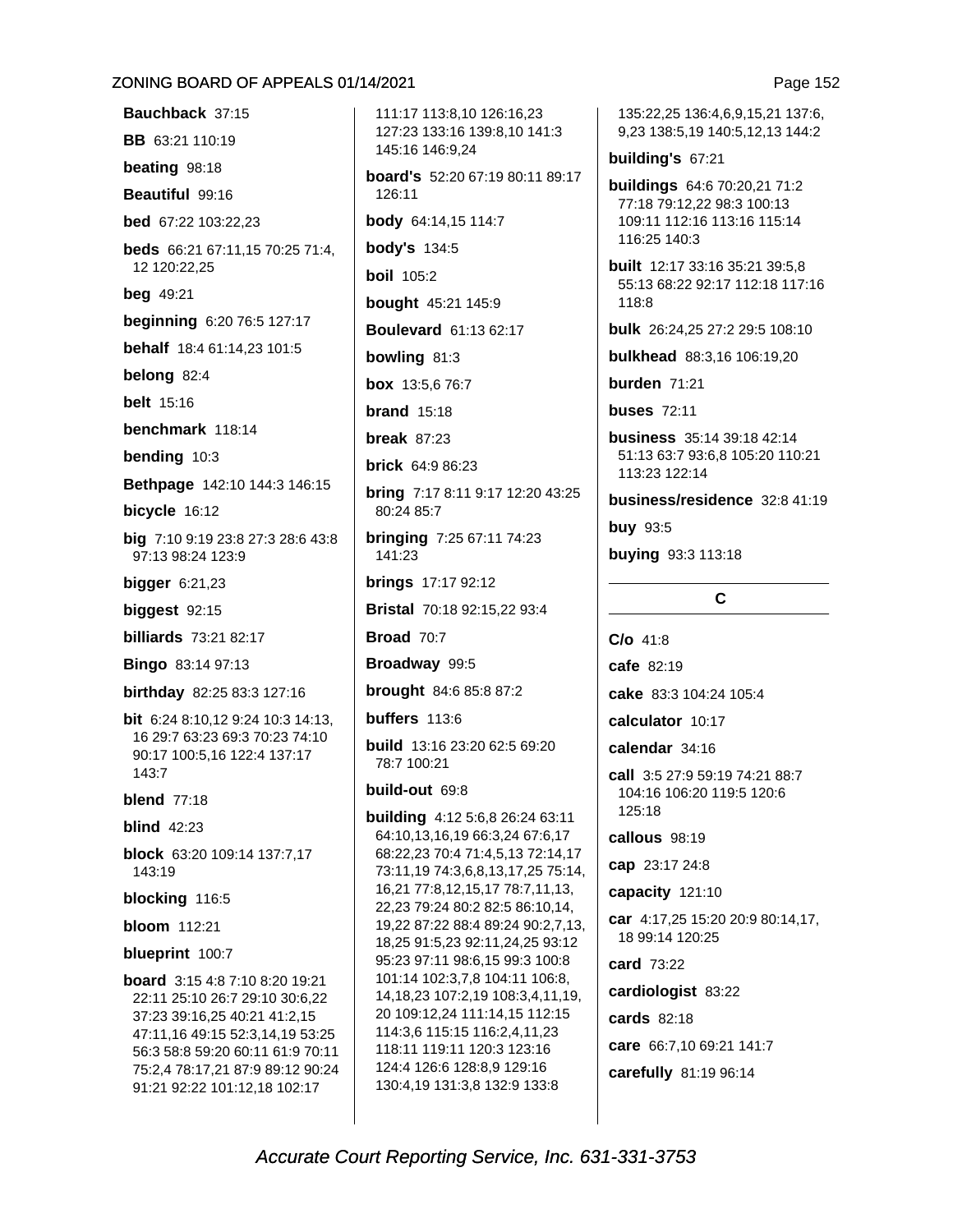carpeting 93:4 carried 3:16 30:7 54:2 60:13 141:4 146:25

cars 5:16 20:3,6 21:19 24:14 78:25 80:3 120:13,23 122:19

case 3:17.25 4:13 6:12 17:4.8 29:8 30:14,24 31:20 33:6 34:18 53:2,7,16 54:4 56:5 59:21 60:14, 16 94:11 104:7 125:9 141:11

cases 3:7 38:5

cast 102:9 139:25

cell 17:6 31:2 141:20

center 69:21 81:13 83:17 107:14 108:6

central 107:6

cents 117:10

CEO 62:9 69:16

certified 17:19

cetera 6:8 28:11 127:4

chair 78:17

Chairman 3:2 4:8 8:15 10:9 18:9 22:13 24:24 25:7 26:22 29:15 31:22 32:19 33:3,25 35:11,15 38:18,21 40:4 41:20 44:18 46:19 49:23 53:4,15 60:20 61:9 68:12 78:20 84:8 87:11 89:10 94:3 97:18 98:10 111:9 125:19 126:24 129:3 133:17 139:14 140:20 144:6 146:17

change 24:9,10 40:22 41:15,18 43:2,11,14,15 44:9 52:16,18 54:24 135:2 138:10 139:23

changed 40:16

changing 110:11

Chapter 3:21

character 32:6 40:7 52:17,22 65:18 126:6

characterization 49:13

charge 113:11

charges 75:4

Charles 61:2 62:9 69:15 118:3

check 80:14 125:4,21

checked 50:24 checking 30:23 83:21 children 80:16 chiller 87:19 chime 114:25 Chinese 143:5 chosen 68:23 Chris 22:22 140:18 Christmas 21:11 Chuck 48:3.5 49:19 **chunk** 127:9  $cinema$  83:16 circling 135:21 136:3,14 cited 38:24 39:2 55:23 56:15,16, 21 city 103:21 127:11 clear 25:4 31:9 clearances 104:15 client 92:15 clients  $70:17$ close 20:14 91:11 100:8,14 110:6  $123:2$ closer 83:11 closet 104:13 143:7,10,14 closets 143:11 clothing 104:14 **clubs** 97:13 clustered 107:7 **co-op 66:3** co-ops 134:23 code 16:21,22 24:4 26:8 41:3 42:21 47:15 52:17 55:23 57:19.21 67:9.10 88:4 91:18 104:12 106:18 108:3 111:10,11 121:21 Collision 62:2 combine 67:5 comment 17:4.8 38:2 47:25 57:9 109:17 146:4

commented 92:2

commenters 94:14 comments 108:25 109:5 commercial 39:17 54:17 57:15. 16 58:19 committee 96:18 community 65:17,18 71:21 compactor 76:12 company 69:12 76:15 117:18 145:12 comparable 90:22 compare 89:25 90:5 122:22 comparing 122:24 competitive 93:6,8 113:23 complete 38:3 completed 117:22 118:15 completely 125:7 141:15 Complex 65:24 compliance 58:14 compliant 120:19 compliment 120:3 comprised 63:22 65:13 computer 125:5,7 concern 5:24 19:24 22:17,20 97:25 99:13 115:15 121:19 124:2 134:7 137:5,25 138:3,4 concerned 99:18 115:2 116:4 120:2 136:22 concerns 19:21 111:6 127:3 139:17 140:8 condensing 87:17 107:5,9 condition 22:18 29:21 82:8 conducting 127:5 confirm  $51:2$ confused 5:21 62:21 68:24,25 Conklin 30:17 32:5 33:4 48:16 54:5.8 connected 58:16 connection 63:12 125:4 conscientious 6:19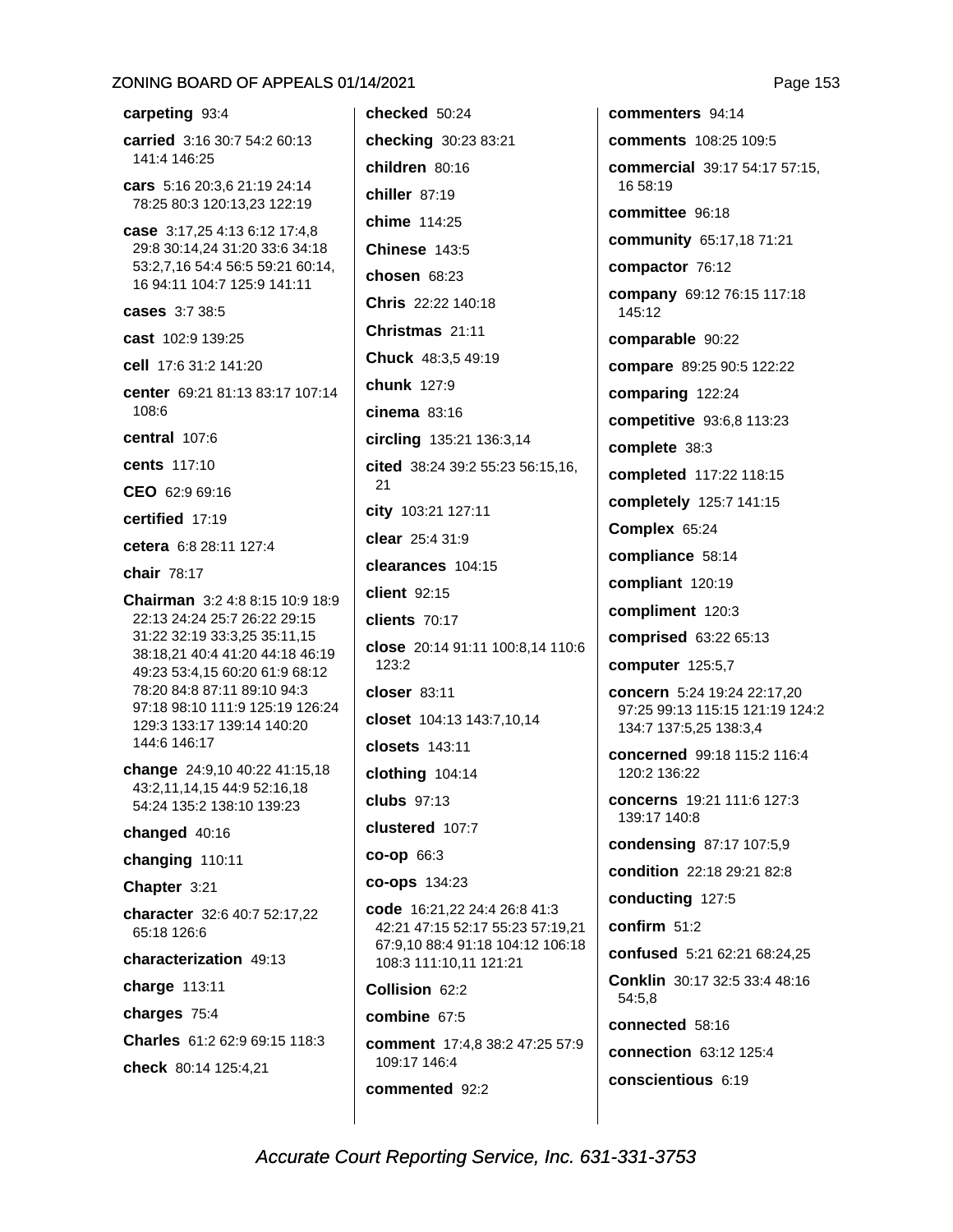consideration 59:16 121:2 considered 32:2 57:11.18.22 59:15 98:22 123:12 consistent 52:23 constant 79:18 constantly 96:20 constructed 113:17 construction 119:11 contact 135:5 contacted 62:14 container 76:11,17 contentious 61:21 continue 46:2,25 61:7 82:15 Continuing 13:15 23:13 37:17 contract 61:15 62:4 69:6 control 87:25 125:22 controlling 72:15 conversation 22:2 convert 111:13 converted 27:23 32:25 93:14 convertible 16:7 converts 71:4 cooking 104:17,18 cooperating 22:16 **CODV** 101:17 corner 64:17,18 74:16 144:15 correct 5:17 9:12,13 14:5 18:15 19:6 20:23 21:24 22:9 33:12 34:18 35:24 36:2,10 42:16 44:4,5 47:5,8 50:9,12 51:23 53:10 55:3 58:24 69:14 84:12 109:8 130:6 136:17,19 144:5,13 145:4 correction 53:4 correctly 82:8 137:10 corridor 82:15,20 **Counsel 56:8 59:12** counselor 68:2 count 20:8 25:21 121:12 counting 25:25 26:4

countless 47:6 **counts** 8:16 28:22 67:23 **County 63:19** couple 8:7 20:12 102:3 117:5,14 121:4 122:6 couples 71:7 court 4:10 34:15 39:3,4 56:2,10, 24 58:12 92:20 courtvard 83:25 covenant 19:4 coverage 6:4 77:8 covered 8:21 25:21 126:10 **COVID 80:24**  $crafts 83:16$ Crawford 103:7,8,11,15,17,20 104:3 105:7,25 106:10 107:17,22 108:8,13,17 109:9,15 110:10,14, 24 111:5 cream 104:23 create 24:25 78:13 91:19 **cross 97:24** cup 105:2 curb 88:24 curious 117:15 118:19 current 58:12 D daughter 15:15,19 David 4:7 30:23 61:3 62:10 66:17

67:15,20 68:19 70:5 89:12 102:10 105:9 118:2 119:21 122:6 127:25 134:10 day 16:2 24:11 75:12 79:2,7,13 89:16 95:13 97:8,14 112:9 117:4 days  $44:3$ 

deal 97:14

dealing 93:7

dealt 122:4

**Debellis** 25:7.17 26:6.13 27:9 28:3,8,15,18,21 38:21 39:7,12 40:19 41:2,7,13 42:3,6,10,20

43:17,20 44:10 45:6,10,13,18,25 46:6.13.17.21 52:2.10.11.14 53:3. 11 55:22 56:4,11,14,19 57:4,10, 17,22,25 58:6,8,22 59:2,6,9,13

decent 143:9

decision 29:10 58:9

decisions 46:18

Deegan 61:12

deep  $5:16$ 

deliberately 74:6,15

delivered 143:5

deliveries 75:21,24 76:3,6,7,10, 20

demand 63:14 93:9

demands 115:6

denied 53:17 60:14

dentist 83:18

deny 39:16 46:14 59:23

department 4:12 81:18 88:6 96:13,15 104:19 114:3

**Depot** 113:19

depressed 125:23

design 67:22 108:7

designated 63:18

designed 74:6

detached 3:19 16:18 26:22 28:13,16,17,18,19,21 29:19 56:17

determination 114:14

determine 102:5

developer 43:8 115:5 117:16

developers 39:20

development 118:6

developments 65:14

diagram 100:8

dial  $17:6$ 

differ  $49:21$ 

difference 26:18 27:4 42:18 59:5 104:5 128:7,10 135:24

differentiation 28:7

### Page 154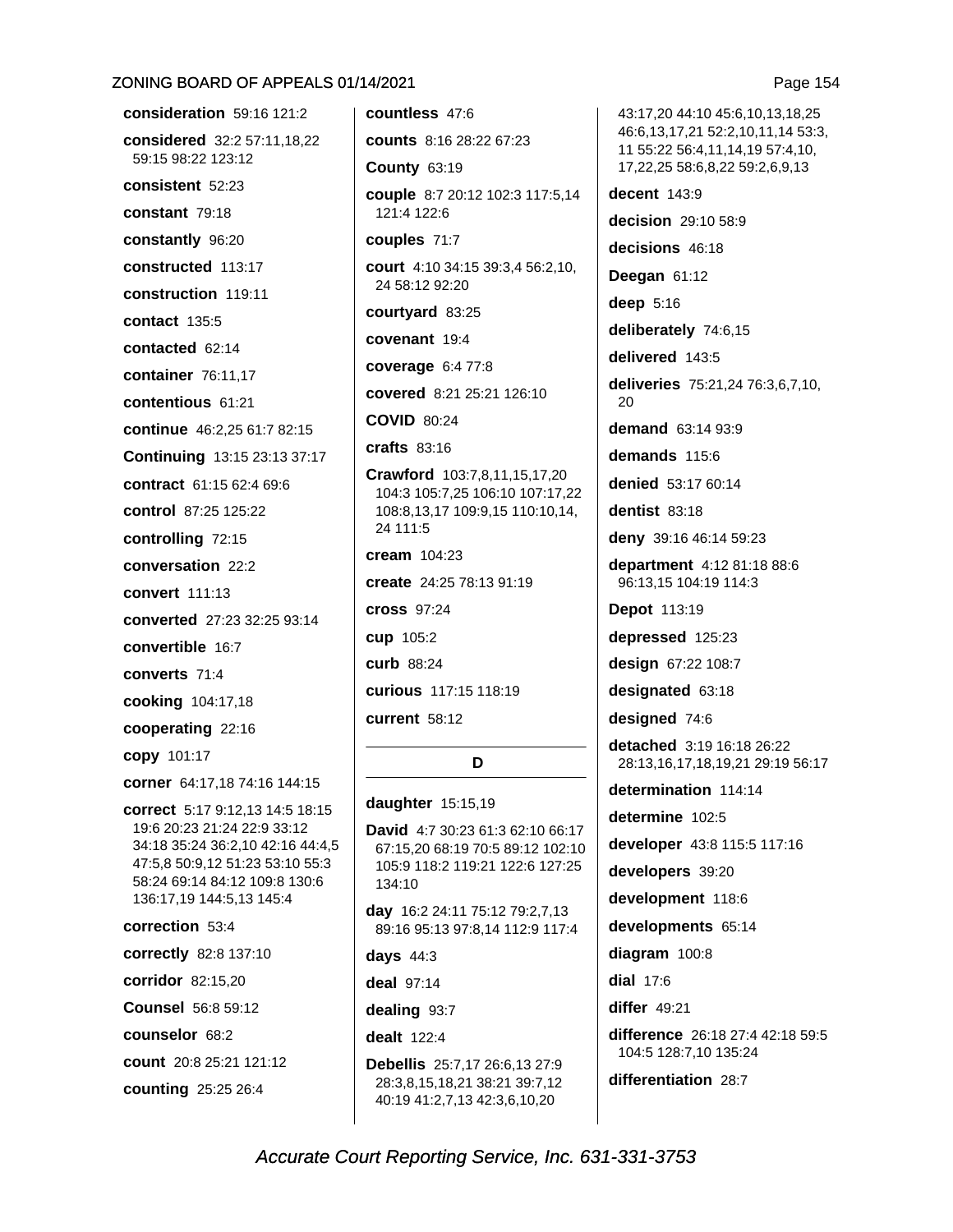differently 52:4 dignity 96:11 dining 73:21 76:25 82:22,23 83:2,5 dinner  $83:3$ directed 39:3 Directors 101:13 disagree 40:11 47:7 48:16 49:12 123:4 disclose 68:13 disclosed 68:18 discuss 67:22 discussion 89:15 displayed 65:9 72:24 85:12 distance 66:10 district 3:22 41:19 48:12 57:6 63:22 doctors 81:24 dogs 143:2,3,15 door 14:14 20:14 36:20 37:5 44:13 101:14 dormered 11:20 double  $47:3$ **doubt** 37:20 dozen 107:13 122:25 dramatic 52:16 drawing 73:3 85:25 95:8 96:6 99:16 drawings 73:7 74:12 96:14 drive 80:9 drive-thru 74:19 drive-under 73:18 drives  $80:22$ driveway 15:21 driving 74:9 121:17 drop-off 74:22 81:15 dropped 76:4 drove 95:6

due 118:21 dwelling 64:11 124:6 Е  $e$ -mail  $5:19$ Earle 61:12 earlier 21:25 91:4 92:2 95:7 98:20 139:25 earplug 125:3 Earth 23:25 129:22 east 65:22 100:12,24 110:20,22 112:12,17 130:4 136:14 137:23 eastern 64:7 easy 92:8 eating 117:4 edge 12:17 educate 78:5 educated 107:3 effect 102:6 effort 91:18 egregious 95:11 elevated 64:2 elevation 89:23,25 elevator 88:9 elevators 86:9 88:7 employees 79:4,7 120:11 121:11,12,15 employment 63:16 117:2 enables 143:9 enclose 9:4 19:5.10.13.16 enclosed 8:22 9:8 19:15 29:24 146:19 end 9:23 10:20 24:11 86:9 ending 127:17 enforcement 55:24 engineer 67:17 78:16 engineering 68:15,16 Engineers 70:6

enhance 113:21 enjoy 66:10 112:20 134:4 **ensure 66:22** enter 82:10 entered 142:25 enthusiasm 62:17 entire 31:15 70:4 106:8 143:21 environment 114:23 equates 66:14 equipment 87:15,19 88:23 89:24 91:8,11 102:7 106:5,22 108:2 137:11 138:23 erect 111:15 Erik 60:25 61:10 error 34:14 37:13 essentially 39:15 53:7 71:23 75:14 87:5 119:9 127:13 estate 62:12 126:17 evening 31:10,22 61:8 70:11 79:16 133:7 140:15 exact 90:6 exceed  $77:10$ exceeding 29:17 excellent 96:11 98:11 110:14  $111:7$ **excess** 91:2.5 **Excuse** 49:3 51:11 exhaust 88:11  $exist$  39:15 existence 52:5 existing 5:25 6:14 13:12 14:11 22:3 30:18 32:23 35:23 95:12 112:23 144:11,14 exists 144:18 experience 72:8 79:21 80:5 118:7 120:21 expert 62:12 126:18 expertise 70:16 explain 69:2,17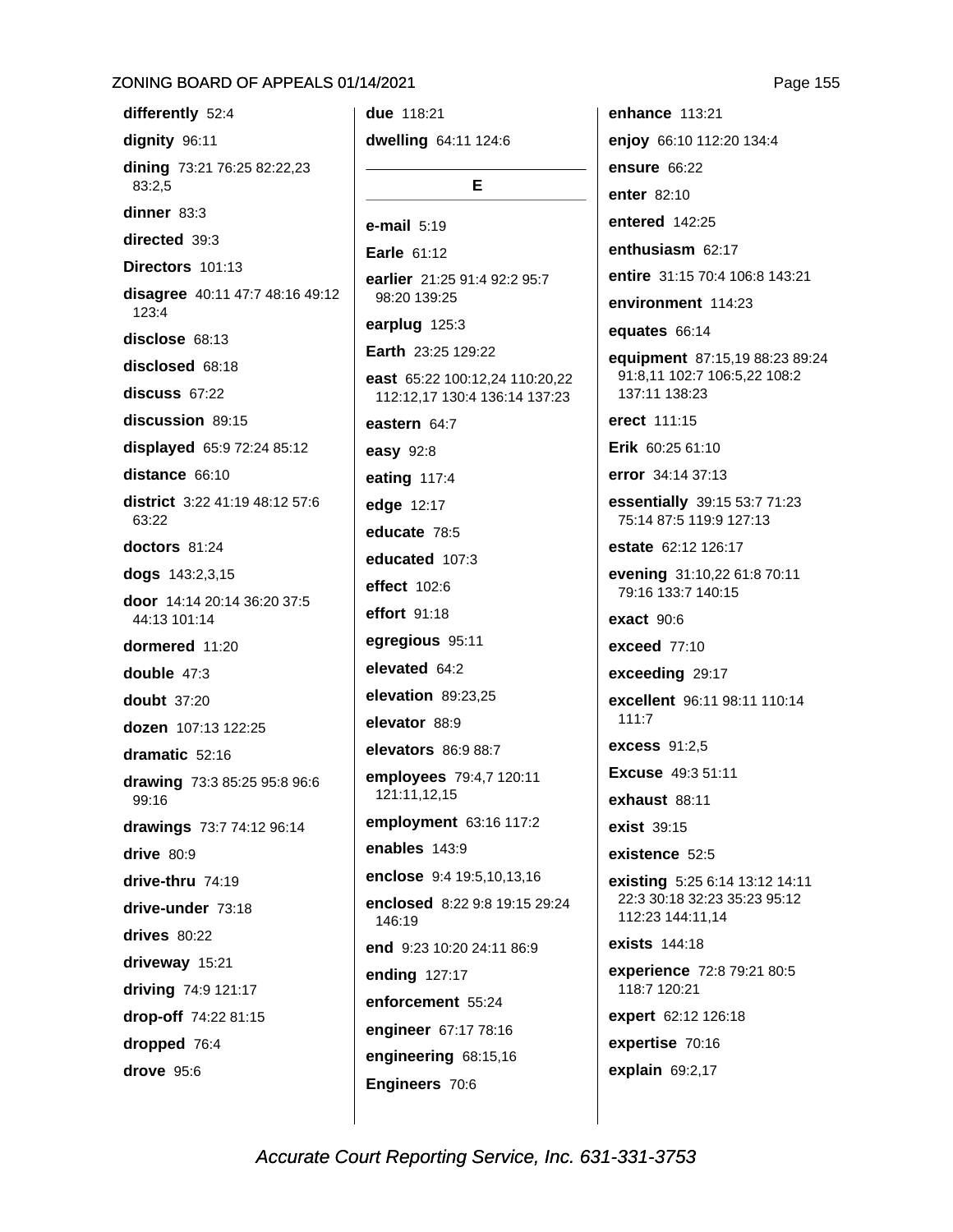explained 6:20 65:14 66:17

express 63:2

extend 4:17 5:2,9 15:10 18:12  $131.4$ 

extension 9:2,3,7

extensive 118:6 127:7

exterior 72:20 86:22

extra 13:10

eyesore 112:18

### F

**Faber** 3:18,23,25 4:4,5,6,15 5:7, 13, 17, 22 7: 19, 22, 25 8: 25 9: 13, 21 10:12,13,18 11:5,6,19 12:2,8 13:3,7,14,18,21 14:2,5,9,22 15:5, 9 17:13 18:5,6,15,20 19:6,19 20:5,22 21:4 22:5,9 25:24 26:12, 16 27:24 30:8

Fabers 6:19 17:10 22:14

faces 74:13

facilities 63:4.5 66:20 75:25 80:6.13 81:2,17,20 98:22 121:16 122:5,17,25

facility 21:20 62:6 63:13 65:16 66:11,13,25 68:5 69:10,24 71:14 72:9 76:9 78:13 80:22 81:25 82:7 97:21 99:2 105:10 109:4 118:13 120:21

facing  $74:5$ 

fact 22:16 76:13 116:4

fairly 100:14

fall 127:17

familiar  $102:13$ 

families 36:12 95:11

family 4:21 15:24,25 16:4,5 21:17 82:25 141:7

fans  $88.12$ 

Farmingdale 4:12 32:5 45:24 62:23 92:13 93:19 101:11 108:22 117:13 118:5 142:10

Farmingdale's 38:14

fast 127:20

favor 3:13 30:4 53:18,23 116:25 129:7.9.11 132:15 140:25 141:8  $146.22$ 

### feel 126:14

feels 127:23

feet 8:7 10:18,19,21,22 11:4,7 12:24 13:7,9 14:23,24 15:4 16:16, 19 20:4,8,10,13,16 63:23,24 66:14 67:18 74:14 77:11,12,13 83:21 87:20 88:11,13,25 89:3,4 90:17,19,21 91:2,7 96:24 97:3 103:18 106:3,4,8,14 107:10,11, 12,23,24 108:12 109:16 110:5,7 111:15 119:23 123:19 128:10 131:4,5,11,13,16,17 132:7,19,20 137:11 138:9,11,13,17,20,22 139:24 140:4 143:15

Feldhusen 112:3,7 113:24 114:4,21 115:12,19 133:24 134:15,21 135:7,11

fellas  $94:17$ 

Fellman 4:11 6:2,3 7:17 8:15 9:12 10:6 11:3,10 12:4,9,19 16:15,18,22 19:3,17 20:23 21:2 24:18 26:21 27:20 28:17,19,23 29:3 38:25 39:2,9 40:2 42:13 50:25 51:4 53:19 55:4,7,12,25 56:14,16 61:19,22 63:6 68:12 70:8 89:10,19 90:15,23 91:6,25 105:9,24 108:2,9 110:6,13,25 111:7 115:8 119:21 122:3,23 127:25 128:6,14,16,23 132:3,8, 11,23 134:10 135:3,9 144:6,21,24 145:4,8

felt  $74:22$ 

fence 14:25 112:24 143:3

Field  $81:5$ 

figure 10:14 39:16

fill 118:25

final 89:14 92:3 97:18

finances 70:25

fine 11:10 17:17 65:5 73:8 85:22 94:10,19,20 99:20 123:14 125:8

finish 86:23.24 93:5 118:22

finished 25:5 27:25 29:22 92:23 fire  $88:6$ 

firm 61:11 119:13 fit 4:17.18 65:17 93:5

fitness  $83:15$ 

fits 32:6 40:6 95:8 99:17 126:7

five-and-a-half 132:18

five-story 138:19

flood 46:11

floor 6:5,24 7:12 9:9,15 18:18 21:5 22:2 29:17 51:13,14 72:18 73:19 74:3 77:2,21 81:12 84:11, 17,19 85:18 86:2,11 90:19 143:8

floor-to-floor 90:13,16

floors 6:6 86:4.21

focus 135:10

folder 54:8

folks 23:20

food 76:7 82:21 143:5

foot 75:24 93:11 128:8 144:9,17

footage 5:10 8:3,9,11 9:25 10:12, 24 11:13 78:10 95:22 123:12

footprint 66:13

Forchelli 61:11 119:13

forget 89:24

Forgive 68:10

forgot 21:25

formed 96:18

formula  $122:11$ 

four-stories 134:7

four-story 66:2 67:17 74:3 77:15 90:3,25 115:14 116:2 137:9

fourth 86:4 135:25

foyer 143:2,3,14

frame  $34:5$ 

**Frank 62:14** 

free 98:20

freely  $86:13$ 

freezer 104:22

front 21:12 24:4 36:13 42:2 58:17 73:7 74:24 81:14 82:9 112:15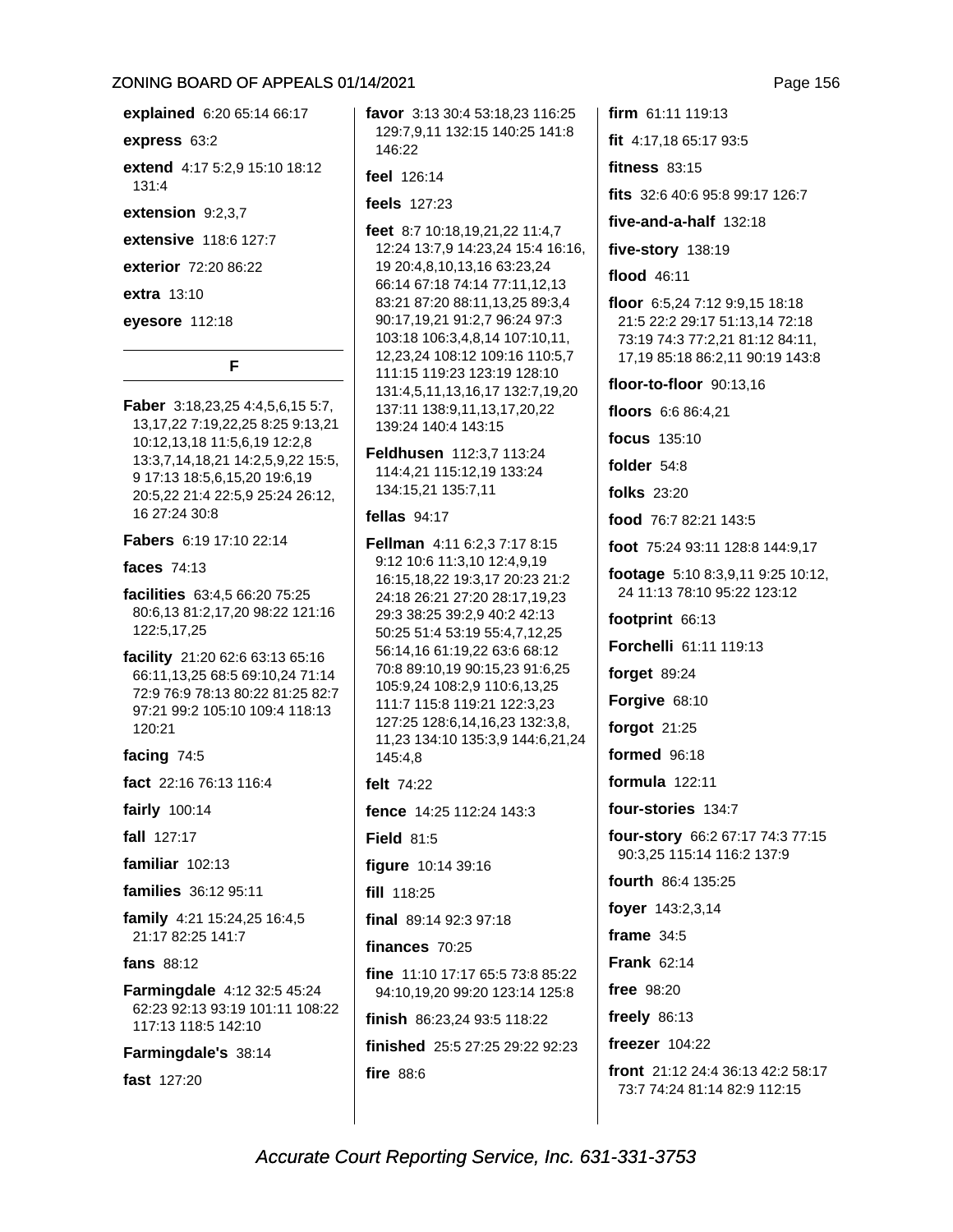143:16 144:2,7,16 145:3 146:18

frontage 63:25 118:19 119:18,20 123:17,18

fulfills  $32:10$ 

full 81:23 83:23 84:10 140:9

Fulton 61:24 63:18,25 64:8 65:20 66:2 75:22 83:11 101:11 112:11

fun 16:11

functions 82:16

furniture 76:4

future 28:9 111:13

FYI 101:2

G

gallon 104:23

game 73:22

games 82:18

garage 3:19 4:16,18,22,23 5:2, 10, 12, 13 6: 8, 14, 18, 22 8: 3, 8, 19, 22 11:5,12 13:4,5,8,10,13 14:12,14, 15,20,21 15:6,10,21 16:7,18 20:3, 6,12,14,16 21:19 23:22 26:18,23 27:2,14,17 28:15,21 29:6,19 30:16 32:17,24 33:8,9,11,14,16 34:5,11,20 35:2,3,6,9 36:17,18 37:3,5,12,20 40:6 44:6,13,23 45:2,5 54:16,21 56:17

garages 7:16 39:10

Garden 65:23 134:3

qave 43:8,9

gazebo 9:23 10:20

generally 72:5 75:12 76:2,7 79:6 89:2 97:2 98:13 104:20

generated 71:23

gentleman 80:14 95:19 114:4

 $$ 

give 10:14 11:8 29:13 77:22 124:21

giving 101:17

gladly 75:11

qoals 26:23

godfather 119:9

good 28:12 30:10,12 31:10,22 39:22 40:19 48:6 61:8 63:6,7 70:9,11 72:21 111:18 124:14 128:2

qoods 29:21

Google 23:25 129:22

Gosline 48:5,9,22 49:3,8,14,19, 20 50:13 51:11,19,20 117:12,21 118:17 119:17,24 120:24 121:8, 18 122:21 123:3,6,7,14,20,25

Gotcha 92:6

governor 96:18

Grab 36:23

grade 76:25 83:10

grandkids 16:2

grant 133:16

granted 28:5 128:19

granting 7:11 25:10

grants 41:15

great 63:16 99:15 108:20 109:2 116:21

greenery 122:10

greenhouse 64:20

**gross 27:11** 

ground 16:13

group 62:11 68:15,16 99:4 119:10 124:16

growing 63:14

guarantee 28:2

guess 69:24 107:3 112:22,25 113:7 119:19 132:6,14 133:11 145:23

Gull 65:23 133:6 134:2

guy 43:15

quys 43:20 69:19 99:19 100:20, 25 116:10.16 135:20 136:2

н

H2m 62:10 68:14.15 70:6

habitable 10:5.6.7 25:6 27:13 29:23

halfway 62:23 130:23

**Hall 19:9** 

hand 4:2 17:3.12 30:25 60:18 141:14,18 146:4,7

handicapped 104:12,14

handle  $82:8$ 

handlers 87:14

hands 60:21 103:3 115:22 133:19

Hang 84:24

happen 6:10 143:23 145:15

happened 56:25

happy 38:6 48:6,8 61:17,19 87:7

hard 100:6

Hardscrabble 58:17

head 65:25 110:20.22

headphones 125:3,5,6,21,24

Health 81:18 96:13.16 104:19

hear 4:13.14 31:7.8 43:10 48:4 89:13 103:9 112:6 116:17 125:11 126:3 135:3,9 142:2,4,5,6

heard 44:17.18 68:11 78:19 95:4 120:10 126:19 139:11

hearing 50:18,21

heat 105:3

**heated** 27:25

heater  $27:16$ 

height 6:23 7:2 63:11 67:18 74:25 77:12 91:2,24 102:2,6 106:2,13 107:15,18 108:11,18,23 109:5,11,20,24 110:3 112:14 116:12 132:9

heights 90:14,16

heirloom 4:21 15:25

heirlooms 21:17

hell 142:14

helps 74:24

Hempstead 78:18

### Page 157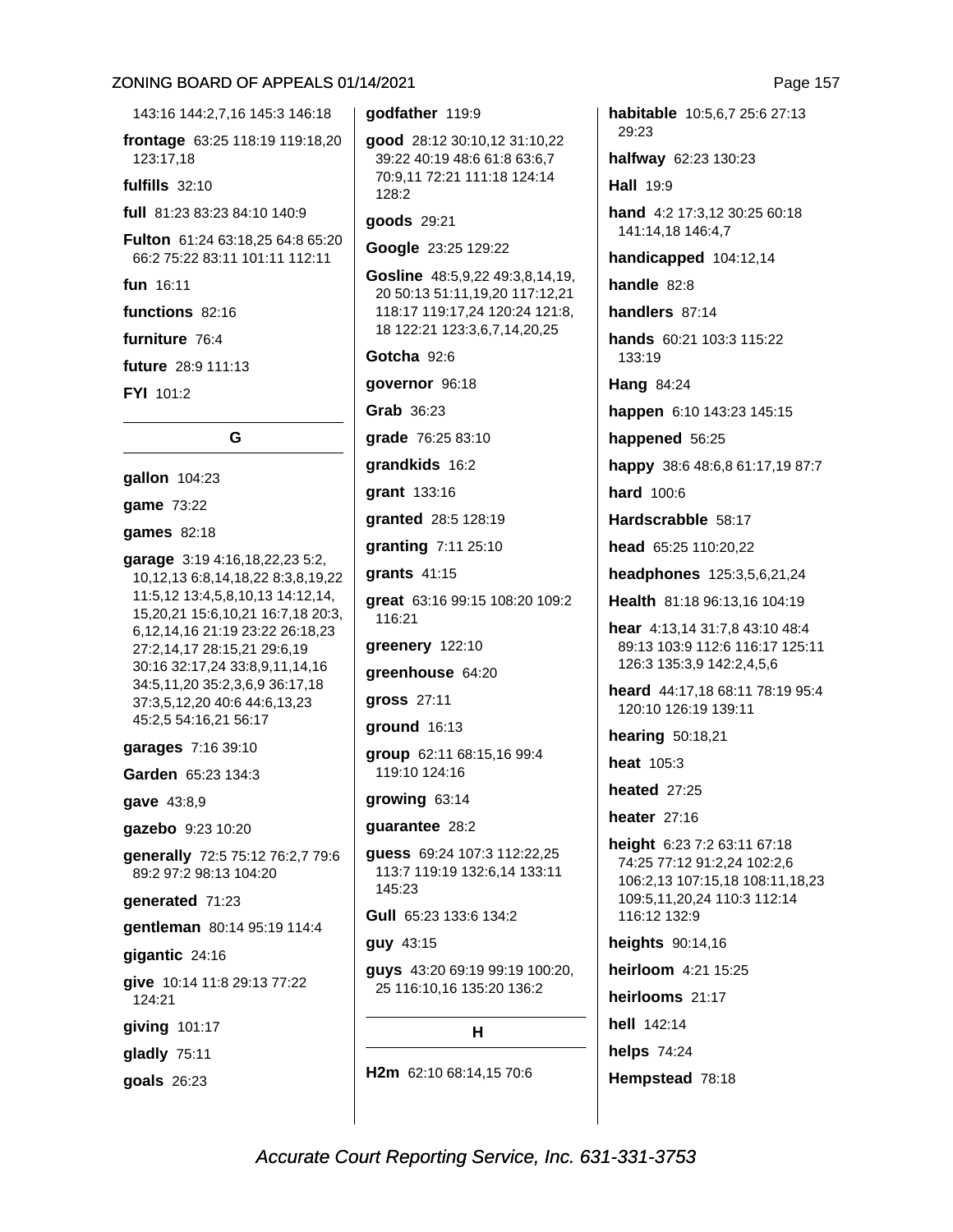Hey 100:20 hidden  $91:13$ high 87:20 88:13,25 93:9,16 100:21 120:4 127:21 134:7 140:4 142:23 higher 100:17 highest 88:14 hindrance 24:5 hit 12:24 17:7 30:25 99:14 141:22 Hold  $52.2$ holding 84:23 Holdings 60:17 61:15 62:10 69:5,13 118:4 holiday 21:12 Hollow 70:7 home 26:20 48:12 79:17 95:12 113:19 134:24 homeowners 134:22 **homes** 66:9 homework 98:13 99:20 honestly 18:21,24 20:11 47:17 96:4 hope 81:7 124:4 hoping 15:11 horizon 137:18 horizontal 86:17 hospital 71:15 79:8 hospitals 81:22 hotel 103:25 104:6,9 105:5 **hotels** 93:14 hours 112:9 house 5:25 6:7,13 7:15 8:18 9:22 10:24 11:20 12:18 14:11 18:13 21:12 23:21 24:5 26:25 29:5 31:2 33:8,11,16 34:25 35:2,3 36:13,15, 16,17 40:5 44:22 50:8,10,11 51:3, 5 107:7 142:23,25 143:10,16,21 144:3,11,14 145:9 household 29:20 housekeeping 144:10

**houses** 118:8 housing 32:11,14 **hundred** 143:10 hurt 39:23 HVAC 87:14 88:23  $\mathbf{I}$ ice 104:23 idea 57:8 105:18 108:21 132:3 identifies 34:4 identify 60:23 141:15 142:7

 $II$  3:21 illegal 35:23 38:9 39:5 illegally 45:3 46:8 illustrated 77:3 image  $65:9$ **impact** 7:8 79:23 127:4 128:20 140:15 implication 127:5 important 28:20 96:22 119:2 improper 52:13 improved 96:20 inch 29:5 inches 67:18 77:13 106:3 123:19 inclined 38:20 include 8:18 9:15 12:12,14 106:14,17 included 11:17,19 12:5,7 including 144:13 incorrect 47:12 increase 27:12 increasing 109:11,20 independence 80:20 120:16 indicating 136:18 industrial 118:7 industry 66:19 inferior 93:10

**influx** 78:25 inhabit 98:6 inhabitable 8:23 inherited 62:3 Initially 21:22 input 51:19 **insist** 122:12 inspect 27:21 intention 97:9 intentions 19:10 interest 70:14 124:18 interested 66:23 97:12 117:21 interesting  $6:9$  132:11 interiors 93:3 interject 25:8 interrupting 56:12 investigate 51:7 135:4 investigated 115:11 invite  $92:22$ involved 114:22 122:15 **Island** 63:15 64:2 127:10 isolate 25:9,18 26:13 issue 25:18 36:15 116:12 122:16 136:7 145:15,17,20  $issues$  17:18

#### J

January 3:7 Jeanne 94:25 95:3,5 Jim 29:14 37:18 60:7 140:18,19 job 92:9 **Joe 79:9** John 101:8,10 115:24 133:20,22 135:16,17 136:10 141:13 142:9 join  $61:3$ **Joseph 116:14** judge  $36:2.3$ 

Page 158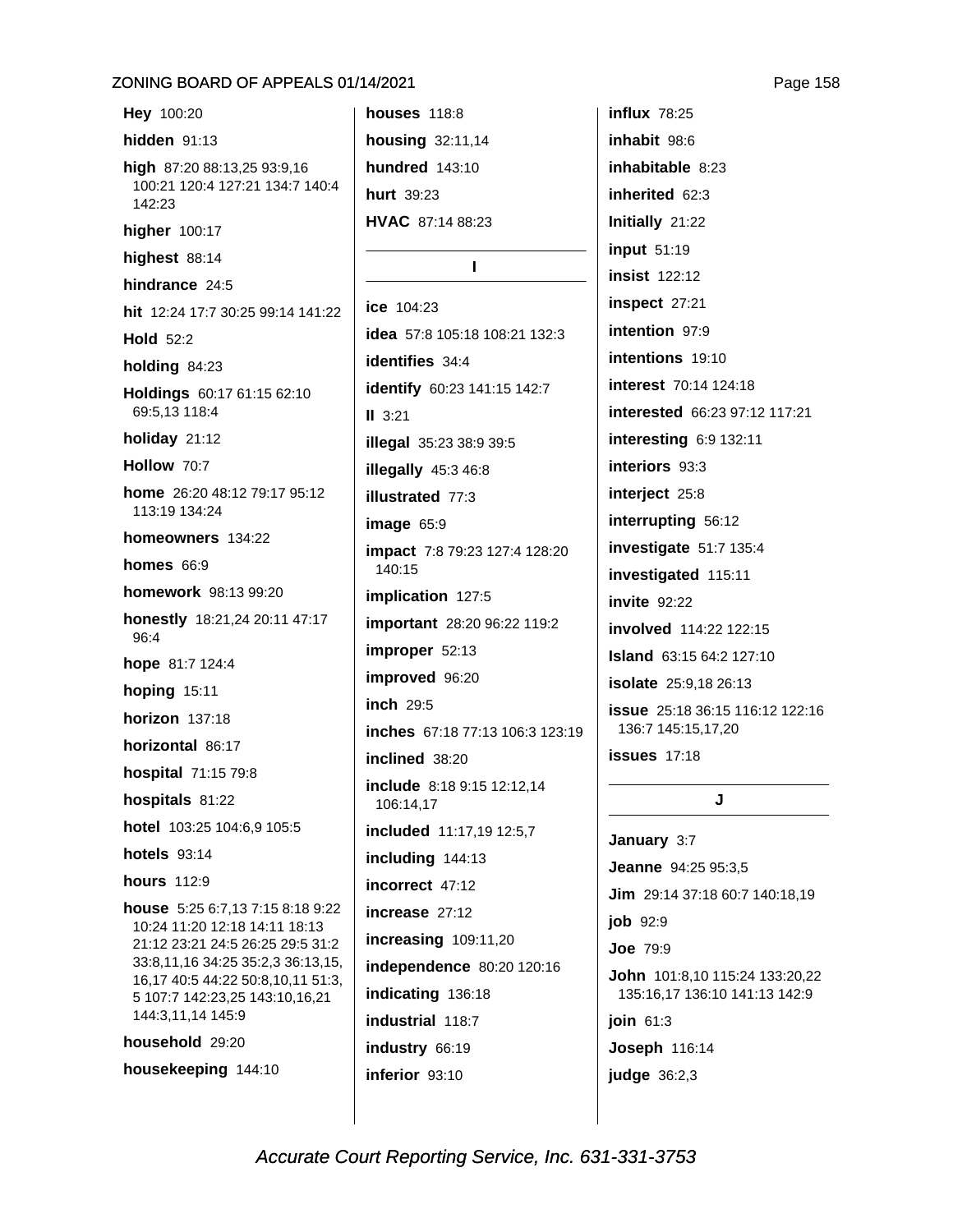jump 117:25 justified 25:15

#### K

Kevin 3:18 16:25 111:24 142:3 **Kev 48:22** kids 16:3 143:4 kind 6:8 18:14 40:10 52:8 71:20 91:16 99:17 106:11 114:8 115:10 133:9 136:20 kinda 8:8 19:17 144:13 **kinds** 78:19 kitchen 73:24 82:21 kitchenette 104:17 knee 79:10 Kulka 119:10

### L

 $L-A-W$  42:22 L-O-N-G-O 62:15 lacking 119:15 ladder 21:9 **ladies** 133:23 laid 123:15 land 63:24 land-banking 122:9 landlord 39:21 landscape 113:13 landscaped 84:2 113:6 landscaping 113:2,5 114:2 large 116:25 largely 74:8 larger 72:4 119:12 142:23 larger-scale 85:25 largest 71:24 late 94:12 laundry 76:6

law 42:22,23 46:16 51:13 59:3,7 61:11 lawful  $46:5$ lawfully 57:3 lawnmower 16:10 lawnmowers  $4:24$  24:14 laws 43:12 lawyer 114:16 lease 69:12,20 117:17 leased 69:24 leasing 70:3 leave 99:3 125:19 128:25 134:14 leaving 75:10 79:5,15 Lee  $104:24$   $105:3$ left 83:8 100:9 113:6 132:25 left-hand 82:13 84:16 legal 36:14 48:20,23,24 50:2,7, 11,22 51:2 lending 114:25 length 16:8 20:3,9 89:5 97:20 110:9  $lesser 79.23$ let alone  $4:23$ letter 17:20 62:22 level 16:13 66:8 83:9 levels 76:24 84:4 library 73:23 licensed 81:17.23 life 24:14 78:17 96:12.21 lift 76:16 light 21:12 lights  $21:11$ likes 142.17 limestone 86:24 limit 18:19 26:24 132:19 limiting 28:9 lines 13:20 100:14 list 142:18

listed  $37:11$ Listen 56:11 58:8 listening 78:6 95:10 Literally 12:22 livable 10:2 12:16 live 3:3 26:20 42:3,11,19 48:15 49:4,5,6,8 95:11 105:15 112:11 134:2.25 lived 145:10 lives  $42:19$ living 10:7 24:12 26:19 36:12 56:23 57:7 62:6 63:4,13 65:16,21 66:8,11,12,20 69:10,12 70:15,18 71:13 73:12,14 78:22 79:22 81:20 82:5 92:10,15 109:4 113:16 118:12,15 119:10 120:14 122:24 LLC 61:15 62:10 **lobby 82:10** located 30:16 63:21 64:16 108:6 location  $32:3.15$ logic 40:15 logical 32:13 long 20:5 42:17 46:10 63:15 64:2 75:13 112:9 127:10,20 139:25 142:17 145:5,7 longer 13:5 75:16 82:4 Longo 62:15 looked 100:6 **lose 133:7** losing 114:5 133:2 lost 125:15,16 lot 6:4,9 66:15 71:22 75:17 76:19 77:8 79:11,14,16 80:11,23 87:23, 25 92:9 95:25 122:15 129:18 133:3 144:15 Lots 63:20 loud 31:8 129:6 **love** 99:16

lower 76:24 83:9 84:3,6

lowered 7:2

LTC 62:16,18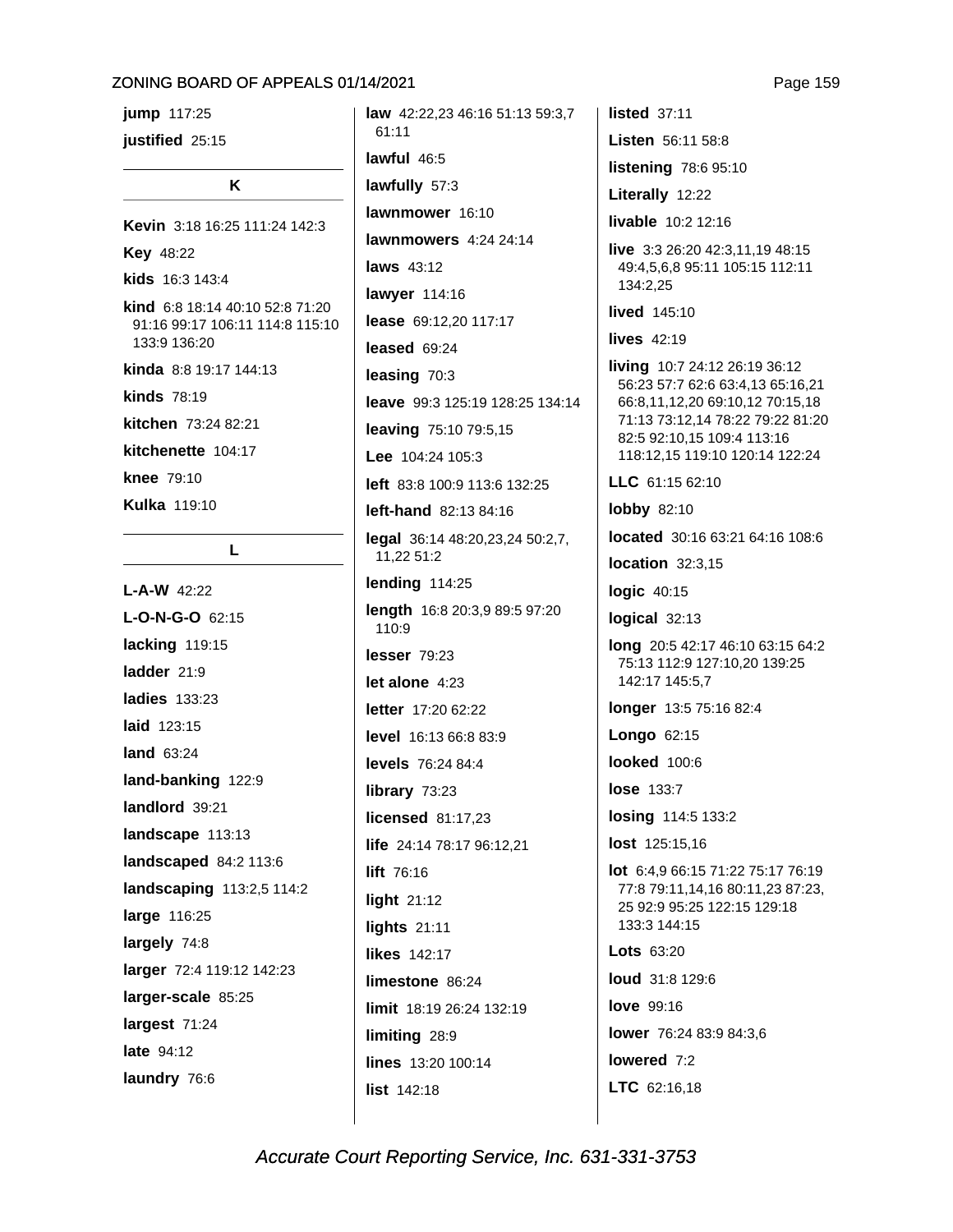**luck** 30:10.12

lunch 117:4

### M

### M.D. 83:23

made 15:9 19:4 36:2 38:17 53:5 66:25 114:9 143:11

main 32:3,4 33:11 36:8 39:18 50:8,10 64:14 117:4

maintain 30:15,18 96:19

maintains 63:24

major 39:19 66:19,23 67:3 69:9 70:22 76:8 93:11

make 5:15 12:14 13:9 17:16,21 19:12 25:4 26:14 29:9,10,11 37:25 38:4 39:21 43:24 46:17 47:22 50:7 51:22,25 52:13,25 58:9 59:5,19,20,23 77:16 81:2,3,4 96:19 99:5 105:2 108:9 125:22 139:13 140:17,19 146:11,14

makes 38:22 100:22 105:7

#### making  $13:5$

Mammina 61:3 62:10 66:18 67:16,21 68:4,14,19 70:5 72:21 73:2,6,9,14 78:2,14 80:4 81:8,11 84:12,15,20,25 85:7,16,20,23 87:13,16 88:23 89:8 90:6 91:9,14 92:14 93:17,20 95:20 96:4,10 97:2,6 98:9 99:9 102:12 103:19, 25 104:4 105:17 106:7,16 107:20 108:5 113:3 114:11,24 117:19,23 118:10 119:8,23 120:18 121:6,14, 23,24 122:2 123:13,18,22 126:12 127:6,9 128:5,12,15,22 129:22 130:6, 10, 16, 20, 25 131: 10, 17, 22, 25 132:5,10 134:12,18

#### management 119:11

Mandalay 60:17 61:14 62:9 69:5, 12,16 118:3

Manhattan 102:4 127:12

mansard 91:16

map 17:15 63:19

March 143:21

Marian 112:2,5 133:20

Marisa 27:21 91:25 140:18 marketing 73:25 82:13 Maro 22:22,23 23:6,8,12,24 53:21 60:8,9 128:24 129:7,9

141:6

masonry 64:13

mass 72:11 75:18

masthead 108:4

match 65:18

mature 112:23 113:21 132:6 134:9

maximum 108:24 109:6,16

Mcdonald's 81:5 99:8,13

Mcgrath 101:9,10 102:15 103:6 115:24,25 133:20 135:16,20 136:11,19 137:2,8,19,24 138:7, 11,14,21 139:3

Mcgrath's 140:7

meals 97:14

means 88:5 103:22

meant  $10:8$ 

meantime  $47:2$ 

measure 90:9

measurement 90:7

mechanical 137:11 138:23

meet 63:13 76:21

meeting 3:4,6,11 19:7,8 61:3 95:9

meets 67:6 104:11 121:20

Melville 70:7

member 68:14 141:6

members 4:9 47:11 59:20 61:9 70:11 78:21 87:9 128:25 145:16

**memory** 129:16

menial  $24:10$ 

mentioned 67:24 75:2

Mercury 20:11

merit 49:16

merits 53:7 62:13

met 46:21 metal 64:19 Michelle 4.4 microwave 104:24 **Mike 95:5** mind 25:16 36:24 110:17  $mindful$  25:23 mine 70:16 **minimal** 128:11 minimize 7:7 74:16 minimizes 86:14 minute 11:8 77:21 minutes 3:11 66:18 misleading 12:21 29:4,8 missing 52:8 mistake 35:10 36:20 44:14,18, 20.21 124:12 misunderstanding 106:5 mitigate 74:24 91:18,22 mitigated 76:13 mitigation 75:3 mix 64:4 86:4 mixture 86:23 mom 80:7,12 mom-and-pop 39:21 moment 52:6 money 114:25 month  $3:6$ months 45:19 116:6 127:19  $137:2$ morning 71:25 79:2,15 133:2,4 140:10.12 mother-in-law 21:16 80:5 98:17

move 3:12 29:25 53:15 82:6,22 83:8 86:13,18 133:12 140:20

motion 3:9,16 29:9,11 30:7 47:23 51:23,25 52:25 54:2 59:19,21,23 60:5,12 139:13 140:17,19 141:4 146:11,14,25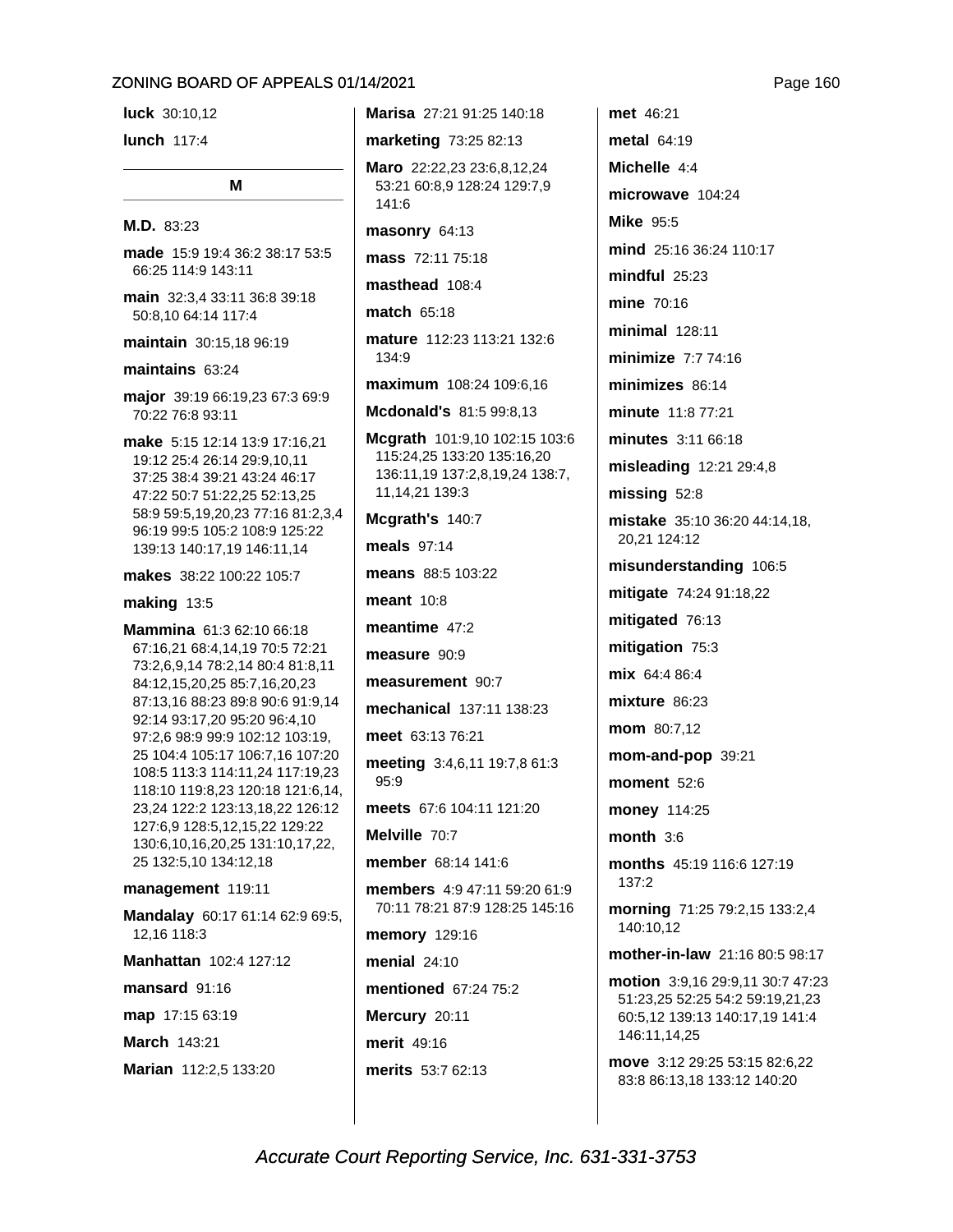moved 142:21

movement 38:4

movies 79:20 83:16

### Moving 64:11

multi-family 30:19 41:22 48:14, 18,20 65:13 111:12,14 118:8 120:9 124:5

multi-purpose 83:13

municipalities 6:10

music 21:15

mute 125:23

**muted** 125:2

### N

nails 83:21 narrow 75:16 Nassau 63:19 national 118:14 122:12 nature 29:16 72:9 navigate 98:4 necessarily 27:15 needed 21:8,21 neighbor 48:21 49:10 135:19 neighbor's 130:9 131:20 neighborhood 32:7 52:18,23 71:19 92:13 126:7 132:7 142:22 145:25 neighbors 17:10,14,19 143:18 neighbors' 127:3 139:16 Nelson 61:2 62:11 65:15 94:7 124:20,22 125:2,11,13,17,20 126:5 next-door 34:14 130:8 135:18 nice 16:8 23:21 96:23 114:5 nice-looking 124:3 night 137:21 non-enclosure 146:13 non-habitable 8:19 nonconforming 22:18

## north 65:19 78:18

**NOSTRAND** 3:5,13,16 4:5,7 5:5, 11, 15, 18, 23 7: 9, 20, 24 8: 24 9: 9, 14 10:8,11,16,23 11:14 12:11 13:3, 12, 15, 19, 24 14: 3, 6, 19 15: 3, 8 16:15,20,23 17:9 18:3,8,10 19:20 20:2,20,24 21:24 22:7,10,21 23:5, 7,9,13,19 24:12,19 25:16 26:17 27:6,18 28:3,24 29:9,14 30:4,7, 10,14 31:18,23 32:16,23 33:5,10, 13, 19, 23 34: 3, 10, 17, 22 35: 4, 8, 16, 20 36:3,25 37:7,11,14,18,23 38:8, 13.19.25 39:24 40:11 41:14.21 42:8,12,22 43:5,11,17 44:2,15,20 46:8,16,25 47:22 48:2 49:24 50:8 51:18,24 52:9,25 53:9,13,18,21, 23 54:2,4,12,18,23 55:4,9,17 59:17 60:4,7,12,16,22 62:19 63:9 65:5,11 67:25 68:4,8,10,21 69:4, 11, 19 70: 3 72: 19 73: 4, 9 77: 24 78:3 79:25 81:7,10 84:9,13,18,23 85:5,14,17,22 87:9,12 88:21 89:6, 18 93:21,24 94:7,10,15,22 95:14, 20 96:24 97:4 99:22 100:4,11,18 101:3 102:24 103:5 108:14 109:8. 12,22 110:4 111:18,23 112:5 114:2 115:18 117:11 121:20,25 123:5 124:7,11,15,22,24 125:9, 15,25 126:14,20,25 128:24 129:4, 13,21,25 130:3,7,14,17,22 131:7, 14, 19, 23 132: 12, 20 133: 4, 10, 21 135:12,15,18 136:9,13,24 137:6, 16,22 138:2,9,13,16,24 139:4,8, 12,22 140:13,16,23,25 141:4,10 142:11,16 143:25 144:19,22 145:2,5,14,21,23 146:8,25

note 90:23

**noted** 95:14

notice 24:2

number 3:17 7:10 12:21 13:2 22:4 50:19 58:14,15 68:17 90:2 120:16

numbers 7:17 9:16 12:14 74:11

nursing 66:9 71:14 82:2

### O

object 116:10 objection 22:11 101:25 102:21 137:15

objections 139:18 obvious 48:10 occupy 67:4 Oceanside 118:13 odds 98:19 odors 76:13 office 57:5 64:15 82:14 87:22 90:13.18 office/residence 42:14 48:13  $51.12$ office/residences 52:5 officer 55:24 offices 73:25 74:2 82:11 official 45:23 **older** 65:22 one-and-a-half  $8:5$ one-bedroom 67:2 71:6,9 86:5,  $\mathsf{R}$ one-bedrooms 97:5,6 one-car 5:13 33:16 one-story 64:13,19 74:18,23 open 9:10 11:13,16 77:23 opening 21:8 operate 69:9 operating 85:9 operation 105:12 operations 69:23 operator 66:23 67:4 69:9 93:12 operators 66:19 70:22 81:20 105:20 opinion 22:21 23:2,19 38:14 52:15,20,22 79:21 90:10 opinions 38:12 opportunities 63:16 opportunity 101:19 143:13 opposite 65:19 82:20 138:5 opted 91:15 order 3:6 38:4 66:21 86:18 93:6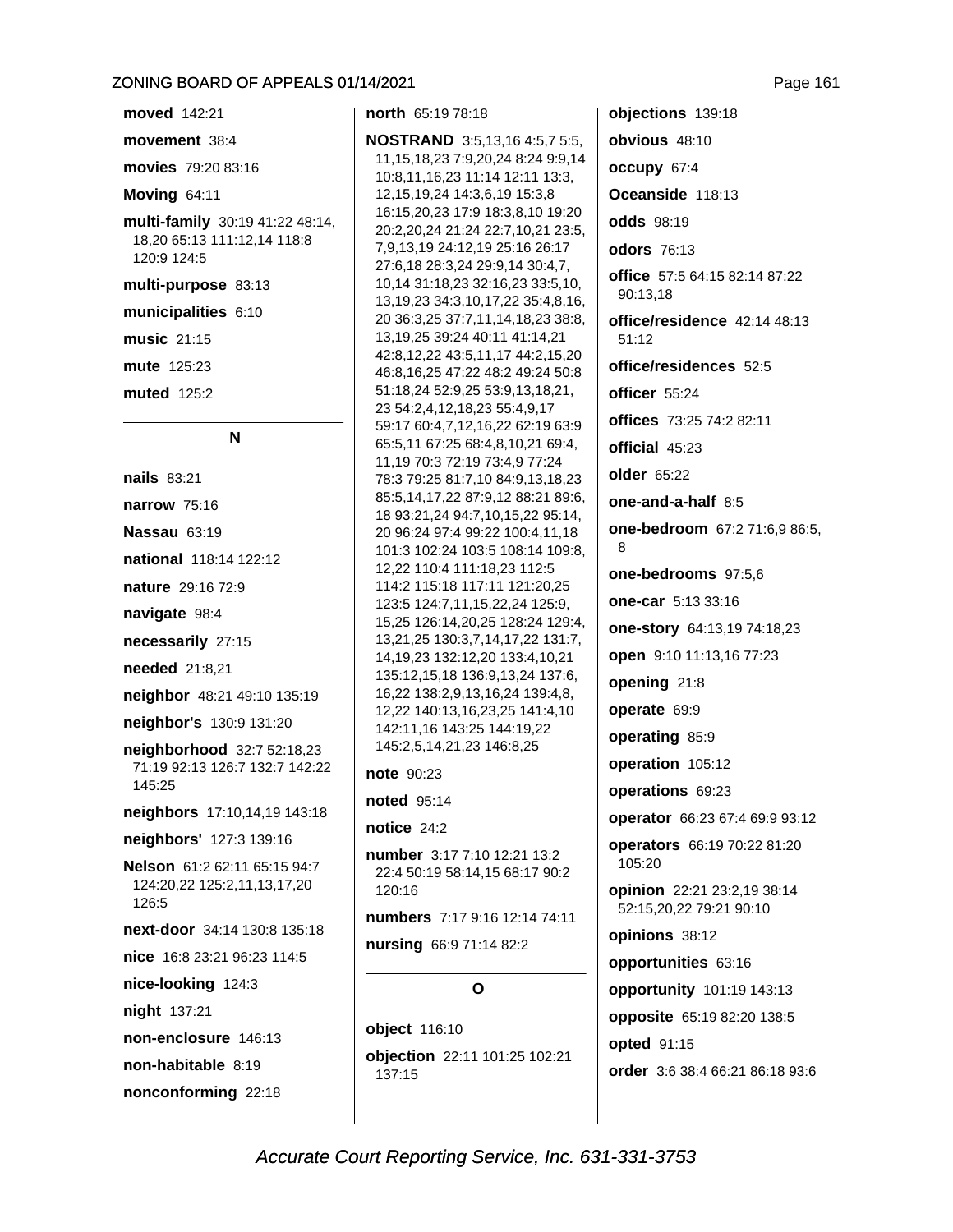ordering 117:4 ordinance 120:19.25 ordinances 76:21 organization 70:19 organize 99:2

original 7:4 13:10 21:3,5

originally 6:21 33:8

outdoor 76:22 83:6 84:4

overhead 21:6

overnight 72:4 79:5

override 88:8 123:10

oversized 5:25

Ovinaton 61:12

owned 45:5 49:9 61:25

owner 52:6 57:7 62:2 68:5

owner's 96:5

owner-occupied 42:12 51:6

**owners** 120:13

ownership 68:22

### P

packet 34:9 36:24 37:2 pairs 143:12 palatable 12:15 pantry 104:16 pants 143:12 parapet 91:17 parcel 130:5 parking 64:23 66:21 67:7,8,11, 12,14,15,23 72:7 75:19 120:10, 16,18 121:19,20,22 122:8,9,13,16 123:2 124:2 129:18 133:3

### parlor 73:24

part 3:21 9:10 14:4,8 21:22,25 72:12 78:17 89:16 91:20 114:23 122:13 146:13

pass 73:11 105:21

passed 21:16 62:3

```
passing 133:9
past 18:13 137:18 144:14
patio 12:23 76:23 131:15
paved 64:22
pending 32:19
people 17:6 25:2 26:19 46:2 57:3
 71:10 72:10 79:19 80:10 94:4,21
 95:10 97:12 98:3,20,25 105:15
 117:3 119:15 120:15 121:3,16
 139:5 142:25 143:12
perceive 128:13
perceived 74:18
percent 6:16,17 7:5,9,12,23 8:5,
 6,14 9:11 22:5,25 23:2,10,14
 24:10 25:20,25 26:4 66:14,15
 123:8
percentage 26:3 77:8
percentages 9:16
perfect 32:6 119:3
perfectly 40:6 65:17
permission 67:20
permit 27:18 43:3,16 111:16
permits 110:19
permitted 30:20 38:16 41:23
 42:2 54:7 57:18.20 62:5 77:13.14
 89:14 104:18 108:3 111:15
person 68:20 70:9 74:9 82:6
 141:20
pharmacist 62:15 63:3
Pharmacy 62:16
phone 31:2 37:15 141:21
phones 17:6
phonetic 37:15
physical 71:5
physically 19:8
picture 64:25 129:15,20 137:4
piece 20:4 24:16 74:23 110:18
 112:10
place 13:13 40:3,4 46:11 56:9
 99:10 117:12
```
places 98:2

plan 21:5,23 37:8 53:5 72:18,19 75:8.23 77:3 81:12.13 83:7 84:14. 17 86:2 113:13 122:14 123:16

plans 5:19 7:2 20:24 21:3 22:15 72:18 77:2,21 84:21 85:2 101:17 112:22,25 119:19 131:8 135:23

**plant** 112:23

plaster 86:24

 $plenty$  32:10

Plymouth 4:20 15:15

podiatrist 83:20

point 11:24 17:2 23:16 36:6 40:20 43:22 67:19 79:5 82:3 87:10 94:16 110:14 111:7 122:5 123:24 128:23 131:11 133:14 139:6

pointed 108:5

pointing  $121:13$ 

points 126:10

pool 136:7,22,24 137:7,20 140:9, 11

population 98:5,24

**porch** 8:21 9:2,4,10,19,21 10:13 11:13.15.16.19 12:4.16.17 19:5 26:2,3,5

porches 6:7 8:17 25:21 29:24

porte-cochere 74:19,21 81:14

Porter 3:12 10:5,9 18:9,11,17 19:2 22:13 24:22,23 27:5 29:12, 15 33:25 34:3,4,8,21 35:15,17 36:6,11,21 37:9,17 49:22,24,25 50:6,10,14,19,25 51:8 53:15 54:9 59:25 60:6 87:11,12,13 88:20 126:24,25 127:2 128:18 132:17, 22,24 133:6 139:14 140:7,14,20 145:18,20 146:17,22

portion 64:12 74:4,12

position 116:5

potential 28:9

potentially 26:10 53:6 90:22

Powerpoint 69:18

practice 59:3,7

precedent 22:19,25 25:2 26:15 40:10 109:10,19,25 110:15 111:2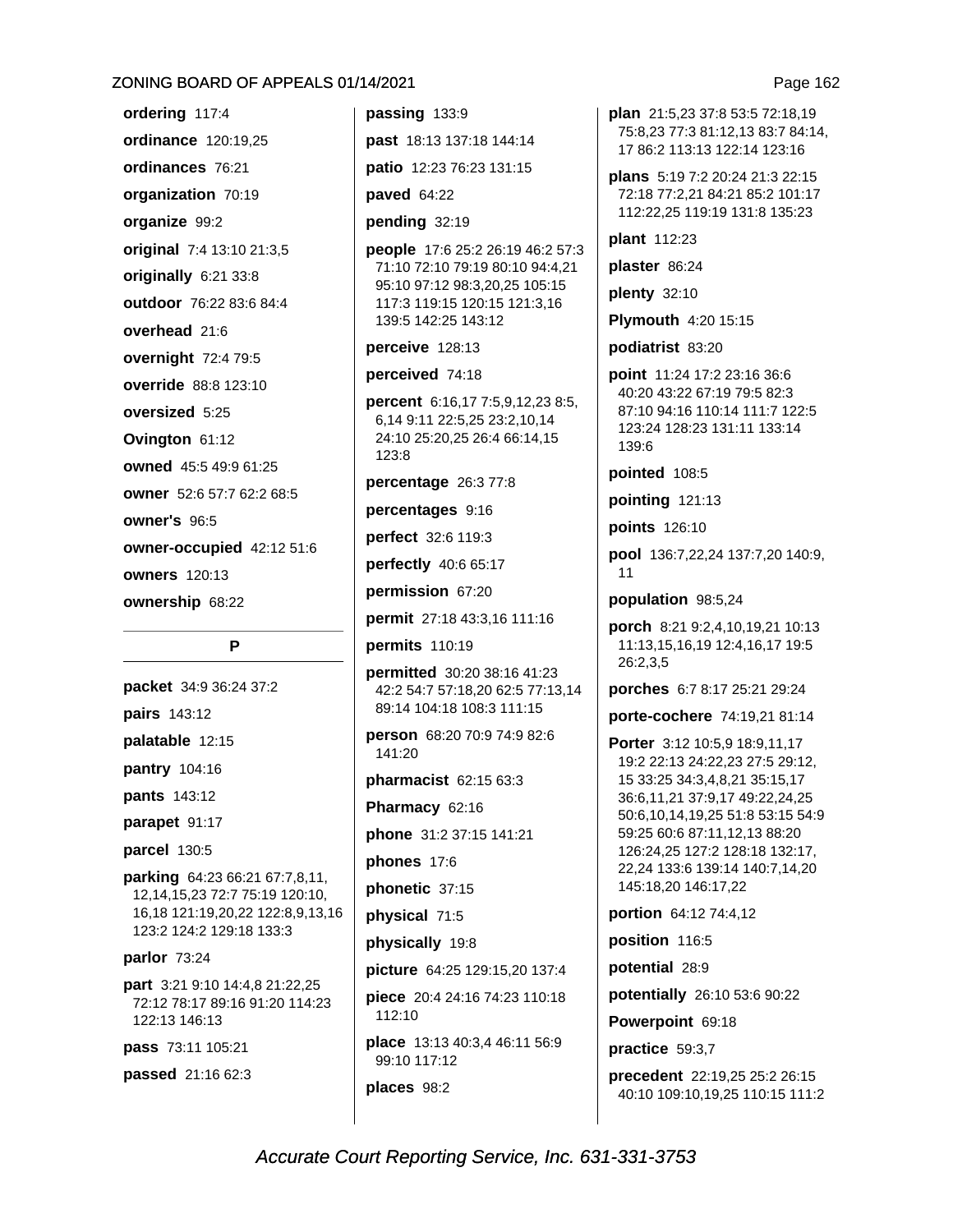Precision 62:16.18 prefer 120:8 premises 58:13 63:17,20,24 64:5,12 present 4:23 35:18 36:7 62:8 94:5 presentation 69:18 85:4 87:6 102:20 124:21 presented 62:6 presenting 75:17 113:18 presently 4:15 5:7 14:12,16 20:13 64:22 presents 74:7 President 62:16 pretty 32:9 93:16 126:9 previous 18:12 43:14 62:2 previously 67:23 117:16 primarily 65:13 private 82:23 83:2 problem 7:10 24:17 123:9 Proceed 31:17 proceeding 36:16 56:24 58:12 process 18:22 47:20 114:12,13 118:11 127:12 product 93:10 profess 78:15 professionals 119:6 profitable 58:18 project 49:15 62:18 70:13 101:6 102:20,22 116:20 120:8 129:7 140:5 142:19 projected 138:5 projects 117:15,22 118:16 promise 61:20 promoting 105:14 prop 119:16 proper 104:14

properties 32:21 39:5,10,14 40:8 41:6 130:15

property 14:21,23,25 16:17 24:16 29:24 32:9.17 34:15.23 39:8.22 40:6 41:9 43:2 44:12.16 45:7,22 48:14 49:2,4,5,7,9 50:5, 20 51:3 56:22 57:12,15 58:24 59:3,7 61:16,25 62:4 64:3,8,17, 18,22,25 69:7 100:14 101:24,25 102:10 110:9,18,23 111:2 112:12, 20 113:22 116:7 119:20 130:9,23, 24 131:20,24 132:21 134:6,24,25 136:2 138:6

propose 31:23

proposed 14:20 63:12 65:16 66:12 67:6 72:17 101:14 102:23 112:12 135:22

proposing 66:25 77:15 111:11

protection 26:15

proud 134:25

provide 63:16 67:10

provider 92:20

providing 39:20 65:21 67:13

provision 146:18

public 47:24 86:11 88:12 94:13 114:10

publicly 17:4,8

pull 129:14

pull-down 21:7

pulled 95:6

purchase 45:7

purchased 33:17 39:14 54:15,16

purchasing 69:7

purposes 41:10

put 18:13 21:9 22:22 57:15 58:4 65:4,6 91:16 93:9 107:11,13 113:5 120:20

putting 4:23 31:12 113:20 115:14

### Q

quality 92:10 93:10 96:12,21

quarter-mile 107:16

question 10:10 12:3 18:11 35:5 49:22 55:16,18,19 57:5 62:20

67:25 77:25 84:8 89:21 92:7.19 94:2 96:3.11 97:18 98:11 100:3. 21 102:11,16 105:25 112:19 115:25 118:18,24 123:8,10

questions 19:21 39:25 58:10 87:7,10 93:21 101:6 102:3 117:14 123:6 126:22 139:2,9 146:9,10

quick 23:24 75:7 77:24 81:11 117:14 133:25

quicker 10:25

quickly 65:6 124:17

### R.

R-O-W-L-A-N-D 95:2 radius  $17:15$ raft 21:6 railroad 64:2 72:12 raise 17:3.12 30:25 110:14 141:14,17 146:3 raised 4:3 60:18.21 103:3 **raising 40:20 146:7** ranches  $142.24$ range 98:16 ranges 71:2 rate 92:10 rating 93:16 ratio 6:5 9:18 18:18 22:2 23:3 29:18 rationale 40:14 ratios  $7:12$ read 90:11 97:23 137:10 reading 3:9 73:23 ready 140:17 real 62:12 126:17 Realty 58:17 62:11 rear  $64:3$ reason 15:13 25:10 26:9,11,14 32:13 42:24 60:3 reasoning 27:10

rebuild 15:18 134:16

Page 163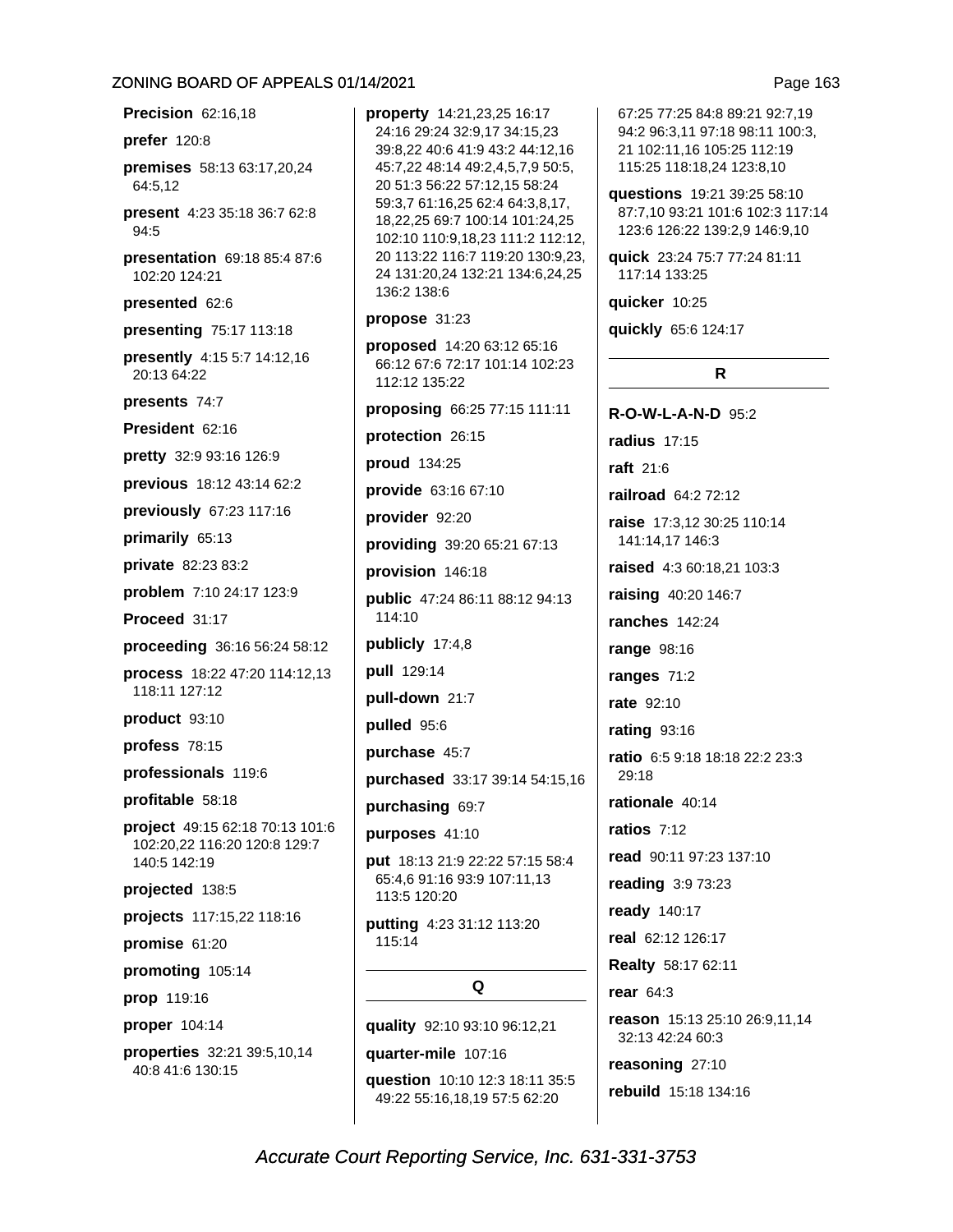recall  $18:24$ receive 76:2 received 65:2,3 receptive 39:19 recommend 105:10 reconsideration 40:18 record 68:7.13.19 recorded 37:9 recording 112:8 redoing 23:22 redone 46:12 reduced 7:3 redundant 77:6 referring 129:20 refrigerated 76:11,14 refrigerator 104:21 refuse 76:11 regard 103:17 106:2 regular 31:2 92:8 reinvent 51:17 rejection 48:15 relax 26:8,9 relaxing 26:10 relevance 59:12 relevant 126:10 relief 41:15,18 remainder 64:21 remember 18:21,22 19:3,7,9  $97:7$ **remove** 112:22 removed 80:17 rendering 72:17,24 73:5,10 74:10 85:12 86:25 99:17 120:3 rent 45:11 46:2,5 47:2 rentals  $134:23$ rented  $45:22$ renting 45:14,16,19 46:7

repair 64:14,15 repaired 64:24 repeating 79:3 replace 76:18 134:19 replanted 134:9 report 126:13,17 represent 3:24 representing 3:24 31:19 47:21 request 25:11,14 29:16 43:21 requested 65:9 85:12 requests  $18:7,8$ require 43:13 91:17 122:2 required 66:16 67:9.10.22 104:8 106:17 109:16 123:23 requirement 6:9 66:22 67:12  $114:3$ requirements 67:7 104:13 requiring 3:20 reserve 82:25 resided 58:23 residence 35:13.19 36:9 42:7.9. 17 43:4 48:18,20 50:3 51:14 55:3, 10,14 110:19 residences 32:25 57:6 78:9 115:15 resident 63:21 73:16 82:16 83:12 104:22 residential 3:22 41:9 57:12 58:20 71:19 86:20 residents 50:20 66:5 71:3 80:2, 8.24 86:13 95:22 97:23 99:7 101:20 116:3 117:6 respect 32:22 39:7 101:23 102:2, 19 118:22 136:8 respectfully 32:13 34:7 133:15 respond 43:18 response 126:19 139:11 rest 11:2 102:19 restrict 24:24 restriction 25:4

resubmit 46:24 47:8 retaining 84:3 return-receipt 17:20 reverse 136:20 review 92:5 101:18,20 102:21 113:8 revised  $6:25$ revisit 109:24 rewrite  $41:3$ rezoning 127:11 ridge 13:22 right-hand 75:15,23 84:7 85:25  $86.7$ rises 133:5 risk 79:2 road 25:12 26:11 32:3.4 39:18 70:7 109:19 142:10 144:3,12 146:16 rolling 71:16 roof 8:16 12:10.22.23 13:20 27:13 87:15 88:3,6,11,15,16,22 91:12 106:19,21,25 107:14 137:12 138:23 room 16:10 32:10 73:21,22,23 82:17,18,23 83:2,13 97:8,9 104:2, 6.10 105:5 113:6 rooms 73:16 Roosevelt 81:5 roughly 10:18,22 11:7 22:5 143:15 row 140:2 Rowland 95:2,5,15,16,21 96:9 97:16 98:12 99:7,12,24 100:2,4,5, 15, 16, 19 101: 7 124: 7 Rowlands' 99:23

rules  $10:3$ 

run 45:3 59:2,6 79:18 97:7

S.

running 87:3 143:8

Sable 20:11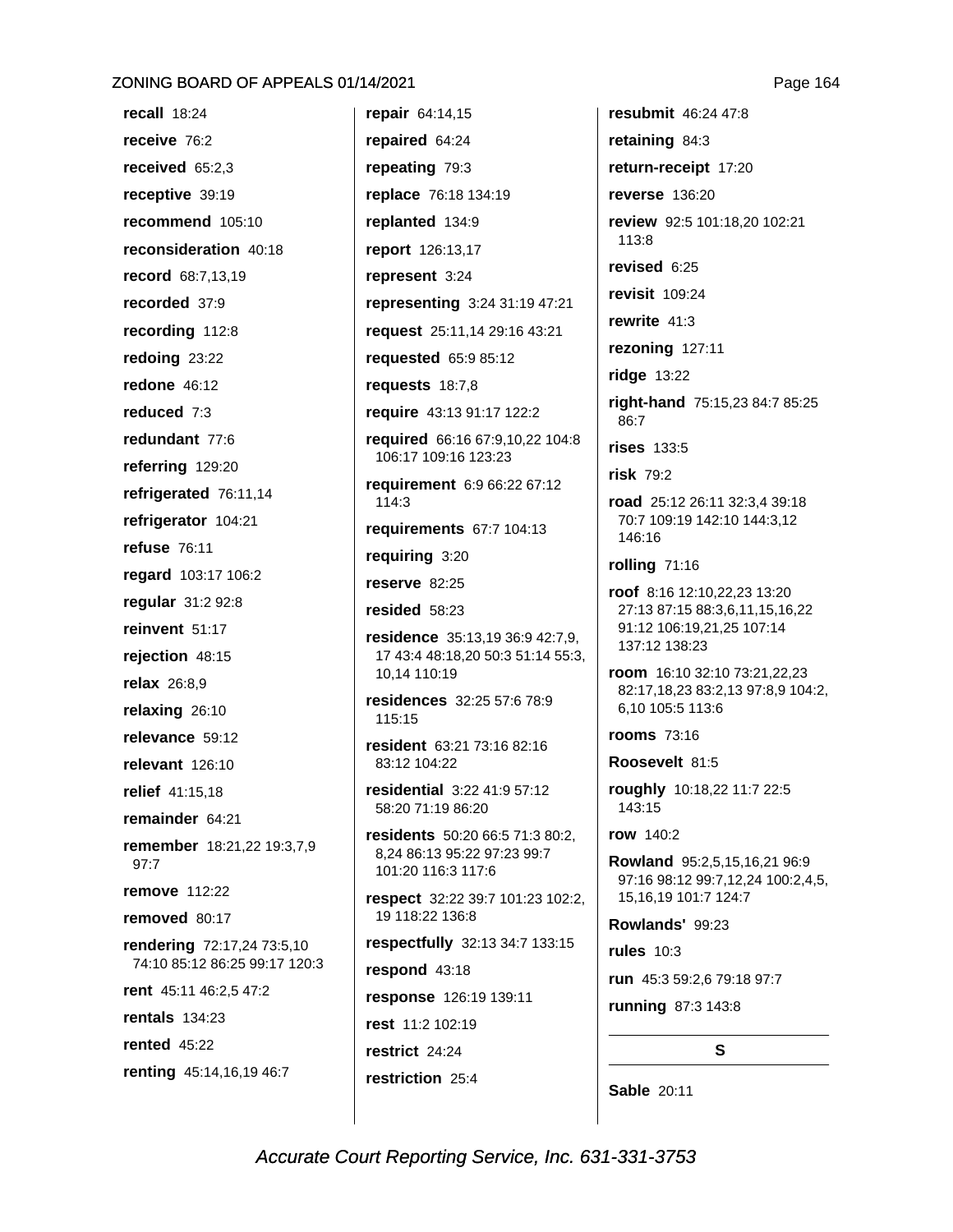safely 97:25 98:8 safety 143:6,14 salvaged 64:24 sampling 114:9 sanitation 76:15 Sara 104:24 105:3 sardines 95:24 scary 135:2 scheduled 76:21 83:19 school 40:16 144:4 screen 85:8,9,24 91:14,15 screening 108:10 scrutinized 81:22 96:15 Sea 65:23 133:6 134:2 seasonal 127:14 secret 114:12,13 Section 63:19 111:10 seeking 7:5 63:11 75:6 77:7 111:13 self-storage 122:17,22 sell 68:24 semi-senior 92:9 send 62:21 senior 63:3 65:20 66:8 seniors 99:3 sense 15:9 100:23 105:8 separate 5:6,8 32:17 33:10,21 64:16 92:5 126:13,17 September 127:15 serves 129:17 service 63:3 services 71:21 set 22:24 40:10 76:6,14 82:24 91:13 105:6,19 110:2,15,25 131:8 setback 15:3 16:16 123:17,18 144:9 sets 137:21,22

setting 22:19 109:10

severe 27:10 shade 102:9 116:9 129:10 132:15 136:8 shaded 136:25 shadow 102:13 127:5,22,24 128:2,6,15,16 129:17 133:9 139:19.25 140:6 shadowed 140:11 shadowing 130:12 shadows 127:19 128:20 131:3 Sharkey 55:8 shed 64:20 sheet 85:16 shelf 92:16 sheltered 74:21 81:15 shift 71:24.25 72:4 78:24 79:2.5.8  $117.3$ shifts 71:24 shooting 93:11 shop 64:15 114:7 **shop's 64:14** short 32:12 66:9,18 shorter 109:13 show 20:24 21:12,14 112:8 127:18 131:2 139:20 showing 103:13 shown 34:19 37:19 74:7 82:12 83:17 shows 37:3 44:6.23 72:20 73:10 85:20 99:5 shrubbery 113:19 side 64:8 65:19 75:15,20,23 82:13,20 84:7,16 86:2,7 100:12, 22,24 112:12 117:8 129:5,18 130:4 131:9 135:21 136:15 138:5 144:23.24 145:6 sides 144:20 sign 141:7 significant 24:9 32:9 128:20 significantly 78:22

similar 78:11 90:11 111:3 143:19 similarly 32:21 simple 118:17 sin 144:14 single  $88:15$ single-family 35:19 48:12 sink 104:20 sir 45:12 48:24 49:3 118:7,22  $132.2$ sit 88:24 96:17 site 52:6 67:21 72:17 75:8,16,23 77:3 78:8 83:7 88:18 95:7 101:15 123:16 136:10 sits 107:5 sitting 75:15 situated 32:22 situation 120:9 144:11 size 32:8 89:5 100:23 101:24 106:23 108:19,25 116:11,24 120:21 143:9 skilled 71:14 skip 124:19 sky 77:10 skyscrapers 128:3 slide  $86:6$ slides 72:16 87:4 slightly 131:12 slope 131:12 small 4:16 33:20,24 35:3 36:17 39:21 40:5 71:20 88:8 96:6 104:15,20 127:22 138:25 smaller 37:21 67:2,5 84:25 87:24 100:25 smallest 123:23 131:10 Smithtown 92:23 **Snipas**  $61:2,6,8,10,20,23,62:19$ 24 63:10 65:12 68:3,6,9 69:2,5, 14,22 70:2,12,24 77:5 94:3,9,19 111:9 114:24 124:15,18,23 133:14 snowblower 16:11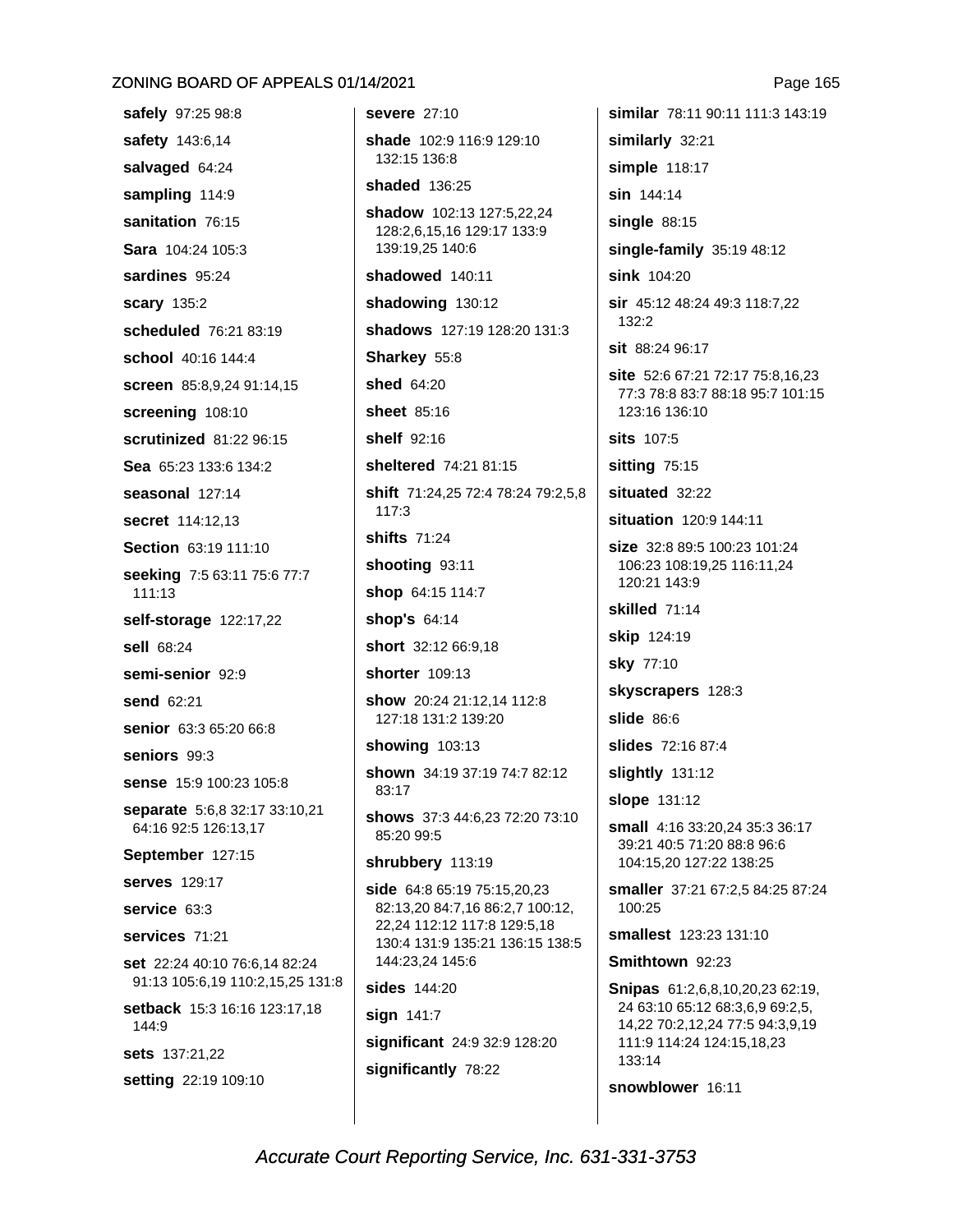social 99:4

socializing 97:11

soil 114:9

solely 28:5

someone's 82:3,24

**son 62:3** 

sophisticated 115:5

sort 51:23 74:2 79:20 80:22 81:6 83:3,20,21 96:20 99:6,14

sought 101:23

sound 123:9

sounds 19:17 35:20 47:15 98:19  $128:2$ 

southeast 64:18

southwest 64:17

space 8:22 10:5,6,7 12:16,25 13:10 15:6,11 16:13 21:18 24:13, 20 25:6 26:18,19 27:13 29:23 55:5 57:7 67:4,11 73:12,15 75:25 76:22 84:5,6 86:12 95:9 143:7

spaces 65:21 66:21 67:13,14,15 72:7 73:20 83:10,12 86:11 88:12 97:10 122:13

#### sparked 15:13,23

speak 6:2 17:14 18:4 34:2 53:5 56:20 73:2,7 94:4,16,17,24 101:5 103:2 105:16 111:21 112:10 115:21 116:19 124:8,17 126:2,6 133:13 139:6,15 145:25

speaking 47:12 49:17 78:4

special 111:16

- specific 41:6 43:2 60:3
- specifically 19:7 27:10

specifics 72:14

spell 31:14

Speller 141:11,14,17,23 142:2,3, 5,9,11,13,20,21 144:5 145:10 146:21

spelling 31:4

spending 97:8

spoke 95:19 101:21

spot 16:21 58:5 70:24 136:3

spots 120:10,17 121:4,22

spread 64:5

spring 112:21

square 5:10 8:2,9,11 9:25 10:11, 22,24 11:4,7,13,23 12:24 63:22 66:14 77:11 78:9 93:4 95:22 96:24 97:3 123:12

squared 129:11

squeezing 95:25

staff 67:16 82:2 83:24 96:6,15 97:11 113:12

staffed 81:23

stair 88:3,15,17 106:18

staircase 20:17 21:7,21

staircases 86:16

**Stand 101:8** 

standard 46:22 66:19 146:12

standards 92:17 96:19

Standby 4:3 94:25 103:4 111:22 115:23

star 17:7 30:25 141:22

start 3:3 7:11 45:13,18 64:7 112:13 114:16 141:25

started 17:15,24 45:16

state 28:4 48:9 81:18 82:5 95:23 96:12 97:22 104:11,19

stated 9:3 47:6 50:2 63:17

statement 35:25

states 35:17 36:7

Staudt 116:14,16,19

stay 13:13 93:6 97:20 98:14 131:21 134:11.14 135:4

**stays** 27:14

stenographer 4:10

step 76:8 114:19

stepping 74:15

steps 74:14 86:15,16,17 143:17

Steve 9:9 10:25 28:16 39:8 55:8, 22 105:18 110:3 119:19 134:13

stick 88:22 stipulate 19:13

stipulated 9:6

**stone 64:9** 

stood 112:14

stoop 144:8,9 146:18

**stop** 56:12

storage 21:7,10,18 23:21 24:13 28:5,11 29:20 35:12 54:21 55:10, 21 57:20 58:16 82:21

stories 73:12,17 77:14 120:7 135:25 138:18 140:4 144:4

story 20:21,25

story-and-a-half 138:12,15,17

straight  $14:17$ 

strange 12:25

street 3:19 14:7,10,18 30:17 48:17 54:5.8 61:24 63:18.25 64:8 65:20 66:2 74:5,13 75:18,22 83:11 89:7,9 91:22 97:24 101:11 103:12 108:15 112:11 117:4 118:4 144:23,24

### Street/hempstead 32:5

streets 98:5

strongly 127:23

structure 33:22 35:18 36:8 64:21 87:15 90:3 100:17 109:2

structures 22:3 48:25 50:5,6 64:7

studies 128:3

studio 67:2 103:18,21 105:6

studios 71:8 86:5,8 96:25 97:3

study 102:5,13 116:9 127:6,24 128:6,9,15,16 129:10 132:15 136:8 139:19

stuff 21:15 97:22 106:12

subject 36:15 44:7 50:17,21 62:4 129:9

subjective 120:5

submit 64:25 72:16 126:13

submitted 30:2 38:3 59:24 84:21 140:22 146:16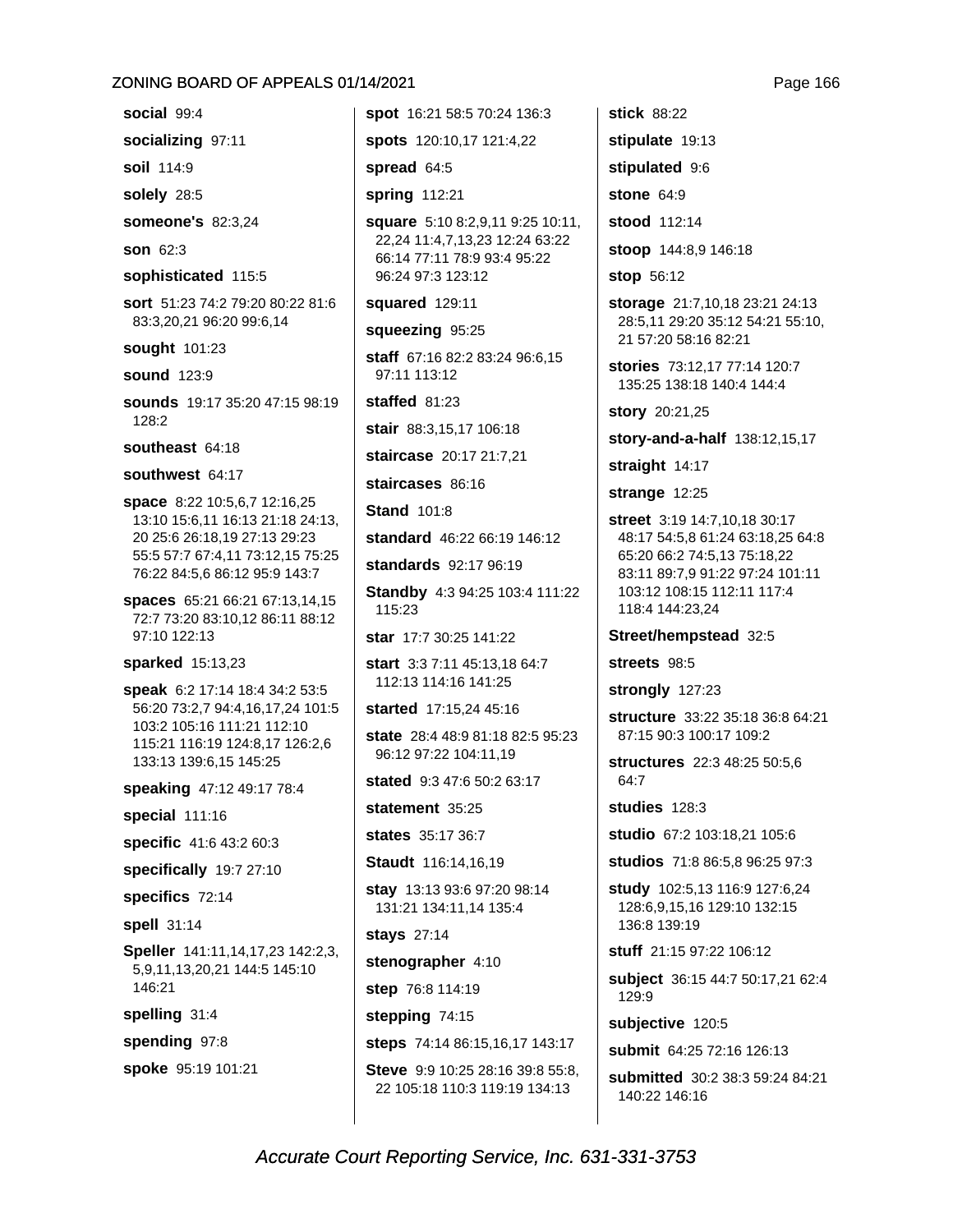Page 167

substantial 52:19 subtract 10:23 Suburbia 65:24 100:10 101:13 112:17 114:5 132:24 sufficient 43:23 suggest 129:14 suggesting 38:5 40:23 Sullivan 3:19  $sum 6:6$ summer 92:24 112:21 127:16,21 137:2 summoned 56:5,7,9 summonses 56:2 sun 116:5.6 127:13.21 132:13 133:2,4,5,7 137:3,7,21,22 139:24 140:10.15 sunken 76:23 83:25 131:14 sunlight 102:9 127:4 sunrise 93:7 137:16 138:3 140:2 sunset 137:19 138:3 140:2 sunshine 84:5 114:6 supermarket 79:19 supermarkets 81:4 supply 32:12 support 48:14 70:23 116:20 supposed 12:13 16:25 23:3 51:6,9,10 144:8 surgery 79:10 surprises 139:21 surrounding 65:12 survey 34:4,18,19 37:2,9,16 44:5,16 53:6,10 54:10 **sweet** 70:24 swimming 136:7,22,24 140:9,11 **swing 23:8** sympathetic 139:16 sympathize 127:2 system 39:4

T table 59:16 124:10 takes 127:9 taking 26:2 80:11 93:15 130:11 talk 48:11 72:22 75:9,12 77:21 114:16 talking 23:17 32:20 33:3 44:8,12 82:19 84:10 132:18 tall 88:9 111:16 132:3 taller 14:13,16 77:18 tallest 89:2 tapers 123:24 target  $52:10$ Tax 63:19 tea 105:2 team 119:6 126:9 telling 16:6 ten 12:23 90:17,19 100:12 tenant 54:17 57:16 58:17,19,20 tenants 45:23 122:12 tend 40:11 47:7 79:14 **tenure** 97:20 terms 70:25 76:9 91:23 92:12 104:12 106:24 terrace 76:25 83:6 Terrana 61:12 terrific  $105:18$ test 58:10 testifies 65:15 testimony 46:18 thin 86:23 thing 6:21 14:6 15:23 22:23 59:18 74:2 81:6 83:4,20,22 88:14 92:11 95:18 96:21 99:6,15 113:17 115:10 116:8 things 16:11 24:13 40:16 68:17 72:16 76:13,20 77:7 83:6,11 88:2,

thinking 59:10 134:12 thought 40:16 90:8 143:22 thoughtful 98:12 three-car 34:5,11,19 35:6,9 37:3, 4,12,20 44:6,13,23 45:5 54:15,21 three-family 64:11 three-fixture 104:10 three-story 74:8 77:17 throw  $46:3$ tight 24:20 Tim 31:3,6,11 time 15:17 16:23 18:24 46:10 60:25 65:8 71:18 72:23 80:12.15. 25 81:24 82:6 83:23 85:11 92:18 93:24 116:13 120:12 124:19 126:11 127:10 139:24 142:15 time-consuming 127:8 times 37:8 47:6 79:2 92:19 122:6 140:8 Timothy 30:15 54:4 tiny 96:7,8 title 145:12 today 5:20 91:4 101:19 told  $91:3$ tomorrow 27:21 51:7 tonight 3:8 34:16 44:25 53:12 62:8 63:10 69:15 94:4 tonight's 62:7 66:4 top 87:18 88:9 89:23 91:12 92:16 102:7 137:3 topic 95:13 total 20:2,9 58:13 67:12 totally 100:22 123:15 tough  $58:5$ tour 105:23 tower 88.9 town 39:18 62:23 78:18

tractor-trailer 76:2

145:14

Accurate Court Reporting Service, Inc. 631-331-3753

13 93:7 110:16 113:7,20 115:2 119:12 122:15 128:4 137:12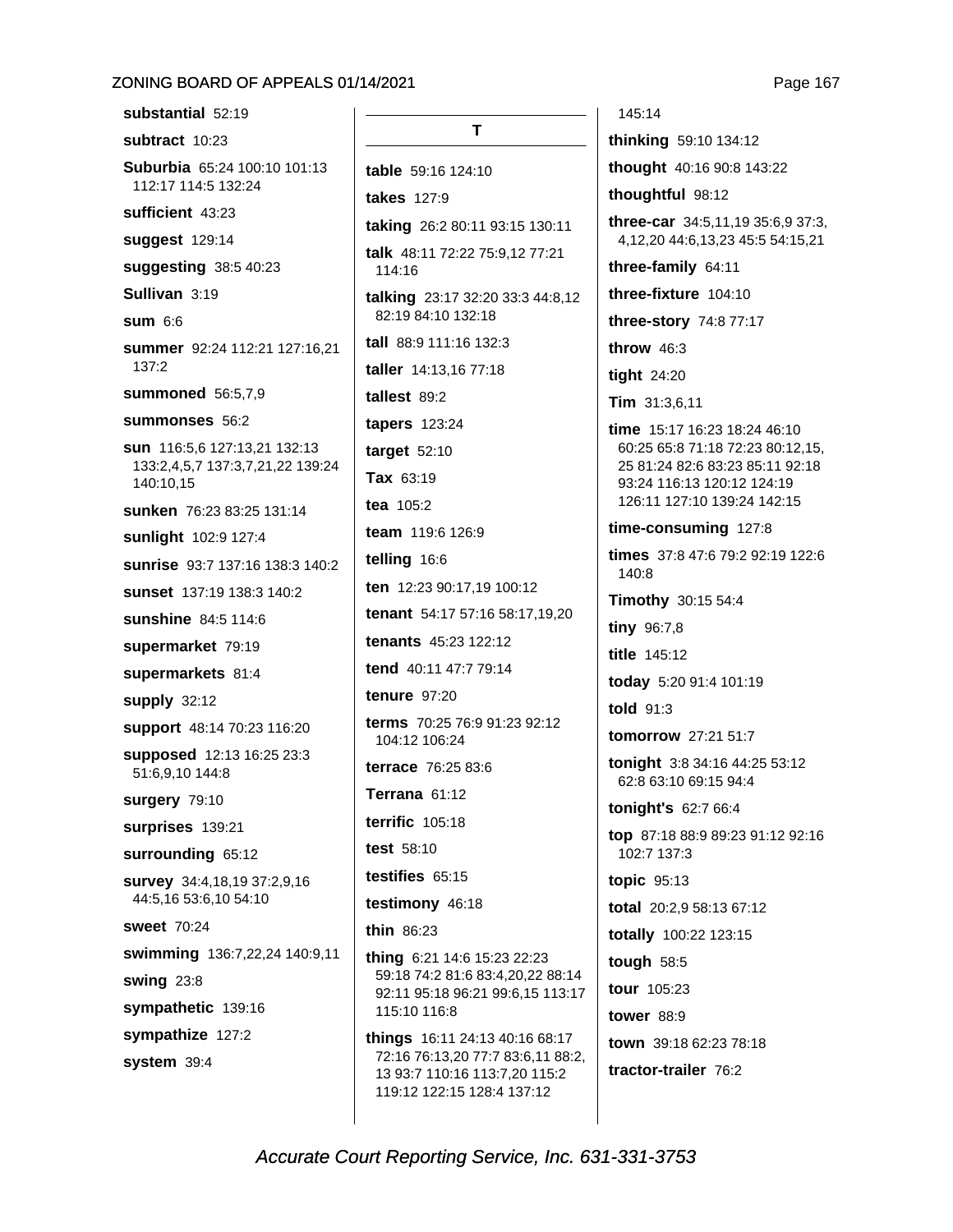tractor-trailers 76:4

traffic 71:22 78:12,16,21 79:12, 14, 16, 20, 23 98: 4

transferred 117:17

transit  $72:11$ 

travel  $66:9$ 

Treasurer 101:12

trees 112:21.23 130:7.12.15.17 131:19 132:4.6.13 133:8 134:4.5. 6,9,11,14 135:4 136:5,13

triangle 90:24

trick-or-treating 143:4

trips 81:2,3,4 99:5

trucks 76:8

true 27:5 39:13 41:25 140:15

trustees 40:21 47:16 89:12 111:17

Tully 11:16,22 12:6 19:23,24 22:12 23:16 27:6,8,22 28:13 29:2 30:3,12 37:24,25 38:10 47:3 51:22 53:22 59:22,23 69:23 89:20,22 91:3,7,10 92:6 93:15,18, 22,23 100:22 109:23 110:8 140:24 145:19,21,22 146:12,14, 20

Tully's 43:22

turn 44:25 47:12 77:20

turned 39:11 44:24 48:17 74:16

Turnpike 32:6

tweak  $8:10$ 

**Twelve 146:6** 

Twenty-five 123:22

two-and-a-half 77:14 120:7 138:18 140:3

two-car 5:11 16:7 20:16 32:17  $33:14$ 

two-families 50:15

**two-family**  $30:19\,32:24\,36:8,14$ 41:22,25 50:2,7,11 51:2,4

two-family/multi-family 38:15 54:6

two-for 42:17

two-story 21:20 64:9 112:16 115:13 136:6.21

type 52:23 56:5 81:24 86:24 110:19 143:2,19

types 118:16 122:4

typical 85:18,21 86:2,19

typically 79:3 80:9 88:13 121:9

### $\mathsf{U}$

### Ultimately 15:21

unanimous 3:14 30:5 53:24 60:9.10 126:20 141:2 146:23

uncle 4:21 15:14 79:9

underneath 73:11 84:11

understand 7:19 40:14 43:7 46:15 47:18 58:21 80:19 113:24 118:24 121:8,9 122:11,14 137:24

understanding 12:2 55:12

understands 115:5

understood 91:21

unfair  $25:3$ 

unheated  $27:15$ 

Uniondale 61:13

unit 107:5,8,10 108:5 121:10

units 42:4.11 67:2.5 71:5.6.9 86:5.8 87:18,24 106:11,25 108:15 120:22

unmute 141:24 142:3

unreasonable 139:19

unusually 110:17

upset 145:13

upstairs 21:10

usable  $4:25$ 

utility 83:10

utilize 15:10

vacant 46:10 55:20 56:9 Vandewater 118:4

**vans** 76:8

variance 3:20 7:3 11:17,20 18:16,17 19:14 25:10 28:4 29:18 30:17 31:24 35:9,23 43:3,16 46:20 75:5 102:18,22 110:11 128:19 138:8,12,22 143:20 144:7, 12,20,23

variances 63:11 75:6 101:22 109:6

varying 38:11

vehicle 29:20

vehicles 64:23

vendee 61:16 69:6

versus  $78:13$ 

vestibule 82:9

video 17:25 31:12 103:14 141:25 142:12

**VIII** 3:21

Village 3:20 4:10,11 6:5 19:9 22:17 24:3 32:12 38:13 43:9 45:24 50:24 62:22 63:14 67:9 68:16 76:22 84:21 85:2 93:18 101:17 105:22 108:21 109:3 111:11 113:12 115:9 116:22  $117:7$ 

Village's 63:21 67:7

villages 24:21

 $visible$  88:19

visit  $79:9$ 

visitors 79:11 120:12 121:5,11

visual  $24:6$ 

visually 90:10

voicing 62:17

volume 125:17,20,22

voluntarily 38:23

vote 3:15 30:6 53:12,25 60:11 141:3 146:24

### W

wait 142:17 waiting 94:14 112:9 Page 168

Accurate Court Reporting Service, Inc. 631-331-3753

 $\mathbf v$